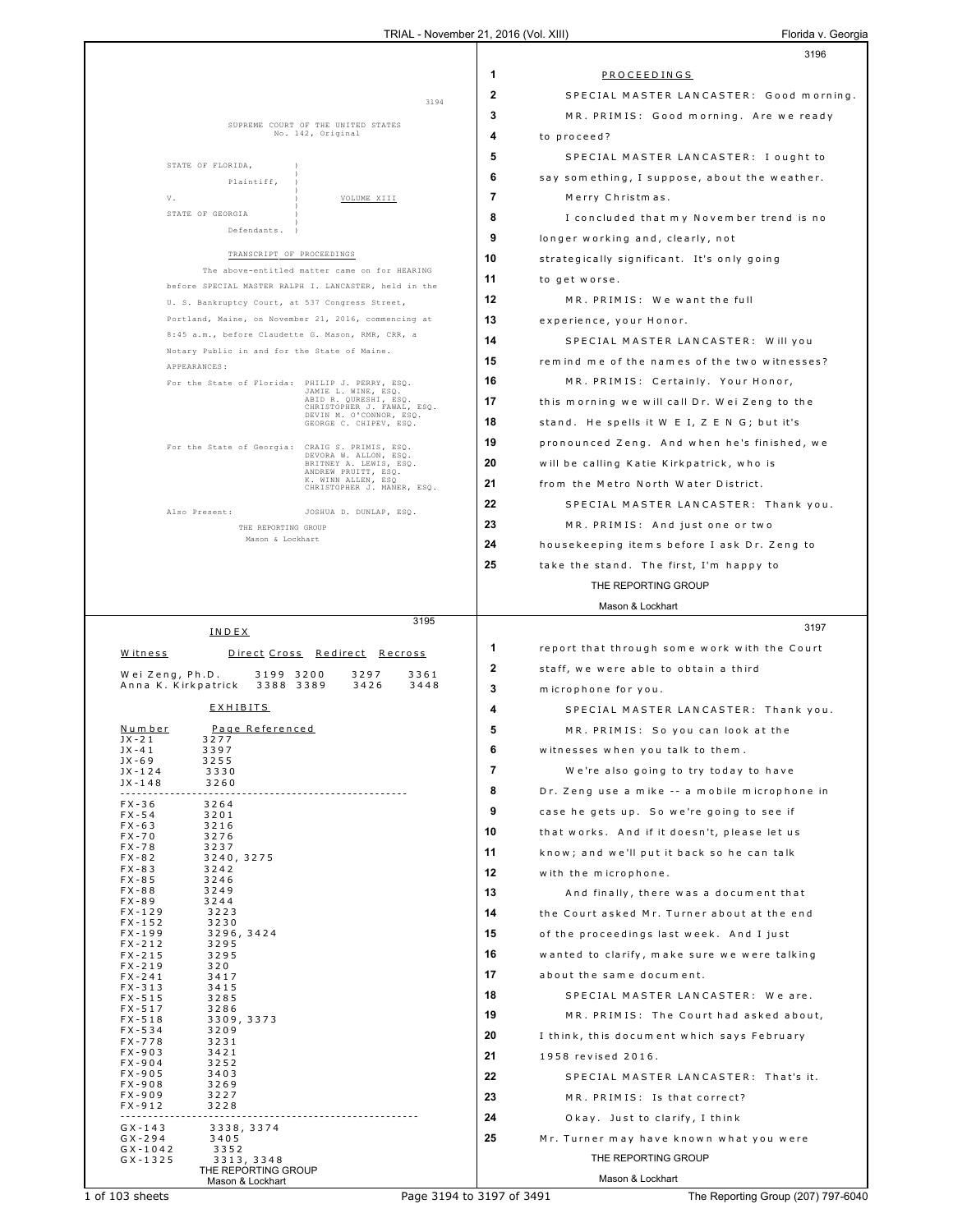|    | 3198                                                    |              | 3200                                                   |
|----|---------------------------------------------------------|--------------|--------------------------------------------------------|
| 1  | talking about; but just so I can show you on            | 1            | CROSS-EXAMINATION                                      |
| 2  | the screen, this is part of -- that revision            | 2            | BY MR. QURESHI:                                        |
| 3  | is part of the October 2015 Army Corps report           | 3            | Q. Good morning Dr. Zeng.                              |
| 4  | out.                                                    | 4            | A. Good morning.                                       |
| 5  | SPECIAL MASTER LANCASTER: Yes.                          | 5            | MR. QURESHI: Your Honor, with your                     |
| 6  | MR. PRIMIS: And it says 2016 on the                     | 6            | permission, I would like to pass out the               |
| 7  | Water Control Manual. When it goes final, it            | 7            | examination binders.                                   |
|    | will then have a final 2016 date. I think he            |              | SPECIAL MASTER LANCASTER: Please.                      |
| 8  |                                                         | 8            |                                                        |
| 9  | was confused because that was published in              | 9            | BY MR. QURESHI:                                        |
| 10 | October 2015, and not at some point in 2016.            | 10           | Q. Dr. Zeng, you were in the courtroom on Friday?      |
| 11 | The good news is that Dr. Zeng knows                    | 11           | A. Yes, I was, yes.                                    |
| 12 | about these very documents. And if the Court            | 12           | <b>Q.</b> I would like to pick up where we left off on |
| 13 | has questions, he may even be a better person           | 13           | Friday after the testimony of your colleagues at       |
| 14 | to ask.                                                 | 14           | Georgia EPD. You have worked at EPD for more           |
| 15 | SPECIAL MASTER LANCASTER: Thank you.                    | 15           | than 10 years, sir?                                    |
| 16 | MR. PRIMIS: But I thought I would                       | 16           | A. Yes.                                                |
| 17 | clarify that before we got started.                     | 17           | Q. And from 2012 to 2016 you worked with Mr. Jud       |
| 18 | SPECIAL MASTER LANCASTER: Thank you.                    | 18           | Turner, the director of EPD at that time?              |
| 19 | MR. PRIMIS: The State of Georgia now                    | 19           | A. That's correct.                                     |
| 20 | calls Dr. Wei Zeng to the stand.                        | 20           | Q. And during that period, sir, did you report         |
| 21 | THE CLERK: Please raise your right                      | 21           | directly to him?                                       |
| 22 | hand.                                                   | 22           | A. Well, there's an agency structure; but sometimes    |
| 23 | Do you solemnly swear that the testimony                | 23           | I do report directly to him.                           |
| 24 | you shall give in the cause now in hearing              | 24           | <b>Q.</b> And did you have regular meetings with him?  |
| 25 | shall be the truth, the whole truth, and                | 25           | A. I would say yes.                                    |
|    | THE REPORTING GROUP                                     |              | THE REPORTING GROUP                                    |
|    | Mason & Lockhart                                        |              | Mason & Lockhart                                       |
|    |                                                         |              |                                                        |
|    | 3199                                                    |              | 3201                                                   |
| 1  | nothing but the truth, so help you God?                 | 1            | Q. Okay. Do you recall him testifying on Friday        |
| 2  | THE WITNESS: I do.                                      | $\mathbf{2}$ | about a meeting with the Governor's chief of           |
| 3  | THE CLERK: Please be seated.                            | 3            | staff in 2013?                                         |
| 4  | Pull yourself right up to the microphone                | 4            | A. I'm not sure what you're referring to.              |
| 5  | and please state your name and spell your               | 5            | <b>Q.</b> Do you recall Director Turner discussing a   |
| 6  | last name.                                              | 6            | briefing paper on the protection of external and       |
| 7  | THE WITNESS: Wei Zeng. W E I, first                     | 7            | internal threats to agricultural water use?            |
| 8  | name; Zeng, Z E N G, last name.                         | 8            | A. I don't.                                            |
| 9  | Your Honor, can you hear me with this                   | 9            | Q. Okay. Sir, can you please turn to tab 2 of the      |
| 10 | mike?                                                   | 10           | big binder I handed to you; and there you will         |
| 11 | SPECIAL MASTER LANCASTER: Yes.                          | 11           | see a document that's designated by Exhibit            |
| 12 |                                                         | 12           | FX-54.                                                 |
| 13 | I'm sorry about this. You'll have to<br>look at me now. | 13           | A. I see that.                                         |
|    |                                                         | 14           |                                                        |
| 14 | THE WITNESS: I have no problem doing                    |              | Q. Have you seen this document previously, sir?        |
| 15 | that.                                                   | 15           | A. Can I take some time and go through it?             |
| 16 | DIRECT EXAMINATION                                      | 16           | Q. Absolutely, sir.                                    |
| 17 | BY MR. PRIMIS:                                          | 17           | A. All right. Thank you.                               |
| 18 | Q. Dr. Zeng, I have placed before you your written      | 18           | Q. Please take as much time as you need. The           |
| 19 | direct testimony that you submitted in this             | 19           | relevant portion that I want to highlight is on        |
| 20 | case. And I just want to ask you do you accept          | 20           | the fourth page that ends in the numbers in the        |
| 21 | or adopt the written direct as your sworn               | 21           | lower right-hand corner 478438.                        |
| 22 | testimony?                                              | 22           | A. Okay.                                               |
| 23 | A. I do.                                                | 23           | Q. At the top of that page there is a section          |
| 24 | MR. QURESHI: Good morning, your Honor.                  | 24           | entitled Protect Against External and Internal         |
| 25 | SPECIAL MASTER LANCASTER: Good morning.                 | 25           | Threats to Agricultural Water Use. Do you see          |
|    | THE REPORTING GROUP<br>Mason & Lockhart                 |              | THE REPORTING GROUP<br>Mason & Lockhart                |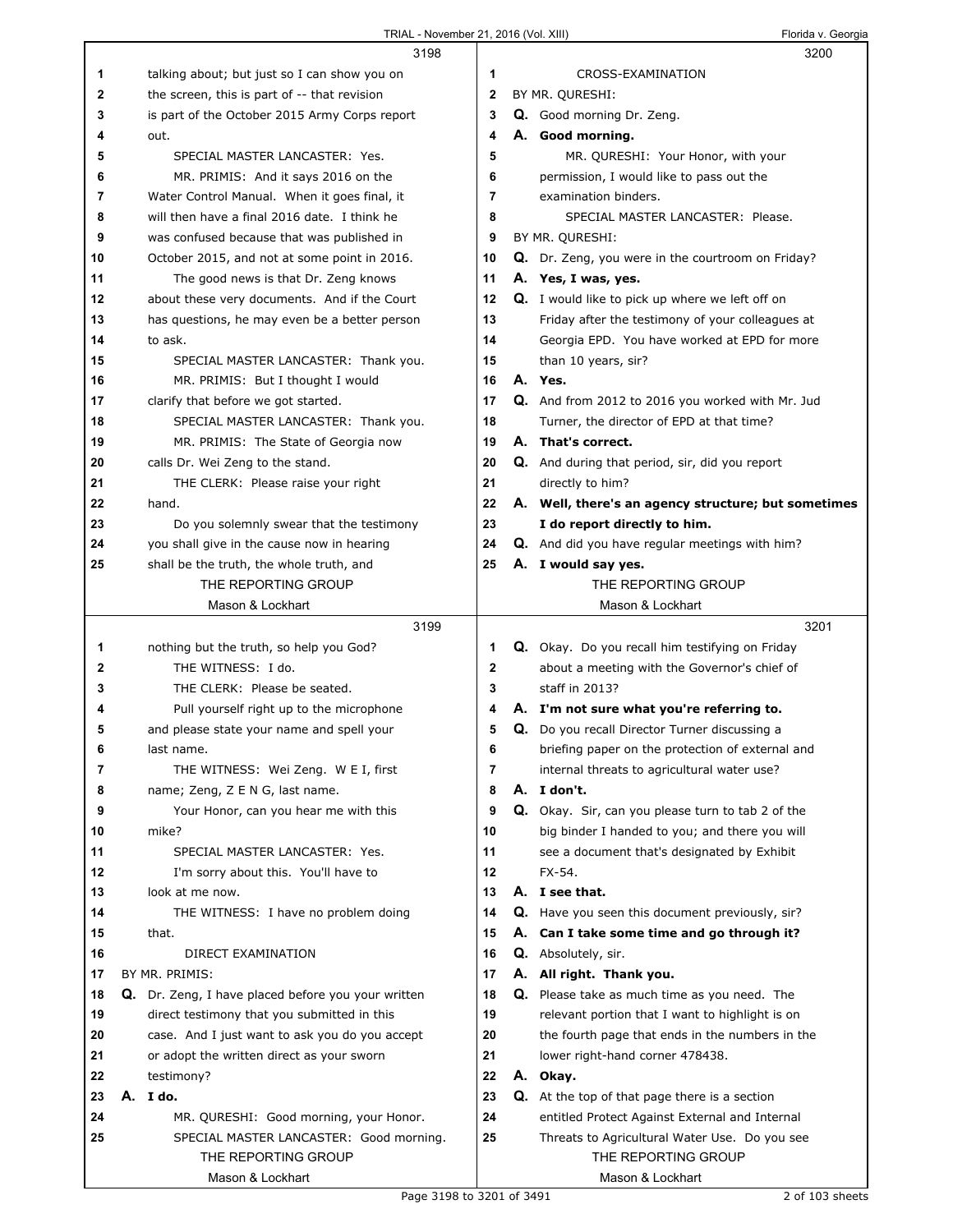|          |    | 3202                                                        |              |    | 3204                                                                                                  |
|----------|----|-------------------------------------------------------------|--------------|----|-------------------------------------------------------------------------------------------------------|
| 1        |    | that?                                                       | 1            |    | A. That was the only name that I picked up.                                                           |
| 2        |    | A. I see it, yes.                                           | $\mathbf{2}$ |    | Q. Has Mr. Barnes contacted you for any information                                                   |
| 3        |    | Q. Okay. Did Director Turner ever identify for you          | 3            |    | related to demand or consumptive use in the ACF                                                       |
| 4        |    | any external or internal threats to agricultural            | 4            |    | Basin?                                                                                                |
| 5        |    | water use?                                                  | 5            |    | A. He hasn't, but let me -- let me say the                                                            |
| 6        |    | A. I don't think so.                                        | 6            |    | difference between the acreage and the linkage                                                        |
| 7        |    | Q. Okay. Did you discuss this topic with anyone             | 7            |    | between the acreage, the permit, and the water                                                        |
| 8        |    | else at EPD?                                                | 8            |    | use.                                                                                                  |
| 9        |    | A. I don't think so.                                        | 9            |    | All right. So the two are not the same                                                                |
| 10       |    | Q. Did you consider this one of your                        | 10           |    | issue. So to get the volume of water use, you                                                         |
| 11       |    | responsibilities at EPD?                                    | 11           |    | look at the irrigated or the wetted acreage                                                           |
| 12       |    | A. For a hydrologist -- a hydrologist to think about        | 12           |    | rather than a permitted amount. So in that                                                            |
| 13       |    | external threats, probably not.                             | 13           |    | sense, certainly I know where the irrigated                                                           |
| 14       |    | Q. Okay. What about internal threats, sir?                  | 14           |    | acreages are; and I do know their corresponding                                                       |
| 15       |    | A. I don't think so.                                        | 15           |    | water use. Now, whether or not that is a permit                                                       |
| 16       |    | Q. Do you recall Director Turner testifying about           | 16           |    | issue, that's sort of beyond hydrology.                                                               |
| 17       |    | the Governor's task force to investigate roughly            | 17           | Q. | Understood, sir. And I'm certainly going to talk                                                      |
| 18       |    | 90,000 illegally irrigated acres?                           | 18           |    | about the areas that you're familiar with as well                                                     |
| 19       |    | A. Well, I'm aware of a task force that is to be --         | 19           |    | as the areas that you're not familiar with; and                                                       |
| 20       |    | that is to be working, investigating the alleged            | 20           |    | we'll get to that.                                                                                    |
| 21       |    | unpermitted acreage; but that's the extent of my            | 21           |    | In fact, in the same paragraph that we were                                                           |
| 22       |    | knowledge.                                                  | 22           |    | looking at, you highlight that you have had                                                           |
| 23       |    | <b>Q.</b> And you're aware that the task force was actually | 23           |    | involvement in every key issue regarding                                                              |
| 24       |    | convened in October 2016?                                   | 24           |    | hydrology, water resource management, and                                                             |
| 25       |    | A. I'm not aware of that.                                   | 25           |    | reservoir operations in the ACF Basin over the                                                        |
|          |    | THE REPORTING GROUP                                         |              |    | THE REPORTING GROUP                                                                                   |
|          |    | Mason & Lockhart                                            |              |    | Mason & Lockhart                                                                                      |
|          |    |                                                             |              |    |                                                                                                       |
|          |    | 3203                                                        |              |    | 3205                                                                                                  |
| 1        |    | <b>Q.</b> Okay. I assume from that answer that you're not   | 1            |    | past decade. Is that correct?                                                                         |
| 2        |    | on the task force?                                          | 2            |    | A. That's correct.                                                                                    |
| 3        |    | A. I'm certainly not on the task force.                     | 3            |    |                                                                                                       |
| 4        |    | <b>Q.</b> Okay. On -- in paragraph 4 of your prefiled       | 4            |    | Q. Okay. And I'm going to go over some of the<br>issues with you this morning.                        |
| 5        |    | direct testimony, which is behind tab 1, you                | 5            |    | On page 26 of your direct testimony you                                                               |
| 6        |    | state that you believe no one has comparable                | 6            |    | explain that Georgia relies on unimpaired flows                                                       |
| 7        |    | knowledge and experience regarding consumptive              | 7            |    | for the UIF dataset prepared by the Army Corps.                                                       |
| 8        |    | use and water level -- water demand levels in the           | 8            |    | Do you see that?                                                                                      |
| 9        |    | ACF Basin. Do you see that, sir?                            | 9            |    | A. I see that.                                                                                        |
| 10       |    | A. I see that.                                              | 10           |    | <b>Q.</b> And in your testimony you further state that the                                            |
| 11       | Q. |                                                             | 11           |    | Corps uses and relies upon consumptive use data                                                       |
| 12       |    | Does Governor Deal of Georgia know that?<br>A. Know what?   | 12           |    | from Georgia for the development of these UIF's;                                                      |
| 13       |    | Q. That you believe that no one has comparable              | 13           |    | is that correct?                                                                                      |
| 14       |    | knowledge and experience regarding consumptive              | 14           |    | A. That's correct.                                                                                    |
| 15       |    | use and water demand levels in the ACF Basin.               | 15           |    |                                                                                                       |
| 16       |    | A. I'm -- I'm not sure if Governor Deal knows that.         | 16           |    | Q. You state in paragraph 75 -- that's on page 27 --<br>that you have no recollection of instances in |
| 17       |    | <b>But I'm --</b>                                           | 17           |    | which Florida questioned the, quote, technical                                                        |
| 18       |    | Q. Do you know --                                           | 18           |    | validity or reliability of Georgia's consumptive                                                      |
| 19       | А. | -- I'm sure Governor Deal knows that that                   | 19           |    | use data until the current litigation began. Is                                                       |
| 20       |    | knowledge resides in the EPD, in the agency that            | 20           |    | that correct?                                                                                         |
|          |    |                                                             | 21           |    |                                                                                                       |
| 21<br>22 |    | regulates water use.                                        | 22           |    | A. Well, I have no recollection of Florida's                                                          |
| 23       |    | Q. Do you know anyone who is on the task force?             | 23           |    | technical people contacting me regarding the                                                          |
| 24       |    | A. I do know -- I did hear the name of Allen Barnes,        | 24           |    | technical validity of this data.                                                                      |
|          |    | who was a prior EPD director.                               |              |    | <b>Q.</b> But you are aware that Florida, prior to the                                                |
| 25       |    | Q. Anyone else, sir?<br>THE REPORTING GROUP                 | 25           |    | commencement of this litigation, has challenged<br>THE REPORTING GROUP                                |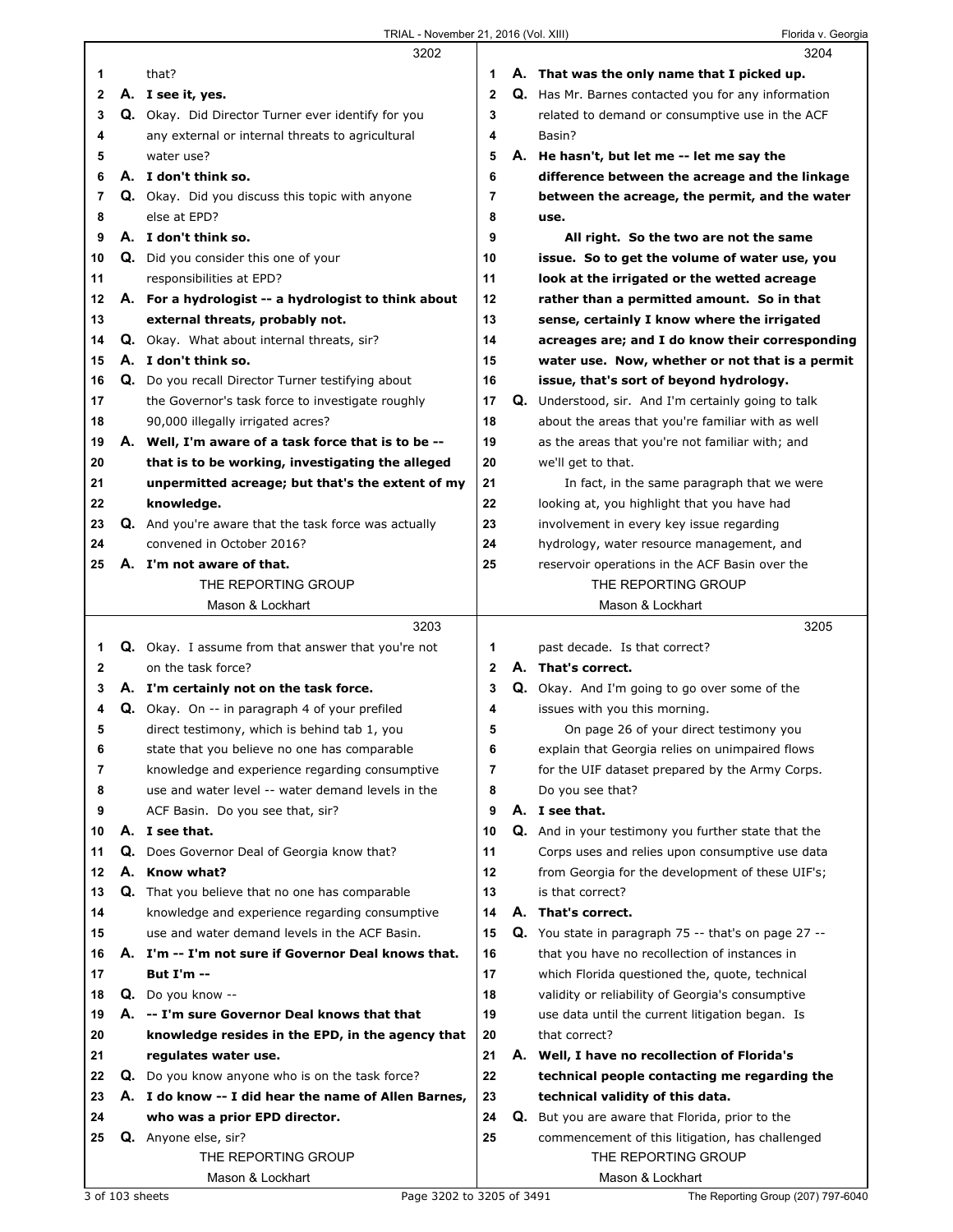## TRIAL - November 21, 2016 (Vol. XIII) Florida v. Georgia

|    | 3206                                                                                                 |              | 3208                                                                             |
|----|------------------------------------------------------------------------------------------------------|--------------|----------------------------------------------------------------------------------|
| 1  | whether the consumptive use data proffered by                                                        | 1            | 60 you talk about surface-to-pond withdrawals,                                   |
| 2  | Georgia is accurate. You know that?                                                                  | $\mathbf{2}$ | which refer to withdrawals for irrigation from                                   |
| 3  | A. I'm aware of a Florida legal counsel sending a                                                    | 3            | these farm ponds. Is that right?                                                 |
| 4  | letter to the Corps complaining about it, yes.                                                       | 4            | A. Well, yes. That's what I was saying there, is                                 |
| 5  | I'm aware of that --                                                                                 | 5            | that kind of withdrawal is treated as part of                                    |
| 6  | $Q.$ Were you --                                                                                     | 6            | surface water withdrawal.                                                        |
| 7  | A. -- but I do not treat that legal counsel as a                                                     | 7            | Q. But your direct testimony does not discuss                                    |
| 8  | technical person.                                                                                    | 8            | evaporation from these farm ponds; is that                                       |
| 9  | Q. Are you also aware that the United States Fish                                                    | 9            | correct?                                                                         |
| 10 | and Wildlife Service has questioned the validity                                                     | 10           | A. I did not.                                                                    |
| 11 | of the consumptive use data proffered by the                                                         | 11           | Q. Okay. And are you aware that as of 2011, there                                |
| 12 | State of Georgia? Are you aware of that?                                                             | 12           | were over 20,000 farm ponds in the Georgia                                       |
| 13 | A. I did come across the Service's criticism of the                                                  | 13           | portion of the ACF Basin?                                                        |
| 14 | dataset.                                                                                             | 14           | A. Well, I came across a study sort of identifying                               |
| 15 | Q. Are you also aware that the Georgia Water                                                         | 15           | the water bodies. I'm not sure all of them are                                   |
| 16 | Resources Institute, or GWRI, has also questioned                                                    | 16           | farm ponds.                                                                      |
| 17 | the validity and reliability of the EPD                                                              | 17           | Q. Are you referring to the Ignatius and Stallins                                |
| 18 | consumptive use dataset?                                                                             | 18           | study, sir?                                                                      |
| 19 | A. I don't think GWRI criticized the EPD water use                                                   | 19           | A. That's correct.                                                               |
| 20 | data. They criticized the UIF. I'm aware of                                                          | 20           | <b>Q.</b> This is the same study that's referenced by GWRI;                      |
| 21 | that.                                                                                                | 21           | is it not?                                                                       |
| 22 | Q. And we will certainly cover that in a little more                                                 | 22           | A. I think it was referenced by GWRI, yes.                                       |
| 23 | detail, sir.                                                                                         | 23           | <b>Q.</b> And let's put GWRI in some context. The Georgia                        |
| 24 | Let's stay with consumptive use and talk                                                             | 24           | Water Resources Institute is affiliated with                                     |
| 25 | about that in some more detail. In your direct                                                       | 25           | Georgia Tech University?                                                         |
|    | THE REPORTING GROUP                                                                                  |              | THE REPORTING GROUP                                                              |
|    | Mason & Lockhart                                                                                     |              | Mason & Lockhart                                                                 |
|    |                                                                                                      |              |                                                                                  |
|    | 3207                                                                                                 |              | 3209                                                                             |
| 1  |                                                                                                      | 1            | A. That's correct.                                                               |
| 2  | testimony, you explain that the highest level or                                                     | $\mathbf{2}$ |                                                                                  |
| 3  | the peak level of consumptive use by Georgia on a                                                    | 3            | <b>Q.</b> And EPD has contracted with GWRI in the past?                          |
| 4  | monthly basis is slightly below 2,000. That's in                                                     | 4            | A. Occasionally, yes.<br><b>Q.</b> Does it have any current contracts with GWRI? |
| 5  | paragraph 22 you have a graph. I think sometime<br>in 2012 the amount of consumptive use is slightly | 5            | A. I'm not aware of one at this moment. I had a                                  |
| 6  | above 1800 cfs. Is that -- does that seem right                                                      | 6            | couple with them before.                                                         |
| 7  | to you?                                                                                              | 7            | Q. And is the name Dr. Aris Georgakakos familiar to                              |
| 8  | A. That's correct.                                                                                   | 8            | you?                                                                             |
| 9  |                                                                                                      | 9            | A. Very.                                                                         |
| 10 | Q. And are you aware that the State of Florida's<br>estimate of Georgia's consumptive use on a       | 10           | <b>Q.</b> What about Dr. Martin Kistenmacher?                                    |
| 11 | monthly basis is approximately 3800 cfs?                                                             | 11           | A. Yes.                                                                          |
| 12 | A. Well, I have come across a 3800 cfs. I wasn't                                                     | 12           | Q. You're also very familiar with that individual?                               |
| 13 | sure if it was on a monthly basis.                                                                   | 13           | A. Yes.                                                                          |
| 14 | <b>Q.</b> Let's talk about the various factors that make up                                          | 14           | Q. What about Dr. C. J. Chen?                                                    |
| 15 | your consumptive use estimate in your direct                                                         | 15           | A. I'm not so familiar with him.                                                 |
| 16 | testimony.                                                                                           | 16           | Q. Okay. But do you know that he was one of the                                  |
| 17 | You're familiar with the fact, sir, that in                                                          | 17           | individuals in addition to Dr. Kistenmacher and                                  |
| 18 | the Georgia portion of the ACF Basin there are                                                       | 18           | Dr. Georgakakos that prepared a UIF report in the                                |
| 19 | thousands of impoundments that store water for                                                       | 19           | fall of 2012?                                                                    |
| 20 | irrigation and other farm purposes?                                                                  | 20           | A. I'm aware of the first two names, but not the                                 |
| 21 | A. I'm aware of that.                                                                                | 21           | third one.                                                                       |
| 22 | Q. And these impoundments are generally referred to                                                  | 22           | Q. Okay. Could you please turn to tab 3 in the big                               |
| 23 | as farm ponds?                                                                                       | 23           | binder. There you will see a document that's                                     |
| 24 | A. Right.                                                                                            | 24           | designated by FX-534. It's a report entitled                                     |
| 25 | Q. On page 22 of your direct testimony in paragraph                                                  | 25           | Unimpaired Flow Assessment for the                                               |
|    | THE REPORTING GROUP                                                                                  |              | THE REPORTING GROUP                                                              |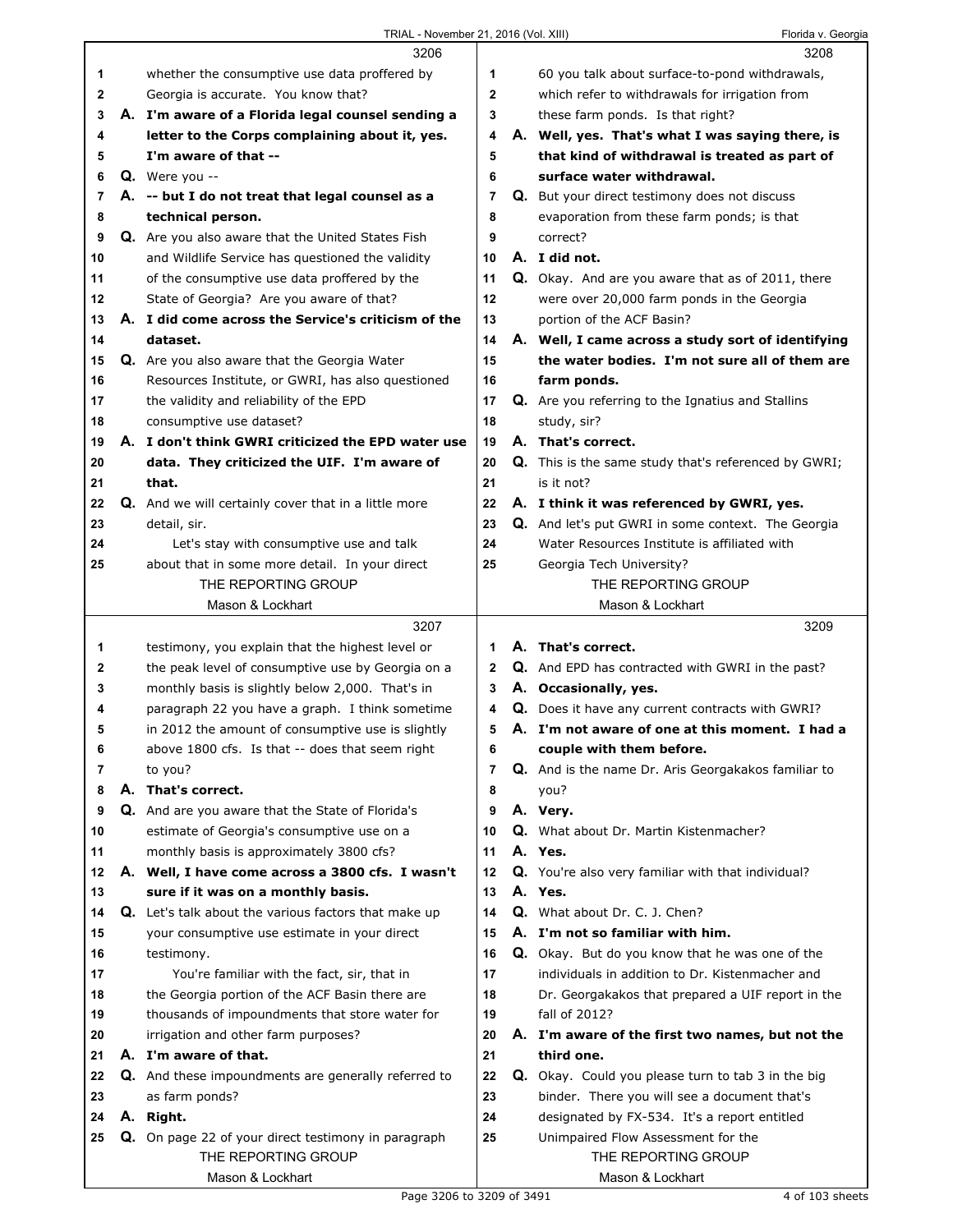|        |    | 3210                                                                                             |             |    | 3212                                                                                                 |
|--------|----|--------------------------------------------------------------------------------------------------|-------------|----|------------------------------------------------------------------------------------------------------|
| 1      |    | Apalachicola-Chattahoochee-Flint River Basin                                                     | 1           |    | A. I didn't give him a copy of this report. That's                                                   |
| 2      |    | Draft Technical Report. Have you seen this                                                       | $\mathbf 2$ |    | correct.                                                                                             |
| 3      |    | before?                                                                                          | 3           |    | Q. I'm sorry. I missed that, sir. You did or did                                                     |
| 4      |    | A. I have, yes.                                                                                  | 4           |    | not?                                                                                                 |
| 5      |    | Q. Okay. And if you turn to the second page, you                                                 | 5           |    | A. I did not give him a copy of this report.                                                         |
| 6      |    | will see a list of main authors and contributing                                                 | 6           |    | Q. Okay. Did you brief him on the report's                                                           |
| 7      |    | authors. Do you see that?                                                                        | 7           |    | contents?                                                                                            |
| 8      |    | A. I see that, yes.                                                                              | 8           |    | A. I did not.                                                                                        |
| 9      |    | Q. We have talked about Dr. Georgakakos. We have                                                 | 9           |    | Q. Did you brief anyone at EPD about the contents of                                                 |
| 10     |    | talked about Dr. Kistenmacher. Do you see                                                        | 10          |    | the report?                                                                                          |
| 11     |    | Dr. C. J. Chen who is referred to in the                                                         | 11          |    | A. We have had discussion -- internal discussions on                                                 |
| 12     |    | contributing authors? Do you recognize any of                                                    | 12          |    | staff level about the criticism of the unimpaired                                                    |
| 13     |    | the other names under contributing authors?                                                      | 13          |    | flow. And I didn't, like, inform the director                                                        |
| 14     |    | A. I know the first one. I know Dr. Yao.                                                         | 14          |    | just on this issue; but in discussions we have                                                       |
| 15     |    | Q. You know Dr. Yao?                                                                             | 15          |    | had, certainly I let him know that there was this                                                    |
| 16     |    | A. Yes.                                                                                          | 16          |    | criticism of the unimpaired flow.                                                                    |
| 17     |    | Q. Okay. Do you have respect for the work of these                                               | 17          |    | <b>Q.</b> Okay. Did you tell him that there was a                                                    |
| 18     |    | individuals?                                                                                     | 18          |    | criticism relating to the failure to account for                                                     |
| 19     |    | A. Well, I have respect for these individuals as                                                 | 19          |    | evaporation from farm ponds?                                                                         |
| 20     |    | professionals.                                                                                   | 20          |    | A. I'm aware of that issue; but I did not -- I don't                                                 |
| 21     |    | Q. On the acknowledgments page, which is on the next                                             | 21          |    | recall specifically telling him that.                                                                |
| 22     |    | page, III of FX-534, you will see that your name                                                 | 22          |    | Q. Do you recall discussing that issue with staff?                                                   |
| 23     |    | is mentioned there.                                                                              | 23          |    | A. I do, yes.                                                                                        |
| 24     |    | A. I see that.                                                                                   | 24          |    | Q. Okay. Which staff members did you discuss that                                                    |
| 25     |    | Q. Okay. Did you receive this report in or about                                                 | 25          |    | with?                                                                                                |
|        |    | THE REPORTING GROUP                                                                              |             |    | THE REPORTING GROUP                                                                                  |
|        |    | Mason & Lockhart                                                                                 |             |    | Mason & Lockhart                                                                                     |
|        |    | 3211                                                                                             |             |    | 3213                                                                                                 |
|        |    |                                                                                                  |             |    |                                                                                                      |
|        |    |                                                                                                  |             |    |                                                                                                      |
| 1      |    | November of 2012?                                                                                | 1           |    | A. Well, I believe it was -- it was a staff meeting                                                  |
| 2      |    | A. I did.                                                                                        | $\mathbf 2$ |    | that I had. So it would be every member of my                                                        |
| 3<br>4 |    | Q. Okay. In fact, you participated in workshops                                                  | 3<br>4      |    | unit.                                                                                                |
| 5      |    | before this report was issued; isn't that right?                                                 | 5           |    | <b>Q.</b> Okay. And approximately how many members are in<br>the unit?                               |
|        |    | A. Well, I'm not sure the workshop was specifically<br>for this purpose. We had meetings. We had | 6           |    |                                                                                                      |
| 6<br>7 |    | regular meetings with the GWRI; and I cooperated                                                 | 7           | Α. | I have six staff members in my unit.<br>Q. And did that discussion occur after you received          |
| 8      |    | fully with their study, provided data that we                                                    | 8           |    | a final copy of this report or prior to that                                                         |
| 9      |    | developed. So I'm not sure if there is a -- you                                                  | 9           |    | time?                                                                                                |
| 10     |    | know, one specific workshop that you referred to.                                                | 10          |    | A. Well, the discussion about evaporation from open                                                  |
| 11     | Q. | September 10, 2012, Columbus, Georgia, at the                                                    | 11          |    | water surface bodies has been long. So I would                                                       |
| 12     |    | Columbus Convention Center, do you remember going                                                | 12          |    | say just on evaporation itself, it's probably                                                        |
| 13     |    | there?                                                                                           | 13          |    | both before and after. Certainly, you know, when                                                     |
| 14     |    | A. September 2012?                                                                               | 14          |    | we received this, I would have talked with my                                                        |
| 15     | Q. | September 10 of 2012, yes, sir.                                                                  | 15          |    | staff member on the farm pond evaporation alluded                                                    |
| 16     |    | A. I don't recall that meeting.                                                                  | 16          |    | to in this report.                                                                                   |
| 17     |    | <b>Q.</b> Okay. Let's go back to your providing                                                  | 17          |    |                                                                                                      |
| 18     |    | information to the authors of this report. What                                                  | 18          |    | Q. Okay. Well, let's look to where they're alluded<br>to. Can you please turn to page 191 of FX-534, |
| 19     |    | kind of information did you provide?                                                             | 19          |    | sir. And I'll request that you please read the                                                       |
| 20     |    | A. Consumptive use.                                                                              | 20          |    | section at the bottom of the page to yourself                                                        |
| 21     |    |                                                                                                  | 21          |    | entitled Net Evaporation Losses From Other Basin                                                     |
| 22     |    | Q. Okay. And that includes M & I as well as<br>agricultural consumptive use?                     | 22          |    | Impoundments.                                                                                        |
| 23     |    | A. That is correct.                                                                              | 23          |    | A. Hold on. Did you say 194?                                                                         |
| 24     |    | Q. On Friday Director Turner testified that you                                                  | 24          |    | <b>Q.</b> I'm sorry. 191.                                                                            |
| 25     |    | never gave him a copy of this report.                                                            | 25          |    | A. 191.                                                                                              |
|        |    | THE REPORTING GROUP                                                                              |             |    | THE REPORTING GROUP                                                                                  |
|        |    | Mason & Lockhart                                                                                 |             |    | Mason & Lockhart                                                                                     |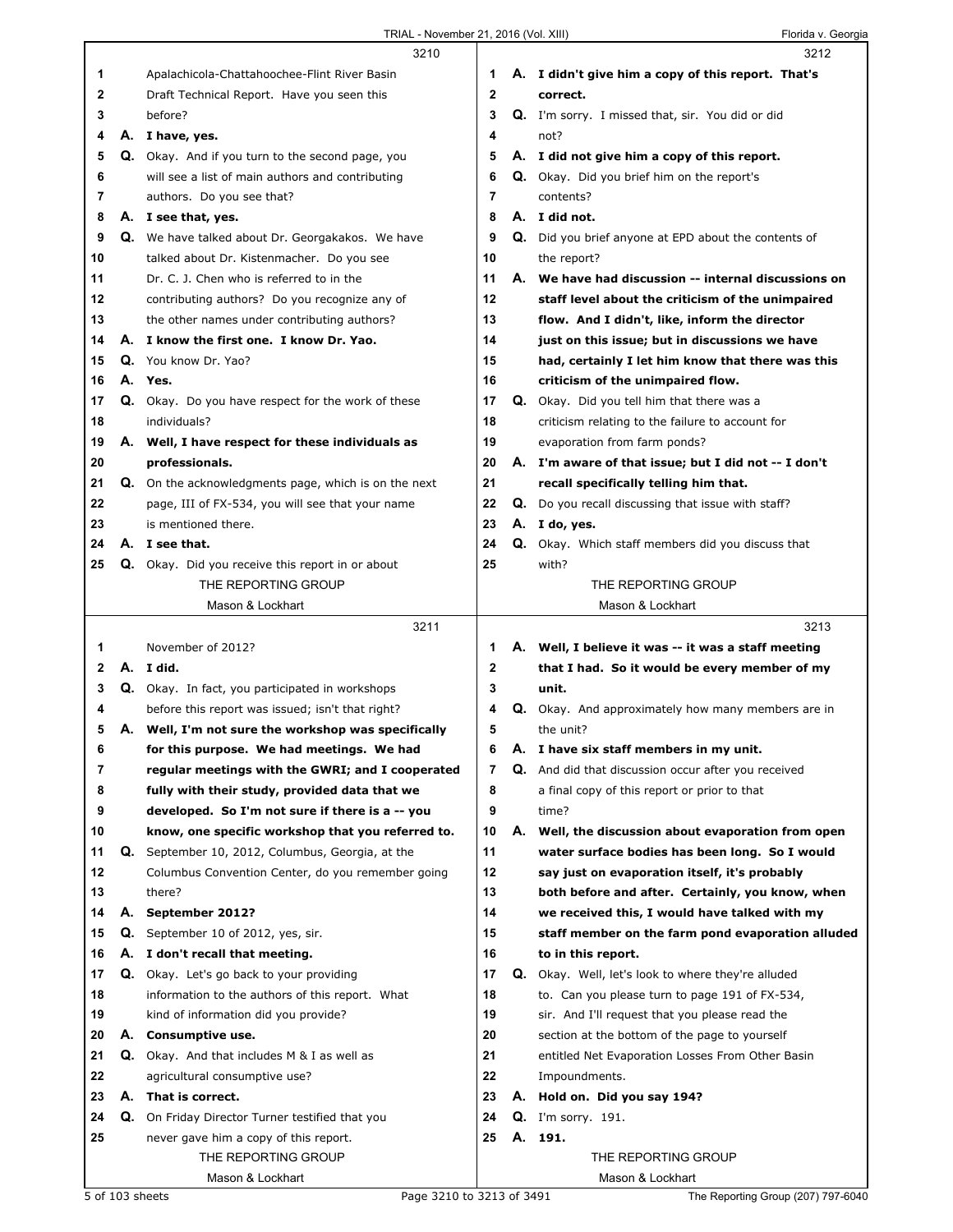|    |    | 3214                                                                     |                | 3216                                                                                  |
|----|----|--------------------------------------------------------------------------|----------------|---------------------------------------------------------------------------------------|
| 1  |    | <b>Q.</b> It's the section at the bottom of the page                     | 1              | A. That's correct.                                                                    |
| 2  |    | entitled Net Evaporation Losses From Other Basin                         | $\mathbf{2}$   | Q. So both in footnote 1 and in paragraph 61, you                                     |
| 3  |    | Impoundments.                                                            | 3              | say that the impact from these aquifers on                                            |
| 4  |    | A. I see that.                                                           | 4              | streamflow is not zero, but it's minimal; is that                                     |
| 5  |    | Q. Okay. Sir, were you aware in the fall of 2012                         | 5              | right?                                                                                |
| 6  |    | that GWRI had concluded that net evaporation from                        | 6              | A. It's very small. It's close to zero.                                               |
| 7  |    | farm ponds could result in an up to 1200 cfs net                         | 7              | Q. Okay. And, therefore, you treat it as zero in                                      |
| 8  |    | loss? Did you know that?                                                 | 8              | your direct testimony?                                                                |
| 9  |    | A. I'm aware of the number.                                              | 9              | A. That's correct.                                                                    |
| 10 |    | Q. Okay. And I believe you said earlier that the                         | 10             | Q. Do you know a fellow by the name of Dr. James                                      |
| 11 |    | consumptive use information that you presented to                        | 11             | Kennedy?                                                                              |
| 12 |    | the Supreme Court contains no number associated                          | 12             | A. Yes.                                                                               |
| 13 |    | with evaporative loss from farm ponds; is that                           | 13             | Q. And who is Dr. Kennedy?                                                            |
| 14 |    | correct?                                                                 | 14             | A. He is the state geologist.                                                         |
| 15 |    | A. That's correct.                                                       | 15             | Q. And does the state geologist study groundwater?                                    |
| 16 |    | Q. Okay. Let's move to another category of                               | 16             | A. He does.                                                                           |
| 17 |    | information that's not in your prefiled direct.                          | 17             | Q. Can you please turn with me, sir, to tab 4. It                                     |
| 18 |    | Your consumptive use data for agricultural                               | 18             | says FX-63, and it's a memo prepared by                                               |
| 19 |    | irrigation does not include any amount for                               | 19             | Dr. Kennedy. And I would like to direct you in                                        |
| 20 |    | groundwater pumping from aquifers other than the                         | 20             | particular to page 27 of the memo from the state                                      |
| 21 |    | non-Floridan -- I'm sorry -- the non-Upper                               | 21             | geologist.                                                                            |
| 22 |    | Floridan Aquifers. Do you include those or do                            | 22             | A. Yes.                                                                               |
| 23 |    | you not include those?                                                   | 23             | Q. And the very last paragraph, if you might read                                     |
| 24 |    | A. Could you repeat the question --                                      | 24             | that to yourself, sir.                                                                |
| 25 |    | Q. Sure.                                                                 | 25             | A. I see that.                                                                        |
|    |    | THE REPORTING GROUP                                                      |                | THE REPORTING GROUP                                                                   |
|    |    | Mason & Lockhart                                                         |                | Mason & Lockhart                                                                      |
|    |    |                                                                          |                |                                                                                       |
|    |    | 3215                                                                     |                | 3217                                                                                  |
| 1  |    |                                                                          | 1              |                                                                                       |
| 2  |    | A. -- because I think I -- could you repeat the                          | $\mathbf{2}$   | Q. Okay. Do you agree with Dr. Kennedy's conclusion                                   |
| 3  |    | question, please?<br>Q. Certainly. Consumptive use data that you present | 3              | that pumping from the Claiborne Aquifer would<br>result in some impact to streamflow? |
| 4  |    | for agricultural irrigation, does it include any                         | 4              | A. I disagree.                                                                        |
| 5  |    | values associated with groundwater pumping from                          | 5              | Q. You -- and have you informed Dr. Kennedy of your                                   |
| 6  |    | aquifers other than the Floridan Aquifer?                                | 6              | disagreement?                                                                         |
| 7  | А. | Right. The agricultural consumptive use that we                          | $\overline{7}$ | A. Well, we disagreed over many issues, so he's                                       |
| 8  |    | have incorporated does not incorporate pumping                           | 8              | aware of that.                                                                        |
| 9  |    | data from the aquifers other than the Floridan                           | 9              | Q. Okay. And you don't mention this disagreement in                                   |
| 10 |    | Aquifer because those aquifers are not                                   | 10             | your direct testimony; do you?                                                        |
| 11 |    | hydrologically connected with the streams.                               | 11             | A. I did not.                                                                         |
| 12 |    | Q. Sir, in footnote 1 of your prefiled direct that's                     | 12             | Q. And you state in your direct testimony that your                                   |
| 13 |    | on page 1 -- do you have it in front of you?                             | 13             | consumptive use estimates are conservative?                                           |
| 14 |    | A. Yes.                                                                  | 14             | A. Yes.                                                                               |
| 15 |    | Q. Okay. You write that groundwater withdrawals                          | 15             | Q. And in your opinion, treating withdrawals from                                     |
| 16 |    | from deep unconnected aquifers have minimal, if                          | 16             | the Claiborne and the Clayton and the Cretaceous                                      |
| 17 |    | any, impact on surface water flows.                                      | 17             | Aquifers as zero is conservative?                                                     |
| 18 |    | And is that the reason you exclude it?                                   | 18             | A. That's correct.                                                                    |
| 19 | А. | That's correct.                                                          | 19             | Q. Okay. In fact, on page 18 of your testimony, you                                   |
| 20 | Q. | Okay. You go on to say in paragraph 61 on page                           | 20             | highlight that there's more than 154,000 acres                                        |
| 21 |    | 22 that water withdrawals from non-UFA, which I                          | 21             | irrigated from non-Upper Floridan Aquifers; and                                       |
| 22 |    | assume means non-Upper Floridan, deeper aquifers,                        | 22             | you believe that it's conservative to treat the                                       |
| 23 |    | for example, Claiborne, Clayton, Cretaceous, have                        | 23             | surface water impact of these withdrawals as                                          |
| 24 |    | limited to no hydraulic connection with surface                          | 24             | zero?                                                                                 |
| 25 |    | water streams in the ACF Basin. Is that correct?                         | 25             | A. Well, yes. It's simply because they are not                                        |
|    |    | THE REPORTING GROUP<br>Mason & Lockhart                                  |                | THE REPORTING GROUP<br>Mason & Lockhart                                               |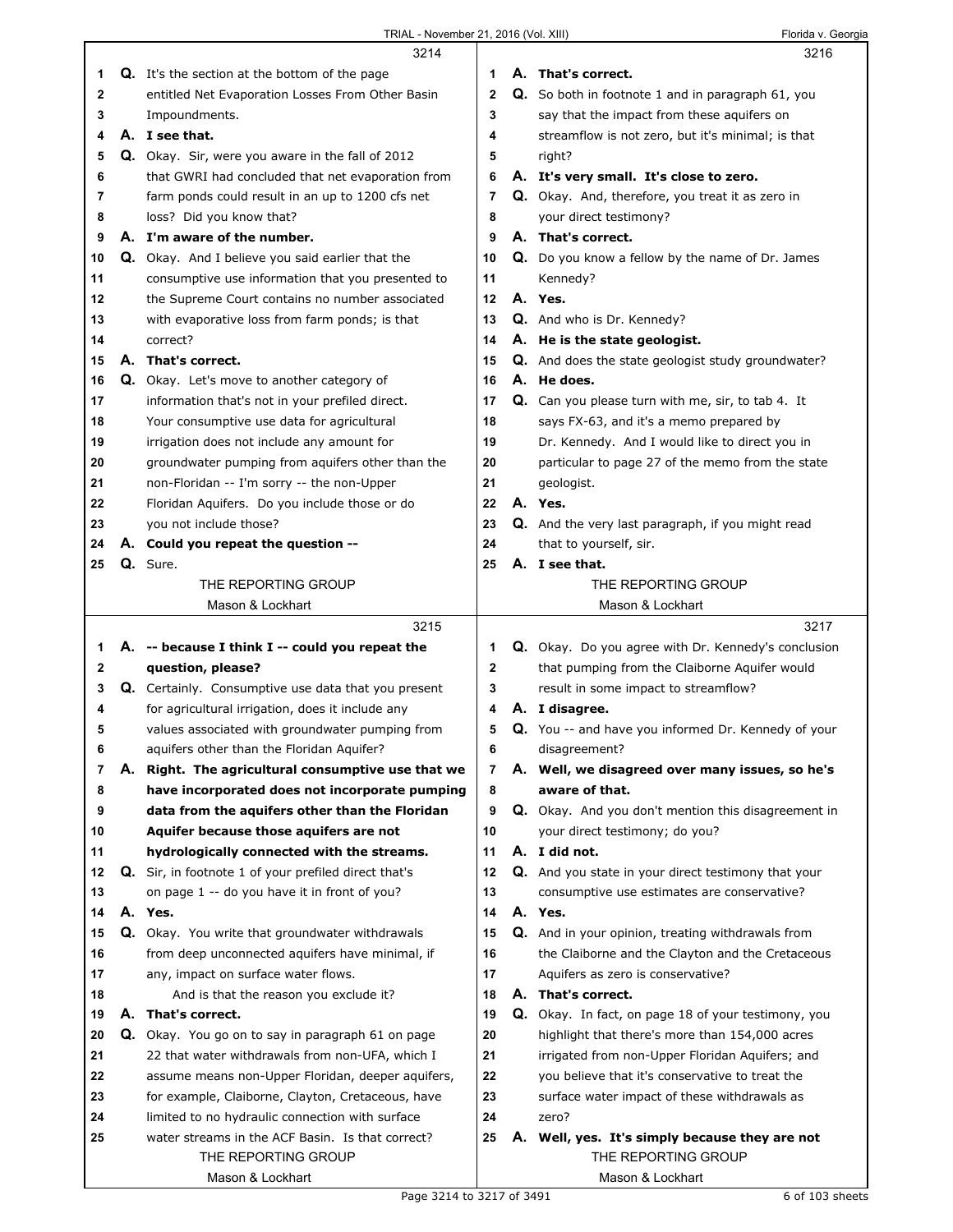|    |    | 3218                                                       |                |    | 3220                                                        |  |
|----|----|------------------------------------------------------------|----------------|----|-------------------------------------------------------------|--|
| 1  |    | connected.                                                 | 1              |    | Q. Okay. And then you go on to say in the following         |  |
| 2  |    | <b>Q.</b> Let's talk about, now, your estimates of         | $\overline{2}$ |    | paragraphs, in particular on paragraph 54, that a           |  |
| 3  |    | irrigated acreage. In the last sentence of                 | 3              |    | 2003 study by Dr. James Hook at the University of           |  |
| 4  |    | paragraph 46 of your direct testimony, sir --              | 4              |    | Georgia was published. And it was the                       |  |
| 5  |    | this is on page $16 -$                                     | 5              |    | publication of that study that provided Georgia             |  |
| 6  | А. | Did you say 46?                                            | 6              |    | with sufficient information to make more reliable           |  |
| 7  |    | <b>Q.</b> I said 46 of your direct testimony on page 16.   | 7              |    | estimates. Is that true?                                    |  |
| 8  |    | A. Yes.                                                    | 8              |    | A. That's correct.                                          |  |
| 9  |    | Q. And in the very last sentence of paragraph 46,          | 9              |    | Q. Okay. But, sir, isn't it true that even after            |  |
| 10 |    | you say that in the early 2000's Georgia was               | 10             |    | that study was published and relied on by Georgia           |  |
|    |    |                                                            | 11             |    |                                                             |  |
| 11 |    | making, quote, educated guesses, end quote, about          |                |    | EPD, the State continued to make significantly              |  |
| 12 |    | agricultural consumptive use. Is that right?               | 12             |    | higher estimates of agricultural water usage and            |  |
| 13 |    | A. I'm trying to get to the very place. Could you          | 13             |    | irrigated acreage than what you have in your                |  |
| 14 |    | direct me to the place, please?                            | 14             |    | direct testimony?                                           |  |
| 15 |    | <b>Q.</b> Certainly, sir. It's paragraph 46 that starts on | 15             |    | A. I'm not understanding your question. Sorry.              |  |
| 16 |    | page 16, and it continues onto the following               | 16             |    | Q. After Dr. Hook published his study in 2003, after        |  |
| 17 |    | page.                                                      | 17             |    | Georgia EPD relied on that study, it continued to           |  |
| 18 |    | A. Sorry. My 46 starts from page 15.                       | 18             |    | make estimates of irrigated acreage that are                |  |
| 19 |    | Q. I apologize. If you read paragraph 46 on page 15        | 19             |    | significantly higher than the numbers you                   |  |
| 20 |    | and read it all the way to the end of the                  | 20             |    | presented to this Court. Isn't that right?                  |  |
| 21 |    | paragraph, there is a sentence that begins, in             | 21             |    | A. I don't think that's right.                              |  |
| 22 |    | fact, I would describe.                                    | 22             |    | <b>Q.</b> All right. Can you please turn to tab 5, sir.     |  |
| 23 |    | A. I've got it.                                            | 23             |    | Tab 5 is an April 2003 letter marked FX-219. And            |  |
| 24 |    | Q. Okay. So is it fair to say that in the early            | 24             |    | it's written by Mr. Harold Reheis attaching a               |  |
| 25 |    | 2000's Georgia was making, quote, educated                 | 25             |    | memorandum.                                                 |  |
|    |    | THE REPORTING GROUP                                        |                |    | THE REPORTING GROUP                                         |  |
|    |    | Mason & Lockhart                                           |                |    | Mason & Lockhart                                            |  |
|    |    |                                                            |                |    |                                                             |  |
|    |    | 3219                                                       |                |    | 3221                                                        |  |
| 1  |    |                                                            | 1              |    |                                                             |  |
| 2  |    | guesses, end quote, about agricultural                     | $\mathbf{2}$   |    | You know Mr. Reheis; don't you?<br>A. Yes.                  |  |
| 3  |    | consumptive use?                                           | 3              |    |                                                             |  |
| 4  |    | A. Well, it wasn't just the State of Georgia. It           | 4              |    | <b>Q.</b> He was the director of EPD at this point in time, |  |
|    |    | was at the time with the consumptive -- with the           | 5              |    | April 2003?<br>A. Yes.                                      |  |
| 5  |    | comprehensive study and under the ACF Compact.             |                |    |                                                             |  |
| 6  |    | And so the study -- so the understanding of Ag             | 6              | Q. | Okay, sir. If you to turn to page 9 of the                  |  |
| 7  |    | water use at the time was the -- was under the             | 7              |    | attached memo --                                            |  |
| 8  |    | Compact. And it was under the comprehensive                | 8              |    | A. Yes.                                                     |  |
| 9  |    | study, which means it was a consensus by the               | 9              |    | <b>Q.</b> -- may I request that you take a moment to read   |  |
| 10 |    | States and the federal government. So that was             | 10             |    | the last two paragraphs on that page.                       |  |
| 11 |    | the way to estimate Ag water use. And I was                | 11             |    | A. I see the paragraphs.                                    |  |
| 12 |    | describing that as an educated guess.                      | 12             |    | Q. Okay. And in the paragraph there's a reference           |  |
| 13 |    | <b>Q.</b> But you're submitting this direct testimony on   | 13             |    | to the UGA Water Pumping Study. That is the 2003            |  |
| 14 |    | behalf of the State of Georgia. Right?                     | 14             |    | study by Dr. Hook; isn't that right?                        |  |
| 15 |    | A. That's correct.                                         | 15             |    | A. I think so, yes.                                         |  |
| 16 |    | Q. And so when you say our understanding, whose            | 16             |    | <b>Q.</b> Okay. And relying on that very same study,        |  |
| 17 |    | understanding are you referring to?                        | 17             |    | Director Reheis estimates irrigation acreage of             |  |
| 18 |    | A. Well, I was referring to -- certainly, I was            | 18             |    | more than 920,000; doesn't he?                              |  |
| 19 |    | referring to the State of Georgia's                        | 19             |    | A. Well, I think we need to -- I know where we're           |  |
| 20 |    | understanding. But I just wanted to make sure              | 20             |    | going with this; but I think we need to make a              |  |
| 21 |    | that it was also the understanding of the other            | 21             |    | distinction between the Ag study -- the UGA Ag              |  |
| 22 |    | parties.                                                   | 22             |    | Water Pumping Study and the mapping effort.                 |  |
| 23 |    | Q. The other parties understood that Georgia was           | 23             |    | These are two different efforts.                            |  |
| 24 |    | making educated guesses?                                   | 24             |    | <b>Q.</b> I understand, sir. My question was a little more  |  |
| 25 |    | A. It was a collective understanding.                      | 25             |    | straightforward. In this communication to other             |  |
|    |    | THE REPORTING GROUP                                        |                |    | THE REPORTING GROUP                                         |  |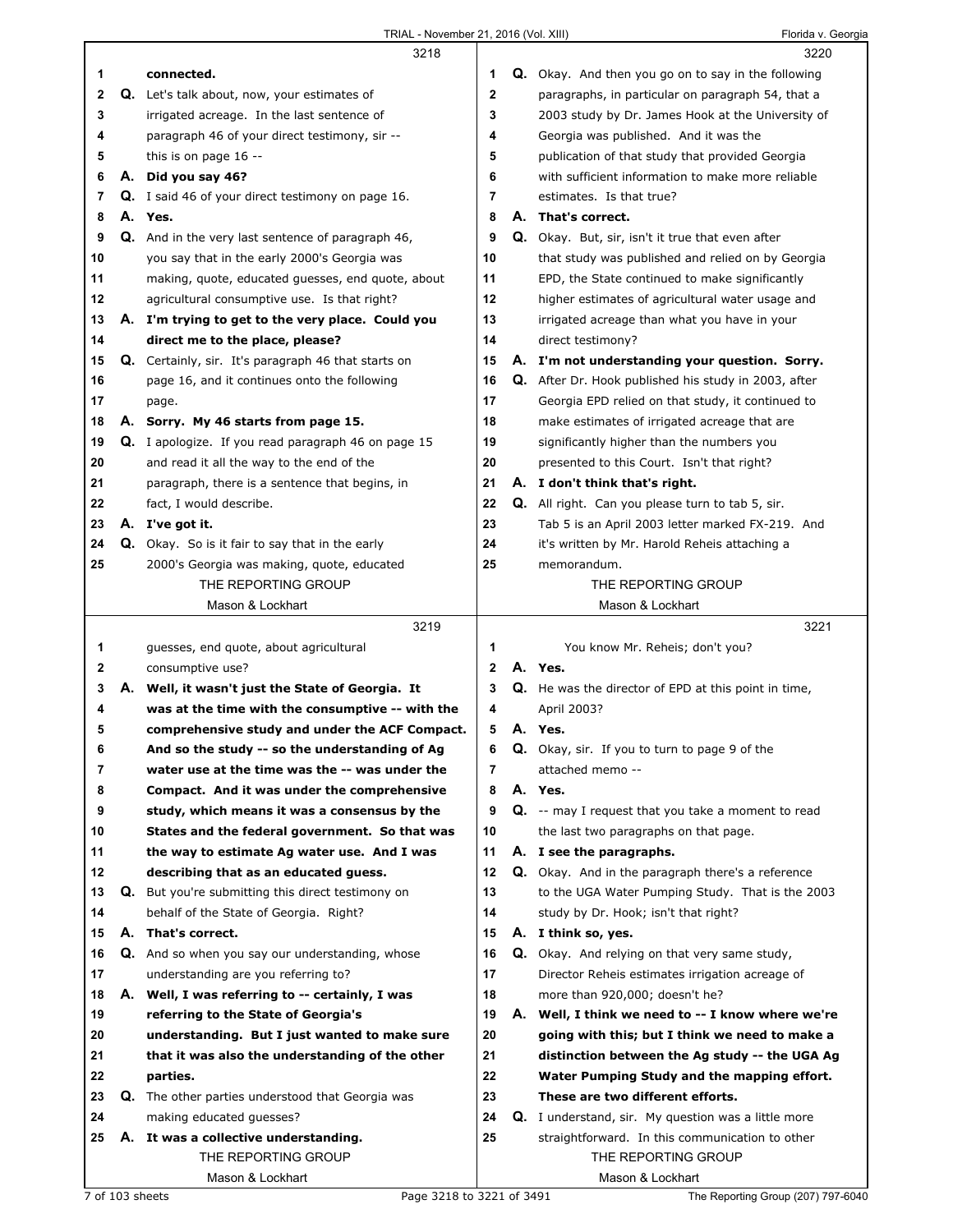|          |    | 3222                                                                      |    |    | 3224                                                                                        |
|----------|----|---------------------------------------------------------------------------|----|----|---------------------------------------------------------------------------------------------|
| 1        |    | members of the ACF Compact, Director Reheis                               | 1  |    | years 2004 and 2009, those are the throw acres.                                             |
| 2        |    | estimates irrigation acreage of more than                                 | 2  |    | Those were provided directly from Dr. Jim Hook's                                            |
| 3        |    | 920,000; is that right?                                                   | 3  |    | study. So those reflect the throw acreage. And                                              |
| 4        | А. | Well, that was right. But that was before the                             | 4  |    | then the last three rows here, they were                                                    |
| 5        |    | mapping of -- or the result of the mapping came                           | 5  |    | developed or they were mapped associated with the                                           |
| 6        |    | out.                                                                      | 6  |    | Ag metering program. So those acreage were                                                  |
| 7        |    | Q. And the results of the mapping and the result of                       | 7  |    | hardware acreage.                                                                           |
| 8        |    | your work here is a significantly lower amount of                         | 8  |    | $Q. So --$                                                                                  |
| 9        |    | irrigated acreage as represented on page 18 of                            | 9  |    | A. And there is a slight difference there.                                                  |
| 10       |    | your direct testimony?                                                    | 10 |    | <b>Q.</b> I apologize for interrupting you, sir.                                            |
| 11       |    | A. Well, that is a significantly more accurate                            | 11 |    | My question, again, was the 723,127, the cell                                               |
| 12       |    | capturing of the irrigated acreage.                                       | 12 |    | on the extreme right-hand corner, that's just                                               |
| 13       |    | <b>Q.</b> Let's stay with this topic of irrigated acreage,                | 13 |    | hardware acres. Isn't that right?                                                           |
| 14       |    | but I want to go to a slightly different subject.                         | 14 |    | A. That's hardware acres, yes.                                                              |
| 15       |    | And that subject is the term throw acres. Do you                          | 15 |    | <b>Q.</b> Okay. And if you were to add 2014 throw acres,                                    |
| 16       |    | know what throw acres means?                                              | 16 |    | do you know what the number would increase to?                                              |
| 17       | А. | Yes.                                                                      | 17 |    | A. I don't know.                                                                            |
| 18       | Q. | What does it mean?                                                        | 18 |    | <b>Q.</b> Okay. And I believe you testified it would be a                                   |
| 19       | А. | Well, it means at the end of a center-pivot                               | 19 |    | slight increase?                                                                            |
| 20       |    | irrigation equipment, there is sometimes attached                         | 20 |    | A. Yes.                                                                                     |
| 21       |    | a -- what's called an end-gun. And so the                                 | 21 |    | Q. All right. Well, we used the wetted acreage --                                           |
| 22       |    | end-gun can throw water out beyond the range of                           | 22 |    | wetted acreage database JX-129 to evaluate                                                  |
| 23       |    | the irrigation equipment so that a bigger area                            | 23 |    | whether or not it was a slight difference. And                                              |
| 24       |    | can be irrigated.                                                         | 24 |    | if I may request that you turn to tab A in the                                              |
| 25       | Q. | And the area in the range of the irrigation                               | 25 |    | demonstrative booklet.                                                                      |
|          |    | THE REPORTING GROUP                                                       |    |    | THE REPORTING GROUP                                                                         |
|          |    | Mason & Lockhart                                                          |    |    | Mason & Lockhart                                                                            |
|          |    |                                                                           |    |    |                                                                                             |
|          |    | 3223                                                                      |    |    | 3225                                                                                        |
| 1        |    | equipment, are those referred to as hardware                              | 1  |    | A. Yes.                                                                                     |
| 2        |    | acres?                                                                    | 2  |    | Q. You will see that the number is 826,877. Do you                                          |
| 3        |    | A. That is correct.                                                       | 3  |    | see that?                                                                                   |
| 4        | Q. | And generally throw acres are a larger area than                          | 4  | А. | Tab 8?                                                                                      |
| 5        |    | hardware acres; is that correct?                                          | 5  |    | Q. Tab A. A as in Abid.                                                                     |
| 6        | Α. | Slightly, yes.                                                            | 6  |    | A. Tab A. I'm sorry.                                                                        |
| 7        | Q. | Okay. I'm sorry. You said slightly?                                       | 7  | Q. | Tab A in the small booklet, sir.                                                            |
| 8        |    | A. Yes.                                                                   | 8  | А. | Oh, I'm sorry. Okay. I see that.                                                            |
| 9        |    | Q. And you used Georgia's wetted acreage database                         | 9  |    | Q. Okay. You hadn't done this analysis; had you?                                            |
| 10       |    | that's at JX-129 to calculate the total number of                         | 10 | А. | Well, no. But let me -- let me clarify on the                                               |
| 11       |    | hardware acres; is that correct?                                          | 11 |    | acreage and the use of the acreage, all right.                                              |
| 12       | А. | That's correct.                                                           | 12 |    | So the acreage or the irrigated acreage is used                                             |
| 13       |    | Q. Okay. And, in fact, the numbers you have on                            | 13 |    | in such a way that you would use the acreage that                                           |
| 14       |    | page 18 of your direct testimony, those are just                          | 14 |    | is associated with Ag metering volume to develop                                            |
| 15       |    | hardware acres; isn't that right?                                         | 15 |    | irrigation depth. And then you would apply the                                              |
| 16       |    | A. In -- I think you're referring to demonstrative 7?                     | 16 |    | irrigation depth to the overall acreage. Right?                                             |
| 17       | Q. | That's correct, page 18.                                                  | 17 |    | Are you with me here?                                                                       |
| 18       | А. | Right.                                                                    | 18 |    | So -- so to develop the application depth,                                                  |
| 19       |    | <b>Q.</b> And the number in particular that I'm focused on                | 19 |    | you need to have a set of irrigated acreage,                                                |
| 20       |    | is the 723,127. And my question, sir, is those                            | 20 |    | whether or not that's throw acres or that's                                                 |
|          |    |                                                                           | 21 |    |                                                                                             |
| 21<br>22 | А. | are just hardware acres?<br>Well, let me make a clarification. All right. | 22 |    | hardware acreage. And then when you do the<br>extrapolation -- because you don't have every |
| 23       |    |                                                                           | 23 |    |                                                                                             |
| 24       |    | So the acreage that we used here, do you see the<br>first two rows?       | 24 |    | system metered, right, so you have a big sample                                             |
| 25       |    | The first two rows that are associated with                               | 25 |    | of all of the meters -- of all of the irrigation                                            |
|          |    | THE REPORTING GROUP                                                       |    |    | equipment meters. And then you would go -- use<br>THE REPORTING GROUP                       |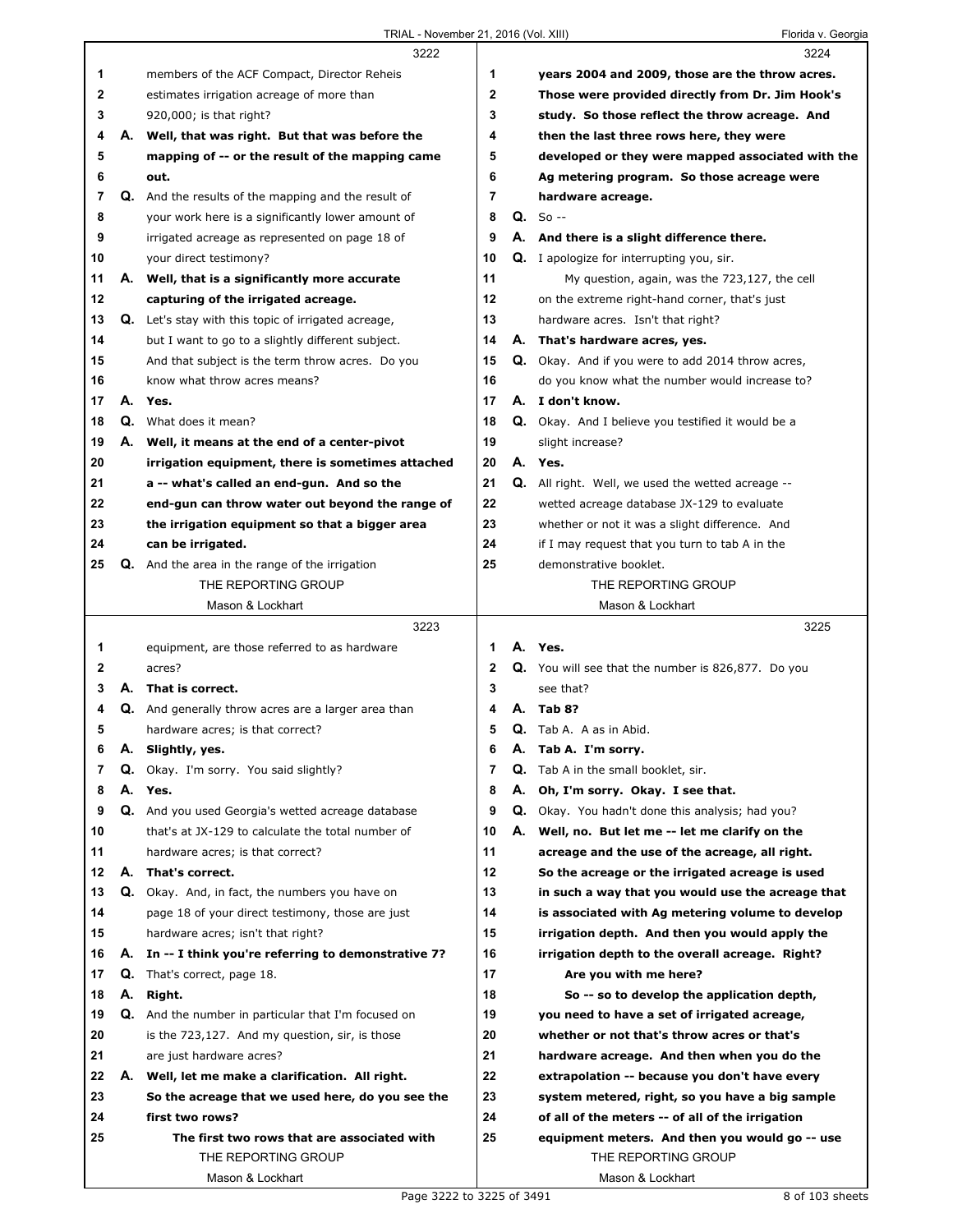## TRIAL - November 21, 2016 (Vol. XIII) Florida v. Georgia

|    |    | 3226                                                       |                | 3228                                                      |
|----|----|------------------------------------------------------------|----------------|-----------------------------------------------------------|
| 1  |    | that rate to apply it to the ones that are not             | $\mathbf 1$    | Environmental Protection.                                 |
| 2  |    | metered. So for that purpose, you need to have a           | $\mathbf{2}$   | A. Did you say tab 6?                                     |
| 3  |    | consistency between the acreage you use to                 | 3              | Q. Yes, sir. And it's printed a little oddly, so          |
| 4  |    | develop the application depth and the total                | 4              | you have to turn it sideways. But if you turn to          |
| 5  |    | acreage that you apply.                                    | 5              | page 14, the last paragraph on page 14, I would           |
| 6  |    | So I could use -- I could use the hardware                 | 6              | invite you to read that.                                  |
| 7  |    | acreage to develop the depth and then apply it to          | $\overline{7}$ | A. I see that.                                            |
| 8  |    | the overall hardware acreage for the total volume          | 8              | <b>Q.</b> Okay. And is this the letter you were referring |
| 9  |    | of water. Or I could use the throw acreage to              | 9              | to by the counsel for Florida Department of               |
| 10 |    | develop the application depth, which would be              | 10             | <b>Environmental Protection?</b>                          |
| 11 |    | lower because the acreage now is larger. But               | 11             | A. I'm not sure about that. I'm not sure whether          |
| 12 |    | then when I apply it to the overall acreage, that          | 12             | this is the letter. But I -- I have come across           |
| 13 |    | is also larger, which means if you used a                  | 13             | a letter of this nature.                                  |
| 14 |    | consistent methodology, the total volume of water          | 14             | Q. Okay. And you don't consider it a technical            |
| 15 |    | that you derive would be the same.                         | 15             | criticism; is that right?                                 |
| 16 |    | Q. Sir, you had access to the wetted acreage               | 16             | A. Well, I think the letter sent was sent from a          |
| 17 |    | database?                                                  | 17             | legal counsel.                                            |
| 18 |    | A. Yes.                                                    | 18             | <b>Q.</b> Okay. And my question was you don't, therefore, |
| 19 |    | <b>Q.</b> And you had access to the total number of throw  | 19             | think of it as a technical criticism?                     |
| 20 |    | acres that were listed in that database. Is that           | 20             | A. Well, it wasn't made by a technical person.            |
| 21 |    | right?                                                     | 21             | Q. And, again, if it's not made by a technical            |
| 22 |    | A. I'm not sure about that. I think -- I think the         | 22             | person -- let me back up.                                 |
| 23 |    | answer is probably yes.                                    | 23             | You believe a lawyer is not a technical                   |
| 24 |    | <b>Q.</b> Okay. Well, that's -- I'll represent to you      | 24             | person?                                                   |
| 25 |    | that's where we got the number from.                       | 25             | A. Well, I believe a lawyer is not a technical            |
|    |    | THE REPORTING GROUP                                        |                | THE REPORTING GROUP                                       |
|    |    |                                                            |                |                                                           |
|    |    | Mason & Lockhart                                           |                | Mason & Lockhart                                          |
|    |    | 3227                                                       |                | 3229                                                      |
| 1. |    | A. Okay.                                                   | 1              | person, not in our field.                                 |
| 2  |    | <b>Q.</b> I would like to now return to the claim that you | $\mathbf{2}$   | Q. Okay. And, therefore, the letter from the lawyer       |
| 3  |    | make in paragraph 75 of your direct testimony,             | 3              | is not valid to you?                                      |
| 4  |    | indicating that you have no recollection of                | 4              | A. That's not what I'm saying. What I'm saying is         |
| 5  |    | instances in which Florida questioned the                  | 5              | there is a general way of communicating technical         |
| 6  |    | technical validity or reliability of Georgia's             | 6              | information. It used to be the technical people           |
| 7  |    | consumptive use data. And I believe you                    | $\overline{7}$ | in the basin are very open to exchanging ideas            |
| 8  |    | testified that you saw letters from Florida's              | 8              | and views among the technical people. So there            |
| 9  |    | lawyers criticizing the consumptive use data, but          | 9              | was open discussion about issues related, all the         |
| 10 |    | not from technical experts. Is that your                   | 10             | technical -- the technical elements of the entire         |
| 11 |    | testimony, sir?                                            | 11             | basin. So this certainly is not a -- an exchange          |
| 12 | А. | Right. I have not -- I have not heard from                 | 12             | of that nature.                                           |
| 13 |    | any -- any member of the technical team from the           | 13             | Q. You went to a meeting in Eufaula, Alabama, in          |
| 14 |    | State of Florida complaining about the --                  | 14             | November of 2012?                                         |
| 15 |    | complaining about the quality of Georgia's water           | 15             | A. That's correct.                                        |
| 16 |    | use data.                                                  | 16             | Q. And there were technical personnel from the State      |
| 17 |    | Q. But you do agree that prior to the start of the         | 17             | of Florida present there; weren't they?                   |
| 18 |    | litigation, Florida was complaining about the              | 18             | A. Yes.                                                   |
| 19 |    | quality of the consumptive use data provided by            | 19             | Q. And in that meeting, they criticized the               |
| 20 |    | Georgia?                                                   | 20             | consumptive use data presented by the State of            |
| 21 |    | A. I'm aware of that legal counsel's letter.               | 21             | Georgia?                                                  |
| 22 |    | <b>Q.</b> Okay. And the letter you're talking about, sir,  | 22             | A. I don't recall that.                                   |
| 23 |    | is that behind tab 6 at FX-909?                            | 23             | Q. But you were at that meeting?                          |
| 24 |    | I'll represent to you this is a January 7,                 | 24             | A. I was at that meeting.                                 |
| 25 |    | 2007, letter from the Florida Department of                | 25             | <b>Q.</b> Do you remember a presentation by a Ms. Helen   |
|    |    | THE REPORTING GROUP<br>Mason & Lockhart                    |                | THE REPORTING GROUP<br>Mason & Lockhart                   |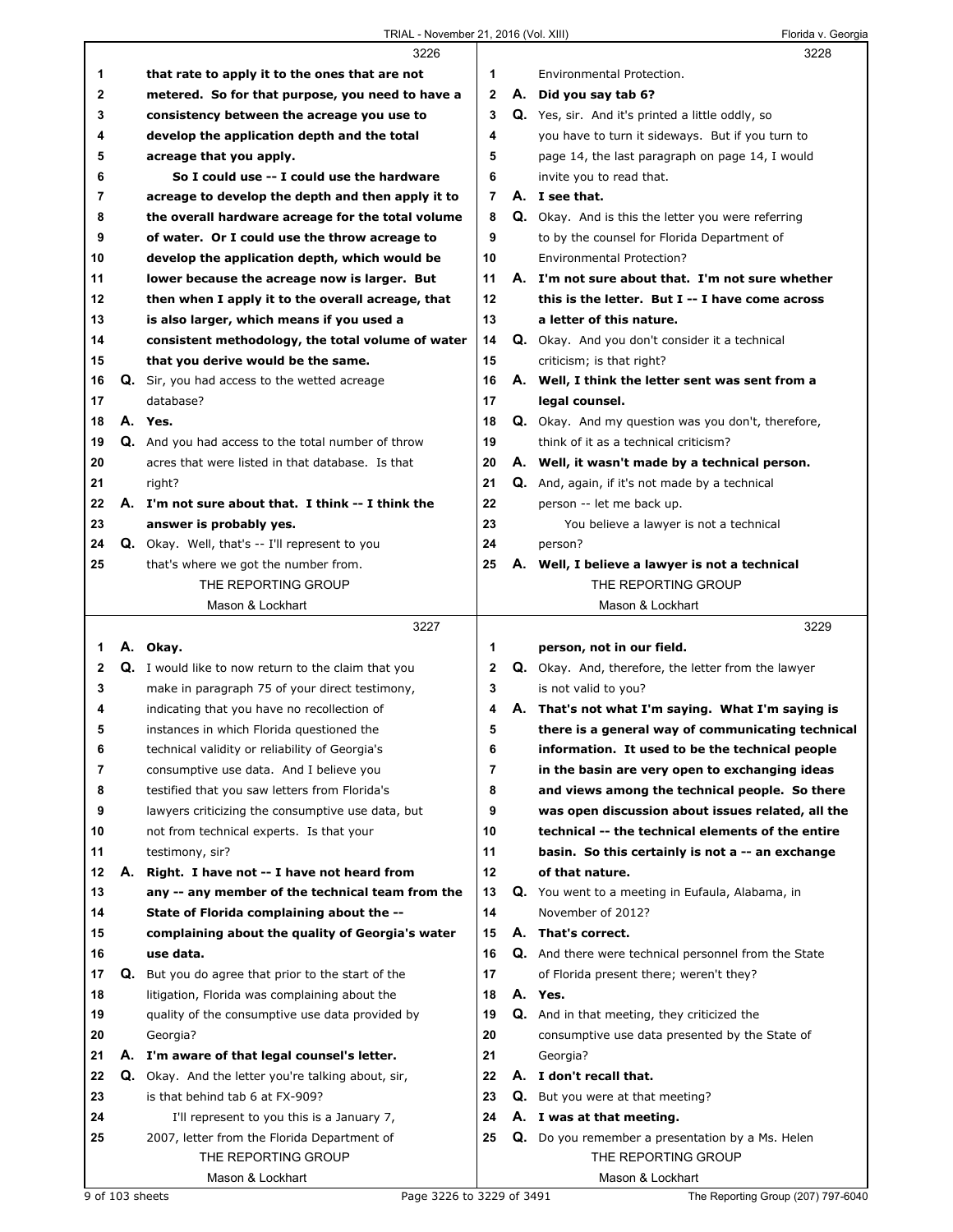|          |    | 3230                                                             |          |    | 3232                                                                                          |
|----------|----|------------------------------------------------------------------|----------|----|-----------------------------------------------------------------------------------------------|
| 1        |    | Light?                                                           | 1        |    | Mr. Moore?                                                                                    |
| 2        |    | A. Yes.                                                          | 2        | А. | Yes.                                                                                          |
| 3        |    | Q. Do you consider her a technical person?                       | 3        |    | Q. Okay. Who is he?                                                                           |
| 4        |    | A. She is.                                                       | 4        |    | A. He's a member -- he's a leader of the ACF                                                  |
| 5        |    | Q. And so you don't recall her criticizing Georgia's             | 5        |    | Stakeholder Group.                                                                            |
| 6        |    | consumptive use data?                                            | 6        |    | Q. Okay. Does he have any position with the State                                             |
| 7        |    | A. I don't.                                                      | 7        |    | of Georgia?                                                                                   |
| 8        |    | Q. Okay. Let's turn to tab 7. This is another                    | 8        |    | A. I don't think he has.                                                                      |
| 9        |    | letter from Florida's Department of Environmental                | 9        |    | Q. Okay. Have you seen this document before, sir?                                             |
| 10       |    | Protection. Do you recall reviewing this letter,                 | 10       |    | A. I don't believe so.                                                                        |
| 11       |    | sir?                                                             | 11       |    | <b>Q.</b> Okay. On the first page there's a criticism of                                      |
| 12       |    | This is JX-152. And on page 9 of this                            | 12       |    | the Corps unimpaired flow dataset, the UIF. Do                                                |
| 13       |    | letter, there's another criticism of Georgia's                   | 13       |    | you see that?                                                                                 |
| 14       |    | consumptive use data. In particular, sir, on                     | 14       |    | A. I see that.                                                                                |
| 15       |    | page 9 it's the second paragraph that begins,                    | 15       |    | <b>Q.</b> Were you aware of this criticism by the United                                      |
| 16       |    | Florida is aware.                                                | 16       |    | States Fish and Wildlife Service prior to today?                                              |
| 17       |    | A. I see this.                                                   | 17       |    | A. I'm aware of the Service's criticism in general,                                           |
| 18       |    | Q. Okay. Do you recall receiving this letter, sir?               | 18       |    | but I don't specifically recall this letter.                                                  |
| 19       |    | A. I do, yes.                                                    | 19       |    | Q. And were you aware of the Fish and Wildlife                                                |
| 20       |    | Q. Okay. And you were aware of it when you prepared              | 20       |    | Service's criticism in general before you                                                     |
| 21       |    | your prefiled direct testimony?                                  | 21       |    | submitted your prefiled direct testimony in this                                              |
| 22       |    | A. Yes.                                                          | 22       |    | case?                                                                                         |
| 23       |    | <b>Q.</b> And that letter predates the litigation in this        | 23       |    | A. Well, I know there are criticisms in general,                                              |
| 24       |    | matter, or the filing of the complaint in this                   | 24       |    | yes.                                                                                          |
| 25       |    | matter?                                                          | 25       |    | Q. Okay.                                                                                      |
|          |    | THE REPORTING GROUP                                              |          |    | THE REPORTING GROUP                                                                           |
|          |    | Mason & Lockhart                                                 |          |    | Mason & Lockhart                                                                              |
|          |    |                                                                  |          |    |                                                                                               |
|          |    | 3231                                                             |          |    | 3233                                                                                          |
| 1        |    | A. Yes.                                                          | 1        |    | A. But it was a criticism of the unimpaired flow,                                             |
| 2        |    | <b>Q.</b> Let's look at tab 8, sir. It's a document              | 2        |    | not Georgia's water use.                                                                      |
| 3        |    | designated at FX-778. I would request that you                   | 3        |    | Q. And does Georgia's consumptive demand information                                          |
| 4        |    | look at pages 3 and 4. And in particular, the                    | 4        |    | play a part in the unimpaired flow -- the UIF's?                                              |
| 5        |    | numbered paragraphs 1, 2 --                                      | 5        |    | A. It certainly does.                                                                         |
| 6        |    | A. I'm sorry. The -- sorry for interrupting; but I               | 6        | Q. | Okay. And you will see on the bottom of page 1                                                |
| 7        |    | don't have a page number here.                                   | 7        |    | of the letter, there is a suggestion that the                                                 |
| 8        |    | Q. Yes. There's no --                                            | 8        |    | unimpaired flow data are underestimated during                                                |
| 9        | А. | Oh, I got it.                                                    | 9        |    | wet years after 1994. Were you aware of that                                                  |
| 10       | Q. | Did you find it?                                                 | 10       |    | criticism before filing your prefiled direct,                                                 |
| 11       |    | A. Yes.                                                          | 11       |    | sir?                                                                                          |
| 12       |    | Q. Okay. So I would like you to please review to                 | 12       |    | A. Can you point me to the sentence?                                                          |
| 13       |    | yourself paragraphs 1, 2, 4, 5, and 6.                           | 13       |    | <b>Q.</b> Certainly. It's at the bottom of the first page,                                    |
| 14       |    | A. I see that.                                                   | 14       |    | and it begins with the sentence, additionally, we                                             |
| 15       |    | <b>Q.</b> Okay. Do you recall receiving this letter?             | 15       |    | have evidence that the demand data used. Were                                                 |
| 16<br>17 |    | A. I don't recall receiving this letter.                         | 16<br>17 |    | you able to locate it, sir?                                                                   |
| 18       |    | Q. Okay. You don't recall reviewing it prior to                  | 18       |    | A. Yes. So -- so this is saying that the service                                              |
| 19       |    | submitting your prefiled direct testimony?<br>A. I don't. Sorry. | 19       |    | believes that demand data used in the unimpaired<br>flow are underestimated during wet years. |
| 20       | Q. |                                                                  | 20       |    |                                                                                               |
| 21       | А. | I'll give you a moment to get some water.<br>All right. Thanks.  | 21       |    | <b>Q.</b> And my question was were you aware of this                                          |
| 22       |    | Q. Can we please turn to tab 9, sir. This is a                   | 22       |    | criticism before submitting your direct testimony<br>in this matter?                          |
| 23       |    | letter from the United States Department of                      | 23       |    | A. I'm not aware of this specific one.                                                        |
| 24       |    | Interior Fish and Wildlife Service to Mr. Brad                   | 24       |    | <b>Q.</b> Okay. Now, I would like to return to a document                                     |
| 25       |    | Moore of the ACF Stakeholders. Do you know                       | 25       |    | we talked about a little bit earlier today.                                                   |
|          |    | THE REPORTING GROUP                                              |          |    | THE REPORTING GROUP                                                                           |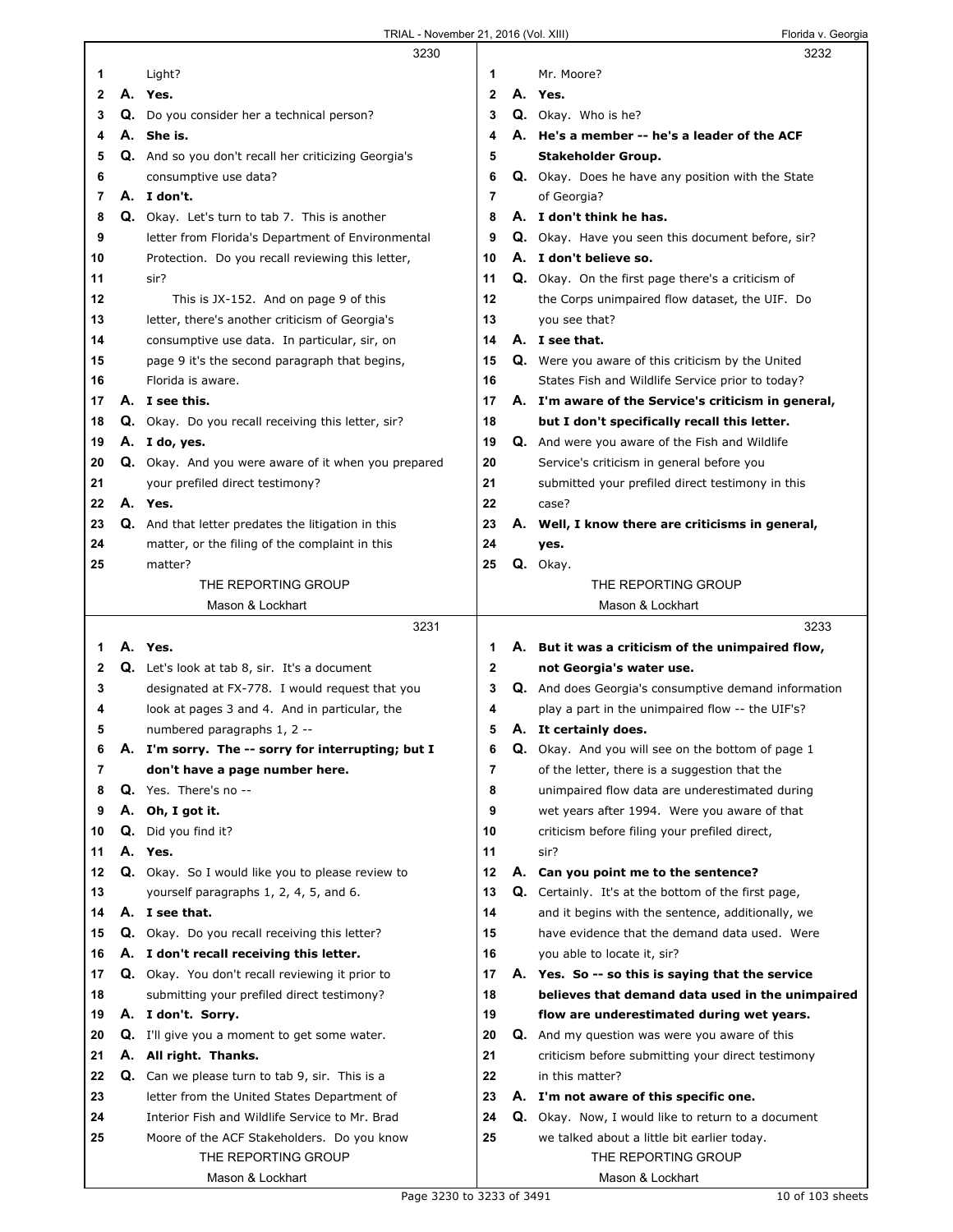|              |    | 3234                                                        |              |    | 3236                                                     |
|--------------|----|-------------------------------------------------------------|--------------|----|----------------------------------------------------------|
| 1            |    | That's behind tab 3. That's the UIF report by               | 1            |    | director.                                                |
| $\mathbf{2}$ |    | GWRI.                                                       | $\mathbf{2}$ |    | Q. Okav.                                                 |
| 3            |    | A. Yes.                                                     | 3            |    | A. It's a technical issue.                               |
| 4            |    | Q. Okay. Can I please direct you to the executive           | 4            |    | Q. You failed to raise it with Director Turner           |
| 5            |    | summary, which is on the fourth page, and ask you           | 5            |    | because you viewed it as a technical issue?              |
| 6            |    | to read the section that begins, the assessment             | 6            |    | A. It is a technical issue that I can address. I         |
|              |    |                                                             | 7            |    |                                                          |
| 7            |    | demonstrates, the fourth paragraph.                         |              |    | can address with my staff. I can address with my         |
| 8            |    | A. Yes. Just the fourth paragraph?                          | 8            |    | partners in the Corps. And so I did not raise            |
| 9            |    | <b>Q.</b> Yes. Just the fourth paragraph.                   | 9            |    | this to the director. And if you want to know            |
| 10           |    | A. I read it.                                               | 10           |    | why, I can explain.                                      |
| 11           |    | <b>Q.</b> Okay. Were you aware of this criticism of the     | 11           |    | <b>Q.</b> I actually think I know why. We'll get to that |
| 12           |    | UIF dataset that builds on EPD's consumptive use            | 12           |    | later.                                                   |
| 13           |    | data when you filed your prefiled direct                    | 13           |    | Sir, I would like to move to another topic               |
| 14           |    | testimony?                                                  | 14           |    | now, if we might; and that is the Flint River            |
| 15           |    | A. I was aware of this criticism; but this criticism        | 15           |    | Drought Protection Act. Are you familiar with            |
| 16           |    | was not --- this criticism was not on the EPD               | 16           |    | that statute?                                            |
| 17           |    | data. It was criticism on the process, the                  | 17           |    | A. Well, reasonably, yes.                                |
| 18           |    | entire process.                                             | 18           |    | <b>Q.</b> Okay. And the hydrology unit, you and your     |
| 19           |    | Q. So let's go to page 191. And before I direct you         | 19           |    | colleagues, you do play some role in EPD's               |
| 20           |    | to a particular section, is Dr. Georgakakos a               | 20           |    | decision as to whether or not to invoke the Act?         |
| 21           |    | technical person in your view?                              | 21           |    | A. We inform the director, yes.                          |
| 22           |    | A. He certainly is.                                         | 22           |    | Q. And one of the tools that you and your colleagues     |
| 23           |    |                                                             | 23           |    |                                                          |
|              |    | <b>Q.</b> And Dr. Kistenmacher, is he a technical person in |              |    | use, at least for -- you did for a particular            |
| 24           |    | your estimation?                                            | 24           |    | period of time, was the Flint River Drought              |
| 25           |    | A. He is.                                                   | 25           |    | <b>Declaration Matrix?</b>                               |
|              |    | THE REPORTING GROUP                                         |              |    | THE REPORTING GROUP                                      |
|              |    | Mason & Lockhart                                            |              |    | Mason & Lockhart                                         |
|              |    |                                                             |              |    |                                                          |
|              |    | 3235                                                        |              |    | 3237                                                     |
| 1            |    | <b>Q.</b> Okay. Can you please look to the section on       | 1            |    | A. It's a matrix. I'm not sure it has that formal        |
| 2            |    | agricultural withdrawals in the middle of the               | $\mathbf 2$  |    | name, but I think I know what you're referring           |
| 3            |    | page.                                                       | 3            |    | to.                                                      |
| 4            |    | A. Yes.                                                     | 4            |    | <b>Q.</b> All right. So we'll just call it the matrix.   |
| 5            |    | <b>Q.</b> Okay. I'll give you a moment to read that to      | 5            |    | And that matrix was developed together with the          |
| 6            |    | yourself.                                                   | 6            |    | United States Geological Survey?                         |
| 7            |    | A. I read it.                                               | 7            |    | A. That's correct.                                       |
| 8            | Q. | Okay. Sir, were you aware of this criticism by              | 8            | Q. | And the Act, the Flint River Drought Protection          |
| 9            |    | Dr. Georgakakos and Dr. Kistenmacher regarding              | 9            |    | Act, it requires the EPD director to make a              |
| 10           |    | EPD's estimation procedures?                                | 10           |    | determination by March 1 of every year as to             |
| 11           |    |                                                             | 11           |    | whether or not to invoke the statute?                    |
|              |    | A. I'm aware of that, yes.                                  | 12           |    |                                                          |
| 12           |    | Q. And were you aware of this before you submitted          |              |    | A. That's correct.                                       |
| 13           |    | your testimony in this matter?                              | 13           |    | Q. Sir, may I request that you turn to tab 11.           |
| 14           |    | A. I'm aware of this before I submitted my                  | 14           |    | A. Yes.                                                  |
| 15           |    | testimony.                                                  | 15           |    | Q. I'll give you a moment to review FX-78, which is      |
| 16           |    | $Q.$ And did $-$                                            | 16           |    | a January 24, 2011, memorandum prepared by               |
| 17           |    | A. That's correct.                                          | 17           |    | yourself and Inchul Kim, I N C H U L.                    |
| 18           | Q. | Sorry to interrupt you.                                     | 18           |    | Focus on the Recommendation section which is             |
| 19           |    | A. That's all right.                                        | 19           |    | at the bottom of page 2 and the top of page 3.           |
| 20           |    | Q. And did you raise this issue with Director               | 20           |    | May I request that you read that to yourself,            |
| 21           |    | Turner?                                                     | 21           |    | sir.                                                     |
| 22           |    | A. I had internal discussion with my staff, so I            | 22           |    | A. I know what it says.                                  |
| 23           |    | have reviewed the document. I have an                       | 23           |    | Q. Okay. And when you prepared this memorandum and       |
| 24           |    | understanding. And I happen to disagree over                | 24           |    | that recommendation, did you believe it was              |
| 25           |    | that, and so I did not raise this issue with the            | 25           |    | accurate at the time?                                    |
|              |    | THE REPORTING GROUP                                         |              |    | THE REPORTING GROUP                                      |

11 of 103 sheets Page 3234 to 3237 of 3491 The Reporting Group (207) 797-6040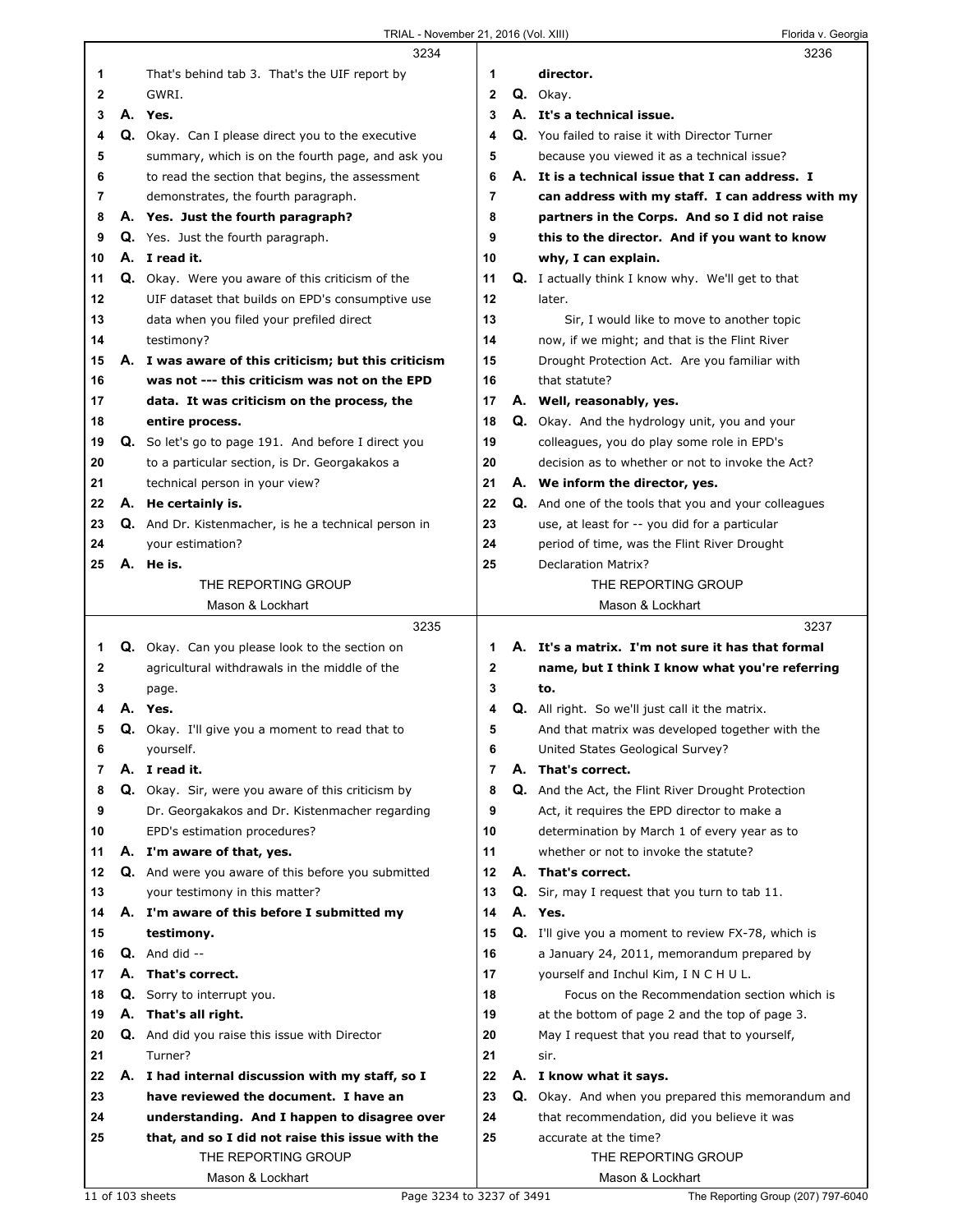|    | 3238                                                        |                | 3240                                                     |  |
|----|-------------------------------------------------------------|----------------|----------------------------------------------------------|--|
| 1  | A. First of all, I have to say it's not a                   | 1              | Allen Barnes?                                            |  |
| 2  | recommendation.                                             | $\overline{2}$ | A. That's correct.                                       |  |
| 3  | Q. When you prepared the text in the section                | 3              | Q. And Director Barnes did not invoke the Flint          |  |
| 4  | underneath Recommendation, did you believe that             | 4              | River Drought Protection Act in 2011; did he?            |  |
| 5  | text to be accurate?                                        | 5              | A. He did not.                                           |  |
| 6  | A. I wrote that text.                                       | 6              | Q. Okay. I would like to move a little further in        |  |
| 7  | Q. Did you believe it was accurate, sir, at the time        | 7              | time in 2011, sir, if you might. If you could            |  |
| 8  | you wrote it?                                               | 8              | please turn to tab 13, it's a memo designated as         |  |
| 9  | A. It reflects my -- it accurately reflects my              | 9              | FX-82. It appears to be from you to Director             |  |
| 10 | understanding of the situation at the time.                 | 10             | Barnes on September 6, 2011.                             |  |
| 11 | Q. Thank you.                                               | 11             | A. Yes.                                                  |  |
| 12 | A. But it was not a recommendation.                         | 12             | Q. Did you prepare this memo, sir?                       |  |
| 13 | Q. Okay. And my question again was the text itself,         | 13             | A. Yes.                                                  |  |
| 14 | call it whatever you want, it was accurate?                 | 14             | Q. I want to focus on the two numbered items on the      |  |
| 15 | A. The text accurately reflects my understanding at         | 15             | first page of J -- the first page of FX-82.              |  |
| 16 | the time, yes.                                              | 16             | A. First page, yes.                                      |  |
| 17 | Q. Okay. I would now like to turn to the next tab,          | 17             | <b>Q.</b> The two numbered paragraphs. I'll give you a   |  |
| 18 | tab 12. And that's a document marked FX-912.                | 18             | moment to review those to yourself.                      |  |
| 19 | And it's an e-mail between you and a gentleman              | 19             | A. I read them.                                          |  |
| 20 | named Mr. Cliff Lewis. Do you know Mr. Lewis?               | 20             | <b>Q.</b> Okay. At the end of the paragraph marked 1 you |  |
| 21 | A. Yes.                                                     | 21             | write, quote, the lack of groundwater recovery in        |  |
| 22 | Q. Okay. Did you send him the e-mail at the bottom          | 22             | this year was stunning, end quote.                       |  |
| 23 | of the page?                                                | 23             | At the time you made that observation, sir,              |  |
| 24 | A. It looks like that was an e-mail from me.                | 24             | did you believe it was accurate?                         |  |
| 25 | <b>Q.</b> Okay. And in this e-mail, were you assessing the  | 25             | A. It was accurate, yes.                                 |  |
|    | THE REPORTING GROUP                                         |                | THE REPORTING GROUP                                      |  |
|    | Mason & Lockhart                                            |                | Mason & Lockhart                                         |  |
|    |                                                             |                |                                                          |  |
|    | 3239                                                        |                | 3241                                                     |  |
| 1  | flow benefits and the financial cost of invoking            | 1              | Q. Okay. On the following page you make some             |  |
| 2  | the Act?                                                    | $\mathbf{2}$   | observations about streamflow in the Flint River.        |  |
| 3  | A. I think I was -- I think I was conveying the             | 3              | Can you please take a moment to read those to            |  |
| 4  | message mostly on the potential flow benefit                | 4              | yourself.                                                |  |
| 5  | rather than cost because cost usually is not a              | 5              | A. I read it.                                            |  |
| 6  | part of hydrology.                                          | 6              | <b>Q.</b> Okay. Sir, when you made these observations    |  |
| 7  | <b>Q.</b> Okay. So you were calculating the flow benefits   | 7              | about the impact of low groundwater level and            |  |
| 8  | of invoking the Act in January of 2011?                     | 8              | discharge on streamflow, did you believe them to         |  |
| 9  | A. That seems to be the case.                               | 9              | be accurate?                                             |  |
| 10 | <b>Q.</b> And at the top of the document, FX-912, Mr. Lewis | 10             | A. Yes.                                                  |  |
| 11 | responds to you and someone named Tim. Do you               | 11             | Q. Finally, I would like to direct you to the            |  |
| 12 | know who that refers to?                                    | 12             | section on projections of potential future               |  |
| 13 | A. That would be Tim Cash, the assistant branch             | 13             | conditions and, in particular, the middle                |  |
| 14 | chief for the basin at the time.                            | 14             | paragraph in that section.                               |  |
| 15 | Q. And he writes, based on your accounts, estimated         | 15             | A. I'm sorry, where is that?                             |  |
| 16 | cost for FRDPA is 31,355,600. Do you have any               | 16             | Oh, the last section?                                    |  |
| 17 | understanding as to why he was providing you that           | 17             | <b>Q.</b> The last section and the middle paragraph, the |  |
| 18 | cost information if hydrology doesn't involve               | 18             | one that begins, if this comes to fruition.              |  |
| 19 | costs?                                                      | 19             | A. I see that.                                           |  |
| 20 | A. I'm not sure why he was copying me on that.              | 20             | <b>Q.</b> Okay. And at the time you wrote this, did you  |  |
| 21 | Q. Okay. When you wrote the e-mail to Mr. Lewis,            | 21             | believe it to be accurate, sir?                          |  |
| 22 | did you believe the information you provided him            | 22             | A. It was accurate.                                      |  |
| 23 | was accurate?                                               | 23             | <b>Q.</b> Okay. And although it's a memo written by a    |  |
| 24 | A. Yes.                                                     | 24             | hydrologist, it does refer to economic activity;         |  |
| 25 | Q. And in 2011, the director of EPD was Director            | 25             | doesn't it?                                              |  |
|    | THE REPORTING GROUP<br>Mason & Lockhart                     |                | THE REPORTING GROUP<br>Mason & Lockhart                  |  |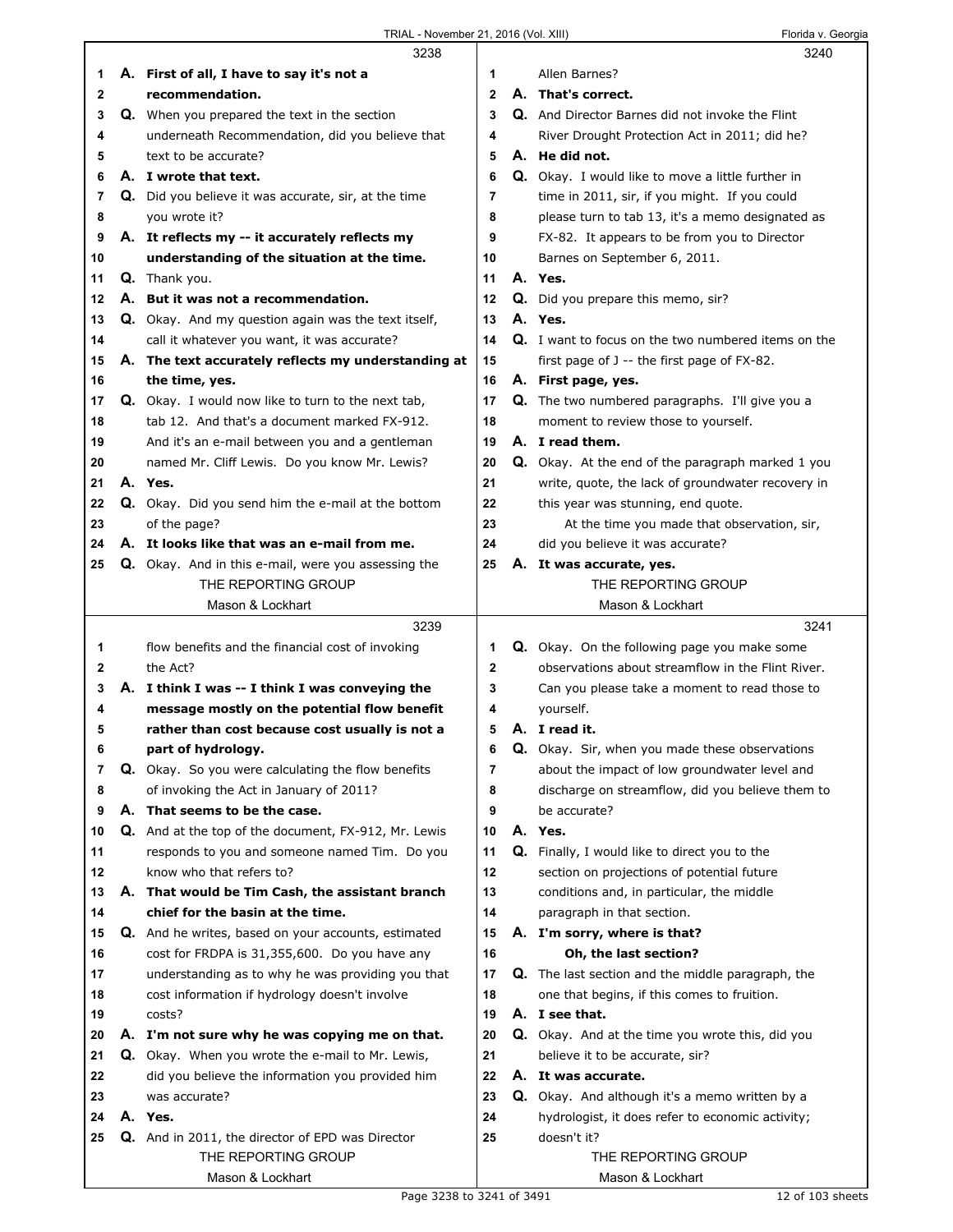|    |    | 3242                                                       |              |    | 3244                                                     |
|----|----|------------------------------------------------------------|--------------|----|----------------------------------------------------------|
| 1  |    | A. Yes.                                                    | 1            |    | appreciate the clarification.                            |
| 2  | Q. | Okay. Let's move on to 2012, sir. You were                 | $\mathbf{2}$ |    | In this document, FX-83, on page 2 and 3                 |
| 3  |    | involved in the drought determination process in           | 3            |    | there is a section entitled Recommendation. And          |
| 4  |    | early 2012?                                                | 4            |    | then there's text underneath that. At the time           |
| 5  |    | A. Yes.                                                    | 5            |    | you prepared that text, did you believe it to be         |
| 6  |    | Q. And as part of your work, you examined whether          | 6            |    | true and accurate?                                       |
| 7  |    | the application of the drought matrix would                | 7            |    | A. Again, this is the January memo.                      |
| 8  |    | suggest a severe drought?                                  | 8            |    | Yes, when I wrote it, I believed the                     |
| 9  |    | A. Yes.                                                    | 9            |    | information was accurate.                                |
| 10 |    | <b>Q.</b> And your application of the matrix produced a    | 10           |    | <b>Q.</b> And did you send the memo to anybody?          |
| 11 |    | forecast of probable severe drought in the summer          | 11           |    | A. The January memo? Probably not.                       |
| 12 |    | of 2012; is that correct?                                  | 12           |    | <b>Q.</b> So your answer is probably not?                |
| 13 |    | A. By the matrix criteria, yes.                            | 13           |    | A. I think probably not because this was -- like I       |
| 14 |    | Q. I'm sorry. I didn't hear you.                           | 14           |    | said, this was a preparation for myself and my           |
| 15 |    | A. By the criteria that would be applied to the            | 15           |    | staff toward the February memorandum. So I don't         |
| 16 |    | matrix, yes.                                               | 16           |    | think there was a reason for me to communicate --        |
| 17 |    | <b>Q.</b> Okay. May I please direct you to tab 14, the     | 17           |    | well, for me to send this memo to anybody except         |
| 18 |    | document labeled FX-83.                                    | 18           |    | in the draft format, in the discussion format.           |
| 19 |    | A. I'm there.                                              | 19           |    | Q. I completely understand, sir. So we won't treat       |
| 20 |    | <b>Q.</b> Was this memorandum prepared by you and Inchul   | 20           |    | the January memo behind tab 14, FX-83, as final          |
| 21 |    | Kim, INCHUL?                                               | 21           |    | because it's the January version. We'll look at          |
| 22 |    | A. Yes. But there is one clarification I would like        | 22           |    | the February version.                                    |
| 23 |    | to provide the Court.                                      | 23           |    | A. Okay.                                                 |
| 24 |    | Q. Certainly.                                              | 24           |    | Q. Please turn to tab 15. This is a memorandum           |
| 25 |    | A. You referred to -- I think you -- this is the           | 25           |    | labeled FX-89 dated February 16, 2012. Do you            |
|    |    | THE REPORTING GROUP                                        |              |    | THE REPORTING GROUP                                      |
|    |    | Mason & Lockhart                                           |              |    | Mason & Lockhart                                         |
|    |    |                                                            |              |    |                                                          |
|    |    | 3243                                                       |              |    | 3245                                                     |
| 1  |    | second time you referred to a memorandum that was          | 1            |    | see that, sir?                                           |
| 2  |    | written by me in January of a year rather than in          | $\mathbf{2}$ |    | A. I see that.                                           |
| 3  |    | February of a year. So there's a difference                | 3            |    | Q. And was this prepared by you and Inchul Kim?          |
| 4  |    | between the January one and the February one.              | 4            | А. | That's correct.                                          |
| 5  |    | All right?                                                 | 5            |    | <b>Q.</b> Okay. Let's turn to the second and third pages |
| 6  |    | <b>Q.</b> So if I -- I'm sorry to interrupt you. If I said | 6            |    | in a section entitled Recommendation. And I will         |
| 7  |    | February for this, I apologize. It says January,           | 7            |    | request that you please read the text underneath.        |
| 8  |    | and that's what I meant to say.                            | 8            |    | A. I see that.                                           |
| 9  | А. | Well, I was providing that clarification between           | 9            |    | Q. Okay. And at the time you wrote this, was it          |
| 10 |    | the January version and the February version.              | 10           |    | true and accurate?                                       |
| 11 |    | The February version is the version that has the           | 11           |    | A. It was accurate.                                      |
| 12 |    | right information by the matrix.                           | 12           |    | <b>Q.</b> Including the information in the very last     |
| 13 |    | Now, the January version is only a pre-run.                | 13           |    | paragraph, was it true and accurate at the time          |
| 14 |    | It's a dry run that my staff and I have to gear            | 14           |    | you wrote it?                                            |
| 15 |    | up toward the February evaluation. So the                  | 15           |    | A. Well, the information was accurate as we              |
| 16 |    | information provided in the January evaluation is          | 16           |    | presented the information. But I had doubts over         |
| 17 |    | using data one month ahead of the actual data              | 17           |    | the accuracy of the predictive capability of the         |
| 18 |    | that should be used. So you shouldn't treat the            | 18           |    | information.                                             |
| 19 |    | January -- the January draft memorandum as the             | 19           |    | Q. Okay. I'm going to try my question again because      |
| 20 |    | recommendation or any anything of any official             | 20           |    | I don't think you answered it.                           |
| 21 |    | capacity.                                                  | 21           |    | At the time you wrote this memo, the last                |
| 22 | Q. | Certainly I understand that, sir; and I don't              | 22           |    | paragraph, was it true and accurate?                     |
| 23 |    | intend to treat it as anything other than what it          | 23           |    | A. It was accurate.                                      |
| 24 |    | is. And we'll walk through all of it, the memos            | 24           |    | Q. Okay. Sir, can we please turn to the next tab.        |
| 25 |    | and the iterations and the changes. But I                  | 25           |    | This is a document which bears the same date,            |
|    |    | THE REPORTING GROUP<br>Mason & Lockhart                    |              |    | THE REPORTING GROUP<br>Mason & Lockhart                  |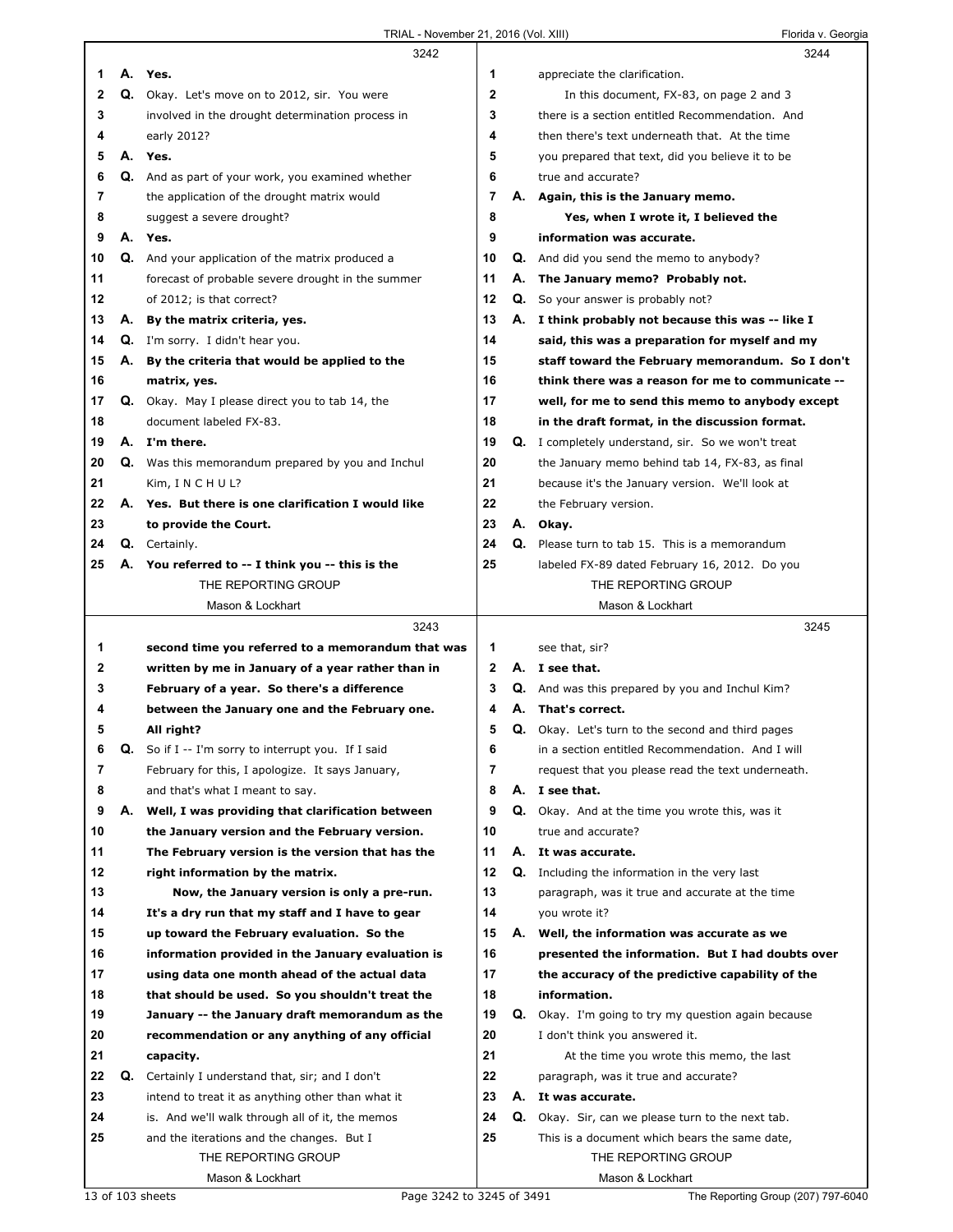|          |    | 3246                                                                          |             |    | 3248                                                                    |  |
|----------|----|-------------------------------------------------------------------------------|-------------|----|-------------------------------------------------------------------------|--|
| 1        |    | February 16, 2012. And this is designated as                                  | 1           |    | Q. Okay. Do you have any reason to doubt what                           |  |
| 2        |    | JX-70. Did you prepare this memo, sir?                                        | $\mathbf 2$ |    | Mr. Caldwell wrote?                                                     |  |
| 3        |    | A. Yes.                                                                       | 3           |    | A. I have no basis of judging whether or not that's                     |  |
| 4        |    | Q. And did you prepare it with your colleague Inchul                          | 4           |    | accurate.                                                               |  |
| 5        |    | Kim?                                                                          | 5           |    | <b>Q.</b> Okay. Let's turn to the -- flip back to the                   |  |
| 6        | А. | That's correct.                                                               | 6           |    | front of the memo and actually look at the second                       |  |
| 7        |    | Q. Okay. And now if you turn to pages 2 or 3,                                 | 7           |    | page. It's a little difficult to read; but if                           |  |
| 8        |    | there's no section that says Recommendation; is                               | 8           |    | you bear with me, you will see that in the fifth                        |  |
| 9        |    | there?                                                                        | 9           |    | line from the bottom on the first paragraph,                            |  |
| 10       |    | A. There is none, yes.                                                        | 10          |    | there's a bracket. And it goes on to say, the                           |  |
| 11       |    | Q. Okay. Did anyone ask you to remove that section,                           | 11          |    | reason we were able to focus more. May I ask                            |  |
| 12       |    | sir?                                                                          | 12          |    | that you read that bracketed sentence that ends                         |  |
| 13       | А. | No.                                                                           | 13          |    | with, dash, way.                                                        |  |
| 14       |    | Q. You did it on your own?                                                    | 14          |    | A. Could you tell me which paragraph it is?                             |  |
| 15       |    | A. Yes.                                                                       | 15          |    | <b>Q.</b> Yes. It's the paragraph at the top of the page,               |  |
| 16       |    | Q. Okay. And did you have correspondence with                                 | 16          |    | and it's a little difficult to find. But if you                         |  |
| 17       |    | anyone at EPD during this time?                                               | 17          |    | look, it's the fifth line up; and it's                                  |  |
| 18       |    | A. Correspondence regarding this?                                             | 18          |    | highlighted on the screen.                                              |  |
| 19       |    | <b>Q.</b> The subject matter we have been talking about,                      | 19          |    | A. I'm sorry. Did you say the first page or the                         |  |
| 20       |    |                                                                               | 20          |    | second?                                                                 |  |
| 21       |    | yes, sir.<br>A. I probably had some correspondence.                           | 21          |    | Q. The second page, sir.                                                |  |
| 22       |    | <b>Q.</b> Okay. Let's take a look at that correspondence,                     | 22          |    | A. I'm sorry.                                                           |  |
| 23       |    |                                                                               | 23          |    |                                                                         |  |
| 24       |    | if we might. Can you please turn to tab 17.<br>A. Yes.                        | 24          |    | The first paragraph?<br>Q. Yes, sir. And if you look on your screen, it |  |
| 25       |    | Q. Okay. This is a document marked FX-85, and it                              | 25          |    | might help you locate it.                                               |  |
|          |    | THE REPORTING GROUP                                                           |             |    | THE REPORTING GROUP                                                     |  |
|          |    | Mason & Lockhart                                                              |             |    | Mason & Lockhart                                                        |  |
|          |    |                                                                               |             |    |                                                                         |  |
|          |    |                                                                               |             |    |                                                                         |  |
|          |    | 3247                                                                          |             |    | 3249                                                                    |  |
| 1        |    | contains both a memo and an e-mail. And I think                               | 1           | Α. | Oh, yeah. Okay.                                                         |  |
| 2        |    | we'll start with the e-mail on the very last                                  | 2           |    | I see that, yes.                                                        |  |
| 3        |    | page.                                                                         | 3           |    | Q. Okay. Did you write that?                                            |  |
| 4        | Α. | The very last page?                                                           | 4           |    | A. I wrote that, yes.                                                   |  |
| 5        |    | Q. Yes, sir.                                                                  | 5           |    | <b>Q.</b> Okay. And you wrote that to whom?                             |  |
| b        | А. | <b>Ending with 391?</b>                                                       | 6           | А. | I think I wrote that back to Nap Caldwell.                              |  |
| 7        | Q. | Yes, sir.                                                                     | 7           |    | <b>Q.</b> Okay. And if you look at the bottom of the page,              |  |
| 8        | А. | I'm here.                                                                     | 8           |    | it's listed Options. Do you see that?                                   |  |
| 9        | Q. | Okay. And if you look at the e-mail at the                                    | 9           |    | A. Yes.                                                                 |  |
| 10       |    | bottom of the page -- I'll give you a moment to                               | 10          |    | <b>Q.</b> And the first option says, quote, be forthright               |  |
| 11       |    | review it; but it's entitled, subject line,                                   | 11          |    | about the results of the Flint River Drought                            |  |
| 12       |    | Thoughts, and then in all caps, FOR YOUR EYES                                 | 12          |    | Protection matrix. Do you see that?                                     |  |
| 13       |    | ONLY. Do you see that?                                                        | 13          |    | A. I see that.                                                          |  |
| 14       |    | A. I'm sorry -- okay. Okay. Okay.                                             | 14          |    | Q. And did you agree with that?                                         |  |
| 15       | Q. | Do you recall an e-mail exchange with Mr. Cliff                               | 15          |    | A. I agreed, yes.                                                       |  |
| 16       |    | Lewis, Dr. Gail Cowie, and Mr. Napoleon Caldwell                              | 16          |    | <b>Q.</b> And you believed it was important to be                       |  |
| 17<br>18 | А. | in February of 2012, sir?<br>We must have some -- have had some discussion on | 17<br>18    |    | forthright about the application of the matrix?                         |  |
| 19       |    |                                                                               | 19          |    | A. I believe it is correct to be forthright.                            |  |
| 20       |    | this.                                                                         | 20          |    | <b>Q.</b> Okay. Sir, may we please turn to tab 18.<br>A. Yes.           |  |
| 21       |    | Q. At the very bottom of the page there's a                                   | 21          |    |                                                                         |  |
| 22       |    | reference to Ag permitting. At this point in                                  | 22          |    | <b>Q.</b> This is a document designated as FX-88, and it's              |  |
| 23       |    | time, sir, did you believe that EPD was issuing                               | 23          |    | entitled Wei's Modifications. And then there is                         |  |
| 24       |    | permits in the red and yellow zones of the Flint<br>River Basin?              | 24          |    | a parentheses, it says, 18 February, 2012. Do<br>you see that?          |  |
| 25       | А. | I'm not aware of that.                                                        | 25          |    | A. I see that.                                                          |  |
|          |    | THE REPORTING GROUP                                                           |             |    | THE REPORTING GROUP                                                     |  |
|          |    | Mason & Lockhart                                                              |             |    | Mason & Lockhart                                                        |  |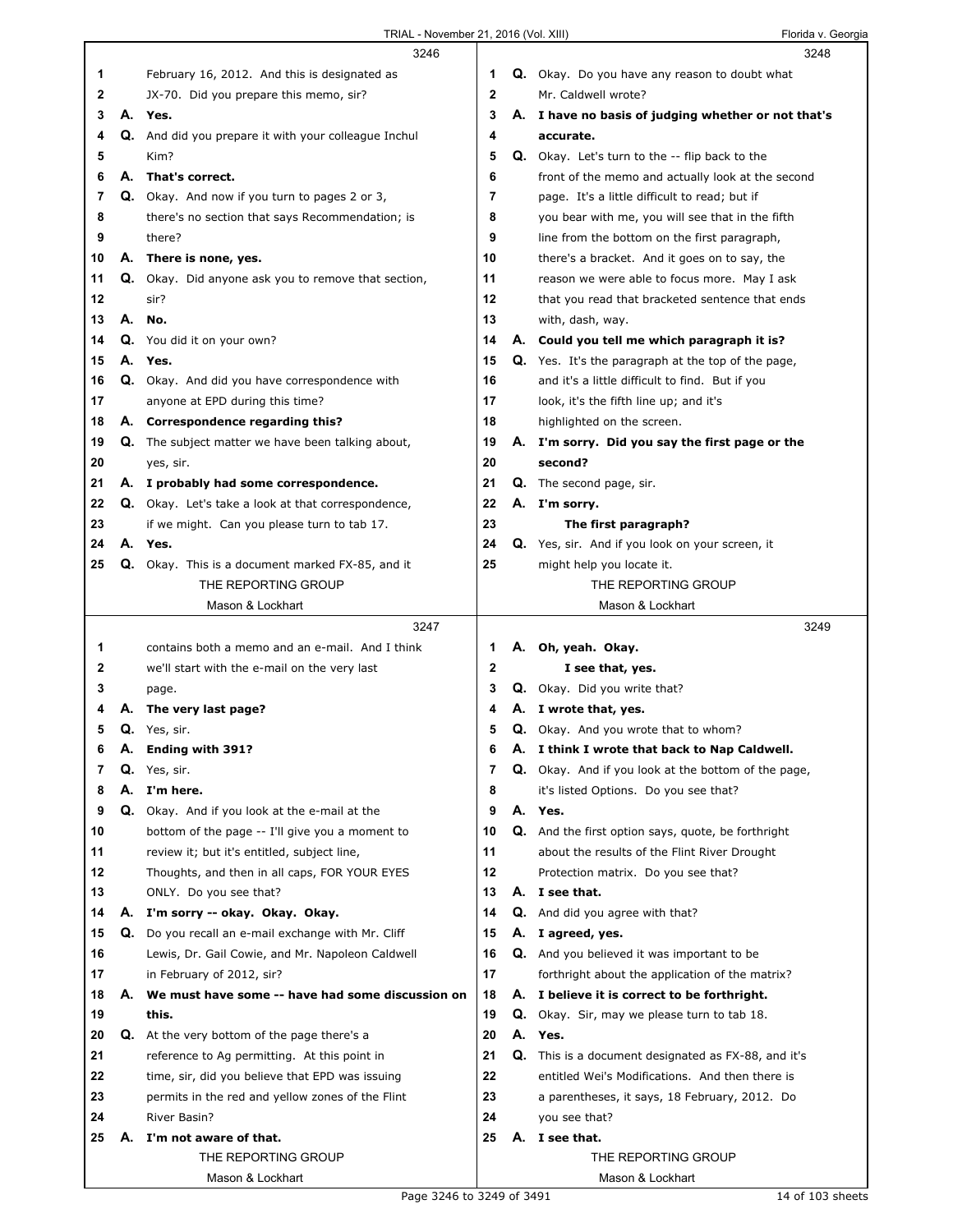|                |    | 3250                                                      |    |    | 3252                                                       |
|----------------|----|-----------------------------------------------------------|----|----|------------------------------------------------------------|
| 1              |    | Q. Okay. Did you prepare this document?                   | 1  |    | Q. Okay. And did you also have a piece of                  |
| $\mathbf{2}$   |    | A. I don't believe so.                                    | 2  |    | information that suggested suspending irrigation           |
| 3              |    | <b>Q.</b> Anyone else named Wei at EPD?                   | 3  |    | near Ichawaynochaway Creek would indeed benefit            |
| 4              | А. | Not that I'm aware of.                                    | 4  |    | streamflow?                                                |
| 5              |    | Q. Okay. Can I ask you to read the last -- the            | 5  |    | A. I don't recall a specific study on that.                |
| 6              |    | second-to-last paragraph on this page entitled            | 6  |    | <b>Q.</b> Isn't that what it says in the first sentence of |
| 7              |    | Wei's Modifications.                                      | 7  |    | the paragraph you just read?                               |
| 8              |    | A. The second to the last paragraph?                      | 8  |    | A. I'm not sure that was referencing a study --            |
| 9              |    | Q. Yes, the one that begins, along those                  | 9  |    | Q. Okay.                                                   |
|                |    | tributaries.                                              | 10 |    |                                                            |
| 10             |    |                                                           |    |    | A. -- or a speculation. I'm not sure.                      |
| 11             |    | A. I have it.                                             | 11 |    | $Q.$ But $-$                                               |
| 12             |    | Q. Okay. In February of 2012, Dr. Zeng, did you           | 12 |    | A. Let me clarify. Sorry.                                  |
| 13             |    | believe that there were some tributaries of the           | 13 |    | Even though this thing is titled Wei's                     |
| 14             |    | Flint River that would experience flow benefits           | 14 |    | Modifications, I really don't have any                     |
| 15             |    | if agricultural irrigation were suspended?                | 15 |    | recollection of modifying it or -- and I believe           |
| 16             |    | A. I think it depends on where the acreage is             | 16 |    | this was not from -- that this file was not                |
| 17             |    | relative to the streamflow. So it's hard to --            | 17 |    | collected from my file.                                    |
| 18             |    | it's hard to determine where the acreage and the          | 18 |    | Q. Okay. Turn to tab 19, please, sir. This is a            |
| 19             |    | benefit of the acreage removal would benefit the          | 19 |    | document designated as FX-904. I'll give you a             |
| 20             |    | streams.                                                  | 20 |    | moment, sir, to review this e-mail. I want to              |
| 21             |    | Q. Okay. Would there be any acreage anywhere in the       | 21 |    | pay particular attention to the paragraph that             |
| 22             |    | Flint River Basin where suspension of                     | 22 |    | begins, so the third element of the series.                |
| 23             |    | agricultural irrigation would benefit streamflow          | 23 |    | A. I see that.                                             |
| 24             |    | in February of 2012?                                      | 24 |    | <b>Q.</b> Okay. There's a reference to the work that Wei   |
| 25             | А. | Now, if the acreage can be pinpointed to a                | 25 |    | and Menghong did? Who is Menghong?                         |
|                |    | THE REPORTING GROUP                                       |    |    | THE REPORTING GROUP                                        |
|                |    | Mason & Lockhart                                          |    |    | Mason & Lockhart                                           |
|                |    |                                                           |    |    |                                                            |
|                |    | 3251                                                      |    |    | 3253                                                       |
| 1              |    | specific location where there's -- there's been           | 1. |    |                                                            |
|                |    |                                                           | 2  |    | A. He's a member of my unit.                               |
| 2              |    | streamflow, then it's possible.                           | 3  |    | Q. In the hydrology unit?<br>A. Yes.                       |
| 3              |    | <b>Q.</b> And my question was was there any such location | 4  |    |                                                            |
| 4              |    | in the entire basin where suspension of Ag                |    |    | Q. Okay. Do you recall performing any work in              |
| 5              |    | irrigation would benefit streamflow?                      | 5  |    | February of 2012 to evaluate whether there was             |
| 6              |    | A. I did not have enough information to give you an       | 6  |    | streamflow -- streamflow benefits of suspending            |
| $\overline{7}$ |    | answer.                                                   | 7  |    | irrigation, sir?                                           |
| 8              |    | Q. Okay. Did you ever do any analysis in February         | 8  |    | A. I think -- are you referring to the one that            |
| 9              |    | 2012?                                                     | 9  |    | Menghong and I did or something else?                      |
| 10             |    | A. We looked at certain places. We looked at the          | 10 |    | <b>Q.</b> I'll ask my question again. Did you and          |
| 11             |    | groundwater levels, and we looked at some                 | 11 |    | Mr. Menghong -- Dr. Menghong perform any analysis          |
| 12             |    | streamflows, yes.                                         | 12 |    | to evaluation the streamflow benefits of                   |
| 13             | Q. | Okay. And did you look at Spring Creek?                   | 13 |    | suspending agricultural irrigation in February of          |
| 14             |    | A. We did.                                                | 14 |    | 2012?                                                      |
| 15             |    | Q. And what was your conclusion at Spring Creek?          | 15 |    | A. We probably did.                                        |
| 16             |    | A. The -- Spring Creek there's a -- there's a pretty      | 16 |    | <b>Q.</b> And what do you recall about the conclusions you |
| 17             |    | good indicator. There's a well right next to the          | 17 |    | reached?                                                   |
| 18             |    | stream. And we observed the historic data, and            | 18 | А. | I think this is the one that I referenced earlier          |
| 19             |    | there seems to be a threshold. So when the                | 19 |    | on Spring Creek. So the well level was at the              |
| 20             |    | groundwater level falls below that very level,            | 20 |    | threshold or below the threshold. So we looked             |
| 21             |    | then Spring Creek becomes -- then the flow at             | 21 |    | at the well level as a good indicator for the              |
| 22             |    | Spring Creek ceased to flow. So we know that.             | 22 |    | stream to cease to flow. And we believed the               |
| 23             |    | $Q. So --$                                                | 23 |    | level at that time would indeed be below the               |
| 24             |    | A. So that was one piece of information that we had       | 24 |    | threshold so that suspension of irrigation will            |
| 25             |    | at the time.                                              | 25 |    | not help the groundwater level, which in turn              |
|                |    | THE REPORTING GROUP                                       |    |    | THE REPORTING GROUP                                        |

15 of 103 sheets Page 3250 to 3253 of 3491 The Reporting Group (207) 797-6040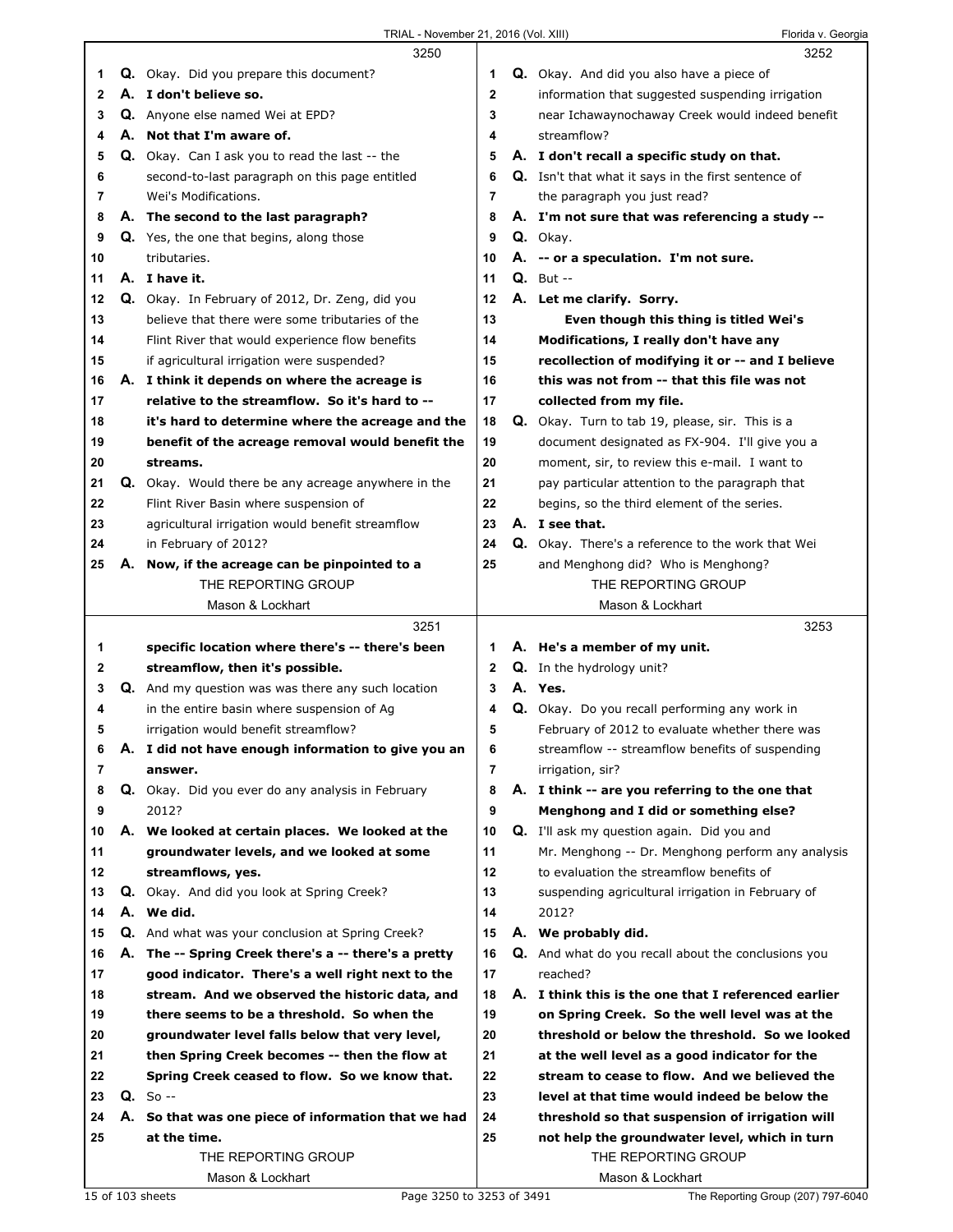ı

|              |    | 3254                                                       |              | 3256                                                     |
|--------------|----|------------------------------------------------------------|--------------|----------------------------------------------------------|
| 1            |    | would sort of indicate a dry stream anyway.                | 1            | impact on surface water flows this year.                 |
| 2            | Q. | Okay. You looked at Spring Creek. What other               | $\mathbf{2}$ | Do you see that, sir?                                    |
| 3            |    | locations in the Flint River Basin did you look            | 3            | A. Where is that?                                        |
| 4            |    | at?                                                        | 4            | <b>Q.</b> The second paragraph, first sentence.          |
| 5            |    | A. I don't recall specific locations; but I do             | 5            | A. I see that.                                           |
| 6            |    | recall an overall -- an overall modeling work              | 6            | <b>Q.</b> Okay. You didn't have the data to support that |
| 7            |    | which is to look at the entire amount of impact            | 7            | statement; did you?                                      |
| 8            |    | but not specific streams other than Spring Creek.          | 8            | A. Well, I did not have the data to say that it          |
| 9            |    | <b>Q.</b> And did this overall conclusion lead you to tell | 9            | would definitely be a benefit.                           |
| 10           |    | your colleagues at EPD that if we suspend                  | 10           | Q. And you didn't have the data to say that it           |
| 11           |    | agricultural irrigation, it's not going to                 | 11           | wouldn't be a benefit?                                   |
| 12           |    | matter; it's not going to influence streamflow?            | 12           | A. I didn't have the data.                               |
| 13           |    | Is that what you said?                                     | 13           | Q. You didn't know either way?                           |
| 14           |    | A. No. We don't have -- well, the overall and the          | 14           | A. I didn't know either way.                             |
| 15           |    | specifics are at different geographic levels. So           | 15           | Q. Did you see this before it went out?                  |
| 16           |    | one is you look at the entire basin. The other             | 16           | A. I probably did.                                       |
| 17           |    | one is you look at specific streams or                     | 17           | Q. Did you tell anybody that you don't have the data     |
| 18           |    | sub-watersheds. And so we did not have                     | 18           | to support this?                                         |
| 19           |    | information detailed enough for us to zoom in              | 19           | A. What we -- we had a discussion. We had an             |
| 20           |    | from the -- from the large basin with the                  | 20           | internal discussion about this. And so, yes,             |
| 21           |    | exception of Spring Creek where there is an                | 21           | they were aware of the information.                      |
| 22           |    | indicator.                                                 | 22           | <b>Q.</b> And the internal discussion with whom?         |
| 23           |    | Q. Okay. Mr. Caldwell writes, we cannot make a             | 23           | A. With staff.                                           |
| 24           |    | similar assertion elsewhere in the Flint, either           | 24           | Q. Did you talk to Director Turner?                      |
| 25           |    | because we don't have the data or the data we              | 25           | A. I'm not sure I spoke -- specifically talked to        |
|              |    | THE REPORTING GROUP                                        |              | THE REPORTING GROUP                                      |
|              |    | Mason & Lockhart                                           |              | Mason & Lockhart                                         |
|              |    |                                                            |              |                                                          |
|              |    | 3255                                                       |              | 3257                                                     |
| 1            |    | have do not support the conclusion.                        | 1            | him about this; but there was internal staff             |
| $\mathbf{2}$ |    | Do you know which one of those contingencies               | $\mathbf{2}$ | discussion.                                              |
| 3            |    | was actually occurring?                                    | 3            | <b>Q.</b> We're talking about just the hydrology unit?   |
| 4            |    | A. We don't have enough detailed enough data to tell       | 4            | A. No. It would be -- it would be beyond the             |
| 5            |    | us that there would be a benefit.                          | 5            | hydrology unit.                                          |
| 6            |    | <b>Q.</b> So you could not say that there would be a       | 6            | Q. Okay. Did you do anything to communicate to           |
| 7            |    | benefit. Could you say there wouldn't be a                 | 7            | Director Turner that the information in this             |
| 8            |    | benefit?                                                   | 8            | press release is not accurate?                           |
| 9            |    | A. There was just not enough information for us to         | 9            | A. I'm not sure the information provided here could      |
| 10           |    | say, I think, one way or the other.                        | 10           | be characterized as inaccurate. So for the               |
| 11           | Q. | So you couldn't say one way or the other?                  | 11           | streams that ceased to flow, for those streams           |
| 12           |    | A. I couldn't say.                                         | 12           | that ceased to flow, that is accurate. For those         |
| 13           |    | Q. All right. Let's look at the next exhibit,              | 13           | streams that are still having some flow, but at          |
| 14           |    | tab 20.                                                    | 14           | the edge, I'm not sure. So we don't have                 |
| 15           |    | MR. QURESHI: Mr. Walton, if we could                       | 15           | information to say there would be a benefit.             |
| 16           |    | just leave this on here and put tab 20 side                | 16           | <b>Q.</b> You only looked at Spring Creek?               |
| 17           |    | by side.                                                   | 17           | A. We did.                                               |
| 18           |    | BY MR. QURESHI:                                            | 18           | <b>Q.</b> You didn't look at any other stream?           |
| 19           |    | Q. Are you ready, Dr. Zeng?                                | 19           | A. We looked at the entire basin.                        |
| 20           |    | A. Yes. Thank you.                                         | 20           | <b>Q.</b> And what did you conclude?                     |
| 21           | Q. | This is a press release marked JX-69. I would              | 21           | A. Well, we looked at the entire basin. We know          |
| 22           |    | like to direct your attention to the first                 | 22           | that -- the amount of impact; and we don't have          |
| 23           |    | sentence of the second paragraph, and in                   | 23           | information specific enough to detail locations.         |
| 24           |    | particular the conclusion that invocation of the           | 24           | Q. Dr. Zeng, does EPD still use the drought matrix?      |
| 25           |    | Drought Protection Act would have a negligible             | 25           | A. I don't think so.                                     |
|              |    | THE REPORTING GROUP<br>Mason & Lockhart                    |              | THE REPORTING GROUP<br>Mason & Lockhart                  |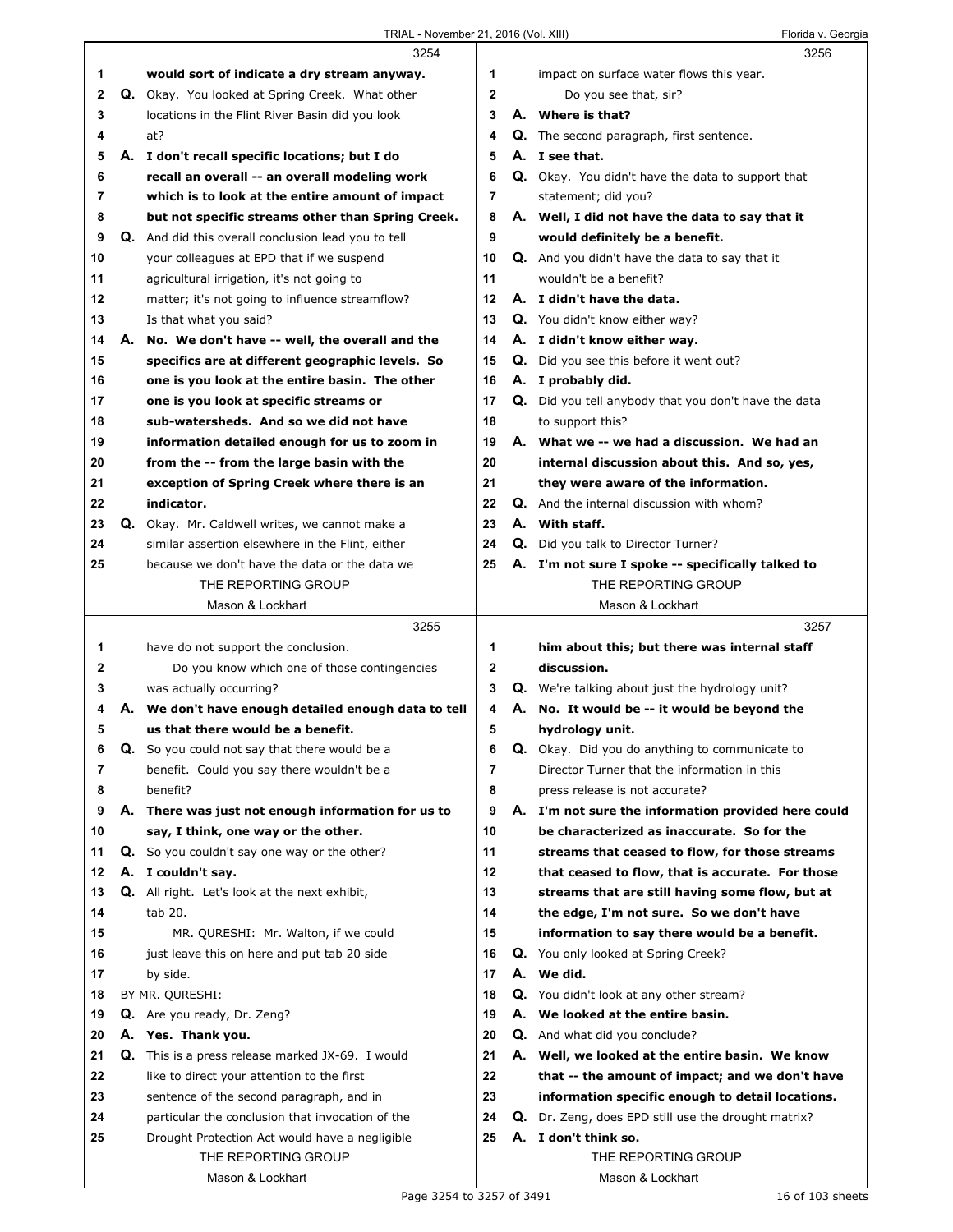|    |    | 3258                                                       |              |    | 3260                                                     |
|----|----|------------------------------------------------------------|--------------|----|----------------------------------------------------------|
| 1. |    | <b>Q.</b> Okay. What new matrix does it use?               | 1            |    | A. That's correct.                                       |
| 2  |    | A. There are gages that we can look at; and we have        | $\mathbf{2}$ |    | Q. And if you turn with me to tab 23, you might          |
| 3  |    | a -- we have a general drought indicator that we           | 3            |    | recognize the document there as the Surface Water        |
| 4  |    | publish.                                                   | 4            |    | Availability Assessment, designated JX-148.              |
| 5  | Q. | And whose job is it to do that?                            | 5            |    | A. I see that.                                           |
| 6  | А. | That -- that functionality resides in my unit.             | 6            |    | <b>Q.</b> And am I correct that the assessment was       |
| 7  | Q. | Okay. Do you make recommendations?                         | 7            |    | undertaken to evaluate the availability of water         |
| 8  |    |                                                            | 8            |    |                                                          |
|    |    | A. Well, we constantly update the information. And         |              |    | to meet demands without depleting flows below            |
| 9  |    | if we see information that is -- that's turning            | 9            |    | certain identified federal or state thresholds?          |
| 10 |    | toward the adverse hydrologic conditions, I will           | 10           |    | A. Well, the objective of the assessment is to look      |
| 11 |    | certainly alert the different levels of                    | 11           |    | at the amount of available water as provided by          |
| 12 |    | management.                                                | 12           |    | Mother Nature and then to look at water use as we        |
| 13 |    | MR. QURESHI: Your Honor, I'm ready to                      | 13           |    | understood it. And sometimes we overestimate             |
| 14 |    | move to another topic. But I can also take a               | 14           |    | that. And then to look at whether or not there's         |
| 15 |    | break if -- I have about another hour, I                   | 15           |    | enough water to meet both demand and some set of         |
| 16 |    | think.                                                     | 16           |    | in-stream flow threshold or initial -- initial           |
| 17 |    | SPECIAL MASTER LANCASTER: Whatever                         | 17           |    | threshold that we -- that I designated.                  |
| 18 |    | suits you.                                                 | 18           |    | Q. Okay. And I want to focus on this part because I      |
| 19 |    | MR. QURESHI: I would like to get some                      | 19           |    | think that's important, the threshold part.              |
| 20 |    | water, if I may.                                           | 20           |    | A. Okay.                                                 |
| 21 |    | SPECIAL MASTER LANCASTER: Sure.                            | 21           | Q. | Before we get to the threshold part, instances in        |
| 22 |    | MR. QURESHI: Thank you.                                    | 22           |    | which the flows fall below the thresholds, those         |
| 23 |    | SPECIAL MASTER LANCASTER: Why don't we                     | 23           |    | are called resource gaps; is that right?                 |
| 24 |    | take a break.                                              | 24           |    | A. That's how I define them in the technical work,       |
| 25 |    | (Time Noted: 10:11 a.m.)                                   | 25           |    | yes.                                                     |
|    |    | THE REPORTING GROUP                                        |              |    | THE REPORTING GROUP                                      |
|    |    | Mason & Lockhart                                           |              |    |                                                          |
|    |    |                                                            |              |    |                                                          |
|    |    |                                                            |              |    | Mason & Lockhart                                         |
|    |    | 3259                                                       |              |    | 3261                                                     |
| 1  |    | (Recess Called)                                            | 1            |    | <b>Q.</b> Okay. And the thresholds that you referred to, |
| 2  |    | (Time Noted: 10:24 a.m.)                                   | $\mathbf 2$  |    | those are consistent with Georgia state policy on        |
| 3  |    | MR. QURESHI: Thank you, your Honor.                        | 3            |    | maintaining minimum flows for surface water, sir?        |
| 4  |    | BY MR. QURESHI:                                            | 4            |    | A. I think that is not a correct characterization.       |
| 5  |    | <b>Q.</b> Dr. Zeng, I would like to move on to a different | 5            |    | The policy was used in permitting, and it was            |
| 6  |    | topic now, and that is your involvement in state           | 6            |    | used in permitting municipal and industrial              |
| 7  |    | water planning resource assessments.                       | 7            |    | facilities. So the way it works is the                   |
| 8  | А. | Yes.                                                       | 8            |    | facilities would need to have a measure so that          |
| 9  | Q. | You described this involvement in paragraph 76,            | 9            |    | they don't affect the threshold. And so for --           |
| 10 |    | which is on page 27 of your direct testimony.              | 10           |    | so that's what the policy was intended for.              |
| 11 |    | And you explain that the hydrology unit of EPD             | 11           |    | Now, when I directed the resource assessment,            |
| 12 |    | provides technical analysis and modeling to                | 12           |    | I had to have a threshold against which I could          |
| 13 |    | support statewide water planning efforts. Is               | 13           |    | compare the modeling results. And because of the         |
| 14 |    | that correct?                                              | 14           |    | lack of more solid information on that front, I          |
| 15 | А. | That's correct.                                            | 15           |    | borrowed the -- I borrowed the policy for this           |
| 16 |    | Q. And this work includes modeling for hydraulic --        | 16           |    | purpose.                                                 |
| 17 |    | hydrologic resource assessments that are a major           | 17           |    | Q. Okay. I appreciate that clarification. That's         |
| 18 |    | part of the planning process; is that right?               | 18           |    | very helpful.                                            |
| 19 | А. | That's correct.                                            | 19           |    | So the policy provides a threshold for                   |
| 20 |    | Q. And resource assessments are evaluations of             | 20           |    | permitting purposes, and you decided to use that         |
| 21 |    | whether water resources are sufficient to meet             | 21           |    | in conducting your resource assessment?                  |
| 22 |    |                                                            | 22           |    | A. For -- yes.                                           |
|    |    | water demands; is that right?                              | 23           |    |                                                          |
| 23 |    | A. In the very general sense, yes.                         |              |    | Q. And that policy that applies to permitting,           |
| 24 | Q. | In 2010 EPD conducted a statewide surface water            | 24           |    | that's called Georgia's Interim In-stream Flow           |
| 25 |    | availability assessment; is that right?                    | 25           |    | Protection Strategy?                                     |
|    |    | THE REPORTING GROUP<br>Mason & Lockhart                    |              |    | THE REPORTING GROUP<br>Mason & Lockhart                  |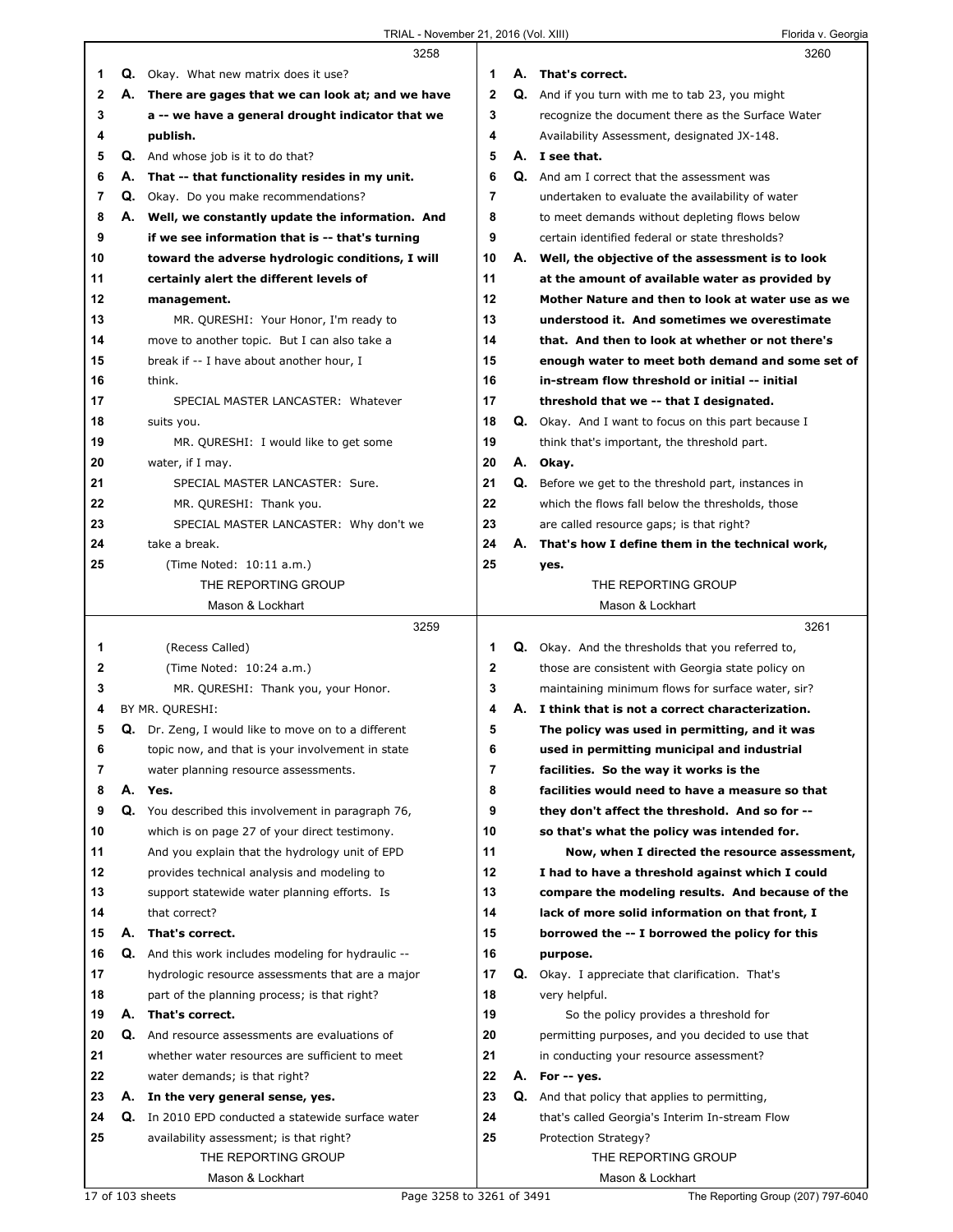|              |    | 3262                                                      |         |    | 3264                                                     |
|--------------|----|-----------------------------------------------------------|---------|----|----------------------------------------------------------|
| 1            |    | A. Policy.                                                | 1       |    | Florida's -- I'm sorry -- Georgia's Department of        |
| $\mathbf{2}$ |    | Q. Policy, right.                                         | 2       |    | Natural Resources was critical of the use of the         |
| 3            |    | Interim In-stream Flow Protection Policy?                 | 3       |    | 7Q10 threshold to protect streams? Did you know          |
| 4            |    | A. That's correct.                                        | 4       |    | that?                                                    |
| 5            | Q. | And the In-stream Flow Protection Policy contains         | 5       |    | A. Vaguely.                                              |
| 6            |    | a different threshold depending on whether a              | 6       |    | <b>Q.</b> Okay. Well, let's turn to that. May I please   |
| 7            |    | stream is regulated or unregulated?                       | 7       |    | direct you to tab 25. It's a document designated         |
| 8            |    | A. Well, I think a part of that is -- in fact, the        | 8       |    | as FX-36. Have you seen this document before,            |
| 9            |    | policy contains three different types of -- three         | 9       |    | sir?                                                     |
| 10           |    | different types of -- three options, I would say,         | 10      |    | A. I have.                                               |
| 11           |    | three options. And so there's an option that              | 11      |    | <b>Q.</b> Okay. I would like to direct you to the        |
| 12           |    | calls for monthly 7Q10 or natural flow, whichever         | $12 \,$ |    | Executive Summary and request that you read the          |
| 13           |    | is lower.                                                 | 13      |    | first paragraph, focusing on the sentence that           |
| 14           |    | And there is a second one which is a                      | 14      |    | reads, Georgia's present policy protects                 |
| 15           |    | site-specific study which says you have a                 | 15      |    | streamflow, and read that all the way to the end         |
| 16           |    | specific site and that at that site there's a             | 16      |    | of the sentence.                                         |
| 17           |    | value. Either it's ecological, biological or              | 17      |    | A. I see that.                                           |
| 18           |    | other type of value that people can identify at           | 18      |    | <b>Q.</b> Okay. Sir, you mentioned that you were vaguely |
| 19           |    | that location. And so there needs to be a study           | 19      |    | familiar with this document. When you picked the         |
| 20           |    | for that that's a site specific option.                   | 20      |    | 7Q10 threshold for the resource assessments, did         |
| 21           |    | And then there is a third option which has to             | 21      |    | you know that the 7010 was not intended to               |
| 22           |    | do with annual average flow, and there you do             | 22      |    | establish flow conditions for aquatic organisms?         |
| 23           |    | have a separation between regulated and                   | 23      |    | A. Well, when I picked the option here, I wasn't         |
| 24           |    | unregulated.                                              | 24      |    | really considering the aquatic resources because         |
| 25           |    | <b>Q.</b> Okay. So let me make sure I understand this.    | 25      |    | I think the -- all of these thresholds -- all of         |
|              |    | THE REPORTING GROUP                                       |         |    | THE REPORTING GROUP                                      |
|              |    | Mason & Lockhart                                          |         |    | Mason & Lockhart                                         |
|              |    |                                                           |         |    |                                                          |
|              |    |                                                           |         |    |                                                          |
|              |    | 3263                                                      |         |    | 3265                                                     |
| 1            |    | The policy provides for three levels of                   | 1       |    | these thresholds, regardless of the option, they         |
| 2            |    | threshold. One is the 7010. One is the site               | 2       |    | are some sort of a statistical threshold from an         |
| 3            |    | specific. And one is the average annual                   | 3       |    | existing dataset; right? So they don't                   |
| 4            |    | discharge; is that right?                                 | 4       |    | address -- they actually don't address any               |
| 5            |    | A. It's not three levels. It's three options.             | 5       |    | specific issues at specific locations.                   |
| 6            | Q. | Three options.                                            | 6       |    | And the reason I picked one is because this              |
| 7            | А. | Right.                                                    | 7       |    | is the starting point of a long and evolving             |
| 8            |    | Q. And the option that you picked in doing the            | 8       |    | planning process. I had no intention of keeping          |
| 9            |    | resource assessment was the 7Q10?                         | 9       |    | one threshold there forever because we are moving        |
| 10           | А. | The monthly 7Q10 or inflow, whichever is lower.           | 10      |    | toward -- I was talking with the council members,        |
| 11           | Q. | Okay. Can you tell us what a 7010 is?                     | 11      |    | the regional planning council members, about             |
| 12           | А. | Right. A 7Q10 is one type of low flow measure.            | 12      |    | establishing site-specific criteria, about having        |
| 13           |    | It's -- so if you have 100 years of data -- 100           | 13      |    | them help us identify the values that need to be         |
| 14           |    | years of data, seven-day average data, and you            | 14      |    | protected. I said this numerous times with the           |
| 15           |    | would pick the lowest in each year. And then you          | 15      |    | council members in numerous council meetings.            |
| 16           |    | go from the lowest to the 90 -- to the 90th               | 16      |    | And so my intent is to have that                         |
| 17           |    | lowest. So you would ignore 10, go to the 10th            | 17      |    | site-specific criteria established throughout            |
| 18           |    | lowest, which kind of have 9 points above it, but         | 18      |    | the state. And so what I chose was only a                |
| 19           |    | 10 points below it. So that is the monthly --             | 19      |    | starting point. It was only a -- a very early            |
| 20           |    | that is the 7010 concept on an annual basis.              | 20      |    | benchmark against which we can evaluate the model        |
| 21           |    | And this thing can be done for each month.                | 21      |    | simulations.                                             |
| 22           |    | That way you have a flow threshold that is                | 22      |    | Q. I understand that, sir. And, again, the date of       |
| 23           |    | roughly between 90 percent of the points and 10           | 23      |    | the document we're reading is 1995. You did your         |
| 24           |    | percent of the points.                                    | 24      |    | resource assessment when?                                |
| 25           |    | <b>Q.</b> Okay. Sir, you were aware that as early as 1995 | 25      | А. | 2009 or 2010, I believe.                                 |
|              |    | THE REPORTING GROUP<br>Mason & Lockhart                   |         |    | THE REPORTING GROUP<br>Mason & Lockhart                  |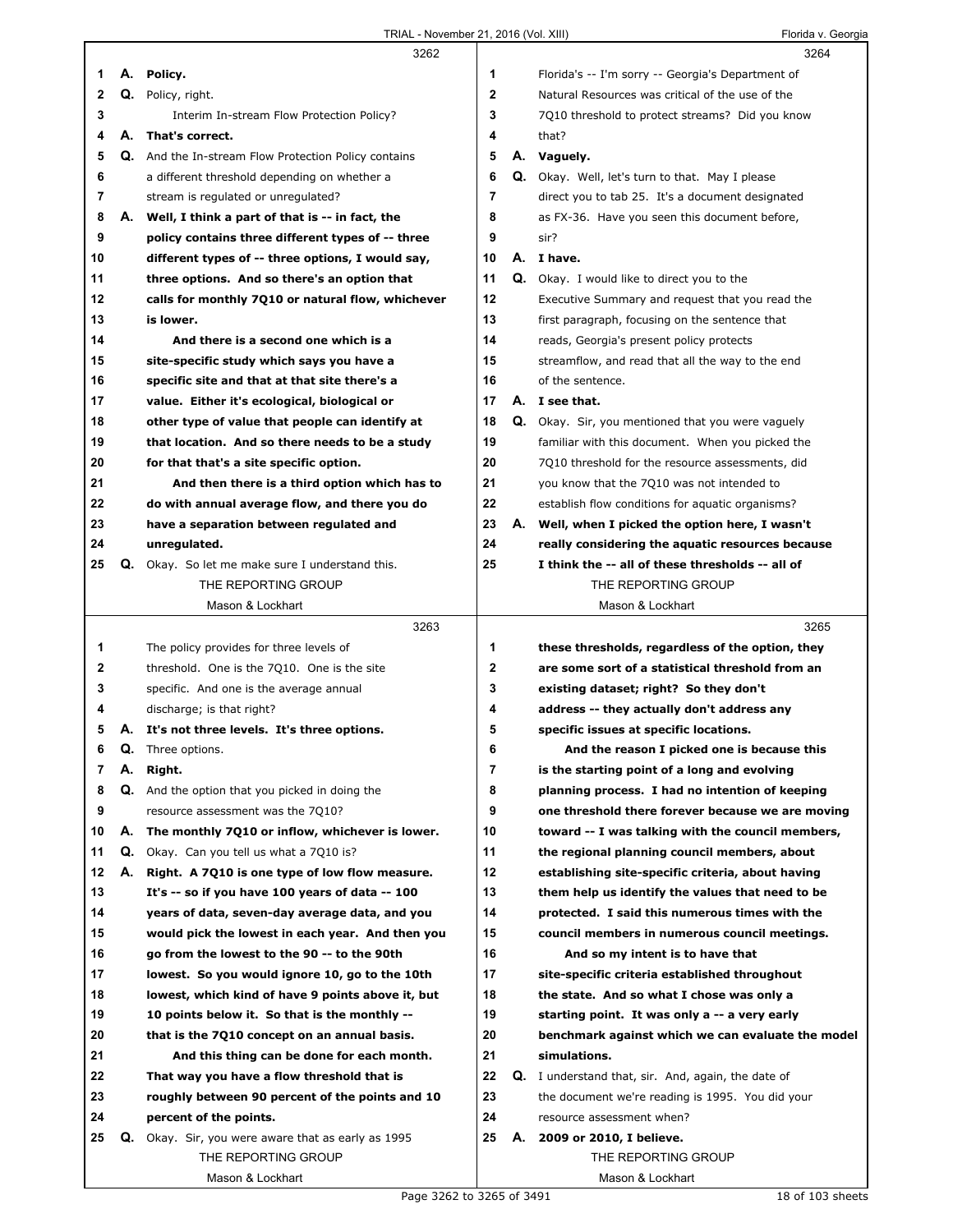|    |    | 3266                                                  |              |    | 3268                                                |
|----|----|-------------------------------------------------------|--------------|----|-----------------------------------------------------|
| 1  |    | Q. Okay. Can you turn with me to the next page and    | 1            |    | diluting discharge wastewater purpose.              |
| 2  |    | read the sentence that begins, many states have       | $\mathbf{2}$ |    | Q. Okay. Sir, can you now turn with me to page 27.  |
| 3  |    | developed.                                            | 3            |    | A. Page 27.                                         |
| 4  |    | A. Which page?                                        | 4            |    | Q. Okay. I request that you read the concluding     |
| 5  | Q. | The very next page. Roman numeral II is at the        | 5            |    | paragraph of this 1995 document.                    |
| 6  |    | bottom.                                               | 6            |    | A. Which is the concluding paragraph? The very last |
| 7  |    | A. Which paragraph?                                   | 7            |    | one?                                                |
| 8  |    | Q. The very top of the page, the first sentence that  | 8            |    | Q. Yes, sir. It begins with, as aguatic systems     |
| 9  |    | begins, many states have developed.                   | 9            |    | continue to be impacted.                            |
| 10 |    | We'll highlight it for you. It might make it          | 10           |    | A. I see that.                                      |
| 11 |    | easier.                                               | 11           |    | Q. Okay. And my question is when you were preparing |
| 12 |    | A. Oh, I see. I see that.                             | 12           |    | the resource assessment, did you have any           |
| 13 |    | Q. And my question is when you picked the 7010        | 13           |    | deliberations with your colleagues about picking    |
| 14 |    | threshold for the resource assessment, did you        | 14           |    | a different threshold?                              |
| 15 |    | know that other states had developed                  | 15           |    | A. We had.                                          |
| 16 |    | comprehensive in-stream flow policies?                | 16           |    | Q. And you decided to use monthly 7Q10?             |
| 17 |    | A. Well, I was aware of alternatives, yes.            | 17           | А. | Well, we had internal discussions; and we also      |
| 18 |    | Q. Okay. Please turn with me to page 3 of this        | 18           |    | had exchanges with a -- what we call scientific     |
| 19 |    | document. It's numbered page 3.                       | 19           |    | and engineering advisory panel. We invited          |
| 20 |    | A. Yes.                                               | 20           |    | scientists around the state, around the country     |
| 21 |    | Q. And can you please read the first sentence of the  | 21           |    | actually to help us quide us on determining         |
| 22 |    | second paragraph --                                   | 22           |    | streamflow protection and thresholds. And I was     |
| 23 |    | A. Starting --                                        | 23           |    | the one who asked the panel, you know, what to      |
| 24 |    | $Q. -$ there?                                         | 24           |    | use. And I wasn't given a specific -- I wasn't      |
| 25 | А. | -- while it is critical?                              | 25           |    | given a specific answer. The answer was always a    |
|    |    | THE REPORTING GROUP                                   |              |    | THE REPORTING GROUP                                 |
|    |    | Mason & Lockhart                                      |              |    | Mason & Lockhart                                    |
|    |    | 3267                                                  |              |    | 3269                                                |
| 1  |    | <b>Q.</b> No, sir. Starting with, there is clear      | 1            |    | wide range of options, and each one having to do    |
| 2  |    | consensus.                                            | $\mathbf 2$  |    | with something, and another one having to do with   |
| 3  |    | A. I'm not following you. Sorry.                      | 3            |    | something else.                                     |
| 4  |    | <b>Q.</b> I may have the wrong page number, but on my | 4            |    | So that is why I say I started the process          |
| 5  |    | version it's page 3 of FX-36.                         | 5            |    | with an option that I chose; and I never intended   |
| 6  | А. | <b>Roman III?</b>                                     | 6            |    | for that to be cast in stone. I always intended     |
| 7  | Q. | No. It's the actual arabic 3.                         | 7            |    | for this to be the starting point in the evolving   |
| 8  | А. | Oh, I'm sorry.                                        | 8            |    | process.                                            |
| 9  |    | Oh, yes, I'm here.                                    | 9            |    | Q. Understood.                                      |
| 10 | Q. | Okay. So it's the second paragraph; and it            | 10           |    | A. And we are moving -- we're always moving towards |
| 11 |    | states, there is clear consensus. Can you please      | 11           |    | site specifics. If there are habitats along         |
| 12 |    | read that paragraph, sir.                             | 12           |    | specific locations, specific regions of the         |
| 13 | А. | I see that.                                           | 13           |    | rivers, we like to identify those. I would like     |
| 14 |    | Q. Okay. At the time you picked the 7Q10 threshold,   | 14           |    | to know, and I would like to have those as the      |
| 15 |    | did you know that that was designed to limit          | 15           |    | basis of our future assessments.                    |
| 16 |    |                                                       | 16           |    | Q. Are you finished, sir?                           |
| 17 |    | concentration of pollutants rather than to            |              |    |                                                     |
|    |    | protect aquatic habitat?                              | 17           | А. | Yes.                                                |
| 18 | А. | Well, let's make a distinction between 7Q10 and       | 18           |    | Q. Okay. Thank you. I want to go back to that       |
| 19 |    | monthly 7Q10. I'm aware that 7Q10 is for the          | 19           |    | resource assessment. But before we get to that,     |
| 20 |    | purpose of NPDES discharging treated wastewater.      | 20           |    | I want to take a little detour and look at a        |
| 21 |    | I'm aware of that.                                    | 21           |    | journal article that you published behind tab 4     |
| 22 |    | Q. Okay.                                              | 22           |    | entitled Investigation of Uncertainties in          |
| 23 | А. | But monthly 7Q10's are higher usually than the        | 23           |    | Surface Water Resource Assessment of Georgia's      |
| 24 |    | annual 7Q10's, and they also provide seasonality.     | 24           |    | State Water Plan. That's FX-908.                    |
| 25 |    | So I'm not sure we can say monthly 7Q10's are for     | 25           |    | A. Did you say tab 4?                               |
|    |    | THE REPORTING GROUP                                   |              |    | THE REPORTING GROUP                                 |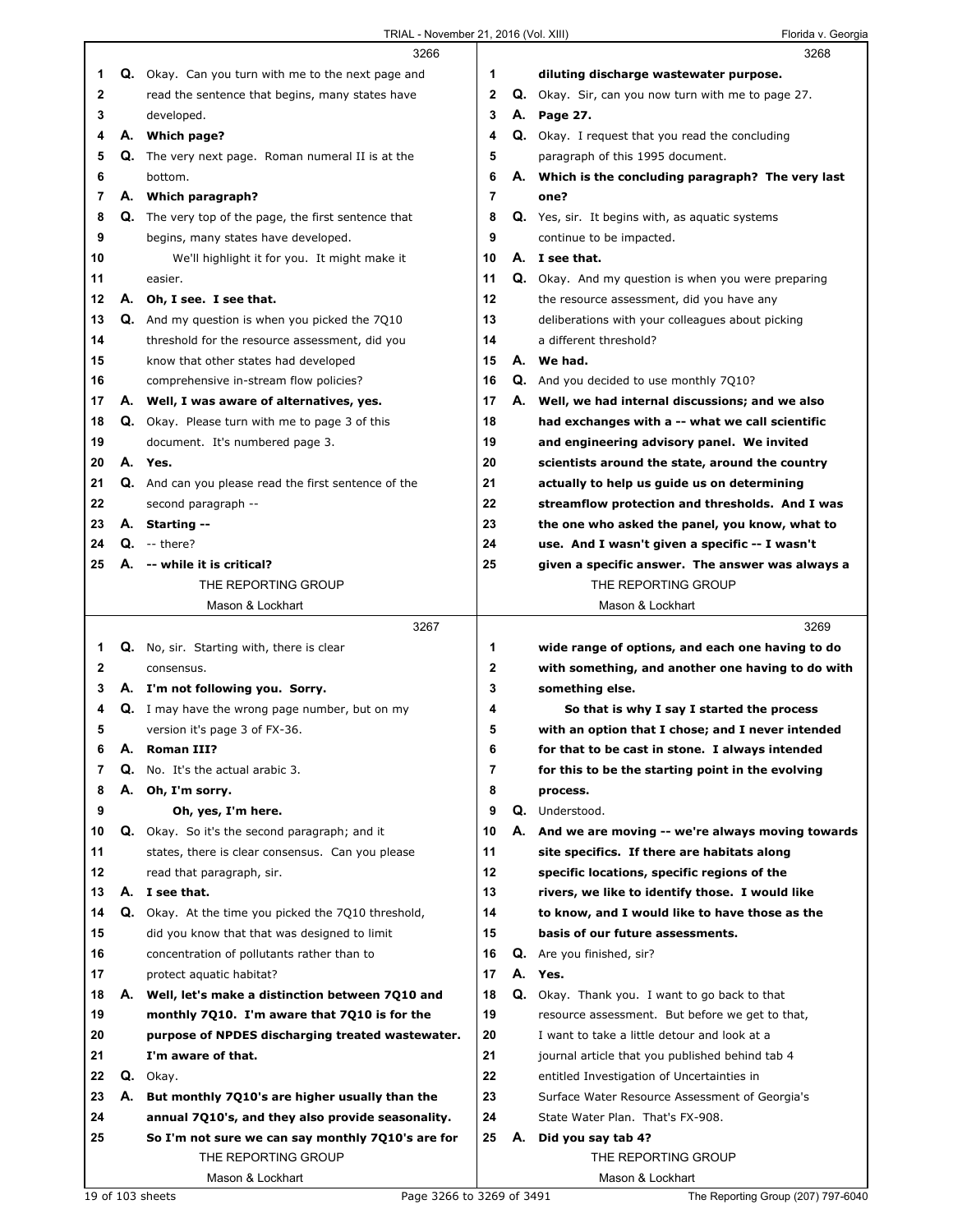I

|              |    | 3270                                                                                               |                         | 3272                                                                                     |
|--------------|----|----------------------------------------------------------------------------------------------------|-------------------------|------------------------------------------------------------------------------------------|
| 1            |    | <b>Q.</b> 24, sir.                                                                                 | 1                       | A. That is one of many, yes.                                                             |
| $\mathbf{2}$ |    | A. Oh, I'm sorry.                                                                                  | $\mathbf{2}$            | Q. Okay. And the 2506 is the one listed here, sir?                                       |
| 3            |    | I'm here.                                                                                          | 3                       | A. That's just for that day, yes. That's for one                                         |
| 4            |    | Q. Okay. And based on my reading of page 229, I                                                    | 4                       | day, yes.                                                                                |
| 5            |    | understand that the purpose of the article was to                                                  | 5                       | Q. Okay. It could be higher. It could be lower.                                          |
| 6            |    | address concerns from stakeholders regarding                                                       | 6                       | But you have highlighted 2506 as an example?                                             |
| 7            |    | uncertainty in the resource assessment process                                                     | 7                       | A. For that day, yes.                                                                    |
| 8            |    | and results. Is that -- is that accurate?                                                          | 8                       | Q. Okay. And you have also identified the                                                |
| 9            | А. | That is correct.                                                                                   | 9                       | percentage of time that the flow regime -- the                                           |
| 10           |    | Q. Okay. And based on the study that's published                                                   | 10                      | modeled flow regime falls below that particular                                          |
| 11           |    | here, you have a tremendous amount of confidence                                                   | 11                      | target. Is that correct?                                                                 |
| 12           |    | in the surface water resource assessment that                                                      | 12                      | A. I think I need to rephrase that, if I may.                                            |
| 13           |    | uses the 7Q10 monthly thresholds?                                                                  | 13                      | Q. Certainly.                                                                            |
| 14           |    | A. I don't think that is a correct characterization                                                | 14                      | A. The simulated -- so 12 percent of the time -- for                                     |
| 15           |    | of this paper.                                                                                     | 15                      | 12 percent of the time the simulated flow using a                                        |
| 16           |    | Q. Okay. Can you turn with me to page 236 of the                                                   | 16                      | very conservative overestimated demand water use                                         |
| 17           |    | paper?                                                                                             | 17                      | data would have the simulated flow being lower                                           |
| 18<br>19     |    | A. Yes.                                                                                            | 18<br>19                | than the flow regime as I decided what the flow<br>regime was. Right?                    |
| 20           |    | Q. And I would ask you to read the section under<br>Summary and Conclusions and the very -- you're | 20                      | But that -- but that also means that there is                                            |
| 21           |    | welcome to read the entire section. But I'm                                                        | 21                      | 88 percent of the time when there is not a gap.                                          |
| 22           |    | focused on the first paragraph under Summary and                                                   | 22                      | <b>Q.</b> Okay. Thank you for rephrasing that. So these                                  |
| 23           |    | Conclusions and the last sentence.                                                                 | 23                      | are modeled results; is that fair?                                                       |
| 24           |    | A. I see that.                                                                                     | 24                      | A. That's correct.                                                                       |
| 25           |    | Q. Okay. Is that a true statement at the time you                                                  | 25                      | Q. Okay. And has EPD done any work to identify                                           |
|              |    | THE REPORTING GROUP                                                                                |                         | THE REPORTING GROUP                                                                      |
|              |    | Mason & Lockhart                                                                                   |                         | Mason & Lockhart                                                                         |
|              |    | 3271                                                                                               |                         | 3273                                                                                     |
| 1            |    | wrote it?                                                                                          | 1                       | other thresholds since the time this report was                                          |
| $\mathbf{2}$ |    | A. Well, it is a true statement. It is a true                                                      | $\mathbf{2}$            | issued in 2010?                                                                          |
| 3            |    | statement regarding the process itself.                                                            | 3                       | A. Other thresholds meaning for resource assessment?                                     |
| 4            | Q. | So you had confidence in the process you used to                                                   | 4                       | Q. Other thresholds at Bainbridge for resource                                           |
| 5            |    | identify resource gaps?                                                                            | 5                       | assessment.                                                                              |
| 6            | А. | That's correct.                                                                                    | 6                       | A. There's one ongoing round of state water plan --                                      |
| 7            | Q. | Thank you. All right. Now, let's turn to the                                                       | $\overline{\mathbf{r}}$ | original water plan review and revision process;                                         |
| 8<br>9       |    | resource gaps themselves. And we'll need to go<br>back to the state water resource surface water   | 8<br>9                  | and we have been discussing alternatives. But<br>just -- just in the context of resource |
| 10           |    | availability assessment at tab 23.                                                                 | 10                      | assessment, no, we haven't had a -- had a change                                         |
| 11           | А. | I'm here.                                                                                          | 11                      | in the flow threshold. But we have had                                                   |
| 12           |    | Q. Okay. And in particular, sir, may I direct you                                                  | 12                      | discussions.                                                                             |
| 13           |    | to page 22. There is a variety of tables on                                                        | 13                      | <b>Q.</b> Okay. And these discussions occurred after this                                |
| 14           |    | page 22. The one row that I'm interested in most                                                   | 14                      | assessment came out in 2010 --                                                           |
| 15           |    | is the one that says Bainbridge. Do you see                                                        | 15                      | A. That's correct.                                                                       |
| 16           |    | that?                                                                                              | 16                      | $Q. - and are --$                                                                        |
| 17           | А. | I see that, yes.                                                                                   | 17                      | A. Sorry.                                                                                |
| 18           | Q. | And where is Bainbridge?                                                                           | 18                      | <b>Q.</b> And are still occurring?                                                       |
| 19           | А. | Bainbridge is the lowest gage on the Flint River.                                                  | 19                      | A. Yes.                                                                                  |
| 20           | Q. | And am I correct in reading this that the flow                                                     | 20                      | Q. Okay. Do you know how often the daily mean flows                                      |
| 21           |    | regime target identified through the process in                                                    | 21                      | at Bainbridge are below the 2506 cfs threshold?                                          |
| 22           |    | which you have a great deal of confidence is                                                       | 22                      | A. I don't right off the top of my head.                                                 |
| 23           |    | 2506?                                                                                              | 23                      | Q. Okay. I'll invite you, sir, to look at                                                |
| 24           | А. | That is one of many.                                                                               | 24                      | demonstrative tab B in your little booklet.                                              |
| 25           |    | <b>Q.</b> Okay. That's the one listed here?                                                        | 25                      | A. I'm here.<br>THE REPORTING GROUP                                                      |
|              |    | THE REPORTING GROUP<br>Mason & Lockhart                                                            |                         | Mason & Lockhart                                                                         |
|              |    |                                                                                                    |                         |                                                                                          |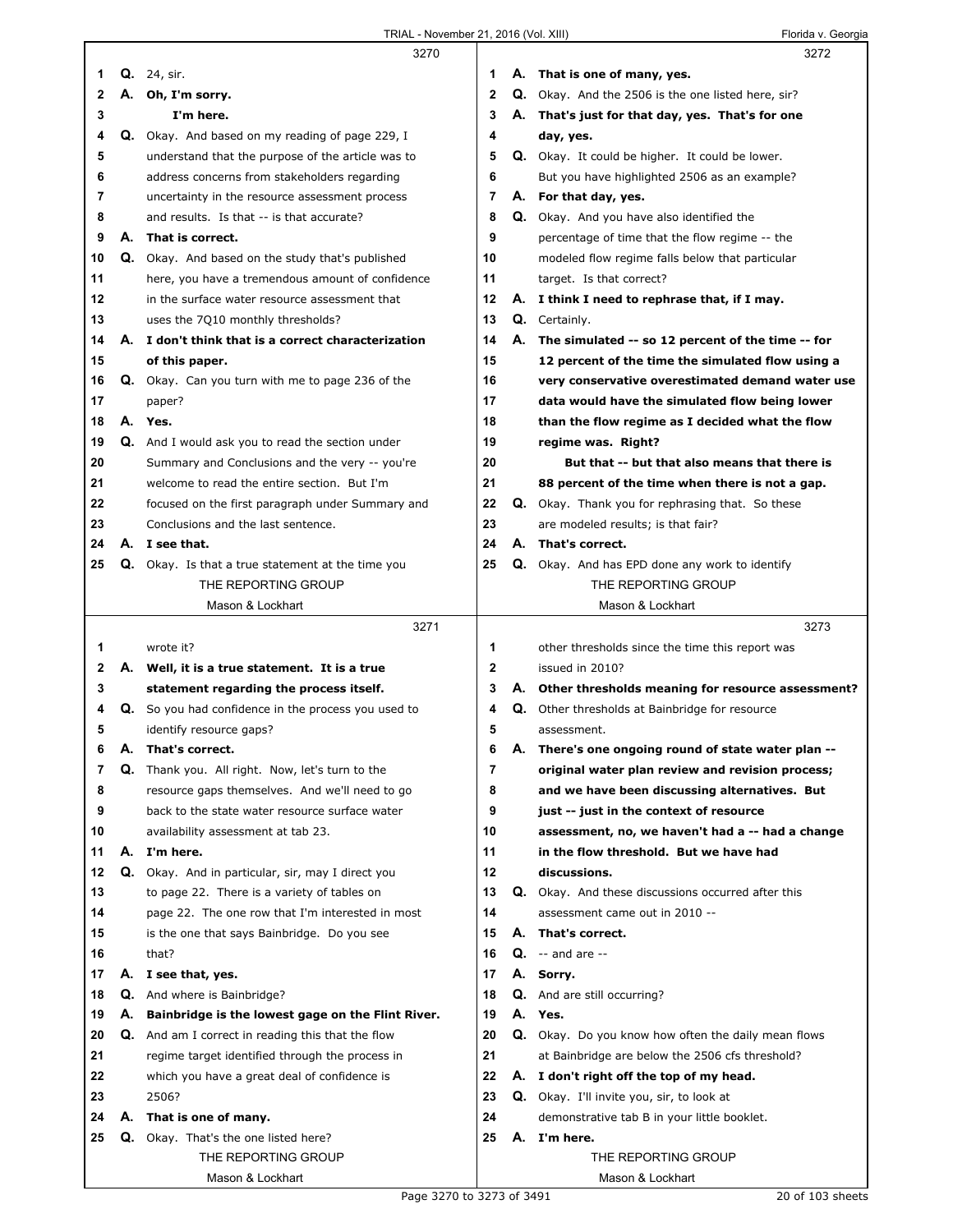|              |    | 3274                                                        |    |    | 3276                                                      |
|--------------|----|-------------------------------------------------------------|----|----|-----------------------------------------------------------|
| 1            |    | Q. Okay, sir. And you will see that there's a               | 1  |    | please read the bottom paragraph in that section,         |
| $\mathbf{2}$ |    | variety of gage readings from USGS and for                  | 2  |    | the one that begins with, it is also very                 |
| 3            |    | different water years. And a water year is from             | 3  |    | troubling to observe.                                     |
| 4            |    | October through September of the following year;            | 4  |    | A. I see that.                                            |
| 5            |    | is that correct?                                            | 5  |    | Q. Okay. And when you wrote this, did you believe         |
| 6            | А. | That's correct.                                             | 6  |    | it to be true and accurate at the time?                   |
| 7            |    | Q. Okay. So behind tab B we have the USGS flow              | 7  |    | A. It was true, yes.                                      |
| 8            |    | records at Bainbridge for water year 2012. And,             | 8  |    | <b>Q.</b> Okay. Has the gap identified at Bainbridge been |
| 9            |    | sir, you will see that the daily mean flow was              | 9  |    | mitigated?                                                |
| 10           |    | below the 7010 threshold for almost eight months.           | 10 |    | A. The gap identified at Bainbridge was a modeling        |
| 11           |    | Do you see that?                                            | 11 |    | result.                                                   |
| 12           |    | A. Well, I think -- I think we need to make some            | 12 |    | <b>Q.</b> The description in FX-82 that you just read, is |
| 13           |    | clarification here.                                         | 13 |    | that a modeling result; or is that a real-world           |
| 14           |    | Q. And you will have an opportunity to do that when         | 14 |    | observation?                                              |
| 15           |    | your counsel asks questions. My --                          | 15 |    | A. I thought you were talking about the state water       |
| 16           |    | A. Well --                                                  | 16 |    | planning gap. Right?                                      |
| 17           |    | Q. My question is on B1, do you see that for eight          | 17 |    | Q. Well, I'm talking about both, sir. In FX-82 you        |
| 18           |    | months the flows at Bainbridge are below 2506?              | 18 |    | write that the low flow record has been broken in         |
| 19           |    | That's my question.                                         | 19 |    | the past few days.                                        |
| 20           |    | A. I do see a number -- I do see many numbers being         | 20 | А. | Right.                                                    |
| 21           |    | highlighted with yellow color as being lower than           | 21 | Q. | Has EPD -- Georgia EPD done anything to mitigate          |
| 22           |    | 2500 cfs. However -- however, the 28 -- the                 | 22 |    | those low flows at Bainbridge?                            |
| 23           |    | 2500, 2506 number that was identified here was              | 23 |    | A. Well, those low flows are the combined results of      |
| 24           |    | for one month. It was for one month. So we are              | 24 |    | low precipitation or drought, ongoing multi-year          |
| 25           |    | comparing a number in one month with numbers from           | 25 |    | drought, and certainly, to some level,                    |
|              |    | THE REPORTING GROUP                                         |    |    | THE REPORTING GROUP                                       |
|              |    | Mason & Lockhart                                            |    |    | Mason & Lockhart                                          |
|              |    |                                                             |    |    |                                                           |
|              |    | 3275                                                        |    |    | 3277                                                      |
| 1            |    | the other month.                                            | 1  |    | consumptive water use.                                    |
| 2            |    | If you want to make that comparison, that's                 | 2  |    | Now, has EPD done anything about it? I think              |
| 3            |    | fine. But I just wanted to make sure that we all            | 3  |    | yes. EPD has implemented a moratorium in                  |
| 4            |    | understand what kind of comparison we are making.           | 4  |    | permitting in the basin; and EPD has put                  |
| 5            |    | Q. Sir, is it your position that in 2012 the flow           | 5  |    | requirements for the farmers to have a higher             |
| 6            |    | records at Bainbridge were at record -- were not            | 6  |    | efficiency irrigation, among other things.                |
| 7            |    | at record lows?                                             | 7  | Q. | Okay. And it's convened a task force as well.             |
| 8            |    | You're not saying that; are you?                            | 8  |    | Isn't that right?                                         |
| 9            | А. | I'm not sure of the question. Can you say the               | 9  |    | A. Well, I just -- I just learned this a few days         |
| 10           |    | question again?                                             | 10 |    | ago, yes.                                                 |
| 11           |    | <b>Q.</b> Sure. Are you suggesting that the flow records    | 11 | Q. | Okay. And you're not on it?                               |
| 12           |    | at Bainbridge during 2012 were just fine?                   | 12 | А. | I'm not one of them.                                      |
| 13           | А. | That's certainly not what I'm saying.                       | 13 |    | Q. Okay. Let's talk now about Spring Creek, sir.          |
| 14           | Q. | Okay. In fact --                                            | 14 |    | You mentioned that in response to one of the              |
| 15           | А. | But I'm -- sorry.                                           | 15 |    | earlier questions. Can you tell us where Spring           |
| 16           |    | <b>Q.</b> If we can go back and look at a document that you | 16 |    | Creek is, please?                                         |
| 17           |    | wrote, we'll get a better idea of what the flows            | 17 | А. | Spring Creek is in between the Chattahoochee              |
| 18           |    | were at Bainbridge in 2012.                                 | 18 |    | River and the Flint River. It used to be a small          |
| 19           |    | Can you please turn with me, sir, to tab 13.                | 19 |    | tributary to the Flint River. And after the               |
| 20           | А. | I'm here.                                                   | 20 |    | impoundment of Lake Seminole by Jim Woodruff Dam,         |
| 21           |    | Q. Okay. And this is FX-82. And this is a memo              | 21 |    | it flows directly into Lake Seminole.                     |
| 22           |    | that you wrote in September of 2011.                        | 22 | Q. | Can you please, sir, turn to tab 26. It says              |
| 23           | А. | That's correct.                                             | 23 |    | $JX-21.$                                                  |
| 24           |    | Q. Okay. If you turn to the second page under the           | 24 |    | A. I'm here.                                              |
| 25           |    | streamflow in the Flint River section, can you              | 25 | Q. | Do you recognize this document, sir?                      |
|              |    | THE REPORTING GROUP                                         |    |    | THE REPORTING GROUP                                       |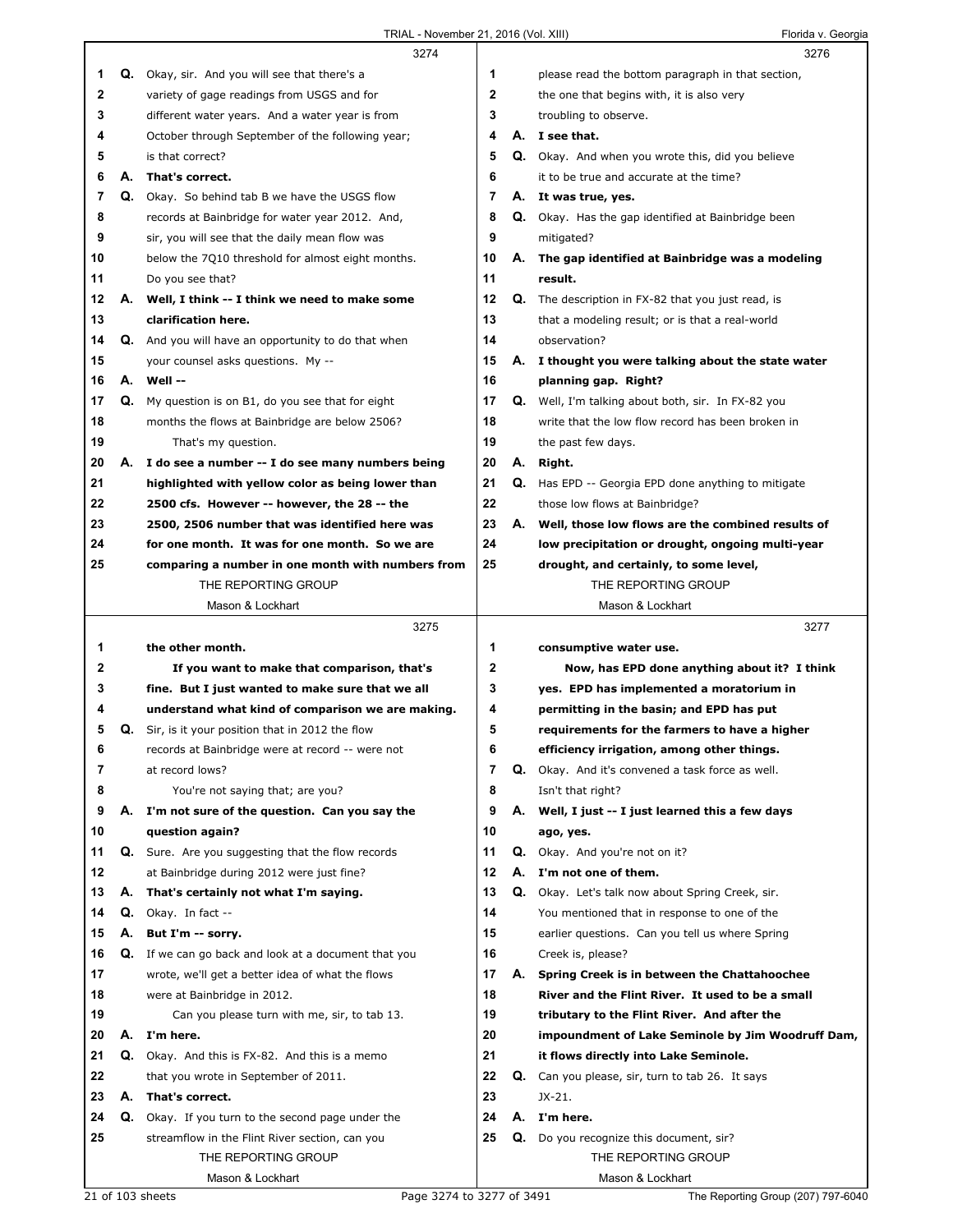|    |    | 3278                                                       |                | 3280                                                        |
|----|----|------------------------------------------------------------|----------------|-------------------------------------------------------------|
| 1  |    | A. Yes.                                                    | 1              | to take a moment to read that Section 2.5. It               |
| 2  |    | Q. Okay. And you were involved in the modeling to          | 2              | carries onto the page 52 as well.                           |
| 3  |    | support this Flint River Basin Regional Water              | 3              | A. I see it.                                                |
| 4  |    | Development and Conservation Plan?                         | 4              | Q. Okay. Sir, in the page 51 near the bottom of the         |
| 5  | А. | Involved in, yes.                                          | 5              | page it says that, expanded drought year                    |
|    |    |                                                            | 6              |                                                             |
| 6  |    | <b>Q.</b> Okay. May I ask that you turn to page 16 and     |                | irrigation will worsen the situation. Reduced               |
| 7  |    | read the paragraph that begins on the bottom of            | 7              | irrigation will improve it. Do you agree with               |
| 8  |    | 16 and carries over to the top of page 15 -- 17,           | 8              | that?                                                       |
| 9  |    | please.                                                    | 9              | A. Well, certainly irrigation has an effect on              |
| 10 |    | A. I see that.                                             | 10             | streamflow.                                                 |
| 11 |    | Q. Okay. Did you play any role in preparing this           | 11             | <b>Q.</b> And the particular statement that's written here, |
| 12 |    | particular section?                                        | 12             | that if you expand drought year irrigation it               |
| 13 |    | A. I -- I'm not sure I played a role in this. This         | 13             | will make the situation worse; whereas, if you              |
| 14 |    | seems to be a description of the criteria used to          | 14             | reduce irrigation, it will improve it, do you               |
| 15 |    | evaluate the modeling, but I'm not sure I had a            | 15             | agree with that statement?                                  |
| 16 |    | role in writing this.                                      | 16             | A. Well, I think that depends on where you increase         |
| 17 |    | Q. Okay. Can you please turn to page 129, sir.             | 17             | and where you reduce because -- because the                 |
| 18 |    | A. I'm here.                                               | 18             | situation is different from place to place. In              |
| 19 |    | Q. Okay. And there is a section on Spring Creek            | 19             | certain places, if you expand, you don't see any            |
| 20 |    | that begins on 129 and then carries over to the            | 20             | effect. In certain places if you reduce, you                |
|    |    |                                                            |                |                                                             |
| 21 |    | following page. You're welcome to read as much             | 21             | don't see a beneficial effect. So it's location             |
| 22 |    | of it as you like. I'm focused on the first                | 22             | specific.                                                   |
| 23 |    | sentence.                                                  | 23             | Q. Okay. And would you agree that there are                 |
| 24 |    | A. I see that.                                             | 24             | locations along the Flint River Basin where if              |
| 25 |    | Q. Okay, sir. And if you look at the table on the          | 25             | you reduce or suspend irrigation, it will have a            |
|    |    | THE REPORTING GROUP                                        |                | THE REPORTING GROUP                                         |
|    |    | Mason & Lockhart                                           |                | Mason & Lockhart                                            |
|    |    |                                                            |                |                                                             |
|    |    | 3279                                                       |                | 3281                                                        |
| 1  |    | following page, it gives some context of the               | 1              | benefit to streamflow?                                      |
| 2  |    | description here which explains that the modeled           | 2              | A. I agree, yes.                                            |
| 3  |    | results indicate that criteria failed at very              | 3              | Q. Okay. And have you identified those locations?           |
| 4  |    | high rates except in August and September.                 | 4              | A. We actually have.                                        |
|    |    |                                                            |                |                                                             |
| 5  |    | Can you look at the table on 131 and tell us               | 5              | Q. Okay. Now, this report was issued in 2006 in             |
| 6  |    | what the criteria is for Spring Creek in August            | 6              | March; is that correct?                                     |
| 7  |    | and September?                                             | $\overline{7}$ | A. Yes.                                                     |
| 8  |    | A. Well, from the table, the criteria for lowest           | 8              | Q. Okay. And in March of 2006, the director of EPD          |
| 9  |    | monthly one-day minimum there is zero.                     | 9              | did not invoke the Flint River Drought Protection           |
| 10 |    | Q. For August?                                             | 10             | Act?                                                        |
| 11 |    | A. For August and September.                               | 11             | A. Yes. But that -- that decision would not have            |
| 12 |    | Q. Okay. And you would agree that a zero flow in           | 12             | been made in February 2006.                                 |
| 13 |    | any tributary to the Flint River is a bad thing?           | 13             | <b>Q.</b> Okay. And I appreciate that. I'm just focused     |
| 14 |    | A. It is a bad thing.                                      | 14             | on whether it was invoked or not.                           |
| 15 |    | <b>Q.</b> And the criteria for June and July are less than | 15             | A. Well, my understanding is that that was a no.            |
| 16 |    | 1 cfs?                                                     | 16             | <b>Q.</b> And the same question with respect to 2007; was   |
| 17 |    | A. That's what the table says.                             | 17             | the Act invoked?                                            |
| 18 |    | Q. Okay. And even in those months, the criteria            | 18             | A. It was not.                                              |
| 19 |    | failed in certain instances?                               | 19             | Q. Are you aware that after issuing this document in        |
| 20 |    | A. Yes.                                                    | 20             | March of 2006, EPD lifted its moratorium on                 |
| 21 |    | Q. Okay. Can we flip back to page 51 of this               | 21             | irrigation permits?                                         |
| 22 |    |                                                            | 22             |                                                             |
|    |    | particular document, JX-21, sir.                           |                | A. I'm aware of that. Yes.                                  |
| 23 |    | A. I'm here.                                               | 23             | Q. Okay. And you're also aware that at that point           |
| 24 |    | <b>Q.</b> Okay. And I'm interested in the section entitled | 24             | in time it started issuing backlogged permits?              |
| 25 |    | Conclusions About Safe Yield. So you're welcome            | 25             | A. I'm aware of that. But I'm also aware that those         |
|    |    | THE REPORTING GROUP<br>Mason & Lockhart                    |                | THE REPORTING GROUP<br>Mason & Lockhart                     |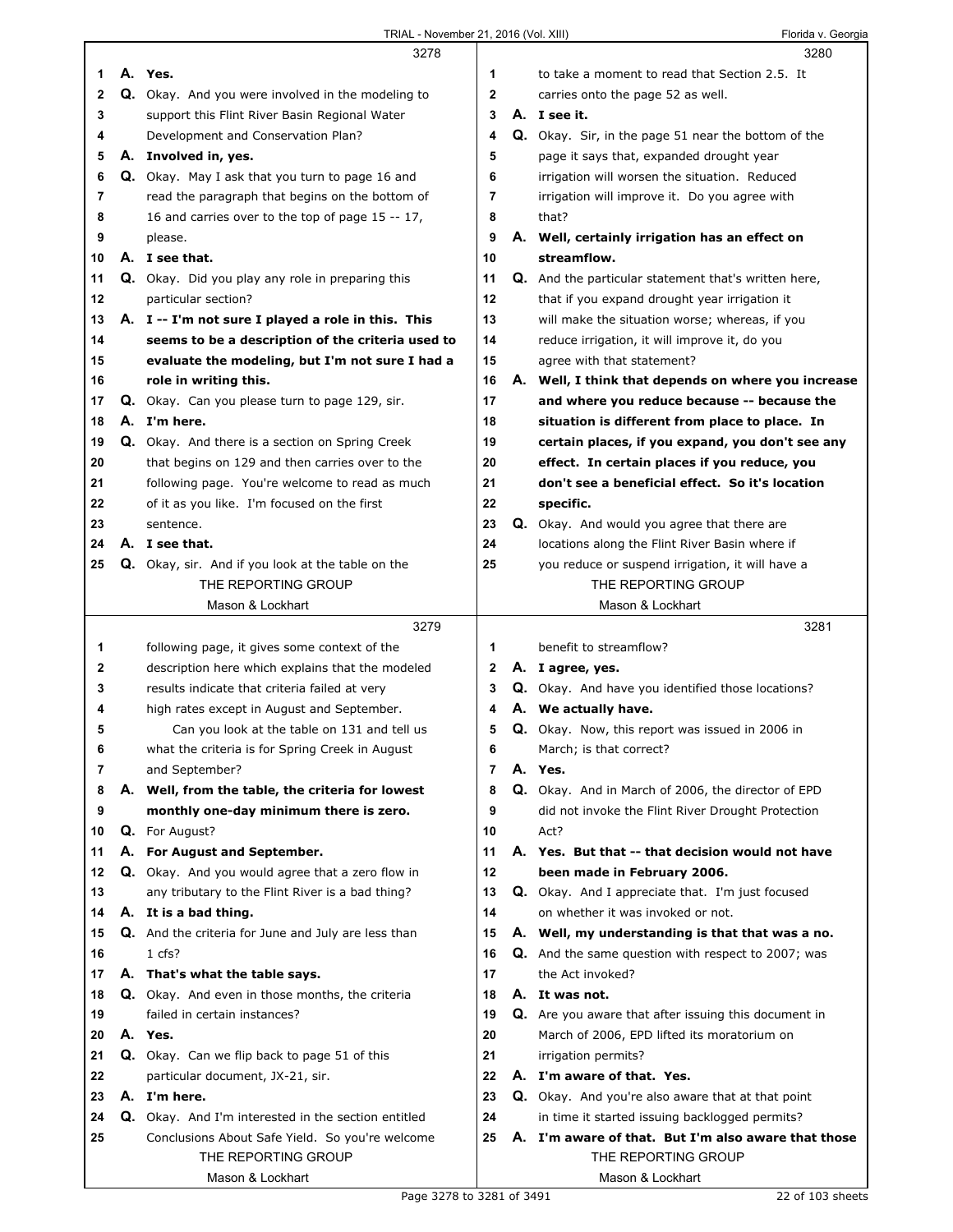|    |    | 3282                                                  |                |    | 3284                                                      |
|----|----|-------------------------------------------------------|----------------|----|-----------------------------------------------------------|
| 1  |    | are mostly in the so-called green areas that we       | 1              |    | your direct testimony, you claim that you                 |
| 2  |    | identified as having the least amount of impact.      | 2              |    | analyzed two USGS streamflow gages on the                 |
| 3  |    | Q. Sir, may I invite you to turn to tab 27. This      | 3              |    | Apalachicola River and observed a decline in              |
| 4  |    | is a letter from the United States Department of      | 4              |    | incremental flow from 1972 through 2012. Is that          |
| 5  |    | Interior Fish and Wildlife Service to Mr. Rob         | 5              |    | right?                                                    |
| 6  |    | McDowell of Georgia EPD. Do you know                  | 6              |    | A. That's what the graph shows.                           |
| 7  |    | Mr. McDowell?                                         | $\overline{7}$ |    | <b>Q.</b> Okay. And by incremental flow, sir, do you mean |
| 8  | А. | Yes.                                                  | 8              |    | the amount of additional water added to the               |
| 9  |    | Q. Okay. And what's his position with EPD?            | 9              |    | Apalachicola because of precipitation in the              |
| 10 |    | A. I -- at this time I think he was -- he was the     | 10             |    | Florida portion of the basin?                             |
| 11 |    | Flint River plan coordinator. I think that was        | 11             |    | A. That's correct, the portion of the precipitation       |
| 12 |    | his position.                                         | 12             |    | that falls in the Florida part of the basin that          |
| 13 |    | <b>Q.</b> Okay. Can you please turn to page 7 of this | 13             |    | is converted into streamflow.                             |
| 14 |    | letter. And I will invite you to read the first       | 14             |    | <b>Q.</b> You also say in paragraph 158 of your testimony |
| 15 |    | paragraph at the top of the page, sir.                | 15             |    | that you're unaware of any explanation offered by         |
| 16 |    | A. Yes. First paragraph on page 7?                    | 16             |    | Florida as to the cause of this incremental flow          |
| 17 |    | Q. Yes, sir.                                          | 17             |    | decline. Is that correct?                                 |
| 18 |    | A. Okay.                                              | 18             |    | A. That's correct.                                        |
| 19 |    | Q. The one that is under a section entitled Water     | 19             |    | Q. And to do your analysis and reach your                 |
| 20 |    | Conservation in the Flint River Basin.                | 20             |    | conclusions, you relied on USGS gage                      |
| 21 |    | A. I see that paragraph.                              | 21             |    | measurements?                                             |
| 22 |    | Q. Okay. Did anyone ever tell you that the United     | 22             |    | A. Well, it was an analysis. I'm not sure there was       |
| 23 |    | States Fish and Wildlife Service determined in        | 23             |    | a conclusion. But, yes, I relied on USGS data.            |
| 24 |    | 2006 that the roof for the Flint River Basin was      | 24             |    | Q. So the analysis you did relied on USGS gage data?      |
| 25 |    | leaking in some places quite badly?                   | 25             |    | A. That's correct.                                        |
|    |    | THE REPORTING GROUP                                   |                |    | THE REPORTING GROUP                                       |
|    |    | Mason & Lockhart                                      |                |    | Mason & Lockhart                                          |
|    |    |                                                       |                |    |                                                           |
|    |    | 3283                                                  |                |    | 3285                                                      |
| 1  |    | A. Did anybody tell me?                               | 1              |    | <b>Q.</b> And the gage data is taken from specific        |
| 2  |    | Q. Had you ever heard that?                           | 2              |    | locations along the Apalachicola, sir?                    |
| 3  |    | A. I have not heard that analogy.                     | 3              |    | A. That's correct.                                        |
| 4  |    | <b>Q.</b> Okay. You're the person who has the most    | 4              |    | <b>Q.</b> And the two gages you analyzed were at          |
| 5  |    | knowledge and experience regarding the hydrology      | 5              |    | Chattahoochee and Sumatra?                                |
| 6  |    | of the ACF Basin, and you were unaware that the       | 6              | А. | That's correct.                                           |
| 7  |    | Fish and Wildlife Service had made that analogy?      | 7              |    | <b>Q.</b> And you're aware, sir, that in 2016 the USGS    |
| 8  |    | A. Well, this was -- this letter was dated            | 8              |    | noted anomalies in measurements of flow between           |
| 9  |    | January --                                            | 9              |    | Chattahoochee and Sumatra?                                |
| 10 |    | Q. 2006.                                              | 10             |    | A. I'm aware of that.                                     |
| 11 | А. | -- 2006.                                              | 11             |    | Q. Okay.                                                  |
| 12 |    | So this letter was dated January 2006. And            | 12             | А. | But I'm also aware that they qualified the                |
| 13 |    | it was the time before I became manager and           | 13             |    | problematic area, the error, which was between            |
| 14 |    | before I became chief hydrologist of the state.       | 14             |    | the 1990 -- mid-1990 to 2002. They said some of           |
| 15 |    | I was a staff engineer at the time. So you're         | 15             |    | the high flows were not gaged correctly during            |
| 16 |    | right; nobody told me about this specific             | 16             |    | that period, 1994, I believe, to 2002.                    |
| 17 |    | argument.                                             | 17             |    | <b>Q.</b> If we turn to tab 28, that might refresh your   |
| 18 |    | <b>Q.</b> Okay. You -- you view this as an argument?  | 18             |    | recollection about the exact dates. It's FX-515.          |
| 19 |    | A. Well, this is a statement. This is a statement.    | 19             |    | It's a letter from the U.S. Geological Survey to          |
| 20 |    | <b>Q.</b> And in your 10 years plus at EPD, you were  | 20             |    | the Northwest Florida Water Management District.          |
| 21 |    | unaware of this statement?                            | 21             |    | And in the second paragraph, they refer to rating         |
| 22 |    | A. I'm unaware of this statement.                     | 22             |    | changes made during 1990 through 2002. Do you             |
| 23 |    | Q. Sir, I would like to now move on to another        | 23             |    | see that?                                                 |
| 24 |    | topic. And that topic is Decline in Incremental       | 24             |    | A. I see that.                                            |
| 25 |    | Flow. In paragraph 154 at pages 54 and 55 of          | 25             |    | Q. And, sir, are you also aware that the USGS has         |
|    |    | THE REPORTING GROUP                                   |                |    | THE REPORTING GROUP                                       |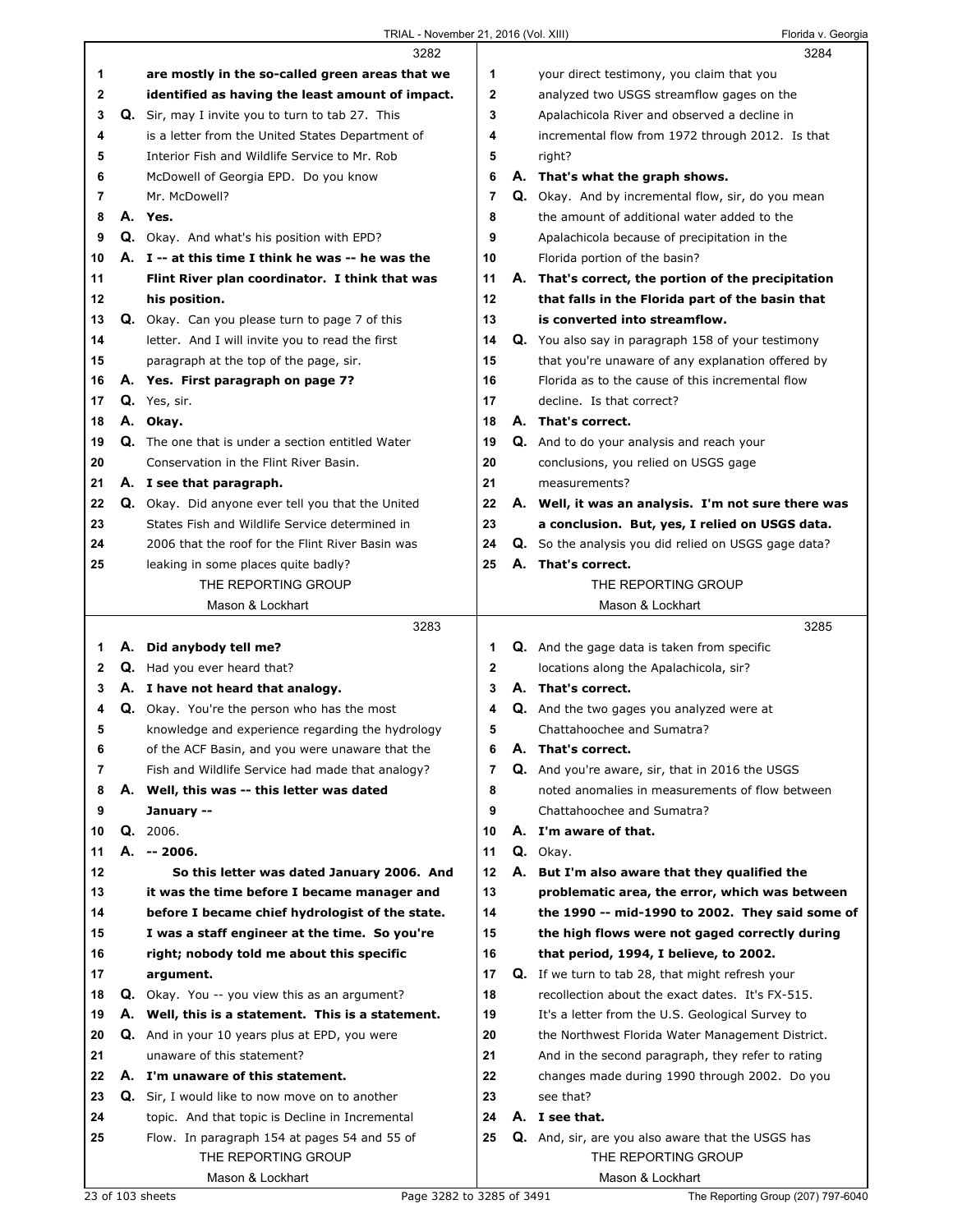|    |    | 3286                                                 |    |    | 3288                                                       |
|----|----|------------------------------------------------------|----|----|------------------------------------------------------------|
| 1  |    | pulled all Sumatra Gage data from its website?       | 1  |    | also makes a statement regarding the fact that             |
| 2  |    | A. I'm aware of that.                                | 2  |    | incremental flow computation is not meaningful.            |
| 3  |    | Q. Okay. You don't mention any of that in your       | 3  |    | Were you aware of that when you prepared your              |
| 4  |    | prefiled direct testimony; do you?                   | 4  |    | testimony?                                                 |
| 5  |    | A. I didn't.                                         | 5  |    | A. I'm aware of that statement. However, he was            |
| 6  |    | Q. Okay.                                             | 6  |    | referring to the daily flow. He was referring to           |
| 7  |    | A. I wasn't aware of that.                           | 7  |    | a computation on a daily flow basis. Right. The            |
| 8  |    | Q. I'm sorry; you were not aware of that?            | 8  |    | analysis that I did -- that we did, that we                |
| 9  |    | A. I wasn't aware of the USGS pulling its data.      | 9  |    | presented, was based on an annual flow basis. So           |
| 10 |    | Q. You didn't -- you didn't check it recently?       | 10 |    | if you go back to the previous page, page -- the           |
| 11 |    | A. Well, I did recently, yes.                        | 11 |    | page you just referred me to ending with 691, if           |
| 12 |    | Q. When did you check it?                            | 12 |    | you look at the very last figure, the figure at            |
| 13 |    | A. A couple of days ago.                             | 13 |    | the bottom of the page, and it shows -- clearly            |
| 14 |    | Q. Sir, I'll represent to you that it's unavailable  | 14 |    | it shows a decline in incremental flow when you            |
| 15 |    | publicly on its website; and it hasn't been for      | 15 |    | analyze it on an annual basis.                             |
| 16 |    | some time.                                           | 16 |    | <b>Q.</b> And the analysis, again, involves looking at the |
| 17 |    | A. I understand.                                     | 17 |    | Sumatra Gage?                                              |
| 18 |    | <b>Q.</b> You worked with Dr. Menghong Wen?          | 18 |    | A. That's correct.                                         |
| 19 |    | A. That's correct.                                   | 19 |    | Q. That is no longer available?                            |
| 20 |    | Q. In fact, he assisted you in analyzing this issue; | 20 | А. | Not today.                                                 |
| 21 |    | isn't that right?                                    | 21 | Q. | Not for the last few months, sir.                          |
| 22 |    | A. Well, he, among others.                           | 22 |    | A. Okay.                                                   |
| 23 |    | Q. Okay. Well, let's look at tab 29, in particular   | 23 |    | <b>Q.</b> Let's move on to paragraph $51 - I'm$ sorry,     |
| 24 |    | page FX-517.                                         | 24 |    | paragraph 146 on page 51 of your prefiled direct.          |
| 25 |    | A. Yes.                                              | 25 |    | A. Did you say 146?                                        |
|    |    | THE REPORTING GROUP                                  |    |    | THE REPORTING GROUP                                        |
|    |    | Mason & Lockhart                                     |    |    | Mason & Lockhart                                           |
|    |    |                                                      |    |    |                                                            |
|    |    | 3287                                                 |    |    | 3289                                                       |
| 1  |    | Q. Do you recognize this document as something       | 1  |    | Q. Right. Paragraph 146 on page 51. And in this            |
| 2  |    | prepared by Dr. Wen for you?                         | 2  |    | paragraph you make some statements regarding               |
| 3  |    | A. Yes.                                              | 3  |    | decline in precipitation.                                  |
| 4  |    | Q. In fact, it was prepared at your direction; was   | 4  | А. | That's correct. Well, I would say changes in               |
| 5  |    | it not?                                              | 5  |    | precipitation.                                             |
| 6  | Α. | That was correct.                                    | 6  | Q. | Okay. And you're not a climate expert; are you?            |
| 7  |    | Q. And Dr. Wen is a hydrology -- a hydrologist Ph.D. | 7  |    | A. I'm a hydrologist.                                      |
| 8  |    | who works in the hydrology unit; isn't that          | 8  | Q. | So you are a climate expert?                               |
| 9  |    | right?                                               | 9  |    | A. I'm not a climate expert.                               |
| 10 |    | A. Yes.                                              | 10 |    | Q. Okay. And, in fact, at your deposition, you             |
| 11 |    | Q. Okay. Can you please turn to the seventh page of  | 11 |    | testified that you didn't even know what a                 |
| 12 |    | this memo? It's not numbered, but the Bates          | 12 |    | hydroclimatologist was.                                    |
| 13 |    | number is 691.                                       | 13 |    | A. That's correct.                                         |
| 14 |    | A. I'm here.                                         | 14 |    | Q. And in performing your climate analysis, you rely       |
| 15 |    | Q. Okay. There is a section entitled Sumatra         | 15 |    | on climate division data; is that right?                   |
| 16 |    | Incremental Flow. Why don't you take a moment to     | 16 |    | A. That's correct.                                         |
| 17 |    | read that paragraph.                                 | 17 |    | Q. You don't use NOAA's gridded divisional dataset?        |
| 18 |    | A. I see that.                                       | 18 |    | A. I did not use the gridded data. That's correct.         |
| 19 |    | Q. Okay. And when you prepared your direct           | 19 |    | <b>Q.</b> Okay. May I please request that you look at the  |
| 20 |    | testimony for this court, Dr. Zeng, did you          | 20 |    | demonstrative binder, the thin binder, behind              |
| 21 |    | recall that your colleague had explained that        | 21 |    | tab D.                                                     |
| 22 |    | flow measurement error ranges make some              | 22 |    | A. Yes.                                                    |
| 23 |    | incremental flow computations look like nonsense?    | 23 |    | Q. And we printed out information from NOAA's              |
| 24 |    | A. I'm aware of his statement, yes.                  | 24 |    | website. And I'll request that you please review           |
| 25 | Q. | Okay. And if you look at the following page, he      | 25 |    | it to yourself, paying particular attention to             |
|    |    | THE REPORTING GROUP<br>Mason & Lockhart              |    |    | THE REPORTING GROUP<br>Mason & Lockhart                    |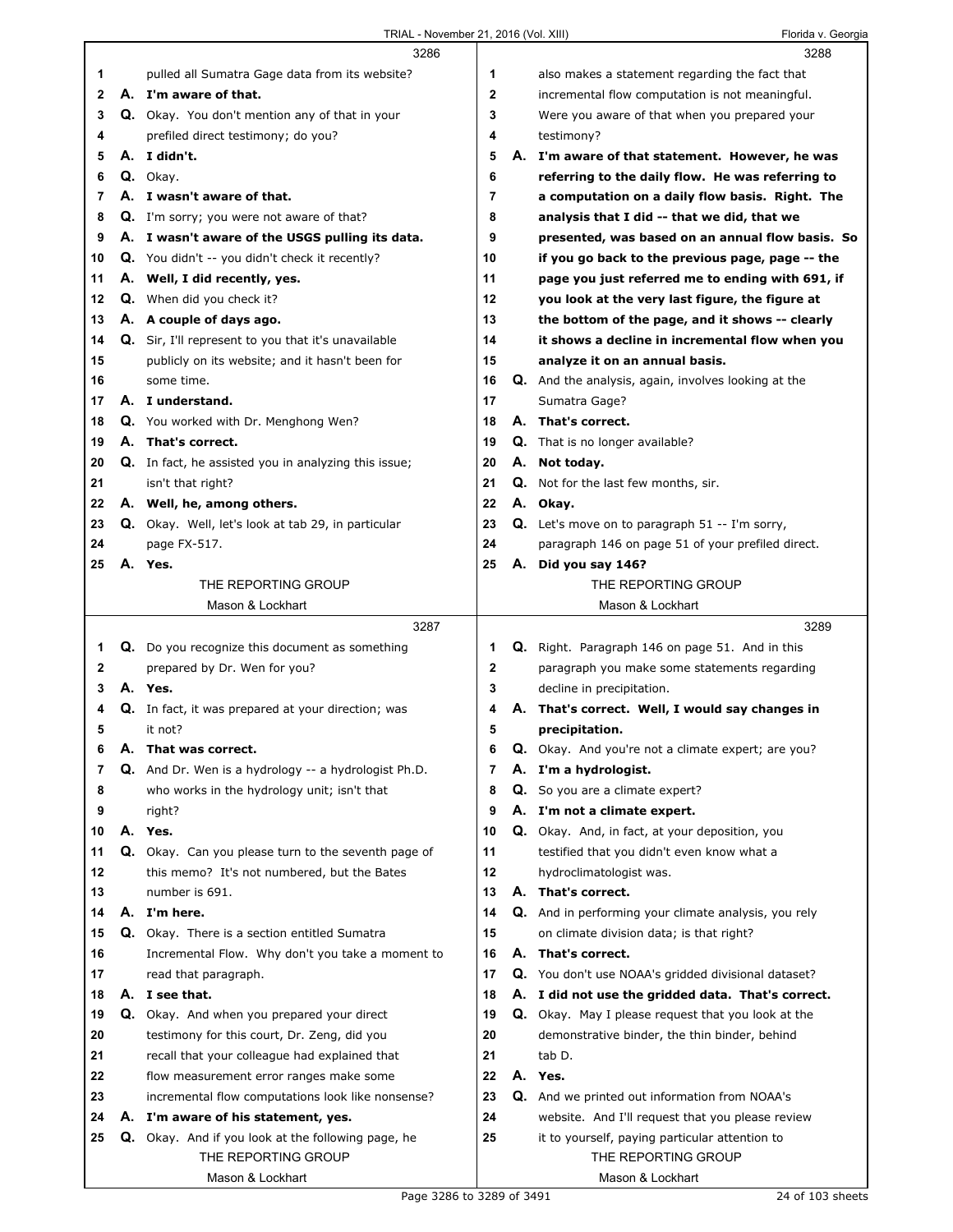|    |    | 3290                                                      |                |    | 3292                                                      |
|----|----|-----------------------------------------------------------|----------------|----|-----------------------------------------------------------|
| 1  |    | the highlighted paragraphs.                               | 1              |    | <b>Q.</b> But there was no restriction on your ability to |
| 2  | А. | I see that.                                               | $\mathbf{2}$   |    | use it?                                                   |
| 3  |    | Q. Okay. You agree that the climate division data         | 3              |    | A. There was no restriction. That's correct.              |
| 4  |    | you used is less modern than the gridded data?            | 4              |    | Q. And the debate you're referring to, that's not a       |
| 5  |    | A. I disagree for the -- not for this purpose.            | 5              |    | debate that NOAA is having?                               |
| 6  | Q. | Okay. And do you know that NOAA has determined            | 6              | А. | Well, that's a debate that people in the                  |
| 7  |    | that gridded data has better quality and coverage         | 7              |    | profession are having.                                    |
| 8  |    | than climate division data?                               | 8              |    | <b>Q.</b> But not people who work for NOAA?               |
| 9  |    | A. That depends on the purpose, again. That depends       | 9              |    | A. Well, I don't know that.                               |
| 10 |    | on the type of analysis you do.                           | 10             |    | <b>Q.</b> All right. We just read their official          |
| 11 |    | Q. And are you aware that the climate division data       | 11             |    | statement; didn't we, sir?                                |
| 12 |    | that you are examining aren't even limited to the         | 12             |    | A. Well, they didn't say that that climate division       |
| 13 |    | <b>ACF Basin?</b>                                         | 13             |    | data should not be used.                                  |
| 14 |    | A. Well, climate division 4 and climate division 7        | 14             |    | Q. Okay. Sir, can we please turn to paragraph 150         |
| 15 |    | cover a large -- a majority of the drainage area          | 15             |    | of your direct testimony. And that's on page              |
| 16 |    | of the ACF Basin.                                         | 16             |    | 153.                                                      |
| 17 | Q. | But they also contain counties that are not in            | 17             |    | A. Paragraph 150?                                         |
| 18 |    | the ACF Basin, sir?                                       | 18             |    | Q. Yes, sir, on page 53. Do you see that?                 |
| 19 |    | A. They also contain counties outside the ACF Basin.      | 19             |    | A. I'm reading it. Yes, I see that.                       |
| 20 |    | That's correct.                                           | 20             |    | Q. Okay. Now, in this analysis, you don't present         |
| 21 |    | Q. And they also omit some counties that are in the       | 21             |    | any information on consumptive use for the other          |
| 22 |    | ACF Basin?                                                | 22             |    | rivers you identified here; have you?                     |
| 23 |    | A. Very small portions, yes.                              | 23             |    | A. I have not.                                            |
| 24 |    | Q. Okay. Was there any restriction on your ability        | 24             |    | Q. And you present your analysis as annual average        |
| 25 |    | to use gridded data?                                      | 25             |    | flows?                                                    |
|    |    | THE REPORTING GROUP                                       |                |    | THE REPORTING GROUP                                       |
|    |    | Mason & Lockhart                                          |                |    | Mason & Lockhart                                          |
|    |    |                                                           |                |    |                                                           |
|    |    | 3291                                                      |                |    | 3293                                                      |
| 1  |    | A. Well, as I said, gridded data is a more spatially      | 1              | А. | That's correct.                                           |
| 2  |    | detailed data. So it goes beyond the rainfall,            | $\mathbf{2}$   |    | Q. Not seasonal flows?                                    |
| 3  |    | the rain gages, the rain stations. But there is           | 3              |    | A. Not seasonal flows.                                    |
| 4  |    | an ongoing debate about the use of gridded data           | 4              |    | Q. Let's move now to your discussion of tri-state         |
| 5  |    | because gridded data tends to overestimate the            | 5              |    | negotiations, in particular, paragraph 137.               |
| ь  |    | low rainfall events. So there are times when the          | 6              |    | That's on page 48.                                        |
| 7  |    | stations are not recording rainfall. The gridded          | $\overline{7}$ | А. | 137?                                                      |
| 8  |    | data are saying we got rainfall. Okay. So there           | 8              |    | Q. Yes, sir. It's an entire section on tri-state          |
| 9  |    | is a debate about whether or not the gridded data         | 9              |    | negotiations. But you're welcome to review as             |
| 10 |    | is the best to use.                                       | 10             |    | much or as little as you like.                            |
| 11 |    | The other side of the story is if you use the             | 11             |    | A. Yes.                                                   |
| 12 |    | gridded data for the purpose that I'm doing here,         | 12             |    | Q. Okay. You state in your testimony that in past         |
| 13 |    | you will need to aggregate the gridded data,              | 13             |    | negotiations, Florida took several positions that         |
| 14 |    | which means it's not lump average. You have to            | 14             |    | made it difficult to ever reach compromise.               |
| 15 |    | lump it together, the same way you would lump it          | 15             |    | A. That's correct.                                        |
| 16 |    | together as the climatic division data.                   | 16             |    | Q. And you also say that Florida would never specify      |
| 17 |    | <b>Q.</b> I appreciate that explanation, sir. My question | 17             |    | a scientifically0-justified water or flow level           |
| 18 |    | was a little more basic.                                  | 18             |    | that it believed it needed. Is that right?                |
| 19 |    | A. Okay.                                                  | 19             |    | A. Well, they didn't provide the -- the kind of flow      |
| 20 | Q. | And that question was was there any restriction           | 20             |    | threshold that are supported by scientific                |
| 21 |    | on your ability to use NOAA gridded data?                 | 21             |    | evidence that can be implemented by the Corps.            |
| 22 |    | A. Well, as I said it before -- as I said before, we      | 22             |    | <b>Q.</b> And I believe you testified earlier that you    |
| 23 |    | have questions. Because of the ongoing debate             | 23             |    | would want information from technical experts;            |
| 24 |    | within the community about gridded data, I chose          | 24             |    | that if it came from lawyers, it wouldn't count?          |
| 25 |    | not to use that.                                          | 25             |    | A. That's not what I meant.                               |
|    |    | THE REPORTING GROUP<br>Mason & Lockhart                   |                |    | THE REPORTING GROUP<br>Mason & Lockhart                   |

I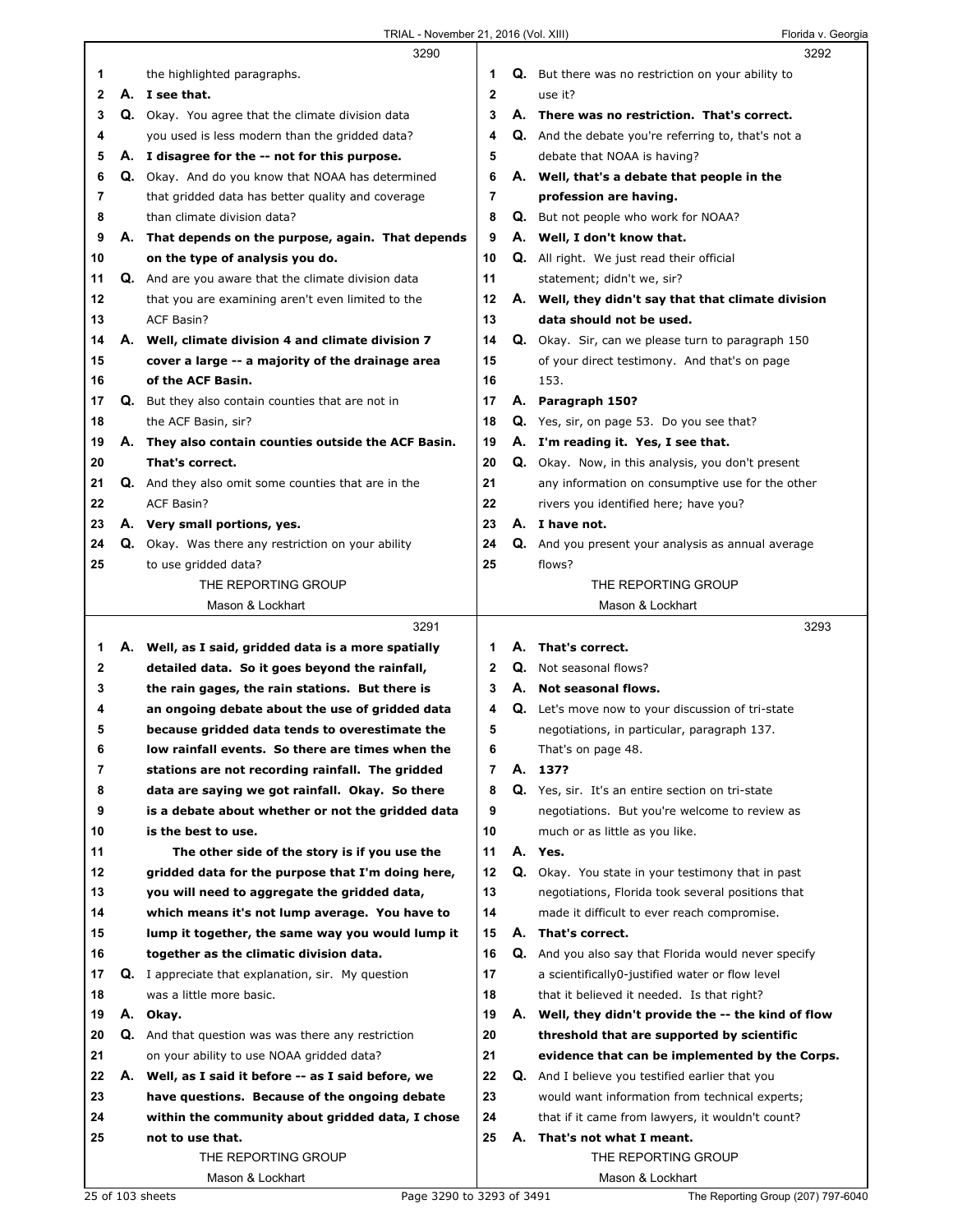|          | 3294                                                                                                    |          | 3296                                                                                                      |  |
|----------|---------------------------------------------------------------------------------------------------------|----------|-----------------------------------------------------------------------------------------------------------|--|
| 1        | <b>Q.</b> Okay. Well, so regardless of who presented the                                                | 1        | Q. Okay. Why don't we look at tab 33. Perhaps that                                                        |  |
| 2        | data, you would be open to reviewing it?                                                                | 2        | will help. It is a document labeled FX-199.                                                               |  |
| 3        | A. That's right.                                                                                        | 3        | Have you seen this document before, sir?                                                                  |  |
| 4        | Q. Okay. Do you know who former Secretary of DEP                                                        | 4        | A. I'm not sure. This does not look familiar.                                                             |  |
| 5        | David Struhs is?                                                                                        | 5        | Q. Okay. So your investigation prior to submitting                                                        |  |
| 6        | A. Ido.                                                                                                 | 6        | your testimony did not include any review of                                                              |  |
| 7        | Q. Okay. Did you review his direct testimony in                                                         | 7        | something like this?                                                                                      |  |
| 8        | this matter?                                                                                            | 8        | A. I did not review this.                                                                                 |  |
| 9        | A. I did not.                                                                                           | 9        | Q. Okay. If you turn to page 4, there is a                                                                |  |
| 10       | <b>Q.</b> Okay. Did you review his trial testimony in this                                              | 10       | discussion attributed to do Bob Kerr. Do you                                                              |  |
| 11       | matter?                                                                                                 | 11       | know who Mr. Kerr is?                                                                                     |  |
| 12       | A. I did not.                                                                                           | 12       | A. Yes.                                                                                                   |  |
| 13       | <b>Q.</b> Did you review his deposition testimony?                                                      | 13       | Q. Who is he?                                                                                             |  |
| 14       | A. I did not.                                                                                           | 14       | A. He was -- I think he was the chief negotiator                                                          |  |
| 15       | Q. Okay. What kind of investigation did you do                                                          | 15       | representing the State of Georgia --                                                                      |  |
| 16       | before making statements about the tri-state                                                            | 16       | Q. Okay.                                                                                                  |  |
| 17       | negotiations in your testimony?                                                                         | 17       | A. -- in the ACF Compact negotiations.                                                                    |  |
| 18       | A. My experience as part of the negotiation team.                                                       | 18       | Q. And I'll invite you to read the statements                                                             |  |
| 19       | Q. Okay. And what about before you joined EPD, the                                                      | 19       | attributed to Mr. Kerr on pages 4 and 5.                                                                  |  |
| 20       | negotiations going back to the '90's, what                                                              | 20       | A. I see that.                                                                                            |  |
| 21       | analysis did you do of those?                                                                           | 21       | Q. Okay. Sir, when you prepared your testimony in                                                         |  |
| 22       | A. Well, I was aware -- I was aware of the                                                              | 22       | this matter, were you aware that Georgia had                                                              |  |
| 23       | negotiations back then. And after I came on                                                             | 23       | indicated during negotiations that it would not                                                           |  |
| 24       | board, I was part of the team that -- that                                                              | 24       | agree with the consumptive limit?                                                                         |  |
| 25       | supported the negotiations, the chief negotiators                                                       | 25       | A. I -- well, as staff engineer, I vaguely -- I was                                                       |  |
|          | THE REPORTING GROUP                                                                                     |          | THE REPORTING GROUP                                                                                       |  |
|          | Mason & Lockhart                                                                                        |          | Mason & Lockhart                                                                                          |  |
|          |                                                                                                         |          |                                                                                                           |  |
|          |                                                                                                         |          |                                                                                                           |  |
|          | 3295                                                                                                    |          | 3297                                                                                                      |  |
| 1        | from Georgia. So I'm aware of some of the                                                               | 1        | vaguely aware of that.                                                                                    |  |
| 2        | proposals.                                                                                              | 2        | Q. But you made no mention of that fact in your                                                           |  |
| 3        | Q. Okay. Are you aware of the proposal in FX-212                                                        | 3        | direct testimony?                                                                                         |  |
| 4        | behind tab 31?                                                                                          | 4        | A. I did not.                                                                                             |  |
| 5        | This is a letter from Mr. Doug Barr of the                                                              | 5        | Q. Okay. Thank you very much, sir.                                                                        |  |
| 6        | Northwest Florida Management District to Harold                                                         | 6        | SPECIAL MASTER LANCASTER: Mr. Primis?                                                                     |  |
| 7        | Reheis of Georgia EPD. And my question for you,                                                         | 7        | MR. PRIMIS: Thank you.                                                                                    |  |
| 8        | sir, is have you seen this letter previously?                                                           | 8        | We have some demonstratives and some                                                                      |  |
| 9        | A. I have not seen this letter, but I do know that                                                      | 9        | exhibits of our own. May I approach?                                                                      |  |
| 10       | the discussions in the late 1990's did result in                                                        | 10       | SPECIAL MASTER LANCASTER: Yes.                                                                            |  |
| 11       | the set of flow requirements that are actually in                                                       | 11       | EXAMINATION                                                                                               |  |
| 12       | a proposal.                                                                                             | 12       | BY MR. PRIMIS:                                                                                            |  |
| 13<br>14 | Q. Let me turn you now to tab 32, the memorandum at<br>FX-215 from Mr. Nolton Johnson to Harold Reheis. | 13<br>14 | Q. Dr. Zeng, just picking up on that last line of                                                         |  |
|          |                                                                                                         |          | questioning about the tri-state negotiations, can                                                         |  |
| 15<br>16 | You know who Harold Reheis is. Right?<br>A. Yes.                                                        | 15<br>16 | you look at paragraph 137 of your testimony.<br>A. Yes.                                                   |  |
| 17       |                                                                                                         | 17       |                                                                                                           |  |
| 18       | <b>Q.</b> Do you know who Mr. Nolton Johnson is?<br>A. Yes.                                             | 18       | Q. In the fourth line, Mr. Qureshi might have missed<br>it, but does it say, throughout your interactions |  |
| 19       | Q. Did you review this memo before you prepared your                                                    | 19       | with Florida?                                                                                             |  |
| 20       | direct testimony?                                                                                       | 20       | A. That's correct.                                                                                        |  |
| 21       | A. I did not.                                                                                           | 21       |                                                                                                           |  |
| 22       | Q. Okay. Do you know of any demands that Georgia                                                        | 22       | Q. Is that what your written testimony was about?<br>A. Yes.                                              |  |
| 23       | made during the negotiations before you became                                                          | 23       |                                                                                                           |  |
| 24       | part of EPD?                                                                                            | 24       | Q. Did Mr. Qureshi show you any documents from your<br>interactions with Florida that contradict what     |  |
| 25       | A. I'm not sure what you mean by demands.                                                               | 25       | you said here?                                                                                            |  |
|          | THE REPORTING GROUP                                                                                     |          | THE REPORTING GROUP                                                                                       |  |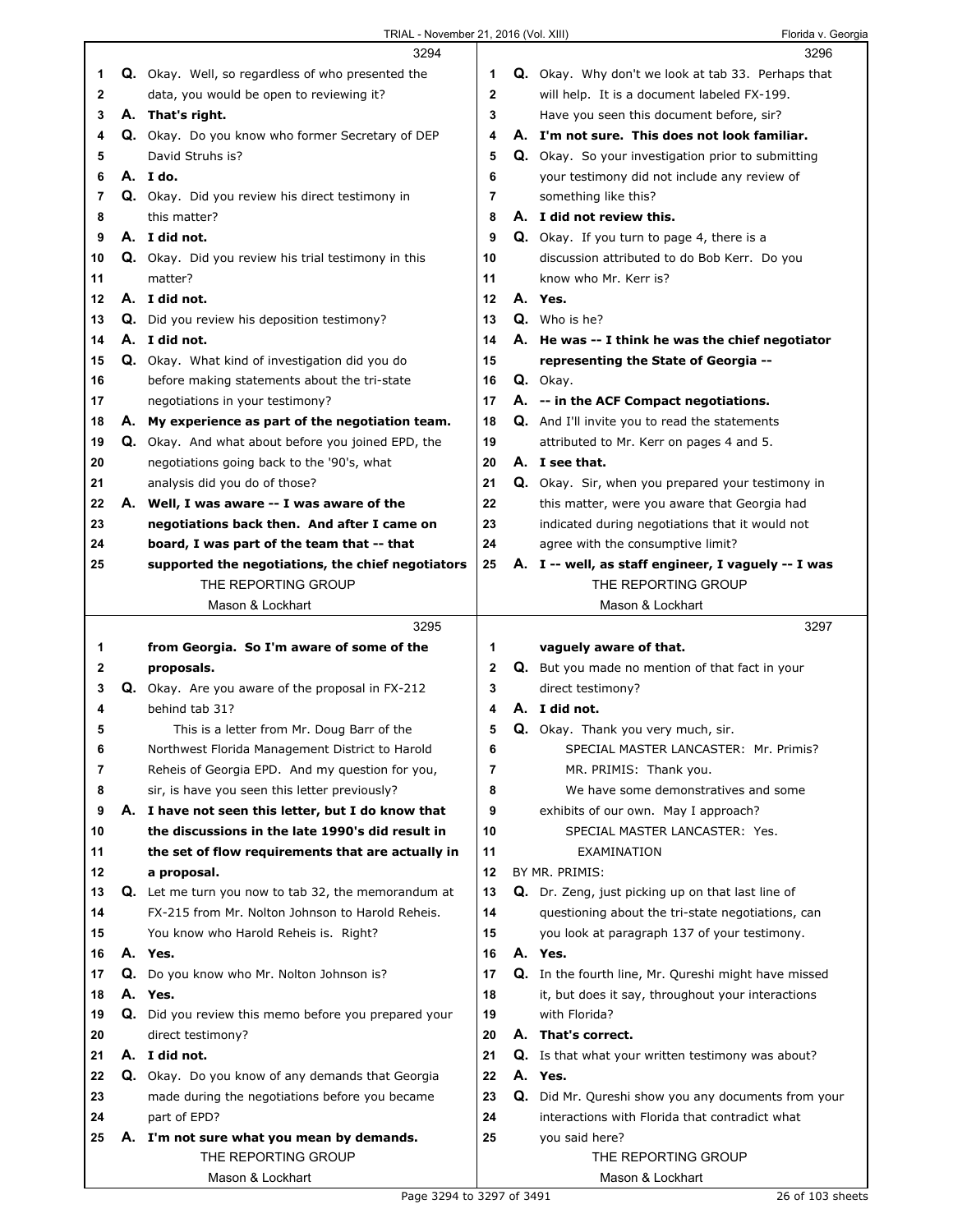|                |    | 3298                                                     |                |    | 3300                                                       |
|----------------|----|----------------------------------------------------------|----------------|----|------------------------------------------------------------|
| 1              | А. | No.                                                      | 1              |    | A. I have -- I am a registered professional                |
| 2              | Q. | Now, Dr. Zeng, I would like to take a step back          | 2              |    | hydrologist with the American Institute of                 |
| 3              |    | and put in context what it is that you do for the        | 3              |    | Hydrology.                                                 |
| 4              |    | State of Georgia. What is your current position?         | 4              |    | <b>Q.</b> Is that an easy organization to get admitted to? |
| 5              |    | A. I am manager of EPD's hydrological analysis unit,     | 5              |    | A. It's not. It's selective.                               |
| 6              |    | and the unit is sometimes referred to as the             | 6              |    |                                                            |
|                |    |                                                          |                |    | MR. PRIMIS: Your Honor, we did a                           |
| 7              |    | hydrology unit. So in that role, I'm sometimes           | $\overline{7}$ |    | demonstrative. It's in tab 1. And to try to                |
| 8              |    | referred to as the chief hydrologist of the              | 8              |    | make this easier -- I know it's hard to find               |
| 9              |    | state.                                                   | 9              |    | these demonstratives sometimes -- I have put               |
| 10             |    | Q. Dr. Zeng, how long have you been doing that?          | 10             |    | each demonstrative in its own tab. So                      |
| 11             |    | A. I have been in this position for 10 -- more than      | 11             |    | demonstrative 1 is tab 1.                                  |
| 12             |    | 10 years.                                                | 12             |    | SPECIAL MASTER LANCASTER: Thank you.                       |
| 13             |    | <b>Q.</b> And you have been at EPD how long?             | 13             |    | BY MR. PRIMIS:                                             |
| 14             |    | A. I have been in EPD since 2000, so 16 years.           | 14             |    | <b>Q.</b> And, Dr. Zeng, can you just identify what the    |
| 15             |    | Q. Now, we have had a number of hydrologists in this     | 15             |    | three topics that you plan to cover in your                |
| 16             |    | case come and testify. So it's been a good case          | 16             |    | testimony today are.                                       |
| 17             |    | for the hydrology business. Can you tell the             | 17             |    | A. Yes. I would like to offer the Court my                 |
| 18             |    | Court what your understanding is of what a               | 18             |    | knowledge in mostly three areas. The first one             |
| 19             |    | hydrologist does?                                        | 19             |    | is Georgia's consumptive use, and the second one           |
| 20             |    | A. Right. What a hydrologist does is to study the        | 20             |    | is the operation of the federal reservoirs in the          |
| 21             |    | movement of water within the natural and human           | 21             |    | ACF Basin, and the third one is our analysis of            |
| 22             |    | environment.                                             | 22             |    | hydrologic changes in the basin.                           |
| 23             |    | Q. You mentioned you have a unit that does this.         | 23             |    | Q. Dr. Zeng, let's start with consumptive use which        |
| 24             |    | And how many people are in that unit?                    | 24             |    | we've got up there. We have heard a lot about              |
| 25             |    |                                                          | 25             |    |                                                            |
|                |    | A. I have six staff members, so including myself,        |                |    | consumptive use. Mr. Qureshi asked you a few               |
|                |    | THE REPORTING GROUP                                      |                |    | THE REPORTING GROUP                                        |
|                |    | Mason & Lockhart                                         |                |    | Mason & Lockhart                                           |
|                |    |                                                          |                |    |                                                            |
|                |    | 3299                                                     |                |    | 3301                                                       |
| 1              |    | seven people.                                            | 1              |    | questions about it. How do you define                      |
| $\mathbf{2}$   |    | Q. And you have a Ph.D., Dr. Zeng; is that right?        | 2              |    | consumptive use as the chief hydrologist for               |
| 3              |    | A. That's correct.                                       | 3              |    | Georgia?                                                   |
| 4              |    | <b>Q.</b> How many other people in the hydrology unit at | 4              | А. | Well, consumptive use in the basin really is the           |
| 5              |    | Georgia EPD also have doctorate degrees?                 | 5              |    | amount of water that people remove from the                |
| 6              |    | A. I have four other Ph.D. holders in my unit in the     | 6              |    | streams or the water bodies without returning              |
| $\overline{7}$ |    | areas of hydrology, civil engineering,                   | $\overline{7}$ |    | back. So -- so in that sense, it's a consumptive           |
| 8              |    | environmental engineering, and hydrogeology.             | 8              |    | loss.                                                      |
| 9              |    | Q. How would you describe the level of expertise and     | 9              |    | <b>Q.</b> Dr. Zeng, is consumptive use something Georgia   |
| 10             |    | technical knowledge of that group?                       | 10             |    | tracks in the ordinary course?                             |
| 11             |    | A. This is a highly-trained, highly-professional         | 11             | А. | That's correct.                                            |
| 12             |    | group.                                                   | 12             | Q. | Why do you do that?                                        |
| 13             |    | Q. What are your specific responsibilities as chief      | 13             | А. | Well, we do that because consumptive use --                |
| 14             |    | hydrologist?                                             | 14             |    | understanding of the amount of consumptive use is          |
| 15             | А. |                                                          | 15             |    |                                                            |
| 16             |    | My chief responsibility is to study anything that        | 16             |    | the building block in understanding hydrology in           |
|                |    | has to do with hydrology, with managing of water         |                |    | the basin and understanding how well we're                 |
| 17             |    | resources, and with the analysis of the Corps            | 17             |    | managing the resources. So that is the -- that             |
| 18             |    | operations of the reservoirs within the State of         | 18             |    | is the cornerstone of our understanding. So we             |
| 19             |    | Georgia.                                                 | 19             |    | need to track that, and we do that.                        |
| 20             |    | <b>Q.</b> Dr. Zeng, can you tell the Court where you got | 20             |    | <b>Q.</b> As your position as chief hydrologist, do you    |
| 21             |    | your Ph.D. and what it's in?                             | 21             |    | have confidence in Georgia's understanding of how          |
| 22             |    | A. I received my Ph.D. degree back in 2000 from the      | 22             |    | much consumptive use actually occurs on Georgia's          |
| 23             |    | University of Georgia in forest resources but            | 23             |    | side of the basin?                                         |
| 24             |    | focusing on hydrology and water resources.               | 24             |    | A. I do, very much.                                        |
| 25             | Q. | Do you have any professional certifications?             | 25             |    | <b>Q.</b> How do you -- how does Georgia know how much     |
|                |    | THE REPORTING GROUP<br>Mason & Lockhart                  |                |    | THE REPORTING GROUP                                        |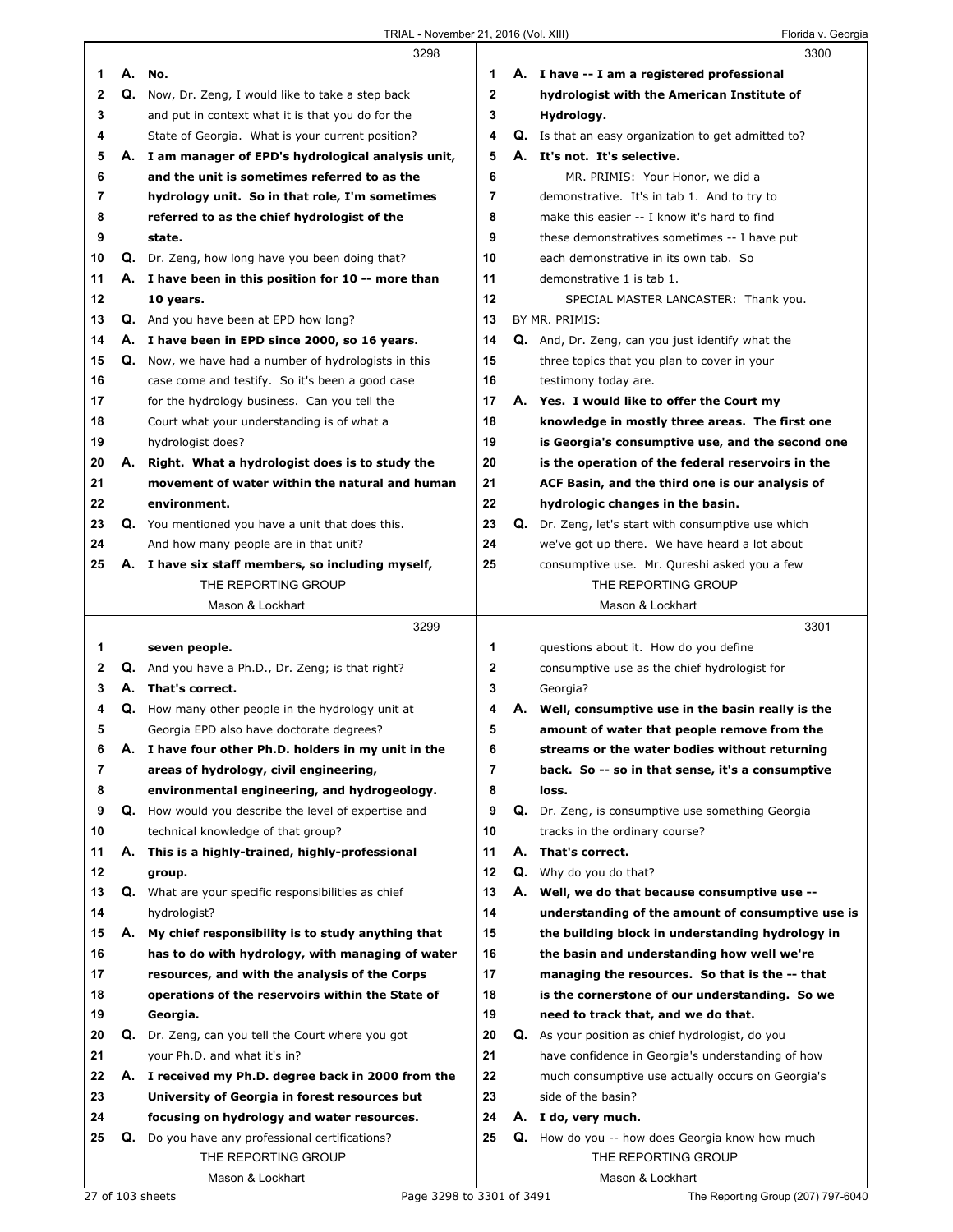|             |    | 3302                                                                 |                         |    | 3304                                                                   |
|-------------|----|----------------------------------------------------------------------|-------------------------|----|------------------------------------------------------------------------|
| 1           |    | consumptive use is occurring within its borders?                     | 1                       |    | cfs, when compared with the long-term average of                       |
| $\mathbf 2$ | А. | Well, because we track hundreds of withdrawing                       | $\mathbf{2}$            |    | 21,000 cfs, that is a percentage between 4 and 5.                      |
| 3           |    | and returning facilities, these facilities report                    | 3                       |    | Q. Dr. Zeng, did you prepare another demonstrative                     |
| 4           |    | their water use, both withdrawing activities and                     | 4                       |    | that -- and these are in your written testimony.                       |
| 5           |    | discharging activities, to the agency on a                           | 5                       |    | I just want you to explain them clearly for the                        |
| 6           |    | monthly basis. And also because we have an                           | 6                       |    | Court. Do you have a second demonstrative that                         |
| 7           |    | agriculture metering program providing readings                      | 7                       |    | talks about the consumptive use in Georgia?                            |
| 8           |    | from thousands of irrigation systems. And so we                      | 8                       |    | A. Yes.                                                                |
| 9           |    | have -- we have this data. We're very                                | 9                       |    | Q. Can you turn to tab 3 of your book. This is                         |
| 10          |    | comfortable, we're very confident that we have                       | 10                      |    | demonstrative 3 in our book and demonstrative 2                        |
| 11          |    | captured the water use.                                              | 11                      |    | in your testimony.                                                     |
| 12          |    | Q. Let's talk about now the total amount of                          | 12                      |    | Can you tell the Court what is depicted here?                          |
| 13          |    | consumption in Georgia because it's been a                           | 13                      |    | A. Yes. What is shown here is within the year, how                     |
| 14          |    | hotly-disputed fact. And I want to get your                          | 14                      |    | consumptive use, that takes place. Now, we                             |
| 15          |    | views as a Ph.D. hydrologist and the chief                           | 15                      |    | know -- we do know that especially for the                             |
| 16          |    | hydrologist of Georgia. Did you put together a                       | 16                      |    | agricultural water use part, there's a                                 |
| 17          |    | demonstrative that shows your understanding of                       | 17                      |    | seasonality in it. So water use is higher in the                       |
| 18          |    | Georgia's consumptive use?                                           | 18                      |    | summer month but lower in the winter -- in the                         |
| 19          |    | A. I did.                                                            | 19                      |    | winter -- in the colder month. There's also a                          |
| 20          |    | MR. PRIMIS: Your Honor, we have that a                               | 20                      |    | seasonality associated with municipal and                              |
| 21          |    | $tab2$ .                                                             | 21                      |    | industrial water use, but not -- not so much as                        |
| 22          |    | BY MR. PRIMIS:                                                       | 22                      |    | the agricultural part.                                                 |
| 23          |    | <b>Q.</b> And, Dr. Zeng, can you explain what tab 2 shows.           | 23                      |    | <b>Q.</b> Again, focusing on the magnitude, what does this             |
| 24          |    | A. Yes. Tab 2 shows the annual average amount of                     | 24                      |    | chart tell you about the magnitude of the                              |
| 25          |    | consumptive use that took place in the Georgia                       | 25                      |    | consumptive use within Georgia in the ACF on a                         |
|             |    | THE REPORTING GROUP                                                  |                         |    | THE REPORTING GROUP                                                    |
|             |    |                                                                      |                         |    |                                                                        |
|             |    |                                                                      |                         |    |                                                                        |
|             |    | Mason & Lockhart                                                     |                         |    | Mason & Lockhart                                                       |
|             |    | 3303                                                                 |                         |    | 3305                                                                   |
| 1           |    | part of the ACF Basin from 1994 through 2013.                        | 1                       |    | monthly basis?                                                         |
| $\mathbf 2$ |    | <b>Q.</b> What are the green portions and the blue                   | $\mathbf{2}$            |    | A. Well, this is -- this is telling us that, for                       |
| 3           |    | portions?                                                            | 3                       |    | example, the January water use, the January total                      |
| 4           |    | A. The blue portions represent municipal and                         | 4                       |    | amount of consumptive water use is around 200                          |
| 5           |    | industrial consumptive use, while the green                          | 5                       |    | cfs. And, for example, the December number, the                        |
| 6           |    | portion represents the agricultural consumptive                      | 6                       |    | consumptive use -- average consumptive use for                         |
| 7           |    | use.                                                                 | $\overline{\mathbf{r}}$ |    | the month of December is lower than 400 cfs.                           |
| 8           | Q. | What does this chart tell us on an annual basis                      | 8                       |    | Now, there are a few months in the summertime                          |
| 9           |    | about the magnitude of the consumption within                        | 9                       |    | that do have higher monthly water use. But                             |
| 10          |    | Georgia?                                                             | 10                      |    | they -- they have never gone beyond 1400 cfs.                          |
| 11          | А. | This chart is telling us that outside the drought                    | 11                      | Q. | Dr. Zeng, you've got these two bars, blue and                          |
| 12          |    | years, the total amount of consumptive use on an                     | 12                      |    | green. And can you just tell the Court how you                         |
| 13          |    | annual basis is around 500 cfs. And to put this                      | 13                      |    | calculate or how you collect the data that allows                      |
| 14          |    | number in perspective, 500 cfs in comparison to                      | 14                      |    | you to say what the blue means for M & I                               |
| 15          |    | the long-term average state line flow of 21,000                      | 15                      |    | consumptive use?                                                       |
| 16          |    | cfs, 500 cfs is 2.5 percent.                                         | 16                      | А. | The M & I, municipal and industrial, water use is                      |
| 17          |    | <b>Q.</b> And what about in the dry and drought years, what          | 17                      |    | calculated by totaling all of the water use --                         |
| 18          |    | does this show about consumptive use on an annual                    | 18                      |    | all of the withdrawals from the withdrawing                            |
| 19          |    | basis?                                                               | 19                      |    | facilities, and then subtracting all of the                            |
| 20          | А. | In the drought years, the total amount of annual                     | 20                      |    | treated and return flow into the system. So the                        |
| 21          |    | average consumptive use would be higher than the                     | 21                      |    | difference between the two is the municipal and                        |
| 22          |    | normal levels; but they have never gone beyond                       | 22                      |    | the industrial consumptive use.                                        |
| 23          |    | 900 cfs on any average basis.                                        | 23                      |    | <b>Q.</b> And how good is your data in terms of municipal              |
| 24          |    | Now, we can still look at the 900 cfs with a                         | 24                      |    | and industrial use?                                                    |
| 25          |    | perspective of the long-term average. And 900<br>THE REPORTING GROUP | 25                      |    | A. Our data are very comprehensive. They're all<br>THE REPORTING GROUP |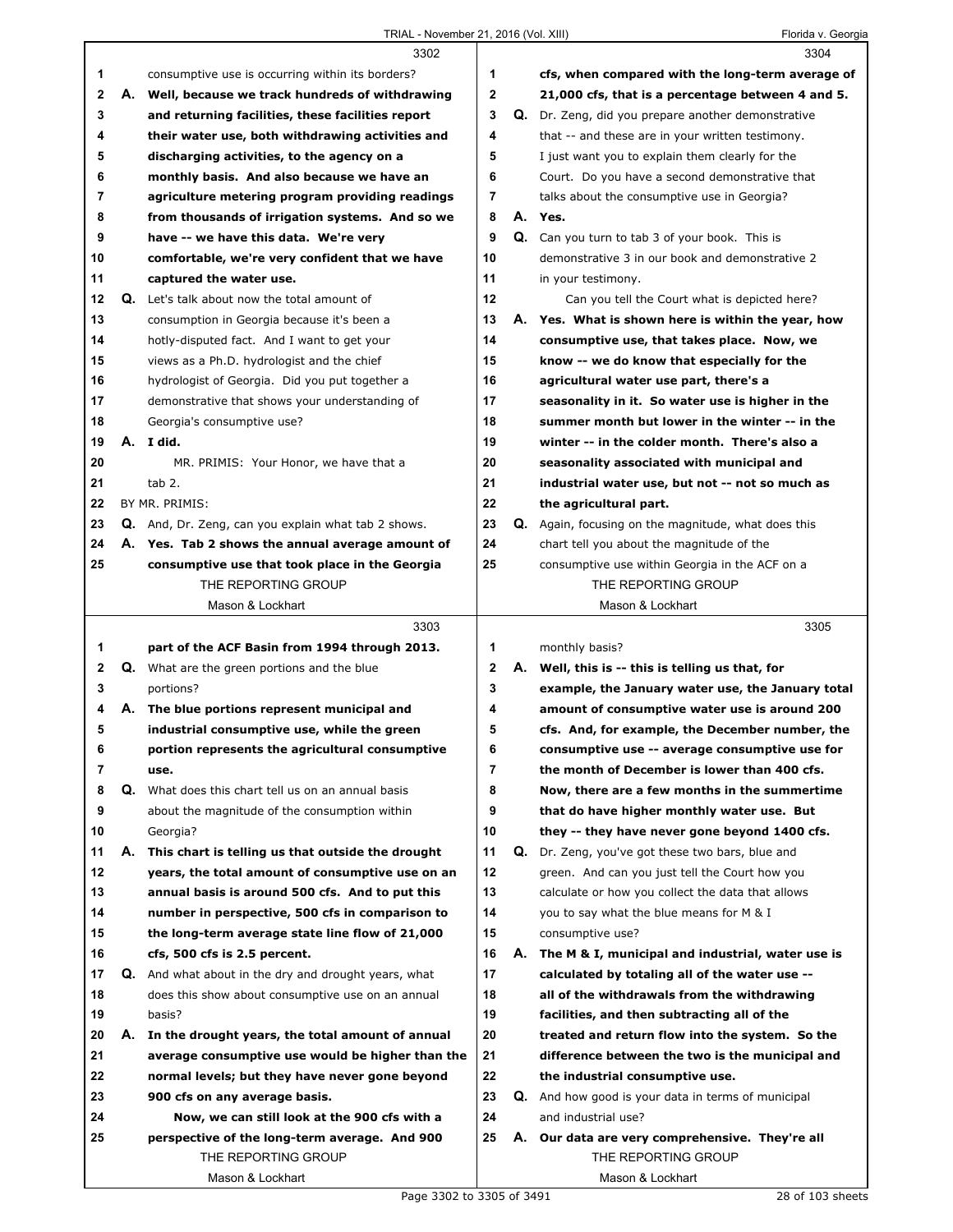|    |    | 3306                                                 |              |    | 3308                                                     |
|----|----|------------------------------------------------------|--------------|----|----------------------------------------------------------|
| 1  |    | high quality.                                        | 1            |    | <b>Q.</b> What is the -- what is the highest amount that |
| 2  |    | $Q.$ Why?                                            | $\mathbf 2$  |    | Georgia -- that Florida has said Georgia has             |
| 3  |    | A. Well, because we keep tracking them; and we have  | 3            |    | consumed in terms of consumptive use of water?           |
| 4  |    | hundreds of systems reporting them. And we have      | 4            | А. | It looks like it's beyond 5,000 cfs.                     |
| 5  |    | various programs in the agency that track them       | 5            |    | Q. How does that 5,000 compare with the numbers that     |
| 6  |    | and QA/QC them.                                      | 6            |    | you believe Georgia actually uses?                       |
| 7  |    | Q. And, Dr. Zeng, can you describe at a high level   | 7            |    | A. Well, in comparison to the average -- to the          |
| 8  |    | how you collect data to determine the green bar      | 8            |    |                                                          |
|    |    |                                                      |              |    | average number that we use in a normal year,             |
| 9  |    | for agricultural use?                                | 9            |    | that's 10 times as large as our number. In               |
| 10 |    | A. For agricultural water use, we have stated        | 10           |    | comparison to the annual average drought year of         |
| 11 |    | earlier today, that we have the Ag metering          | 11           |    | 900, this is more than five times as much as what        |
| 12 |    | program. And the Ag metering program actually        | 12           |    | we have collected in comparison even to the              |
| 13 |    | collect data, the actual water use, from the         | 13           |    | monthly high, which was around 1800. This would          |
| 14 |    | individual systems. Now, from the individual         | 14           |    | be three times as much.                                  |
| 15 |    | systems we can know the average application          | 15           | Q. | Dr. Zeng, without -- this was a subject of some          |
| 16 |    | depth. That's the amount of water applied to         | 16           |    | of the other expert testimony; but from your             |
| 17 |    | those systems and their corresponding acreage.       | 17           |    | perspective as Georgia's chief hydrologist, can          |
| 18 |    | Then we can estimate with all the wetted acreage     | 18           |    | you just explain to the Court why you believe            |
| 19 |    | what the total amount of water would be. So          | 19           |    | that a high level -- why this number is so much          |
| 20 |    | that's the general process.                          | 20           |    | higher than what Georgia estimates?                      |
| 21 |    | Q. And, Dr. Zeng, just to put a point on it, why do  | 21           | А. | Right. I believe there were several reasons for          |
| 22 |    | you believe Georgia's estimates for consumptive      | 22           |    | these numbers to be extremely high. For example,         |
| 23 |    | use are correct, given all the numbers floating      | 23           |    | the inclusion of the aquifers that do not                |
| 24 |    | around in this case?                                 | 24           |    | connect, that are not connected with the streams;        |
| 25 | А. | Well, we -- I believe this is correct because all    | 25           |    | that's one. And then the fact that groundwater           |
|    |    | THE REPORTING GROUP                                  |              |    | THE REPORTING GROUP                                      |
|    |    | Mason & Lockhart                                     |              |    | Mason & Lockhart                                         |
|    |    |                                                      |              |    |                                                          |
|    |    |                                                      |              |    |                                                          |
|    |    | 3307                                                 |              |    | 3309                                                     |
| 1  |    | of these data were collected from thousands of       | 1            |    | pumping, even from the connected aquifer, was            |
| 2  |    | facilities and instances in the -- across these      | $\mathbf{2}$ |    | counted as one-on-one -- one-to-one reduction in         |
| 3  |    | months and years. It's based on -- it's based on     | 3            |    | streamflow, which is not supported by scientific         |
| 4  |    | instrumentation, measurements by instrumentation     | 4            |    | evidence. And then there is also double-counting         |
| 5  |    | from all these facilities.                           | 5            |    | in Florida's methodology.                                |
| 6  |    | Dr. Zeng, do you know that -- I think you do know    | 6            |    | Dr. Zeng, is it even possible for Georgia to             |
| 7  |    | that in this case Florida has put forward its own    | 7            |    | consume as much water as Florida is suggesting,          |
| 8  |    | estimates of Georgia's consumptive use. Correct?     | 8            |    | as high as 5,000 cfs?                                    |
| 9  |    | A. I'm aware of that, yes.                           | 9            | А. | It's not -- it's not possible.                           |
| 10 |    | Q. And have you actually read the work that was done | 10           | Q. | Have you seen in this case any estimates by              |
| 11 |    | by Florida and its experts to make those             | 11           |    | Florida of how much 5,000 cfs could support in           |
| 12 |    | determinations?                                      | 12           |    | terms of water use?                                      |
| 13 | А. | I have.                                              | 13           |    | A. I have come across a demonstrative from Florida.      |
| 14 | Q. | Let me show you a slide. It's the next tab.          | 14           | Q. | Okay. Let me turn you to the next tab. And this          |
| 15 |    | It's tab 4. So Zeng demonstrative 4. And this        | 15           |    | is tab 5. And what we have at tab 5 is a                 |
| 16 |    | was a slide that was used in Florida's opening       | 16           |    | demonstrative that Florida created and used in an        |
| 17 |    | statement. And the header for this slide says,       | 17           |    | expert deposition. I believe it was                      |
| 18 |    | even using extremely conservative assumptions --     | 18           |    | Mr. Singarella. And they have actually made it           |
| 19 |    | not just conservation, extremely conservative --     | 19           |    | an exhibit in the case. They have it on their            |
| 20 |    | there is no doubt that Georgia's upstream            | 20           |    |                                                          |
|    |    |                                                      |              |    | exhibit list, FX-518. Can you explain to the             |
| 21 |    | consumptive use of water has exploded since the      | 21           |    | Court what Florida is saying about the impact of         |
| 22 |    | 1970's.                                              | 22           |    | 5,000 cfs consumptive use?                               |
| 23 |    | And do you believe that these estimates here         | 23           | А. | It looks like Florida is saying that 5,000 cfs           |
| 24 |    | are extremely conservative, sir?                     | 24           |    | is enough to support the drinking water of 19            |
| 25 | А. | No.                                                  | 25           |    | million people, at the same time to support              |
|    |    | THE REPORTING GROUP<br>Mason & Lockhart              |              |    | THE REPORTING GROUP<br>Mason & Lockhart                  |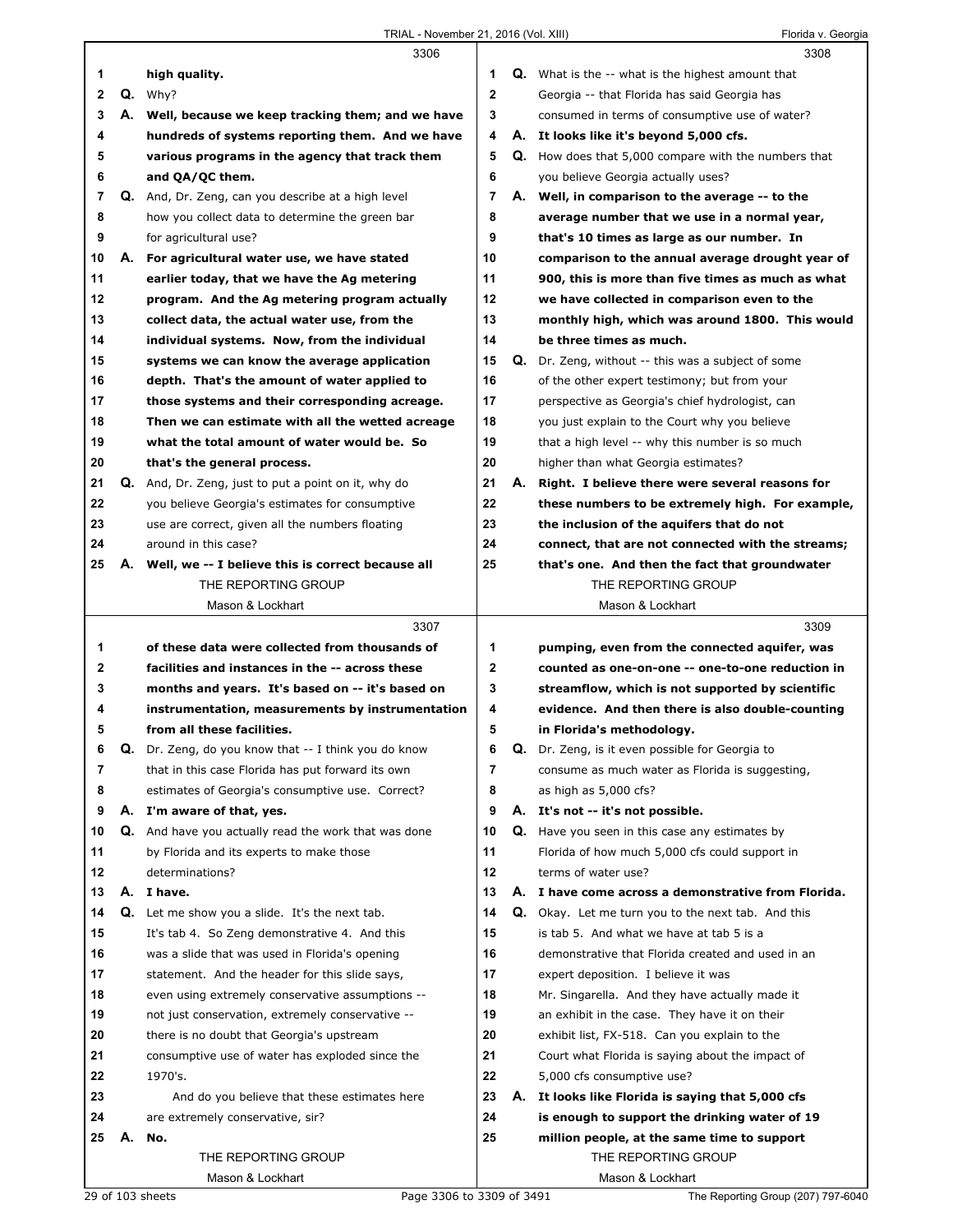|    |    | 3310                                                        |                |    | 3312                                                      |
|----|----|-------------------------------------------------------------|----------------|----|-----------------------------------------------------------|
| 1  |    | farming irrigation of close to 4 million acres of           | 1              |    | detail.                                                   |
| 2  |    | land.                                                       | $\mathbf 2$    |    | But coming back to the consumptive use data,              |
| 3  |    | Q. Dr. Zeng, does Georgia have 19 million people and        | 3              |    | does Georgia actually use or rely on this data            |
| 4  |    | 4 million irrigated acres in the ACF Basin?                 | 4              |    | that you put together?                                    |
| 5  | А. | Nowhere near that.                                          | 5              | А. | Yes.                                                      |
| 6  | Q. | And are you aware that Dr. Sunding, Florida's               | 6              | Q. | How?                                                      |
| 7  |    | economist who was here and testified last week,             | $\overline{7}$ | А. | Georgia uses this data to evaluate its management         |
| 8  |    | he's proposed certain options or scenarios, he              | 8              |    | of the resources -- of water resources. Georgia           |
| 9  |    | calls, that he said could generate up to 2,000              | 9              |    | used this data to do its state and regional water         |
| 10 |    | cfs in peak streamflow periods? Are you aware of            | 10             |    | planning. Georgia used this data to communicate           |
| 11 |    | that?                                                       | 11             |    | with the Army Corps of Engineers to help them             |
| 12 |    | A. I'm aware of that, yes.                                  | 12             |    | manage the river reservoir system. Georgia                |
| 13 |    | <b>Q.</b> What would happen if the Court were to order --   | 13             |    | provides this data to the U.S. Geological Survey          |
| 14 |    | say, Sunding, let's do this 2,000 scenario. What            | 14             |    | for their five-year state water use reports and           |
| 15 |    | would be the practical impact of that on Georgia?           | 15             |    | Georgia provides this data to the ACF Stakeholder         |
| 16 |    | Could it even be accomplished?                              | 16             |    | Group for their modeling and for their developing         |
| 17 |    | A. It just cannot be physically accomplished because        | 17             |    | the Sustainable Water Management Plan.                    |
| 18 |    | that number is more than our total consumptive              | 18             |    | Q. Dr. Zeng, you said that you share your data with       |
| 19 |    | use.                                                        | 19             |    | the Army Corps and with the United States                 |
| 20 |    | <b>Q.</b> Well, he also had a 1500 cfs option -- a mixture  | 20             |    | Geological Survey, both federal agencies;                 |
| 21 |    | of options at 15. What would happen if that were            | 21             |    | correct?                                                  |
| 22 |    | ordered; could Georgia deliver that in the middle           | 22             |    | A. Correct.                                               |
| 23 |    | of a severe drought?                                        | 23             |    | Q. And has either of those agencies or any of their       |
| 24 | А. | Well, 1500 is a -- it's over 80 percent of our              | 24             |    | personnel ever come to you and said, your                 |
| 25 |    | highest monthly consumptive use.                            | 25             |    | consumptive use looks like it's about 2-1/2 times         |
|    |    | THE REPORTING GROUP                                         |                |    | THE REPORTING GROUP                                       |
|    |    | Mason & Lockhart                                            |                |    | Mason & Lockhart                                          |
|    |    |                                                             |                |    |                                                           |
|    |    | 3311                                                        |                |    | 3313                                                      |
| 1  |    | Q. 15 or -- I'm talking about 1500 now.                     | 1              |    | too low?                                                  |
| 2  |    | A. Yes. 1500 is over 80 percent of the highest              | $\mathbf{2}$   | А. | No.                                                       |
| 3  |    | monthly water use that we have. So it -- I don't            | 3              | Q. | Has anybody ever come to you with the types of            |
| 4  |    | believe it's practical.                                     | 4              |    | numbers that Florida has proposed in this case            |
| 5  |    | <b>Q.</b> Now -- and, Dr. Zeng, we're going to come back to | 5              |    | and said, you guys are way off; this is where you         |
| 6  |    | this. But let's say we cut almost all of                    | 6              |    | really are?                                               |
| 7  |    | Georgia's water use, as Dr. Sunding would have              | $\overline{7}$ | А. | No.                                                       |
| 8  |    | the Court do. Where would -- whatever water                 | 8              | Q. | And has Florida presented you, as the chief               |
| 9  |    | happened to get saved at whatever level, where              | 9              |    | hydrologist with a Ph.D. in hydrology, with any           |
| 10 |    | would that go in the middle of a severe drought?            | 10             |    | information that causes you to say, you know              |
| 11 | А. | In the middle of a severe drought, that water               | 11             |    | what, I think our numbers are just wrong; and we          |
| 12 |    | certainly would flow down the river and                     | 12             |    | have to go redo them all?                                 |
| 13 |    | ultimately into Lake Seminole. But then does it             | 13             |    | A. No.                                                    |
| 14 |    | flow across the state line? That depends on what            | 14             |    | Q. You said you're familiar with the ACF Stakeholders?    |
| 15 |    | the Corps does on the Chattahoochee side.                   | 15             | А. | That's correct.                                           |
| 16 |    | So under a low flow or drought operation                    | 16             |    | Q. Okay. And that's a group we discussed quite a          |
| 17 |    | where the Corps is operating to provide 5,000 cfs           | 17             |    | bit here in court. I think you know that?                 |
| 18 |    | into the Apalachicola River, the Corps will                 | 18             |    | A. Yes.                                                   |
| 19 |    | simply reduce the release from the upstream                 | 19             |    | MR. PRIMIS: Your Honor, we have the                       |
| 20 |    | reservoirs on the Chattahoochee branch. In                  | 20             |    | Sustainable Water Management Plan, GX-1325 at             |
| 21 |    | effect, the two branches of the river would                 | 21             |    | tab 15; but I believe the Court has its own               |
| 22 |    | provide the same amount of water, 5,000 cfs, for            | 22             |    | copy. But if you don't have it handy, you                 |
| 23 |    | that project to provide 5,000 cfs into Florida.             | 23             |    | can go to tab 15.                                         |
| 24 | Q. | Okay. I don't want to get ahead. That's our                 | 24             |    | BY MR. PRIMIS:                                            |
| 25 |    | second topic, so we'll come back to that in more            | 25             |    | <b>Q.</b> And, Dr. Zeng, I want to start in that document |
|    |    | THE REPORTING GROUP                                         |                |    | THE REPORTING GROUP                                       |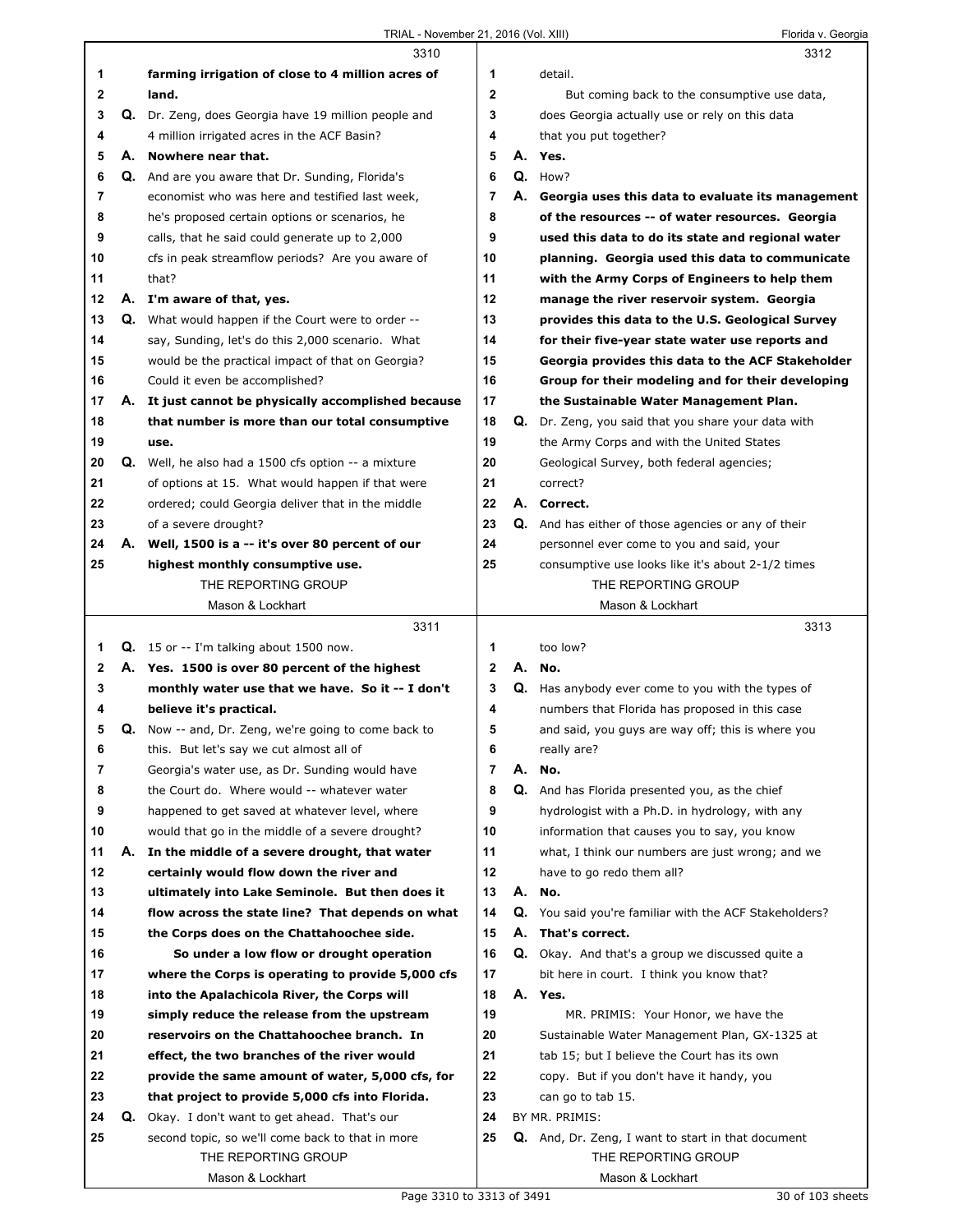|    |    | 3314                                                     |                |    | 3316                                                       |
|----|----|----------------------------------------------------------|----------------|----|------------------------------------------------------------|
| 1  |    | at page 2.                                               | 1              |    | the unimpaired flow dataset. Do you remember               |
| 2  | А. | The summary, page 2?                                     | $\mathbf{2}$   |    | that?                                                      |
| 3  |    | Q. Page 2. It's the section called Development of        | 3              |    | A. Yes.                                                    |
| 4  |    | The Plan in the first paragraph.                         | 4              |    | Q. And recall it was -- there was a 2012 report --         |
| 5  |    | A. Yes.                                                  | 5              |    | and it's in the binder that you were presented             |
| 6  |    | Q. And can you read that starting where it says,         | 6              |    | with -- from a Dr. Georgakakos. Right?                     |
| 7  |    | ACFS worked closely -- read it to yourself; and          | $\overline{7}$ |    | A. Yes.                                                    |
|    |    |                                                          |                |    |                                                            |
| 8  |    | then I'm going to ask you a question about it, in        | 8              |    | Q. From Georgia Tech. Right?                               |
| 9  |    | particular the first sentence.                           | 9              |    | A. Yes.                                                    |
| 10 |    | A. Yes.                                                  | 10             |    | <b>Q.</b> And I think it's important because I don't think |
| 11 | Q. | So what do you understand ACFS to be saying here         | 11             |    | the questions were always clearly delineated. Is           |
| 12 |    | when it said that they worked with state and             | 12             |    | there a difference between unimpaired flow data            |
| 13 |    | federal agencies to compile the best available           | 13             |    | and your consumptive use data?                             |
| 14 |    | water withdrawals and return data?                       | 14             |    | A. There certainly is a difference.                        |
| 15 |    | A. I believe that statement certainly describes the      | 15             |    | Q. Can you explain that?                                   |
| 16 |    | data that we provided them.                              | 16             | А. | Yes. The water use data is basically as we                 |
| 17 | Q. | So they actually asked you for data?                     | 17             |    | presented. It's the Georgia part of the                    |
| 18 | А. | That's correct.                                          | 18             |    | consumptive water use, municipal, industrial,              |
| 19 | Q. | And Georgia provided it?                                 | 19             |    | agricultural. The unimpaired flow data is                  |
| 20 | А. | That's correct.                                          | 20             |    | synthetic data that takes the water use data               |
| 21 | Q. | Now, did ACFS present its own estimates of               | 21             |    | back. So the unimpaired -- the term unimpaired             |
| 22 |    | Georgia's consumptive use in this document?              | 22             |    | means this is an attempt to get to what Mother             |
| 23 |    | A. I believe they did for the basin, not just            | 23             |    | Nature has provided. So that's -- in that sense,           |
| 24 |    | Georgia.                                                 | 24             |    | it's called unimpaired. So the water use data is           |
|    |    |                                                          | 25             |    |                                                            |
| 25 |    | <b>Q.</b> Can you turn to page 28. That's GX-1325.       |                |    | incorporated into the unimpaired flow data. And            |
|    |    | THE REPORTING GROUP                                      |                |    | THE REPORTING GROUP                                        |
|    |    | Mason & Lockhart                                         |                |    | Mason & Lockhart                                           |
|    |    |                                                          |                |    |                                                            |
|    |    | 3315                                                     |                |    | 3317                                                       |
| 1  |    | A. Yes.                                                  | 1              |    | the criticism was on the unimpaired flow data,             |
| 2  |    | Q. Okay. There's a map here on page 28. Do you see       | 2              |    | not exactly on Georgia's water use data.                   |
| 3  |    | that?                                                    | 3              |    | Q. And Dr. Georgakakos said he wrote that report for       |
| 4  |    | A. Yes.                                                  | 4              |    | the ACFS group. Right?                                     |
| 5  |    | <b>Q.</b> And can you describe what appears in this map. | 5              | А. | Yes.                                                       |
| b  | А. | The map is showing different parts of the basin.         | 6              | Q. | And was there a disclaimer -- we talked about              |
| 7  |    | And it also showed the water use that takes place        | 7              |    | this with Mr. Turner; but are you aware that               |
| 8  |    | in different portions of the basin. And they             | 8              |    | there is a disclaimer in that document?                    |
| 9  |    | presented this in a graphic format showing the           | 9              |    | A. Yes.                                                    |
| 10 |    | monthly water use by different regions and also          | 10             |    | <b>Q.</b> Okay. Now, have you had an opportunity to        |
| 11 |    |                                                          | 11             |    | consider Dr. Georgakakos's criticisms of the UIF,          |
| 12 | Q. | by different sectors.                                    | 12             |    | unimpaired flow, dataset?                                  |
|    |    | Now, the numbers that ACFS reports as the numbers        | 13             |    |                                                            |
| 13 |    | that it utilized in trying to develop the best           |                |    | A. I have.                                                 |
| 14 |    | information, how did they compare to Georgia's           | 14             |    | <b>Q.</b> Well, what's your view?                          |
| 15 |    | estimates of its own consumptive use?                    | 15             | А. | Well, I think what he was saying in that report            |
| 16 | А. | They are very close to Georgia's numbers.                | 16             |    | was there are places where the dataset can be              |
| 17 |    | Q. Are the ACFS numbers anywhere near what Florida       | 17             |    | improved. That's what I take. And I also think             |
| 18 |    | has said gets consumed in this basin?                    | 18             |    | that his criticism of the places where                     |
| 19 |    | A. No.                                                   | 19             |    | improvement can be made, those issues are minor.           |
| 20 | Q. | Now, we --                                               | 20             |    | They are -- they don't affect the use of the               |
| 21 |    | MR. PRIMIS: I think I have one more                      | 21             |    | unimpaired flow for the purpose that the Corps             |
| 22 |    | brief topic. I can finish up before lunch                | 22             |    | would use it, for the purpose that we would use            |
| 23 |    | and it's, I think, related.                              | 23             |    | it.                                                        |
| 24 |    | BY MR. PRIMIS:                                           | 24             | Q. | Now, Dr. Zeng, Dr. -- just to get the procedure            |
| 25 |    | Q. We talked with Mr. Qureshi about what's called        | 25             |    | correct, Dr. Georgakakos provided that report to           |
|    |    | THE REPORTING GROUP                                      |                |    | THE REPORTING GROUP                                        |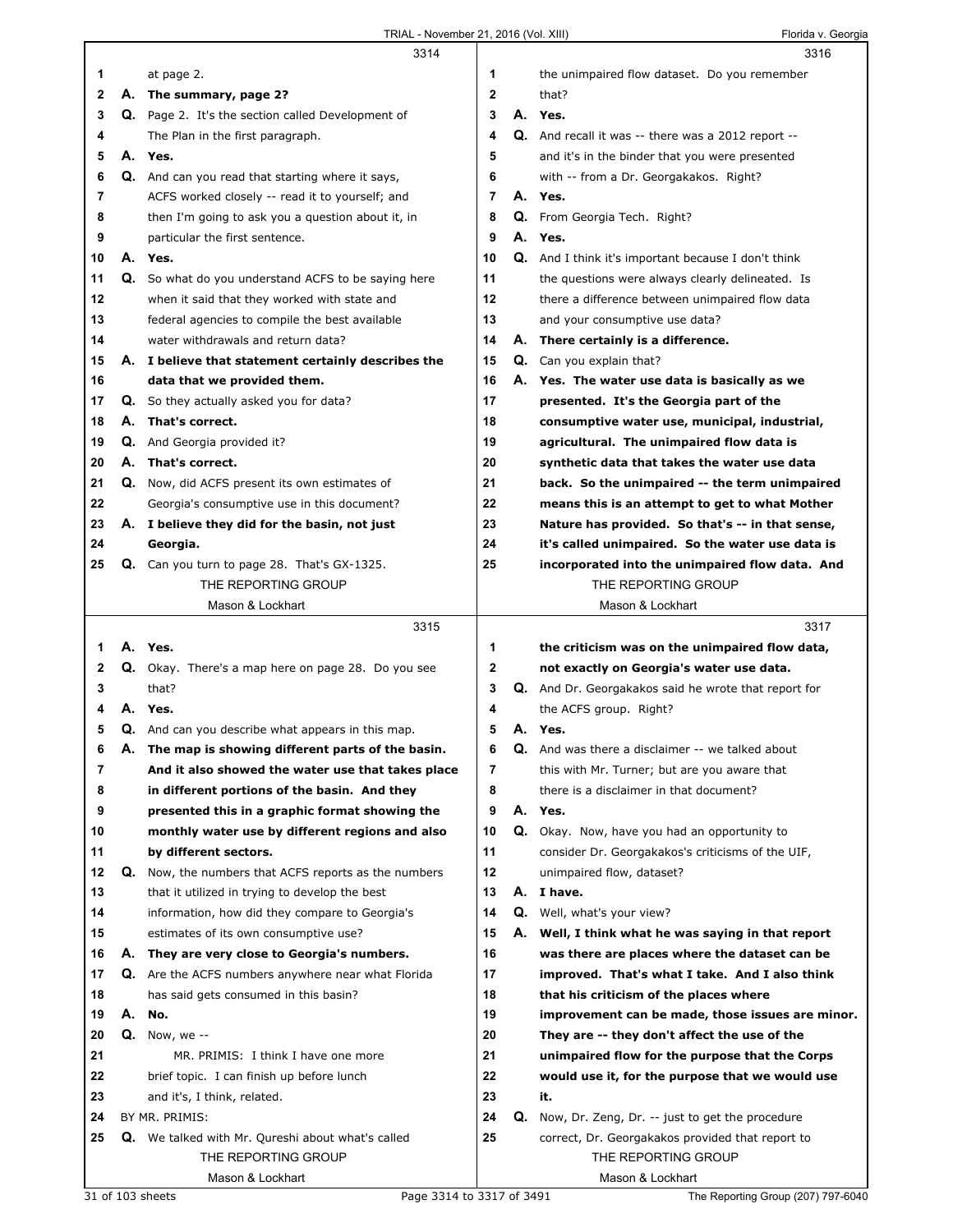|             |    | 3318                                                                                                 |                | 3320                                                        |
|-------------|----|------------------------------------------------------------------------------------------------------|----------------|-------------------------------------------------------------|
| 1           |    | the ACFS Stakeholders Group. Correct?                                                                | 1              | A. That's correct.                                          |
| $\mathbf 2$ | А. | Correct.                                                                                             | $\mathbf{2}$   | Q. And does the Army Corps use this evaporation from        |
| 3           |    | Q. And three years later when the ACFS Stakeholders                                                  | 3              | small impoundments in its estimates?                        |
| 4           |    | published GX-1325, the Sustainable Water                                                             | 4              | A. They don't.                                              |
| 5           |    | Management Plan, what dataset did they use to                                                        | 5              | Q. Last topic, Dr. Zeng, before lunch. Do factors           |
| 6           |    | evaluate water use in the basin?                                                                     | 6              | other than Georgia's consumptive use affect the             |
| 7           |    | A. The -- well, water use, it was based on --                                                        | 7              | amount of streamflow in the ACF Basin?                      |
| 8           |    | Q. I'm sorry. What did they -- did they use the                                                      | 8              | A. Yes.                                                     |
| 9           |    | unimpaired flow dataset to evaluate modeling in                                                      | 9              | <b>Q.</b> What types of things affect streamflow?           |
| 10          |    | the basin?                                                                                           | 10             | A. The amount of rainfall that falls in the basin,          |
| 11          |    | A. They did.                                                                                         | 11             | the pattern with which it falls, and the Corps'             |
| 12          |    | <b>Q.</b> And which model did they use?                                                              | 12             | operation of the facilities, and issues like the            |
| 13          |    | A. They used ResSim.                                                                                 | 13             | incremental flow within Florida that's been                 |
| 14          |    | <b>Q.</b> Is that the Army Corps' model?                                                             | 14             | declining in the past 40 years. All these                   |
| 15          | А. | That's correct.                                                                                      | 15             | factors would affect streamflow in different                |
| 16          |    | Q. And have you seen any testimony in this case                                                      | 16             | ways.                                                       |
| 17          |    | about what Dr. Georgakakos and his colleague                                                         | 17             | Q. Would the back-to-back nature of a drought --            |
| 18          |    | Dr. Kistenmacher said about whether it's                                                             | 18             | consecutive years of drought also affect                    |
| 19          |    | appropriate to use the unimpaired flow dataset                                                       | 19             | streamflow?                                                 |
| 20          |    | for modeling?                                                                                        | 20             | A. Absolutely, yes.                                         |
| 21          |    | A. I have.                                                                                           | 21             | Q. Dr. Zeng, is Georgia's consumptive use in your           |
| 22          |    | Q. And what did they say?                                                                            | 22             | view a major factor affecting state line flow               |
| 23          |    | A. They said for the purpose of comparing                                                            | 23             | into Florida?                                               |
| 24          |    | alternatives in operation and alternatives in                                                        | 24             | A. It's not.                                                |
| 25          |    | management, it's appropriate to use the                                                              | 25             | Q. What do you believe is the most important factor?        |
|             |    | THE REPORTING GROUP                                                                                  |                | THE REPORTING GROUP                                         |
|             |    | Mason & Lockhart                                                                                     |                | Mason & Lockhart                                            |
|             |    |                                                                                                      |                |                                                             |
|             |    |                                                                                                      |                |                                                             |
|             |    | 3319                                                                                                 |                | 3321                                                        |
| 1           |    | unimpaired flow data.                                                                                | 1              | A. That would be the Army Corps of Engineers'               |
| 2           |    | Q. One last point, Dr. Zeng. You were also asked                                                     | $\mathbf{2}$   | operation of the system.                                    |
| 3           |    | about small impoundments. Do you remember that?                                                      | 3              | Q. And what about in dry years; is that the case?           |
| 4           |    | A. Yes.                                                                                              | 4              | A. In dry years that's absolutely the case.                 |
| 5           |    | <b>Q.</b> And these are those small farm ponds potentially                                           | 5              | Q. And what about in wet years?                             |
| 6           |    | that exist in the basin?                                                                             | 6              | A. In wet years it matters less because we all know         |
| 7           | А. | That's correct.                                                                                      | $\overline{7}$ | in wet years the percentage of Georgia's water              |
| 8           |    | <b>Q.</b> Why doesn't Georgia EPD include evaporation from                                           | 8              | use is even smaller in comparison to the wet year           |
| 9<br>10     |    | those small impoundments in its consumptive use<br>estimates?                                        | 9<br>10        | type of flow.                                               |
| 11          |    | A. Well, there are several reasons. The small                                                        | 11             | MR. PRIMIS: This is probably a good                         |
| 12          |    |                                                                                                      | 12             | place to break for lunch, if it's okay.                     |
| 13          |    | impoundment, it collects water; and it evaporates<br>water at different times of the year. And also, | 13             | SPECIAL MASTER LANCASTER: Thank you.<br>We'll be in recess. |
| 14          |    | the impoundment actually provides data -- it                                                         | 14             |                                                             |
| 15          |    | shifts the timing of the water. So it collects                                                       | 15             | (Time Noted: 11:52 a.m.)<br>(Recess Called)                 |
| 16          |    |                                                                                                      | 16             | (Time Noted: 12:54 a.m.)                                    |
| 17          |    | water in the wetter part of the year and puts<br>water in the storage for use in the drier part of   | 17             | MR. PRIMIS: Good afternoon, your Honor.                     |
| 18          |    | the year. So in a sense, this is like a                                                              | 18             | BY MR. PRIMIS:                                              |
| 19          |    | reservoir. It changes the timing and actually                                                        | 19             | Q. Good afternoon, Dr. Zeng.                                |
| 20          |    | reduces the summertime streamflow reduction.                                                         | 20             | A. Good afternoon.                                          |
| 21          |    | So the farmers use the storage, and that                                                             | 21             | Q. Dr. Zeng, I want to turn now to the second               |
| 22          |    | actually reduces the streamflow depletion during                                                     | 22             | category of your testimony and talk about the               |
| 23          |    | summertime.                                                                                          | 23             | role of the federal reservoir system in the ACF             |
| 24          |    | <b>Q.</b> Is that another way of saying these impoundments                                           | 24             | Basin. Okay?                                                |
| 25          |    | actually add water available for irrigation?                                                         | 25             | A. Yes.                                                     |
|             |    | THE REPORTING GROUP                                                                                  |                | THE REPORTING GROUP                                         |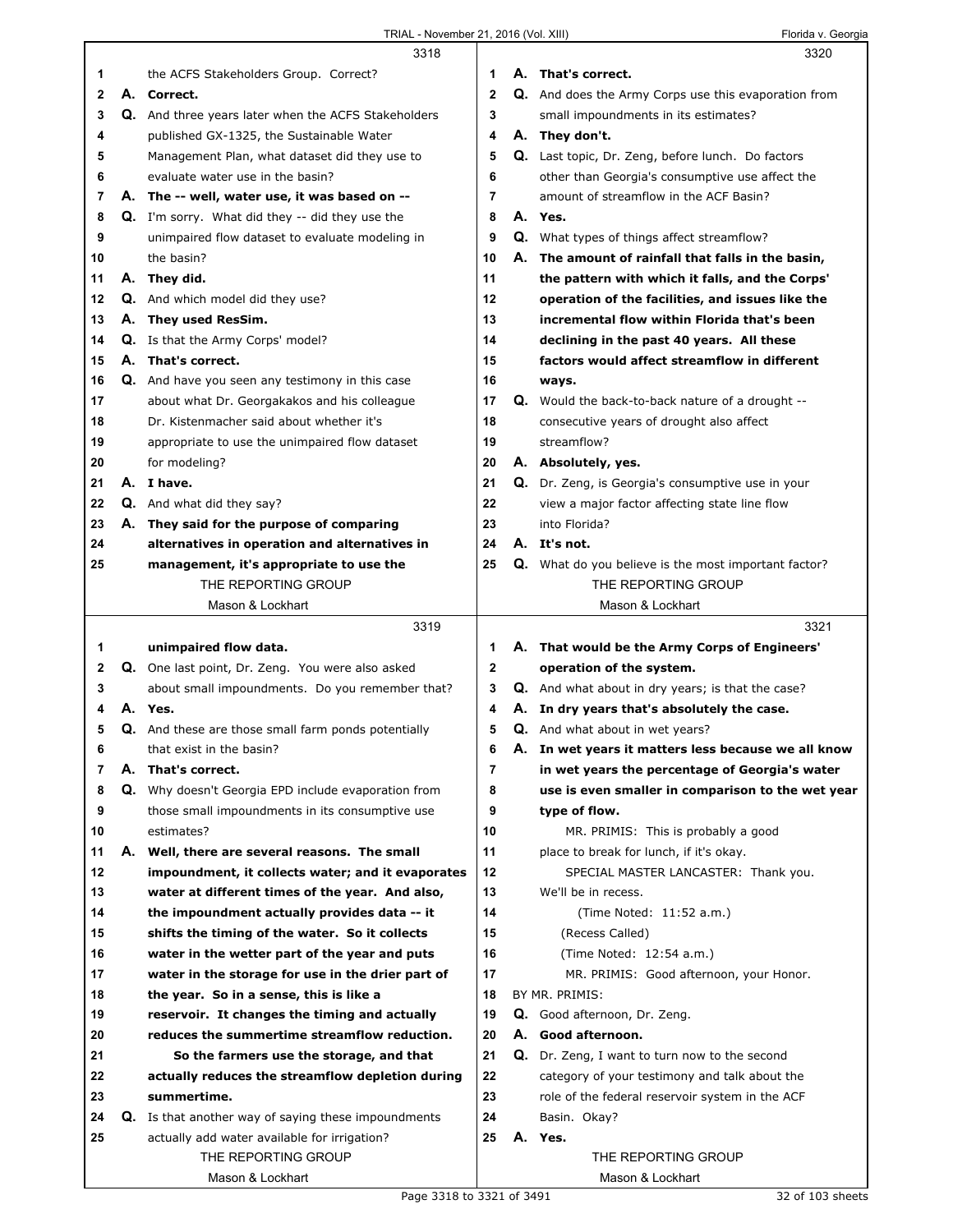|                |    | 3322                                               |                |    | 3324                                                    |
|----------------|----|----------------------------------------------------|----------------|----|---------------------------------------------------------|
| 1.             |    | Q. The Corps has come up a number of times         | 1              |    | Statement.                                              |
| $\mathbf{2}$   |    | throughout the proceedings here. Can you tell      | $\mathbf{2}$   |    | <b>Q.</b> Dr. Zeng, is that a thorough document?        |
| 3              |    | us; do you have firsthand knowledge of Corps       | 3              |    | A. It is. It is a 4,000, 5,000 page document.           |
| 4              |    | operations in the ACF Basin?                       | 4              | Q. | Right. We have it here in the courtroom. It's           |
| 5              |    | A. Yes.                                            | 5              |    | four binders double-sided. Does that sound              |
| 6              |    | <b>Q.</b> Can you describe that for the Court.     | 6              |    | right?                                                  |
| $\overline{7}$ |    | A. Yes. Through the years that I was with EPD, I   | $\overline{7}$ |    | A. Yes.                                                 |
| 8              |    | have worked with the Corps in its operation of     | 8              |    | Q. Okay. Does -- can you describe the process that      |
| 9              |    | the federal reservoirs in the system. And myself   | 9              |    | the Corps goes through to put together that four        |
| 10             |    | and my staff, we were trained by the Corps to      | 10             |    | to 5,000-page operating manual and environmental        |
| 11             |    | understand their operations and also to            | 11             |    | impact statement?                                       |
| 12             |    | understand how to use the model to simulate their  | 12             |    | A. Yes. The Corps started this process by working       |
| 13             |    | operations.                                        | 13             |    | with the stakeholders, different states,                |
| 14             |    | And I have had numerous exchanges with the         | 14             |    | different interests across the basin, collect           |
| 15             |    | Corps staff discussing specific aspects of the     | 15             |    | their comments, their scoping comments and other        |
| 16             |    | reservoir operations. In fact, we and other        | 16             |    | comments, and then formulate different                  |
| 17             |    | stakeholders provided the Corps with the input on  | 17             |    | operational alternatives, how to operate the            |
| 18             |    | how they would shape their operation plans.        | 18             |    | reservoirs appropriately to meet authorized             |
| 19             | Q. | Dr. Zeng, I was just going to ask you why do the   | 19             |    | purposes. They also analyzed the water supply           |
| 20             |    | state and federal governments coordinate on water  | 20             |    | scenarios, different ones, how do you evaluate          |
| 21             |    | resource management in the basin?                  | 21             |    | those and what are the impacts of those. And            |
| 22             | А. | Right. The federal reservoirs belong, and          | 22             |    | then they did a very thorough technical analysis.       |
| 23             |    | they're operated by a federal agency here, the     | 23             |    | And they documented the analysis in the document        |
| 24             |    | Army Corps of Engineers. But the water -- the      | 24             |    | that we're talking about.                               |
| 25             |    | water is state water. And so the state has an      | 25             |    | <b>Q.</b> What role does U.S. Fish and Wildlife play in |
|                |    | THE REPORTING GROUP                                |                |    | THE REPORTING GROUP                                     |
|                |    | Mason & Lockhart                                   |                |    | Mason & Lockhart                                        |
|                |    |                                                    |                |    |                                                         |
|                |    | 3323                                               |                |    | 3325                                                    |
| 1              |    | interest in understanding how the Corps operates   | 1              |    | this Army Corps manual update process?                  |
| 2              |    | the system because that affects the state. And     | $\mathbf 2$    |    | A. When the Corps developed the so-called preferred     |
| 3              |    | also, for example, Lake Lanier is the major water  | 3              |    | action alternative, this is the one that they           |
| 4              |    | supply source to the metro Atlanta area. So the    | 4              |    | recommend to be adopted as the new Water Control        |
| 5              |    | state has a high interest in how the system --     | 5              |    | Manual. They would seek a formal consultation           |
| 6              |    | how the federal reservoirs are operated by this    | 6              |    | with the U.S. Fish and Wildlife Service. And the        |
| 7              |    | federal agency.                                    | 7              |    | Service would look at the alternative and then          |
| 8              |    | Q. You mentioned that there were rules that govern | 8              |    | make a determination of whether or not the plan         |
| 9              |    | Corps operations. Right?                           | 9              |    | would -- would have an impact on the endangered         |
| 10             | А. | That's correct.                                    | 10             |    | species.                                                |
| 11             |    | <b>Q.</b> And are you familiar with those?         | 11             |    | Q. Is that called a biological opinion?                 |
| 12             | А. | I'm very familiar with those.                      | 12             | А. | That's correct.                                         |
| 13             | Q. | Who does Georgia rely on to understand and advise  | 13             | Q. | Okay. Now, we have had a lot of biological              |
| 14             |    | the state on the operation of the Army Corps'      | 14             |    | opinions in the courtroom; and I'm not going to         |
| 15             |    | rules?                                             | 15             |    | reintroduce them here. But is there just one            |
| 16             |    | A. That would be myself and my staff.              | 16             |    | biological opinion, or have there been multiple?        |
| 17             | Q. | Now, is there a set of documents that governs      | 17             |    | A. There are multiple versions of them.                 |
| 18             |    | what the Corps does and how it operates in the     | 18             |    | Q. Are you familiar with the current operating rules    |
| 19             |    | basin?                                             | 19             |    | for the Revised Interim Operating Plan?                 |
| 20             |    | A. Yes.                                            | 20             |    | A. I am, yes.                                           |
| 21             | Q. | Can you describe what those documents are.         | 21             |    | <b>Q.</b> And did Fish and Wildlife issue a biological  |
| 22             | А. | The most comprehensive one would be the one that   | 22             |    | opinion on that plan?                                   |
| 23             |    | the Corps published in October of 2015. And this   | 23             | А. | They issued two, one in 2008 and another one in         |
| 24             |    | is the Army Corps of Engineers Water Control       | 24             |    | 2012.                                                   |
| 25             |    | <b>Manual and the Draft Environmental Impact</b>   | 25             |    | <b>Q.</b> And what did Fish and Wildlife say about the  |
|                |    | THE REPORTING GROUP                                |                |    | THE REPORTING GROUP                                     |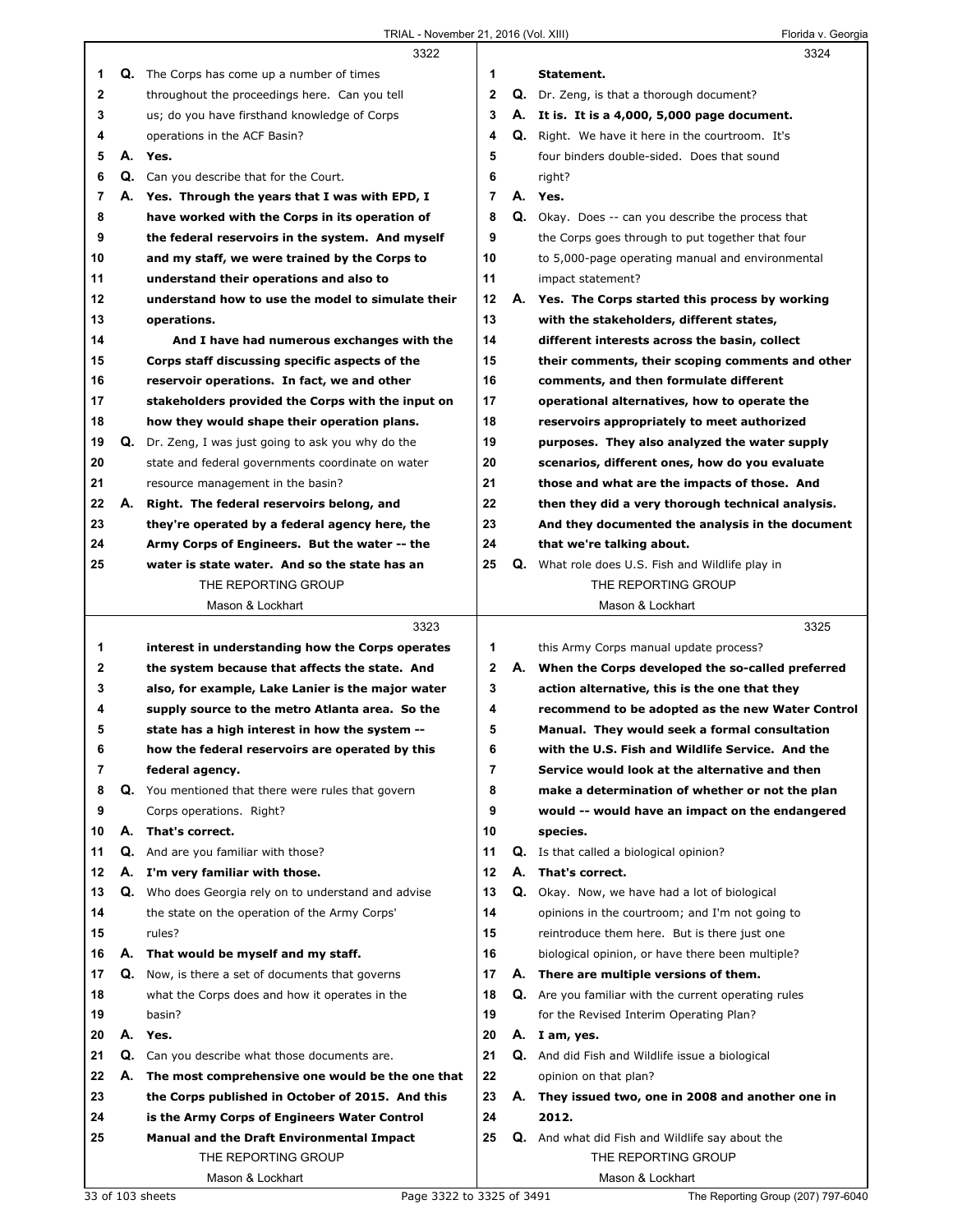TRIAL - November 21, 2016 (Vol. XIII) Florida v. Georgia

|              |    | 3326                                                    |              |    | 3328                                                       |
|--------------|----|---------------------------------------------------------|--------------|----|------------------------------------------------------------|
| 1            |    | RIOP?                                                   | 1            |    | And along the Chattahoochee River, there is a              |
| $\mathbf 2$  |    | A. Well, they concluded that the operation as the       | $\mathbf{2}$ |    | series of federal reservoirs starting with the             |
| 3            |    | Corps put forward does not jeopardize the               | 3            |    | most upstream one which can -- which happens to            |
| 4            |    | continued existence of the species and that the         | 4            |    | be the one owning the largest amount of storage,           |
| 5            |    | plan the Corps has does not adversely impact the        | 5            |    | about two-thirds of the storage in the basin.              |
| 6            |    | designated critical habitat.                            | 6            |    | And that's in Lake Lanier. Coming down, further            |
| 7            |    | <b>Q.</b> And with regard to the DEIS that we have seen | 7            |    | downstream, there's the metro Atlanta area in              |
| 8            |    | from 2015, is there a biological opinion                | 8            |    | between -- between Lake Lanier and the next one,           |
| 9            |    | associated with that one?                               | 9            |    | which is Lake West Point. And West Point here              |
| 10           |    | A. There is one, yes.                                   | 10           |    | and Walter F. George here, they combine -- they            |
| 11           |    | Q. And when did that come out?                          | 11           |    | have one-third of the system's storage. And                |
| 12           |    | A. That came out, I think, a month ago or a couple      | 12           |    | George Andrews is just a lock and dam. So it               |
| 13           |    | of months ago.                                          | 13           |    | doesn't have meaningful storage. And Jim                   |
| 14           |    | <b>Q.</b> Did that reach the same conclusion as prior   | 14           |    | Woodruff here that impounded Lake Seminole, it             |
| 15           |    | biological opinions?                                    | 15           |    | has limited amount of storage; and it regulates            |
| 16           |    | A. It did.                                              | 16           |    | flow into Florida.                                         |
| 17           |    | Q. Now, Dr. Zeng, I want to put up a demonstrative      | 17           |    | So a decision about the Corps flow is made at              |
| 18           |    | of a map of the basin. It's tab 6 in the book.          | 18           |    |                                                            |
| 19           |    |                                                         | 19           |    | this project. And that project determines how              |
|              |    | And Dr. Shanahan was here, and he talked through        |              |    | much flow goes into the Apalachicola River.                |
| 20           |    | this map to some extent. But as the chief               | 20           |    | <b>Q.</b> Okay. Dr. Zeng, the -- there's been testimony    |
| 21           |    | hydrologist who has been working on this basin          | 21           |    | that there are specially authorized purposes for           |
| 22           |    | for 16 years, can I ask you if you would describe       | 22           |    | these reservoirs and dams. Can you explain that?           |
| 23           |    | to the Court where the reservoirs are and how you       | 23           |    | A. Specially authorized --                                 |
| 24           |    | view their operations.                                  | 24           |    | <b>Q.</b> What are the Congressionally-authorized purposes |
| 25           |    | MR. PRIMIS: And, your Honor, I think it                 | 25           |    | for these aquifers?                                        |
|              |    | THE REPORTING GROUP                                     |              |    | THE REPORTING GROUP                                        |
|              |    | Mason & Lockhart                                        |              |    | Mason & Lockhart                                           |
|              |    |                                                         |              |    |                                                            |
|              |    | 3327                                                    |              |    | 3329                                                       |
| 1            |    | might be easiest for Dr. Zeng to go to the map.         | 1            |    | A. Right, right. These projects serve a number of          |
| $\mathbf{2}$ |    | SPECIAL MASTER LANCASTER: Fine.                         | $\mathbf{2}$ |    | Congressionally-authorized purposes. And these             |
| 3            |    | MR. PRIMIS: And we, hopefully, have him                 | 3            |    | purposes include flood control, water supply,              |
| 4            |    | miked up so he can be heard over there.                 | 4            |    | water quality, navigation, recreation, and fish            |
| 5            |    | THE WITNESS: I'll try.                                  | 5            |    | and wildlife conservation.                                 |
| 6            | Α. | Do you have the pointer?                                | 6            | Q. | And hydropower, too?                                       |
| 7            |    | <b>Q.</b> Just keep your voice up.                      | 7            |    | A. And hydropower generation.                              |
| 8            |    | THE WITNESS: Your Honor, can you hear                   | 8            |    | Q. Okay. So how does the Corps figure out when it          |
| 9            |    | me?                                                     | 9            |    | operates these reservoirs what purpose it will             |
| 10           |    | BY MR. PRIMIS:                                          | 10           |    | serve at any given point in time?                          |
| 11           |    | <b>Q.</b> Okay. Dr. Zeng, can you describe how the      | 11           | А. | There is a complicated set of rules determining            |
| 12           |    | reservoirs work together on this map.                   | 12           |    | what kind of flow is released into the                     |
| 13           |    | A. Yes. Here is a schematic, a map of the basin.        | 13           |    | Apalachicola River and what kind of flow support           |
| 14           |    | And the blue lines here represent the rivers, and       | 14           |    | is provided from -- from the upstream reservoirs           |
| 15           |    | the blue globs here represent the reservoirs. So        | 15           |    | all the way down to Jim Woodruff. So there's a             |
| 16           |    | if we look at the western part of the basin, that       | 16           |    | set of rules.                                              |
| 17           |    | is the Chattahoochee River that flows down here,        | 17           | Q. | Dr. Zeng, we'll come to those rules in a moment.           |
| 18           |    | forms the state line between Georgia and Alabama,       | 18           |    | But I just want to ask you first, are the                  |
| 19           |    | continues to flow down. And then at the Jim             | 19           |    | reservoirs operated as independent facilities or           |
| 20           |    | Woodruff project, there is the state line between       | 20           |    | do they work together?                                     |
| 21           |    | Georgia and Florida. There is the state line            | 21           | А. | They are operated as an integrated system. The             |
| 22           |    | between Alabama and Florida. And then this one          | 22           |    | Corps would use a word that's called a tandem              |
| 23           |    | on the eastern part, this is the Flint River that       | 23           |    | operation. A tandem operation means a lower                |
| 24           |    | flows into the Lake Seminole that is impounded by       | 24           |    | reservoir makes releases, but then it is                   |
| 25           |    | the Jim Woodruff Dam.                                   | 25           |    | supported in turn by the releases from its                 |
|              |    | THE REPORTING GROUP                                     |              |    | THE REPORTING GROUP                                        |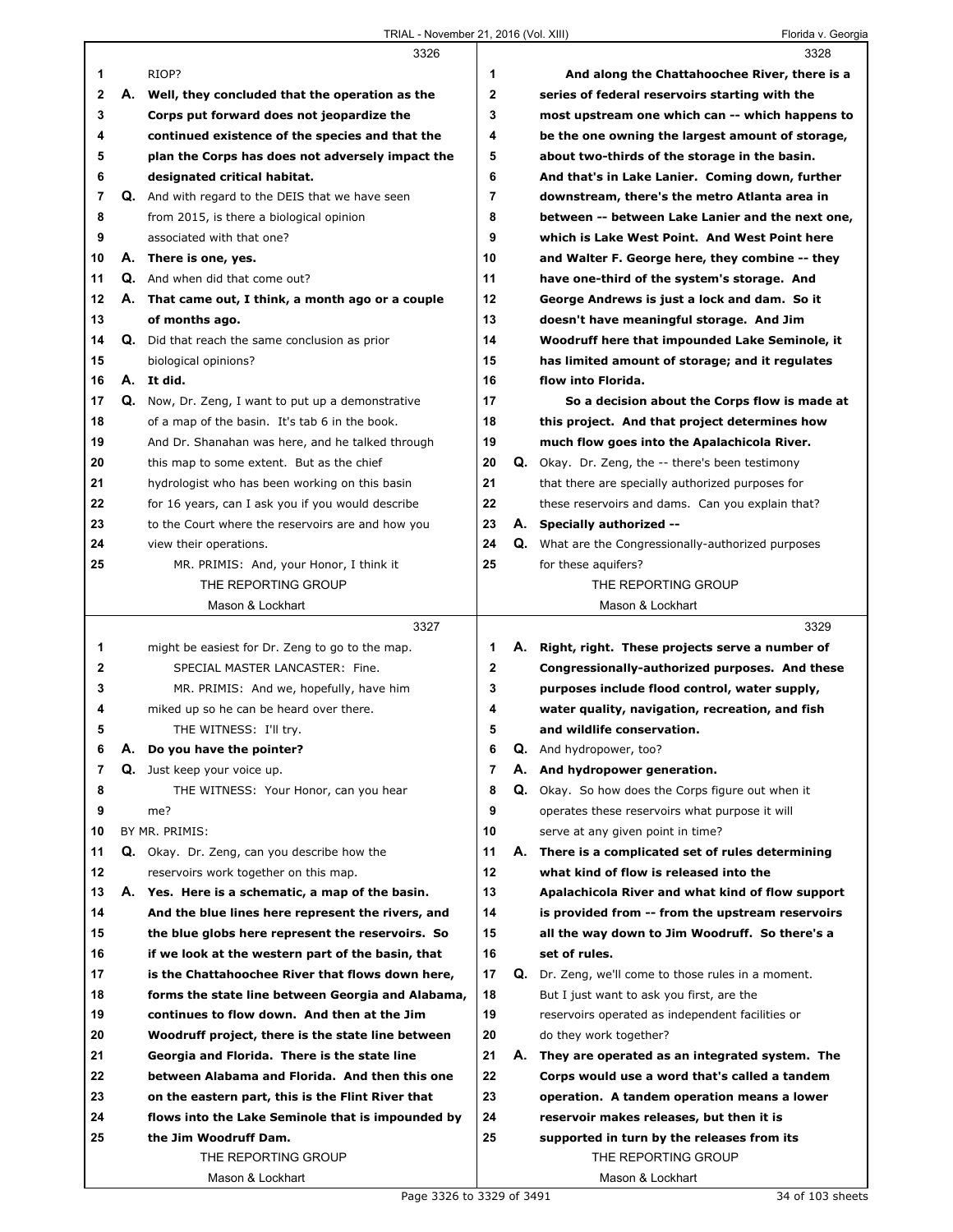|                | 3330                                                      |                | 3332                                                       |
|----------------|-----------------------------------------------------------|----------------|------------------------------------------------------------|
| 1              | immediate upstream reservoir. And that one is in          | 1              | rainfall and high flood coming into the system,            |
| $\mathbf{2}$   | turn supported by the one upstream of it. So              | $\mathbf{2}$   | the system can then temporarily put that water in          |
| 3              | that's called a tandem operation.                         | 3              | the flood control storage so that the Corps does           |
| 4              | Q. Now, when you say supported by releases, what          | 4              | not inundate and flood downstream entities.                |
| 5              | does that mean?                                           | 5              | That's flood control.                                      |
| 6              | A. That means all the storage in the basin is             | 6              | Q. Now, Dr. Zeng, I want to focus specifically on          |
| $\overline{7}$ | treated as one. It's treated as one. And then             | 7              | conservation storage, which you said is used for           |
| 8              | when the lower projects are short of water, it is         | 8              | the Congressionally-authorized purposes.                   |
| 9              | supported by releases or replenishment from               | 9              | Correct?                                                   |
| 10             | upstream projects.                                        | 10             | A. That's right.                                           |
| 11             | <b>Q.</b> Okay. Dr. Zeng, I would now like to focus on a  | 11             | <b>Q.</b> Does the Corps have rules that it uses to figure |
| 12             | single reservoir and have you explain to the              | 12             | out when to release and when to store water in             |
| 13             | Court how the Army Corps views a single                   | 13             | conservation storage?                                      |
| 14             | stand-alone reservoir.                                    | 14             | A. Yes, the Corps does.                                    |
| 15             | And we have a demonstrative at tab 7. We can              | 15             | Q. Okay. Let's turn to the next demonstrative,             |
| 16             | put it on the screen. And this comes right from           | 16             | tab 8. And this, again, is another diagram from            |
| 17             | JX-124, which is the Draft Environmental Impact           | 17             | the Draft Environmental Impact Statement from the          |
| 18             | Statement at page 2-28.                                   | 18             | Corps, JX-124, at page 2-35. And can you explain           |
| 19             | And, Dr. Zeng, can you explain how the Corps              | 19             | to the Court what this chart shows?                        |
| 20             | divides up these reservoirs?                              | 20             | A. Yes. Let's focus on the flat part of the curve.         |
| 21             | A. Yes. Here is a typical schematic of a reservoir        | 21             | The very bottom one is the one that we just saw.           |
| 22             | and the storage behind the dam. So this -- that           | 22             | This is the bottom of conservation pool, and               |
| 23             | darker part represents the dam itself.                    | 23             | below it is the inactive. But we're talking                |
| 24             | Now, the water stored behind the dam, the                 | 24             | about just the conservation pool itself here.              |
| 25             | Corps puts them into three different layers.              | 25             | And so if we look at the top of it, there's                |
|                | THE REPORTING GROUP                                       |                | THE REPORTING GROUP                                        |
|                | Mason & Lockhart                                          |                | Mason & Lockhart                                           |
|                |                                                           |                |                                                            |
|                | 3331                                                      |                | 3333                                                       |
| 1              | This lowest layer here is called the inactive             | 1              | the title that says Top of Conservation Pool.              |
| $\mathbf{2}$   | storage. By the name itself, I think it's not             | $\mathbf{2}$   | This is the top of the storage that the Corps has          |
| 3              | hard to know the meaning of it. This -- this              | 3              | to work with. And between the top of                       |
| 4              | amount of water is inactive. It is not used in            | 4              | conservation and the bottom of conservation, the           |
| 5              | meaningful ways in the Corps day-to-day                   | 5              | Corps made a division of the conservation                  |
| 6              | operation.                                                | 6              | storage. They made zones. They made action                 |
| 7              | And above that there is another layer, and                | $\overline{7}$ | zones. And when the elevation or the storage is            |
| 8              | this layer here is called the conservation                | 8              | within each zone, the Corps has a somewhat                 |
| 9              | storage. A conservation storage contains the              | 9              | different operation to go with it. And if                  |
| 10             | amount of water that the Corps works on a                 | 10             | they're in zone 1, that means the reservoir                |
| 11             | day-to-day basis to meet all of the purposes --           | 11             | system is healthy. There is plenty of storage.             |
| 12             | all of the Congressionally-authorized purposes            | 12             | The Corps can afford to have more aggressive               |
| 13             | except flood control -- except flood control. So          | 13             | operations, meaning release more for storage. As           |
| 14             | if we need to generate power, the water comes             | 14             | the storage declines from zone 1 into zone 2 or            |
| 15             | from conservation storage. If we need to support          | 15             | 3, the Corps operation turns to more and more              |
| 16             | a downstream flow target for water quality                | 16             | conservative, meaning they tend to store more.             |
| 17             | purposes or for water supply purposes, that water         | 17             | They tend to release less. When they get into              |
| 18             | comes from here. If there's water going into              | 18             | zone 4, they will implement an operation that is           |
| 19             | Florida, that water comes from here. And                  | 19             | called a drought operation. So once the Corps is           |
| 20             | that's -- so that's basically how much water the          | 20             | in drought operation, the only flow that the               |
| 21             | Corps has to work with.                                   | 21             | Corps is required to release into Florida into             |
| 22             | <b>Q.</b> Okay. What's the top layer, flood storage, for? | 22             | the Apalachicola River would be the 5,000 cfs.             |
| 23             | A. The top layer here is the space above                  | 23             | Q. And I think it's clear from your description, but       |
| 24             | conservation storage. Now, the purpose of that            | 24             | just to make sure I've got it, when the                    |
| 25             | is to leave that empty. And in the cases of high          | 25             | reservoirs are full, they're in zone 1. And the            |
|                | THE REPORTING GROUP                                       |                | THE REPORTING GROUP                                        |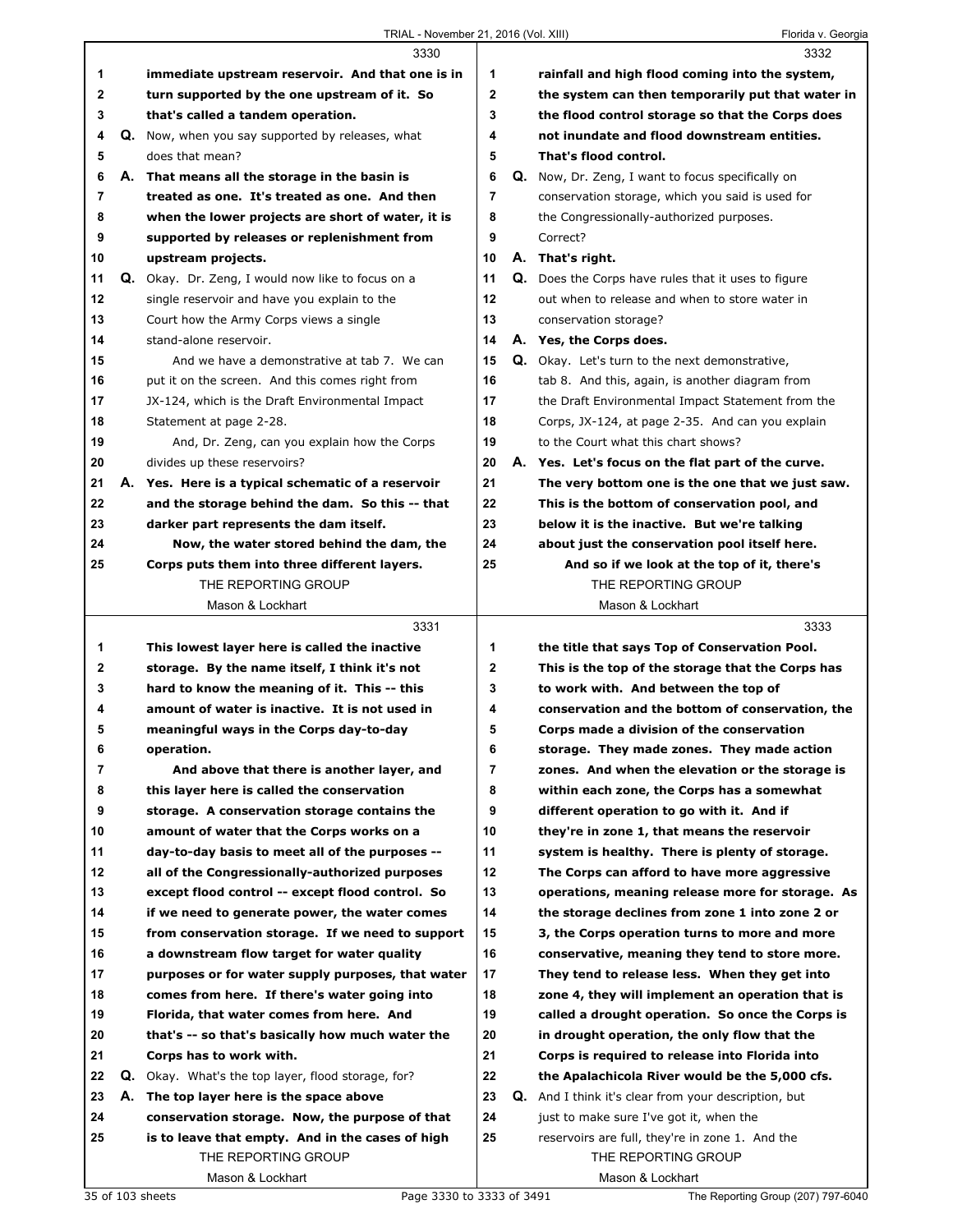|              |    | 3334                                                                                             |              |    | 3336                                                        |
|--------------|----|--------------------------------------------------------------------------------------------------|--------------|----|-------------------------------------------------------------|
| 1            |    | Army Corps can address all purposes; is that                                                     | 1            |    | <b>Q.</b> And then that -- the fourth column, which shows   |
| $\mathbf{2}$ |    | right?                                                                                           | $\mathbf{2}$ |    | the release, which would occur at a particular              |
| 3            | А. | That's correct.                                                                                  | 3            |    | time of year and a particular zone depending on             |
| 4            |    | Q. And in a drought, as the reservoir goes down and                                              | 4            |    | how much, say, rain there is in the system?                 |
| 5            |    | that conservation pool declines, you end up in                                                   | 5            |    | A. That's correct.                                          |
| 6            |    | zone 4 where they get more conservative and                                                      | 6            |    | <b>Q.</b> Now, you mentioned zone 4 was drought operations. |
| 7            |    | target the 5,000 at the state line?                                                              | 7            |    | A. Yes.                                                     |
|              |    |                                                                                                  |              |    |                                                             |
| 8            |    | A. That's correct.                                                                               | 8            |    | Q. And can you -- and is there also dry or low flow         |
| 9            | Q. | Now, are there -- this gets complicated; but are                                                 | 9            |    | conditions?                                                 |
| 10           |    | there then rules for how the Corps operates                                                      | 10           |    | A. Yes.                                                     |
| 11           |    | within each of those zones?                                                                      | 11           |    | Q. Can you describe the difference between low flow         |
| 12           |    | A. Yes.                                                                                          | 12           |    | and drought and show where on the chart --                  |
| 13           |    | Q. Okay. And I will -- this is -- I want to do this                                              | 13           |    | A. Yes.                                                     |
| 14           |    | at a high level. But let's go to tab 8 -- I'm                                                    | 14           |    | Q. -- the Army Corps would look in that situation?          |
| 15           |    | sorry -- tab 9, which is again another chart from                                                | 15           |    | A. Yes. There is a role that represents the drought         |
| 16           |    | the Army Corps' DEIS, JX-124. And this one comes                                                 | 16           |    | operations. So if you look at the first column              |
| 17           |    | from page 2-71. And I -- can you just explain                                                    | 17           |    | title that says At All Times, just below the                |
| 18           |    | what the title of this chart is?                                                                 | 18           |    | December to February, and the second column says            |
| 19           |    | And then I think maybe the easiest way to                                                        | 19           |    | here zone 4, that is the drought operation that             |
| 20           |    | describe it is to go by columns, but I'll defer                                                  | 20           |    | the Corps undertakes when they have their storage           |
| 21           |    | to you because you're much more familiar. I do                                                   | 21           |    | into the lowest layer. And when you look toward             |
| 22           |    | ask you though to keep it at a level where the                                                   | 22           |    | the operational, the release, the Corps                     |
| 23           |    | rest of us in the room can understand it.                                                        | 23           |    | defines -- it says 5,000 here. And then if you              |
| 24           | А. | Right. Right.                                                                                    | 24           |    | look at the fifth column which says how many you            |
| 25           |    | So this is the table that the Corps has for                                                      | 25           |    | can store, and then it says up to 100 percent of            |
|              |    | THE REPORTING GROUP                                                                              |              |    | THE REPORTING GROUP                                         |
|              |    | Mason & Lockhart                                                                                 |              |    | Mason & Lockhart                                            |
|              |    |                                                                                                  |              |    |                                                             |
|              |    | 3335                                                                                             |              |    | 3337                                                        |
| 1            |    | the minimum discharge from Woodruff Lock and Dam                                                 | 1            |    | basin inflow above 5,000.                                   |
| 2            |    | by month and by based on inflow. So what this                                                    | $\mathbf{2}$ |    | So what this means is that when the Corps is                |
| 3            |    | chart does is to place the Corps -- on an                                                        | 3            |    | in drought operation, the Corps can put every               |
| 4            |    |                                                                                                  | 4            |    | drop of water above 5,000 into storage to recover           |
| 5            |    | everyday basis it places the Corps on exact<br>location in this table so they can decide on that | 5            |    | from the drought conditions.                                |
|              |    |                                                                                                  |              |    |                                                             |
| 6<br>7       |    | day what to release.                                                                             | 6            | Q. | And what will the flow into Florida be at that              |
|              |    | Now, the factors that they consider                                                              | 7            |    | point in time?                                              |
| 8            |    | include -- the first is what I call seasonality.                                                 | 8            |    | A. That would be 5,000 cfs.                                 |
| 9            |    | I think they called it seasonality. Here the                                                     | 9            |    | <b>Q.</b> When does the Corps move to a position where it   |
| 10           |    | first column they title that as month. So that                                                   | 10           |    | will release more than 5,000 and go back to more            |
| 11           |    | represents the seasonality. And then the second                                                  | 11           |    | normal operations?                                          |
| 12           |    | column is called the Conservation Storage Zone.                                                  | 12           |    | A. That would be when the Corps suspends its drought        |
| 13           |    | This is when they look at the reservoirs; and                                                    | 13           |    | operation, and that would be when the entire                |
| 14           |    | they say, how much storage do we have? Are we in                                                 | 14           |    | system storage goes back from zone 4 all the way            |
| 15           |    | zone 1 or 2 or 3 or 4? That's the storage that                                                   | 15           |    | to recovering to zone 1.                                    |
| 16           |    | they look at.                                                                                    | 16           |    | <b>Q.</b> Is it possible to end up at 5,000 cfs even if     |
| 17           |    | And then the third column says Basin Inflow.                                                     | 17           |    | you're not in drought operation?                            |
| 18           |    | Now, this is the amount of water that comes into                                                 | 18           |    | A. That's possible, yes.                                    |
| 19           |    | the basin, comes into each one of the Corps                                                      | 19           |    | Q. Okay. Can you explain that?                              |
| 20           |    | reservoirs. This is how much water the Corps has                                                 | 20           |    | A. Yes. There is what I call the low flow                   |
| 21           |    | to work with on the daily basis.                                                                 | 21           |    | operation. So even if you are not in the drought            |
| 22           |    | So in combination of these three factors, the                                                    | 22           |    | operation, if you have low basin inflow -- so in            |
| 23           |    | Corps, then they place themselves into one of                                                    | 23           |    | each category under the basin inflow column, we             |
| 24           |    | these cells or one of these lines; and that tells                                                | 24           |    | see a division that's called less than 5,000,               |
| 25           |    | them what to release.                                                                            | 25           |    | less than 5,000, less than 5,000, and less than             |
|              |    | THE REPORTING GROUP                                                                              |              |    | THE REPORTING GROUP                                         |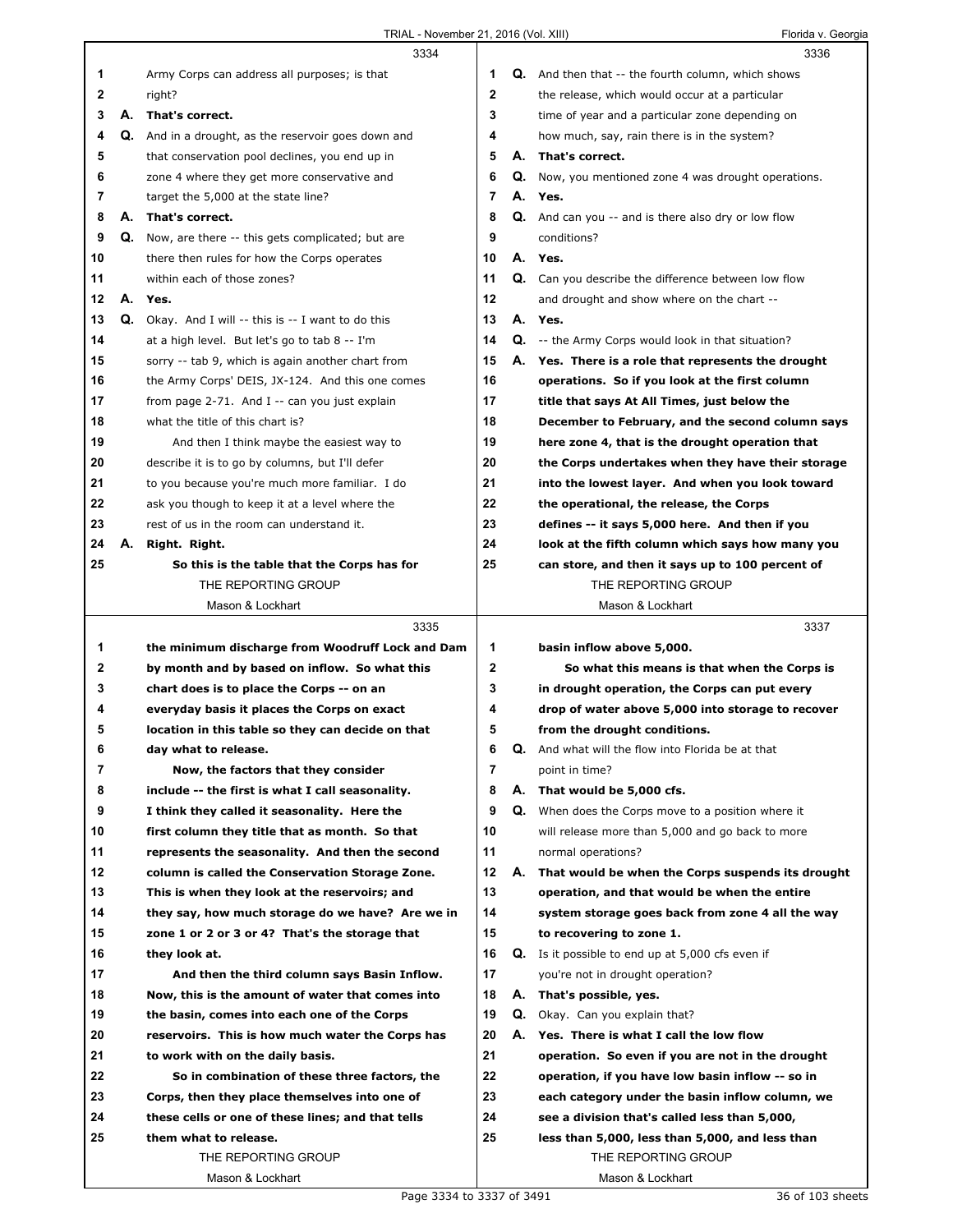## TRIAL - November 21, 2016 (Vol. XIII) Florida v. Georgia

|    |    | 3338                                                       |                | 3340                                                        |
|----|----|------------------------------------------------------------|----------------|-------------------------------------------------------------|
| 1  |    | 5,000. So in the different seasonality even in             | 1              | drought operations?                                         |
| 2  |    | the higher zones when basin inflow -- when basin           | $\mathbf{2}$   | A. 5,000 cfs.                                               |
| 3  |    | inflow is below 5,000, the Corps is required to            | 3              | <b>Q.</b> Now, how long can drought operations last?        |
| 4  |    | release 5,000 cfs, 5,000 cfs, 5,000 cfs. This is           | 4              | A. In this -- in this instance, the drought                 |
| 5  |    | the low flow operation. Under a low flow                   | 5              | operation lasted from May of 2012, I believe,               |
| 6  |    | operation the Corps is required to release only            | 6              | through March of 2013.                                      |
| 7  |    | 5,000 cfs.                                                 | $\overline{7}$ | <b>Q.</b> And what happened in March of 2013 that caused it |
| 8  |    | Q. Dr. Zeng, have you in your experience actually          | 8              | to go out of drought operations?                            |
| 9  |    | observed the Corps go into drought operations?             | 9              | A. In March 2013 the system recovered to zone 1. So         |
| 10 |    | A. I have, yes.                                            | 10             | the entire reservoir system became healthy again,           |
| 11 |    | <b>Q.</b> And can -- would it help to explain how it works | 11             | and the Corps suspended its drought operations.             |
| 12 |    | if we show another chart?                                  | 12             | Q. Now, Dr. Zeng, if more flow comes into the               |
| 13 |    | A. Yes, please.                                            | 13             | reservoir system when the system is in drought              |
| 14 |    | Q. Okay. Let's go to tab 10, which is demonstrative        | 14             | operations or that low flow condition you                   |
| 15 |    | 10; and the data here represented comes from               | 15             | described, does that extra water go downstream to           |
| 16 |    | GX-143. And, Dr. Zeng, can you explain to the              | 16             | Florida or does it go into storage?                         |
| 17 |    | Court what is on this chart behind tab 10?                 | 17             | A. It goes into storage.                                    |
| 18 | А. | Right. This is what we call a hydrograph, and              | 18             | <b>Q.</b> And why is that?                                  |
| 19 |    | it depicts the flow that actually went across              | 19             | A. Well, because the Corps -- according to the              |
| 20 |    | the state line in the year of 2012 starting                | 20             | drought operation rule, the Corps needs only to             |
| 21 |    | January 1, 2012, all the way through December 31,          | 21             | release 5,000 cfs; and the Corps can put every              |
| 22 |    | 2012. So what is shown here that -- this blue              | 22             | drop of water above 5,000 into storage to recover           |
| 23 |    | curve shows the amount of flow that goes through           | 23             | storage.                                                    |
| 24 |    | the state line and flowing into the Apalachicola           | 24             | Q. Florida has contended that if Georgia would              |
| 25 |    | River.                                                     | 25             | simply reduce its consumption in drought, all               |
|    |    | THE REPORTING GROUP                                        |                | THE REPORTING GROUP                                         |
|    |    | Mason & Lockhart                                           |                | Mason & Lockhart                                            |
|    |    | 3339                                                       |                | 3341                                                        |
| 1  |    | So what is shown here is after the spring of               | 1              | that extra water that is conserved would pass               |
| 2  |    | 2012, the Corps went into drought operation. The           | $\mathbf 2$    | through to Florida. Is that -- is that your                 |
| 3  |    | Corps started drought operation. They declared             | 3              | view?                                                       |
| 4  |    | that they would be operating under the drought             | 4              | A. That's not true.                                         |
| 5  |    | operation May the 1st. So they made that                   | 5              | <b>Q.</b> And what would actually happen?                   |
| 6  |    | determination, and they made releases after that           | 6              | A. What would happen is the Corps would put that            |
| 7  |    | point to be very close to 5,000 throughout the             | $\overline{7}$ | extra water into storage and replenish storage              |
| 8  |    | rest of 2012.                                              | 8              | during the drought operation.                               |
| 9  |    | Q. Dr. Zeng, there are some small bumps up in the          | 9              | Q. Another argument that's been made is that Lake           |
| 10 |    | August and September time frame. Do you see                | 10             | Seminole is just a pass-through facility and that           |
| 11 |    | those?                                                     | 11             | its run-of-river. Why doesn't that mean that                |
| 12 | А. | Yes.                                                       | 12             | conserved water just always passes through to               |
| 13 |    | Q. Can you explain what those are?                         | 13             | Florida?                                                    |
| 14 |    | A. Yes. Every now and then there are local                 | 14             | A. Well, the water coming into Jim Woodruff is from         |
| 15 |    | rainstorms, local rainstorms that bring                    | 15             | two sources. One is the Flint. The other one is             |
| 16 |    | unexpected water that would raise the elevation            | 16             | from the Chattahoochee, which is supported --               |
| 17 |    | in Jim Woodruff Dam. And the Corps have safety             | 17             | directly supported by releases from upstream                |
| 18 |    | considerations. The Corps has safety rules that            | 18             | federal reservoirs. So the inflow is a                      |
| 19 |    | require that they release more water to bring up           | 19             | combination of the two. When you do have more               |
| 20 |    | the tailwater elevation so that dam safety can be          | 20             | water coming in from the Flint side, the Corps              |
| 21 |    | maintained.                                                | 21             | can effectively reduce the release --                       |
| 22 | Q. | Now --                                                     | 22             | THE WITNESS: I'm sorry, your Honor.                         |
| 23 |    | A. Those events represent that condition.                  | 23             | Can you hear me?                                            |
| 24 |    | Q. And absent those kinds of conditions, what is the       | 24             | A. The Corps would reduce release from the                  |
| 25 |    | approximate flow across the state line during              | 25             | Chattahoochee side so that the combined water               |
|    |    | THE REPORTING GROUP                                        |                | THE REPORTING GROUP                                         |
|    |    | Mason & Lockhart                                           |                | Mason & Lockhart                                            |
|    |    |                                                            |                |                                                             |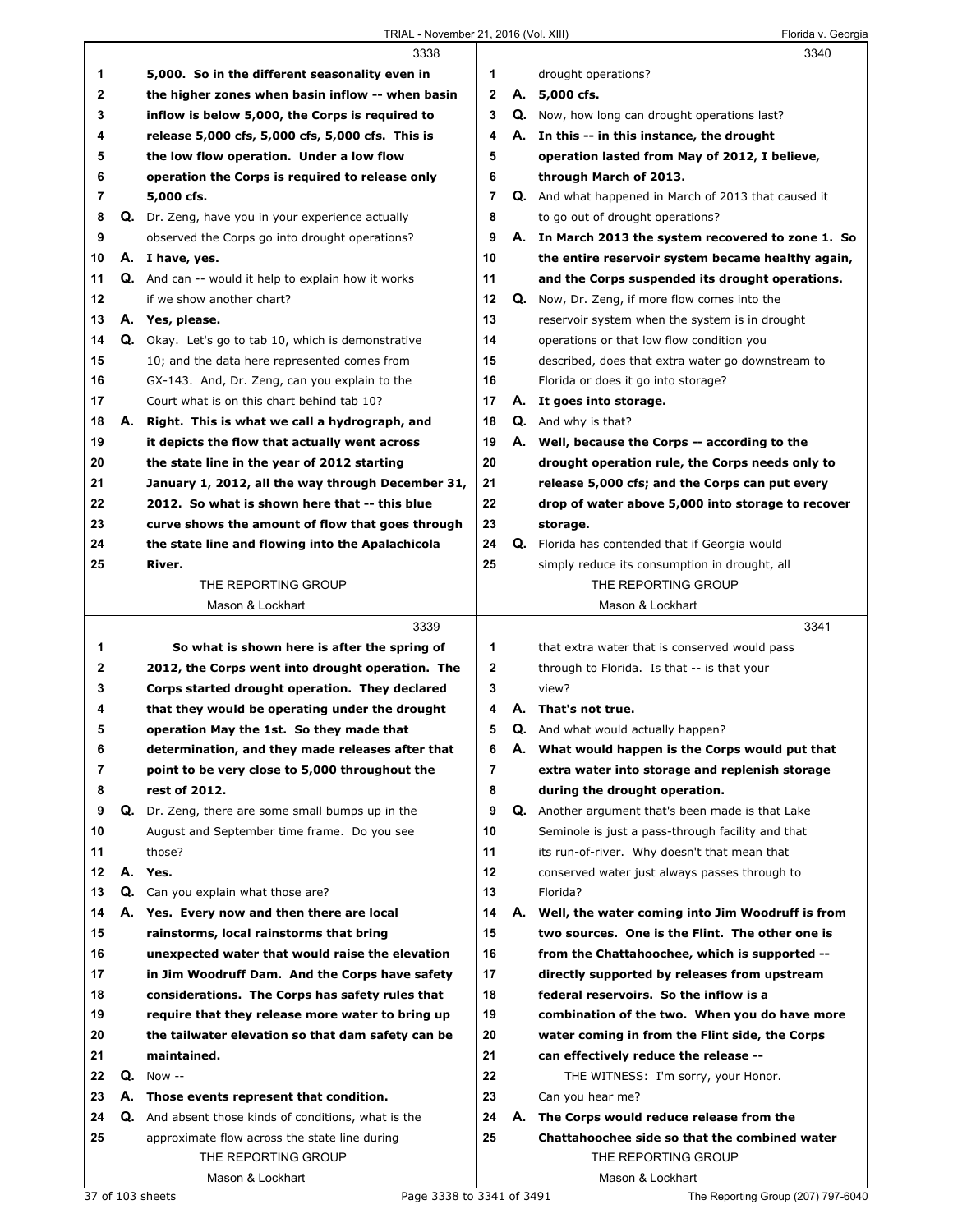|             |    | 3342                                                |    |    | 3344                                                       |
|-------------|----|-----------------------------------------------------|----|----|------------------------------------------------------------|
| 1           |    | going into Jim Woodruff is just 5,000 cfs. Now,     | 1  |    | think it's tab 7; but it's the map.                        |
| $\mathbf 2$ |    | that is in effect putting that extra water into     | 2  |    | Yes.                                                       |
| 3           |    | storage by releasing less.                          | 3  |    | Where is Battle Bend?                                      |
| 4           |    | Q. Dr. Zeng, have you seen what you just described, | 4  |    | MR. PRIMIS: Battle Bend?                                   |
| 5           |    | this offsetting, in practice?                       | 5  |    | SPECIAL MASTER LANCASTER: Battle Bend.                     |
| 6           |    | A. Yes.                                             | 6  |    | THE WITNESS: Battle Bend? I don't know                     |
| 7           |    | Q. Okay. Can I ask you to go to the next tab in the | 7  |    | that.                                                      |
| 8           |    | binder, which is tab 11. And this is a chart, I     | 8  |    | SPECIAL MASTER LANCASTER: You don't                        |
| 9           |    | believe, that was shown to Dr. Shanahan. And I      | 9  |    | know?                                                      |
| 10          |    | want to ask if you can explain how this chart       | 10 |    | THE WITNESS: No.                                           |
| 11          |    | relates to this offset concept you just             | 11 |    | SPECIAL MASTER LANCASTER: Okay.                            |
| 12          |    | described.                                          | 12 |    | MR. PRIMIS: Any other questions?                           |
| 13          |    | A. Yes. So let me first explain what the curves     | 13 |    | SPECIAL MASTER LANCASTER: No.                              |
| 14          |    | are. Again, this is a -- this is a 2012 flow        | 14 |    | BY MR. PRIMIS:                                             |
| 15          |    | chart, a 2012 hydrograph. And that starts from      | 15 |    | Q. Okay. You can have a seat.                              |
| 16          |    | April 1st all the way to December 31st. And the     | 16 |    | Now, Dr. Zeng, you were here during                        |
| 17          |    | blue curve here is the flow that goes into          | 17 |    | Dr. Shanahan's testimony; is that correct?                 |
| 18          |    | Apalachicola River. And the orange curve here is    | 18 |    | A. Yes.                                                    |
| 19          |    | the one that comes down the Flint River. And as     | 19 |    | <b>Q.</b> Did you detect there was a change from his       |
| 20          |    | we see, in the first oval, the flow in the Flint    | 20 |    | written testimony to the live testimony he gave            |
| 21          |    | had a variation of roughly 2,000 cfs -- roughly     | 21 |    | here in court?                                             |
| 22          |    | 2,000 cfs up and down, up and down. And, yet,       | 22 |    | A. I did.                                                  |
| 23          |    | you cannot see any kind of corresponding change     | 23 |    | <b>Q.</b> And what did you -- what did you perceive?       |
| 24          |    | in terms of releases the Corps made into the        | 24 |    | A. Well, I believe in his -- in his written direct         |
| 25          |    | Apalachicola River.                                 | 25 |    | he said the amount of flow or the -- the amount            |
|             |    | THE REPORTING GROUP                                 |    |    | THE REPORTING GROUP                                        |
|             |    | Mason & Lockhart                                    |    |    | Mason & Lockhart                                           |
|             |    |                                                     |    |    |                                                            |
|             |    | 3343                                                |    |    | 3345                                                       |
| 1           |    | Similarly, we can see the same thing around         | 1  |    | of flow coming from the Flint side or the added            |
| 2           |    | the October, November time frame, where the flow    | 2  |    | flow coming from the Flint side would be                   |
| 3           |    | in the Flint River fluctuated over 1000 cfs,        | 3  |    | released; it would be passed through the Jim               |
| 4           |    | maybe 1500, maybe close to 2,000 cfs; and, yet,     | 4  |    | Woodruff project into Florida. And then when he            |
| 5           |    | you don't see -- with an exception of this blip     | 5  |    | was shown that figure with the fluctuation in the          |
| 6           |    | here, you don't see the Corps follow suit. You      | 6  |    | flow in the Flint River and with the lack of               |
| 7           |    | don't see the Corps making a release that           | 7  |    | change in the release the Corps made into the              |
| 8           |    | reflects the change in the flow in the Flint        | 8  |    | Apalachicola River, I believe he changed his               |
| 9           |    | River. So --                                        | 9  |    | story to, well, that amount is spread out. It              |
| 10          | Q. | Dr. Zeng, as a hydrologist, what does that          | 10 |    | ultimately came down to Florida.                           |
| 11          |    | phenomenon tell you?                                | 11 |    | <b>Q.</b> Did you hear him say something about there was a |
| 12          | А. | That tells me that the Corps has made a change in   | 12 |    | question of when, but not if?                              |
| 13          |    | its release in -- from the Chattahoochee side,      | 13 | А. | Right.                                                     |
| 14          |    | from the federal reservoirs in the Chattahoochee    | 14 |    | Q. And how does that relate to your testimony?             |
| 15          |    | side so that the flow provided to the Jim           | 15 |    | A. Well, if he -- if he -- what he said was if that        |
| 16          |    | Woodruff project is just 5,000 cfs. That tells      | 16 |    | water ultimately comes down, it's not coming down          |
| 17          |    | me that when this flow goes up, they made less      | 17 |    | at the right time. That seems to be the argument           |
| 18          |    | release in the upstream reservoir to support Jim    | 18 |    | that -- that we have been making.                          |
| 19          |    | Woodruff.                                           | 19 |    | <b>Q.</b> And why is timing important when it comes to     |
| 20          |    | Q. Okay. Thank you, Dr. Zeng. I think you can take  | 20 |    | reservoir operations?                                      |
| 21          |    | your seat now.                                      | 21 |    | A. Well, because I think we are talking about timing       |
| 22          |    | SPECIAL MASTER LANCASTER: Excuse me.                | 22 |    | of flow, timing of increased flow that goes                |
| 23          |    | MR. PRIMIS: Sorry.                                  | 23 |    | across the state line at the right time.                   |
| 24          |    | SPECIAL MASTER LANCASTER: Before you                | 24 |    | Q. And what is the right time and how does it get          |
| 25          |    | return, Mr. Smith, would you put back -- I          | 25 |    | there?                                                     |
|             |    | THE REPORTING GROUP                                 |    |    | THE REPORTING GROUP                                        |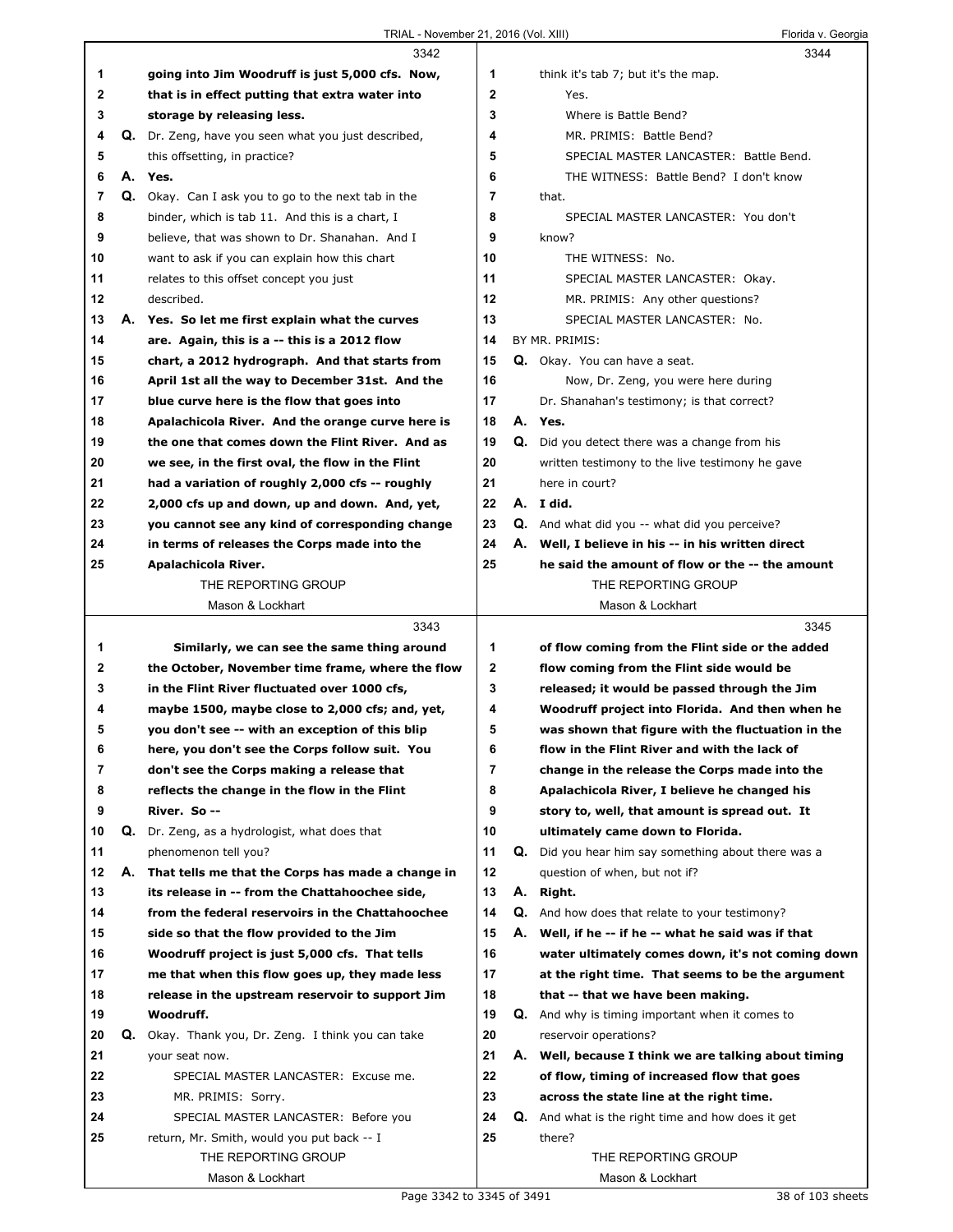|    |    | 3346                                                    |              |    | 3348                                                      |
|----|----|---------------------------------------------------------|--------------|----|-----------------------------------------------------------|
| 1  |    | A. My understanding is that the argument that           | 1            | А. | No.                                                       |
| 2  |    | Florida made was the right time is the                  | $\mathbf{2}$ | Q. | Did you ever hear Florida propose a remedy during         |
| 3  |    | summertime, and it's when the water use is cut or       | 3            |    | those negotiations that did not include the Corps         |
| 4  |    | the conservation of water is made. And that             | 4            |    | in some fashion?                                          |
| 5  |    | would be the time for flow to come back past the        | 5            | А. | No.                                                       |
| 6  |    | state line into Florida.                                | 6            |    | Q. Okay. Now, I want to go back to the ACF                |
| 7  |    | Q. Is that how the system works?                        | 7            |    | Stakeholder plan, which is tab 15, in the book.           |
| 8  |    | A. That clearly wasn't something that we saw from       | 8            |    | It's GX-1325. And are you familiar with the               |
| 9  |    | the Corps' real operation.                              | 9            |    | recommendations set out in that plan?                     |
| 10 |    | <b>Q.</b> Okay. Does the Corps favor any single project | 10           |    | A. Yes.                                                   |
| 11 |    | purpose over another?                                   | 11           |    | Q. And what do you perceive to be the most important      |
| 12 |    | A. No.                                                  | 12           |    | recommendation that the ACFS Stakeholders made?           |
| 13 |    | Q. There was a suggestion that the Corps would use      | 13           |    | A. The most important recommendations they made are       |
| 14 |    | its discretion to favor fish and wildlife and           | 14           |    | changes to the Corps operation throughout the             |
| 15 |    | that purpose. Did you hear that testimony?              | 15           |    | basin, different aspects; but all of them are             |
| 16 |    | A. I heard that.                                        | 16           |    | changing the Corps operation.                             |
| 17 |    | Q. And what is your understanding of how the Corps      | 17           |    | Q. Can I ask you to turn to page 4 of tab 15, page 4      |
| 18 |    | works in that regard?                                   | 18           |    | of GX-1325.                                               |
| 19 |    | A. Well, I believe the Corps operates according to      | 19           |    | A. I'm sorry -- oh, yes.                                  |
| 20 |    | its operational plan, which has been blessed,           | 20           |    | <b>Q.</b> And in particular on page 4, I want to focus on |
| 21 |    | which has been approved by Fish and Wildlife            | 21           |    | the first paragraph; and there are four bullet            |
| 22 |    | Service. So -- so the Corps sticks to its plan;         | 22           |    | points underneath it. And can you just take a             |
| 23 |    |                                                         | 23           |    |                                                           |
|    |    | and the plan meets the needs of endangered              | 24           |    | minute to read that to yourself, and then I'll            |
| 24 |    | species.                                                | 25           |    | ask you the question.                                     |
| 25 |    | <b>Q.</b> Dr. Zeng, to get a predictable or reliable    |              |    | A. Yes.                                                   |
|    |    | THE REPORTING GROUP                                     |              |    | THE REPORTING GROUP<br>Mason & Lockhart                   |
|    |    | Mason & Lockhart                                        |              |    |                                                           |
|    |    |                                                         |              |    |                                                           |
|    |    | 3347                                                    |              |    | 3349                                                      |
| 1  |    | increase in flow into Florida during a drought,         | 1            |    | <b>Q.</b> Can you tell the Court what is the ACFS         |
| 2  |    | what would have to happen?                              | $\mathbf{2}$ |    | recommending with regard to U.S. Army Corps               |
| 3  | А. | What would need to happen is the Corps would need       | 3            |    | operations here on page 4?                                |
| 4  |    | to change its operation and to change those             | 4            |    | A. The ACF Stakeholder recommended four actions on        |
| 5  |    | numbers that we saw earlier in the operational          | 5            |    | the Corps side, and the first one being changing          |
| 6  |    | chart.                                                  | 6            |    | one of the -- the reservoir topic of                      |
| 7  | Q. | Based on your experience and familiarity with           | 7            |    | conservation. That's a slight change that ACFS            |
| 8  |    | Corps operations and how this basin works, is it        | 8            |    | suggested. What it does is expands storage in             |
| 9  |    | necessary to have the Corps involved in order to        | 9            |    | the reservoir system to make more storage                 |
| 10 |    | provide Florida a predictable and dependable flow       | 10           |    | available for meeting different purposes.                 |
| 11 |    | in excess of 5,000 cfs during droughts?                 | 11           |    | And the second one they recommended is a                  |
| 12 |    | A. Yes.                                                 | 12           |    | change of the action zones in terms of tandem             |
| 13 |    | Q. I want to briefly touch back on your role in the     | 13           |    | operation. We said this earlier, that the tandem          |
| 14 |    | tri-state negotiations. And, again, we're not           | 14           |    | operation really means how the upstream                   |
| 15 |    | talking about any mediation for the present             | 15           |    | reservoirs support the downstream reservoirs. So          |
| 16 |    | proceeding. Okay?                                       | 16           |    | they recommended the change there.                        |
| 17 |    | And I think you said you were personally                | 17           |    | And the third one is they recommended                     |
| 18 |    | involved in negotiations with Florida?                  | 18           |    | changing the peaking power generation                     |
| 19 | А. | That's correct.                                         | 19           |    | requirement. The peaking power requirement                |
| 20 | Q. | And can you describe your involvement?                  | 20           |    | drives water out of the reservoirs. So the                |
| 21 |    | A. My role was to provide technical analysis and        | 21           |    | stakeholder wanted that part of the operation to          |
| 22 |    | technical advice to the chief negotiator.               | 22           |    | be revised.                                               |
| 23 | Q. | And in connection with that work, did you ever          | 23           |    | And then the fourth element here is to                    |
| 24 |    | hear of a workable proposal that did not include        | 24           |    | provide two pulse flows into the Apalachicola             |
| 25 |    | a change to Army Corps operations?                      | 25           |    | River. One is in May for two weeks, and the               |
|    |    | THE REPORTING GROUP                                     |              |    | THE REPORTING GROUP                                       |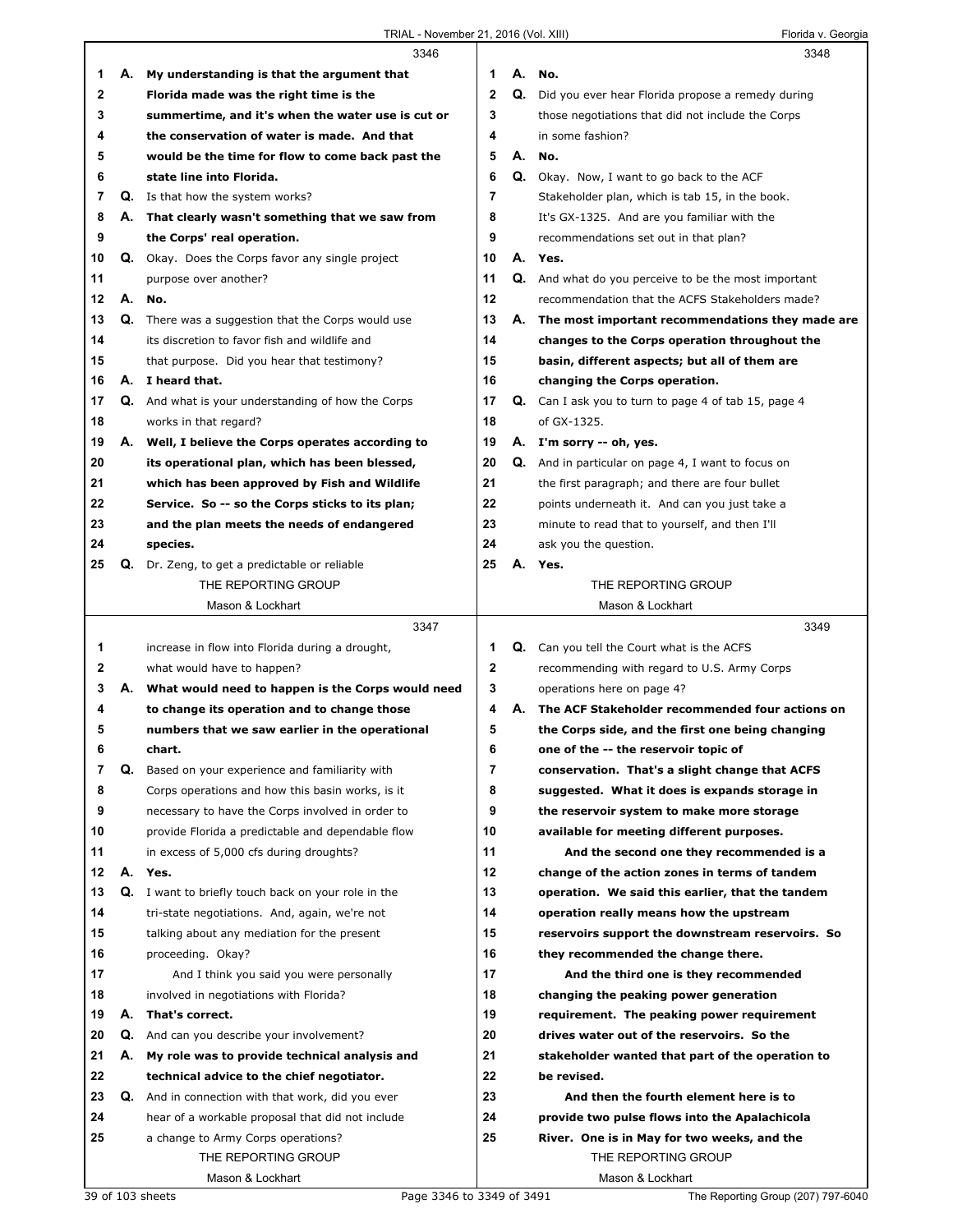|    |    | 3350                                                |             |    | 3352                                                    |
|----|----|-----------------------------------------------------|-------------|----|---------------------------------------------------------|
| 1  |    | other one is in the month of July for two weeks.    | 1           |    | talking about both how much rain falls, but also        |
| 2  |    | Q. Dr. Zeng, when you take these four               | $\mathbf 2$ |    | when it falls?                                          |
| 3  |    | recommendations on Army Corps operations as a       | 3           | А. | That's correct.                                         |
| 4  |    | package, just in laymen's terms, what is the        | 4           |    | Q. Okay. Can you turn to the next -- or to tab 12       |
| 5  |    | group trying to accomplish with these               | 5           |    | in your book. And this is -- I believe this             |
| 6  |    | recommendations?                                    | 6           |    | chart appears in your written direct and comes          |
| 7  | А. | The group is trying to accomplish a balanced -- a   | 7           |    | from GX-1042.                                           |
| 8  |    | balanced approach, taking care of the interests     | 8           |    | Can you -- I think the Court has seen this              |
| 9  |    | of all of the stakeholders.                         | 9           |    | before from other witnesses; but you created it.        |
| 10 |    | Q. And as it relates to storage and achieving       | 10          |    | Can you explain what this shows?                        |
| 11 |    | purposes, what are they saying here in these four   | 11          |    | A. Yes. First of all, let me explain what the           |
| 12 |    | bullets?                                            | 12          |    | curves are. And so each curve represents the            |
| 13 | А. | They're saying the Corps -- the Corps' change of    | 13          |    | monthly precipitation. And the -- the red curve         |
| 14 |    | action is needed to achieve this balanced -- this   | 14          |    | represents the period between 1975 and 2013.            |
| 15 |    | balanced approach.                                  | 15          |    | This is what I call the modern decade -- decades.       |
| 16 | Q. | Okay. Dr. Zeng, I want to turn now to the third     | 16          |    | And then there is the earlier decades, which            |
| 17 |    | topic in your testimony; and that's something you   | 17          |    | started from 1995 and all the way through 1974.         |
| 18 |    | called natural hydrologic change. Correct?          | 18          |    | So I compared the rainfall patterns in those two        |
| 19 |    | A. Yes.                                             | 19          |    | periods to see if there are changes.                    |
| 20 |    | Q. Does Georgia study the natural hydrology of the  | 20          |    | Q. And what did you find?                               |
| 21 |    | <b>ACF Basin?</b>                                   | 21          | А. | Well, we found, indeed, there has been a change         |
| 22 |    | A. Yes.                                             | 22          |    | in the rainfall pattern, especially when you look       |
| 23 |    | Q. And what do you mean when you say natural        | 23          |    | at the middle part of the year, which turned out        |
| 24 |    | hydrology?                                          | 24          |    | to be the drier part and the part that -- that's        |
| 25 |    | A. Well, we started by looking at the precipitation | 25          |    | related to lower flow, usually in the year in           |
|    |    | THE REPORTING GROUP                                 |             |    | THE REPORTING GROUP                                     |
|    |    | Mason & Lockhart                                    |             |    | Mason & Lockhart                                        |
|    |    |                                                     |             |    |                                                         |
|    |    | 3351                                                |             |    | 3353                                                    |
| 1  |    | in the basin. And the precipitation in the basin    | 1           |    | this basin.                                             |
| 2  |    | has certainly not been impacted by the human        | 2           |    | <b>Q.</b> Well, by reference to the chart, can you just |
| 3  |    | activities in the State of Georgia.                 | 3           |    | tell us what it means when you see the blue line        |
| 4  |    | <b>Q.</b> So why have you studied that?             | 4           |    | significantly above the red line in June, July,         |
| 5  |    | A. Well, when we -- years ago we had -- we had come | 5           |    | and August? What does that mean?                        |
|    |    | across arguments about the change or the lack of    | 6           |    | Yes. If we just look at the one on the right,           |
| 7  |    | change in precipitation, but then the change in     | 7           |    | this is the one for CD4, and in particular if we        |
| 8  |    | streamflow. So there were a lot of discussions      | 8           |    | look at the month of July, we're seeing that for        |
| 9  |    | about the change in streamflow. And naturally,      | 9           |    | the modern decades, for the past four decades,          |
| 10 |    | there is the question of why? All right. So why     | 10          |    | we're seeing a -- a once every 20 year type of          |
| 11 |    | was there these streamflow changes? Why have we     | 11          |    | drought. Once every 20 year type of drought, and        |
| 12 |    | been observing these things?                        | 12          |    | you would see a rainfall of 2 inches in the month       |
| 13 |    | And so we started looking into it, and the          | 13          |    | of July.                                                |
| 14 |    | right place to start certainly is rainfall.         | 14          |    | But if you look at the same level of drought            |
| 15 | Q. | Did you do a study of changes in precipitation      | 15          |    | severity, you look at the prior decades, you            |
| 16 |    | over the last several decades?                      | 16          |    | would see a more than 3 inches of rainfall. So          |
| 17 |    | A. Yes, we did.                                     | 17          |    | that comparison tells me that the prior decades         |
| 18 |    | <b>Q.</b> What did you look at?                     | 18          |    | had more than 50 percent more rainfall in that          |
| 19 | А. | We looked at the -- the rainfall that happens in    | 19          |    | month.                                                  |
| 20 |    | the basin; and also we looked at how the rainfall   | 20          | Q. | What is the practical impact in terms of                |
| 21 |    | happens, you know, within the year, how rainfall    | 21          |    | streamflow of having that kind of reduction in          |
| 22 |    | happens in each month. So we look at that           | 22          |    | precipitation over time?                                |
| 23 |    | pattern, what we call the intra-annual rainfall     | 23          |    | A. It would certainly mean lower flow in the            |
| 24 |    | pattern.                                            | 24          |    | streams.                                                |
| 25 | Q. | Are you talking -- just to be clear, are you        | 25          |    | <b>Q.</b> Do you -- are these the only two charts you   |
|    |    | THE REPORTING GROUP                                 |             |    | THE REPORTING GROUP                                     |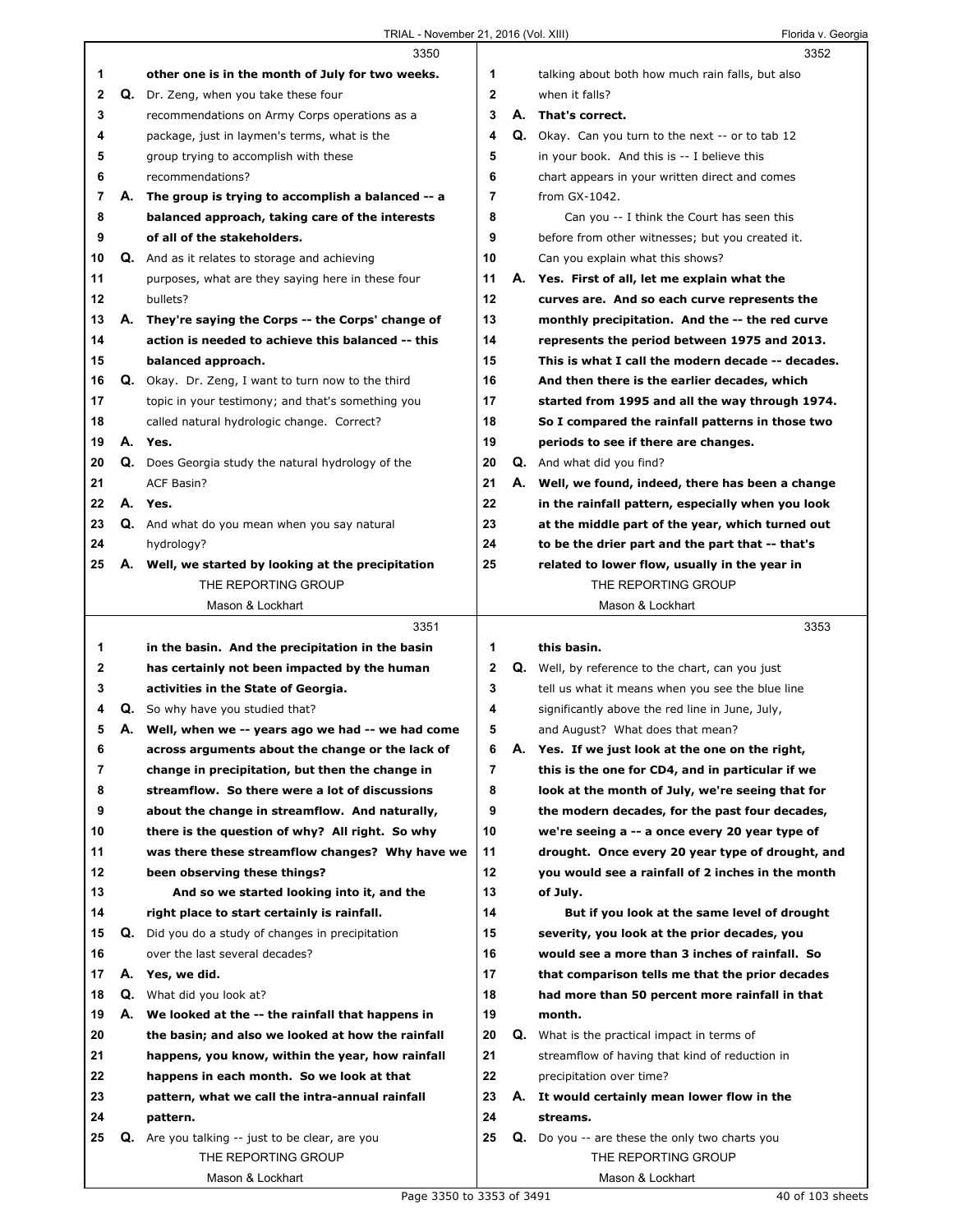|              |    | 3354                                                 |              |    | 3356                                                    |
|--------------|----|------------------------------------------------------|--------------|----|---------------------------------------------------------|
| 1            |    | created like this; or did you look at it across      | 1            |    | them. What's your view?                                 |
| $\mathbf{2}$ |    | other criteria?                                      | $\mathbf{2}$ |    | A. Well, I heard him say that. But I think I also       |
| 3            |    | A. Well, like I said, I -- this is one for the once  | 3            |    | heard him say just before that that he said he          |
| 4            |    | every 20 years type of drought. And there are        | 4            |    | didn't quite understand what was done here.             |
| 5            |    | others. For example, I also looked at once every     | 5            |    | Q. Okay. Dr. Zeng, did you look at changing             |
| 6            |    | 10 years, once every four years, and once every      | 6            |    | patterns in rainfall in any other kind of               |
| 7            |    | two years. In the subsequent study, I actually       | 7            |    | context?                                                |
| 8            |    | did much more than that. I looked at the             | 8            |    | A. Well, we looked at the impact on streamflow.         |
| 9            |    | intervals right in between. And all of them are      | 9            |    | <b>Q.</b> Okay. And did you look at the impact on other |
| 10           |    | showing the same pattern. All of them are            | 10           |    | streams other than the Chattahoochee, Flint, and        |
| 11           |    | showing that the rainfall that used to take place    | 11           |    | Apalachicola?                                           |
| 12           |    | in the middle of the year has been squeezed to       | 12           |    | A. We did.                                              |
| 13           |    | toward the sides of the year, which means we're      | 13           |    | Q. Okay. Why did you look at other rivers in the        |
|              |    |                                                      |              |    |                                                         |
| 14           |    | having a drier summer in comparison to the past;     | 14           |    | region?                                                 |
| 15           |    | and we're having a wetter winter in comparison to    | 15           |    | A. Well, it makes sense when we look at one river       |
| 16           |    | the past.                                            | 16           |    | basin. And in particular there are complicated          |
| 17           |    | Q. And, Dr. Zeng, we included it in your book; but   | 17           |    | factors playing in this basin. It makes sense           |
| 18           |    | can you just say -- check tab 16 and tell us if      | 18           |    | for us to look beyond that basin and see a basin        |
| 19           |    | GX-1042 is the study that you conducted?             | 19           |    | that don't have similar conditions and see              |
| 20           |    | A. That's correct.                                   | 20           |    | whether or not you have a control river basin           |
| 21           |    | Q. Now, are you aware of any other expert who looked | 21           |    | that gives you the benchmark, that gives you the        |
| 22           |    | into precipitation in this case?                     | 22           |    | background to -- or to give you a reference             |
| 23           |    | A. It looks like Dr. Lettenmaier looked into this.   | 23           |    | point.                                                  |
| 24           |    | <b>Q.</b> And what did -- did you look at his study? | 24           |    | <b>Q.</b> Can you turn to tab 13.                       |
| 25           |    | A. Yes.                                              | 25           |    | And, Dr. Zeng, what does the demonstrative at           |
|              |    | THE REPORTING GROUP                                  |              |    | THE REPORTING GROUP                                     |
|              |    | Mason & Lockhart                                     |              |    | Mason & Lockhart                                        |
|              |    |                                                      |              |    |                                                         |
|              |    | 3355                                                 |              |    | 3357                                                    |
| 1            |    | Q. And what did you find in his study with regard to | 1            |    | tab 13 show?                                            |
| 2            |    | this intra-annual pattern of drier summers and       | 2            |    | A. This is showing other rivers in Florida, other       |
| 3            |    | wetter winters?                                      | 3            |    | rivers in the Panhandle part of Florida. And we         |
| 4            |    | A. I believe he saw similar trends as we saw here.   | 4            |    | looked at the gage rivers of these streams. And         |
| 5            |    | But he -- he categorized the differences that he     | 5            |    | we compared them with the -- with the flow that         |
| 6            |    | saw as statistically not significant.                | 6            |    | took place in the Chattahoochee River -- in the         |
| 7            |    | <b>Q.</b> And what is your view?                     | 7            |    | Apalachicola River.                                     |
| 8            | А. | Well, I think his statistically significant or       | 8            |    | Q. And what did you find?                               |
| 9            |    | not significant difference in his own words means    | 9            |    | A. We found all of these streams -- if you look at      |
| 10           |    | are these differences by chance? And he only         | 10           |    | the past four decades, all of them are showing          |
| 11           |    | looked at the mean -- I think the median -- the      | 11           |    | the same type of declining trend.                       |
| 12           |    | median value; and then he made his determination     | 12           |    | Q. As a hydrologist, what does it tell you that         |
| 13           |    |                                                      | 13           |    | other rivers that aren't impacted by Georgia's          |
|              |    | he thinks that they are not statistically            |              |    |                                                         |
| 14           |    | significant or, in other words, that he thinks       | 14           |    | ACF water use are showing a similar declining           |
| 15           |    | that they weren't extensive.                         | 15           |    | trend?                                                  |
| 16           |    | But I have looked at the ones 20 years to the        | 16           |    | A. Well, it tells me that there is a regional trend     |
| 17           |    | ones two year -- once every two years. And I         | 17           |    | that is taking place -- that has taken place in         |
| 18           |    | looked at all the probabilities in the middle.       | 18           |    | the past decades. And that regional pattern --          |
| 19           |    | And all of them -- all of them are showing the       | 19           |    | that regional pattern certainly was not the             |
| 20           |    | same trend. All of them are showing the same         | 20           |    | result of Georgia's consumptive water use.              |
| 21           |    | pattern. I think we're beyond doubt that these       | 21           | Q. | Now, you testified a bit on cross-examination           |
| 22           |    | differences are not because of chance.               | 22           |    | about another study you did which looked at just        |
| 23           | Q. | Dr. Zeng, I think Dr. Lettenmaier had these two      | 23           |    | the decline in flows in the Apalachicola. Is            |
| 24           |    | charts on the screen. And if I can quote him, he     | 24           |    | that right?                                             |
| 25           |    | said, they are completely flawed. You created        | 25           |    | A. That's right.                                        |
|              |    | THE REPORTING GROUP<br>Mason & Lockhart              |              |    | THE REPORTING GROUP<br>Mason & Lockhart                 |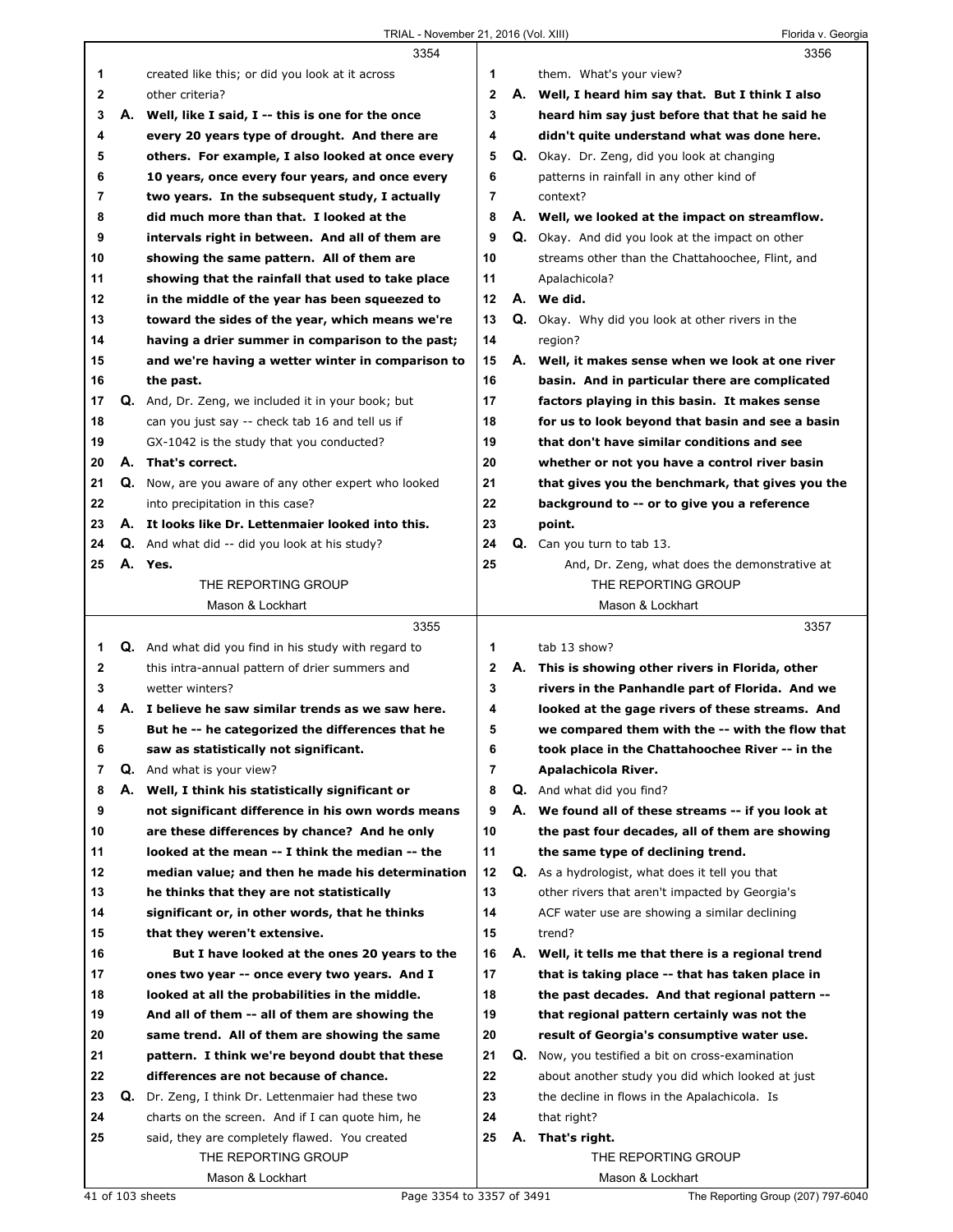|    |    | 3358                                                        |              |    | 3360                                                       |
|----|----|-------------------------------------------------------------|--------------|----|------------------------------------------------------------|
| 1  |    | <b>Q.</b> Can -- and this is just south of the state line.  | 1            |    | A. No.                                                     |
| 2  |    | Right?                                                      | $\mathbf{2}$ |    | Q. And, Dr. Zeng, Mr. Qureshi asked you some               |
| 3  |    | A. That's correct.                                          | 3            |    | questions about the Sumatra Gage and whether that          |
| 4  |    | Q. Okay. Can you explain what analysis you did on           | 4            |    | was appropriate to look at. Did you look at any            |
| 5  |    | that?                                                       | 5            |    | other gages in Florida to double-check?                    |
| 6  | А. | Okay. Now, that one, we know that the total                 | 6            |    | A. In terms of declining flow?                             |
| 7  |    | amount of water going into the Apalachicola Bay             | 7            |    | Q. Yes.                                                    |
| 8  |    | is not the same amount that crosses the state               | 8            |    | A. Yes.                                                    |
| 9  |    | line. So there's water added. There is flow                 | 9            |    | Q. And what did you do in that regard?                     |
| 10 |    | added in the Florida part of the basin. And that            | 10           |    | A. Well, we looked at the -- we looked at the              |
| 11 |    | was water converted from rainfall, from flows in            | 11           |    | Blountstown Gage, which is right downstream of --          |
| 12 |    | the tributaries. And so this added part is what             | 12           |    | it's downstream of Chattahoochee, but upstream of          |
| 13 |    | I call flow generated within the Florida portion            | 13           |    | Sumatra Gage. We also looked at the gage that is           |
| 14 |    | of the state.                                               | 14           |    | immediately downstream of Blountstown but is               |
| 15 | Q. | Does Georgia's consumptive use have any                     | 15           |    | upstream of Sumatra Gage. So there are two other           |
| 16 |    | relationship or impact on this flow that's                  | 16           |    | gages in the Florida part of the Apalachicola              |
| 17 |    | created just within Florida?                                | 17           |    | River. And we looked at those two gages as well,           |
| 18 | А. | No.                                                         | 18           |    | and we found similar declining trends at those             |
| 19 |    | Q. Okay. And can you turn to tab 14, demonstrative          | 19           |    | two gages as well.                                         |
| 20 |    | 14? And did you prepare this demonstrative?                 | 20           | Q. | Now, Dr. Zeng, as a hydrologist who studies this           |
| 21 |    | A. Yes.                                                     | 21           |    | basin, what does it tell you that Florida is               |
| 22 |    | <b>Q.</b> Can you explain to the Court what this one means? | 22           |    | contributing as much as 4,000 cfs less into the            |
| 23 |    | A. Yes. This is a table that shows the state line           | 23           |    | flow into Apalachicola Bay than it was decades             |
| 24 |    | flow. And so we're -- I'm going to the title                | 24           |    | ago?                                                       |
| 25 |    | column here. So it shows the flow in the                    | 25           |    | A. Well, it tells me that there clearly is an issue        |
|    |    | THE REPORTING GROUP                                         |              |    | THE REPORTING GROUP                                        |
|    |    | Mason & Lockhart                                            |              |    | Mason & Lockhart                                           |
|    |    | 3359                                                        |              |    | 3361                                                       |
| 1  |    | Chattahoochee River -- or this is the state line            | 1            |    | with the flow coming into the river in the                 |
| 2  |    | flow, the first row.                                        | $\mathbf 2$  |    | Florida part. It also concerns me that in                  |
| 3  |    | Q. Let's start over. Is the first flow the                  | 3            |    | addressing -- in trying to address the issue,              |
| 4  |    | Chattahoochee Gage?                                         | 4            |    | Florida does not look into this issue, does not            |
| 5  |    | A. Yes.                                                     | 5            |    | acknowledge that even that -- that it's even an            |
| 6  | Q. | And where is that?                                          | b            |    | issue while looking toward the north of the state          |
| 7  | А. | That is right downstream of Jim Woodruff project.           | 7            |    | line and seeking higher flow coming from north of          |
| 8  |    | Q. And then what did you observe next at Sumatra            | 8            |    | the state line as a solution to their problems.            |
| 9  |    | Gage?                                                       | 9            |    | Q. Thank you, Dr. Zeng.                                    |
| 10 |    | A. I looked at the flow at Sumatra Gage.                    | 10           |    | MR. PRIMIS: I have no further                              |
| 11 |    | <b>Q.</b> And this -- why is the flow in Sumatra higher     | 11           |    | questions.                                                 |
| 12 |    | than Chattahoochee?                                         | 12           |    | SPECIAL MASTER LANCASTER: Recross?                         |
| 13 |    | A. Well, that's because there's flow coming into the        | 13           |    | RECROSS-EXAMINATION                                        |
| 14 |    | basin in the Florida part of the basin.                     | 14           |    | BY MR. QURESHI:                                            |
| 15 |    | <b>Q.</b> Then you have a row that says Florida's           | 15           |    | Q. Good afternoon Dr. Zeng.                                |
| 16 |    | Contribution. And what is that?                             | 16           |    | A. Good afternoon.                                         |
| 17 | А. | That is simply the difference between the first             | 17           |    | <b>Q.</b> I want to finish up where you just finished with |
| 18 |    | two.                                                        | 18           |    | Georgia's counsel on redirect.                             |
| 19 |    | Q. And what trend do you see in Florida's                   | 19           |    | You mentioned you looked at two other gages                |
| 20 |    | contribution to flows into Apalachicola Bay?                | 20           |    | in Florida. One was Blountstown, and what was              |
| 21 |    | A. Well, from the late '70's to the year 2013, 2014,        | 21           |    | the other one?                                             |
| 22 |    | we're seeing a declining flow that -- that came             | 22           |    | A. It's called Wewahitchka.                                |
| 23 |    | into existence solely in the Florida part of the            | 23           |    | Q. Wewahitchka?                                            |
| 24 |    | basin.                                                      | 24           |    | A. Wewahitchka, thank you.                                 |
| 25 | Q. | Did Georgia play any role in that?                          | 25           |    | <b>Q.</b> Okay. And where was that analysis presented in   |
|    |    | THE REPORTING GROUP                                         |              |    | THE REPORTING GROUP                                        |
|    |    |                                                             |              |    |                                                            |
|    |    | Mason & Lockhart                                            |              |    | Mason & Lockhart                                           |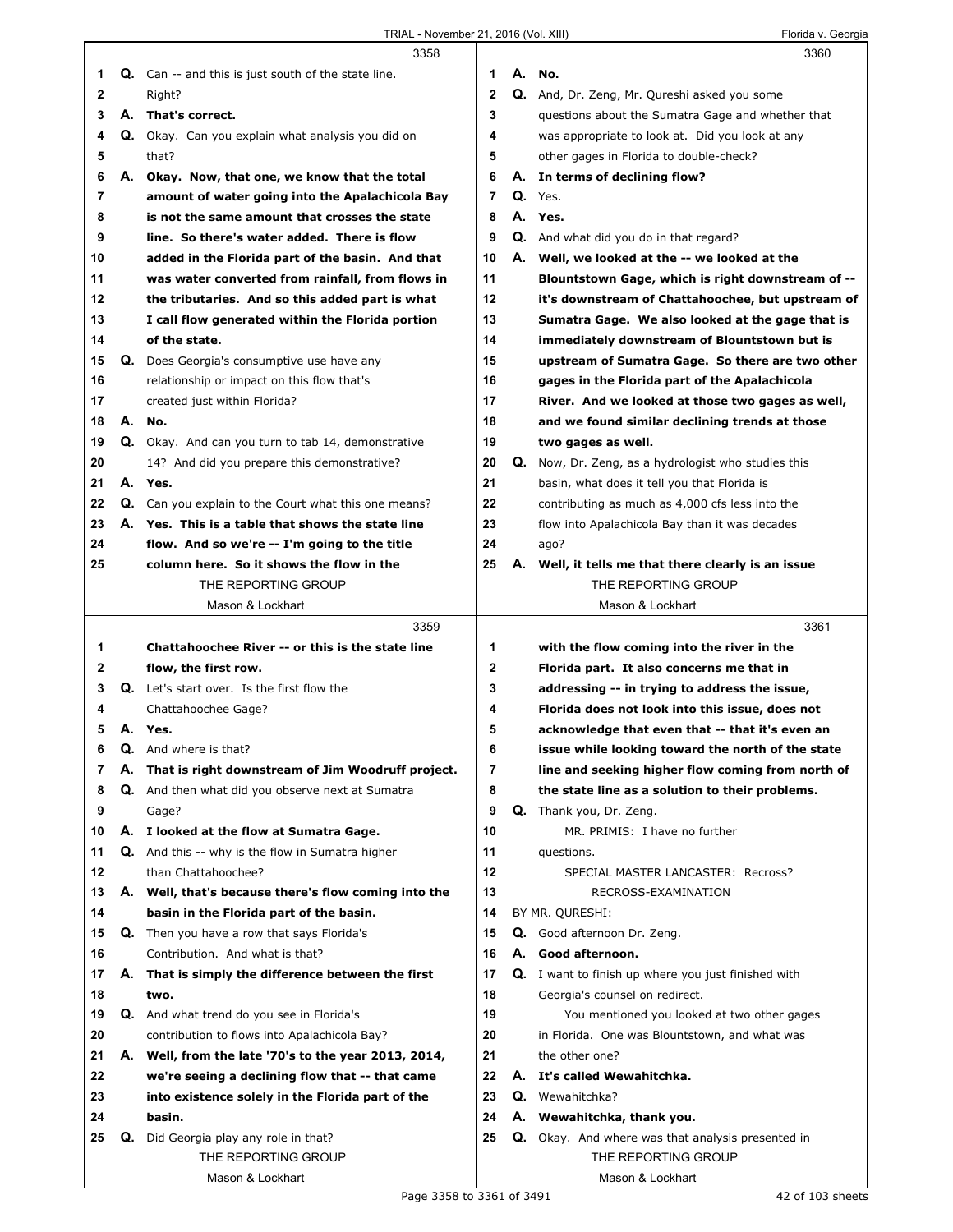|          |    | 3362                                                                                      |              | 3364                                                                           |
|----------|----|-------------------------------------------------------------------------------------------|--------------|--------------------------------------------------------------------------------|
| 1        |    | your direct testimony?                                                                    | 1            | <b>Q.</b> And so you're thinking of the greater than or                        |
| 2        |    | A. It was not.                                                                            | $\mathbf 2$  | equal to sign as a target?                                                     |
| 3        |    | Q. Okay. And the Sumatra Gage, did you have a                                             | 3            | A. In effect, yes.                                                             |
| 4        |    | chance to check that at lunch? Were you able to                                           | 4            | Q. Okay. And from a mathematical perspective, you                              |
| 5        |    | confirm that the data from 1978 to 2013, the                                              | 5            | understand that greater than or equal to allows                                |
| 6        |    | daily data, is no longer up?                                                              | 6            | for variation?                                                                 |
| 7        |    | A. I didn't have a chance to check that.                                                  | 7            | A. I understand the greater than or equal to means                             |
| 8        |    | Q. Okay. I noticed on paragraph 155 on page 55 of                                         | 8            | at least 5,000.                                                                |
| 9        |    | your direct testimony that you have information                                           | 9            | Q. Okay. You also explained in your prefiled direct                            |
| 10       |    | going from 1972 through 2012 on that figure                                               | 10           | that there are various places in the DEIS where                                |
| 11       |    | there.                                                                                    | 11           | the Corps describes the 5,000 as a target. Is                                  |
| 12       |    | A. Yes.                                                                                   | 12           | that right?                                                                    |
| 13       |    | <b>Q.</b> Are you aware that there is no Sumatra data for                                 | 13           | A. Yes.                                                                        |
| 14       |    | 1972?                                                                                     | 14           | Q. And you are aware, sir, that there are many                                 |
| 15       |    | A. I'm aware of that.                                                                     | 15           | places in the DEIS where the Corps explicitly                                  |
| 16       |    | Q. Okay. I want to --                                                                     | 16           | states the 5,000 is not a target. Are you aware                                |
| 17       |    | A. But we did use some data. We did use the Corps                                         | 17           | of that?                                                                       |
| 18       |    | data.                                                                                     | 18           | A. I'm not aware of that.                                                      |
| 19       |    | Q. Okay.                                                                                  | 19           | Q. Okay. Well, perhaps I can walk through some of                              |
| 20       |    | A. The Corps had field data.                                                              | 20           | those. We're going to have to switch binders.                                  |
| 21       |    | Q. I want to talk about -- I'm sorry. Are you                                             | 21           | If you could look at tab 30 of the binder that I                               |
| 22       |    | finished?                                                                                 | 22           | gave you this morning, and we can walk through                                 |
| 23       |    | A. Go ahead.                                                                              | 23           | some of those examples. I suggest we start with                                |
| 24       |    | <b>Q.</b> I want to talk about the Corps data and some of                                 | 24           | going to pages -- and we only included excerpts.                               |
| 25       |    | the observations you made about the Corps RIOP.                                           | 25           | But we can start with the pages marked 2-72                                    |
|          |    | THE REPORTING GROUP                                                                       |              | THE REPORTING GROUP                                                            |
|          |    | Mason & Lockhart                                                                          |              | Mason & Lockhart                                                               |
|          |    | 3363                                                                                      |              | 3365                                                                           |
| 1        |    | If we could turn for a moment to -- I believe                                             | 1            | through 2-73.                                                                  |
| 2        |    | it's tab 9 of the binder that Georgia's counsel                                           | $\mathbf{2}$ | A. Where is that?                                                              |
| 3        |    | provided you. Do you have that in front of you,                                           | 3            | <b>Q.</b> It's at page 2-72 through 2-73. And there's a                        |
| 4        |    | sir?                                                                                      | 4            | discussion beginning at the bottom of the page                                 |
| 5        |    | A. Tab 9?                                                                                 | 5            | that says, quote, the flow rates included in                                   |
| 6        | Q. | Tab 9 of the binder that Georgia's counsel                                                | 6            | table 2.1.5, the table we were just looking at.                                |
| 7        |    | provided you.                                                                             | 7            | Can you read that?                                                             |
| 8        |    | A. Yes.                                                                                   | 8            | A. I see that. Yes.                                                            |
| 9        |    | Q. You actually walked us through this table while                                        | 9            | Q. Do you see the reference to prescribed minimum,                             |
| 10       |    | you were standing. And you kept pointing to the                                           | 10           | not target releases?                                                           |
| 11       |    | number 5,000. Is that correct?                                                            | 11           | A. I see that.                                                                 |
| 12       |    | A. Yes.                                                                                   | 12           | Q. Okay. Were you aware of this section when you                               |
| 13       |    | Q. Okay. There's actually a figure in front of the                                        | 13           | wrote your direct testimony?                                                   |
| 14       |    | 5,000, but you never mentioned it. Can you tell                                           | 14           | A. Well, apparently I didn't read that.                                        |
| 15       |    | us what that figure represents?                                                           | 15           | Q. Okay.                                                                       |
| 16<br>17 |    | A. That represents greater than or equal to.<br>Q. Okay. And what does that mean?         | 16<br>17     | A. Or didn't read that carefully.<br>Q. Sir, can you please turn to page 1-10. |
|          |    |                                                                                           | 18           | A. 1-10.                                                                       |
| 18<br>19 |    | A. It means -- it means 5,000 or higher.<br>Q. Okay. You testified, sir, in your prefiled | 19           | Q. And the pages are not sequential, so you will                               |
| 20       |    | direct testimony that the Corps treats the 5,000                                          | 20           | find it a couple places after.                                                 |
| 21       |    | cfs minimum flow requirement as a target.                                                 | 21           | A. Page 1-10?                                                                  |
| 22       |    | A. Yes.                                                                                   | 22           | Q. Yes, sir.                                                                   |
| 23       |    | Q. Okay. And by that you're suggesting that the                                           | 23           | A. I'm here.                                                                   |
| 24       |    | Corps releases as close to 5,000 as possible?                                             | 24           | Q. Okay. And, again, you will notice the paragraph                             |
| 25       |    | A. Yes.                                                                                   | 25           | that states the flow rates included in table                                   |
|          |    | THE REPORTING GROUP                                                                       |              | THE REPORTING GROUP                                                            |
|          |    | Mason & Lockhart                                                                          |              | Mason & Lockhart                                                               |
|          |    |                                                                                           |              |                                                                                |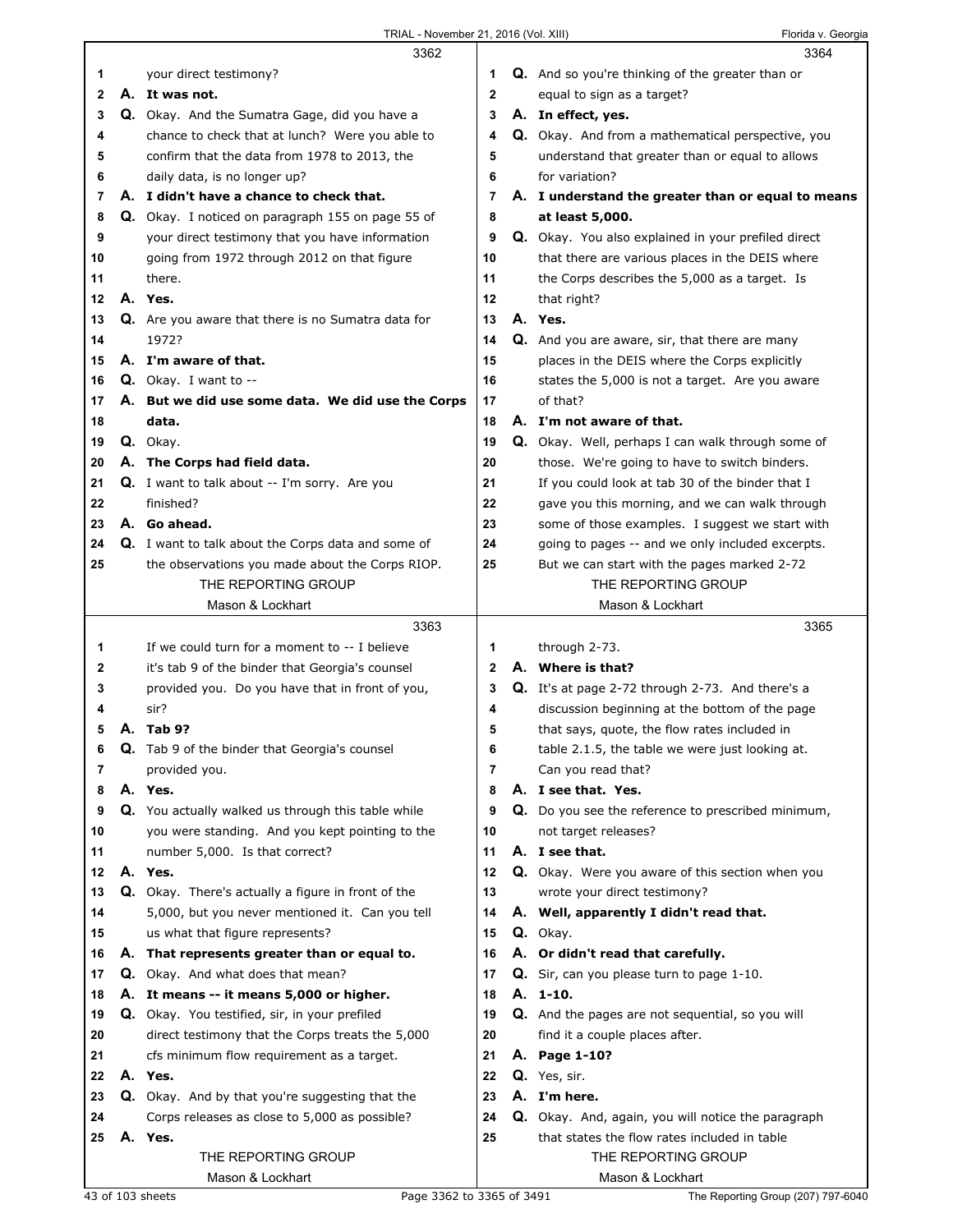|    | 3366                                                       |             | 3368                                                       |
|----|------------------------------------------------------------|-------------|------------------------------------------------------------|
| 1  | 1.2-3 prescribe minimum and not target releases.           | 1           | estimates. I'm aware of that.                              |
| 2  | Do you see that?                                           | $\mathbf 2$ | Q. Okay. And the particular agricultural estimates         |
| 3  | A. Where is that, please?                                  | 3           | that it's critical of are the evaporations from            |
| 4  | <b>Q.</b> It's the sentence that begins, the flow rates    | 4           | farm ponds. Correct?                                       |
| 5  | included in --                                             | 5           | A. I'm aware of that.                                      |
| 6  | A. The last paragraph?                                     | 6           | Q. And I believe during your redirect, Georgia's           |
| 7  | Q. Yes, sir.                                               | 7           | counsel discussed that there were certain                  |
| 8  | A. Okay. I see that.                                       | 8           | potential farm ponds in the Georgia portion of             |
| 9  | Q. Okay. And were you aware of this when you               | 9           | the ACF Basin. You know they exist. Right?                 |
| 10 | prepared your direct testimony?                            | 10          | A. Well, the farm ponds exist, yes.                        |
| 11 | A. I'm aware of this document.                             | 11          | <b>Q.</b> And you know that there's more than 20,000 of    |
| 12 | Q. Were you aware of the sentence we just read, sir?       | 12          | them. Right?                                               |
| 13 | A. I'm not aware of the sentence.                          | 13          | A. I'm -- well, again, the number of water bodies he       |
| 14 | <b>Q.</b> Okay. Similarly, let's go to table -- I'm sorry, | 14          | identified would be that number. But I'm not               |
| 15 | page 1-16. And that's a similarly worded                   | 15          | sure all of them are farm ponds.                           |
| 16 | sentence which begins with, the flow rates                 | 16          | Q. You have done an analysis of farm pond                  |
| 17 | included.                                                  | 17          | evaporation; haven't you?                                  |
| 18 | A. I see that.                                             | 18          | A. I have.                                                 |
| 19 | <b>Q.</b> Okay. And I have the same question for you; were | 19          | <b>Q.</b> Okay. And that was not produced in this          |
| 20 | you aware of that sentence when you prepared your          | 20          | litigation because it's privileged. Is that                |
| 21 | direct testimony?                                          | 21          | right?                                                     |
| 22 | A. Well, I'm aware of the Corps' general saying of         | 22          | A. That's right.                                           |
| 23 | that; but I'm not aware of this specific                   | 23          | Q. Okay. And the UIF indicates that the net loss           |
| 24 | sentence.                                                  | 24          | from evaporation of farm ponds could be as high            |
| 25 | Q. Okay. Thank you, sir.                                   | 25          | as 1200 cfs. Is that right?                                |
|    | THE REPORTING GROUP                                        |             | THE REPORTING GROUP                                        |
|    | Mason & Lockhart                                           |             | Mason & Lockhart                                           |
|    |                                                            |             |                                                            |
|    | 3367                                                       |             | 3369                                                       |
| 1  | I'm going to return to some of the other                   | 1           | A. That's what the document says.                          |
| 2  | topics that were covered during your redirect              | $\mathbf 2$ | Q. That's what the document says; correct.                 |
| 3  | examination, sir. May we return to tab 3 that's            | 3           | There are other criticisms of the UIF                      |
| 4  | the UIF report? This is tab 3 of the big binder,           | 4           | dataset; are there not?                                    |
| 5  | sir.                                                       | 5           | A. There are, yes.                                         |
| 6  | A. I'm here.                                               | 6           | Q. And one of them we looked at earlier today is           |
| 7  | Q. Okay. And before we go into the body of the             | 7           | behind tab 9, sir?                                         |
| 8  | document, you're aware that GWRI is part of a              | 8           | A. I'm here.                                               |
| 9  | National Institute for Water Resources in                  | 9           | Q. Okay. And in particular, under the section              |
| 10 | affiliation with USGS?                                     | 10          | Inappropriate Use of the Unimpaired Flow Dataset,          |
| 11 | A. I'm not aware of that.                                  | 11          | there is a sentence that begins, for example, and          |
| 12 | Q. You never heard that before?                            | 12          | then a following sentence that begins with,                |
| 13 | A. Well, they might have some affiliation; but I'm         | 13          | however. Can you read both of those, please.               |
| 14 | not aware of that.                                         | 14          | A. Can you direct me to the right location?                |
| 15 | Q. Okay. And in discussing the UIF datasets, sir,          | 15          | <b>Q.</b> Certainly. It's the second paragraph and sort of |
| 16 | you agree that the UIF's prepared by the Corps             | 16          | the middle of the page. It's the sentence that             |
| 17 | rely on consumptive use information or demand              | 17          | begins, for example, the unimpaired flows do not           |
| 18 | information from Georgia EPD?                              | 18          | represent.                                                 |
| 19 | A. I'm aware of that, yes.                                 | 19          | A. Okay. I found it.                                       |
| 20 | Q. Okay. And that's actually information that you          | 20          | MR. QURESHI: If you can actually                           |
| 21 | provide. Right?                                            | 21          | highlight the following sentence as well.                  |
| 22 | A. Yes.                                                    | 22          | A. I see that.                                             |
| 23 | Q. And this report is critical of that information;        | 23          | Q. Okay. And you were aware of this when you               |
| 24 | is it not?                                                 | 24          | prepared your prefiled direct testimony, sir?              |
| 25 | A. Well, it's critical of some agricultural                | 25          | A. I was aware of this, yes.                               |
|    | THE REPORTING GROUP                                        |             | THE REPORTING GROUP                                        |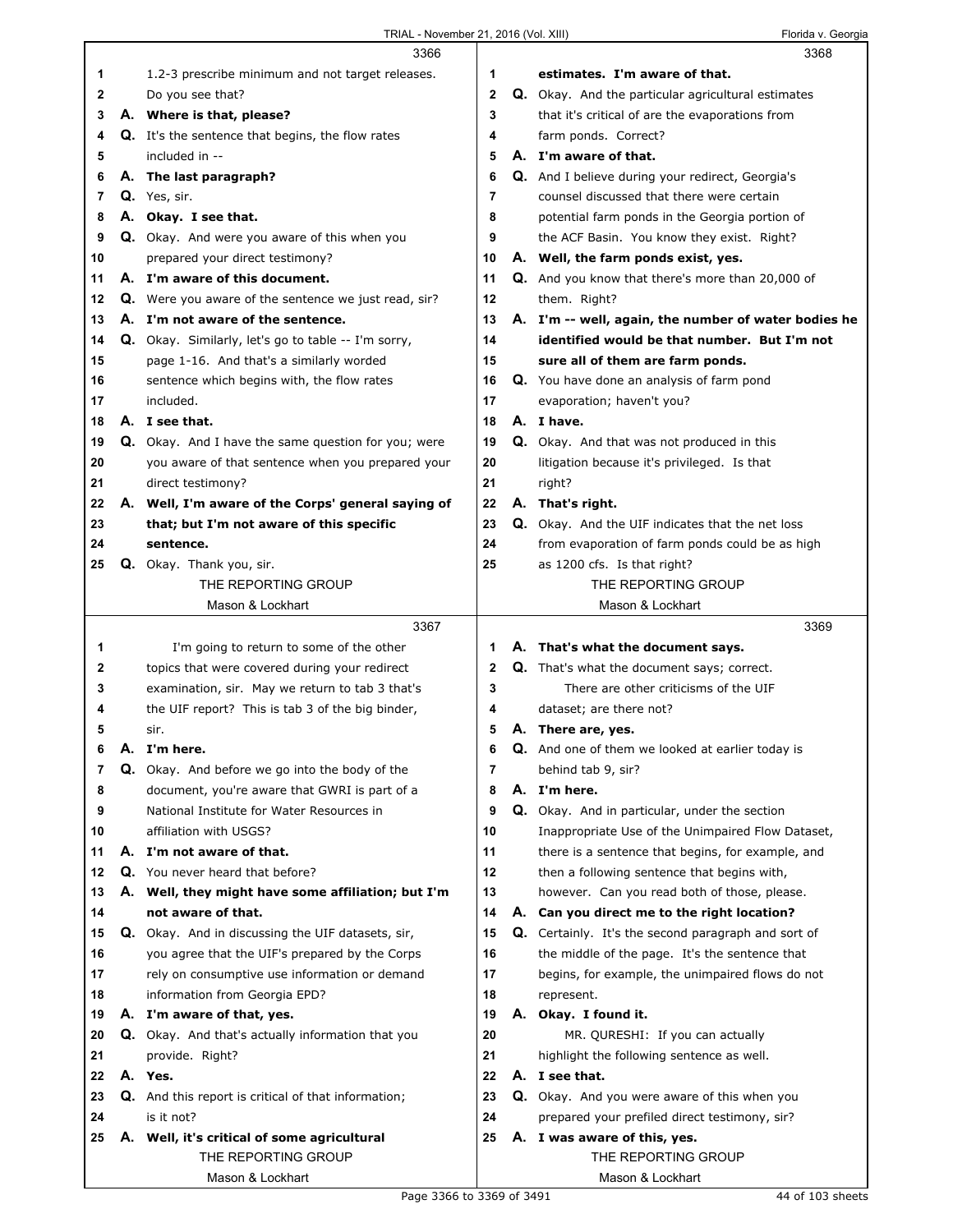|    |    | 3370                                                     |              |    | 3372                                                       |
|----|----|----------------------------------------------------------|--------------|----|------------------------------------------------------------|
| 1  |    | <b>Q.</b> And you were aware of it at the time you       | 1            |    | A. Yes.                                                    |
| 2  |    | submitted your testimony?                                | $\mathbf{2}$ |    | Q. Okay. And you're aware that the caption of this         |
| 3  | А. | Yes.                                                     | 3            |    | slide refers to Georgia's Upstream Consumptive             |
| 4  |    | Q. In your prefiled direct testimony at paragraph        | 4            |    | Use of Water?                                              |
| 5  |    | 22, you include a figure 3.                              | 5            |    | A. Yes.                                                    |
| 6  |    | MR. QURESHI: If you can put that up on                   | 6            |    | Q. Are you familiar with how Florida's expert,             |
| 7  |    | the screen.                                              | 7            |    | Dr. Hornberger, defines consumptive use?                   |
| 8  |    | BY MR. QURESHI:                                          | 8            |    | A. I think I understand what that concept is.              |
| 9  |    | Q. And you can certainly review it in front of you       | 9            |    | <b>Q.</b> Okay. And it's equivalent -- it's actually       |
| 10 |    | as well.                                                 | 10           |    | different than the way you described consumptive           |
| 11 | А. | Did you say 22?                                          | 11           |    | use; is it not?                                            |
| 12 | Q. | Paragraph 22, page 7.                                    | 12           |    | A. I'm not sure that would be different, but go            |
| 13 |    | A. Yes.                                                  | 13           |    | ahead.                                                     |
| 14 |    | Q. And the peak consumptive use here looks to be at      | 14           | Q. | Well, I guess my question for you is do you know           |
| 15 |    | some time in the summer of 2012. Does that seem          | 15           |    | how he defines it?                                         |
| 16 |    | right to you?                                            | 16           |    | A. Well, if he's using every drop of water that was        |
| 17 | А. | That seems right.                                        | 17           |    | pumped out of sources connected and not connected          |
| 18 | Q. | Okay. And it's roughly at 1,800 cfs?                     | 18           |    | to the streams, and water pumped out that does             |
| 19 | А. | That seems right, yes.                                   | 19           |    | not translate in a one-to-one relationship into a          |
| 20 |    | Q. Okay. And do you know what the monthly flows in       | 20           |    | streamflow, then I think I understand his -- his           |
| 21 |    | the Apalachicola River were at this point in             | 21           |    | concept.                                                   |
| 22 |    | time?                                                    | 22           | Q. | Before you characterized this particular exhibit,          |
| 23 |    | A. 5,000 cfs.                                            | 23           |    | did you know how he defined consumptive use?               |
| 24 | Q. | Somewhere between five and 6,000?                        | 24           |    | A. I think I know how he defined it.                       |
| 25 |    | A. It's mostly 5,000 cfs.                                | 25           |    | Q. Did you read his prefiled direct testimony?             |
|    |    | THE REPORTING GROUP                                      |              |    | THE REPORTING GROUP                                        |
|    |    | Mason & Lockhart                                         |              |    | Mason & Lockhart                                           |
|    |    |                                                          |              |    |                                                            |
|    |    | 3371                                                     |              |    | 3373                                                       |
| 1. |    | <b>Q.</b> Okay. And do you know that 1,800 is            | 1            |    | A. Not in very detail.                                     |
| 2  |    | approximately 35 percent of 5,000 cfs?                   | 2            |    | Q. Okay. We can put up page 9 of his prefiled              |
| 3  |    | A. Yes. I understand the flow into Florida is about      | 3            |    | direct, and it will give you some idea of how              |
| 4  |    | two to three times that amount.                          | 4            |    | Dr. Hornberger defines consumptive use.                    |
| 5  |    | <b>Q.</b> Okay. Sir, you also talked about the BiOp, the | 5            |    | MR. QURESHI: It's actually page 9.                         |
| 6  |    | 2016 BiOp?                                               | 6            |    | You can also blow up the definition of                     |
| 7  | А. | Yes.                                                     | 7            |    | streamflow depletions and withdrawals, please.             |
| 8  | Q. | And you're familiar with that document?                  | 8            |    | A. I see it.                                               |
| 9  | А. | Well, reasonably. It just came out not too long          | 9            |    | Q. Okay. And do you see his definition of                  |
| 10 |    | ago.                                                     | 10           |    | streamflow depletion as well?                              |
| 11 | Q. | In October, I think?                                     | 11           |    | A. Yes.                                                    |
| 12 | А. | Yeah, something like that.                               | 12           |    | Q. And his definition of consumptive use is                |
| 13 |    | Q. Okay. And you're aware that there's language in       | 13           |    | different than yours, sir?                                 |
| 14 |    | the 2016 BiOp that says the most harmful thing           | 14           |    | A. It appears to be, yes.                                  |
| 15 |    | for a river -- for river biota is low flows?             | 15           |    | <b>Q.</b> Okay. And were you aware of that difference when |
| 16 |    | A. I couldn't -- I could believe they say that.          | 16           |    | you opined on the slide behind tab 4 of the thin           |
| 17 |    | <b>Q.</b> And you don't have any quarrel with that       | 17           |    | binder?                                                    |
| 18 |    | statement; do you?                                       | 18           |    | A. Well, I understand there is a difference, yes.          |
| 19 |    | A. I don't.                                              | 19           |    | <b>Q.</b> Okay. Another slide you walked us through during |
| 20 | Q. | We looked at during your redirect examination,           | 20           |    | your redirect examination is behind tab 5. Do              |
| 21 |    | sir, a slide that was in Florida's opening               | 21           |    | you see that?                                              |
| 22 |    | statement. And that's behind tab 4 of the thin           | 22           |    | A. I see that, yes.                                        |
| 23 |    | binder.                                                  | 23           |    | <b>Q.</b> Okay. And tab 5 is a PowerPoint slide made out   |
| 24 | А. | Tab 4 of the thin binder?                                | 24           |    | of Florida Exhibit 518; but it actually covers up          |
| 25 |    | <b>Q.</b> Yes, the binder that Georgia -- yes.           | 25           |    | the footnotes for the exhibit. Did you -- did              |
|    |    | THE REPORTING GROUP<br>Mason & Lockhart                  |              |    | THE REPORTING GROUP<br>Mason & Lockhart                    |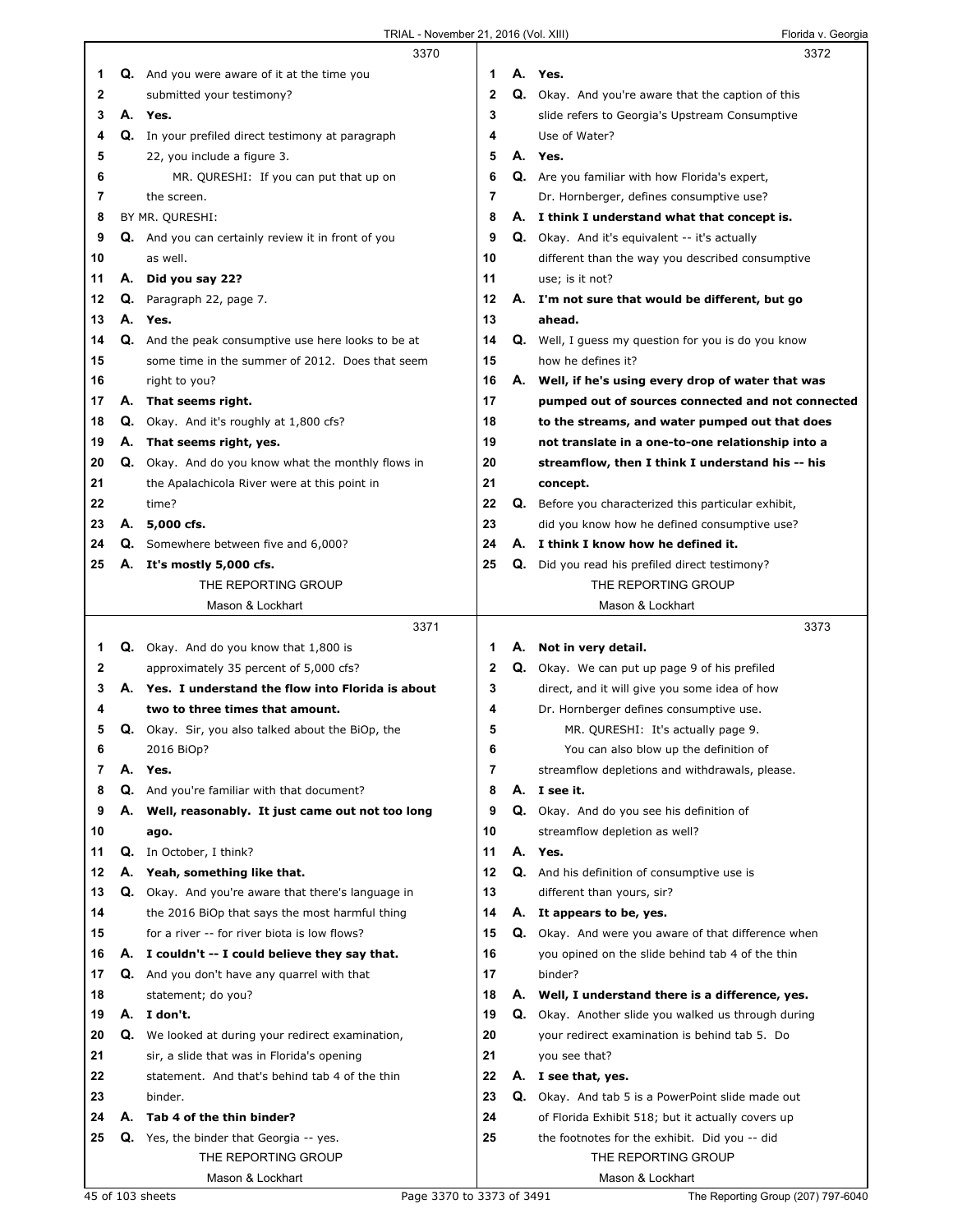|    | 3374                                                       |                |    | 3376                                                      |
|----|------------------------------------------------------------|----------------|----|-----------------------------------------------------------|
| 1  | you have a chance to review the actual exhibit;            | 1              |    | omissions, any missing information?                       |
| 2  | or did you only look at the PowerPoint slide?              | $\mathbf 2$    |    | A. Copying data from the Corps website to our             |
| 3  | A. I had a chance --                                       | 3              |    | database, probably not.                                   |
| 4  | Q. To look at the actual footnotes?                        | 4              |    | MR. QURESHI: Okay. Your Honor, with                       |
| 5  | A. Yes.                                                    | 5              |    | your permission, I would like to hand out a               |
| 6  | Q. And are you, therefore, aware that the footnotes        | 6              |    | demonstrative.                                            |
| 7  | explained that the numbers calculated for                  | 7              |    | SPECIAL MASTER LANCASTER: Sure,                           |
| 8  | population and irrigation acres don't come from            | 8              |    | BY MR. QURESHI:                                           |
| 9  | Florida; but they come from Georgia's experts.             | 9              |    | Q. Okay. Sir, I have handed you screen shots from         |
| 10 | Did you know that?                                         | 10             |    | the database that we were just talking about,             |
| 11 | A. I understand that.                                      | 11             |    | GX-143. And if you look at the series of issues           |
| 12 | <b>Q.</b> All right. And you -- you were aware of that?    | 12             |    | we have identified, you will see that there's             |
| 13 | A. I understand that, yes.                                 | 13             |    | missing periods of time from which there is no            |
| 14 | Q. Okay. Sir, when you describe the Corps                  | 14             |    | data. That's May 1, 2013, through May 15, 2013.           |
| 15 | operations in your prefiled direct testimony, you          | 15             |    | Do you see that?                                          |
| 16 | highlight something called provisional data or             | 16             |    | A. I see that.                                            |
| 17 | daily project data; is that right?                         | 17             |    | <b>Q.</b> Okay. And then there's particular days that     |
| 18 | A. That's correct.                                         | 18             |    | don't have any data whatsoever. For example,              |
| 19 | Q. And in fact if we look at the thin binder               | 19             |    | April 14, 2014.                                           |
| 20 | behind -- behind tab 10, there is a reference to           | 20             |    | A. I'm sorry. I couldn't read the words here.             |
| 21 | GX-143. Correct?                                           | 21             |    | <b>Q.</b> Okay. Can you read the words in the yellow box? |
| 22 | A. Yes.                                                    | 22             |    | A. I can read the words in the yellow box. I was          |
| 23 | Q. All right. And GX-143 is a database of                  | 23             |    | trying to --                                              |
| 24 | information that EPD stores on its computers but           | 24             |    | Q. What do they say?                                      |
| 25 | that are not stored on government computers, USGS          | 25             |    | A. Well, they say missing data.                           |
|    | THE REPORTING GROUP                                        |                |    | THE REPORTING GROUP                                       |
|    | Mason & Lockhart                                           |                |    | Mason & Lockhart                                          |
|    | 3375                                                       |                |    | 3377                                                      |
| 1  | or Army Corps of operations, on a daily basis.             | 1              |    | <b>Q.</b> Okay. And if you want to flip through a couple  |
|    |                                                            |                |    |                                                           |
|    |                                                            |                |    |                                                           |
| 2  | They're there for a short time, but then they're           | $\mathbf 2$    |    | of other pages, there's other examples of that,           |
| 3  | taken down. Is that correct?                               | 3              |    | sir.                                                      |
| 4  | A. Well, I'm sure the Corps has a copy of that. But        | 4              |    | Were you aware of these issues with the EPD               |
| 5  | the Corps just doesn't keep all of the data on             | 5              |    | database, sir?                                            |
| 6  | its website. The Corps has its past 35 days data           | 6              |    | A. Well, I'm not sure you're looking at the right         |
| 7  | displayed in a particular website. We look at              | $\overline{7}$ |    | tab. So I cannot say.                                     |
| 8  | that. We download the data on a weekly basis.              | 8              |    | Q. I'm just looking at what was provided to us,           |
| 9  | And we put it -- we maintain this database so              | 9              |    | GX-143.                                                   |
| 10 | that the Corps data or the Corps data as showing           | 10             | А. | Right. Well, what was provided to you I think             |
| 11 | what they're doing is recorded in our database.            | 11             |    | were multiple tabs, multiple sheets. So I'm not           |
| 12 | That's correct.                                            | 12             |    | sure -- just by looking at a screen capture of            |
| 13 | Q. So EPD records it and then puts it in its own           | 13             |    | one of the tabs, I'm not sure that this is the            |
| 14 | database?                                                  | 14             |    | right part to look.                                       |
| 15 | A. That's correct.                                         | 15             |    | Q. Okay. So in certain tabs it would have all the         |
| 16 | Q. And you do the same thing for USGS provisional          | 16             |    | dates except one?                                         |
| 17 | data?                                                      | 17             |    | A. Well, I cannot tell you just by looking at this.       |
| 18 | A. We do not do the same thing with the USGS               | 18             |    | Q. Understood.                                            |
| 19 | provisional data.                                          | 19             |    | MR. QURESHI: I have nothing further,                      |
| 20 | <b>Q.</b> Okay. So the GX-143 contains what EPD has        | 20             |    | your Honor.                                               |
| 21 | recorded from the Army Corps of Engineers?                 | 21             |    | MR. PRIMIS: No further questions.                         |
| 22 | A. That's correct.                                         | 22             |    | SPECIAL MASTER LANCASTER: Doctor, you                     |
| 23 | <b>Q.</b> Okay. And are there any errors in that database? | 23             |    | said that you didn't know where Battle Bend               |
| 24 | A. Errors as in the Corps errors?                          | 24             |    | is.                                                       |
| 25 | Q. Are there any mistakes in the database, any             | 25             |    | THE WITNESS: Right.                                       |
|    | THE REPORTING GROUP<br>Mason & Lockhart                    |                |    | THE REPORTING GROUP<br>Mason & Lockhart                   |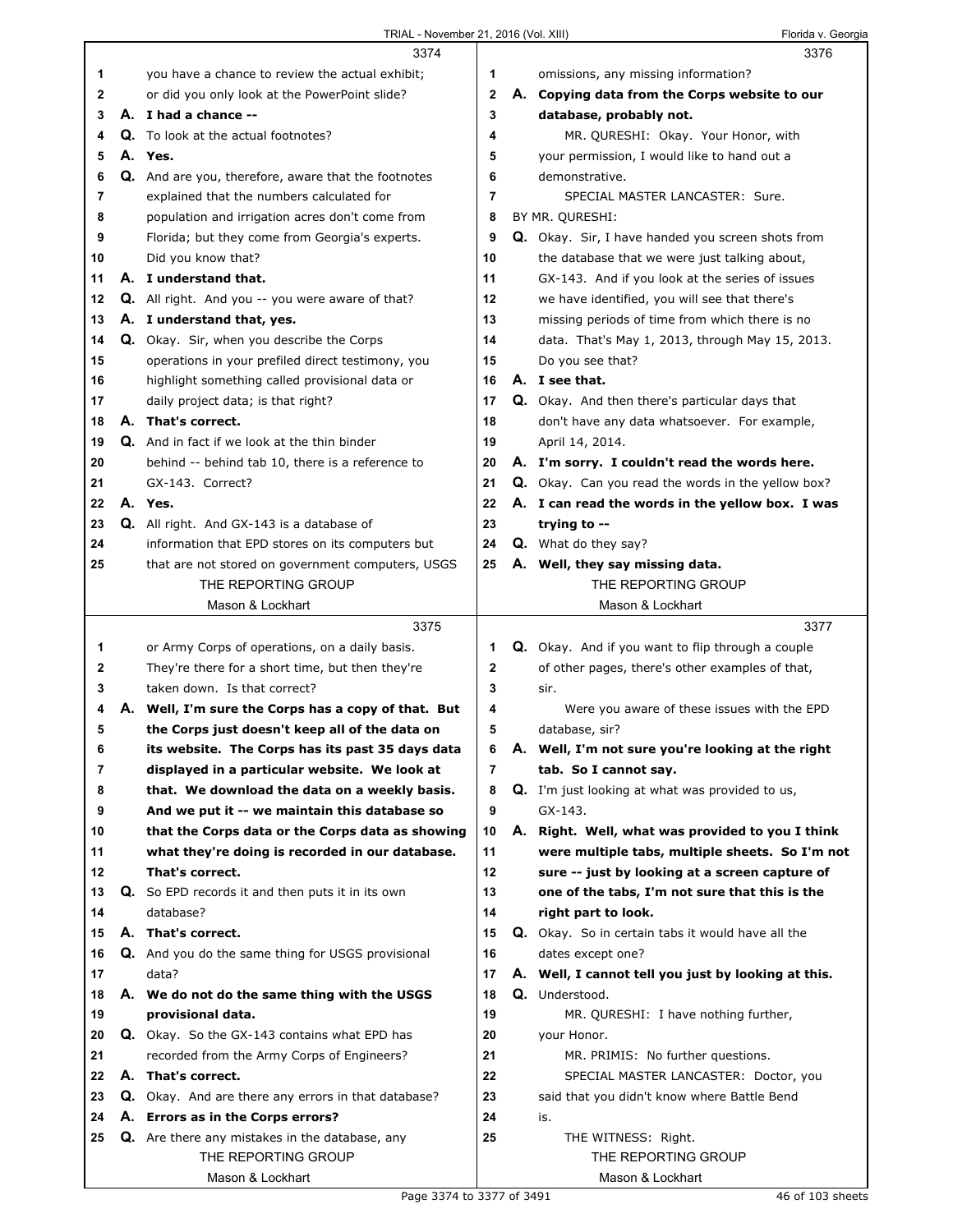| TRIAL - November 21, 2016 (Vol. XIII) |  |  |
|---------------------------------------|--|--|
|                                       |  |  |

Florida v. Georgia

|              | 3378                                          |                | 3380                                          |
|--------------|-----------------------------------------------|----------------|-----------------------------------------------|
| 1            | SPECIAL MASTER LANCASTER: Have you ever       | 1              | how big of a land that I'm applying the       |
| $\mathbf{2}$ | heard the term before?                        | $\overline{2}$ | water. So when I have the volume divided by   |
| 3            | THE WITNESS: Battle Bend, no.                 | 3              | the area, I have a depth. So that is how      |
| 4            | SPECIAL MASTER LANCASTER: So you don't        | 4              | much water in terms of depth they applied on  |
| 5            | know whether it's -- where it is, you don't   | 5              | that field.                                   |
| 6            | know what slough it may be related to, Swift  | 6              | And so with all the systems that collect      |
| 7            | River?                                        | 7              | this data, we know the collective volume. We  |
| 8            | THE WITNESS: I know Swift Slough.             | 8              | also know the collective area. So when we     |
| 9            | SPECIAL MASTER LANCASTER: Swift Slough.       | 9              | apply -- when we divide the collective volume |
| 10           | THE WITNESS: Yes.                             | 10             | with the collective area, we have a depth.    |
| 11           | SPECIAL MASTER LANCASTER: Do you know         | 11             | Right? So we have a representative depth by   |
| 12           | whether Battle Bend has any relationship to   | 12             | these metered systems. And then we apply      |
| 13           | it?                                           | 13             | that depth to the entire universe of          |
| 14           | THE WITNESS: I don't -- I suppose this        | 14             | irrigated acres.                              |
| 15           | is part of a side river in Florida.           | 15             | Then we have a volume, the total volume       |
| 16           | SPECIAL MASTER LANCASTER: So would I be       | 16             | on top of all the irrigated acres. So that's  |
| 17           | correct in assuming that you couldn't even    | 17             | how we know the agricultural water use.       |
| 18           | hazard a guess as to the effect if we -- if   | 18             | SPECIAL MASTER LANCASTER: And what            |
| 19           | the Court should order that the parties       | 19             | percentage is not accurately measured?        |
| 20           | reroute the Apalachicola through Battle Bend, | 20             | THE WITNESS: Well, the part that's            |
| 21           | you wouldn't know what that would have caused | 21             | measured covers about 50, 60 percent of       |
| 22           | or affect; is that correct?                   | 22             | irrigated fields or the irrigated acreage.    |
| 23           | THE WITNESS: I wouldn't know, right.          | 23             | SPECIAL MASTER LANCASTER: So if I             |
| 24           | SPECIAL MASTER LANCASTER: Would you           | 24             | understand you, 50 to 40 percent is just      |
| 25           | tell me, again, how Georgia measures its      | 25             | estimated?                                    |
|              | THE REPORTING GROUP                           |                | THE REPORTING GROUP                           |
|              | Mason & Lockhart                              |                | Mason & Lockhart                              |
|              |                                               |                |                                               |
|              | 3379                                          |                | 3381                                          |
| 1            | consumptive use?                              | 1              | THE WITNESS: Right. Those were                |
| 2            | I know you testified about this, but I        | $\overline{2}$ | estimated by the metered ones.                |
| 3            | want to be sure I understand it.              | 3              | SPECIAL MASTER LANCASTER: I think you         |
| 4            | THE WITNESS: Yes. I need to sort of           | 4              | testified that certain aquifers were not      |
| 5            | separate them, the municipal and industrial   | 5              | connected by Florida or considered. Which     |
| 6            | part from the agricultural part.              | 6              | aquifers are you talking about?               |
| 7            | SPECIAL MASTER LANCASTER: Right.              | 7              | THE WITNESS: There's -- there are             |
| 8            | THE WITNESS: For all of the municipal         | 8              | aquifers that are called Claiborne, Clayton,  |
| 9            | and industrial facilities, these facilities   | 9              | and Cretaceous. They are actually below --    |
| 10           | report their withdrawing data or their        | 10             | they're below the Upper Floridan Aquifer. So  |
| 11           | discharging data to us on a monthly basis.    | 11             | the connection is really the Upper Floridan   |
| 12           | So for the hundreds of facilities that we     | 12             | Aquifer at the top with the river cutting     |
| 13           | regulate, we know how much they take; we know | 13             | through the aquifer. That's the connection    |
| 14           | how much they return. So in general, the      | 14             | between the aquifer and the rivers.           |
| 15           | difference between the two is the consumptive | 15             | Now, the lower aquifers, since they're        |
| 16           | use in the municipal and industrial sector -- | 16             | below the Floridan -- the Upper Floridan      |
| 17           | sectors.                                      | 17             | Aquifer, they don't have this connection to   |
| 18           | For agricultural, it is a little              | 18             | the streams.                                  |
| 19           | different. For agricultural irrigation,       | 19             | SPECIAL MASTER LANCASTER: Going to the        |
| 20           | mostly for irrigation purposes, we have these | 20             | Corps operations, take a particular dam. How  |
| 21           | irrigation systems that put water for growing | 21             | is it manned?                                 |
| 22           | crops. Now, we have a large sample of them    | 22             | Take Woodruff, for example.                   |
| 23           | metered. So we know how much water is used    | 23             | THE WITNESS: Woodruff is -- I think           |
| 24           | by each one of them. Now, each one of them    | 24             | there's a crew of several. And -- but the     |
| 25           | would have a corresponding area. So this is   | 25             | operation -- for example, the operation for   |
|              | THE REPORTING GROUP<br>Mason & Lockhart       |                | THE REPORTING GROUP<br>Mason & Lockhart       |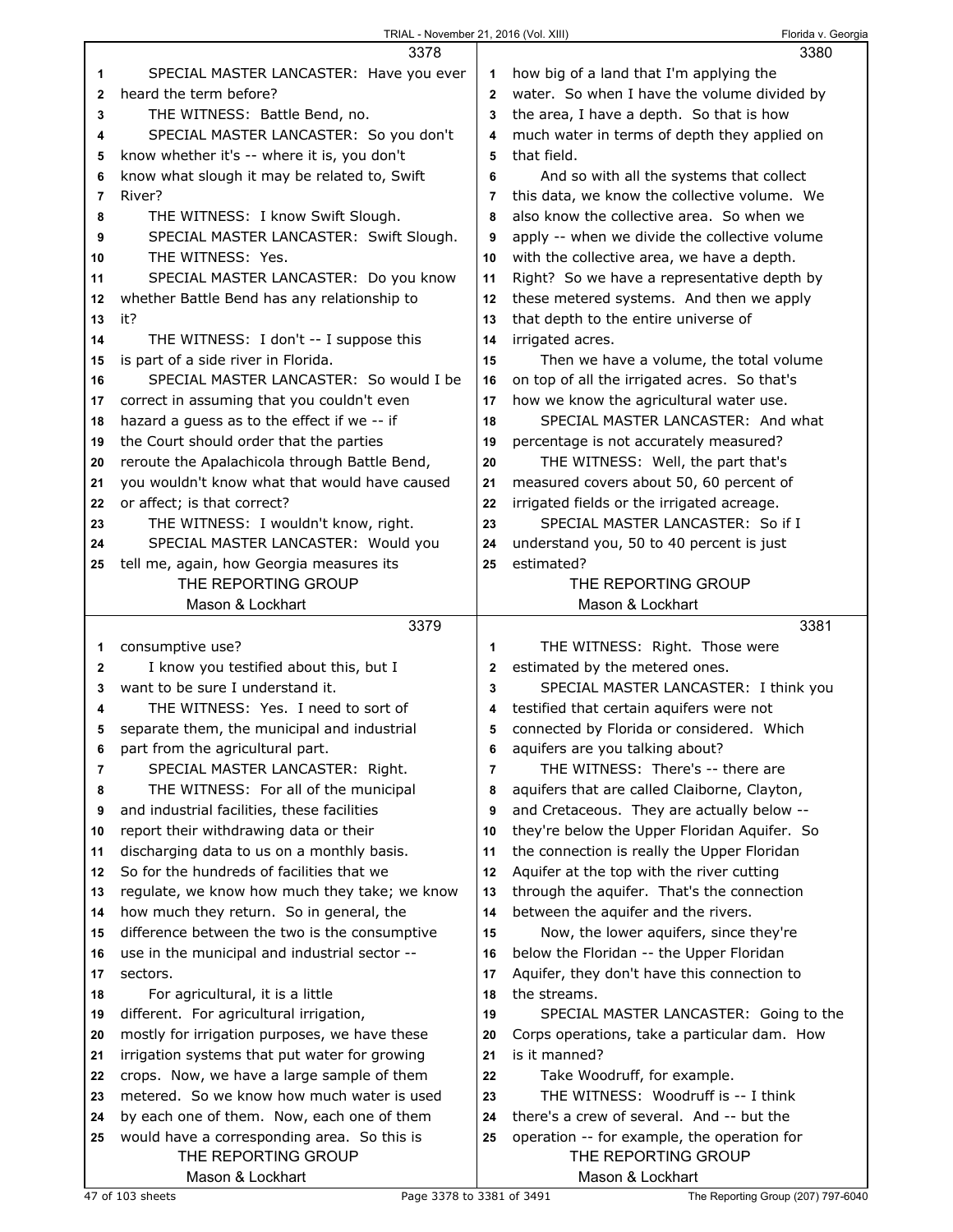|    | 3382                                         |              | 3384                                          |
|----|----------------------------------------------|--------------|-----------------------------------------------|
| 1  | power generation through their turbine unit, | 1            | THE WITNESS: Yes, Bartlett's Ferry.           |
| 2  | is decided by the office in Mobile. And      | $\mathbf{2}$ | SPECIAL MASTER LANCASTER: Goat Rock?          |
| 3  | directions are sent to the dam crew for them | 3            | THE WITNESS: Oliver.                          |
| 4  | to $-$                                       | 4            | SPECIAL MASTER LANCASTER: Oliver?             |
| 5  | SPECIAL MASTER LANCASTER: But there          | 5            | THE WITNESS: Yes.                             |
| 6  | must be one person in charge of Woodruff     | 6            | SPECIAL MASTER LANCASTER: North               |
| 7  | on -- on the ground?                         | 7            | Highlands?                                    |
| 8  | THE WITNESS: Yes, yes. There are crew        | 8            | THE WITNESS: Yes.                             |
| 9  | that are in charge of Woodruff Dam, yes.     | 9            | SPECIAL MASTER LANCASTER: City Mills?         |
| 10 | SPECIAL MASTER LANCASTER: And one for        | 10           | THE WITNESS: Some of these -- some of         |
| 11 | each dam?                                    | 11           | these -- yes. Some of these dams are what     |
| 12 | THE WITNESS: One crew for each dam,          | 12           | you would call a run-of-river mill type. So   |
| 13 | yes.                                         | 13           | they have -- they cross the river; and that's |
| 14 | SPECIAL MASTER LANCASTER: And one            | 14           | it. So some of these, they don't really have  |
| 15 | person in charge of that crew on the dam?    | 15           | operations.                                   |
| 16 | THE WITNESS: That's correct.                 | 16           | SPECIAL MASTER LANCASTER: But they're         |
| 17 | SPECIAL MASTER LANCASTER: How many dams      | 17           | dams?                                         |
| 18 | in total are there on all the rivers that    | 18           | THE WITNESS: They're dams, right.             |
| 19 | we're concerned about?                       | 19           | SPECIAL MASTER LANCASTER: Walter              |
| 20 | THE WITNESS: For the ACF Basin, there        | 20           | George?                                       |
| 21 | are five dams.                               | 21           | THE WITNESS: Walter F. George is a            |
| 22 | SPECIAL MASTER LANCASTER: Well --            | 22           | federal dam.                                  |
| 23 | excuse me.                                   | 23           | SPECIAL MASTER LANCASTER: Buford?             |
| 24 | THE WITNESS: Are we talking about the        | 24           | Whitewater?                                   |
| 25 | federal dams?                                | 25           | Crisp County?                                 |
|    | THE REPORTING GROUP                          |              | THE REPORTING GROUP                           |
|    | Mason & Lockhart                             |              | Mason & Lockhart                              |
|    |                                              |              |                                               |
|    | 3383                                         |              | 3385                                          |
| 1  | SPECIAL MASTER LANCASTER: I'm talking        | 1            | THE WITNESS: Crisp County is a private        |
| 2  | about all dams.                              | 2            | power project.                                |
| 3  | THE WITNESS: All the dams excluding the      | 3            | SPECIAL MASTER LANCASTER: Lakewood?           |
| 4  | private -- the Georgia power dams?           | 4            | THE WITNESS: Lake Worth.                      |
| 5  | SPECIAL MASTER LANCASTER: Yes.               | 5            | SPECIAL MASTER LANCASTER: Lake Worth.         |
| 6  | THE WITNESS: Oh, that's a larger             | 6            | THE WITNESS: That's along the Flint.          |
| 7  | number.                                      | 7            | SPECIAL MASTER LANCASTER: Those are all       |
| 8  | SPECIAL MASTER LANCASTER: How large?         | 8            | dams; aren't they?                            |
| 9  | THE WITNESS: I think we have four or         | 9            | THE WITNESS: These are all dams, yes.         |
| 10 | five more Georgia power reservoirs that are  | 10           | SPECIAL MASTER LANCASTER: Federal or          |
| 11 | actually being operated by the company for   | 11           | private or whatever; they're dams?            |
| 12 | power generation.                            | 12           | THE WITNESS: Some are private, yes.           |
| 13 | SPECIAL MASTER LANCASTER: Well, let's        | 13           | SPECIAL MASTER LANCASTER: And every one       |
| 14 | see. Morgan Falls?                           | 14           | of them has an effect on either the Flint or  |
| 15 | THE WITNESS: Yes.                            | 15           | the Apalachicola?                             |
| 16 | SPECIAL MASTER LANCASTER: West Point?        | 16           | THE WITNESS: Well, most of these --           |
| 17 | THE WITNESS: West Point is a federal         | 17           | most of these private dams are the so-called  |
| 18 | dam.                                         | 18           | run-of-river projects or flow-through         |
| 19 | SPECIAL MASTER LANCASTER: Langdale,          | 19           | projects. So they don't have a whole lot of   |
| 20 | Crow Hop, Riverview?                         | 20           | storage. So their mode of operation is        |
| 21 | THE WITNESS: I don't know whether or         | 21           | usually they would release how much water     |
| 22 | not they have the same name, but the ones    | 22           | that comes in. So in effect they have a       |
| 23 | that I know are --                           | 23           | limited ability to regulate the flow.         |
| 24 | SPECIAL MASTER LANCASTER: Bartlett's         | 24           | SPECIAL MASTER LANCASTER: But they have       |
| 25 | Ferry?<br>THE REPORTING GROUP                | 25           | some?<br>THE REPORTING GROUP                  |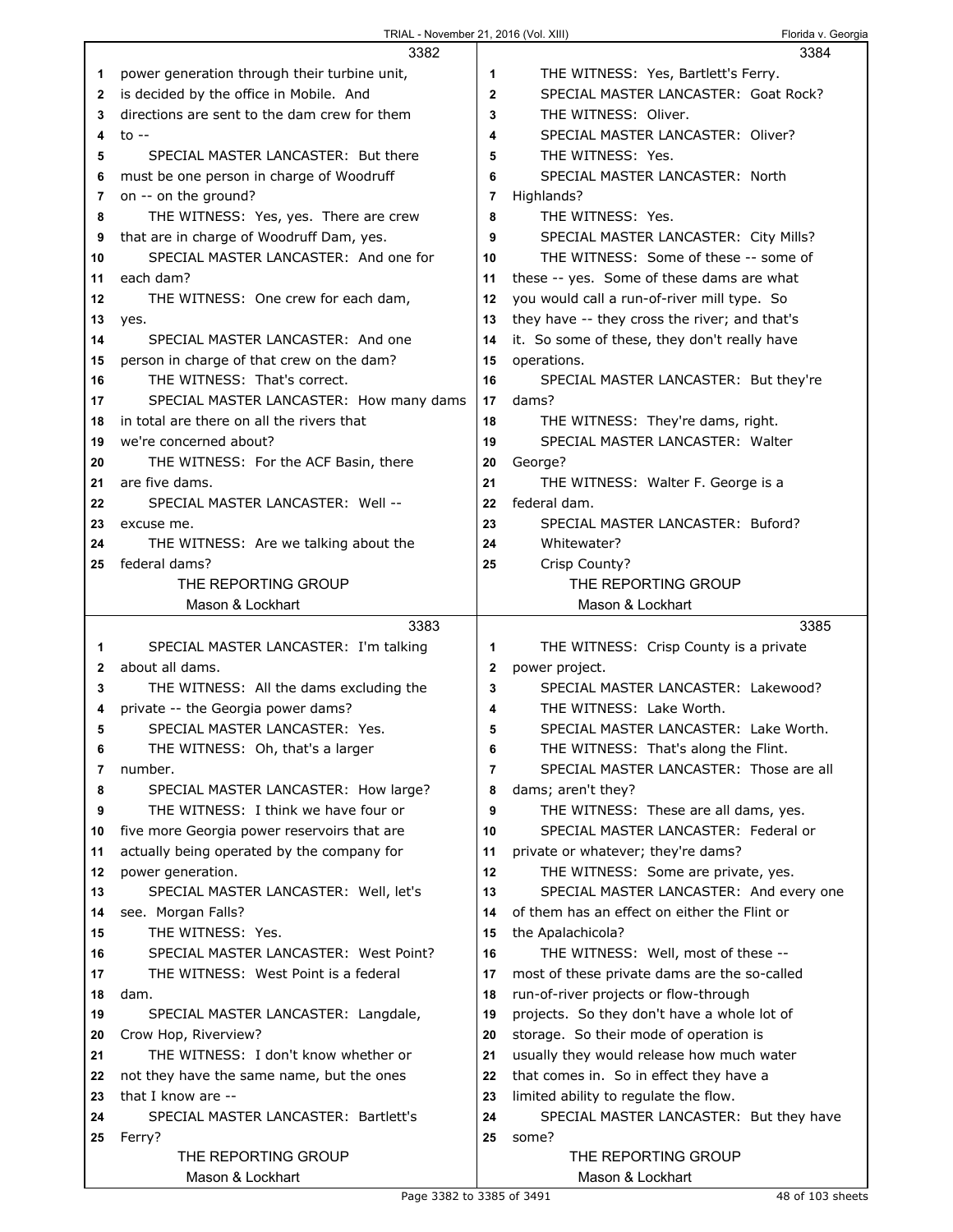|    | 3386                                         |                | 3388                                                 |
|----|----------------------------------------------|----------------|------------------------------------------------------|
| 1  | THE WITNESS: They have some, yes. Some       | 1              | and please state your name and spell your            |
| 2  | of them have some, yes.                      | $\mathbf{2}$   | last name.                                           |
| 3  | SPECIAL MASTER LANCASTER: And when you       | 3              | THE WITNESS: Anna Kathryn Kirkpatrick,               |
| 4  | were considering your testimony and your     | 4              | ANNA, KATHRYN, KIRKPATRICK.                          |
| 5  | opinions in this case, did you take into     | 5              | MR. ALLEN: Good afternoon, your Honor.               |
| 6  | consideration any dam that had any effect?   | 6              | Good to see you again.                               |
| 7  | THE WITNESS: Certainly not the -- not        | 7              | Georgia's next witness is Anna Kathryn               |
| 8  | the private dams, not the private            | 8              | Kirkpatrick, who is the vice chair of the            |
| 9  | run-of-river dams.                           | 9              | Metropolitan North Georgia Water Planning            |
| 10 | SPECIAL MASTER LANCASTER: Finally, you       | 10             | District and also the chief policy officer           |
| 11 | were thoroughly interrogated by a very       | 11             | for the Metro Atlanta Chamber of Commerce.           |
| 12 | capable attorney at great length. Did that   | 12             | She has over 20 years of experience in water         |
| 13 | cause you to change any of your testimony,   | 13             | supply and planning efforts.                         |
| 14 | any of your conclusions?                     | 14             | May I approach the witness to provide                |
| 15 | THE WITNESS: No.                             | 15             | her with her testimony?                              |
| 16 | SPECIAL MASTER LANCASTER: Cross?             | 16             | SPECIAL MASTER LANCASTER: Please.                    |
| 17 | Mr. Primis.                                  | 17             | DIRECT EXAMINATION                                   |
| 18 | MR. PRIMIS: No questions.                    | 18             | BY MR. ALLEN:                                        |
| 19 | MR. QURESHI: No questions.                   | 19             | Q. Now, Ms. Kirkpatrick, do you recognize this as    |
| 20 | SPECIAL MASTER LANCASTER: You're             | 20             | your prefiled written testimony in this case?        |
| 21 | finished.                                    | 21             | $A.$ I do.                                           |
| 22 | THE WITNESS: Thank you, your Honor.          | 22             | Q. And do you swear that it's true and accurate to   |
| 23 | SPECIAL MASTER LANCASTER: Thank you.         | 23             | the best of your knowledge?                          |
| 24 | MS. WINE: Your Honor, did you want to        | 24             | A. I do.                                             |
| 25 | take a break now while we're changing before | 25             | MR. ALLEN: I tender the witness, your                |
|    | THE REPORTING GROUP                          |                | THE REPORTING GROUP                                  |
|    | Mason & Lockhart                             |                | Mason & Lockhart                                     |
|    | 3387                                         |                | 3389                                                 |
| 1  | the next witness, or do you want to keep     | 1              | Honor.                                               |
| 2  | proceeding?                                  | $\mathbf{2}$   | SPECIAL MASTER LANCASTER: Thank you.                 |
|    |                                              |                |                                                      |
| 3  | SPECIAL MASTER LANCASTER: You want to        | 3              | CROSS-EXAMINATION                                    |
| 4  | know whether I do?                           | 4              | BY MR. FAWAL:                                        |
| 5  | MS. WINE: Yes. You're the only one who       | 5              | Q. Good afternoon, Ms. Kirkpatrick. My name is       |
| 6  | matters.                                     | 6              | Chris Fawal. I'm one of the attorneys for the        |
| 7  | SPECIAL MASTER LANCASTER: I want to          | $\overline{7}$ | State of Florida.                                    |
| 8  | break all the time.                          | 8              | MR. FAWAL: Your Honor, we've got a set of            |
| 9  | How long before we're ready?                 | 9              | cross-examination binders. May I approach the        |
| 10 | MR. ALLEN: We're ready now, or we can        | 10             | witness?                                             |
| 11 | take 15 minutes, your Honor. Either is fine. | 11             | SPECIAL MASTER LANCASTER: Sure.                      |
| 12 | SPECIAL MASTER LANCASTER: Claudette?         | 12             | BY MR. FAWAL:                                        |
| 13 | (Discussion off the record.)                 | 13             | Q. Mr. Allen mentioned a bit of this, but you're the |
| 14 | SPECIAL MASTER LANCASTER: Okay. Let's        | 14             | vice chair of the Metro North Georgia Water          |
| 15 | go.                                          | 15             | Planning District. Correct?                          |
| 16 | MR. ALLEN: All right.                        | 16             | A. Correct.                                          |
| 17 | THE CLERK: Please raise your right           | 17             | Q. And it's okay if I refer to that as Metro         |
| 18 | hand.                                        | 18             | District for short?                                  |
| 19 | Do you solemnly swear that the testimony     | 19             | A. Yes.                                              |
| 20 | you shall give in the cause now in hearing   | 20             | Q. And Atlanta is in the Metro District. Correct?    |
| 21 | shall be the truth, the whole truth, and     | 21             | A. The city of Atlanta, yes.                         |
| 22 | nothing but the truth, so help you God?      | 22             | Q. You're also the chief policy officer of the Metro |
| 23 | THE WITNESS: I do.                           | 23             | Atlanta Chamber of Commerce. Right?                  |
| 24 | THE CLERK: Please be seated.                 | 24             | A. Iam.                                              |
| 25 | Pull yourself right up to the microphone     | 25             | Q. And the Atlanta Chamber of Commerce represents    |
|    | THE REPORTING GROUP<br>Mason & Lockhart      |                | THE REPORTING GROUP<br>Mason & Lockhart              |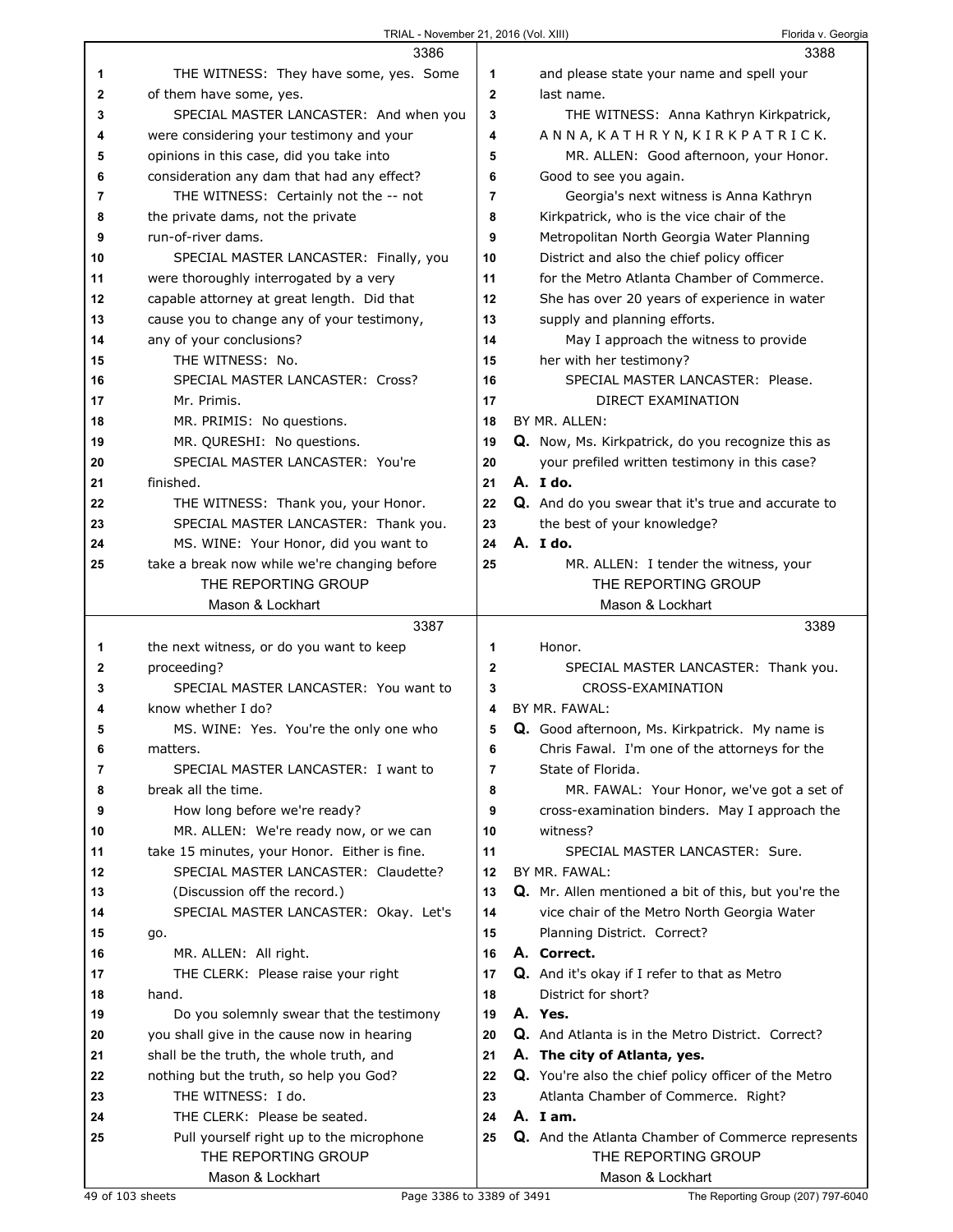$\Gamma$ 

|    |    | 3390                                                      |    |    | 3392                                                       |
|----|----|-----------------------------------------------------------|----|----|------------------------------------------------------------|
| 1  |    | business interests; does it not?                          | 1  |    | <b>Q.</b> And that's still in the Metro District. Correct? |
| 2  | А. | It does.                                                  | 2  | А. | Yes.                                                       |
| 3  |    | <b>Q.</b> In lay terms, are you a lobbyist?               | 3  |    | Q. And then the orange portion of this map                 |
| 4  |    | A. Per ethics rules by the State of Georgia and           | 4  |    | represents the Chattahoochee Basin. Right?                 |
| 5  |    | because of the nature of my job, I am required to         | 5  |    | A. Yes, according to the legend.                           |
| 6  |    | register as a lobbyist in the State of Georgia.           | 6  |    | <b>Q.</b> Okay. Ms. Kirkpatrick, I would like to talk a    |
| 7  |    | Q. And your prefiled testimony focuses primarily on       | 7  |    | little bit about Georgia's 2009 water contingency          |
| 8  |    | municipal and industrial water use in the Metro           | 8  |    | planning task force. You're familiar with that.            |
| 9  |    | District. Is that right?                                  | 9  |    | Right?                                                     |
| 10 |    | A. Correct.                                               | 10 |    | A. I am.                                                   |
| 11 |    | <b>Q.</b> I'll $-$ so is it okay if I call that M & I for | 11 |    | <b>Q.</b> I'll probably call it the task force for short.  |
| 12 |    | short as well?                                            | 12 |    | A. Sounds good.                                            |
| 13 |    | A. It is.                                                 | 13 |    | Q. Trying to save us both some time.                       |
| 14 |    | Q. Okay. The Court has heard a lot about                  | 14 |    | You were the management lead for the task                  |
| 15 |    | agricultural irrigation and the Flint River. And          | 15 |    | force. Correct?                                            |
| 16 |    | we are switching gears a little bit to talk about         | 16 |    | A. Correct.                                                |
| 17 |    | M & I in Atlanta. So I thought it might be                | 17 |    | <b>Q.</b> And the task force was set up as a response to a |
| 18 |    | helpful -- I'm not sure if you were in the                | 18 |    | ruling in a litigation from Judge Magnuson that            |
| 19 |    | courtroom when Dr. Zeng looked at a map. But if           | 19 |    | threatened Georgia and particularly Atlanta's              |
| 20 |    | you turn to tab 4 in your binder, do you                  | 20 |    | water supply. Correct?                                     |
| 21 |    | recognize that as a map of the ACF Basin?                 | 21 |    | A. Correct.                                                |
| 22 |    | A. Ido.                                                   | 22 | Q. | And the task force examined supply options to              |
| 23 |    | Q. Okay. And you can see Atlanta is represented by        | 23 |    | address those potential shortages. Right?                  |
| 24 |    | a dot and a gray area around it. Do you see               | 24 |    | A. They did, in the event that Lake Lanier was no          |
| 25 |    | that?                                                     | 25 |    | longer water supply for the region.                        |
|    |    | THE REPORTING GROUP                                       |    |    | THE REPORTING GROUP                                        |
|    |    | Mason & Lockhart                                          |    |    | Mason & Lockhart                                           |
|    |    |                                                           |    |    |                                                            |
|    |    |                                                           |    |    |                                                            |
|    |    | 3391                                                      |    |    | 3393                                                       |
| 1  |    | A. I see the City of Atlanta with a dot, yes. And         | 1  |    | Q. And the task force looked at all possible               |
| 2  |    | the gray area is region around the City of                | 2  |    | alternatives. Right?                                       |
| 3  |    | Atlanta.                                                  | 3  |    | A. They were encouraged to look at all options.            |
| 4  | Q. | Does that roughly correspond to the Metro                 | 4  | Q. | If you will turn to tab 1 in your binder -- I              |
| 5  |    | District?                                                 | 5  |    | know you were just handed another copy; but you            |
| 6  |    | A. Roughly, without seeing county lines, I would say      | 6  |    | should find your prefiled direct testimony. Do             |
| 7  |    | yes.                                                      | 7  |    | you see that?                                              |
| 8  |    | Q. Sure. Generally speaking, the Metro District           | 8  |    | A. Ido.                                                    |
| 9  |    | stretches south of the city of Atlanta down to, I         | 9  |    | Q. If you turn to paragraph 62 that's on page 17,          |
| 10 |    | think it's Coweta County. Correct?                        | 10 |    | here you know that there are 35 conservation               |
| 11 | А. | Coweta.                                                   | 11 |    | measures considered by the task force. Right?              |
| 12 |    | Q. Coweta?                                                | 12 |    | A. Correct.                                                |
| 13 |    | A. Yes.                                                   | 13 |    | Q. And then there are six bullet points that you           |
| 14 |    | Q. I apologize. And metro Atlanta relies primarily        | 14 |    | list below that roughly provide categories for             |
| 15 |    | on Lake Lanier for its water supply. Right?               | 15 |    | the measures you considered. Correct?                      |
| 16 |    | A. That is correct.                                       | 16 |    | A. Correct.                                                |
| 17 | Q. | Lake Lanier is just to the northeast of Atlanta?          | 17 |    | <b>Q.</b> The task force was statewide. Is that right?     |
| 18 |    | A. Correct.                                               | 18 | А. | The task force included individuals from across            |
| 19 |    | Q. We have also discussed the Flint River and the         | 19 |    | the state, but the focus of the work of the                |
| 20 |    | Flint Basin that's represented in green on this           | 20 |    | contingency task force was primarily the metro             |
| 21 |    | map. Right?                                               | 21 |    | Atlanta region.                                            |
| 22 |    | A. Correct.                                               | 22 |    | <b>Q.</b> Were you told to exclude options that related to |
| 23 |    | Q. Okay. The Flint River forms just south of              | 23 |    | agricultural water conservation?                           |
| 24 |    | Hartsfield Jackson Airport. Correct?                      | 24 |    | A. Considering that we were looking at metro Atlanta       |
| 25 |    | A. Correct.                                               | 25 |    | and options that would replace access to Lake              |
|    |    | THE REPORTING GROUP<br>Mason & Lockhart                   |    |    | THE REPORTING GROUP<br>Mason & Lockhart                    |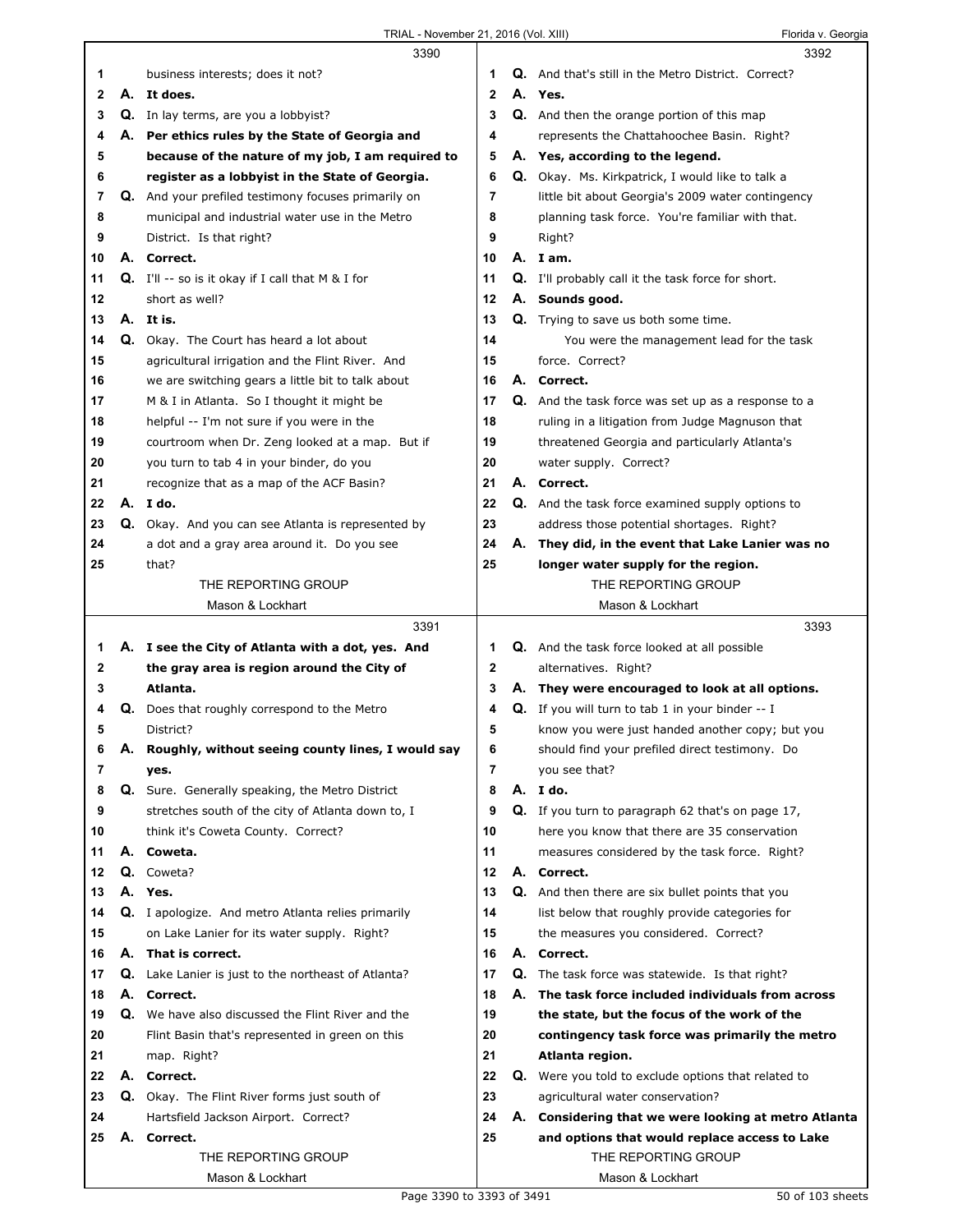|    |    | 3394                                                       |    | 3396                                                        |
|----|----|------------------------------------------------------------|----|-------------------------------------------------------------|
| 1  |    | Lanier, the primary focus of the task force was            | 1. | yes.                                                        |
| 2  |    | metro Atlanta. No explicit direction given to              | 2  | Q. Let's look at those options, if you could go back        |
| 3  |    | exclude Ag; but given that there's not                     | 3  | to tab 6, and specifically page 9. In section               |
| 4  |    | large-scale agriculture in the region, it was not          | 4  | 3.1, do you recognize those as the no regrets               |
| 5  |    | reviewed.                                                  | 5  | options?                                                    |
| 6  |    | <b>Q.</b> And the ultimate recommendations that the task   | 6  | A. Those are the -- yes.                                    |
| 7  |    | force provided didn't address agricultural                 | 7  | Q. It's some of them. Right?                                |
| 8  |    | irrigation. Right?                                         | 8  | A. Some of them.                                            |
| 9  |    | A. It did not.                                             | 9  | Q. And, actually, if you will turn to page 10, there        |
| 10 |    | Q. And I mentioned this a moment ago. But the task         | 10 | is a section entitled Enhanced Efficiency                   |
| 11 |    | force did provide its findings and                         | 11 | Programs. Do you see that?                                  |
| 12 |    | recommendations in December of 2009. Right?                | 12 | A. Ido.                                                     |
| 13 |    | A. Correct.                                                | 13 | <b>Q.</b> This is within the no regrets options. Right?     |
| 14 |    | Q. If you turn to tab 6 in your binder, do you             | 14 | A. It is.                                                   |
| 15 |    | recognize this as the findings and the                     | 15 | Q. The first bullet you see below Enhanced                  |
| 16 |    | recommendations for the task force?                        | 16 | Efficiency Programs is for residential retrofit             |
| 17 |    | A. Ido.                                                    | 17 | rebate programs, for things like toilets and                |
| 18 |    | <b>Q.</b> And you're familiar with the two primary sets of | 18 | showerheads and faucets. Do you see that?                   |
| 19 |    | recommendations that are included in this report.          | 19 | A. I do.                                                    |
| 20 |    | Right?                                                     | 20 | <b>Q.</b> And I believe the Metro District implemented that |
| 21 |    | A. I'm -- I'm very familiar with the findings. Yes.        | 21 | recommendation. Right?                                      |
| 22 |    | <b>Q.</b> And I'm referencing the no regrets options and   | 22 | A. They have.                                               |
| 23 |    | the contingency options.                                   | 23 | <b>Q.</b> It hasn't been implemented throughout all the     |
| 24 |    | A. Correct.                                                | 24 | other water districts in Georgia; has it?                   |
| 25 |    | <b>Q.</b> And the no regrets options can be pursued        | 25 | A. There are no other water districts in Georgia.           |
|    |    | THE REPORTING GROUP                                        |    | THE REPORTING GROUP                                         |
|    |    | Mason & Lockhart                                           |    | Mason & Lockhart                                            |
|    |    | 3395                                                       |    | 3397                                                        |
| 1  |    | regardless of the outcome of the legal                     | 1  | There are Regional Planning Councils.                       |
| 2  |    | proceedings. Right?                                        | 2  | <b>Q.</b> Have they been implemented throughout the         |
| 3  |    | A. That is correct.                                        | 3  | Regional Planning Councils?                                 |
| 4  |    | Q. And the contingency options, on the other hand,         | 4  | A. Not to my knowledge, no.                                 |
| 5  |    | were only going to be pursued if Georgia was               | 5  | Q. Still on page 10, same JX-41, there is a section         |
| 6  |    | unsuccessful. Right?                                       | 6  | that says New Outdoor Water Usage Policies. Do              |
| 7  |    | A. I would actually say they were only going to be         | 7  | you see that?                                               |
| 8  |    | considered if Georgia was unsuccessful.                    | 8  | A. I do.                                                    |
| 9  |    | Q. So if we can look back at your tab 1, your              | 9  | Q. This particular recommendation provides for              |
| 10 |    | prefiled testimony for a moment, we'll be                  | 10 | rebate programs to retrofit existing residential            |
| 11 |    | flipping back to tab 6 here in a moment.                   | 11 | commercial landscaping irrigation systems.                  |
| 12 |    | So paragraph 65 should be the page before                  | 12 | Correct?                                                    |
| 13 |    | what we were on -- I'm sorry. It's page 16 --              | 13 | A. Correct.                                                 |
| 14 |    | I'm sorry. Page 18.                                        | 14 | Q. Essentially providing them with rain sensors.            |
| 15 |    | Are you there?                                             | 15 | Correct?                                                    |
| 16 |    | You wrote and testified, Georgia implemented               | 16 | A. Yes.                                                     |
| 17 |    | the no regrets option with the passage of the              | 17 | <b>Q.</b> That recommendation was not implemented either;   |
| 18 |    | Water Stewardship Act. Correct?                            | 18 | was it?                                                     |
| 19 | А. | They did.                                                  | 19 | A. Not on a statewide level.                                |
| 20 |    | Q. Georgia didn't implement all of the no regrets          | 20 | <b>Q.</b> So the next recommendation on that page is        |
| 21 |    | options when it passed the Water Stewardship Act.          | 21 | multifamily sub-metering. Do you see that?                  |
| 22 |    | Did it?                                                    | 22 | A. I do.                                                    |
| 23 |    | A. I believe that many communities within the State        | 23 | <b>Q.</b> And that relates to existing non sub-metered      |
| 24 |    | of Georgia did, and the majority of the no                 | 24 | multifamily complexes. Correct?                             |
| 25 |    | regrets options were implemented within Georgia,           | 25 | A. That's correct.                                          |
|    |    | THE REPORTING GROUP                                        |    | THE REPORTING GROUP                                         |
|    |    | Mason & Lockhart                                           |    | Mason & Lockhart                                            |
|    |    | 51 of 103 sheets<br>Page 3394 to 3397 of 3491              |    | The Reporting Group (207) 797-6040                          |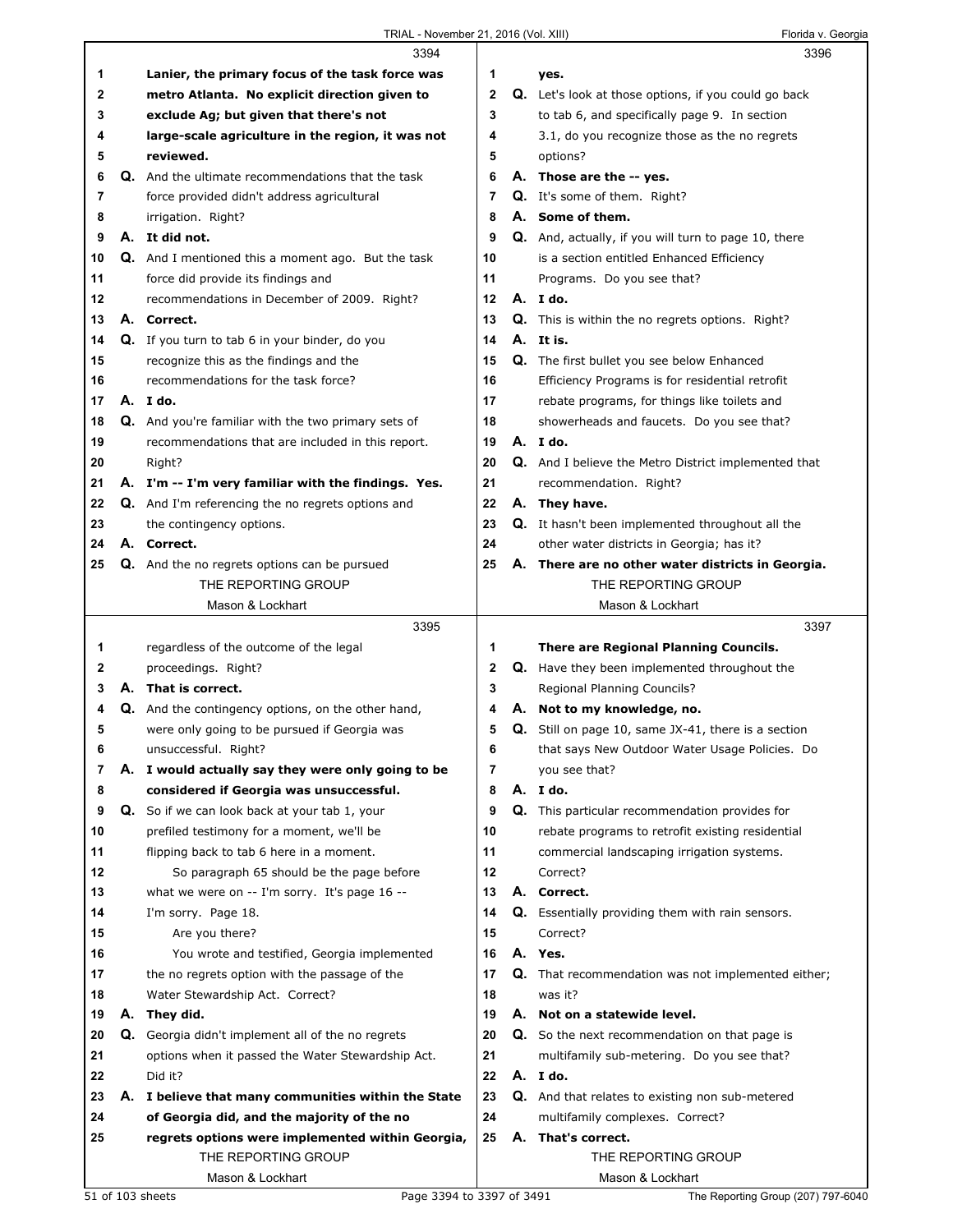|    |    | 3398                                                        |             |    | 3400                                                 |
|----|----|-------------------------------------------------------------|-------------|----|------------------------------------------------------|
| 1  |    | Q. And the Water Stewardship Act mandated new               | 1           |    | A. Repeat your question. I'm -- I noted the bullet   |
| 2  |    | multifamily housing to have sub-metering.                   | $\mathbf 2$ |    | about residential retrofit, but what was the         |
| 3  |    | Right?                                                      | 3           |    | other option?                                        |
| 4  |    | A. Correct.                                                 | 4           |    | Q. Just the second bullet point as well. Neither     |
| 5  |    | Q. But there was no provision for existing                  | 5           |    | bullets 2 nor 3 were implemented. Correct?           |
| 6  |    | multifamily complexes. Right?                               | 6           |    | A. No.                                               |
| 7  |    | A. Correct.                                                 | 7           |    | Q. The next recommendation, same page, is mandatory  |
| 8  |    | Q. So that hasn't been implemented statewide.               | 8           |    | multifamily sub-metering. Do you see that?           |
| 9  |    | Correct?                                                    | 9           |    | A. I do.                                             |
| 10 |    | A. Correct.                                                 | 10          |    | Q. And, again, that was not implemented either.      |
| 11 |    | Q. If you look at the next page, page 12, you should        | 11          |    | Correct?                                             |
| 12 |    | see section 3.2. And down near the bottom it                | 12          |    | A. Implemented in new construction.                  |
| 13 |    | says Contingency Plan. Is this where the                    | 13          |    | <b>Q.</b> Implemented in new construction. And the   |
| 14 |    | contingency options begin?                                  | 14          |    | mandatory multifamily sub-metering you see here      |
| 15 |    | A. Yes.                                                     | 15          |    | is for existing --                                   |
| 16 |    | Q. Great. And then if you will just turn to the             | 16          |    | A. Correct.                                          |
| 17 |    | next page, page 13, these are some additional               | 17          |    | Q. -- construction. Correct?                         |
| 18 |    | recommendations in the contingency category.                | 18          |    | So this was not implemented?                         |
| 19 |    | Correct?                                                    | 19          |    | A. It was not.                                       |
| 20 |    | A. Correct. Again, contingency means in the event           | 20          |    | Q. If you will turn back to tab 1, paragraph 67.     |
| 21 |    | Lake Lanier was not available for water supply.             | 21          |    | Again, this is your prefiled testimony.              |
| 22 |    | <b>Q.</b> And Georgia did not implement these               | 22          |    | Do you see the sentence beginning, it is             |
| 23 |    | recommendations. Right?                                     | 23          |    | important to note, however?                          |
| 24 | А. | There are mandated limits on outdoor water usage.           | 24          | А. | Yes.                                                 |
| 25 |    | So --                                                       | 25          |    | Q. There you identify contingency options like       |
|    |    | THE REPORTING GROUP                                         |             |    | THE REPORTING GROUP                                  |
|    |    | Mason & Lockhart                                            |             |    | Mason & Lockhart                                     |
|    |    |                                                             |             |    |                                                      |
|    |    | 3399                                                        |             |    | 3401                                                 |
| 1  |    | Q. Yes. We'll walk through specific ones.                   | 1           |    | direct potable reuse and new reservoir               |
| 2  |    | A. Okay.                                                    | 2           |    | construction that you say only made sense in the     |
| 3  | Q. | But I understood your testimony to be that                  | 3           |    | context of supply shortfall. Right?                  |
| 4  |    | because the ruling was overturned, you didn't               | 4           |    | Correct.                                             |
| 5  |    | have to implement these. Correct?                           | 5           |    | Q. The options that you list in paragraph 67, part 1 |
| 6  | А. | Correct. That is correct.                                   | 6           |    | that we just read, were they?                        |
| 7  |    | Q. And it sounded like you have chosen to implement         | 7           | А. | They were not.                                       |
| 8  |    | some of them. Right?                                        | 8           |    | Q. If you will turn back to tab 6, please, and to    |
| 9  |    | A. Yes.                                                     | 9           |    | page 14, please. Do you see section 3.3 at the       |
| 10 |    | <b>Q.</b> And chosen not to implement others. Right?        | 10          |    | top has desirable policies that the task force       |
| 11 |    | A. Correct.                                                 | 11          |    | recommended for consideration. Correct?              |
| 12 |    | <b>Q.</b> The first contingency option on page 13 is        | 12          |    | A. Correct.                                          |
| 13 |    | mandatory efficiency programs. Do you see those?            | 13          |    | Q. And there's six policies here, each one           |
| 14 |    | A. Ido.                                                     | 14          |    | underlined?                                          |
| 15 |    | Q. And it's got four bullet points. Correct?                | 15          |    | A. Yes.                                              |
| 16 |    | A. Correct.                                                 | 16          |    | Q. And to your knowledge, there's been no further    |
| 17 |    | <b>Q.</b> The second bullet is for replacement of fixtures. | 17          |    | work on any of those six recommendations. Right?     |
| 18 |    | And it lists a number of different fixtures that            | 18          |    | A. There's one item here that has moved forward,     |
| 19 |    | are options. Do you see that?                               | 19          |    | which is where local communities are empowered       |
| 20 |    | A.Ido.                                                      | 20          |    | with the ability to seek more stringent              |
| 21 |    | Q. And the third bullet point is for retrofits for          | 21          |    | requirements than what the State imposes.            |
| 22 |    | resale -- resold homes. Correct?                            | 22          |    | <b>Q.</b> Local communities have been empowered; but |
| 23 |    | A. Yes.                                                     | 23          |    | otherwise, none of these policies have been          |
| 24 |    | Q. Neither of those options were implemented.               | 24          |    | considered?                                          |
| 25 |    | Correct?                                                    | 25          | А. | No.                                                  |
|    |    | THE REPORTING GROUP                                         |             |    | THE REPORTING GROUP                                  |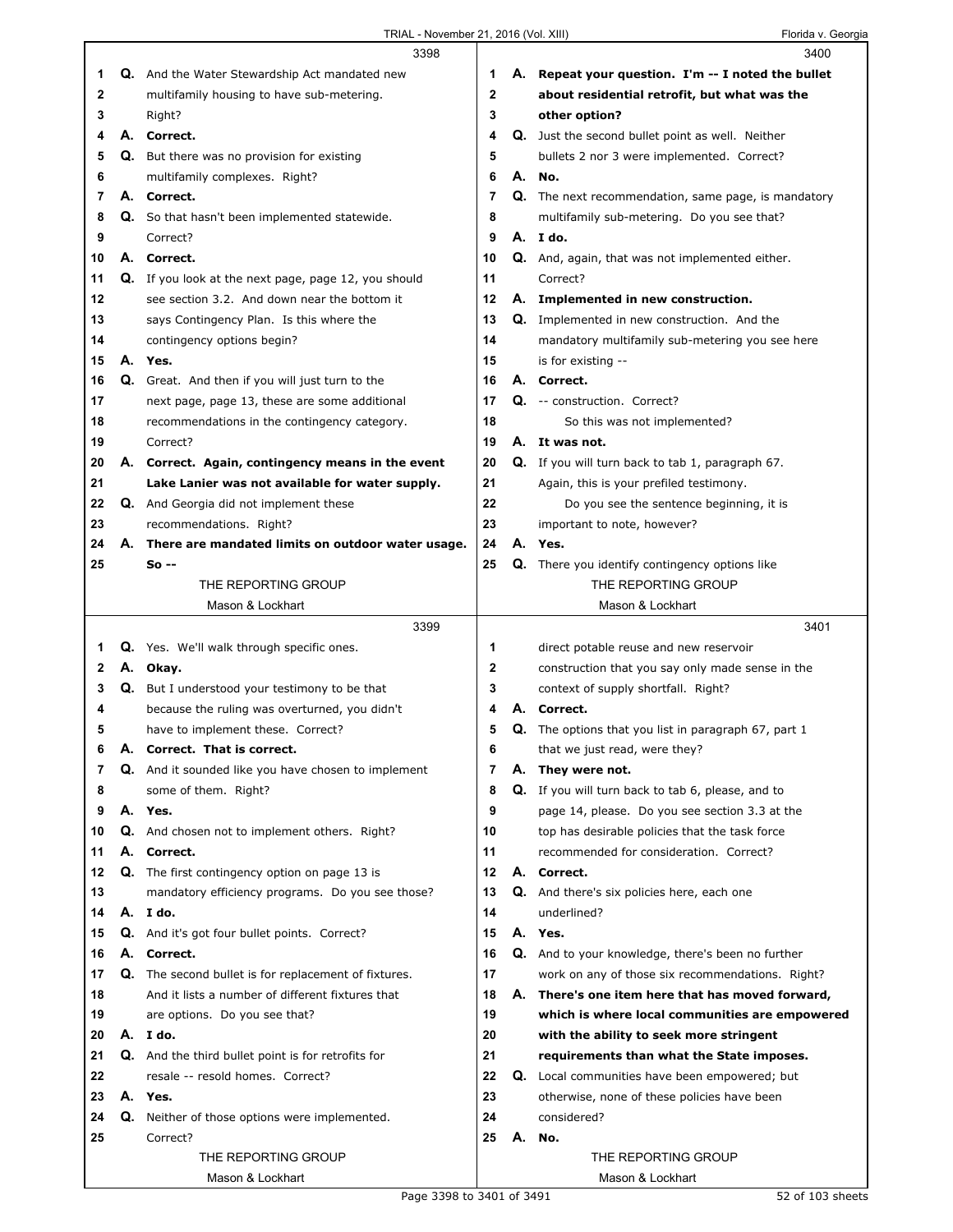|              |    | 3402                                                        |              |    | 3404                                                       |
|--------------|----|-------------------------------------------------------------|--------------|----|------------------------------------------------------------|
| 1            |    | Q. Okay. You testified earlier in your prefiled             | 1            |    | because it ran its fountains and watered football          |
| $\mathbf{2}$ |    | direct testimony that the task force made                   | $\mathbf{2}$ |    | fields more than a year into that drought?                 |
| 3            |    | recommendations. And some of those were                     | 3            |    | A. This document certainly states that.                    |
| 4            |    | ultimately included in the Water Stewardship Act.           | 4            |    | <b>Q.</b> And, again, this is the legislative history of   |
| 5            |    | Correct?                                                    | 5            |    | the Water Stewardship Act. Right?                          |
| 6            |    | A. Correct.                                                 | 6            |    | A. Again, never having seen this document, I cannot        |
| 7            |    | Q. That was a statewide legislation. Right?                 | 7            |    | attest to whether this is a true and accurate              |
| 8            |    | A. Correct.                                                 | 8            |    | legislative history of the bill.                           |
| 9            |    | <b>Q.</b> And you were involved in drafting that law.       | 9            |    | Q. Do you see -- well, turn to page 187, please. If        |
| 10           |    | Right?                                                      | 10           |    | you look at the first full paragraph -- or first           |
| 11           |    | A. I was involved in the conversations around the           | 11           |    | paragraph, I apologize, the sentence, as                   |
| 12           |    | law, yes.                                                   | 12           |    | Georgia's demands.                                         |
| 13           |    | <b>Q.</b> Before the Water Stewardship Act was passed,      | 13           |    | A. Okay.                                                   |
| 14           |    | Georgia had faced criticism for its conservation            | 14           |    | Q. Do you see that?                                        |
| 15           |    | policies. Right?                                            | 15           |    | It's discussing the increased demands for                  |
| 16           |    | A. I'm not familiar, no.                                    | 16           |    | water supply. Correct?                                     |
| 17           |    | <b>Q.</b> Do you recall that there was a drought in the ACF | 17           |    | A. It states that.                                         |
| 18           |    | Basin in 2007-2008?                                         | 18           |    | <b>Q.</b> And presumably that water was going to come from |
| 19           |    | A. Yes.                                                     | 19           |    | Lake Lanier. Right?                                        |
| 20           |    | Q. And do you recall Alabama's Governor, Bob Riley,         | 20           |    | A. Given that Lake Lanier is our primary source for        |
| 21           |    | criticizing Georgia's lack of conservation?                 | 21           |    | water supply, yes.                                         |
| 22           |    | A. No.                                                      | 22           |    | Q. Yes, absolutely.                                        |
| 23           |    | Q. Do you recall Governor Riley criticizing Georgia         | 23           |    | And so if you will turn to page 204 now, you               |
| 24           |    | because it did not impose an outdoor watering ban           | 24           |    | will see a discussion entitled the Act's Impact            |
| 25           |    | until after the summer of 2007?                             | 25           |    | on Negotiations with Florida and Alabama. Do you           |
|              |    | THE REPORTING GROUP                                         |              |    | THE REPORTING GROUP                                        |
|              |    | Mason & Lockhart                                            |              |    | Mason & Lockhart                                           |
|              |    |                                                             |              |    |                                                            |
|              |    | 3403                                                        |              |    | 3405                                                       |
| 1            |    | A. No.                                                      | 1            |    | see that section?                                          |
| $\mathbf{2}$ |    | Q. You don't recall that?                                   | $\mathbf{2}$ |    | A. Ido.                                                    |
| 3            |    | Could you turn to tab 5, please. This is                    | 3            |    | Q. Will you just read the first paragraph silently         |
| 4            |    | Florida Exhibit 905. If you would turn to the               | 4            |    | to yourself.                                               |
| 5            |    | second page, do you recognize SB 370 where it               | 5            |    | A. Okay.                                                   |
| 6            |    | says bill number at the bottom?                             | 6            |    | Q. And do you see that the Act was an effort to            |
| 7            |    | A. Yes. I'm sorry.                                          | 7            |    | influence the ongoing negotiations with Florida            |
| 8            | Q. | SB 370 is the Water Stewardship Act. Right?                 | 8            |    | and Alabama and the appeal of the litigation with          |
| 9            |    | A. Yes.                                                     | 9            |    | Florida and Alabama. Do you see that?                      |
| 10           |    | <b>Q.</b> And this is the legislative history for that Act. | 10           |    | A. I do see the sentence. Yes.                             |
| 11           |    | Correct?                                                    | 11           |    | Q. And if you will just turn to the next page, do          |
| 12           |    | A. I assume so. I have never seen this Act.                 | 12           |    | you see a section entitled Criticisms of the Act           |
| 13           |    | Q. And if you turn to the next page, do you see it          | 13           |    | and Issues Unresolved by the Act?                          |
| 14           |    | starts with History?                                        | 14           |    | A. Ido.                                                    |
| 15           |    | A. Yes.                                                     | 15           |    | <b>Q.</b> Just in this first couple sentences, do you see  |
| 16           |    | Q. It's the effective date of the Stewardship Act.          | 16           |    | the legislators agreed the Act should have been            |
| 17           |    | Correct?                                                    | 17           |    | passed years earlier. Right?                               |
| 18           |    | A. Yes.                                                     | 18           |    | A. I see that statement.                                   |
| 19           |    | <b>Q.</b> If you will -- we'll jump around a little bit.    | 19           |    | <b>Q.</b> So let's talk about the actual provisions of the |
| 20           |    | If you will turn to page 190 -- the page numbers            | 20           |    | Water Stewardship Act. If you would look at                |
| 21           |    | are at the top left corner -- do you see the top            | 21           |    | tab 7 in your binder, you should see GX-294. Let           |
| 22           |    | of that first paragraph some of the criticisms I            | 22           |    | me know when you're there.                                 |
| 23           |    | mentioned from Governor Riley?                              | 23           |    | A. I'm there.                                              |
| 24           | Α. | This document certainly echos what you said.                | 24           | Q. | Do you recognize this to be the Water Stewardship          |
| 25           |    | Q. And do you see Georgia was also criticized               | 25           |    | Act?                                                       |
|              |    | THE REPORTING GROUP<br>Mason & Lockhart                     |              |    | THE REPORTING GROUP<br>Mason & Lockhart                    |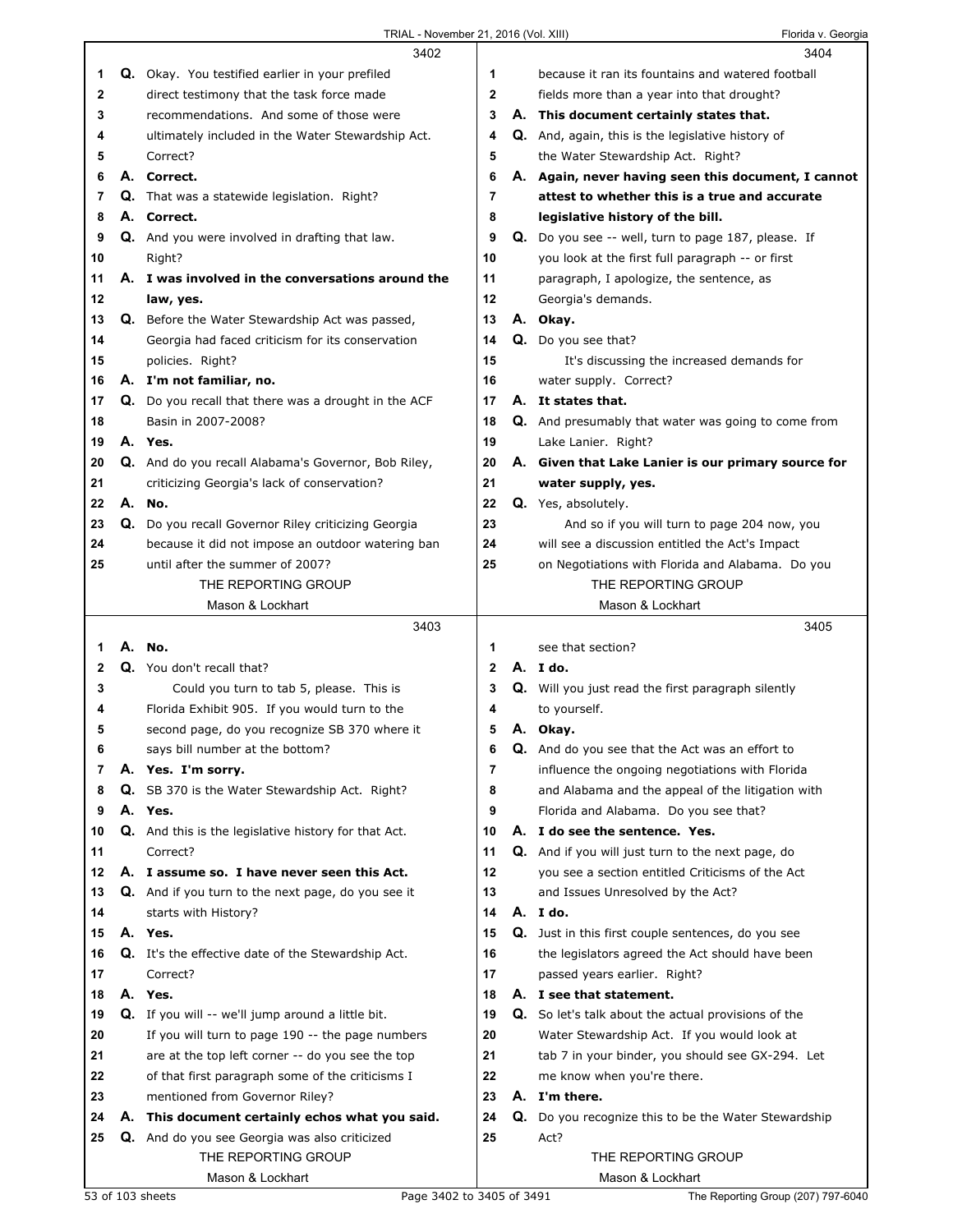|    |    | 3406                                                        |    |    | 3408                                                        |
|----|----|-------------------------------------------------------------|----|----|-------------------------------------------------------------|
| 1  |    | A. I do.                                                    | 1  |    | standards. Right?                                           |
| 2  |    | <b>Q.</b> The Stewardship Act was created to -- or was      | 2  |    | A. They set standards by which utilities need to            |
| 3  |    | passed to create a culture of water conservation.           | 3  |    | demonstrate progress on their audits -- in                  |
| 4  |    | Right?                                                      | 4  |    | response to their audits.                                   |
| 5  |    | A. That is correct.                                         | 5  |    | Q. The Water Stewardship Act, that also implemented         |
|    |    |                                                             |    |    |                                                             |
| 6  |    | <b>Q.</b> And section 3, which is on page 4 of this         | 6  |    | new outdoor watering restrictions. Right?                   |
| 7  |    | document, do you see the portion of the Act that            | 7  |    | A. Correct.                                                 |
| 8  |    | addressed water loss?                                       | 8  |    | Q. Again, we talked about the 2007 and 2008                 |
| 9  |    | A. In section 3?                                            | 9  |    | droughts. Do you recall that?                               |
| 10 |    | Q. It should be section 3.                                  | 10 |    | A. Ido.                                                     |
| 11 |    | A. Section 3 appears to be definitions. No?                 | 11 |    | Q. And during that drought, Georgia ultimately              |
| 12 |    | No. Okay.                                                   | 12 |    | invoked an outdoor watering ban. Correct?                   |
| 13 |    | <b>Q.</b> I think it's just definitions, and then it        | 13 |    | A. They did.                                                |
| 14 |    | addresses water loss. Correct?                              | 14 |    | Q. And that led to a decrease in Atlanta's water            |
| 15 |    | A. That's correct.                                          | 15 |    | consumption. Correct?                                       |
|    |    |                                                             | 16 |    | A. Correct.                                                 |
| 16 | Q. | Do you see about halfway down on that page in               |    |    |                                                             |
| 17 |    | the $(b)$ ?                                                 | 17 |    | Q. The Water Stewardship Act did not have provisions        |
| 18 |    | A. Give me a line number.                                   | 18 |    | for a complete water ban. Right?                            |
| 19 |    | Q. You can look starting at 119. Do you see those           | 19 |    | A. It did not.                                              |
| 20 |    | five examples?                                              | 20 |    | Q. It only contained limitations on daytime                 |
| 21 |    | A. I do.                                                    | 21 |    | watering. Right?                                            |
| 22 |    | <b>Q.</b> And they are some of the water loss policies that | 22 |    | A. It took a substantial step forward by limiting           |
| 23 |    | the Act was putting forward?                                | 23 |    | water usage between 10 a.m. and 4 p.m. every day            |
| 24 |    | A. Yes.                                                     | 24 |    | of the week.                                                |
| 25 |    | Q. And it included infrastructure, leakage index,           | 25 |    | Q. You're still in tab 7. Correct?                          |
|    |    | THE REPORTING GROUP                                         |    |    | THE REPORTING GROUP                                         |
|    |    | Mason & Lockhart                                            |    |    | Mason & Lockhart                                            |
|    |    |                                                             |    |    |                                                             |
|    |    |                                                             |    |    |                                                             |
|    |    | 3407                                                        |    |    | 3409                                                        |
| 1  |    | water loss audits, loss detection. Right?                   | 1  |    | A. Iam.                                                     |
| 2  |    | A. Yes.                                                     | 2  |    | Q. If you look at section 4, I think you will find          |
| 3  | Q. | None of those policies require Georgia to fix any           | 3  |    | the limitations on daytime watering.                        |
| 4  |    | leaks; do they?                                             | 4  |    | Specifically it's on page 6, if that's helpful.             |
| 5  |    | A. As written in 2010 when this was passed, it did          | 5  |    | A. Correct.                                                 |
| 6  |    | not. But subsequently the State of Georgia in               | 6  |    | And as you said, it limited watering from 4 p.m.            |
| 7  |    | 2015 did pass the Georgia Water Use and                     | 7  |    | to 10 a.m. Correct?                                         |
| 8  |    | <b>Efficiency Act or regulations that required</b>          | 8  | А. | 10 a.m. to 4 p.m. you could not.                            |
| 9  |    | demonstrated progress. So yes.                              | 9  |    | <b>Q.</b> You could not. So the watering was from 4 p.m.    |
| 10 | Q. | And Georgia would agree that leak abatement and             | 10 |    | to 10 a.m.                                                  |
| 11 |    | preventing water loss is a good thing. Right?               | 11 |    | Below that you see a list of several                        |
| 12 |    | A. Yes.                                                     | 12 |    | exceptions starting at line 186. Correct?                   |
| 13 |    |                                                             | 13 |    | A. Yes.                                                     |
|    |    | Q. And you mentioned the Water Supply Efficiency            |    |    |                                                             |
| 14 |    | Rules were passed in 2015. Correct?                         | 14 |    | Q. Among them, drip irrigation, watering of athletic        |
| 15 |    | A. Correct.                                                 | 15 |    | fields, watering of golf courses, and commercial            |
| 16 |    | Q. If you look back up on this page just a little           | 16 |    | agricultural irrigation. Correct?                           |
| 17 |    | bit where the section (b) is, do you see the                | 17 |    | For those exceptions, you could water at any                |
| 18 |    | Board of Natural Resources was supposed to pass             | 18 |    | time still. Correct?                                        |
| 19 |    | that rule January 1st of 2011. Correct?                     | 19 |    | A. That is correct.                                         |
| 20 | А. | It specifically states for monitoring improving             | 20 |    | <b>Q.</b> And there is nothing in this Act that limited the |
| 21 |    | the efficiency and effectiveness of water use. I            | 21 |    | amounts someone could water. Correct?                       |
| 22 |    | don't believe it contains there that it                     | 22 |    | A. Correct.                                                 |
| 23 |    | demonstrated progress.                                      | 23 |    | <b>Q.</b> I just mentioned there is a specific exception    |
| 24 | Q. | And the Water Supply Efficiency Rules in 2015,              | 24 |    | for commercial agricultural irrigation. Right?              |
| 25 |    | they did exactly that; they set those minimum               | 25 |    | A. Correct.                                                 |
|    |    | THE REPORTING GROUP                                         |    |    | THE REPORTING GROUP                                         |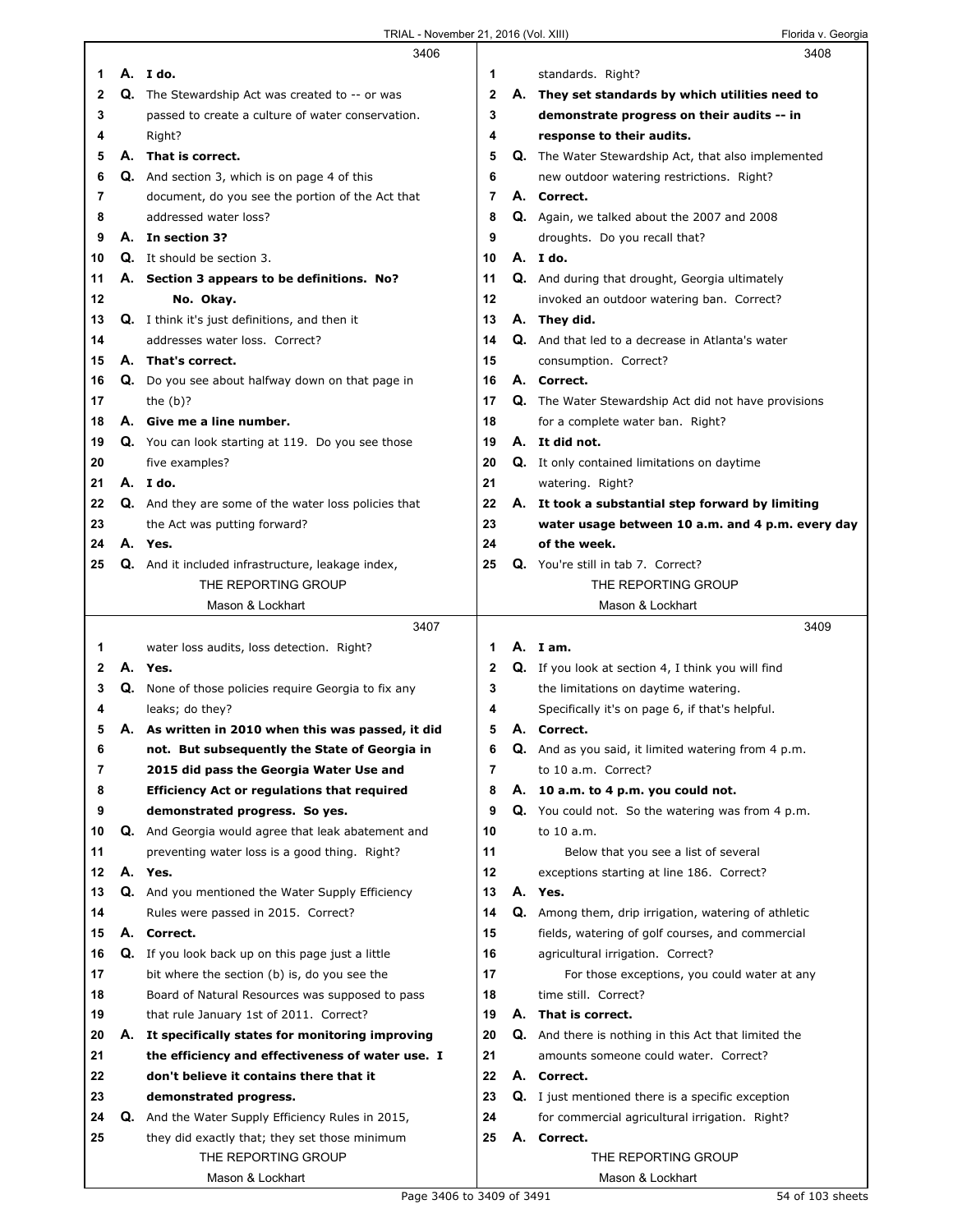|    | 3410                                                      |              |    | 3412                                                        |
|----|-----------------------------------------------------------|--------------|----|-------------------------------------------------------------|
| 1  | <b>Q.</b> It's line 186. That included the large-scale    | 1            |    | Q. And, therefore, EPD did not institute an outdoor         |
| 2  | operations like center-pivot irrigation and drip          | $\mathbf 2$  |    | watering ban. Right?                                        |
| 3  | irrigation. Right?                                        | 3            |    | A. Correct.                                                 |
| 4  | A. I would have to refer back to code section 1-3-3.      | 4            |    | Q. Now, the same management tools were available in         |
| 5  | Q. You don't have a recollection as to what was           | 5            |    | 2011 and 2012 as were available in '07 and '08.             |
| 6  | meant by commercial agricultural irrigation?              | 6            |    | Right?                                                      |
| 7  | A. I don't.                                               | 7            |    | A. Correct.                                                 |
| 8  | <b>Q.</b> I might refresh you with your deposition        | 8            |    | Q. Were you aware that the 2011-2012 drought was            |
| 9  | testimony, if that's helpful.                             | 9            |    | more in the southwestern part of Georgia?                   |
| 10 | A. Sure.                                                  | 10           |    | A. Iam.                                                     |
| 11 | Q. So if you will turn to tab 2 in your binder --         | 11           |    | Q. And is it your understanding that EPD did not            |
| 12 |                                                           | 12           |    |                                                             |
|    | and I know you were deposed twice in this case.           | 13           |    | invoke its drought management tools in Atlanta to           |
| 13 | This is the first of those two in January of this         |              |    | address drought in other parts of the ACF?                  |
| 14 | year.                                                     | 14           |    | A. At that point that's a decision that EPD is given        |
| 15 | And you swore to tell the truth there.                    | 15           |    | the authority to make. So I have no                         |
| 16 | Correct?                                                  | 16           |    | understanding of why they made the decisions they           |
| 17 | A. Correct.                                               | 17           |    | did in 2010 and 2012. I couldn't speak to those             |
| 18 | Q. So if you will look at the transcript at page          | 18           |    | decisions. They have the authority to make                  |
| 19 | 159, line 13.                                             | 19           |    | those.                                                      |
| 20 | A. Page 159?                                              | 20           |    | <b>Q.</b> Nothing preventing them from using drought tools  |
| 21 | Q. Correct.                                               | 21           |    | in Atlanta if there's a drought in other parts of           |
| 22 | A. Okay. 159. What line?                                  | 22           |    | the state. Right?                                           |
| 23 | Q. So if you look at lines 13 through to the next         | 23           |    | A. They had discretion to implement drought rules.          |
| 24 | page 162, you will see the discussion that is             | 24           | Q. | Ms. Kirkpatrick, you also testified about some of           |
| 25 | referencing this.                                         | 25           |    | the management plans that the Metro District puts           |
|    | THE REPORTING GROUP                                       |              |    | THE REPORTING GROUP                                         |
|    | Mason & Lockhart                                          |              |    | Mason & Lockhart                                            |
|    | 3411                                                      |              |    | 3413                                                        |
|    |                                                           |              |    |                                                             |
|    |                                                           |              |    |                                                             |
| 1  | Specifically, do you see you testified, and               | 1            |    | out from time to time. Correct?                             |
| 2  | when you refer to commercial agricultural                 | $\mathbf{2}$ |    | A. Yes.                                                     |
| 3  | irrigation options --                                     | 3            |    | <b>Q.</b> I believe they're supposed to be about every five |
| 4  | A. Yes, I do.                                             | 4            |    | years. Right?                                               |
| 5  | <b>Q.</b> -- I'm using the term large-scale like drip     | 5            |    | A. About.                                                   |
| 6  | irrigation, center-pivot irrigation type of               | 6            | Q. | And in developing those plans, Metro District               |
| 7  | operations.                                               | 7            |    | doesn't consider how much water is actually                 |
| 8  | A. Yes. So that refreshes my memory.                      | 8            |    | flowing downstream to reservoirs past Atlanta;              |
| 9  | Q. Okay. So that's what was included in that              | 9            |    | does it?                                                    |
| 10 | exception. Correct?                                       | 10           |    | A. It does in some ways. There are certainly -- a           |
| 11 | A. I believe so.                                          | 11           |    | flow target at Peachtree Creek that must be taken           |
| 12 | Q. And are you aware of conversations specific to         | 12           |    | into consideration. I also think by implementing            |
| 13 | that exception?                                           | 13           |    | conservation measures, that some of the other               |
| 14 | A. I am not.                                              | 14           |    | activities that are prescribed in our plans,                |
| 15 | Q. You weren't part of any efforts to make sure that      | 15           |    | there is a consideration. But it isn't a driving            |
| 16 | that was included in the Stewardship Act?                 | 16           |    | determination for the plan development.                     |
| 17 | A. I was not.                                             | 17           |    | Q. Okay. In developing its plans, the water                 |
| 18 | <b>Q.</b> I want to talk now about Georgia's responses to | 18           |    | district doesn't consider how much water flows to           |
| 19 | droughts after the Water Stewardship Act was              | 19           |    | downstream Corps reservoirs. Correct?                       |
| 20 | passed. So you -- you're aware there was a                | 20           |    | A. They are not prescribed to do so by the                  |
| 21 | drought in 2011-2012 as well. Correct?                    | 21           |    | legislation.                                                |
| 22 | A. Iam.                                                   | 22           |    | <b>Q.</b> It's not part of the planning process. Correct?   |
| 23 | Q. Are you aware EPD did not declare a drought in         | 23           |    | A. Well, I -- I would take exception with that.             |
| 24 | Georgia in either of those years?                         | 24           |    | They're certainly mindful of downstream,                    |
| 25 | A. I am.                                                  | 25           |    | especially when you're contemplating conservation           |
|    | THE REPORTING GROUP                                       |              |    | THE REPORTING GROUP                                         |
|    | Mason & Lockhart                                          |              |    | Mason & Lockhart                                            |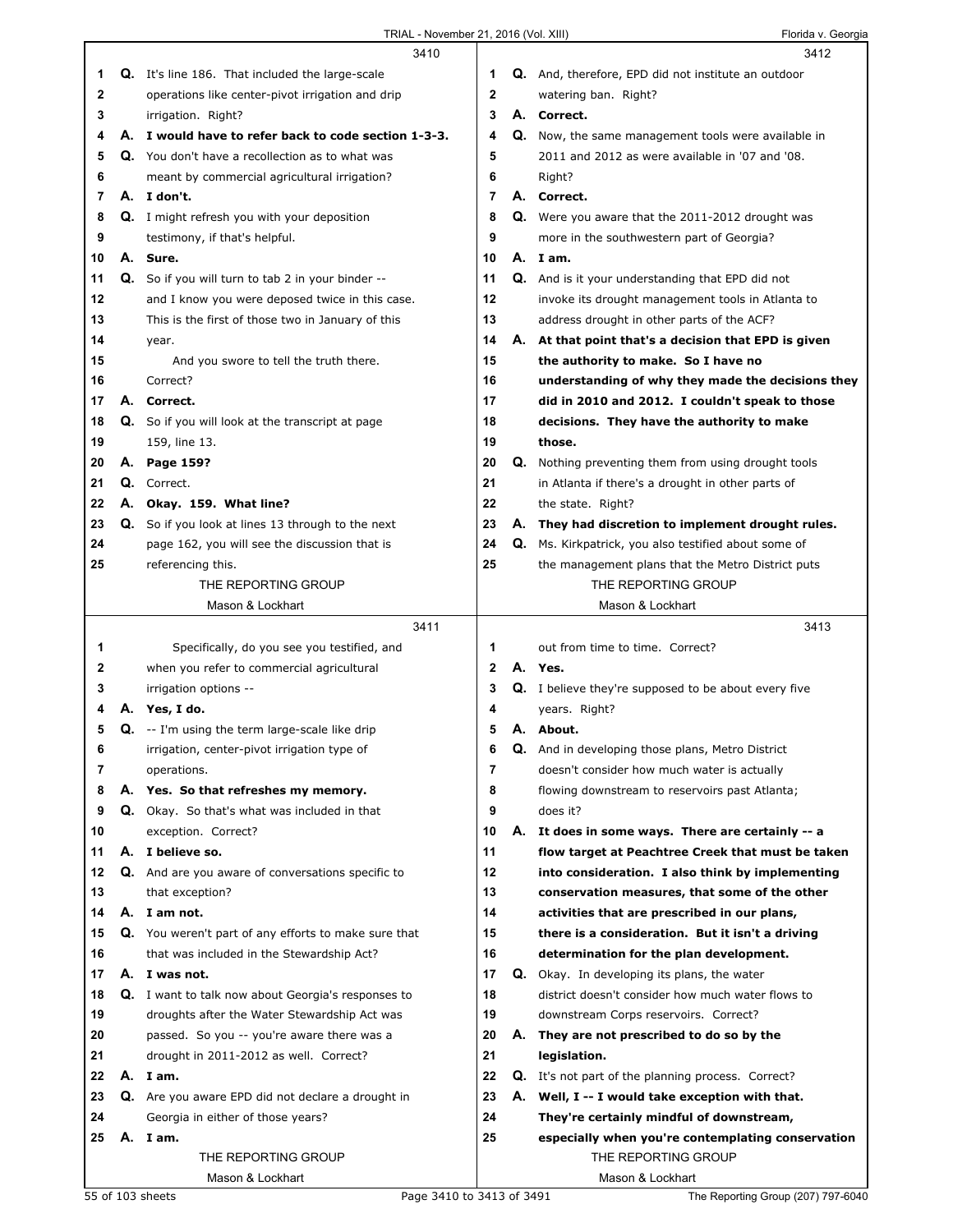## TRIAL - November 21, 2016 (Vol. XIII) Florida v. Georgia

|    |    | 3414                                                                             |                | 3416                                                                                                   |  |
|----|----|----------------------------------------------------------------------------------|----------------|--------------------------------------------------------------------------------------------------------|--|
| 1  |    | measures and return flows and some of the other                                  | 1              | A. I -- you would have to -- oh, yes, I do. Sorry.                                                     |  |
| 2  |    | aspects of our plans. I do think that those                                      | $\mathbf{2}$   | Q. And that's the same Metro District we have been                                                     |  |
| 3  |    | communities that are downstream does influence.                                  | 3              | discussing. Right?                                                                                     |  |
| 4  |    | But it is not driven by a targeted number or                                     | 4              | A. That is correct.                                                                                    |  |
| 5  |    | releases. The Corps of Engineers controls those.                                 | 5              | Q. And, again, this is from September; so it's a                                                       |  |
| 6  |    | Q. Okay. If you will turn to tab 3 in your binder,                               | 6              | couple years after the Water Stewardship Act was                                                       |  |
| 7  |    | again, you mentioned you gave a couple                                           | 7              | passed. Right?                                                                                         |  |
| 8  |    | depositions. This is going to be from your                                       | 8              | A. Correct.                                                                                            |  |
| 9  |    | second, February 2016.                                                           | 9              | <b>Q.</b> If you will turn to page 9 -- the pages here are                                             |  |
| 10 |    | And, again, you swore to tell the truth at                                       | 10             | in the bottom right corner, I believe -- you                                                           |  |
| 11 |    | that deposition. Correct?                                                        | 11             | should see a section on Water Loss. Just at the                                                        |  |
| 12 |    | A. Correct.                                                                      | 12             | top of the page, if you will read the first                                                            |  |
| 13 |    | Q. And there was a court reporter there who took                                 | 13             | couple sentences silently.                                                                             |  |
| 14 |    | down your testimony?                                                             | 14             | And this describes the Water Stewardship Act                                                           |  |
| 15 |    | A. Correct.                                                                      | 15             |                                                                                                        |  |
|    |    |                                                                                  |                | has modest legislation. Correct?                                                                       |  |
| 16 |    | Q. Can you look at page 38, lines 4 through 7.                                   | 16             | A. It is so stated here, yes.                                                                          |  |
| 17 |    | You were asked, in developing this plan, does                                    | 17             | Q. Would you turn now to page 18 of the same                                                           |  |
| 18 |    | the water district consider how much water will                                  | 18             | document. You should see a section that's                                                              |  |
| 19 |    | flow to those downstream Corps reservoirs?                                       | 19             | entitled Reduce Outdoor Water Use. Are you                                                             |  |
| 20 |    | Your answer, no.                                                                 | 20             | there?                                                                                                 |  |
| 21 |    | A. That's correct.                                                               | 21             | A. Iam.                                                                                                |  |
| 22 |    | Q. Were you asked that question, and did you give                                | 22             | Q. Great. In the first paragraph, do you see it                                                        |  |
| 23 |    | that answer?                                                                     | 23             | notes the same daytime watering restrictions that                                                      |  |
| 24 |    | A. Absolutely.                                                                   | 24             | we spoke about earlier?                                                                                |  |
| 25 |    | <b>Q.</b> And when the Metro District puts its water                             | 25             | A. Can you point precisely where you are?                                                              |  |
|    |    | THE REPORTING GROUP                                                              |                | THE REPORTING GROUP                                                                                    |  |
|    |    | Mason & Lockhart                                                                 |                | Mason & Lockhart                                                                                       |  |
|    |    |                                                                                  |                |                                                                                                        |  |
|    |    | 3415                                                                             |                | 3417                                                                                                   |  |
| 1  |    | management plan together, it also doesn't                                        | 1              | <b>Q.</b> Sure. It's just the first paragraph of that                                                  |  |
| 2  |    | consider impacts to species that occupy habitats                                 | 2              | section, Reduce Outdoor Water Use.                                                                     |  |
| 3  |    | downstream. Right?                                                               | 3              | A. I do.                                                                                               |  |
| 4  |    | A. That's correct.                                                               | 4              | Q. And it notes that there are so many exceptions                                                      |  |
| 5  |    | Q. Can you turn to tab 9 in your binder. It's                                    | 5              | that it, quote, appears to virtually undue any                                                         |  |
| 6  |    | FX-313. Do you recognize this document?                                          | 6              | benefit of the Water Stewardship Act. Right?                                                           |  |
| 7  |    | A.Ido.                                                                           | $\overline{7}$ | A. This document says that, yes.                                                                       |  |
| 8  | Q. | This is put together by the Chattahoochee                                        | 8              | Q. So earlier we talked a little bit about the Upper                                                   |  |
| 9  |    | Riverkeeper. Correct?                                                            | 9              | Flint as well. Do you recall that?                                                                     |  |
| 10 |    | And it's from September 2012, I believe.                                         | 10             | A. We did.                                                                                             |  |
| 11 |    | A. It says 2012.                                                                 | 11             | Q. The Upper Flint is still contained in the Metro                                                     |  |
| 12 | Q. | Okay. If you flip to the next page, you should                                   | 12             | District. Right?                                                                                       |  |
| 13 |    | see a date of September 2012 after the                                           | 13             | A. Correct.                                                                                            |  |
| 14 |    | acknowledgments.                                                                 | 14             | Q. The source of the Flint River, just for context,                                                    |  |
| 15 |    | And in the acknowledgment section, if you                                        | 15             | is in the Clayton and Fulton County areas. Is                                                          |  |
| 16 |    | look at the second paragraph after the word                                      | 16             | that right?                                                                                            |  |
| 17 |    | acknowledgements, do you see that?                                               | 17             | A. Correct.                                                                                            |  |
| 18 |    | A. I'm sorry. Repeat your question.                                              | 18             | Q. And then obviously it flows down all the way to                                                     |  |
| 19 |    | Q. Sure. If you're on the second page of the                                     | 19             | Florida.                                                                                               |  |
| 20 |    | document, do you see where it says                                               | 20             | Your testimony focuses on the Chattahoochee                                                            |  |
| 21 |    | acknowledgments?                                                                 | 21             | River and Lake Lanier. Right?                                                                          |  |
| 22 |    | A. I do.                                                                         | 22             | A. Correct.                                                                                            |  |
| 23 | Q. | In the second paragraph there, there is a                                        | 23             |                                                                                                        |  |
| 24 |    |                                                                                  | 24             | Q. If you will turn to tab 11, please, FX-241. You<br>should see a letter to then EPD Director Turner. |  |
| 25 |    | reference to thanking Steve Haubner from the<br>Metro District. Do you see that? | 25             | Do you see that?                                                                                       |  |
|    |    | THE REPORTING GROUP                                                              |                | THE REPORTING GROUP                                                                                    |  |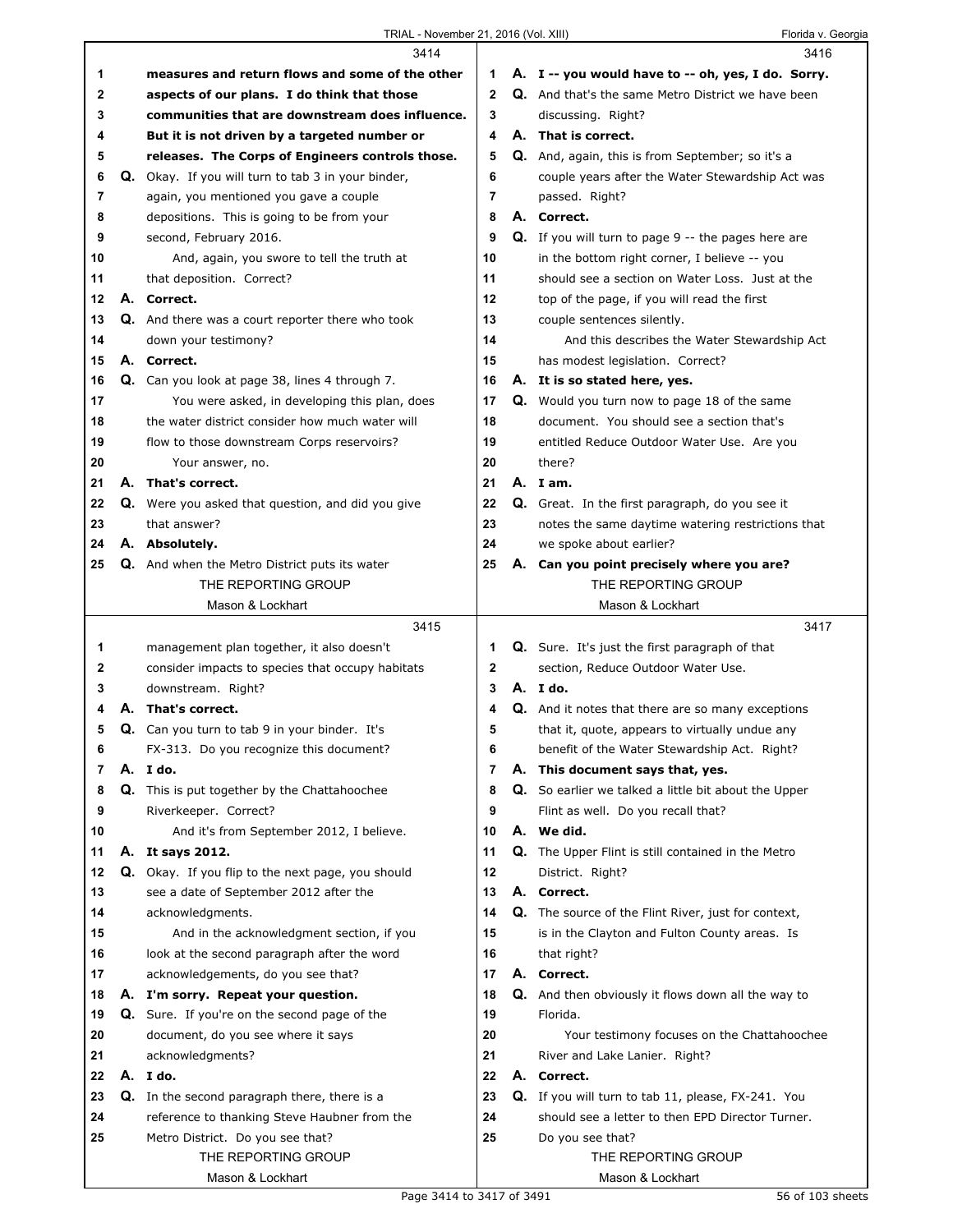|          | 3418                                                                                                   |                     | 3420                                                                                                   |
|----------|--------------------------------------------------------------------------------------------------------|---------------------|--------------------------------------------------------------------------------------------------------|
| 1        | A. Ido.                                                                                                | 1                   | A. Correct.                                                                                            |
| 2        | Q. This is from the Flint riverkeeper. Are you                                                         | $\mathbf 2$         | Q. Do you see the section Why is This Work                                                             |
| 3        | familiar with him?                                                                                     | 3                   | Important?                                                                                             |
| 4        | A. Iam.                                                                                                | 4                   | A. I do.                                                                                               |
| 5        | Q. Have you seen this particular document before?                                                      | 5                   | <b>Q.</b> It's a long section. But I just want to point                                                |
| 6        | A. I have not.                                                                                         | 6                   | out a couple points.                                                                                   |
| 7        | Q. Okay. If you will just turn to page 5, the first                                                    | 7                   | Do you see in the second sentence of the                                                               |
| 8        | sentence of the first full paragraph on that                                                           | 8                   | third full paragraph, it notes declining                                                               |
| 9        | page, do you see where it indicates that the                                                           | 9                   | baseflows even in the absence of drought. Right?                                                       |
| 10       | several tributaries in the Upper Flint have run                                                        | 10                  | A. It states that.                                                                                     |
| 11       | dry?                                                                                                   | 11                  | Q. And is that something the Metro District was                                                        |
| 12       | A. It states that.                                                                                     | 12                  | aware of?                                                                                              |
| 13       | Q. Is that something you were aware of?                                                                | 13                  | A. The Metro District certainly looks at all six                                                       |
| 14       | A. No.                                                                                                 | 14                  | river systems when doing planning.                                                                     |
| 15       | Q. One of the concerns listed here in the next                                                         | 15                  | Q. Okay. The first bullet point in this section                                                        |
| 16       | paragraph is the return rate, a low return rate                                                        | 16                  | assesses 70 percent lower flows on the mainstem                                                        |
| 17       | on water withdrawals. Do you see that?                                                                 | 17                  | of the Flint River. Do you see that?                                                                   |
| 18       | A. Are you in the second full paragraph?                                                               | 18                  | A. Ido.                                                                                                |
| 19       | Q. Second full paragraph, yes.                                                                         | 19                  | Q. And then the last bullet suggests that demand on                                                    |
| 20       | A. I do see a stated reference to return flows.                                                        | 20                  | the river for public water supply is part of the                                                       |
| 21       | Q. Is that something you were aware of?                                                                | 21                  | reason why. Right?                                                                                     |
| 22       | A. Not substantively, not at depth in regards to                                                       | 22                  | A. It states that.                                                                                     |
| 23       | this specific letter.                                                                                  | 23                  | Q. And then the next page, the first bullet also                                                       |
| 24       | <b>Q.</b> That wasn't something that the Metro District                                                | 24                  | suggests that low return rates are part of the                                                         |
| 25       | took into account in its water management plans?                                                       | 25                  | reason why. Correct?                                                                                   |
|          | THE REPORTING GROUP                                                                                    |                     | THE REPORTING GROUP                                                                                    |
|          | Mason & Lockhart                                                                                       |                     | Mason & Lockhart                                                                                       |
|          |                                                                                                        |                     |                                                                                                        |
|          |                                                                                                        |                     |                                                                                                        |
|          | 3419                                                                                                   |                     | 3421                                                                                                   |
| 1        | A. No. I can speak to that. But as regarding to                                                        | 1                   | A. It states that.                                                                                     |
| 2        | this document, I --                                                                                    | $\mathbf 2$         | Q. And, again, this is a document put together by                                                      |
| 3        | Q. You just didn't know the specifics of it?                                                           | 3                   | the Chattahoochee riverkeeper. Right?                                                                  |
| 4        | A. I can't speak to the Flint riverkeeper's intent.                                                    | 4                   | A. No.                                                                                                 |
| 5        | Q. Okay. Do you see it indicates in the first                                                          | 5                   | Q. I'm sorry. This is American Rivers. Correct?                                                        |
| 6        | sentence of this second full paragraph that the                                                        | 6<br>$\overline{7}$ | A. Correct. American Rivers.                                                                           |
| 7        | decrease in streamflow is partly attributable to                                                       |                     | Q. So we looked at a Flint riverkeeper document and                                                    |
| 8        | consumptive use in the Metro District?                                                                 | 8<br>9              | a Chattahoochee riverkeeper document. Correct?<br>A. Correct.                                          |
| 9        | A. It's -- are you talking about the sentence, the                                                     |                     |                                                                                                        |
| 10       | reasons for the decrease?                                                                              | 10<br>11            | Q. And those are the two primary rivers in the ACF                                                     |
| 11<br>12 | Q. Sure. And specifically it notes increasing water<br>withdrawals and the lack of return flows to the | 12                  | Basin. Right?<br>A. Correct.                                                                           |
|          |                                                                                                        | 13                  |                                                                                                        |
| 13<br>14 | system.                                                                                                | 14                  | Q. And then if you will turn to tab 12, FX-903, this                                                   |
| 15       | A. It certainly states that.                                                                           | 15                  | is an article from April of this year. Correct?<br>A. It is.                                           |
| 16       | Q. Are you familiar with American Rivers?<br>A. I am.                                                  | 16                  |                                                                                                        |
| 17       |                                                                                                        | 17                  | Q. Are you familiar with this?<br>A. The article?                                                      |
| 18       | Q. Will you turn to tab 10 now in your binder.                                                         | 18                  | Q. Yes.                                                                                                |
|          | This is an action plan that they put                                                                   | 19                  |                                                                                                        |
| 19<br>20 | together; correct?<br>A. That's what it says, yes.                                                     | 20                  | A. I don't believe I have read this article, no.                                                       |
| 21       |                                                                                                        | 21                  | Q. Were you aware American Rivers announced that the                                                   |
| 22       | Q. It's dated October 2014. Right?<br>A. Yes.                                                          | 22                  | ACF was the most endangered river system in the<br>country?                                            |
| 23       |                                                                                                        | 23                  | A. Yes.                                                                                                |
| 24       | Q. Can you please turn to page 4. And, again now,                                                      | 24                  |                                                                                                        |
| 25       | October 2014 is four days after the Water<br>Stewardship Act was passed. Right?                        | 25                  | Q. In the fifth paragraph down in this article, do<br>you see that it notes rivers in the basin are so |
|          | THE REPORTING GROUP                                                                                    |                     | THE REPORTING GROUP                                                                                    |

 $\mathsf I$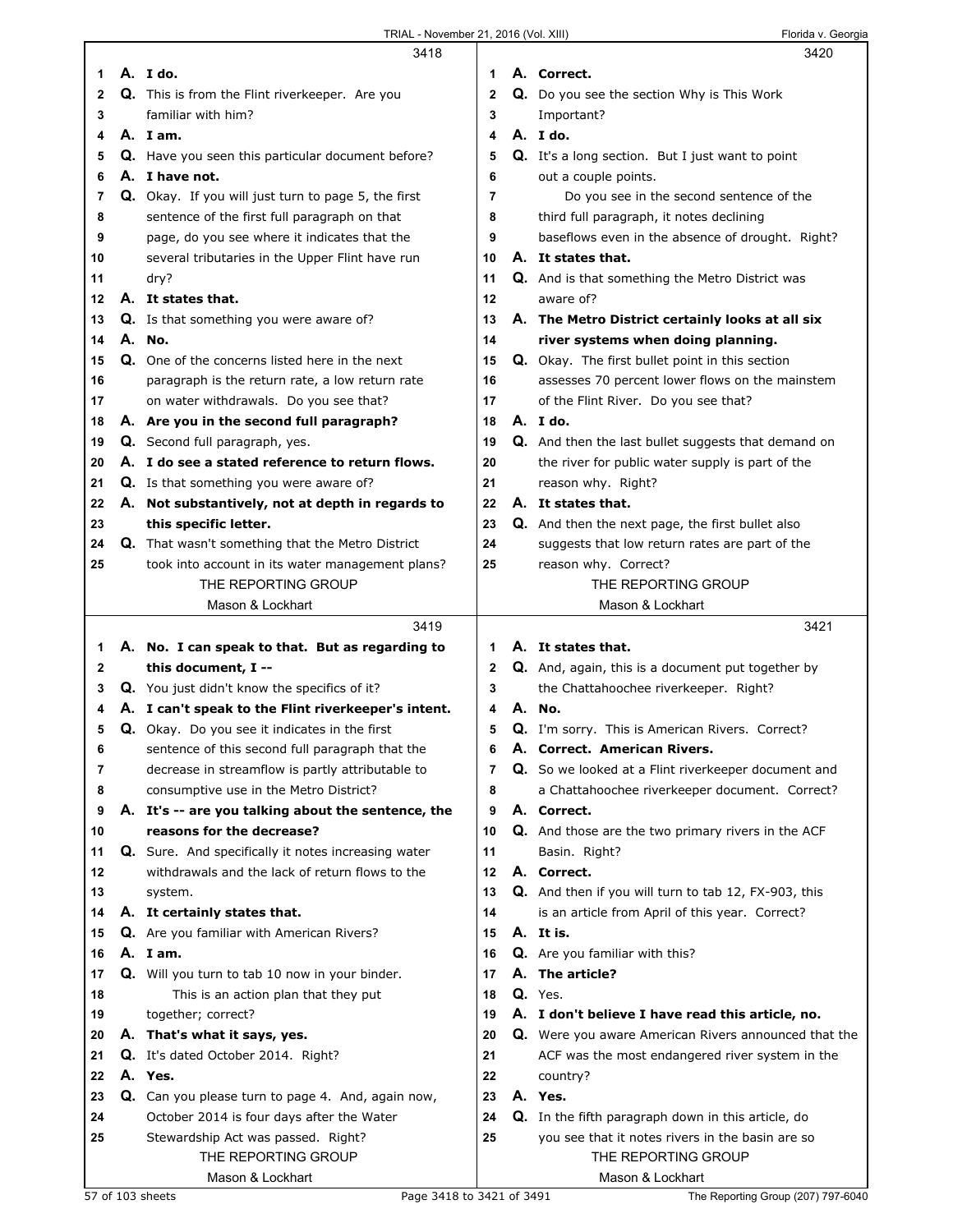|    |    | 3422                                                                                               |                |    | 3424                                                                                            |
|----|----|----------------------------------------------------------------------------------------------------|----------------|----|-------------------------------------------------------------------------------------------------|
| 1  |    | heavily exploited that some run at drought flows                                                   | 1              |    | appropriate response to drive what the U.S. Army                                                |
| 2  |    | even in normal years. Correct?                                                                     | 2              |    | Corps of Engineers does in management of the ACF                                                |
| 3  |    | A. That's what it states.                                                                          | 3              |    | system. So I believe that's the more accurate                                                   |
| 4  |    | <b>Q.</b> And American Rivers is an -- is an environmental                                         | 4              |    | response.                                                                                       |
| 5  |    | nonprofit that you cited to in your prefiled                                                       | 5              |    | <b>Q.</b> So no limit would be appropriate. Right?                                              |
| 6  |    | testimony. Right?                                                                                  | 6              |    | A. I believe here that -- I believe that an                                                     |
| 7  |    | A. Yes.                                                                                            | 7              |    | artificial cap would impose harm on both Georgia                                                |
| 8  |    | Q. So you think that they're credible. Right?                                                      | 8              |    | and metro Atlanta.                                                                              |
| 9  |    | The bottom paragraph, American Rivers                                                              | 9              |    | Q. If you will just -- you're aware of the ACF                                                  |
| 10 |    | identifies the chief threat to the basin as                                                        | 10             |    | Compact negotiations. Correct?                                                                  |
| 11 |    | increasing and unsustainable water use. Do you                                                     | 11             |    | A. In what context?                                                                             |
| 12 |    | see that?                                                                                          | 12             |    | Q. Just in the 1990's and 2000's there was a                                                    |
| 13 |    | A. I do.                                                                                           | 13             |    | negotiation between Alabama, Florida, and                                                       |
| 14 |    | Q. Okay. And this is despite all the conservation                                                  | 14             |    | Georgia. Correct?                                                                               |
| 15 |    | measures that you have discussed in your                                                           | 15             |    | A. I'm aware negotiations took place, yes.                                                      |
| 16 |    | testimony. Right?                                                                                  | 16             |    | Q. And I don't have any reason to believe you were                                              |
| 17 | А. | And that's what this states.                                                                       | 17             |    | part of those negotiations.                                                                     |
| 18 |    | Q. Ms. Kirkpatrick, let's go back to what can                                                      | 18             |    | A. I was not.                                                                                   |
| 19 |    | actually be done in Atlanta. In your prefiled                                                      | 19             |    | Q. Will you turn to tab 13, please. It's FX-199.                                                |
| 20 |    | testimony, which again is tab 1, I want to direct                                                  | 20             |    | And on page 4 of this document, do you see                                                      |
| 21 |    | your attention to page 20, specifically paragraph                                                  | 21             |    | statements by Bob Kerr?                                                                         |
| 22 |    | 72. Are you there?                                                                                 | 22             |    | A. I do.                                                                                        |
| 23 |    | I'll let you find it.                                                                              | 23             |    | Q. Are you familiar with Mr. Kerr?                                                              |
| 24 |    | You testified that any cap on water                                                                | 24             |    | A. I know Mr. Kerr.                                                                             |
| 25 |    | consumption in metro Atlanta, whether at extreme                                                   | 25             |    | Q. He was one of the chief negotiators for Georgia.                                             |
|    |    | THE REPORTING GROUP                                                                                |                |    | THE REPORTING GROUP                                                                             |
|    |    | Mason & Lockhart                                                                                   |                |    | Mason & Lockhart                                                                                |
|    |    |                                                                                                    |                |    |                                                                                                 |
|    |    | 3423                                                                                               |                |    | 3425                                                                                            |
| 1  |    |                                                                                                    | 1              |    | Correct?                                                                                        |
| 2  |    | 1992 levels or at higher amounts, would threaten<br>the existing population and future population. | $\mathbf{2}$   | А. | That's correct.                                                                                 |
| 3  |    | Do you see that?                                                                                   | 3              |    | Q. And if you will look at Mr. Kerr's comments, I                                               |
| 4  | А. | I do.                                                                                              | 4              |    |                                                                                                 |
| 5  |    | <b>Q.</b> So it's your view that there can be absolutely no                                        | 5              |    | want to direct your attention to the middle of<br>that paragraph, the section that says, but we |
| 6  |    | limit on Atlanta's water use?                                                                      | 6              |    | have always said. Do you see that?                                                              |
| 7  | А. | No. I think my view here is that a cap at                                                          | $\overline{7}$ |    | A. I do.                                                                                        |
| 8  |    | existing consumption or at higher rates could                                                      | 8              |    | Q. And Mr. Kerr said that they will not agree to any                                            |
| 9  |    | threaten Metro Atlanta's viability -- economic                                                     | 9              |    | consumptive use limit. Correct?                                                                 |
| 10 |    | viability.                                                                                         | 10             |    | A. That's what it states here.                                                                  |
| 11 | Q. | Will you look at the next sentence as well,                                                        | 11             |    | Q. And this was back in 2002. Right?                                                            |
| 12 |    | please, and read that to yourself.                                                                 | 12             |    | A. Yes.                                                                                         |
| 13 |    | So that's addressing Georgia's consumption as                                                      | 13             |    | Q. And that's still your position now. Right?                                                   |
| 14 |    | well. Right?                                                                                       | 14             |    | A. I cannot attest to the position as related here.                                             |
| 15 | А. | True.                                                                                              | 15             |    | I wasn't privy to this. I don't know, again,                                                    |
| 16 |    | Q. So your view is that there can be no cap on                                                     | 16             |    | what's gone on in negotiations or compacts. So I                                                |
| 17 |    | Georgia's consumption or Atlanta's consumption.                                                    | 17             |    | can't attest to that.                                                                           |
| 18 |    | Right?                                                                                             | 18             |    | Q. But your position is that there is no appropriate                                            |
| 19 |    | A. I believe a cap could have drastic economic                                                     | 19             |    | consumptive limit. Right?                                                                       |
| 20 |    | impacts on the State of Georgia as well as metro                                                   | 20             |    | A. I believe that when you plan appropriately and                                               |
| 21 |    | Atlanta.                                                                                           | 21             |    | you look at your demand forecasting with your                                                   |
| 22 |    | Q. Is there any point at which a limit on Georgia's                                                | 22             |    | population growth, your employment growth,                                                      |
| 23 |    | or Atlanta's consumption is appropriate?                                                           | 23             |    | conservation measures, then you can appropriately                                               |
| 24 |    | A. I believe that good planning, demand forecasting,                                               | 24             |    | plan for water supply for the region. And that                                                  |
| 25 |    | combined with conservation measures is an                                                          | 25             |    | will include an increase.                                                                       |
|    |    | THE REPORTING GROUP                                                                                |                |    | THE REPORTING GROUP                                                                             |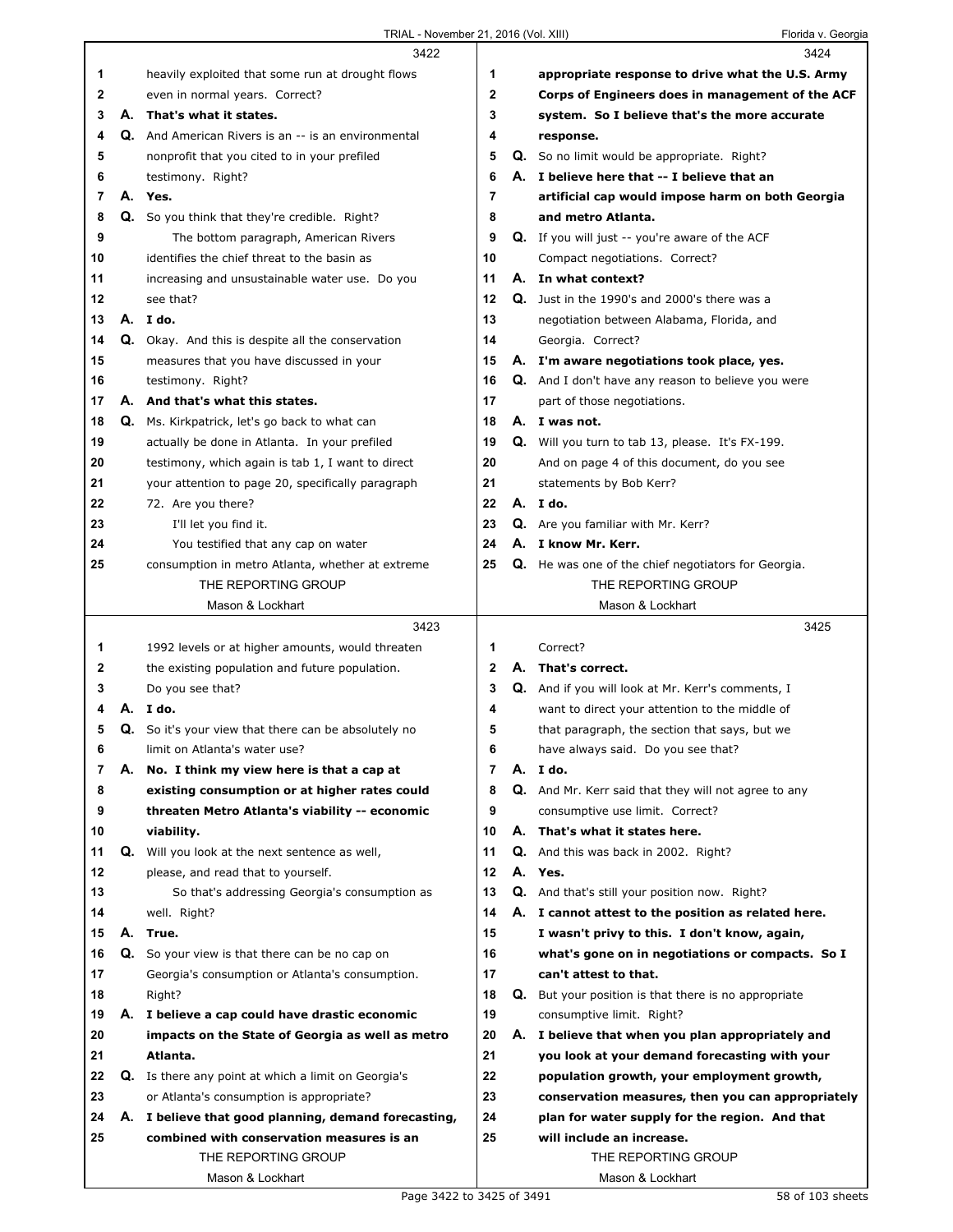|              |    | 3426                                                        |                |    | 3428                                                       |
|--------------|----|-------------------------------------------------------------|----------------|----|------------------------------------------------------------|
| 1            |    | Q. Yes or no, any cap on consumptive use in Atlanta         | 1              |    | A. Yes. It's pretty simple. You have two major             |
| $\mathbf{2}$ |    | and Georgia would be --                                     | $\mathbf{2}$   |    | steps, the first of which is developing demand             |
| 3            |    | A. I think an artificial cap would be devastating.          | 3              |    | projections and then preparing your plans                  |
| 4            |    | Q. No further questions.                                    | 4              |    | accordingly. I'm primarily the water                       |
| 5            |    | MR. ALLEN: Your Honor, before I start,                      | 5              |    | conservation and supply plan.                              |
| 6            |    | why don't I recommend that we take a break                  | 6              |    | Q. You mentioned demand projection and water               |
| 7            |    | and come back?                                              | 7              |    | conservation. I'm going to talk about each of              |
| 8            |    | SPECIAL MAGISTRATE LANCASTER: Claudette?                    | 8              |    | those, but I want you to tell us a little bit              |
| 9            |    | COURT REPORTER: Sure.                                       | 9              |    | about the process through which the District goes          |
| 10           |    | MR. ALLEN: Thank you, your Honor.                           | 10             |    | when it actually develops one of these plans.              |
| 11           |    | (Time Noted: 3:00 p.m.)                                     | 11             |    | What does it do? Who does it meet with?                    |
| 12           |    | (Recess Called)                                             | 12             |    | A. So it starts by hiring a consultant, an                 |
| 13           |    | (Time Noted: 3:10 p.m.)                                     | 13             |    | engineering firm. Then the demand projections              |
| 14           |    | SPECIAL MASTER LANCASTER: Go ahead,                         | 14             |    | are prepared, and that includes looking at                 |
| 15           |    | counsel.                                                    | 15             |    | population forecasts and employment forecasts.             |
| 16           |    | MR. ALLEN: Good afternoon, your Honor.                      | 16             |    | It works with the State of Georgia as well on              |
| 17           |    | I'll get started.                                           | 17             |    | ensuring those numbers are based on recent data,           |
| 18           |    | REDIRECT EXAMINATION                                        | 18             |    | as well as the Atlanta Regional Commission. It             |
| 19           |    | BY MR. ALLEN:                                               | 19             |    | also works with stakeholders, the public,                  |
| 20           |    | <b>Q.</b> Now, Ms. Kirkpatrick, as we mentioned, you served | 20             |    | technical coordinating committee, and the                  |
| 21           |    | on the Metro Water District. Correct?                       | 21             |    | governing board to utilize those demand                    |
| 22           |    | A. I served on the governing board, yes.                    | 22             |    | projections to prepare the plans.                          |
| 23           |    | <b>Q.</b> And, Ms. Kirkpatrick, when you serve on the       | 23             |    | <b>Q.</b> Okay. And you said the plans are done about      |
| 24           |    | governing board of the Metro District, are you              | 24             |    | every five years roughly. Correct?                         |
| 25           |    | working as a lobbyist?                                      | 25             |    | A. Correct.                                                |
|              |    | THE REPORTING GROUP                                         |                |    | THE REPORTING GROUP                                        |
|              |    | Mason & Lockhart                                            |                |    | Mason & Lockhart                                           |
|              |    |                                                             |                |    |                                                            |
|              |    | 3427                                                        |                |    | 3429                                                       |
| 1            |    | A. I am not. I'm -- I'm working in my professional          | 1              |    | Q. So what planning cycles have there been?                |
| $\mathbf{2}$ |    | capacity as an environmental engineer.                      | $\mathbf{2}$   |    | A. The first plans were issued in 2003. The second         |
| 3            |    | Q. Okay. And are you working as a lobbyist today?           | 3              |    | set of plans were issued in 2009. And we're                |
|              |    | No.                                                         | 4              |    | currently working on the next round of plans and           |
| 5            |    | Q. Are you being paid or compensated in any way for         | 5              |    | anticipate issuing those in 2017.                          |
| 6            |    | your testimony here today?                                  | 6              |    | <b>Q.</b> And I think you said that the main components of |
| 7            | А. | No.                                                         | $\overline{7}$ |    | the plans are one bucket is kind of demand                 |
| 8            |    | Q. Okay. Ms. Kirkpatrick, you know, there's been            | 8              |    | projections, stuff like that; and another bucket           |
| 9            |    | some discussion of the Metro Water District; but            | 9              |    | are conservation measures. Is that fair?                   |
| 10           |    | I'm not sure we have heard what it is. So could             | 10             |    | A. That's fair, yes.                                       |
| 11           |    | you tell us just what is the Metro Water                    | 11             |    | <b>Q.</b> All right. Let's take those one at time, and     |
| 12           |    | District?                                                   | 12             |    | let's start with the demand projections. Tell us           |
| 13           |    | A. Yes. The Metro Water District is a planning              | 13             |    | what kind of effort does the District take to get          |
| 14           |    | entity that includes 15 counties and 93 cities              | 14             |    | those projections -- well, first of all, tell us           |
| 15           |    | within the metro Atlanta region. And it is --               | 15             |    | what demand projections are.                               |
| 16           |    | has the direction to prepare plans -- water plans           | 16             | А. | Sure. Well, you know, simply it's how much water           |
| 17           |    | for the region.                                             | 17             |    | is an individual going to use in the region. So            |
| 18           |    | Q. And when was it formed?                                  | 18             |    | looking at -- you know, you could take myself,             |
| 19           |    | A. It was formed by legislation in 2001.                    | 19             |    | how much water would I use on a daily basis, and           |
| 20           |    | Q. And these plans you mentioned, how often are they        | 20             |    | projecting out to 2050, and determining how much           |
| 21           |    | done?                                                       | 21             |    | water the community would need at the end of that          |
| 22           | А. | They are updated approximately every five years.            | 22             |    | time period.                                               |
| 23           |    | Q. And if you would, tell us a little bit about the         | 23             |    | Q. And what kind of effort does the District take to       |
| 24           |    | process that goes into developing these plans and           | 24             |    | make sure it gets those projections correct?               |
| 25           |    | promulgating them.                                          | 25             |    | A. It's a pretty thorough process, again, utilizing        |
|              |    | THE REPORTING GROUP<br>Mason & Lockhart                     |                |    | THE REPORTING GROUP<br>Mason & Lockhart                    |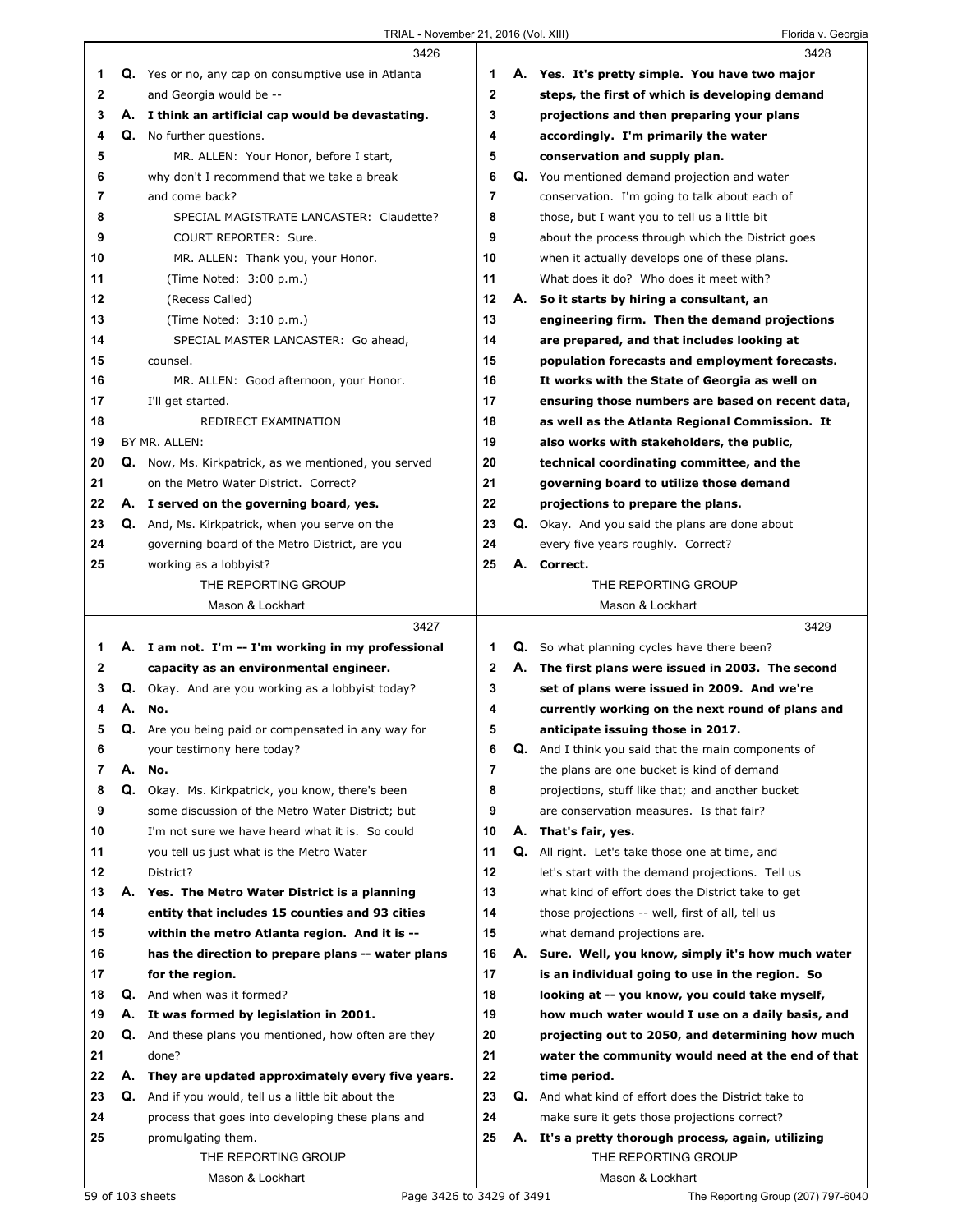|          |    | 3430                                                 |              |    | 3432                                                      |
|----------|----|------------------------------------------------------|--------------|----|-----------------------------------------------------------|
| 1        |    | data that is created by the Atlanta Regional         | 1            |    | Q. Ms. Kirkpatrick, another item you mentioned was        |
| 2        |    | Commission, the Office of Planning and Budget by     | $\mathbf{2}$ |    | water audits. Do you recall that?                         |
| 3        |    | which the State of Georgia uses those numbers to     | 3            |    | A. I do.                                                  |
| 4        |    | plan for a variety of other initiatives within       | 4            |    | <b>Q.</b> Tell us what that is.                           |
| 5        |    | the state. And again, it's a public transparent      | 5            | А. | Again, it's where a local utility will look at            |
| 6        |    | process. And it usually drives -- those demand       | 6            |    | their infrastructure or their pipes that are in           |
| 7        |    | projections drive the conversation around            | 7            |    | the ground and assess how much water may be lost          |
| 8        |    | conservation measures.                               | 8            |    | from those pipes, either because they're aging or         |
| 9        |    | <b>Q.</b> All right. Let's talk about conservation   | 9            |    | connections aren't tight, and determine where             |
| 10       |    | measures. Now, are --- these conservation            | 10           |    | they have those leaks and develop a plan of               |
| 11       |    | measures that you mentioned, are they voluntary      | 11           |    | action to correct them.                                   |
| 12       |    | or are they mandatory?                               | 12           |    | <b>Q.</b> And how long has that been a requirement in the |
| 13       | А. | They're mandatory.                                   | 13           |    | <b>Water District?</b>                                    |
|          |    |                                                      | 14           | А. |                                                           |
| 14       |    | <b>Q.</b> And who are they imposed on?               |              |    | 2003.                                                     |
| 15       | А. | The local utilities that exist within the Metro      | 15           |    | <b>Q.</b> Are you familiar with the IWA?                  |
| 16       |    | Water District. So every municipal utility that      | 16           |    | A. Iam.                                                   |
| 17       |    | resides within those 15 counties, and there's 93     | 17           |    | Q. And do they have some kind of connection to the        |
| 18       |    | cities, is required to adopt those water             | 18           |    | water auditing process?                                   |
| 19       |    | conservation measures.                               | 19           |    | A. They do. It's a -- it's a national organization        |
| 20       |    | Q. And tell us, if you would, when these             | 20           |    | that puts together best professional practices            |
| 21       |    | conservation measures were first adopted and         | 21           |    | for performing leak audits and protection, widely         |
| 22       |    | imposed by the Metro Water District?                 | 22           |    | regarded within the industry as the standard by           |
| 23       |    | A. So the first round were adopted and imposed in    | 23           |    | which to conduct your water loss audits. And as           |
| 24       |    | 2003.                                                | 24           |    | a matter of fact, in their most recent update of          |
| 25       |    | Q. And have they been in place every year since      | 25           |    | that manual just two months ago, they highlighted         |
|          |    | THE REPORTING GROUP                                  |              |    | THE REPORTING GROUP                                       |
|          |    | Mason & Lockhart                                     |              |    | Mason & Lockhart                                          |
|          |    |                                                      |              |    |                                                           |
|          |    | 3431                                                 |              |    | 3433                                                      |
| 1        |    | 2003?                                                | 1            |    | the efforts of the State of Georgia as it relates         |
| 2        |    | A. Absolutely, and then built upon.                  | 2            |    | to water loss audits as a national example of             |
| 3        |    | <b>Q.</b> Okay. I know there is a whole suite of     | 3            |    | what good process is.                                     |
| 4        |    | conservation measures, but can you tell us about     | 4            |    | <b>Q.</b> All right. And the third item, Ms. Kirkpatrick, |
| 5        |    | a few of them?                                       | 5            |    | you mentioned that has been a conservation                |
| 6        | Α. | Sure. You could start with conservation pricing.     | 6            |    | measure that's been in place in the Metro                 |
| 7        |    | A second example would be water loss, water          | 7            |    | District since 2003 was retrofitting fixtures.            |
| 8        |    | audit. A third would be retrofit of fixtures.        | 8            |    | Do you remember that?                                     |
| 9        |    | Q. Okay. I want to talk about a few of those and     | 9            |    | A. I do.                                                  |
| 10       |    | why you picked those out. Can we start by            | 10           |    | Q. Tell us what that is.                                  |
|          |    |                                                      | 11           | А. |                                                           |
| 11<br>12 |    | talking about conservation pricing. Can you tell     | 12           |    | Yes. It's simply, you know, if you look inside a          |
|          |    | us what that is?                                     |              |    | house, your fixtures, such as toilets,                    |
| 13       |    | A. Yes. Conservation pricing, simply the more water  | 13           |    | showerheads, faucets, are often inefficient if            |
| 14       |    | you use, the more water you -- I mean, the more      | 14           |    | your home is older. And so there's been an                |
| 15       |    | money you pay. And it sends a price signal to        | 15           |    | encouragement -- and, actually, quite honestly,           |
| 16       |    | the consumer, whether or not that's a residential    | 16           |    | beyond encouragement, there has been replacement          |
| 17       |    | consumer or commercial, to use less water.           | 17           |    | of faucets, showerheads, and toilets. And                 |
| 18       |    | Q. And what portion of the Metro Water District's    | 18           |    | interestingly on the toilet retrofit, there's             |
| 19       |    | customers are covered by conservation pricing?       | 19           |    | been a program in place now that's resulted in            |
| 20       | А. | 100 percent.                                         | 20           |    | over 110,000 toilets being replaced that has              |
| 21       |    | Q. And if you know, how do Atlanta's water and sewer | 21           |    | resulted in over 900 million gallons per year             |
| 22       |    | rates compare to water and sewer rates in other      | 22           |    | being saved.                                              |
| 23       |    | parts of the country?                                | 23           | Q. | Okay. Ms. Kirkpatrick, we talked about a few of           |
| 24       |    | A. So the City of Atlanta has the highest water and  | 24           |    | the conservation measures that the Metro District         |
| 25       |    | sewer rates in the country.                          | 25           |    | has had in place since 2003. And I just want to           |
|          |    | THE REPORTING GROUP                                  |              |    | THE REPORTING GROUP                                       |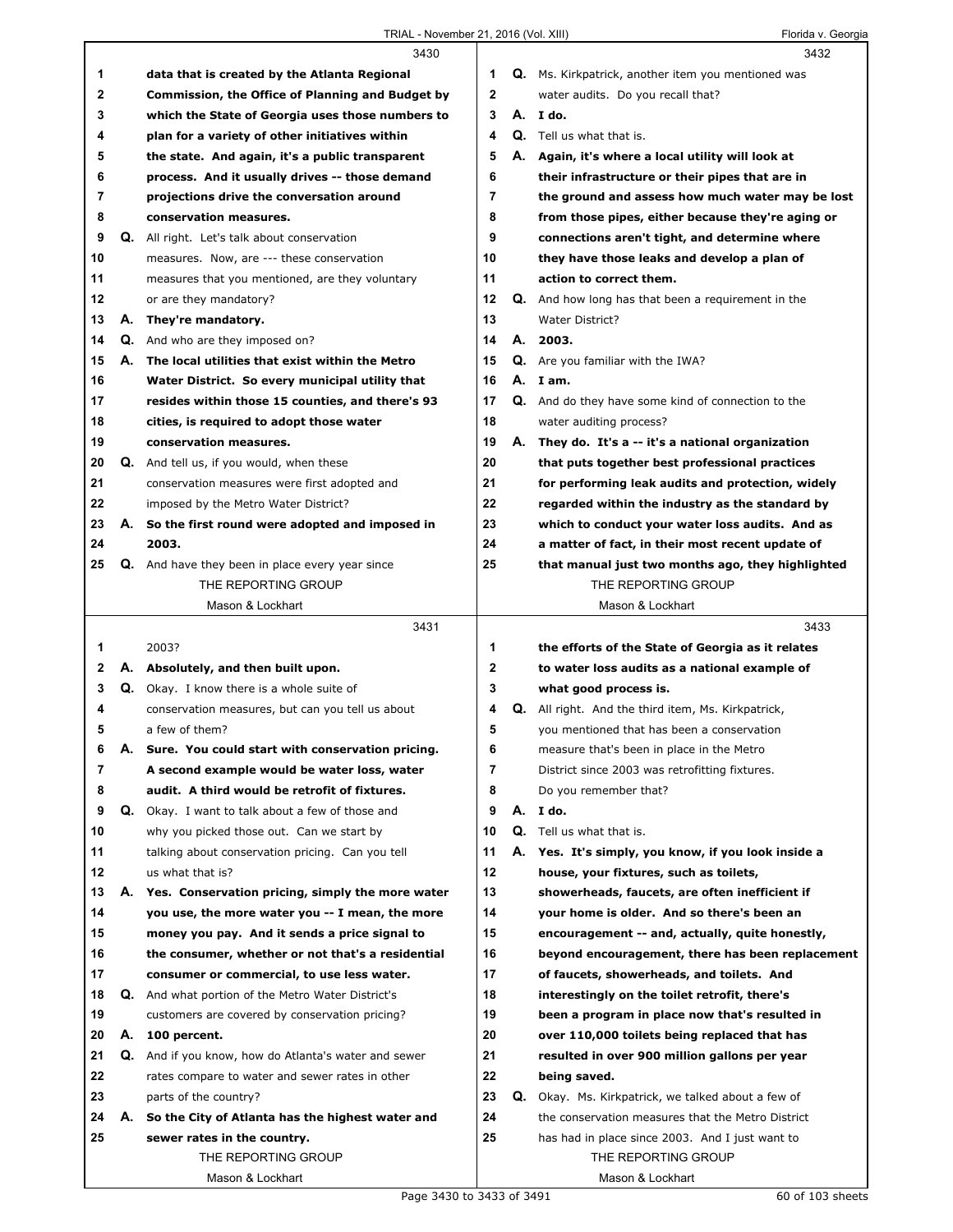|              |    | 3434                                                      |              |    | 3436                                                      |
|--------------|----|-----------------------------------------------------------|--------------|----|-----------------------------------------------------------|
| 1            |    | be clear about this. What population in the               | 1            |    | years of activity. And I think it demonstrates            |
| $\mathbf{2}$ |    | Metro District relies on ACF waters for their             | $\mathbf{2}$ |    | that just as time goes on, more progress has been         |
| 3            |    | municipal and industrial needs?                           | 3            |    | made.                                                     |
| 4            |    | A. I believe it's 4.1 million people.                     | 4            |    | Q. Ms. Kirkpatrick, has the District received any         |
| 5            |    | <b>Q.</b> Okay. So 4.1 million people reside in the       | 5            |    | awards or recognitions for its water conservation         |
| 6            |    | District and rely on ACF water for their needs.           | 6            |    | efforts?                                                  |
| 7            |    | Correct?                                                  | 7            |    | A. They have.                                             |
| 8            |    | A. That's correct. The vast majority, yes, of the         | 8            |    | Q. What has it received?                                  |
| 9            |    | basin.                                                    | 9            |    | A. So EPA has a program called WaterSense. Over, I        |
| 10           |    | Q. All right. And these conservation measures that        | 10           |    | believe, 1500 entities participate in that                |
| 11           |    | we're talking about that have been in place in            | 11           |    | program. And the Metro Water District received            |
| 12           |    | the Metro District, are those measures enforced?          | 12           |    | an award in 2015 for their education and                  |
| 13           |    | A. Absolutely.                                            | 13           |    | awareness work, and then in 2016 they also                |
| 14           |    | <b>Q.</b> How are they enforced?                          | 14           |    | received an award for their promotional                   |
| 15           |    | A. So when the District was created by law, the           | 15           |    | partnership of WaterSense appliance.                      |
| 16           |    | legislators gave the Georgia Environmental                | 16           |    | Q. Okay. Ms. Kirkpatrick, I want to talk a little         |
| 17           |    | Protection Division the enforcement capability to         | 17           |    | bit about the current planning cycle that's going         |
| 18           |    | not reissue or renew or allow new permits to be           | 18           |    | on right now in the Metro Water District. As              |
| 19           |    | issued to any utility within the Metro Water              | 19           |    | part of that work, has the District projected             |
| 20           |    | District that was not complying with the                  | 20           |    | what its water needs will be into the future?             |
| 21           |    | conservation measures or any other aspect of the          | 21           |    | A. It has.                                                |
| 22           |    | plan.                                                     | 22           |    | Q. What do those projections show?                        |
| 23           | Q. | And you mentioned that these planning cycles              | 23           | А. | So, interestingly, when you sit down and look at          |
| 24           |    | happen on a five-year cycle. And I want to ask            | 24           |    | employment forecasting and population forecasting         |
| 25           |    | you is there anything done between these                  | 25           |    | and compare that with the 2009 forecasts that             |
|              |    | THE REPORTING GROUP                                       |              |    | THE REPORTING GROUP                                       |
|              |    | Mason & Lockhart                                          |              |    | Mason & Lockhart                                          |
|              |    |                                                           |              |    |                                                           |
|              |    | 3435                                                      |              |    | 3437                                                      |
| 1            |    | five-year cycles to monitor how the plans are             | 1            |    | were prepared for that round of plans, it                 |
| 2            |    | being implemented?                                        | 2            |    | demonstrates that our water demand will decrease          |
| 3            |    | A. Yes.                                                   | 3            |    | by 25 percent as compared to the demand projected         |
|              |    | <b>Q.</b> And what is that?                               | 4            |    | in 2009.                                                  |
| 5            |    | A. So each year the water district produces               | 5            |    | <b>Q.</b> I just want to be very clear about this. So the |
| 6            |    | reports -- activities and implementation reports          | 6            |    | future demands you're projecting now is 25                |
| 7            |    | that are provided to the Georgia General Assembly         | 7            |    | percent lower than the future demand that had             |
| 8            |    | and provided to the Georgia Environmental                 | 8            |    | been projected in 2009?                                   |
| 9            |    | Protection Division, and they're also provided to         | 9            |    | A. That's correct.                                        |
| 10           |    | the public to -- to view what progress has been           | 10           |    | Q. Okay. And how aggressive or conservative is the        |
| 11           |    | made. And they identify the progress on a                 | 11           |    | District being with respect to these projected            |
| 12           |    | variety of measures within those reports.                 | 12           |    | future demands?                                           |
| 13           |    | <b>Q.</b> And, Ms. Kirkpatrick, has the Metro District -- | 13           |    | A. They're being conservative. And what -- again,         |
| 14           |    | does it have any knowledge about what impact              | 14           |    | they began with population and employment. They           |
| 15           |    | these conservation measures have had on                   | 15           |    | also factor in the existing conservation                  |
| 16           |    | consumptive water use -- M & I consumptive water          | 16           |    | measures. But they don't include what might come          |
| 17           |    | use in the Atlanta area?                                  | 17           |    | in terms of additional conservation measures to           |
| 18           |    | A. We do.                                                 | 18           |    | ensure that we are preparing a conservative               |
| 19           |    | <b>Q.</b> And what do you know about that?                | 19           |    | future-demand forecast.                                   |
| 20           | А. | So if you look back in the history, it's been in          | 20           | Q. | Okay. Ms. Kirkpatrick, I want to shift briefly            |
| 21           |    | place for about 15 years now. And we have seen            | 21           |    | and talk about a topic that has come up in some           |
| 22           |    | that per capita use has gone down by 30 percent           | 22           |    | of Florida's experts' testimony; and that has to          |
| 23           |    | and that our withdrawals have even decreased as           | 23           |    | do with something called interbasin transfers.            |
| 24           |    | well, and again 30 percent and 10 percent. And            | 24           |    | Can you briefly explain to the Court what an              |
| 25           |    | that's quite significant when you look at 15              | 25           |    | interbasin transfer is and why it happens?                |
|              |    | THE REPORTING GROUP                                       |              |    | THE REPORTING GROUP                                       |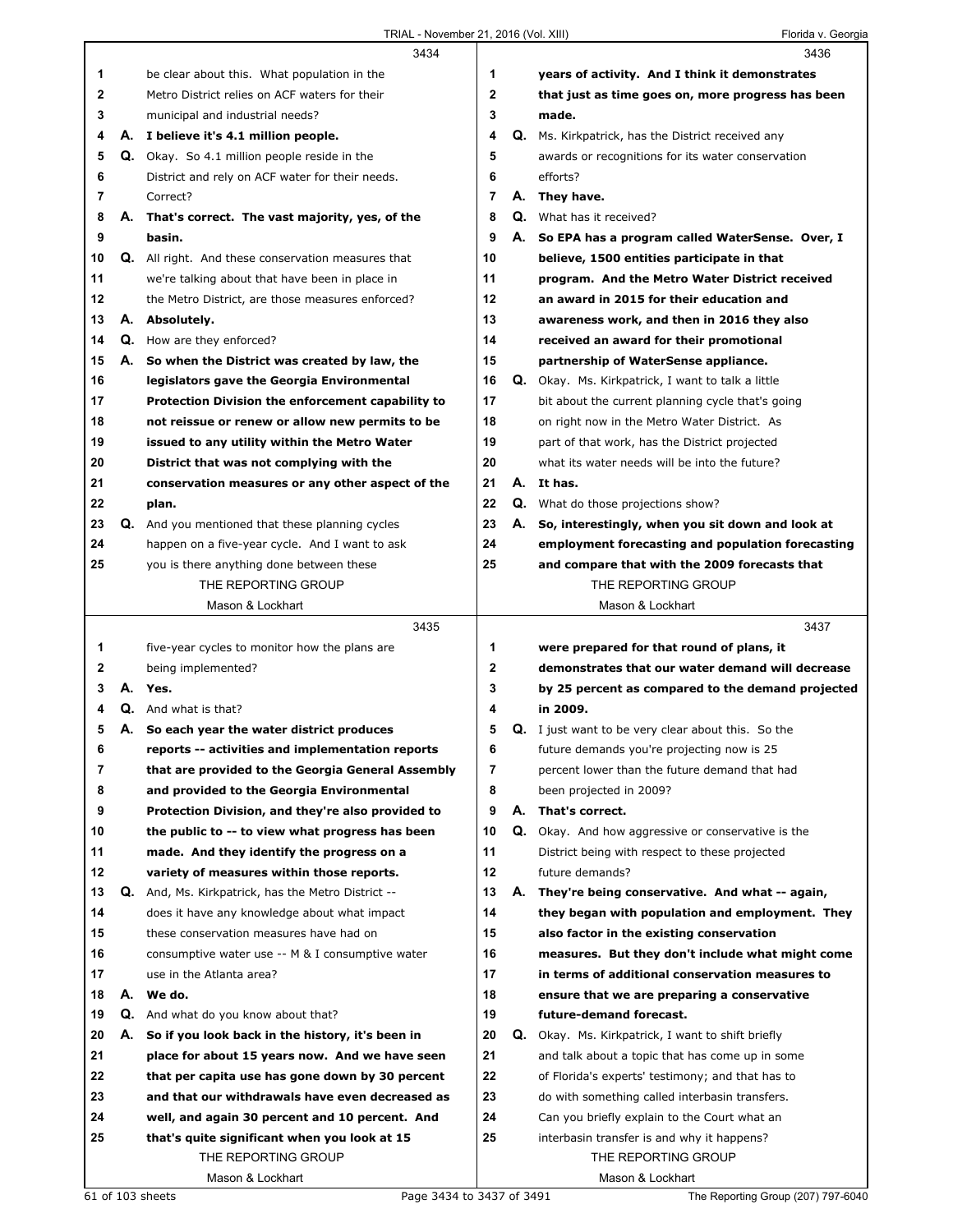$\Gamma$ 

|    |    | 3438                                                     |                |    | 3440                                                    |
|----|----|----------------------------------------------------------|----------------|----|---------------------------------------------------------|
| 1  |    | A. Yes. So pretty simple, an interbasin transfer is      | 1              |    | about that.                                             |
| 2  |    | when you withdraw water from one river or one            | $\mathbf{2}$   |    | And, ma'am, are you an engineer?                        |
| 3  |    | basin, it goes into the distribution system for          | 3              |    | A. I am.                                                |
| 4  |    | the utility. It's used by the consumer. It is            | 4              |    | Q. And why do you say it wouldn't be feasible?          |
| 5  |    | then collected, highly treated, and then returned        | 5              | А. | Two reasons come to mind. The first is the              |
| 6  |    | to a different basin or a different river.               | 6              |    | technical feasibility, and the second is the            |
| 7  |    | <b>Q.</b> And why might that happen?                     | $\overline{7}$ |    | economic feasibility. When you consider that we         |
| 8  |    | A. For a variety of reasons, the first of which is       | 8              |    | have a large urban area that has been built over        |
| 9  |    | geography. The way our systems and our                   | 9              |    | the last couple hundred years and the                   |
| 10 |    | communities and our political boundaries have            | 10             |    | infrastructure lies underneath that built               |
| 11 |    | been built, they don't necessarily align with            | 11             |    | environment, the ability to completely transform        |
| 12 |    | your watersheds. And so oftentimes the way the           | 12             |    | that infrastructure underground would be                |
| 13 |    | community has been built and grown, it requires          | 13             |    | technically challenging. And --                         |
| 14 |    | water to be withdrawn from one basin or one water        | 14             |    | <b>Q.</b> And you also mentioned the $-$ - I'm sorry. I |
| 15 |    | source and used and then treated in another              | 15             |    | didn't mean to interrupt you.                           |
| 16 |    | facility.                                                | 16             |    | You also mentioned the economic costs                   |
| 17 |    | Q. Okay. Certain of Florida's experts in this case       | 17             |    | involved. Do you have any sense for what that           |
| 18 |    | have conducted analyses where they assume an over        | 18             |    | might be?                                               |
| 19 |    | 50 percent increase in interbasin transfers in           | 19             |    | A. Absolutely. To re-pipe a utility's water system      |
| 20 |    | the Metro Water District going forward. Do you           | 20             |    | and wastewater treatment system would be                |
| 21 |    | agree that that's a fair assumption?                     | 21             |    | extremely costly to take that kind of                   |
| 22 |    | A. I do not agree that's a fair assumption.              | 22             |    | undertaking. And I'm not sure of the benefit for        |
| 23 |    | Q. And why not?                                          | 23             |    | investing that type of dollar.                          |
| 24 |    | A. Well, looking back at the 2001 law that created       | 24             |    | Q. Ms. Kirkpatrick, I want to turn to discussing the    |
| 25 |    | the Water District, it actually restricts the            | 25             |    | 2010 Water Stewardship Act that was enacted in          |
|    |    | THE REPORTING GROUP                                      |                |    | THE REPORTING GROUP                                     |
|    |    | Mason & Lockhart                                         |                |    | Mason & Lockhart                                        |
|    |    |                                                          |                |    |                                                         |
|    |    |                                                          |                |    |                                                         |
|    |    | 3439                                                     |                |    | 3441                                                    |
| 1  |    | Water District from studying and planning for            | 1              |    | the State of Georgia that you were asked some           |
| 2  |    | interbasin transfers into the District from              | $\mathbf{2}$   |    | questions on by cross-examination. And one of           |
| 3  |    | outside its boundaries, No. 1. No. 2, in the             | 3              |    | the documents you were shown described the 2010         |
| 4  |    | 2009 plan update that was issued, it includes a          | 4              |    | Water Stewardship Act as modest legislation. Do         |
| 5  |    | clear guidance that says that the District will          | 5              |    | you agree with that?                                    |
| 6  |    | minimize interbasin transfers going forward.             | 6              |    | A. I do not.                                            |
| 7  |    | And, third, there was guidance provided by the           | 7              |    | $Q.$ Why not?                                           |
| 8  |    | <b>Environmental Protection Division in 2015 for the</b> | 8              | А. | You know, it was -- it was really a fundamental         |
| 9  |    | Water District that, again, requires that they           | 9              |    | change for the State of Georgia going forward,          |
| 10 |    | minimize interbasin transfers in their planning          | 10             |    | No. 1. No. 2, we had a number of organizations          |
| 11 |    | process.                                                 | 11             |    | that also recognized that on a national level           |
| 12 |    | Q. Okay. So what, if any, increase in interbasin         | 12             |    | having the State of Georgia enact this type of          |
| 13 |    | transfers does the District project will occur           | 13             |    | conservation and efficiency legislation was a           |
| 14 |    | through 2015?                                            | 14             |    | leader for the nation at the time.                      |
| 15 |    | A. Zero.                                                 | 15             |    | And you could start by looking at the --                |
| 16 | Q. | There's also been a suggestion by Florida's              | 16             |    | within the state, the Georgia Conservancy, which        |
| 17 |    | experts in this case that Georgia eliminate what         | 17             |    | is a statewide environmental organization, lauded       |
| 18 |    | they call net basin exports. That -- do you have         | 18             |    | the passage of the Water Stewardship Act. You           |
| 19 |    | a reaction -- in particular that's been a                | 19             |    | can also look at another organization that's been       |
| 20 |    | suggestion made by Dr. Sunding. Do you have a            | 20             |    | referenced here today, American Rivers. And they        |
| 21 |    | reaction to Dr. Sunding's proposals that Atlanta         | 21             |    | highlighted how excited they were about the             |
| 22 |    | completely eliminate interbasin transfers or net         | 22             |    | passage and how it really served as a national          |
| 23 |    | basin exports?                                           | 23             |    | example. And then the Alliance for Water                |
| 24 | А. | That wouldn't be feasible.                               | 24             |    | Efficiency, which is a leading national                 |
| 25 |    | <b>Q.</b> And I just want to ask you a couple questions  | 25             |    | organization focused on conservation and                |
|    |    | THE REPORTING GROUP                                      |                |    | THE REPORTING GROUP                                     |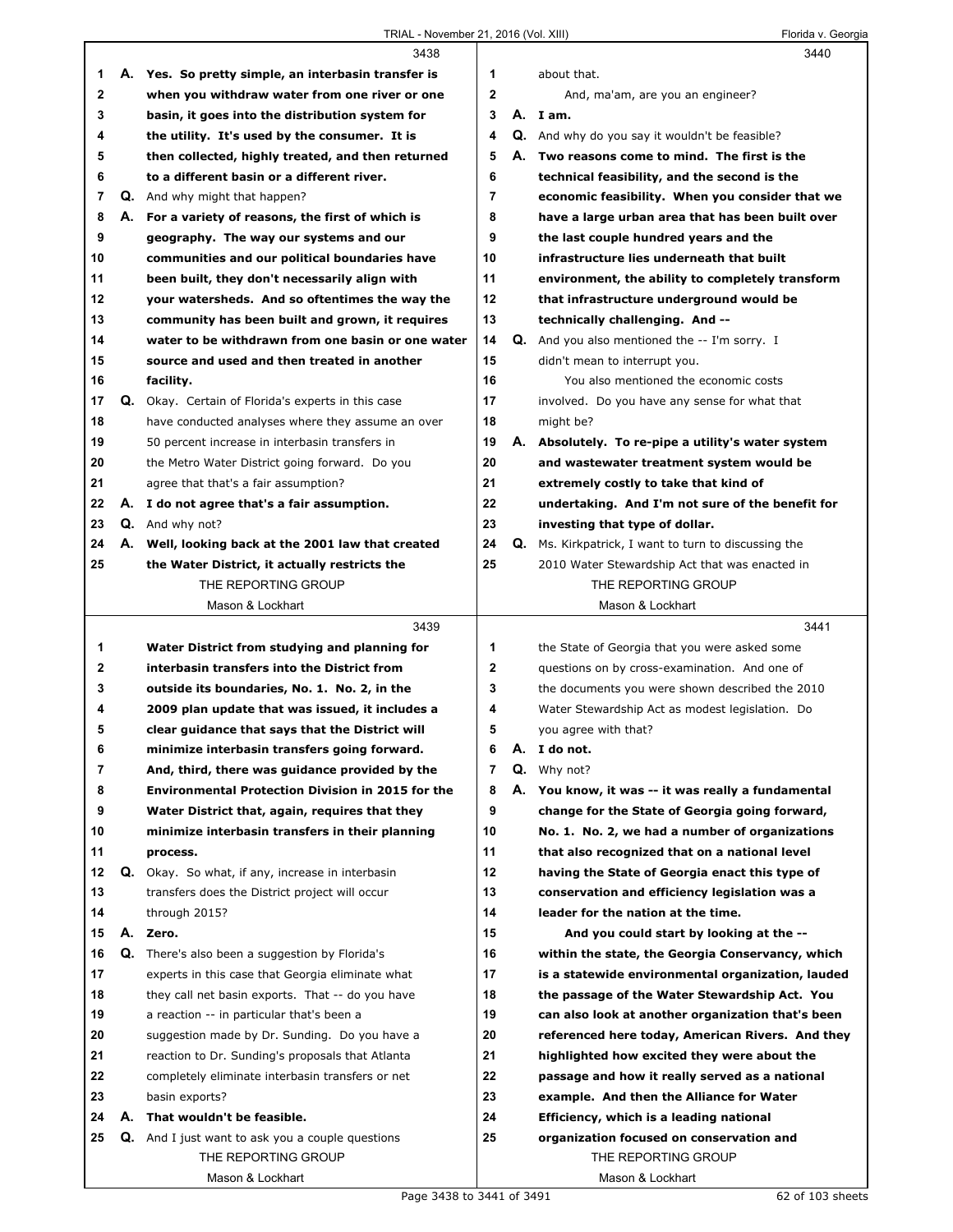|    |    | 3442                                                        |                |    | 3444                                                     |
|----|----|-------------------------------------------------------------|----------------|----|----------------------------------------------------------|
| 1  |    | efficiency, also heralded the passage of the Act.           | 1              |    | demonstrate progress?                                    |
| 2  |    | <b>Q.</b> Ms. Kirkpatrick, will you tell us what some of    | $\mathbf{2}$   |    | A. Very similar enforcement action or enforcement        |
| 3  |    | the key components were of the 2010 Water                   | 3              |    | capability from -- well, from Environmental              |
| 4  |    | Stewardship Act?                                            | 4              |    | Protection Division. They can choose not to              |
| 5  | А. | Sure. The first was outdoor watering                        | 5              |    | issue, renew, or issue new permits for those             |
| 6  |    | restrictions, again, fixture retrofits; and                 | 6              |    | utilities.                                               |
| 7  |    | another piece would have been water loss audits.            | $\overline{7}$ |    | Q. Okay. Dr. Sunding, an expert for Florida in this      |
| 8  |    | <b>Q.</b> I want to ask you about the outdoor watering ban. | 8              |    | case, testified in his written testimony that            |
| 9  |    | Can you tell us what that was?                              | 9              |    | Georgia can undertake leak abatement programs on         |
| 10 |    | A. Yes. For the first time it restricted outdoor            | 10             |    | a sustained year-by-year basis. What's your              |
| 11 |    | watering between 10 a.m. -- in other words, you             | 11             |    | reaction to that proposal from Dr. Sunding?              |
| 12 |    | couldn't do it between 10 a.m. and 4 p.m.                   | 12             |    | A. It seems outdated.                                    |
| 13 |    | <b>Q.</b> And when did that apply? Every day?               | 13             |    | <b>Q.</b> Why is that?                                   |
| 14 |    | A. Every day, 365 days a year, every year,                  | 14             | А. | Because we're already doing that. The District           |
| 15 |    | regardless of whether or not it was wet or dry.             | 15             |    | has had it in place for a number of years. The           |
| 16 |    | Q. Okay. And you were shown some exceptions to the          | 16             |    | State of Georgia has had it in place since 2010.         |
| 17 |    | outdoor watering ban. Do you remember that?                 | 17             |    | And with implementation of the 2015 rules, it's          |
| 18 |    | A. I do.                                                    | 18             |    | already in place across the State of Georgia.            |
| 19 |    | <b>Q.</b> And do you agree that the exceptions undermine    | 19             |    | Q. Ms. Kirkpatrick, I want to shift topics again         |
| 20 |    | the benefits of the outdoor watering ban?                   | 20             |    | because at the beginning of your                         |
| 21 |    | A. I don't.                                                 | 21             |    | cross-examination, you were asked about the water        |
| 22 |    | Q. Okay. You also mentioned annual water loss               | 22             |    | contingency planning task force. Do you remember         |
| 23 |    | audits. Is that something that was part of the              | 23             |    | that?                                                    |
| 24 |    | Act?                                                        | 24             |    | A. I do.                                                 |
| 25 | А. | It was.                                                     | 25             |    | Q. Can you just briefly describe for us what was         |
|    |    | THE REPORTING GROUP                                         |                |    | THE REPORTING GROUP                                      |
|    |    | Mason & Lockhart                                            |                |    | Mason & Lockhart                                         |
|    |    |                                                             |                |    |                                                          |
|    |    |                                                             |                |    |                                                          |
|    |    | 3443                                                        |                |    | 3445                                                     |
| 1. | Q. | Can you tell us what that was?                              | 1              |    | that task force? Why was it formed?                      |
| 2  |    | A. Yes. So they required within the State of                | 2              | А. | So just at a very high level, when Magnuson ruled        |
| 3  |    | Georgia, not just metro Atlanta, for systems                | 3              |    | in another case that Georgia would not be able to        |
| 4  |    | serving public water supply to 3300 people or               | 4              |    | access Lake Lanier for water supply, the State of        |
| 5  |    | more, they must adopt the water loss audit                  | 5              |    | Georgia convened a task force to look at options         |
| 6  |    | process and begin to implement it.                          | 6              |    | that could potentially be evaluated in the               |
| 7  |    | Q. And what percentage of the population, if you            | 7              |    | absence of Lake Lanier being available for water         |
| 8  |    | know, in the ACF Basin in Georgia is served by              | 8              |    | supply.                                                  |
| 9  |    | utilities that are subject to the water loss                | 9              |    | Q. What kind of time frame did the task force            |
| 10 |    | audit requirements of the Water Stewardship Act?            | 10             |    | operate under?                                           |
| 11 |    | A. A significant portion, if not a vast majority.           | 11             |    | A. Less than 90 days.                                    |
| 12 |    | Q. Now, since the Water Stewardship Act was enacted,        | 12             |    | Q. Why so quick?                                         |
| 13 |    | I believe you mentioned there have been some                | 13             | А. | The Judge had stayed the Order for three years,          |
| 14 |    | additional rules passed in connection -- that had           | 14             |    | and so it felt like we needed to move forward            |
| 15 |    | some connection to the Water Stewardship Act. Do            | 15             |    | pretty quickly to evaluate some options.                 |
| 16 |    | you remember that?                                          | 16             |    | <b>Q.</b> And did the task force make any findings about |
| 17 |    | A. I do.                                                    | 17             |    | the suitability of Lake Lanier as a water supply         |
| 18 |    | Q. Can you describe for us what those rules are and         | 18             |    | source for the Atlanta area?                             |
| 19 |    | what they require?                                          | 19             |    | A. Yes. They did.                                        |
| 20 | А. | So the Georgia Water Use and Efficiency Rules               | 20             |    | <b>Q.</b> What were those?                               |
| 21 |    | require each of those utilities that we just                | 21             |    | A. After the task force concluded its work, its          |
| 22 |    | spoke about serving 3300 people or more to                  | 22             |    | primary finding was that Lake Lanier was the most        |
| 23 |    | demonstrate progress toward their goals                     | 23             |    | suitable water supply source for the region, both        |
| 24 |    | illustrated from an audit.                                  | 24             |    | from an economical and an environmental                  |
| 25 |    | <b>Q.</b> And what happens if a utility fails to            | 25             |    | perspective.                                             |
|    |    | THE REPORTING GROUP<br>Mason & Lockhart                     |                |    | THE REPORTING GROUP<br>Mason & Lockhart                  |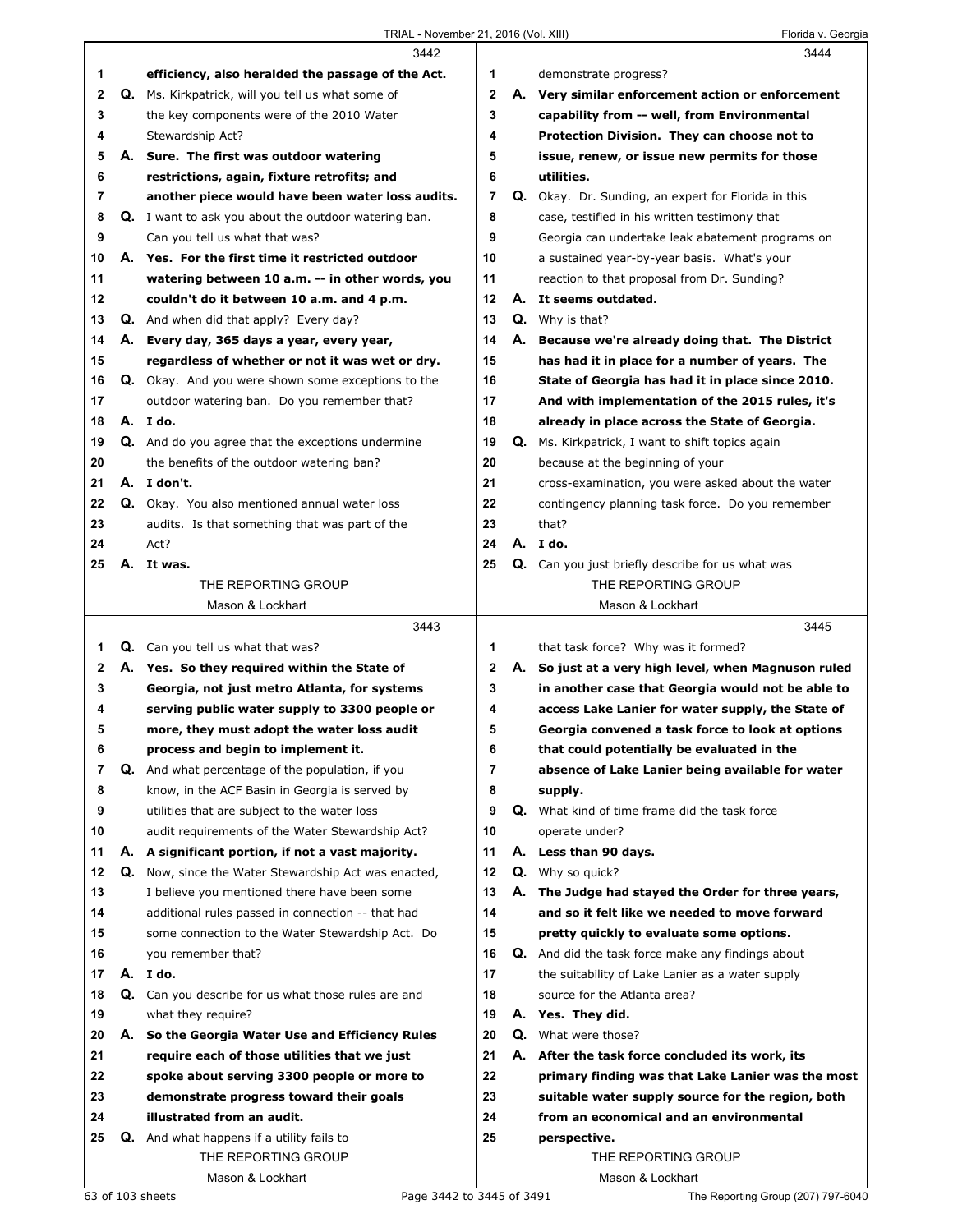|    |    | 3446                                                    |                |    | 3448                                                       |
|----|----|---------------------------------------------------------|----------------|----|------------------------------------------------------------|
| 1  |    | Q. On cross-examination you were asked about kind of    | 1              |    | the waters of the ACF and the ACT Basin. And               |
| 2  |    | the two buckets of recommendations that are             | 2              |    | water is a fundamental driver of not only our              |
| 3  |    | included in the task force report, the no regrets       | 3              |    | economic success but also the quality of life of           |
| 4  |    | options and the contingency measures. Do you            | 4              |    | the citizens in metro Atlanta.                             |
| 5  |    | recall that?                                            | 5              |    | <b>Q.</b> And, Ms. Kirkpatrick, do you feel that the Metro |
| 6  |    | A. I do.                                                | 6              |    | Water District has taken steps to conserve the             |
| 7  |    | Q. And of the no regrets options, how many of the no    | 7              |    | water resources that are in the region?                    |
| 8  |    | regrets options have been implemented by the            | 8              |    | A. Absolutely.                                             |
| 9  |    | Metro Water District?                                   | 9              |    | <b>Q.</b> And just describe that again for us.             |
| 10 |    | A. 100 percent.                                         | 10             |    | A. You know, it -- it shouldn't be lost on any of us       |
| 11 |    | Q. And, again, what's the population of the Metro       | 11             |    | that if you look back over 15 years, and you look          |
| 12 |    | Water District that's served by -- that relies on       | 12             |    | at the significant progress that this planning             |
|    |    |                                                         | 13             |    |                                                            |
| 13 |    | ACF waters for its water supply source?                 |                |    | entity has taken, and you look at the fact that            |
| 14 |    | A. 4.1 million people.                                  | 14             |    | we have reduced our per capita usage by 30                 |
| 15 |    | Q. Now, the contingency options, Ms. Kirkpatrick,       | 15             |    | percent while adding 1 million people or more to           |
| 16 |    | did the task force recommend that Georgia               | 16             |    | our region, that is exceptionally significant and          |
| 17 |    | implement the contingency measures?                     | 17             |    | shows that the planning agency is doing their              |
| 18 | А. | No.                                                     | 18             |    | job.                                                       |
| 19 |    | Q. Why not?                                             | 19             |    | Q. Ms. Kirkpatrick, thank you very much.                   |
| 20 |    | A. Because, again, the primary finding was that Lake    | 20             |    | MR. ALLEN: Your Honor, I have no                           |
| 21 |    | Lanier was the best alternative for water supply.       | 21             |    | further questions.                                         |
| 22 |    | <b>Q.</b> Did the task force identify any challenges or | 22             |    | SPECIAL MASTER LANCASTER: Recross?                         |
| 23 |    | obstacles that might be imposed with implementing       | 23             |    | RECROSS-EXAMINATION                                        |
| 24 |    | the contingency measures?                               | 24             |    | BY MR. FAWAL:                                              |
| 25 |    | A. They did.                                            | 25             |    | Q. Ms. Kirkpatrick, you testified about toilets and        |
|    |    | THE REPORTING GROUP                                     |                |    | THE REPORTING GROUP                                        |
|    |    | Mason & Lockhart                                        |                |    | Mason & Lockhart                                           |
|    |    |                                                         |                |    |                                                            |
|    |    | 3447                                                    |                |    | 3449                                                       |
| 1  |    | <b>Q.</b> What were those?                              | 1              |    | faucets and showerhead retrofits. Correct?                 |
| 2  |    | A. So, again, given that the time frame was short       | $\mathbf{2}$   |    | A. I did.                                                  |
| 3  |    | for the evaluation process of the task force,           | 3              |    | Q. Just to clarify for the Court, indoor water uses        |
| 4  |    | comprehensive feasibility from an engineering           | 4              |    | don't really affect consumptive use rates.                 |
| 5  |    | perspective was not done on any of the options.         | 5              |    | Correct?                                                   |
| 6  |    | Second, legal considerations were not taken into        | 6              | Α. | No. They can.                                              |
| 7  |    | account; third, societal; and fourth,                   | $\overline{7}$ |    | Q. Well, indoor water use is virtually                     |
| 8  |    | environmental considerations were not fully             | 8              |    | nonconsumptive. Correct?                                   |
| 9  |    | vetted either. And all of those needed to take          | 9              |    | A. There is minimal consumption.                           |
| 10 |    | place before any single contingency option could        | 10             |    | Q. You understand outdoor watering and leak                |
| 11 |    | be contemplated as an option going forward.             | 11             |    | abatement have a much bigger impact on                     |
| 12 |    | Q. Okay. Ms. Kirkpatrick, I just have one final set     | 12             |    | consumptive use. Correct?                                  |
| 13 |    | of questions for you. You know, as someone who          | 13             |    | A. They can, yes.                                          |
| 14 |    | has worked with the Metro Atlanta Chamber of            | 14             |    | Q. When you are using per capita usage in your             |
| 15 |    | Commerce, who has worked on the Metro Water             | 15             |    | testimony, that's not the same as consumptive              |
| 16 |    | District, who has worked on the task force, can         | 16             |    | use. Correct?                                              |
| 17 |    | you just tell us about the importance of a water        | 17             |    | A. It is not.                                              |
| 18 |    | supply source to the metro Atlanta region?              | 18             |    | <b>Q.</b> And you're referring to water withdrawals.       |
| 19 | А. | It's critical. I mean, we're the ninth largest          | 19             |    | Correct?                                                   |
| 20 |    | MSA in the nation. We're home to a broad range          | 20             |    | A. I'm not sure I understand your question.                |
| 21 |    | of businesses, from small to Fortune 500. We            | 21             |    | Q. You're referring to the amount of water used by a       |
| 22 |    | have a healthy university community, over 70            | 22             |    | person without respect to the return rates.                |
|    |    |                                                         |                |    |                                                            |
| 23 |    | colleges and universities. We're home to the            | 23             |    | Right?                                                     |
| 24 |    | CDC. We are home to the world's largest airport.        | 24<br>25       |    | A. When I talk about consumptive use?                      |
| 25 |    | We're home to over 5 million people who rely on         |                |    | Q. No, per capita use.                                     |
|    |    | THE REPORTING GROUP<br>Mason & Lockhart                 |                |    | THE REPORTING GROUP<br>Mason & Lockhart                    |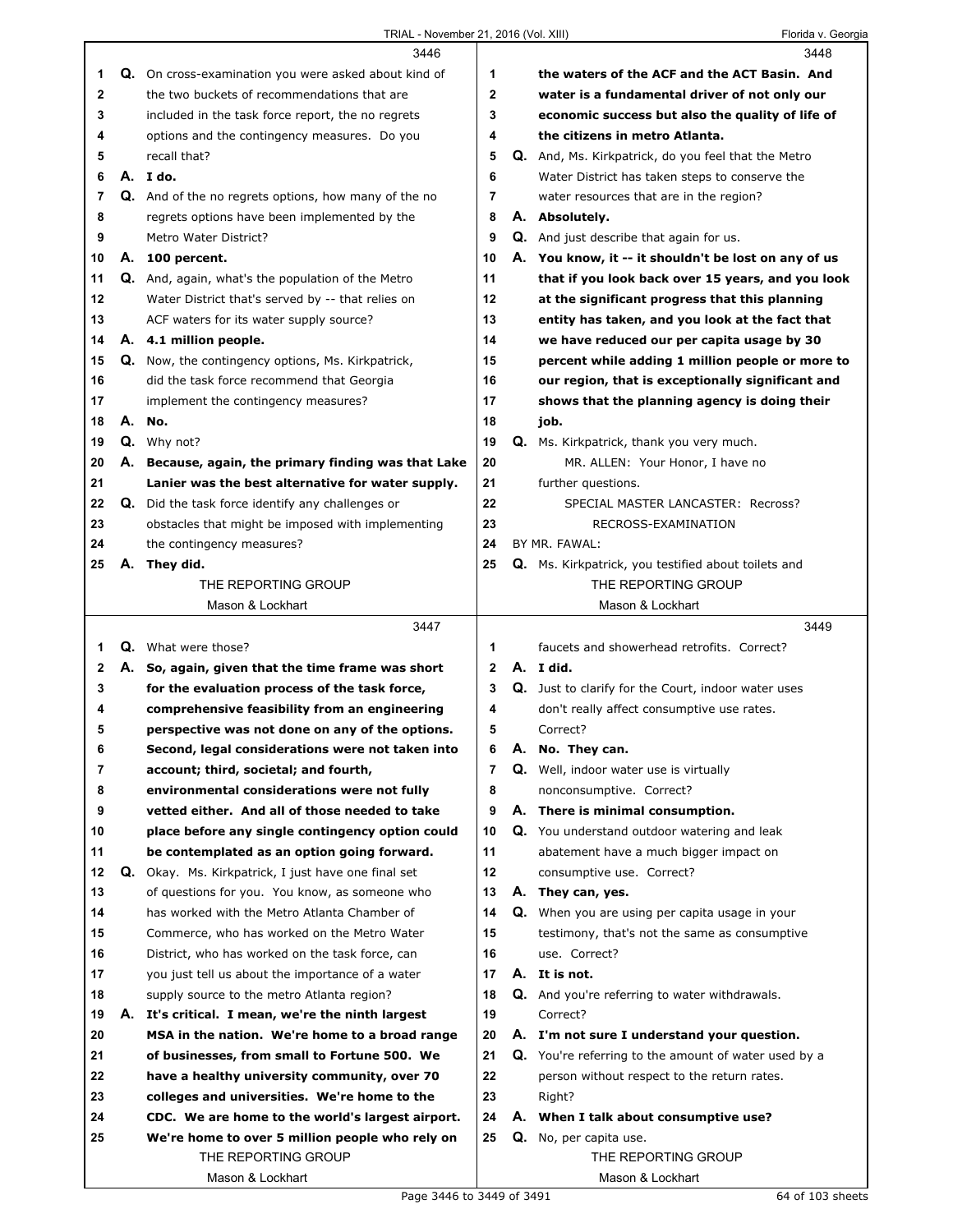|    | 3450                                                 |    | 3452                                          |
|----|------------------------------------------------------|----|-----------------------------------------------|
| 1  | A. Oh, per capita use. So ask me your question       | 1  | THE WITNESS: I have not.                      |
| 2  | again.                                               | 2  | SPECIAL MASTER LANCASTER: Nothing             |
| 3  | Q. You testified about per capita usage --           | 3  | further.                                      |
| 4  | A. Yes.                                              | 4  | MR. ALLEN: Nothing further.                   |
| 5  | Q. -- and its decrease. And I just want to clarify   | 5  | MR. FAWAL: Nor for me, your Honor.            |
| 6  | that's not the same thing as consumptive usage.      | 6  | MR. ALLEN: Your Honor, we have our next       |
| 7  | Right?                                               | 7  | witness, Peter Mayer, prepared to testify.    |
| 8  | A. Correct.                                          | 8  | We're happy to go ahead and put him on the    |
| 9  | Q. You also mentioned or were asked some questions   | 9  | stand now. Or I think both sides are happy    |
| 10 | about Dr. Sunding. Were you here when                | 10 | to either proceed or wait until the morning   |
| 11 | Dr. Sunding testified?                               | 11 | to start his testimony, however the Court     |
| 12 | A. I was not.                                        | 12 | would prefer.                                 |
| 13 | <b>Q.</b> Okay. Have you read his testimony?         | 13 | SPECIAL MASTER LANCASTER: Approximately       |
| 14 | A. I have not.                                       | 14 | how long do you anticipate this witness and   |
| 15 | Q. Are you aware he testified to ways to offset net  | 15 | the next witness will take?                   |
| 16 |                                                      | 16 |                                               |
|    | IBT's through conservation efforts?                  |    | MS. WINE: Without -- we're just               |
| 17 | A. I am not familiar with his testimony.             | 17 | conferring because we don't know what each    |
| 18 | Q. You testified earlier that you think leak         | 18 | other has planned. But I anticipate that we   |
| 19 | abatement is generally a good thing. Right?          | 19 | can finish both easily tomorrow without there |
| 20 | A. Yes.                                              | 20 | being any issues.                             |
| 21 | Q. Okay. In fact, you just testified that Georgia    | 21 | SPECIAL MASTER LANCASTER: And tomorrow        |
| 22 | is doing it today. Right?                            | 22 | being from 9:00 to what?                      |
| 23 | A. Correct.                                          | 23 | MS. WINE: I'm guessing we would be done       |
| 24 | Q. And so you would agree that would actually make   | 24 | by 3:00, if not earlier in the day.           |
| 25 | it easier to implement leak abatement policies       | 25 | SPECIAL MASTER LANCASTER: We'll recess.       |
|    | THE REPORTING GROUP                                  |    | THE REPORTING GROUP                           |
|    |                                                      |    |                                               |
|    | Mason & Lockhart                                     |    | Mason & Lockhart                              |
|    | 3451                                                 |    | 3453                                          |
| 1  | Dr. Sunding is providing. Right?                     | 1  | (Time Noted: 3:40 p.m.)                       |
| 2  | A. I'm not familiar with the policies that           | 2  | (Proceeding adjourned to Tuesday,             |
| 3  | Dr. Sunding is providing.                            | 3  | November 22, 2016, at 9:00 a.m.)              |
| 4  | Q. If he's suggesting continuing leak abatement,     | 4  | (End of Day)                                  |
| 5  | you would agree that's already in place.             | 5  |                                               |
| 6  | Right?                                               | 6  |                                               |
| 7  | A. I think Georgia has a program that's already in   | 7  |                                               |
| 8  | place, yes.                                          | 8  |                                               |
| 9  | Q. And you're not suggesting that leaks won't happen | 9  |                                               |
| 10 | in the future. Right?                                | 10 |                                               |
| 11 | A. That's correct. And there is a program in place   | 11 |                                               |
| 12 | to adjust that.                                      | 12 |                                               |
| 13 | Q. And, therefore, it will save water in the future  | 13 |                                               |
| 14 | as well. Right?                                      | 14 |                                               |
| 15 | A. Yes.                                              | 15 |                                               |
| 16 | MR. FAWAL: No further questions, your                | 16 |                                               |
| 17 | Honor.                                               | 17 |                                               |
| 18 | MR. ALLEN: Nothing further, your Honor.              | 18 |                                               |
| 19 | SPECIAL MASTER LANCASTER: Ms. Kirkpatrick,           | 19 |                                               |
| 20 | were you -- you were here when the last              | 20 |                                               |
| 21 | witness before you testified?                        | 21 |                                               |
| 22 | THE WITNESS: For a portion.                          | 22 |                                               |
| 23 | SPECIAL MASTER LANCASTER: Well, for the              | 23 |                                               |
| 24 | record, I am not a technician. Do you --             | 24 |                                               |
| 25 | have you ever heard of Battle Bend?                  | 25 |                                               |
|    | THE REPORTING GROUP<br>Mason & Lockhart              |    | THE REPORTING GROUP<br>Mason & Lockhart       |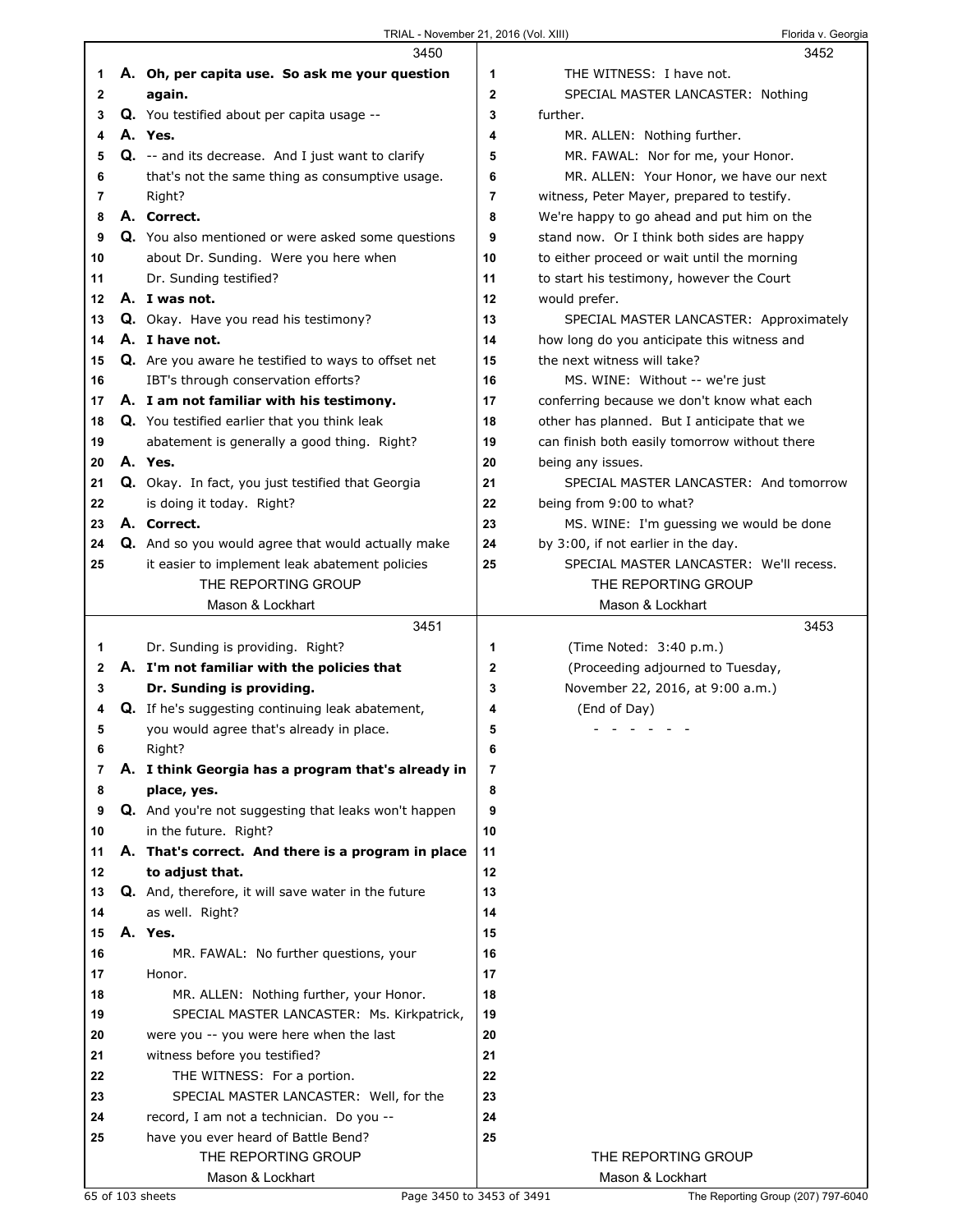|              | 3454                                          |
|--------------|-----------------------------------------------|
| 1            | <b>CERTIFICATE</b>                            |
| $\mathbf{2}$ | I, Claudette G. Mason, a Notary Public        |
| 3            | in and for the State of Maine, hereby certify |
| 4            | that the foregoing pages are a correct        |
| 5            | transcript of my stenographic notes of the    |
| 6            | Proceedings.                                  |
| 7            | I further certify that I am a                 |
| 8            | disinterested person in the event or outcome  |
| 9            | of the above-named cause of action.           |
| 10           | IN WITNESS WHEREOF, I subscribe my hand       |
| 11           | this 10th day of December, 2016.              |
| 12           |                                               |
| 13           |                                               |
| 14           |                                               |
| 15           | /s/ Claudette G. Mason                        |
|              | Claudette G. Mason, RMR, CRR                  |
| 16           | Court Reporter                                |
|              |                                               |
| 17           | My Commission Expires                         |
|              | June 9, 2019.                                 |
| 18           |                                               |
| 19           |                                               |
| 20           |                                               |
| 21           |                                               |
| 22           |                                               |
| 23           |                                               |
| 24           |                                               |
| 25           |                                               |
|              | THE REPORTING GROUP                           |
|              | Mason & Lockhart                              |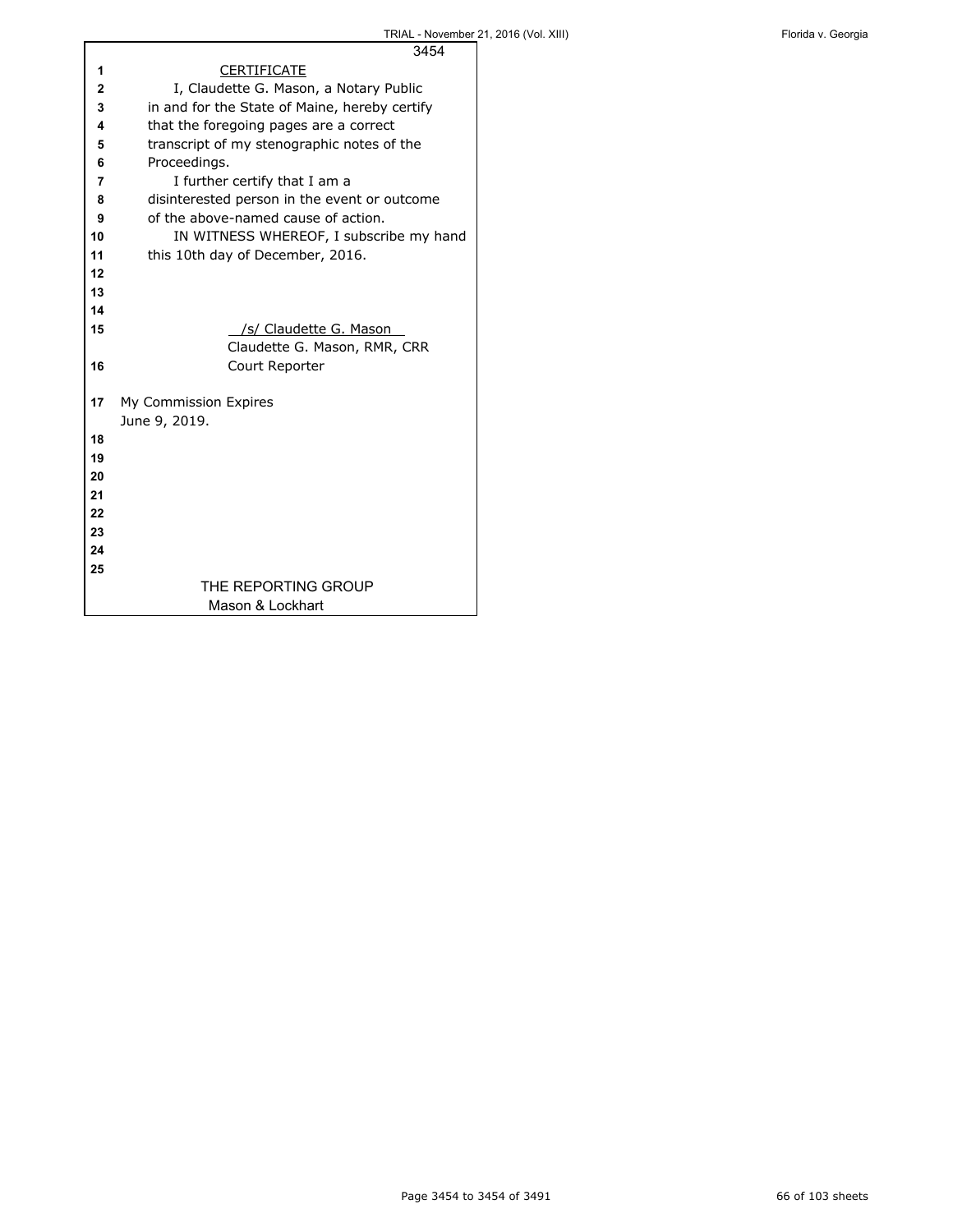|                                                   | 3352:4, 3398:11,                           | 3308:13                      | 3353:11, 3354:4,                       | 3246:1, 3247:17,             |
|---------------------------------------------------|--------------------------------------------|------------------------------|----------------------------------------|------------------------------|
|                                                   | 3421:13                                    | 186 [2] - 3409:12,           | 3355:16, 3388:12,                      | 3249:23, 3250:12,            |
| $'07$ [1] - 3412:5                                | <b>1200</b> [2] - $3214:7$ ,               | 3410:1                       | 3422:21                                | 3250:24, 3251:9,             |
| $'08$ [1] - 3412:5                                | 3368:25                                    | 187 [1] - 3404:9             | 20,000 [2] - 3208:12,                  | 3253:5, 3253:14,             |
|                                                   | 129 [2] - 3278:17,                         | $19$ [3] - 3252:18,          | 3368:11                                | 3274:8, 3275:5,              |
|                                                   | 3278:20                                    | 3309:24, 3310:3              | $200$ [1] - 3305:4                     | 3275:12, 3275:18,            |
| /s [1] - 3454:15                                  | $12:54$ [1] - 3321:16                      | 190 [1] - 3403:20            | 2000 [2] - 3298:14,                    | 3284:4, 3316:4,              |
|                                                   | $13$ [9] - 3240:8,                         | 191 [4] - 3213:18,           | 3299:22                                | 3325:24, 3338:20,            |
|                                                   | 3275:19, 3356:24,                          | 3213:24, 3213:25,            | $2000's$ [3] - 3218:10,                | 3338:21, 3338:22,            |
|                                                   | 3357:1, 3398:17,                           | 3234:19                      | 3218:25, 3424:12                       | 3339:2, 3339:8,              |
| 1 [29] - 3203:5,                                  | 3399:12, 3410:19,                          | 194 [1] - 3213:23            | <b>2001</b> [2] - 3427:19,             | 3340:5, 3342:14,             |
| 3215:12, 3215:13,                                 | 3410:23, 3424:19                           | 1958 [1] - 3197:21           | 3438:24                                | 3342:15, 3362:10,            |
| 3216:2, 3231:5,                                   | $131$ [1] - 3279:5                         | 1970's [1] - 3307:22         | 2002 [4] - 3285:14,                    | 3370:15, 3412:5,             |
| 3231:13, 3233:6,                                  | $137$ [3] - 3293:5,                        | 1972 [3] - 3284:4,           | 3285:16, 3285:22,                      | 3412:17, 3415:10,            |
| 3237:10, 3240:20,                                 | 3293:7, 3297:15                            | 3362:10, 3362:14             | 3425:11                                | 3415:11, 3415:13             |
| 3279:16, 3300:7,                                  | 14 [8] - 3228:5,                           | 1974 [1] - 3352:17           | 2003 [11] - 3220:3,                    | <b>2013</b> [10] - 3201:3,   |
| 3300:11, 3333:10,                                 | 3242:17, 3244:20,                          | 1975 [1] - 3352:14           | 3220:16, 3220:23,                      | 3303:1, 3340:6,              |
| 3333:14, 3333:25,                                 | 3358:19, 3358:20,                          | 1978 [1] - 3362:5            | 3221:4, 3221:13,                       | 3340:7, 3340:9,              |
| 3335:15, 3337:15,                                 | 3376:19, 3401:9                            | 1990 [2] - 3285:14,          | 3429:2, 3430:24,                       | 3352:14, 3359:21,            |
| 3338:21, 3340:9,                                  | 1400 [1] - 3305:10                         | 3285:22                      | 3431:1, 3432:14,                       | 3362:5, 3376:14              |
| 3376:14, 3393:4,                                  | 142 [1] - 3194:1                           | <b>1990's</b> [2] - 3295:10, | 3433:7, 3433:25                        | $2014$ [5] - 3224:15,        |
| 3395:9, 3400:20,                                  | 146 [3] - 3288:24,                         | 3424:12                      | $2004$ [1] - 3224:1                    | 3359:21, 3376:19,            |
| 3401:5, 3422:20,                                  | 3288:25, 3289:1                            | 1992 [1] - 3423:1            | 2006 [8] - 3281:5,                     | 3419:21, 3419:24             |
| 3439:3, 3441:10,                                  | <b>15</b> [17] - 3218:18,                  | 1994 [3] - 3233:9,           | 3281:8, 3281:12,                       | $2015$ [11] - 3198:3,        |
| 3448:15                                           | 3218:19, 3244:24,                          | 3285:16, 3303:1              | 3281:20, 3282:24,                      | 3198:10, 3323:23,            |
| 1,800 [2] - 3370:18,                              | 3278:8, 3310:21,                           | 1995 [4] - 3263:25,          | 3283:10, 3283:11,                      | 3326:8, 3407:7,              |
| 3371:1                                            | 3311:1, 3313:21,                           | 3265:23, 3268:5,             | 3283:12                                | 3407:14, 3407:24,            |
| $1 - 10$ [3] - 3365:17,                           | 3313:23, 3348:7,                           | 3352:17                      | 2007 [4] - 3227:25,                    | 3436:12, 3439:8,             |
| 3365:18, 3365:21                                  | 3348:17, 3376:14,                          | $1st$ [3] - 3339:5,          | 3281:16, 3402:25,                      | 3439:14, 3444:17             |
| $1 - 16$ [1] - 3366:15                            | 3387:11, 3427:14,                          | 3342:16, 3407:19             | 3408:8                                 | $2016$ [14] - 3194:13,       |
|                                                   |                                            |                              |                                        |                              |
| $1 - 3 - 3$ [1] - 3410:4                          | 3430:17, 3435:21,                          |                              | 2007-2008 [1] -                        | 3197:21, 3198:6,             |
| $1.2 - 3$ [1] - 3366:1                            | 3435:25, 3448:11                           |                              | 3402:18                                | 3198:8, 3198:10,             |
| <b>10</b> [25] - 3200:15,                         |                                            | $\mathbf{2}$                 |                                        | 3200:17, 3202:24,            |
| 3211:11, 3211:15,                                 | <b>150</b> [2] - $3292:14$ ,<br>3292:17    | 2 [20] - 3201:9, 3231:5,     | 2008 [2] - 3325:23,<br>3408:8          | 3285:7, 3371:6,              |
| 3263:17, 3263:19,                                 | 1500 [6] - 3310:20,                        | 3231:13, 3237:19,            | 2009 [9] - 3224:1,                     | 3371:14, 3414:9,             |
| 3263:23, 3283:20,                                 | 3310:24, 3311:1,                           | 3244:2, 3246:7,              | 3265:25, 3392:7,                       | 3436:13, 3453:3,             |
| 3298:11, 3298:12,                                 |                                            | 3302:21, 3302:23,            | 3394:12, 3429:3,                       | 3454:11                      |
| 3308:9, 3338:14,                                  | 3311:2, 3343:4,<br>3436:10                 | 3302:24, 3304:10,            | 3436:25, 3437:4,                       | 2017 [1] - 3429:5            |
| 3338:15, 3338:17,                                 |                                            | 3314:1, 3314:2,              |                                        | 2019 [1] - 3454:17           |
| 3354:6, 3374:20,                                  | 153 [1] - 3292:16                          | 3314:3, 3333:14,             | 3437:8, 3439:4<br>2010 [10] - 3259:24, | <b>204</b> [1] - 3404:23     |
| 3396:9, 3397:5,                                   | 154 [1] - 3283:25<br>154,000 [1] - 3217:20 | 3335:15, 3353:12,            | 3265:25, 3273:2,                       | 2050 [1] - 3429:20           |
| 3408:23, 3409:7,                                  | <b>155</b> [1] - 3362:8                    | 3400:5, 3410:11,             | 3273:14, 3407:5,                       | $21$ [1] - 3194:13           |
| 3409:8, 3409:10,                                  |                                            | 3439:3, 3441:10              | 3412:17, 3440:25,                      | <b>21,000</b> [2] - 3303:15, |
| 3419:17, 3435:24,                                 | 158 [1] - 3284:14<br>$159$ [3] - 3410:19,  | 2,000 [6] - 3207:3,          | 3441:3, 3442:3,                        | 3304:2                       |
| 3442:11, 3442:12                                  | 3410:20, 3410:22                           | 3310:9, 3310:14,             | 3444:16                                | $22$ [9] - 3207:4,           |
| <b>100</b> [5] - $3263:13$ ,                      | <b>16</b> [11] - 3218:5,                   | 3342:21, 3342:22,            | $2011$ [10] - 3208:11,                 | 3207:25, 3215:21,            |
| 3336:25, 3431:20,                                 |                                            | 3343:4                       | 3237:16, 3239:8,                       | 3271:13, 3271:14,            |
| 3446:10                                           | 3218:7, 3218:16,<br>3244:25, 3246:1,       | $2 - 1/2$ [1] - 3312:25      | 3239:25, 3240:4,                       | 3370:5, 3370:11,             |
| <b>1000</b> [1] - 3343:3                          | 3278:6, 3278:8,                            | $2 - 28$ [1] - 3330:18       | 3240:7, 3240:10,                       | 3370:12, 3453:3              |
| <b>10:11</b> [1] - 3258:25                        | 3298:14, 3326:22,                          | $2 - 35$ [1] - 3332:18       | 3275:22, 3407:19,                      | <b>229</b> [1] - 3270:4      |
| 10:24 [1] - 3259:2                                | 3354:18, 3395:13                           | $2-71$ [1] - 3334:17         | 3412:5                                 | $23$ [2] - 3260:2,           |
| 10th [2] - 3263:17,                               | <b>162</b> [1] - 3410:24                   | $2-72$ [2] - 3364:25,        | 2011-2012 [2] -                        | 3271:10                      |
| 3454:11                                           |                                            | 3365:3                       | 3411:21, 3412:8                        | <b>236</b> [1] - 3270:16     |
| $11$ [3] - 3237:13,                               | 17 [3] - 3246:23,                          | $2-73$ [2] - 3365:1,         | <b>2012</b> [43] - 3200:17,            | <b>24</b> [2] - 3237:16,     |
| 3342:8, 3417:23                                   | 3278:8, 3393:9                             | 3365:3                       | 3207:5, 3209:19,                       | 3270:1                       |
| 110,000 [1] - 3433:20                             | 18 [8] - 3217:19,                          | <b>2.1.5</b> [1] - 3365:6    | 3211:1, 3211:11,                       | $25$ [3] - 3264:7,           |
| <b>119</b> [1] - 3406:19                          | 3222:9, 3223:14,                           | $2.5$ [2] - 3280:1,          | 3211:14, 3211:15,                      | 3437:3, 3437:6               |
|                                                   | 3223:17, 3249:19,                          | 3303:16                      | 3214:5, 3229:14,                       | <b>2500</b> [2] - 3274:22,   |
| <b>11:52</b> [1] - 3321:14<br>$12$ [6] - 3238:18, | 3249:23, 3395:14,<br>3416:17               | $20$ [8] - 3255:14,          | 3242:2, 3242:4,                        | 3274:23                      |
| 3272:14, 3272:15,                                 | THE<br>1800 [2] - 3207:6,                  | REPORTING                    | GROUP 12, 3244:25,                     | <b>2506</b> [6] - 3271:23,   |

Mason & Lockhart **Page 3455 of 103 sheets** Page 3455 to 3455 of 3455 of 3491 Mason & Lockhart **Page 3455 of 3455 of 3455 of 3455 of 3455 of 3455 of 3455 of 3455 of 3455 of 3455 of 3455 of 3465 of 3465 of 3465 of 3465 of 34**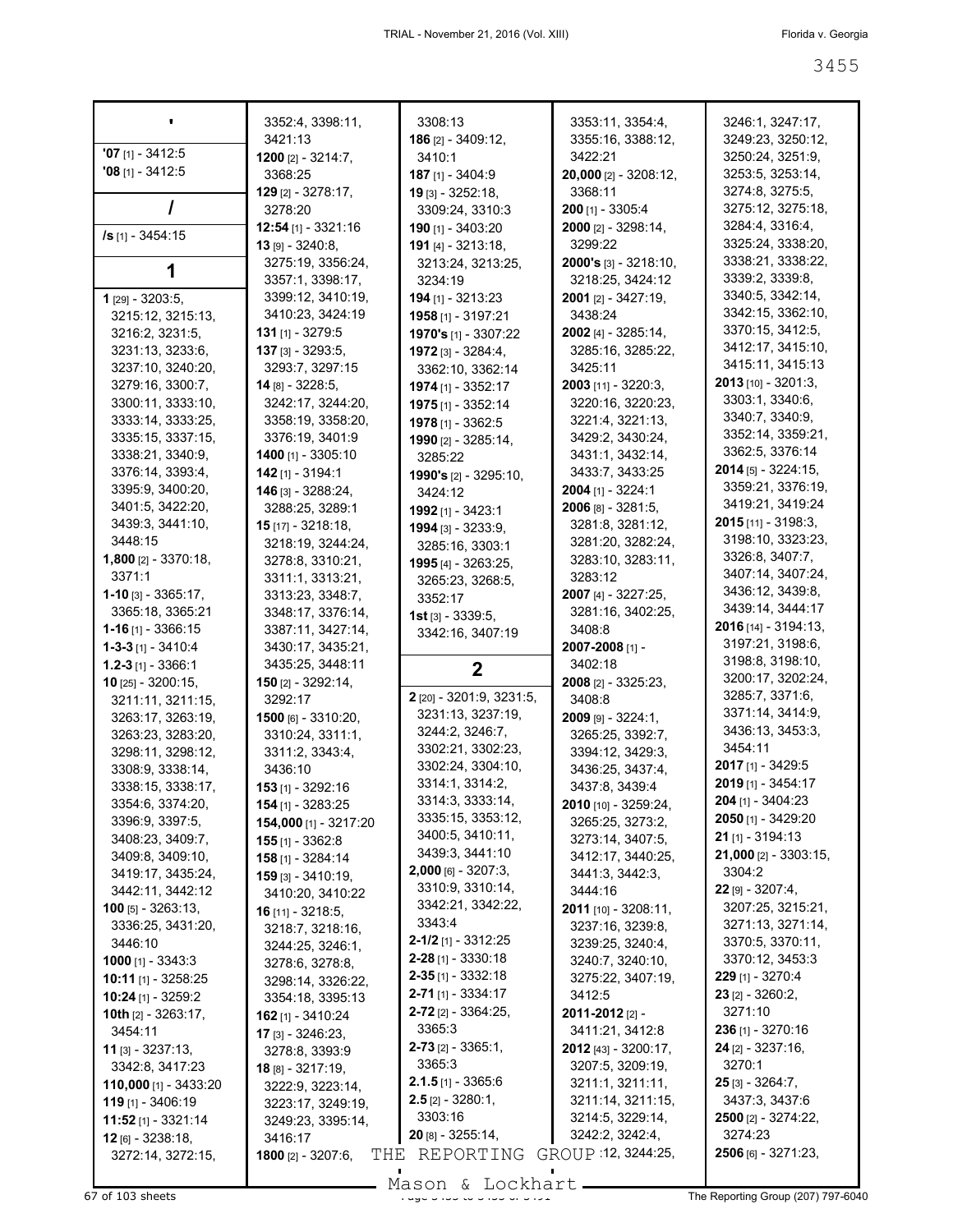| 3272:2, 3272:6,                          | 3260 $[1] - 3195:8$                       | 3336:19, 3337:14,                       | 3447:21                                                                | 3267:24, 3267:25                           |
|------------------------------------------|-------------------------------------------|-----------------------------------------|------------------------------------------------------------------------|--------------------------------------------|
| 3273:21, 3274:18,<br>3274:23             | 3264 [1] - 3195:9<br>3269 [1] - 3195:22   | 3348:17, 3348:20,<br>3349:3, 3371:22,   | $51$ [5] - 3279:21,<br>3280:4, 3288:23,                                | 8                                          |
| $26$ [2] - 3205:5,                       | 3275 [1] - 3195:11                        | 3371:24, 3373:16,                       | 3288:24, 3289:1                                                        |                                            |
| 3277:22                                  | 3276 [1] - 3195:10                        | 3390:20, 3406:6,                        | $518$ [1] - 3373:24                                                    | 8 [4] - 3225:4, 3231:2,                    |
| 27 [6] - 3205:15,                        | 3277 [1] - 3195:6                         | 3408:23, 3409:2,                        | $52$ [1] - 3280:2                                                      | 3332:16, 3334:14                           |
| 3216:20, 3259:10,                        | 3285 [1] - 3195:18                        | 3409:6, 3409:8,                         | $53$ [1] - 3292:18                                                     | 80 [2] - 3310:24,                          |
| 3268:2, 3268:3,                          | 3286 [1] - 3195:18                        | 3409:9, 3414:16,                        | 537 [1] - 3194:12                                                      | 3311:2                                     |
| 3282:3                                   | 3295 [2] - 3195:15,                       | 3419:23, 3424:20,                       | $54$ [2] - 3220:2,                                                     | 826,877 [1] - 3225:2<br>$88$ [1] - 3272:21 |
| 28 [4] - 3274:22,                        | 3195:16                                   | 3442:12                                 | 3283:25                                                                | $8:45$ [1] - 3194:14                       |
| 3285:17, 3314:25,                        | 3296 [1] - 3195:15                        | 4,000 $[2] - 3324:3$ ,                  | $55$ [2] - 3283:25,                                                    |                                            |
| 3315:2                                   | 3297 [1] - 3195:3                         | 3360:22<br>$4.1$ [3] - 3434:4,          | 3362:8                                                                 | 9                                          |
| 29 [1] - 3286:23                         | 33 [1] - 3296:1                           | 3434:5, 3446:14                         |                                                                        |                                            |
| 3                                        | 3300 $[2] - 3443:4,$                      | 40 $[2] - 3320:14$                      | 6                                                                      | $9$ [16] - 3221:6,                         |
|                                          | 3443:22                                   | 3380:24                                 | 6 $[10] - 3227:23,$                                                    | 3230:12, 3230:15,                          |
| 3 [24] - 3209:22,                        | 3309 [1] - 3195:19                        | 400 [1] - 3305:7                        | 3228:2, 3231:13,                                                       | 3231:22, 3263:18,                          |
| 3231:4, 3234:1,                          | $3313$ [1] - 3195:25                      | 46 $[7] - 3218.4$                       | 3240:10, 3326:18,                                                      | 3334:15, 3363:2,                           |
| 3237:19, 3244:2,                         | 3330 $[1] - 3195:7$<br>3338 [1] - 3195:24 | 3218:6, 3218:7,                         | 3394:14, 3395:11,                                                      | 3363:5, 3363:6,<br>3369:7, 3373:2,         |
| 3246:7, 3266:18,                         | 3348 [1] - 3195:25                        | 3218:9, 3218:15,                        | 3396:3, 3401:8,                                                        | 3373:5, 3396:3,                            |
| 3266:19, 3267:5,                         | 3352 [1] - 3195:25                        | 3218:18, 3218:19                        | 3409:4                                                                 | 3415:5, 3416:9,                            |
| 3267:7, 3304:9,                          | 3361 $[1]$ - 3195:3                       | 478438 [1] - 3201:21                    | $6,000$ [1] - 3370:24                                                  | 3454:17                                    |
| 3304:10, 3333:15,<br>3335:15, 3353:16,   | 3373 [1] - 3195:19                        | 48 [1] - 3293:6                         | 60 $[2] - 3208:1$                                                      | 90 [3] - 3263:16,                          |
| 3367:3, 3367:4,                          | 3374 [1] - 3195:24                        |                                         | 3380:21                                                                | 3263:23, 3445:11                           |
| 3370:5, 3400:5,                          | 3388 [1] - 3195:3                         | 5                                       | 61 $[2] - 3215:20,$                                                    | 90's [1] - 3294:20                         |
| 3406:6, 3406:9,                          | $3389$ [1] - 3195:3                       | 5 [12] - 3220:22,                       | 3216:2<br>62 $[1] - 3393.9$                                            | 90,000 [1] - 3202:18                       |
| 3406:10, 3406:11,                        | 3397 [1] - 3195:6                         | 3220:23, 3231:13,                       | 65 $[1] - 3395:12$                                                     | $900$ [5] - 3303:23,                       |
| 3414:6                                   | 3403 [1] - 3195:21                        | 3296:19, 3304:2,                        | 67 $[2] - 3400:20,$                                                    | 3303:24, 3303:25,                          |
| $3.1$ [1] - 3396:4                       | <b>3405</b> [1] - 3195:24                 | 3309:15, 3373:20,                       | 3401:5                                                                 | 3308:11, 3433:21                           |
| $3.2$ [1] - 3398:12                      | 3415 [1] - 3195:17                        | 3373:23, 3403:3,                        | 691 [2] - 3287:13,                                                     | $905$ [1] - 3403:4                         |
| $3.3$ [1] - 3401:9                       | 3417 [1] - 3195:17                        | 3418:7, 3447:25                         | 3288:11                                                                | 90th $[1]$ - 3263:16                       |
|                                          |                                           |                                         |                                                                        |                                            |
| $30$ [4] - 3364:21,                      | 3421 [1] - 3195:20                        | 5,000 [45] - 3308:4,                    |                                                                        | 920,000 [2] - 3221:18,                     |
| 3435:22, 3435:24,                        | 3424 [1] - 3195:15                        | 3308:5, 3309:8,                         | 7                                                                      | 3222:3                                     |
| 3448:14                                  | 3426 [1] - 3195:3                         | 3309:11, 3309:22,                       |                                                                        | $93$ [2] - 3427:14,                        |
| 31 $[2] - 3295:4,$                       | 3448 [1] - 3195:3                         | 3309:23, 3311:17,                       | $7$ [12] - 3223:16,                                                    | 3430:17                                    |
| 3338:21                                  | $35$ [3] - 3371:2,                        | 3311:22, 3311:23,                       | 3227:24, 3230:8,                                                       | $9:00$ [2] - 3452:22,                      |
| $31,355,600$ [1] -                       | 3375:6, 3393:10                           | 3324:3, 3333:22,                        | 3282:13, 3282:16,                                                      | 3453:3                                     |
| 3239:16                                  | 365 [1] - 3442:14                         | 3334:7, 3336:23,                        | 3290:14, 3330:15,                                                      |                                            |
| $3199$ [1] - $3195:3$                    | 370 [2] - 3403:5,                         | 3337:1, 3337:4,                         | 3344:1, 3370:12,<br>3405:21, 3408:25,                                  | A                                          |
| $31st$ [1] - 3342:16                     | 3403:8                                    | 3337:8, 3337:10,<br>3337:16, 3337:24,   | 3414:16                                                                | $a.m$ [12] - 3194:14,                      |
| $32$ [1] - 3295:13                       | 38 [1] - 3414:16                          | 3337:25, 3338:1,                        | <b>70</b> $[2] - 3420:16$ ,                                            | 3258:25, 3259:2,                           |
| 320 [1] - 3195:16<br>3200 $[1] - 3195:3$ | $3800$ [2] - $3207:11$ ,<br>3207:12       | 3338:3, 3338:4,                         | 3447:22                                                                | 3321:14, 3321:16,                          |
| 3201 [1] - 3195:9                        | 391 [1] - 3247:6                          | 3338:7, 3339:7,                         | <b>70's</b> [1] - 3359:21                                              | 3408:23, 3409:7,                           |
| 3209 [1] - 3195:19                       | $3:00$ [2] - 3426:11,                     | 3340:2, 3340:21,                        | 72 [1] - 3422:22                                                       | 3409:8, 3409:10,                           |
| 3216 [1] - 3195:10                       | 3452:24                                   | 3340:22, 3342:1,                        | 723, 127 [2] - 3223: 20,                                               | 3442:11, 3442:12,<br>3453:3                |
| 3223 [1] - 3195:14                       | $3:10$ [1] - 3426:13                      | 3343:16, 3347:11,                       | 3224:11                                                                | abatement [6] -                            |
| 3227 [1] - 3195:22                       | $3:40$ [1] - 3453:1                       | 3363:11, 3363:14,                       | $75$ [2] - 3205:15,                                                    | 3407:10, 3444:9,                           |
| 3228 [1] - 3195:23                       |                                           | 3363:18, 3363:20,                       | 3227:3                                                                 | 3449:11, 3450:19,                          |
| 3230 [1] - 3195:14                       | 4                                         | 3363:24, 3364:8,                        | 76 [1] - 3259:9                                                        | 3450:25, 3451:4                            |
| 3231 [1] - 3195:20                       | 4 [38] - 3203:4,                          | 3364:11, 3364:16,                       | 7Q10 [18] - 3262:12,<br>3263:2, 3263:9,                                | Abid [1] - 3225:5                          |
| 3237 [1] - 3195:11                       | 3216:17, 3231:4,                          | 3370:23, 3370:25,<br>3371:2             | 3263:10, 3263:11,                                                      | ABID [1] - 3194:18                         |
| 3240 [1] - 3195:11                       | 3231:13, 3269:21,                         | 5,000-page [1] -                        | 3263:12, 3263:20,                                                      | ability [6] - 3290:24,                     |
| 3242 [1] - 3195:12                       | 3269:25, 3290:14,                         | 3324:10                                 | 3264:3, 3264:20,                                                       | 3291:21, 3292:1,                           |
| 3244 [1] - 3195:13                       | 3296:9, 3296:19,                          | 50 [4] - $3353:18$ ,                    | 3264:21, 3266:13,                                                      | 3385:23, 3401:20,                          |
| 3246 [1] - 3195:12                       | 3304:2, 3307:15,                          | 3380:21, 3380:24,                       | 3267:14, 3267:18,                                                      | 3440:11                                    |
| 3249 [1] - 3195:13                       | 3310:1, 3310:4,                           | 3438:19                                 | 3267:19, 3268:16,                                                      | <b>able</b> [5] - 3197:2,                  |
| 3252 [1] - 3195:21<br>3255 [1] - 3195:7  | 3333:18, 3334:6<br>3335:15, 3336:6        | <b>EUU</b> IVI 33U3.13<br>THE REPORTING | 3274:10<br>$\operatorname{GROUP}_{\;\; \;\{3\} \;\text{-}\; 3267:23,}$ | 3233:16, 3248:11,<br>3362:4, 3445:3        |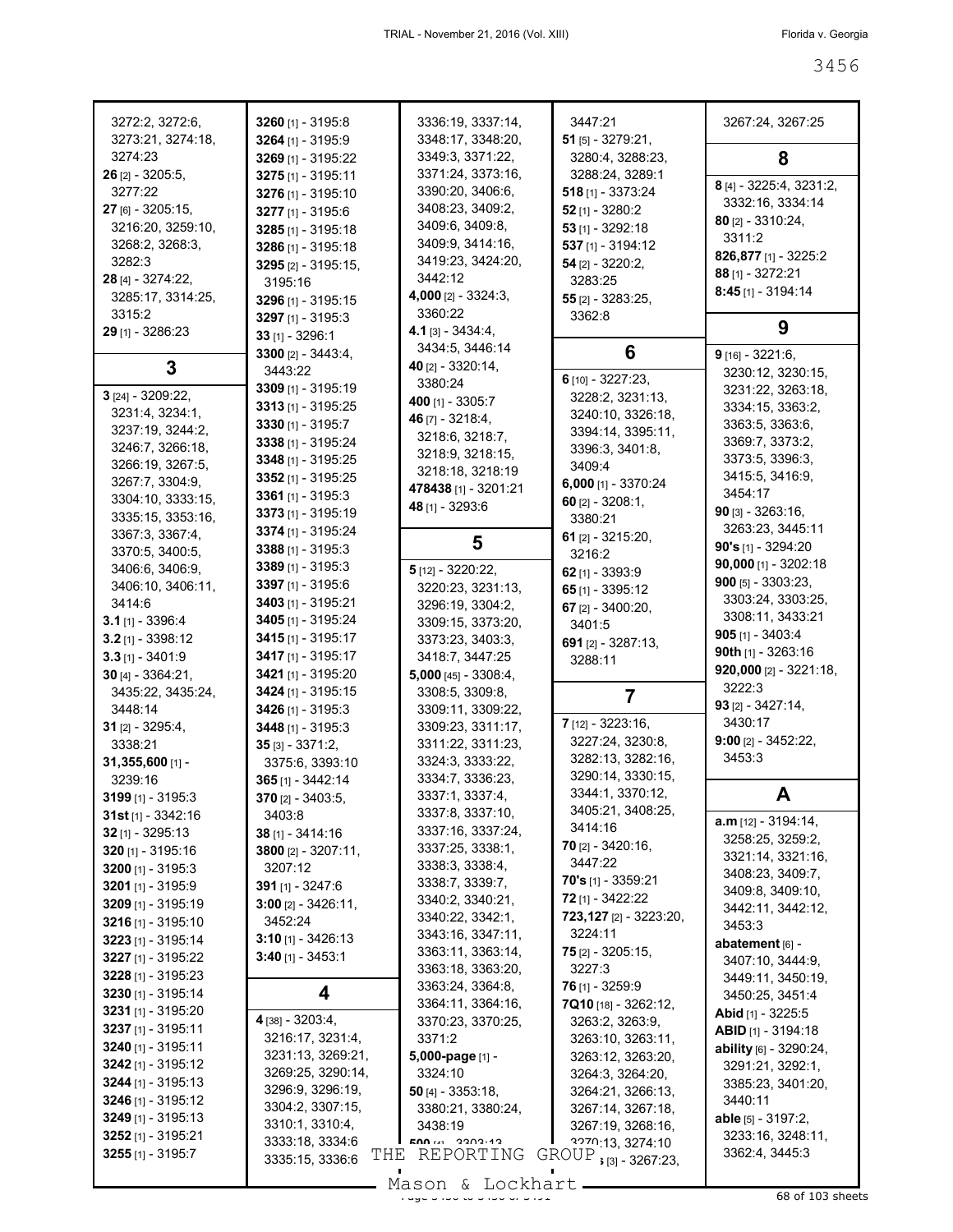| above-entitled [1] -                  | 3310:4, 3312:15,         | 3224:15, 3225:20,               | 3270:6, 3334:1,                        | agree [19] - 3217:1,          |
|---------------------------------------|--------------------------|---------------------------------|----------------------------------------|-------------------------------|
| 3194:10                               | 3313:14, 3320:7,         | 3226:20, 3310:1,                | 3361:3, 3392:23,                       | 3227:17, 3249:14,             |
| above-named [1] -                     | 3321:23, 3322:4,         | 3310:4, 3374:8,                 | 3394:7, 3412:13                        | 3279:12, 3280:7,              |
| 3454:9                                | 3348:6, 3349:4,          | 3380:14, 3380:16                | addressed [1] -                        | 3280:15, 3280:23,             |
| absence [2] - 3420:9,                 | 3350:21, 3357:14,        | $ACT$ [1] - 3448:1              | 3406:8                                 | 3281:2, 3290:3,               |
| 3445:7                                | 3368:9, 3382:20,         | Act [48] - 3236:15,             | addresses [1] -                        | 3296:24, 3367:16,             |
|                                       | 3390:21, 3402:17,        | 3236:20, 3237:8,                | 3406:14                                | 3407:10, 3425:8,              |
| absent [1] - 3339:24                  |                          |                                 |                                        |                               |
| absolutely [10] -                     | 3412:13, 3421:10,        | 3237:9, 3239:2,                 | addressing [2] -                       | 3438:21, 3438:22,             |
| 3201:16, 3320:20,                     | 3421:21, 3424:2,         | 3239:8, 3240:4,                 | 3361:3, 3423:13                        | 3441:5, 3442:19,              |
| 3321:4, 3404:22,                      | 3424:9, 3434:2,          | 3255:25, 3281:10,               | adjourned [1] - 3453:2                 | 3450:24, 3451:5               |
| 3414:24, 3423:5.                      | 3434:6, 3443:8,          | 3281:17, 3395:18,               | adjust [1] - 3451:12                   | agreed [2] - 3249:15,         |
| 3431:2, 3434:13,                      | 3446:13, 3448:1          | 3395:21, 3398:1,                | admitted [1] - 3300:4                  | 3405:16                       |
| 3440:19, 3448:8                       | ACFS [11] - 3314:7,      | 3402:4, 3402:13,                | adopt [3] - 3199:21,                   | agricultural [34] -           |
| accept [1] - 3199:20                  | 3314:11, 3314:21,        | 3403:8, 3403:10,                | 3430:18, 3443:5                        | 3201:7, 3201:25,              |
| access [4] - 3226:16,                 | 3315:12, 3315:17,        | 3403:12, 3403:16,               | adopted [3] - 3325:4,                  | 3202:4, 3211:22,              |
| 3226:19, 3393:25,                     | 3317:4, 3318:1,          | 3404:5, 3405:6,                 | 3430:21, 3430:23                       | 3214:18, 3215:4,              |
| 3445:4                                | 3318:3, 3348:12,         | 3405:12, 3405:13,               | adverse [1] - 3258:10                  | 3215:7, 3218:12,              |
| accomplish [2] -                      | 3349:1, 3349:7           | 3405:16, 3405:20,               | adversely [1] - 3326:5                 | 3219:1, 3220:12,              |
| 3350:5, 3350:7                        | achieve [1] - 3350:14    | 3405:25, 3406:2,                |                                        | 3235:2, 3250:15,              |
|                                       | achieving [1] -          | 3406:7, 3406:23,                | advice [1] - 3347:22                   | 3250:23, 3253:13,             |
| accomplished [2] -                    | 3350:10                  | 3407:8, 3408:5,                 | advise [1] - 3323:13                   | 3254:11, 3303:6,              |
| 3310:16, 3310:17                      |                          |                                 | advisory [1] - 3268:19                 |                               |
| according [3] -                       | acknowledge [1] -        | 3408:17, 3409:20,               | affect [8] - 3261:9,                   | 3304:16, 3304:22,             |
| 3340:19, 3346:19,                     | 3361:5                   | 3411:16, 3411:19,               | 3317:20, 3320:6,                       | 3306:9, 3306:10,              |
| 3392:5                                | acknowledgements         | 3416:6, 3416:14,                | 3320:9, 3320:15,                       | 3316:19, 3367:25,             |
| accordingly [1] -                     | $[1] - 3415:17$          | 3417:6, 3419:25,                | 3320:18, 3378:22,                      | 3368:2, 3379:6,               |
| 3428:4                                | acknowledgment [1] -     | 3440:25, 3441:4,                | 3449:4                                 | 3379:18, 3379:19,             |
| $account [3] - 3212:18,$              | 3415:15                  | 3441:18, 3442:1,                | <b>affecting</b> [1] - 3320:22         | 3380:17, 3390:15,             |
| 3418:25, 3447:7                       | acknowledgments [3]      | 3442:4, 3442:24,                | <b>affects</b> [1] - 3323:2            | 3393:23, 3394:7,              |
| accounts [1] -                        | - 3210:21, 3415:14,      | 3443:10, 3443:12,               | affiliated [1] - 3208:24               | 3409:16, 3409:24,             |
| 3239:15                               | 3415:21                  | 3443:15                         | affiliation [2] -                      | 3410:6, 3411:2                |
|                                       | acreage [43] -           | <b>Act's</b> [1] - 3404:24      |                                        | agriculture [2] -             |
| <b>accuracy</b> [1] - 3245:17         | 3202:21, 3204:6,         | action [8] - 3325:3,            | 3367:10, 3367:13                       | 3302:7, 3394:4                |
| accurate [28] - 3206:2,               | 3204:7, 3204:11,         | 3333:6, 3349:12,                | afford [1] - 3333:12                   | ahead [6] - 3243:17,          |
| 3222:11, 3237:25,                     | 3218:3, 3220:13,         | 3350:14, 3419:18,               | afternoon [8] -                        | 3311:24, 3362:23,             |
| 3238:5, 3238:7,                       |                          | 3432:11, 3444:2,                | 3321:17, 3321:19,                      | 3372:13, 3426:14,             |
| 3238:14, 3239:23,                     | 3220:18, 3221:17,        | 3454:9                          | 3321:20, 3361:15,                      | 3452:8                        |
| 3240:24, 3240:25,                     | 3222:2, 3222:9,          |                                 | 3361:16, 3388:5,                       | Airport [1] - 3391:24         |
| 3241:9, 3241:21,                      | 3222:12, 3222:13,        | actions [1] - 3349:4            | 3389:5, 3426:16                        |                               |
|                                       |                          |                                 |                                        |                               |
| 3241:22, 3244:6,                      | 3223:9, 3223:23,         | <b>activities</b> [5] - 3302:4, | Ag [11] - 3219:6,                      | airport [1] - 3447:24         |
| 3244:9, 3245:10,                      | 3224:3, 3224:6,          | 3302:5, 3351:3,                 |                                        | Alabama <sub>[7]</sub> -      |
| 3245:11, 3245:13,                     | 3224:7, 3224:21,         | 3413:14, 3435:6                 | 3219:11, 3221:21,                      | 3229:13, 3327:18,             |
| 3245:15, 3245:22,                     | 3224:22, 3225:11,        | activity [2] - 3241:24,         | 3224:6, 3225:14,                       | 3327:22, 3404:25,             |
| 3245:23, 3248:4,                      | 3225:12, 3225:13,        | 3436:1                          | 3247:21, 3251:4,                       | 3405:8, 3405:9,               |
|                                       | 3225:16, 3225:19,        | actual $[6] - 3243:17$ ,        | 3306:11, 3306:12,                      | 3424:13                       |
| 3257:8, 3257:12,                      | 3225:21, 3226:3,         | 3267:7, 3306:13,                | 3394:3                                 | Alabama's [1] -               |
| 3270:8, 3276:6,                       | 3226:5, 3226:7,          | 3374:1, 3374:4,                 | agencies [3] -                         | 3402:20                       |
| 3388:22, 3404:7,                      | 3226:8, 3226:9,          | 3405:19                         | 3312:20, 3312:23,                      |                               |
| 3424:3                                |                          |                                 | 3314:13                                | <b>alert</b> [1] - $3258:11$  |
| accurately [3] -                      | 3226:11, 3226:12,        | add $[2] - 3224:15$ ,           | <b>agency</b> [7] - 3200:22,           | align [1] - 3438:11           |
| 3238:9, 3238:15,                      | 3226:16, 3250:16,        | 3319:25                         | 3203:20, 3302:5,                       | alleged [1] - 3202:20         |
| 3380:19                               | 3250:18, 3250:19,        | added [5] - 3284:8,             | 3306:5, 3322:23,                       | Allen [3] - 3203:23,          |
| $ACF$ [45] - 3203:9,                  | 3250:21, 3250:25,        | 3345:1, 3358:9,                 | 3323:7, 3448:17                        | 3240:1, 3389:13               |
| 3203:15, 3204:3,                      | 3306:17, 3306:18,        | 3358:10, 3358:12                | aggregate [1] -                        | <b>ALLEN</b> [14] - 3194:23,  |
| 3204:25, 3207:18,                     | 3380:22                  | adding $[1]$ - 3448:15          | 3291:13                                | 3387:10, 3387:16,             |
| 3208:13, 3215:25,                     | acreages [1] - 3204:14   | addition [1] - 3209:17          | aggressive [2] -                       | 3388:5, 3388:18,              |
| 3219:5, 3222:1,                       | acres $[21] - 3202:18$ , | additional [4] -                | 3333:12, 3437:10                       | 3388:25, 3426:5,              |
| 3231:25, 3232:4,                      | 3217:20, 3222:15,        | 3284:8, 3398:17,                |                                        | 3426:10, 3426:16,             |
| 3283:6, 3290:13,                      | 3222:16, 3223:2,         | 3437:17, 3443:14                | aging [1] - 3432:8                     | 3426:19, 3448:20,             |
| 3290:16, 3290:18,                     | 3223:4, 3223:5,          | additionally [1] -              | ago [9] - 3277:10,                     | 3451:18, 3452:4,              |
| 3290:19, 3290:22,                     | 3223:11, 3223:15,        | 3233:14                         | 3286:13, 3326:12,                      | 3452:6                        |
|                                       | 3223:21, 3224:1,         | <b>address</b> [11] - 3236:6,   | 3326:13, 3351:5,                       | <b>Alliance</b> [1] - 3441:23 |
| 3296:17, 3300:21,<br>3303:1, 3304:25, | 3224:13, 3224:1<br>THE   | REPORTING                       | 3360:24, 3371:10,<br>GROUP 10, 3432:25 | <b>ALLON</b> [1] - 3194:21    |

Mason & Lockhart **Page 3457 of 103 sheets** Page 3457 to 3457 and 3457 to 3457 of 3491 The Reporting Group (207) 797-6040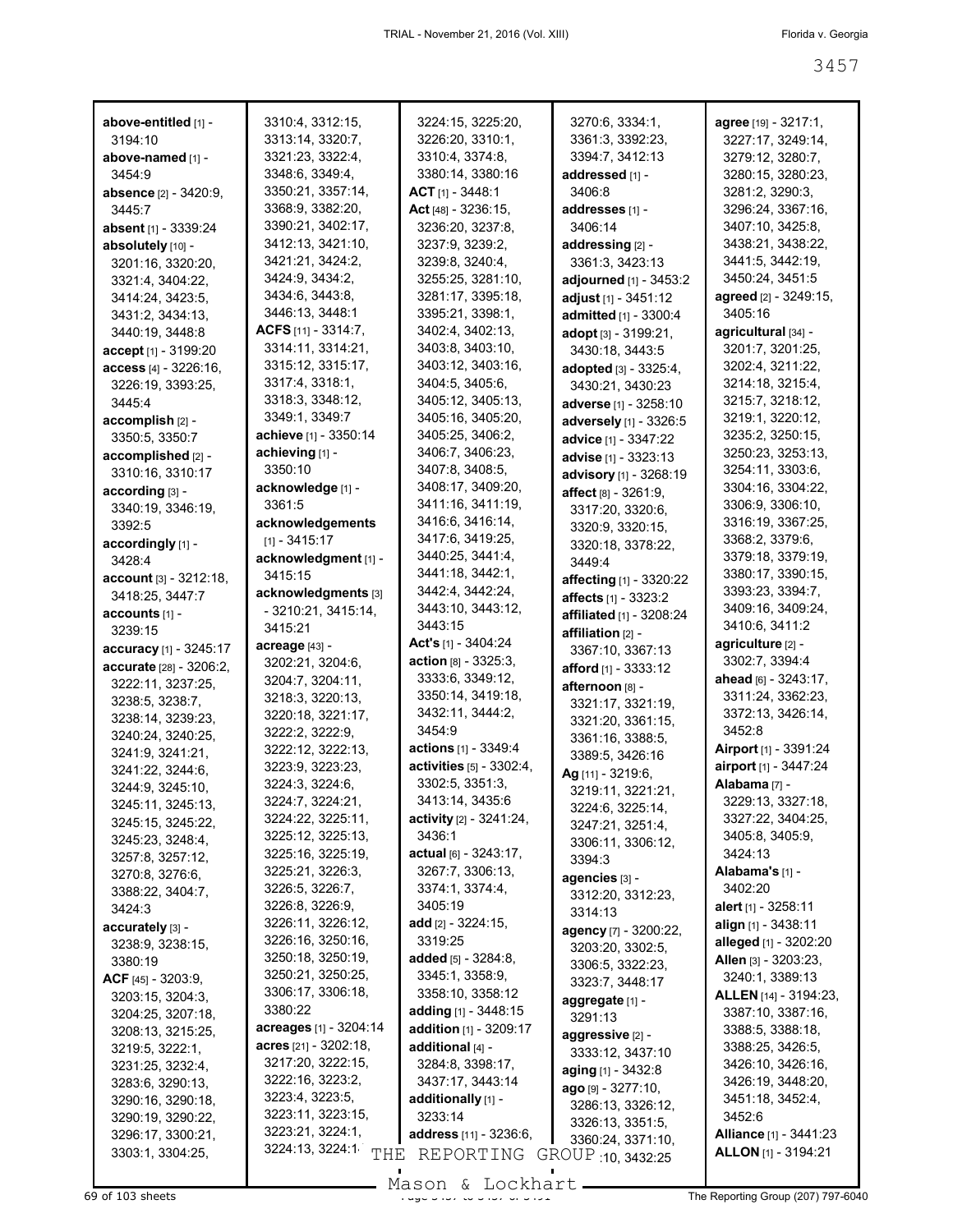| allow [1] - 3434:18                  | <b>ANDREW [1] -</b>                  | applies [1] - 3261:23        | 3417:15                               | 3215:22, 3403:12,                     |
|--------------------------------------|--------------------------------------|------------------------------|---------------------------------------|---------------------------------------|
| <b>allows</b> $[2] - 3305:13$ ,      | 3194:22                              | apply [8] - 3225:15,         | argument [5] -                        | 3438:18                               |
| 3364:5                               | Andrews [1] - 3328:12                | 3226:1, 3226:5,              | 3283:17, 3283:18,                     | assuming [1] -                        |
| <b>alluded</b> [2] - 3213:15,        | Anna [3] - 3195:3,                   | 3226:7, 3226:12,             | 3341:9, 3345:17,                      | 3378:17                               |
| 3213:17                              | 3388:3, 3388:7                       | 3380:9, 3380:12,             | 3346:1                                | assumption [2] -                      |
| almost [2] - 3274:10.                | announced [1] -                      | 3442:13                      | arguments [1] -                       | 3438:21, 3438:22                      |
| 3311:6                               | 3421:20                              | applying [1] - 3380:1        | 3351:6                                | assumptions [1] -                     |
| alone [1] - 3330:14                  | annual [16] - 3262:22,               | appreciate [4] -             | <b>Aris</b> $[1]$ - 3209:7            | 3307:18                               |
| alternative [3] -                    | 3263:3, 3263:20,                     | 3244:1, 3261:17,             | Army [21] - 3198:3,                   | athletic [1] - 3409:14                |
| 3325:3, 3325:7,                      | 3267:24, 3288:9,                     | 3281:13, 3291:17             | 3205:7, 3312:11,                      | Atlanta [36] - 3323:4,                |
| 3446:21                              | 3288:15, 3292:24,                    | approach [5] - 3297:9,       | 3312:19, 3318:14,                     | 3328:7, 3388:11,                      |
| alternatives [6] -                   | 3302:24, 3303:8,                     | 3350:8, 3350:15,             | 3320:2, 3321:1,                       | 3389:20, 3389:21,                     |
| 3266:17, 3273:8,                     | 3303:13, 3303:18,                    | 3388:14, 3389:9              | 3322:24, 3323:14,                     | 3389:23, 3389:25,                     |
| 3318:24, 3324:17,                    | 3303:20, 3308:10,                    | appropriate [7] -            | 3323:24, 3325:1,                      | 3390:17, 3390:23,                     |
| 3393:2                               | 3351:23, 3355:2,                     | 3318:19, 3318:25,            | 3330:13, 3334:1,                      | 3391:1, 3391:3,                       |
| <b>American [8] - 3300:2,</b>        | 3442:22                              | 3360:4, 3423:23,             | 3334:16, 3336:14,                     | 3391:9, 3391:14,                      |
| 3419:15, 3421:5,                     | anomalies [1] -                      | 3424:1, 3424:5,              | 3347:25, 3349:2,                      | 3391:17, 3393:21,                     |
| 3421:6, 3421:20,                     | 3285:8                               | 3425:18                      | 3350:3, 3375:1,                       | 3393:24, 3394:2,                      |
| 3422:4, 3422:9,                      | answer [8] - 3203:1,                 | appropriately [3] -          | 3375:21, 3424:1                       | 3412:12, 3412:21,                     |
| 3441:20                              | 3226:23, 3244:12,                    | 3324:18, 3425:20,            | article [6] - 3269:21,                | 3413:8, 3422:19,<br>3422:25, 3423:21, |
| amount [36] - 3204:12,               | 3251:7, 3268:25,                     | 3425:23                      | 3270:5, 3421:14,<br>3421:17, 3421:19, | 3424:8, 3426:1,                       |
| 3207:5, 3214:19,                     | 3414:20, 3414:23                     | approved [1] -<br>3346:21    | 3421:24                               | 3427:15, 3428:18,                     |
| 3222:8, 3254:7,<br>3257:22, 3260:11, | answered [1] -<br>3245:20            | approximate [1] -            | artificial [2] - 3424:7,              | 3430:1, 3431:24,                      |
|                                      |                                      | 3339:25                      | 3426:3                                | 3435:17, 3439:21,                     |
| 3270:11, 3282:2,<br>3284:8, 3301:5,  | anticipate [3] -<br>3429:5, 3452:14, | April [5] - 3220:23,         | aspect [1] - 3434:21                  | 3443:3, 3445:18,                      |
| 3301:14, 3302:12,                    | 3452:18                              | 3221:4, 3342:16,             | aspects [3] - 3322:15,                | 3447:14, 3447:18,                     |
| 3302:24, 3303:12,                    | anyway [1] - 3254:1                  | 3376:19, 3421:14             | 3348:15, 3414:2                       | 3448:4                                |
| 3303:20, 3305:4,                     | Apalachicola [23] -                  | aquatic [4] - 3264:22,       | <b>Assembly</b> [1] - 3435:7          | Atlanta's [7] -                       |
| 3306:16, 3306:19,                    | 3210:1, 3284:3,                      | 3264:24, 3267:17,            | assertion [1] -                       | 3392:19, 3408:14,                     |
| 3308:1, 3311:22,                     | 3284:9, 3285:2,                      | 3268:8                       | 3254:24                               | 3423:6, 3423:9,                       |
| 3320:7, 3320:10,                     | 3311:18, 3328:19,                    | Aquifer [6] - 3215:6,        | assess [1] - 3432:7                   | 3423:17, 3423:23,                     |
| 3328:4, 3328:15,                     | 3329:13, 3333:22,                    | 3215:10, 3217:2,             | assesses [1] -                        | 3431:21                               |
| 3331:4, 3331:10,                     | 3338:24, 3342:18,                    | 3381:10, 3381:12,            | 3420:16                               | attached [2] - 3221:7,                |
| 3335:18, 3338:23,                    | 3342:25, 3345:8,                     | 3381:17                      | assessing [1] -                       | 3222:20                               |
| 3344:25, 3345:9,                     | 3349:24, 3356:11,                    | aquifer [3] - 3309:1,        | 3238:25                               | attaching [1] -                       |
| 3358:7, 3358:8,                      | 3357:7, 3357:23,                     | 3381:13, 3381:14             | assessment [21] -                     | 3220:24                               |
| 3371:4, 3449:21                      | 3358:7, 3359:20,                     | aquifers [13] -              | 3209:25, 3234:6,                      | attempt [1] - 3316:22                 |
| amounts $[2]$ -                      | 3360:16, 3360:23,                    | 3214:20, 3215:6,             | 3259:25, 3260:4,                      | attention [5] -                       |
| 3409:21, 3423:1                      | 3370:21, 3378:20,                    | 3215:9, 3215:10,             | 3260:6, 3260:10,                      | 3252:21, 3255:22,                     |
| analogy $[2] - 3283.3$ ,             | 3385:15                              | 3215:16, 3215:22,            | 3261:11, 3261:21,                     | 3289:25, 3422:21,                     |
| 3283:7                               | Apalachicola-                        | 3216:3, 3308:23,             | 3263:9, 3265:24,                      | 3425:4                                |
| <b>analyses</b> [1] - 3438:18        | <b>Chattahoochee-</b>                | 3328:25, 3381:4,             | 3266:14, 3268:12,                     | <b>attest</b> $[3] - 3404:7$ ,        |
| analysis [23] - 3225:9,              | Flint $[1]$ - 3210:1                 | 3381:6, 3381:8,              | 3269:19, 3269:23,                     | 3425:14, 3425:17                      |
| 3251:8, 3253:11,                     | apologize [5] -                      | 3381:15                      | 3270:7, 3270:12,                      | attorney [1] - 3386:12                |
| 3259:12, 3284:19,                    | 3218:19, 3224:10,                    | Aquifers [3] - 3214:22,      | 3271:10, 3273:3,                      | attorneys [1] - 3389:6                |
| 3284:22, 3284:24,                    | 3243:7, 3391:14,                     | 3217:17, 3217:21             | 3273:5, 3273:10,                      | attributable [1] -                    |
| 3288:8, 3288:16,                     | 3404:11                              | <b>arabic</b> $[1] - 3267.7$ | 3273:14                               | 3419:7                                |
| 3289:14, 3290:10,                    | appeal [1] - 3405:8                  | area [16] - 3222:23,         | assessments [5] -                     | attributed [2] -                      |
| 3292:20, 3292:24,                    | APPEARANCES [1] -                    | 3222:25, 3223:4,             | 3259:7, 3259:17,                      | 3296:10, 3296:19                      |
| 3294:21, 3298:5,                     | 3194:16                              | 3285:13, 3290:15,            | 3259:20, 3264:20,                     | audit [4] - 3431:8.                   |
| 3299:17, 3300:21,                    | appliance [1] -                      | 3323:4, 3328:7,              | 3269:15                               | 3443:5, 3443:10,                      |
| 3324:22, 3324:23,                    | 3436:15                              | 3379:25, 3380:3,             | <b>assistant</b> [1] - 3239:13        | 3443:24                               |
| 3347:21, 3358:4,                     | application [7] -                    | 3380:8, 3380:10,             | assisted [1] - 3286:20                | auditing [1] - 3432:18                |
| 3361:25, 3368:16                     | 3225:18, 3226:4,                     | 3390:24, 3391:2,             | associated [7] -                      | <b>audits</b> $[9] - 3407:1$ ,        |
| analyze [1] - 3288:15                | 3226:10, 3242:7,                     | 3435:17, 3440:8,             | 3214:12, 3215:5,                      | 3408:3, 3408:4,                       |
| analyzed [3] - 3284:2,               | 3242:10, 3249:17,                    | 3445:18                      | 3223:25, 3224:5,                      | 3432:2, 3432:21,                      |
| 3285:4, 3324:19                      | 3306:15                              | areas [6] - 3204:18,         | 3225:14, 3304:20,                     | 3432:23, 3433:2,                      |
| analyzing [1] -<br>3286:20           | applied [3] - 3242:15,               | 3204:19, 3282:1,             | 3326:9                                | 3442:7, 3442:23                       |
|                                      | 3306:16, 3380:4<br>THE               | REPORTING                    | $GROUP$ ie [4] - 3203:1,              | <b>August</b> [6] - 3279:4,           |

 $\frac{3}{5}$ <br>Page 3458 to 3458 or 3458 of 3558 of 3488 or 3458 of 3491  $\frac{3}{5}$  70 of 103 sheets Mason & Lockhart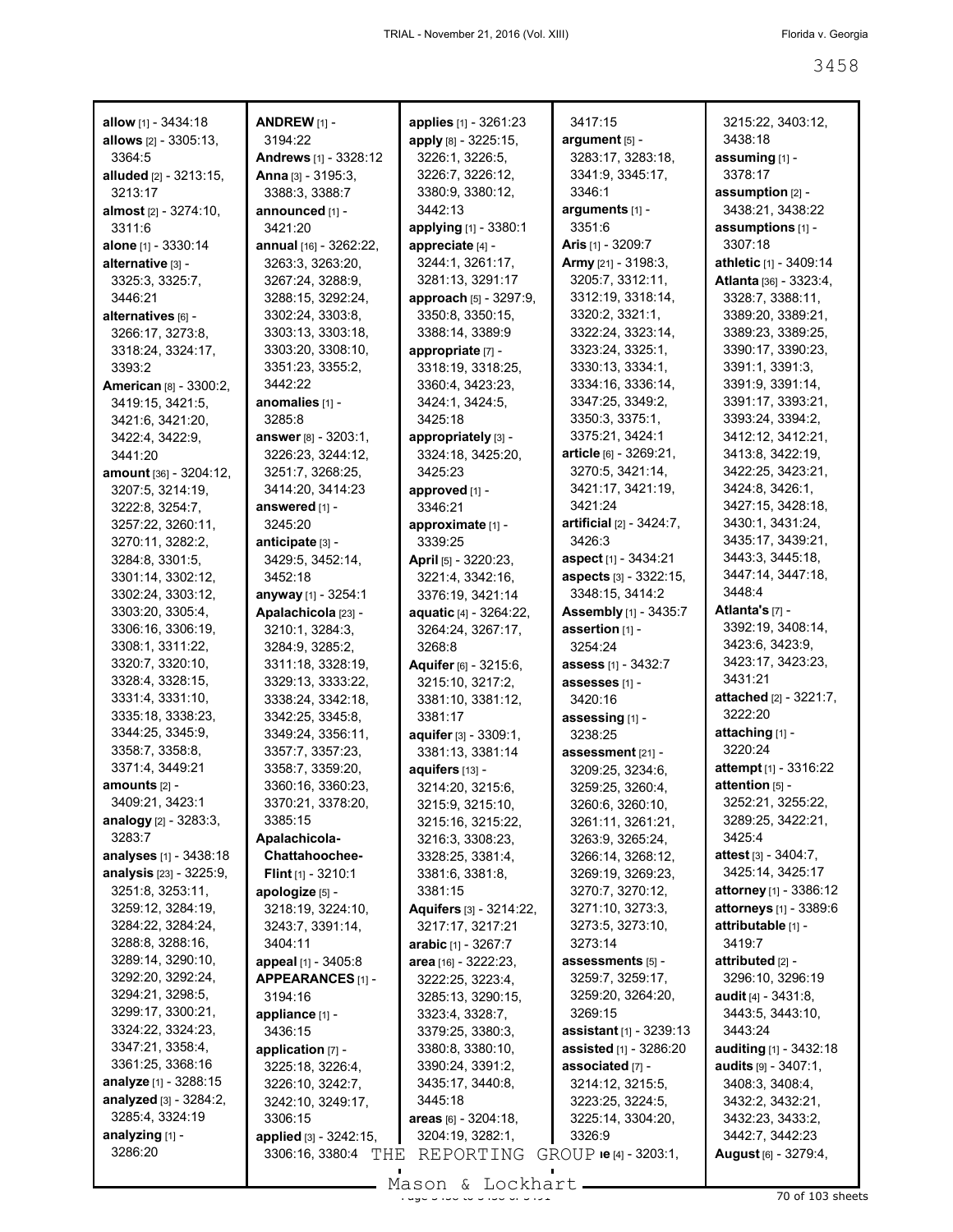| 3279:6, 3279:10,             | 3286:8, 3286:9,                           | <b>Barnes</b> $[5] - 3203:23$ , | 3360:21, 3421:25,               | <b>below</b> [20] - 3207:3,     |
|------------------------------|-------------------------------------------|---------------------------------|---------------------------------|---------------------------------|
| 3279:11, 3339:10,            | 3287:24, 3288:3,                          | 3204:2, 3240:1,                 | 3422:10, 3434:9,                | 3251:20, 3253:20,               |
| 3353:5                       | 3288:5, 3290:11,                          | 3240:3, 3240:10                 | 3438:3, 3438:6,                 | 3253:23, 3260:8,                |
| authority [2] -              | 3294:22, 3295:1,                          | <b>Barr</b> [1] - 3295:5        | 3438:14, 3439:18,               | 3260:22, 3263:19,               |
| 3412:15, 3412:18             | 3295:3, 3296:22,                          | bars [1] - 3305:11              | 3439:23                         | 3272:10, 3273:21,               |
| authorized [7] -             | 3297:1, 3307:9,                           | Bartlett's [2] -                | basis [23] - 3207:3,            | 3274:10, 3274:18,               |
| 3324:18, 3328:21,            | 3310:6, 3310:10,                          | 3383:24, 3384:1                 | 3207:11, 3207:13,               | 3332:23, 3336:17,               |
| 3328:23, 3328:24,            | 3310:12, 3317:7,                          | <b>based</b> $[10] - 3239:15$ , | 3248:3, 3263:20,                | 3338:3, 3381:9,                 |
| 3329:2, 3331:12,             | 3354:21, 3362:13,                         | 3270:4, 3270:10,                | 3269:15, 3288:7,                | 3381:10, 3381:16,               |
| 3332:8                       | 3362:15, 3364:14,                         | 3288:9, 3307:3,                 | 3288:9, 3288:15,                | 3393:14, 3396:15,               |
| <b>authors</b> [5] - 3210:6, | 3364:16, 3364:18,                         |                                 | 3302:6, 3303:8,                 | 3409:11                         |
|                              | 3365:12, 3366:9,                          | 3318:7, 3335:2,                 | 3303:13, 3303:19,               | benchmark [2] -                 |
| 3210:7, 3210:12,             | 3366:11, 3366:12,                         | 3347:7, 3428:17                 |                                 |                                 |
| 3210:13, 3211:18             |                                           | <b>baseflows</b> [1] - 3420:9   | 3303:23, 3305:1,                | 3265:20, 3356:21                |
| availability [4] -           | 3366:13, 3366:20,                         | <b>basic</b> $[1] - 3291:18$    | 3331:11, 3335:4,                | <b>Bend</b> $[9] - 3344:3$ ,    |
| 3259:25, 3260:4,             | 3366:22, 3366:23,                         | <b>Basin</b> [40] - 3203:9,     | 3335:21, 3375:1,                | 3344:4, 3344:5,                 |
| 3260:7, 3271:10              | 3367:8, 3367:11,                          | 3203:15, 3204:4,                | 3375:8, 3379:11,                | 3344:6, 3377:23,                |
| available [9] -              | 3367:14, 3367:19,                         | 3204:25, 3207:18,               | 3429:19, 3444:10                | 3378:3, 3378:12,                |
| 3260:11, 3288:19,            | 3368:1, 3368:5,                           | 3208:13, 3210:1,                | <b>Bates</b> [1] - 3287:12      | 3378:20, 3451:25                |
| 3314:13, 3319:25,            | 3369:23, 3369:25,                         | 3213:21, 3214:2,                | Battle [9] - 3344:3,            | beneficial [1] -                |
| 3349:10, 3398:21,            | 3370:1, 3371:13,                          | 3215:25, 3247:24,               | 3344:4, 3344:5,                 | 3280:21                         |
| 3412:4, 3412:5,              | 3372:2, 3373:15,                          | 3250:22, 3254:3,                | 3344:6, 3377:23,                | <b>benefit</b> [15] - 3239:4,   |
| 3445:7                       | 3374:6, 3374:12,                          | 3278:3, 3280:24,                | 3378:3, 3378:12,                | 3250:19, 3250:23,               |
| average [16] -               | 3377:4, 3411:12,                          | 3282:20, 3282:24,               | 3378:20, 3451:25                | 3251:5, 3252:3,                 |
| 3262:22, 3263:3,             | 3411:20, 3411:23,                         | 3283:6, 3290:13,                | <b>Bay</b> [3] - 3358:7,        | 3255:5, 3255:7,                 |
| 3263:14, 3291:14,            | 3412:8, 3418:13,                          | 3290:16, 3290:18,               | 3359:20, 3360:23                | 3255:8, 3256:9,                 |
| 3292:24, 3302:24,            | 3418:21, 3420:12,                         | 3290:19, 3290:22,               | bear $[1] - 3248.8$             | 3256:11, 3257:15,               |
| 3303:15, 3303:21,            | 3421:20, 3424:9,                          | 3300:21, 3303:1,                | <b>bears</b> $[1] - 3245:25$    | 3281:1, 3417:6,                 |
| 3303:23, 3303:25,            | 3424:15, 3450:15                          | 3310:4, 3320:7,                 | <b>became</b> $[4] - 3283:13$ , | 3440:22                         |
|                              | awareness [1] -                           |                                 |                                 |                                 |
| 3304:1, 3305:6,              | 3436:13                                   | 3321:24, 3322:4,                | 3283:14, 3295:23,               | <b>benefits</b> $[6]$ - 3239:1, |
| 3306:15, 3308:7,             |                                           | 3335:17, 3350:21,               | 3340:10                         | 3239:7, 3250:14,                |
| 3308:8, 3308:10              |                                           | 3368:9, 3382:20,                | <b>becomes</b> [1] - 3251:21    | 3253:6, 3253:12,                |
|                              |                                           |                                 |                                 |                                 |
| award [2] - 3436:12,         | В                                         | 3390:21, 3391:20,               | began [2] - 3205:19,            | 3442:20                         |
| 3436:14                      |                                           | 3392:4, 3402:18,                | 3437:14                         | <b>best</b> $[6] - 3291:10$ ,   |
| awards [1] - 3436:5          | <b>B1</b> $[1] - 3274:17$                 | 3421:11, 3443:8,                | <b>begin</b> [2] - 3398:14,     | 3314:13, 3315:13,               |
| aware [109] - 3202:19,       | back-to-back [1] -                        | 3448:1                          | 3443:6                          | 3388:23, 3432:20,               |
| 3202:23, 3202:25,            | 3320:17                                   | <b>basin</b> $[62] - 3229:7$ ,  | beginning [3] -                 | 3446:21                         |
| 3205:24, 3206:3,             | background [1] -                          | 3229:11, 3239:14,               | 3365:4, 3400:22,                | <b>better</b> $[3] - 3198:13$ , |
| 3206:5, 3206:9,              | 3356:22                                   | 3251:4, 3254:16,                | 3444:20                         | 3275:17, 3290:7                 |
| 3206:12, 3206:15,            | backlogged [1] -                          | 3254:20, 3257:19,               | begins [18] - 3218:21,          | between [34] - 3204:6,          |
| 3206:20, 3207:9,             | 3281:24                                   | 3257:21, 3277:4,                | 3230:15, 3233:14,               | 3204:7, 3221:21,                |
| 3207:21, 3208:11,            | <b>bad</b> $[2] - 3279:13$ ,              | 3284:10, 3284:12,               | 3234:6, 3241:18,                | 3226:3, 3238:19,                |
| 3209:5, 3209:20,             | 3279:14                                   | 3300:22, 3301:4,                |                                 | 3243:4, 3243:9,                 |
| 3212:20, 3214:5,             | <b>badly</b> [1] - 3282:25                | 3301:16, 3301:23,               | 3250:9, 3252:22,                | 3262:23, 3263:23,               |
| 3214:9, 3217:8,              | Bainbridge [13] -                         | 3314:23, 3315:6,                | 3266:2, 3266:9,                 | 3267:18, 3277:17,               |
| 3227:21, 3230:16,            | 3271:15, 3271:18,                         | 3315:8, 3315:18,                | 3268:8, 3276:2,                 | 3285:8, 3285:13,                |
|                              | 3271:19, 3273:4,                          | 3318:6, 3318:10,                | 3278:7, 3278:20,                |                                 |
| 3230:20, 3232:15,            | 3273:21, 3274:8,                          |                                 | 3366:4, 3366:16,                | 3304:2, 3305:21,                |
| 3232:17, 3232:19,            | 3274:18, 3275:6,                          | 3319:6, 3320:10,                | 3369:11, 3369:12,               | 3316:12, 3327:18,               |
| 3233:9, 3233:20,             | 3275:12, 3275:18,                         | 3322:21, 3323:19,               | 3369:17                         | 3327:20, 3327:22,               |
| 3233:23, 3234:11,            | 3276:8, 3276:10,                          | 3324:14, 3326:18,               | behalf [1] - 3219:14            | 3328:8, 3333:3,                 |
| 3234:15, 3235:8,             | 3276:22                                   | 3326:21, 3327:13,               | <b>behind</b> [17] - 3203:5,    | 3336:11, 3352:14,               |
| 3235:11, 3235:12,            | <b>balanced</b> [4] - 3350:7,             | 3327:16, 3328:5,                | 3227:23, 3234:1,                | 3354:9, 3359:17,                |
| 3235:14, 3247:25,            | 3350:8, 3350:14,                          | 3330:6, 3335:19,                | 3244:20, 3269:21,               | 3370:24, 3379:15,               |
| 3250:4, 3256:21,             | 3350:15                                   | 3337:1, 3337:22,                | 3274:7, 3289:20,                | 3381:14, 3408:23,               |
| 3263:25, 3266:17,            |                                           | 3337:23, 3338:2,                | 3295:4, 3330:22,                | 3424:13, 3434:25,               |
| 3267:19, 3267:21,            | <b>ban</b> [7] - $3402:24$ ,              | 3347:8, 3348:15,                | 3330:24, 3338:17,               | 3442:11, 3442:12                |
| 3281:19, 3281:22,            | 3408:12, 3408:18,                         | 3351:1, 3351:20,                | 3369:7, 3371:22,                | beyond [10] - 3204:16,          |
| 3281:23, 3281:25,            | 3412:2, 3442:8,                           | 3353:1, 3356:16,                | 3373:16, 3373:20,               | 3222:22, 3257:4,                |
| 3285:7, 3285:10,             | 3442:17, 3442:20                          | 3356:17, 3356:18,               | 3374:20                         | 3291:2, 3303:22,                |
| 3285:12, 3285:25,            | Bankruptcy [1] -                          | 3356:20, 3358:10,               | believes [1] - 3233:18          | 3305:10, 3308:4,                |
| 3286:2, 3286:7,              | 3194:12<br>THE<br><b>bar</b> [1] - 3306:8 | REPORTING                       | GROUP J [1] - 3322:22           | 3355:21, 3356:18,               |

The Reporting Group (207) 797-6040<br>The Reporting Group (207) 797-6040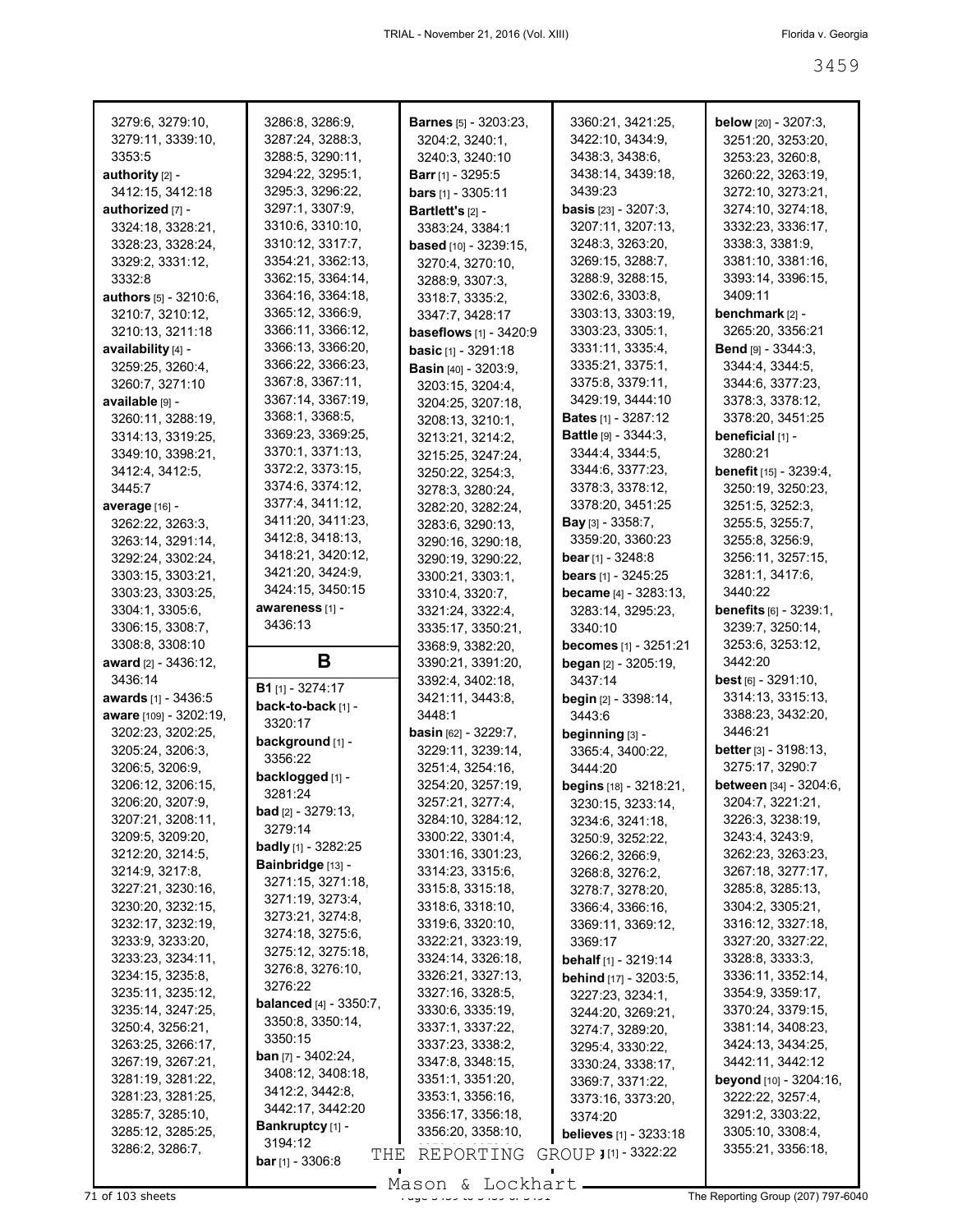|                                                                                                                                                                                                                                                                                                                                                                                                                                                    |                                                                                                                                                                                                                                                                                                                                       | 3313:4, 3318:16,<br>3321:3, 3321:4,                                                                                                                                                                                                                                                                                        | certifications [1] -<br>3299:25                                                                                                                                                                                                                                                                                                      |
|----------------------------------------------------------------------------------------------------------------------------------------------------------------------------------------------------------------------------------------------------------------------------------------------------------------------------------------------------------------------------------------------------------------------------------------------------|---------------------------------------------------------------------------------------------------------------------------------------------------------------------------------------------------------------------------------------------------------------------------------------------------------------------------------------|----------------------------------------------------------------------------------------------------------------------------------------------------------------------------------------------------------------------------------------------------------------------------------------------------------------------------|--------------------------------------------------------------------------------------------------------------------------------------------------------------------------------------------------------------------------------------------------------------------------------------------------------------------------------------|
| 3238:22, 3247:10,<br>3247:20, 3248:9,<br>3249:7, 3266:6,<br>3276:1, 3278:7,<br>3280:4, 3288:13,<br>3332:21, 3332:22,<br>3333:4, 3365:4,<br>3398:12, 3403:6,<br>3416:10, 3422:9<br>boundaries [2] -                                                                                                                                                                                                                                                 | 3447:21<br>BY [20] - 3199:17,<br>3200:2, 3200:9,<br>3255:18, 3259:4,<br>3297:12, 3300:13,<br>3302:22, 3313:24,<br>3315:24, 3321:18,<br>3327:10, 3344:14,<br>3361:14, 3370:8,<br>3376:8, 3388:18,<br>3389:12, 3426:19,                                                                                                                 | 3388:20, 3410:12,<br>3438:17, 3439:17,<br>3444:8, 3445:3<br>cases [1] - 3331:25<br><b>Cash</b> $[1]$ - 3239:13<br>cast [1] - 3269:6<br>categories [1] -<br>3393:14<br>categorized [1] -<br>3355:5<br>category [4] -                                                                                                        | certify [2] - 3454:3,<br>3454.7<br>cfs $[51] - 3207:6$ ,<br>3207:11, 3207:12,<br>3214:7, 3273:21,<br>3274:22, 3279:16,<br>3303:13, 3303:14,<br>3303:16, 3303:23,<br>3303:24, 3304:1,<br>3304:2, 3305:5,<br>3305:7, 3305:10,<br>3308:4, 3309:8,<br>3309:11, 3309:22,                                                                  |
| <b>box</b> $[2] - 3376:21$ ,<br>3376:22<br><b>bracket</b> [1] - 3248:10<br>bracketed [1] -<br>3248:12                                                                                                                                                                                                                                                                                                                                              | C<br>calculate [2] -<br>3223:10, 3305:13                                                                                                                                                                                                                                                                                              | 3337:23, 3398:18<br>caused [2] - 3340:7,<br>3378:21<br>causes [1] - 3313:10<br>CD4 [1] - 3353:7                                                                                                                                                                                                                            | 3309:23, 3310:10,<br>3310:20, 3311:17,<br>3311:22, 3311:23,<br>3333:22, 3337:8,<br>3337:16, 3338:4,                                                                                                                                                                                                                                  |
| <b>Brad</b> $[1] - 3231:24$<br><b>branch</b> $[2] - 3239:13$ ,<br>3311:20<br>branches [1] -<br>3311:21<br>break [6] - 3258:15,<br>3258:24, 3321:11,<br>3386:25, 3387:8,<br>3426:6<br>$brief [3] - 3212:6,$<br>3212:9, 3315:22<br><b>briefing</b> $[1] - 3201:6$<br>briefly [4] - 3347:13,<br>3437:20, 3437:24,                                                                                                                                     | 3305:17, 3374:7<br>calculating [1] -<br>3239:7<br>Caldwell [4] -<br>3247:16, 3248:2,<br>3249:6, 3254:23<br>cannot $[7] - 3254:23$ ,<br>3310:17, 3342:23,<br>3377:7, 3377:17,<br>3404:6, 3425:14<br>cap [7] - 3422:24,<br>3423:7, 3423:16,<br>3423:19, 3424:7,                                                                         | CDC [1] - 3447:24<br>cease [1] - 3253:22<br>ceased [3] - 3251:22,<br>3257:11, 3257:12<br>cell [1] - 3224:11<br>cells [1] - 3335:24<br>center [4] - 3211:12,<br>3222:19, 3410:2,<br>3411:6<br>center-pivot [3] -<br>3222:19, 3410:2,<br>3411:6<br>certain [10] - 3251:10,<br>3260:9, 3279:19,                               | 3338:7, 3340:2,<br>3340:21, 3342:1,<br>3342:21, 3342:22,<br>3343:3, 3343:4,<br>3343:16, 3347:11,<br>3360:22, 3363:21,<br>3368:25, 3370:18,<br>3370:23, 3370:25,<br>3371:2<br>chair [2] - 3388:8,<br>3389:14<br>challenged [1] -<br>3205:25<br>challenges [1] -<br>3446:22                                                            |
| <b>bring</b> $[2] - 3339:15$ ,<br>3339:19<br><b>BRITNEY</b> $[1]$ -<br>3194:22<br><b>broad</b> [1] - $3447:20$<br>broken [1] - 3276:18<br><b>bucket</b> [2] - 3429:7,<br>3429:8<br><b>buckets</b> [1] - 3446:2<br><b>budget</b> $[1]$ - 3430:2<br><b>Buford</b> $[1] - 3384:23$<br><b>building</b> $[1]$ - 3301:15<br><b>builds</b> [1] - 3234:12<br><b>built</b> $[5] - 3431:2$ ,<br>3438:11, 3438:13,<br>3440:8, 3440:10<br>bullet [11] - 3348:2 | capability [3] -<br>3245:17, 3434:17,<br>3444:3<br>capable [1] - 3386:12<br>capacity [2] - 3243:21,<br>3427:2<br>capita [6] - 3435:22,<br>3448:14, 3449:14,<br>3449:25, 3450:1,<br>3450:3<br>caps [1] - 3247:12<br>caption [1] - 3372:2<br>capture [1] - 3377:12<br>captured [1] - 3302:11<br>capturing [1] -<br>3222:12<br>REPORTING | 3310:8, 3368:7,<br>3377:15, 3381:4,<br>3438:17<br>certainly [37] -<br>3196:16, 3203:3,<br>3204:13, 3204:17,<br>3206:22, 3212:15,<br>3213:13, 3215:3,<br>3218:15, 3219:18,<br>3229:11, 3233:5,<br>3233:13, 3234:22,<br>3242:24, 3243:22,<br>3258:11, 3272:13,<br>3275:13, 3276:25,<br>3280:9, 3311:12,<br>3314:15, 3316:14, | challenging [1] -<br>3440:13<br>Chamber [3] -<br>3388:11, 3389:23,<br>3447:14<br>chamber [1] - 3389:25<br>chance [6] - 3355:10,<br>3355:22, 3362:4,<br>3362:7, 3374:1,<br>3374:3<br>change [21] - 3273:10,<br>3342:23, 3343:8,<br>3343:12, 3344:19,<br>3345:7, 3347:4,<br>3347:25, 3349:7,<br>3349:12, 3349:16,<br>3350:13, 3350:18, |
|                                                                                                                                                                                                                                                                                                                                                                                                                                                    | 3233:13, 3237:19,<br>3438:10, 3439:3<br>3444:25                                                                                                                                                                                                                                                                                       | 3298:17, 3390:1<br><b>bottom</b> [23] - 3213:20,<br>businesses [1] -<br>3214:1, 3233:6,<br>3448:24<br>calculated [2] -<br>3426:1, 3426:3<br>THE                                                                                                                                                                            | 3354:22, 3386:5,<br>3214:16, 3321:22,<br>3280:19, 3280:20,<br>GROUP 2, 3351:14,<br>Mason & Lockhart                                                                                                                                                                                                                                  |

Mason & Lockhart 2000 of 32 of 103 sheets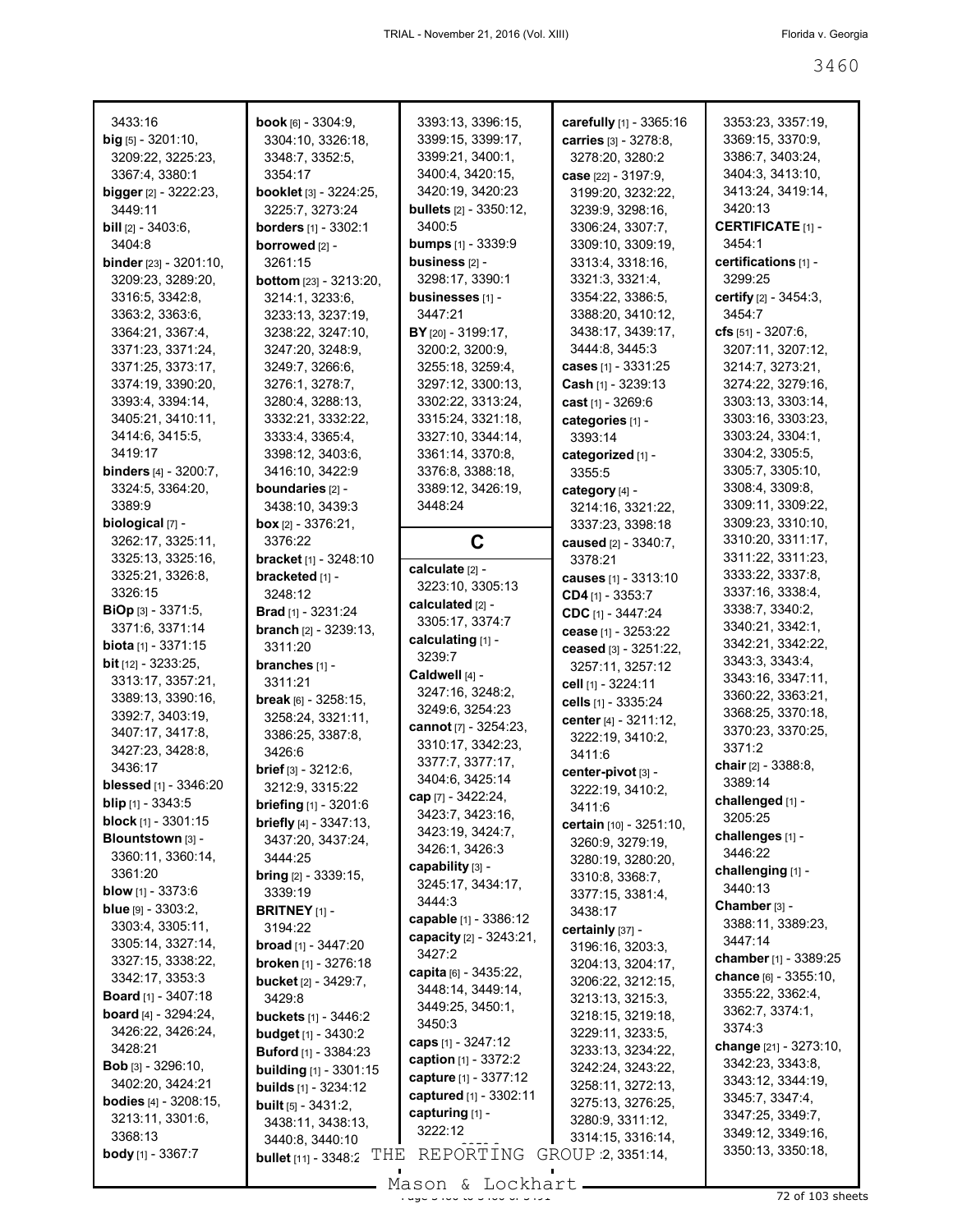| 3351:6, 3351:7,<br>3351:9, 3352:21, | <b>CHIPEV</b> [1] - 3194:19<br>choose [1] - 3444:4 | close [6] - 3216:6,<br>3310:1, 3315:16, | commerce [1] -<br>3389:25 | completely [4] -<br>3244:19, 3355:25, |
|-------------------------------------|----------------------------------------------------|-----------------------------------------|---------------------------|---------------------------------------|
| 3386:13, 3441:9                     | chose [3] - 3265:18,                               | 3339:7, 3343:4,                         | commercial [6] -          | 3439:22, 3440:11                      |
| changed [1] - 3345:8                | 3269:5, 3291:24                                    | 3363:24                                 | 3397:11, 3409:15,         | complexes [2] -                       |
| changes [9] -                       | chosen [2] - 3399:7,                               | closely [1] - 3314:7                    | 3409:24, 3410:6,          | 3397:24, 3398:6                       |
| 3243:25, 3285:22,                   | 3399:10                                            | code [1] - 3410:4                       | 3411:2, 3431:17           | complicated [3] -                     |
| 3289:4, 3300:22,                    | Chris [1] - 3389:6                                 | colder [1] - 3304:19                    | commission [2] -          | 3329:11, 3334:9,                      |
| 3319:19, 3348:14,                   |                                                    | colleague [3] -                         | 3428:18, 3430:2           | 3356:16                               |
| 3351:11, 3351:15,                   | Christmas [1] - 3196:7                             | 3246:4, 3287:21,                        | Commission [1] -          | complying [1] -                       |
| 3352:19                             | <b>CHRISTOPHER [2] -</b>                           | 3318:17                                 | 3454:17                   | 3434:20                               |
| changing [5] -                      | 3194:18, 3194:23<br>cited [1] - 3422:5             | colleagues [5] -                        | committee [1] -           | components [2] -                      |
| 3348:16, 3349:5,                    |                                                    | 3200:13, 3236:19,                       | 3428:20                   | 3429:6, 3442:3                        |
| 3349:18, 3356:5,                    | cities [2] - 3427:14,                              | 3236:22, 3254:10,                       | communicate [3] -         | comprehensive [6] -                   |
| 3386:25                             | 3430:18                                            | 3268:13                                 | 3244:16, 3257:6,          | 3219:5, 3219:8,                       |
| characterization [2] -              | citizens [1] - 3448:4                              | collect [5] - 3305:13,                  | 3312:10                   | 3266:16, 3305:25,                     |
| 3261:4, 3270:14                     | City $[4] - 3384:9,$                               | 3306:8, 3306:13,                        | communicating [1] -       | 3323:22, 3447:4                       |
| characterized [2] -                 | 3391:1, 3391:2,<br>3431:24                         | 3324:14, 3380:6                         | 3229:5                    | compromise [1] -                      |
| 3257:10, 3372:22                    |                                                    | collected [4] -                         | communication [1] -       | 3293:14                               |
| charge [3] - 3382:6,                | city $[2] - 3389:21$ ,<br>3391:9                   | 3252:17, 3307:1,                        | 3221:25                   | computation $[2]$ -                   |
| 3382:9, 3382:15                     |                                                    | 3308:12, 3438:5                         | communities [5] -         | 3288:2, 3288:7                        |
| chart $[16] - 3303.8$ ,             | civil [1] - 3299:7                                 | collective [5] -                        | 3395:23, 3401:19,         | computations [1] -                    |
| 3303:11, 3304:24,                   | Claiborne [4] -                                    | 3219:25, 3380:7,                        | 3401:22, 3414:3,          | 3287:23                               |
| 3332:19, 3334:15,                   | 3215:23, 3217:2,                                   | 3380:8, 3380:9,                         | 3438:10                   | computers [2] -                       |
| 3334:18, 3335:3,                    | 3217:16, 3381:8                                    | 3380:10                                 | community [4] -           | 3374:24, 3374:25                      |
| 3336:12, 3338:12,                   | claim [2] - 3227:2,                                | collects [2] - 3319:12,                 | 3291:24, 3429:21,         | concentration [1] -                   |
| 3338:17, 3342:8,                    | 3284:1                                             | 3319:15                                 | 3438:13, 3447:22          | 3267:16                               |
| 3342:10, 3342:15,                   | clarification [6] -                                | colleges [1] - 3447:23                  | Compact [5] - 3219:5,     | concept [4] - 3263:20,                |
| 3347:6, 3352:6,                     | 3223:22, 3242:22,                                  | color [1] - 3274:21                     | 3219:8, 3222:1,           | 3342:11, 3372:8,                      |
| 3353:2                              | 3243:9, 3244:1,                                    | Columbus [2] -                          | 3296:17, 3424:10          | 3372:21                               |
| charts [2] - 3353:25,               | 3261:17, 3274:13                                   | 3211:11, 3211:12                        | compacts [1] -            | concerned [1] -                       |
| 3355:24                             | clarify [7] - 3197:16,                             | column [9] - 3335:10,                   | 3425:16                   | 3382:19                               |
| Chattahoochee [23] -                | 3197:24, 3198:17,                                  | 3335:12, 3335:17,                       | company [1] -             | concerns [3] - 3270:6,                |
| 3210:1, 3277:17,                    | 3225:10, 3252:12,                                  | 3336:1, 3336:16,                        | 3383:11                   | 3361:2, 3418:15                       |
| 3285:5, 3285:9,                     | 3449:3, 3450:5<br>Claudette [6] -                  | 3336:18, 3336:24,                       | comparable [2] -          | conclude [1] -                        |
| 3311:15, 3311:20,                   | 3194:14, 3387:12,                                  | 3337:23, 3358:25                        | 3203:6, 3203:13           | 3257:20                               |
| 3327:17, 3328:1,                    | 3426:8, 3454:2,                                    | columns [1] - 3334:20                   | compare [5] -             | concluded [4] -                       |
| 3341:16, 3341:25,                   | 3454:15, 3454:15                                   | combination [2] -                       | 3261:13, 3308:5,          | 3196:8, 3214:6,                       |
| 3343:13, 3343:14,                   | Clayton [4] - 3215:23,                             | 3335:22, 3341:19                        | 3315:14, 3431:22,         | 3326:2, 3445:21                       |
| 3356:10, 3357:6,                    | 3217:16, 3381:8,                                   | combine [1] - 3328:10                   | 3436:25                   | concluding [2] -                      |
| 3359:1, 3359:4,                     | 3417:15                                            | combined [3] -                          | compared [4] -            | 3268:4, 3268:6                        |
| 3359:12, 3360:12,                   | clear [7] - 3267:1,                                | 3276:23, 3341:25,                       | 3304:1, 3352:18,          | conclusion [7] -                      |
| 3392:4, 3415:8,                     | 3267:11, 3333:23,                                  | 3423:25                                 | 3357:5, 3437:3            | 3217:1, 3251:15,                      |
| 3417:20, 3421:3,                    | 3351:25, 3434:1,                                   | comfortable [1] -                       | comparing [2] -           | 3254:9, 3255:1,                       |
| 3421:8                              | 3437:5, 3439:5                                     | 3302:10                                 | 3274:25, 3318:23          | 3255:24, 3284:23,                     |
| check [6] - 3286:10,                | clearly [6] - 3196:9,                              | coming [11] - 3312:2,                   | comparison [10] -         | 3326:14                               |
| 3286:12, 3354:18,                   | 3288:13, 3304:5,                                   | 3328:6, 3332:1,                         | 3275:2, 3275:4,           | conclusions [6] -                     |
| 3360:5, 3362:4,                     | 3316:11, 3346:8,                                   | 3341:14, 3341:20,                       | 3303:14, 3308:7,          | 3253:16, 3270:20,                     |
| 3362:7                              | 3360:25                                            | 3345:1, 3345:2,                         | 3308:10, 3308:12,         | 3270:23, 3279:25,                     |
| <b>Chen</b> $[2] - 3209:14,$        | CLERK [4] - 3198:21,                               | 3345:16, 3359:13,                       | 3321:8, 3353:17,          | 3284:20, 3386:14                      |
| 3210:11                             | 3199:3, 3387:17,                                   | 3361:1, 3361:7                          | 3354:14, 3354:15          | condition [2] -                       |
| chief $[19] - 3201:2,$              | 3387:24                                            | commencement [1] -                      | compensated [1] -         | 3339:23, 3340:14                      |
| 3239:14, 3283:14,                   | cliff $[2] - 3238:20,$                             | 3205:25                                 | 3427:5                    | conditions $[7] -$                    |
| 3294:25, 3296:14,                   | 3247:15                                            | commencing [1] -                        | compile [1] - 3314:13     | 3241:13, 3258:10,                     |
| 3298:8, 3299:13,                    | climate [11] - 3289:6,                             | 3194:13                                 | complaining [4] -         | 3264:22, 3336:9,                      |
| 3299:15, 3301:2,                    | 3289:8, 3289:9,                                    | comments [4] -                          | 3206:4, 3227:14,          | 3337:5, 3339:24,                      |
| 3301:20, 3302:15,                   | 3289:14, 3289:15,                                  | 3324:15, 3324:16,                       | 3227:15, 3227:18          | 3356:19                               |
| 3308:17, 3313:8,                    | 3290:3, 3290:8,                                    | 3425:3                                  | complaint [1] -           | conduct [1] - 3432:23                 |
| 3326:20, 3347:22,                   | 3290:11, 3290:14,                                  | Commerce [3] -                          | 3230:24                   | conducted [3] -                       |
| 3388:10, 3389:22,                   | 3292:12                                            | 3388:11, 3389:23,                       | complete [1] -            | 3259:24, 3354:19,                     |
| 3422:10, 3424:25                    | THE<br>climatic [1] - 3291                         | REPORTING                               | GROUP 18                  | 3438:18                               |
|                                     |                                                    |                                         |                           |                                       |

Mason & Lockhart **Page 3461 to 3461 to 3461 to 3461 to 3461 of 3461 to 3461 of 3461 to 3461 to 3461 of 3461 of 3461 of 3461 The Reporting Group (207) 797-6040**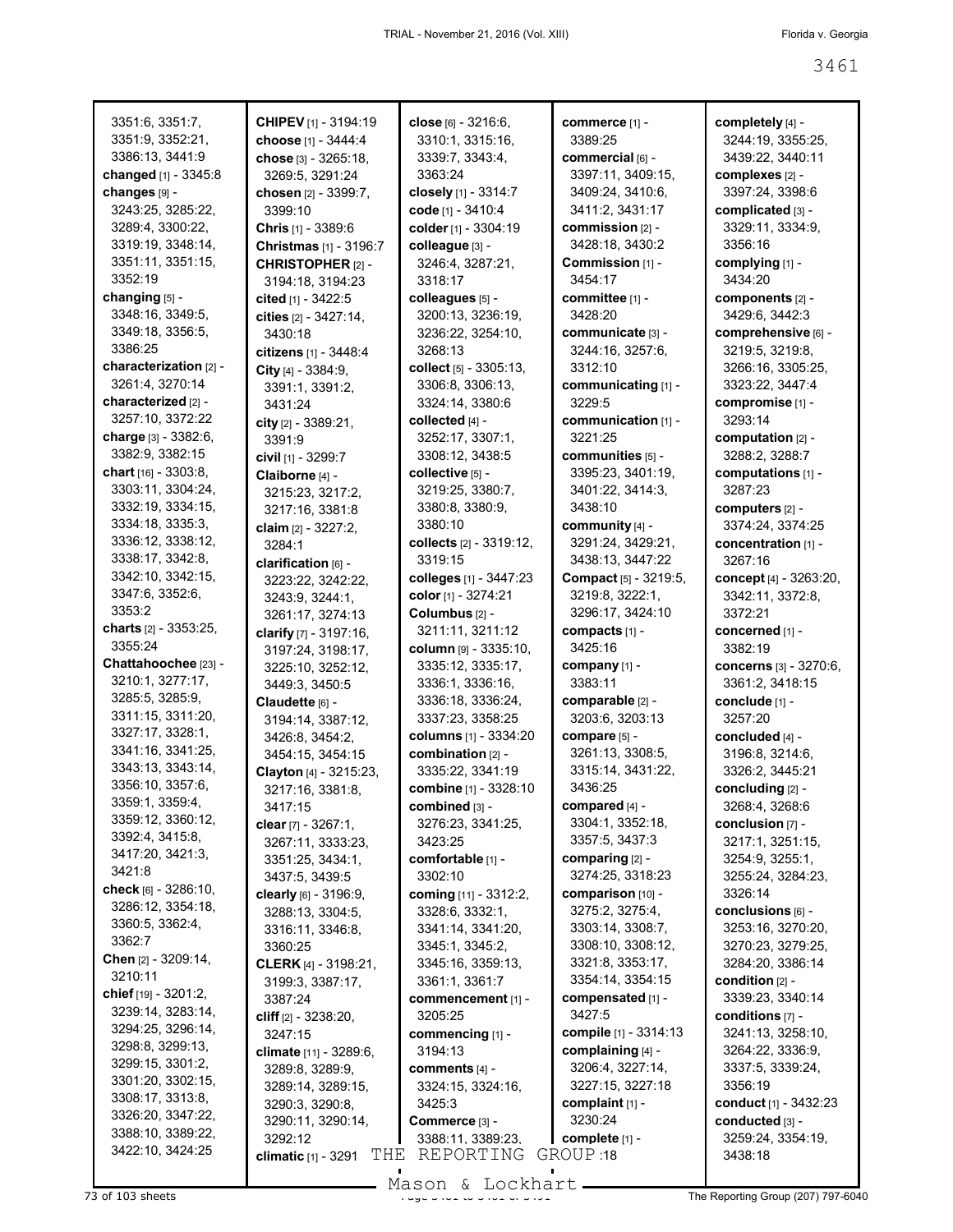| conducting [1] -      | 3431:19, 3433:5,       | 3423:13, 3423:17,      | 3214:12, 3247:1,                       | 3430:7                                 |
|-----------------------|------------------------|------------------------|----------------------------------------|----------------------------------------|
| 3261:21               | 3433:24, 3434:10,      | 3423:23, 3449:9        | 3262:5, 3262:9,                        | conversations [2] -                    |
| conferring [1] -      | 3434:21, 3435:15,      | consumptive [99] -     | 3331:9, 3375:20,                       | 3402:11, 3411:12                       |
| 3452:17               | 3436:5, 3437:15,       | 3203:7, 3203:14,       | 3407:22                                | converted [2] -                        |
| confidence [4] -      | 3437:17, 3441:13,      | 3204:3, 3205:11,       | contemplated [1] -                     | 3284:13, 3358:11                       |
| 3270:11, 3271:4,      | 3441:25, 3450:16       | 3205:18, 3206:1,       | 3447:11                                | conveying [1] -                        |
| 3271:22, 3301:21      | Conservation [1] -     | 3206:11, 3206:18,      | contemplating [1] -                    | 3239:3                                 |
| confident [1] -       | 3278:4                 | 3206:24, 3207:2,       | 3413:25                                | cooperated [1] -                       |
| 3302:10               | conservative [12] -    | 3207:5, 3207:10,       | contended [1] -                        | 3211:7                                 |
| confirm [1] - 3362:5  | 3217:13, 3217:17,      | 3207:15, 3211:20,      | 3340:24                                | coordinate [1] -                       |
| confused [1] - 3198:9 | 3217:22, 3272:16,      | 3211:22, 3214:11,      | contents [2] - 3212:7,                 | 3322:20                                |
| Congress [1] -        | 3307:18, 3307:19,      | 3214:18, 3215:3,       | 3212:9                                 | coordinating [1] -                     |
| 3194:12               | 3307:24, 3333:16,      | 3215:7, 3217:13,       | context [8] - 3208:23,                 | 3428:20                                |
| Congressionally [4] - | 3334:6, 3437:10,       | 3218:12, 3219:2,       | 3273:9, 3279:1,                        | coordinator [1] -                      |
| 3328:24, 3329:2,      | 3437:13, 3437:18       | 3219:4, 3227:7,        | 3298:3, 3356:7,                        | 3282:11                                |
| 3331:12, 3332:8       | conserve [1] - 3448:6  | 3227:9, 3227:19,       | 3401:3, 3417:14,                       | copy [7] - 3211:25,                    |
| Congressionally-      | conserved [2] -        | 3229:20, 3230:6,       | 3424:11                                | 3212:1, 3212:5,                        |
| authorized [4] -      | 3341:1, 3341:12        | 3230:14, 3233:3,       | contingencies [1] -                    | 3213:8, 3313:22,                       |
| 3328:24, 3329:2,      | consider [10] -        | 3234:12, 3277:1,       | 3255:2                                 | 3375:4, 3393:5                         |
| 3331:12, 3332:8       | 3202:10, 3228:14,      | 3292:21, 3296:24,      | contingency [16] -                     | copying [2] - 3239:20,                 |
| connect [1] - 3308:24 | 3230:3, 3317:11,       | 3300:19, 3300:23,      | 3392:7, 3393:20,                       | 3376:2                                 |
| connected [7] -       | 3335:7, 3413:7,        | 3300:25, 3301:2,       | 3394:23, 3395:4,                       | corner $[4] - 3201:21$ ,               |
|                       | 3413:18, 3414:18,      | 3301:4, 3301:7,        | 3398:13, 3398:14,                      | 3224:12, 3403:21,                      |
| 3215:11, 3218:1,      | 3415:2, 3440:7         | 3301:9, 3301:13,       | 3398:18, 3398:20,                      | 3416:10                                |
| 3308:24, 3309:1,      | consideration [4] -    | 3301:14, 3301:22,      | 3399:12, 3400:25,                      | cornerstone [1] -                      |
| 3372:17, 3381:5       | 3386:6, 3401:11,       | 3302:1, 3302:18,       | 3444:22, 3446:4,                       | 3301:18                                |
| connection [8] -      | 3413:12, 3413:15       | 3302:25, 3303:5,       | 3446:15, 3446:17,                      |                                        |
| 3215:24, 3347:23,     | considerations [3] -   | 3303:6, 3303:12,       | 3446:24, 3447:10                       | Corps [128] - 3198:3,                  |
| 3381:11, 3381:13,     | 3339:18, 3447:6,       | 3303:18, 3303:21,      | continue [1] - 3268:9                  | 3205:7, 3205:11,                       |
| 3381:17, 3432:17,     | 3447:8                 | 3304:7, 3304:14,       | continued [3] -                        | 3206:4, 3232:12,                       |
| 3443:14, 3443:15      | considered [5] -       | 3304:25, 3305:4,       | 3220:11, 3220:17,                      | 3236:8, 3293:21,                       |
| connections [1] -     | 3381:5, 3393:11,       | 3305:6, 3305:15,       | 3326:4                                 | 3299:17, 3311:15,                      |
| 3432:9                | 3393:15, 3395:8,       | 3305:22, 3306:22,      | continues [2] -                        | 3311:17, 3311:18,                      |
| consecutive [1] -     | 3401:24                | 3307:8, 3307:21,       | 3218:16, 3327:19                       | 3312:11, 3312:19,                      |
| 3320:18               | considering [3] -      | 3308:3, 3309:22,       | continuing [1] -                       | 3317:21, 3320:2,                       |
| consensus [3] -       | 3264:24, 3386:4,       | 3310:18, 3310:25,      | 3451:4                                 | 3321:1, 3322:1,                        |
| 3219:9, 3267:2,       | 3393:24                | 3312:2, 3312:25,       | contracted [1] -                       | 3322:3, 3322:8,                        |
| 3267:11               | consistency [1] -      | 3314:22, 3315:15,      | 3209:2                                 | 3322:10, 3322:15,<br>3322:17, 3322:24, |
| conservancy [1] -     | 3226:3                 | 3316:13, 3316:18,      |                                        | 3323:1, 3323:9,                        |
| 3441:16               | consistent [2] -       | 3319:9, 3320:6,        | contracts [1] - 3209:4                 | 3323:18, 3323:23,                      |
| conservation [53] -   | 3226:14, 3261:2        | 3320:21, 3357:20,      | contradict [1] -                       | 3323:24, 3324:9,                       |
| 3282:20, 3307:19,     | constantly $[1]$ -     | 3358:15, 3367:17,      | 3297:24                                | 3324:12, 3325:1,                       |
| 3329:5, 3331:8,       | 3258:8                 | 3370:14, 3372:3,       | contributing [4] -<br>3210:6, 3210:12, | 3325:2, 3326:3,                        |
| 3331:9, 3331:15,      | construction [4] -     | 3372:7, 3372:10,       | 3210:13, 3360:22                       | 3326:5, 3328:17,                       |
| 3331:24, 3332:7,      | 3400:12, 3400:13,      | 3372:23, 3373:4,       | Contribution [1] -                     | 3329:8, 3329:22,                       |
| 3332:13, 3332:22,     | 3400:17, 3401:2        | 3373:12, 3379:1,       | 3359:16                                | 3330:13, 3330:19,                      |
| 3332:24, 3333:1,      | consultant [1] -       | 3379:15, 3419:8,       |                                        | 3330:25, 3331:5,                       |
| 3333:4, 3333:5,       | 3428:12                | 3425:9, 3425:19,       | contribution [1] -                     | 3331:10, 3331:21,                      |
| 3334:5, 3335:12,      | consultation $[1]$ -   | 3426:1, 3435:16,       | 3359:20                                | 3332:3, 3332:11,                       |
| 3346:4, 3349:7,       | 3325:5                 | 3449:4, 3449:12,       | <b>control</b> [6] - 3329:3,           | 3332:14, 3332:18,                      |
| 3393:10, 3393:23,     |                        | 3449:15, 3449:24,      | 3331:13, 3332:3,                       | 3333:2, 3333:5,                        |
| 3402:14, 3402:21,     | consume [1] - 3309:7   | 3450:6                 | 3332:5, 3356:20                        | 3333:8, 3333:12,                       |
| 3406:3, 3413:13,      | consumed $[2]$ -       | contacted [1] - 3204:2 | Control [3] - 3198:7,                  | 3333:15, 3333:19,                      |
| 3413:25, 3422:14,     | 3308:3, 3315:18        | contacting [1] -       | 3323:24, 3325:4                        | 3333:21, 3334:1,                       |
| 3423:25, 3425:23,     | consumer [3] -         | 3205:22                | controls [1] - 3414:5                  | 3334:10, 3334:25,                      |
| 3428:5, 3428:7,       | 3431:16, 3431:17,      | contain [2] - 3290:17, | convened [3] -                         | 3335:3, 3335:4,                        |
| 3429:9, 3430:8,       | 3438:4                 | 3290:19                | 3202:24, 3277:7,                       | 3335:19, 3335:20,                      |
| 3430:9, 3430:10,      | consumption [11] -     | contained [2] -        | 3445:5                                 | 3335:23, 3336:14,                      |
| 3430:19, 3430:21,     | 3302:13, 3303:9,       | 3408:20, 3417:11       | convention [1] -                       | 3336:20, 3336:22,                      |
| 3431:4, 3431:6,       | 3340:25, 3408:15,      |                        | 3211:12                                | 3337:2, 3337:3,                        |
| 3431:11, 3431:13,     | 3422:25, 3423:8<br>THE | REPORTING              | $GROUP$ rsation $[1]$ -                |                                        |
|                       |                        |                        |                                        |                                        |

 $\frac{200011}{2400}$  of 103 sheets Mason & Lockhart.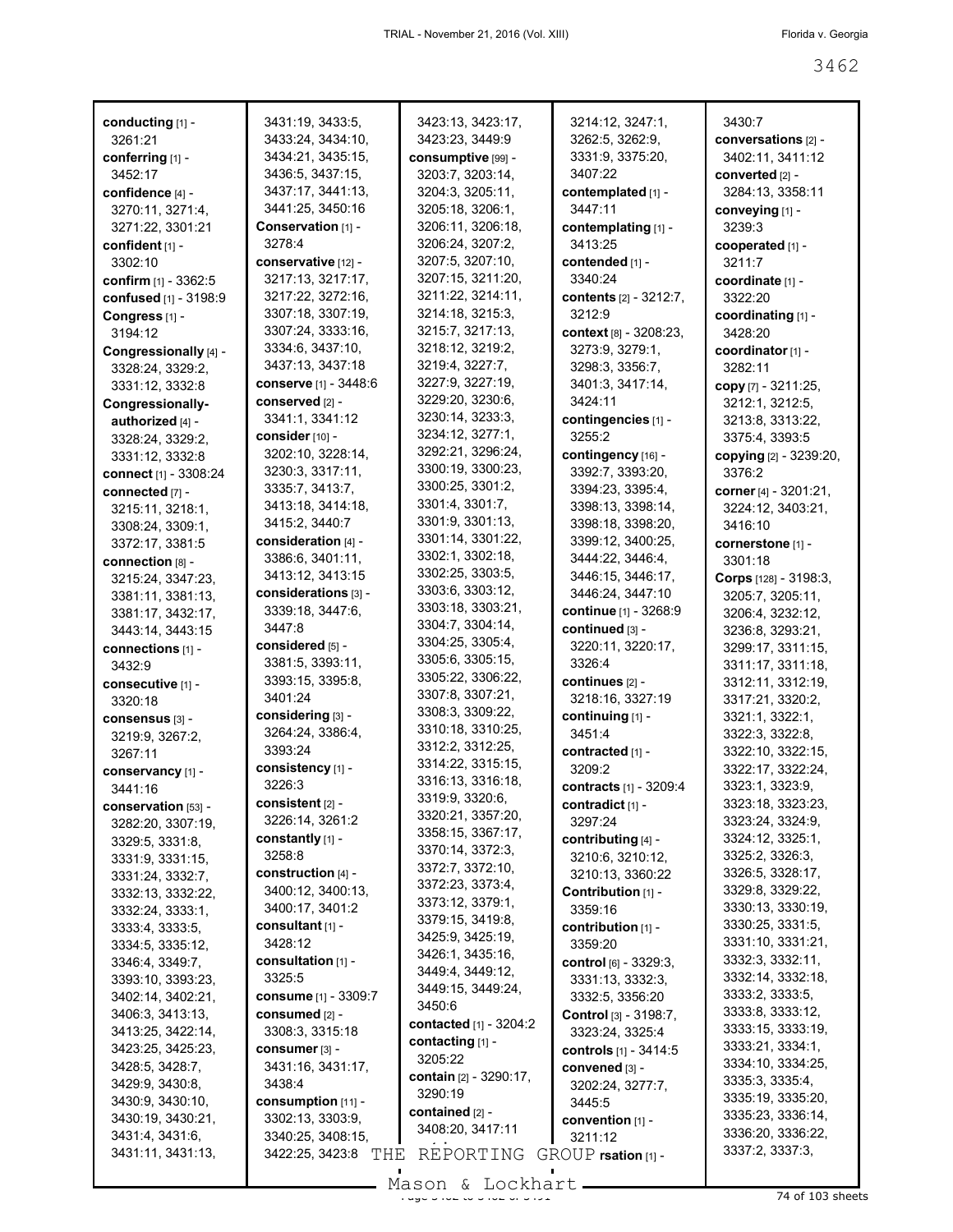| 3337:9, 3337:12,                     | 3272:24, 3273:15,                     | 3408:7, 3408:12,                     | 3227:21                               | create $[1] - 3406:3$                 |
|--------------------------------------|---------------------------------------|--------------------------------------|---------------------------------------|---------------------------------------|
| 3338:3, 3338:6,                      | 3274:5, 3274:6,                       | 3408:15, 3408:16,                    | count $[1]$ - 3293:24                 | created [9] - 3309:16,                |
| 3338:9, 3339:2,                      | 3275:23, 3281:6,                      | 3408:25, 3409:5,                     | counted [1] - 3309:2                  | 3352:9, 3354:1,                       |
| 3339:3, 3339:17,                     | 3284:11, 3284:17,                     | 3409:12, 3409:16,                    | counties [5] -                        | 3355:25, 3358:17,                     |
| 3339:18, 3340:11,                    | 3284:18, 3284:25,                     | 3409:18, 3409:19,                    | 3290:17, 3290:19,                     | 3406:2, 3430:1,                       |
| 3340:19, 3340:20,                    | 3285:3, 3285:6,                       | 3409:21, 3409:22,                    | 3290:21, 3427:14,                     | 3434:15, 3438:24                      |
| 3340:21, 3341:6,                     | 3286:19, 3287:6,                      | 3409:25, 3410:16,                    | 3430:17                               | credible $[1] - 3422:8$               |
| 3341:20, 3341:24,                    | 3288:18, 3289:4,                      | 3410:21, 3411:10,                    | <b>counting</b> [1] - 3309:4          | Creek [17] - 3251:13,                 |
| 3342:24, 3343:6,                     | 3289:13, 3289:16,                     | 3411:21, 3412:3,                     | country [4] - 3268:20,                | 3251:15, 3251:16,                     |
| 3343:7, 3343:12,                     | 3289:18, 3290:20,                     | 3412:7, 3413:1,                      | 3421:22, 3431:23,                     | 3251:21, 3251:22,                     |
| 3345:7, 3346:10,                     | 3292:3, 3293:1,                       | 3413:19, 3413:22,                    | 3431:25                               | 3252:3, 3253:19,                      |
| 3346:13, 3346:17,                    | 3293:15, 3297:20,<br>3299:3, 3301:11, | 3414:11, 3414:12,                    | County [4] - 3384:25,                 | 3254:2, 3254:8,                       |
| 3346:19, 3346:22,<br>3347:3, 3347:8, | 3306:23, 3306:25,                     | 3414:15, 3414:21,<br>3415:4, 3415:9, | 3385:1, 3391:10,                      | 3254:21, 3257:16,                     |
| 3347:9, 3347:25,                     | 3307:8, 3312:21,                      | 3416:4, 3416:8,                      | 3417:15                               | 3277:13, 3277:16,                     |
| 3348:3, 3348:14,                     | 3312:22, 3313:15,                     | 3416:15, 3417:13,                    | county [1] - 3391:6                   | 3277:17, 3278:19,                     |
| 3348:16, 3349:2,                     | 3314:18, 3314:20,                     | 3417:17, 3417:22,                    | couple [12] - 3209:6,                 | 3279:6, 3413:11                       |
| 3349:5, 3350:3,                      | 3317:25, 3318:1,                      | 3419:19, 3420:1,                     | 3286:13, 3326:12,                     | Cretaceous [3] -                      |
| 3350:13, 3362:17,                    | 3318:2, 3318:15,                      | 3420:25, 3421:5,                     | 3365:20, 3377:1,                      | 3215:23, 3217:16,                     |
| 3362:20, 3362:24,                    | 3319:7, 3320:1,                       | 3421:6, 3421:8,                      | 3405:15, 3414:7,                      | 3381:9                                |
| 3362:25, 3363:20,                    | 3323:10, 3325:12,                     | 3421:9, 3421:12,                     | 3416:6, 3416:13,                      | crew [5] - 3381:24,                   |
| 3363:24, 3364:11,                    | 3332:9, 3334:3,                       | 3421:14, 3422:2,                     | 3420:6, 3439:25,                      | 3382:3, 3382:8,                       |
| 3364:15, 3367:16,                    | 3334:8, 3336:5,                       | 3424:10, 3424:14,                    | 3440.9                                | 3382:12, 3382:15                      |
| 3374:14, 3375:1,                     | 3344:17, 3347:19,                     | 3425:1, 3425:2,                      | <b>course</b> [1] - 3301:10           | Crisp $[2] - 3384:25$ ,               |
| 3375:4, 3375:5,                      | 3350:18, 3352:3,                      | 3425:9, 3426:21,                     | courses [1] - 3409:15                 | 3385:1                                |
| 3375:6, 3375:10,                     | 3354:20, 3358:3,                      | 3428:24, 3428:25,                    | <b>court</b> [4] - 3287:20,           | criteria [11] - 3242:13,              |
| 3375:21, 3375:24,                    | 3363:11, 3368:4,                      | 3429:24, 3432:11,                    | 3313:17, 3344:21,                     | 3242:15, 3265:12,                     |
| 3376:2, 3381:20,                     | 3369:2, 3374:18,                      | 3434:7, 3434:8,                      | 3414:13                               | 3265:17, 3278:14,                     |
| 3413:19, 3414:5,                     | 3374:21, 3375:3,                      | 3437:9, 3449:1,                      | <b>COURT</b> $[2] - 3194:1$           | 3279:3, 3279:6,                       |
| 3414:19, 3424:2                      | 3375:12, 3375:15,                     | 3449:5, 3449:8,                      | 3426:9                                | 3279:8, 3279:15,                      |
| Corps' [7] - 3318:14,                | 3375:22, 3378:17,                     | 3449:12, 3449:16,                    | Court [33] - 3194:12,                 | 3279:18, 3354:2                       |
| 3320:11, 3323:14,                    | 3378:22, 3382:16,                     | 3449:19, 3450:8,                     | 3197:1, 3197:14,                      | critical $[7] - 3264:2$ ,             |
| 3334:16, 3346:9,                     | 3389:15, 3389:16,                     | 3450:23, 3451:11,                    | 3197:19, 3198:12,                     | 3266:25, 3326:6,                      |
| 3350:13, 3366:22                     | 3389:20, 3390:10,                     | 3454:4                               | 3214:12, 3220:20,                     | 3367:23, 3367:25,                     |
| Correct [3] - 3407:19,               | 3391:10, 3391:16,                     | correctly [1] - 3285:15              | 3242:23, 3298:18,                     | 3368:3, 3447:19                       |
| 3409:7, 3410:17                      | 3391:18, 3391:22,                     | correspond [1] -                     | 3299:20, 3300:17,                     | criticism [23] -<br>3206:13, 3212:12, |
| correct [238] -                      | 3391:24, 3391:25,                     | 3391:4                               | 3304:6, 3304:12,                      | 3212:16, 3212:18,                     |
| 3197:23, 3200:19,                    | 3392:1, 3392:15,                      | correspondence [4] -                 | 3305:12, 3308:18,                     | 3228:15, 3228:19,                     |
| 3205:1, 3205:2,                      | 3392:16, 3392:20,                     | 3246:16, 3246:18,                    | 3309:21, 3310:13,                     | 3230:13, 3232:11,                     |
| 3205:13, 3205:14,                    | 3392:21, 3393:12,                     | 3246:21, 3246:22                     | 3311:8, 3313:21,                      | 3232:15, 3232:17,                     |
| 3205:20, 3207:8,                     | 3393:15, 3393:16,                     | corresponding [4] -                  | 3322:6, 3326:23,<br>3330:13, 3332:19, | 3232:20, 3233:1,                      |
| 3208:9, 3208:19,                     | 3394:13, 3394:24,                     | 3204:14, 3306:17,                    | 3338:17, 3349:1,                      | 3233:10, 3233:21,                     |
| 3209:1, 3211:23,                     | 3395:3, 3395:18,                      | 3342:23, 3379:25                     | 3352:8, 3358:22,                      | 3234:11, 3234:15,                     |
| 3212:2, 3214:14,                     | 3397:12, 3397:13,                     | cost $[5] - 3239:1$ ,                | 3378:19, 3390:14,                     | 3234:16, 3234:17,                     |
| 3214:15, 3215:19,                    | 3397:15, 3397:24,                     | 3239:5, 3239:16,                     | 3437:24, 3449:3,                      | 3235:8, 3317:1,                       |
| 3215:25, 3216:1,                     | 3397:25, 3398:4,                      | 3239:18                              | 3452:11, 3454:16                      | 3317:18, 3402:14                      |
| 3216:9, 3217:18,                     | 3398:7, 3398:9,                       | costly $[1]$ - 3440:21               | courtroom [4] -                       | criticisms [5] -                      |
| 3219:15, 3220:8,                     | 3398:10, 3398:19,                     | costs $[2] - 3239:19$ ,              | 3200:10, 3324:4,                      | 3232:23, 3317:11,                     |
| 3223:3, 3223:5,                      | 3398:20, 3399:5,                      | 3440:16                              | 3325:14, 3390:19                      | 3369:3, 3403:22,                      |
| 3223:11, 3223:12,                    | 3399:6, 3399:11,                      | council [4] - 3265:10,               | <b>cover</b> $[3] - 3206:22$          | 3405:12                               |
| 3223:17, 3229:15,                    | 3399:15, 3399:16,                     | 3265:11, 3265:15                     | 3290:15, 3300:15                      | criticized [4] -                      |
| 3235:17, 3237:7,                     | 3399:22, 3399:25,                     | <b>Councils</b> [2] - 3397:1,        | coverage [1] - 3290:7                 | 3206:19, 3206:20,                     |
| 3237:12, 3240:2,                     | 3400:5, 3400:11,                      | 3397:3                               | covered [2] - 3367:2,                 | 3229:19, 3403:25                      |
| 3242:12, 3245:4,                     | 3400:16, 3400:17,                     | counsel [10] - 3206:3,               | 3431:19                               | criticizing [4] -                     |
| 3246:6, 3249:18,                     | 3401:4, 3401:11,                      | 3206:7, 3228:9,                      | covers [2] - 3373:24,                 | 3227:9, 3230:5,                       |
| 3259:14, 3259:15,                    | 3401:12, 3402:5,                      | 3228:17, 3274:15,                    | 3380:21                               | 3402:21, 3402:23                      |
| 3259:19, 3260:1,                     | 3402:6, 3402:8,                       | 3361:18, 3363:2,                     | Coweta [3] - 3391:10,                 | crops $[1]$ - 3379:22                 |
| 3260:6, 3261:4,                      | 3403:11, 3403:17,                     | 3363:6, 3368:7,                      | 3391:11, 3391:12                      | <b>CROSS</b> [2] - 3200:1,            |
| 3262:4, 3270:9,                      | 3404:16, 3406:5,                      | 3426:15                              | <b>Cowie</b> $[1] - 3247:16$          | 3389:3                                |
| 3270:14, 3271:6,                     | 3406:14, 3406:15<br>THE               | REPORTING                            | GROUP $: [1] - 3194:21$               | cross $[7] - 3357:21$ ,               |
| 3271:20, 3272:11,                    | 3407:14, 3407:1                       |                                      |                                       |                                       |
|                                      |                                       | Mason & Lockhart                     |                                       |                                       |
| 75 of 103 sheets                     |                                       |                                      |                                       | The Reporting Group (207) 797-6040    |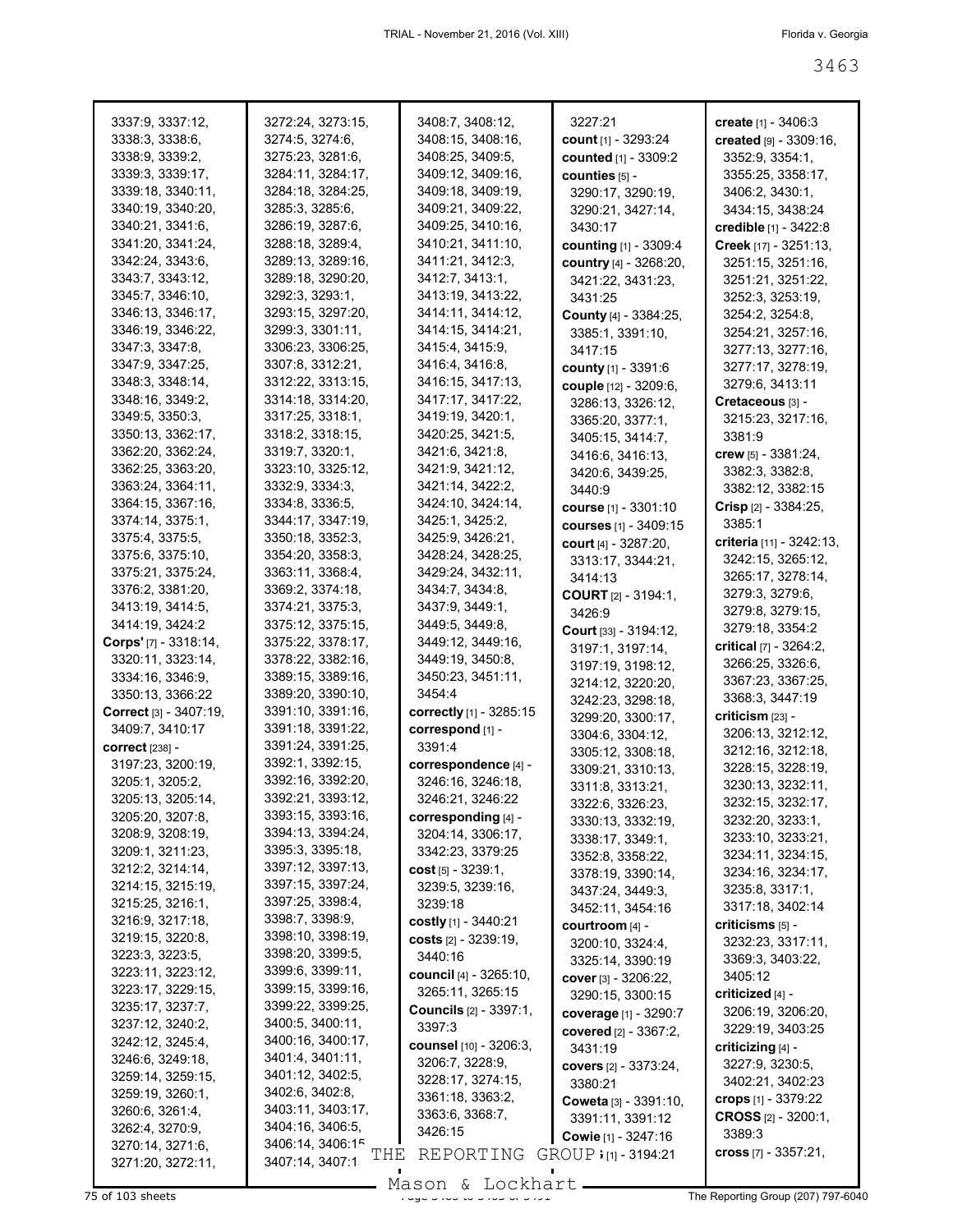| 3384:13, 3386:16,             | 3386:9                 | database [13] -               | 3236:20, 3281:11,            | 3428:21, 3429:7,            |
|-------------------------------|------------------------|-------------------------------|------------------------------|-----------------------------|
| 3389:9, 3441:2,               | darker [1] - 3330:23   | 3223:9, 3224:22,              | 3328:17, 3412:14             | 3429:12, 3429:15,           |
|                               |                        |                               |                              |                             |
| 3444:21, 3446:1               | dash [1] - 3248:13     | 3226:17, 3226:20,             | decisions [2] -              | 3430:6, 3437:2,             |
| Cross $[1] - 3195:2$          | data [119] - 3205:11,  | 3374:23, 3375:9,              | 3412:16, 3412:18             | 3437:3, 3437:7,             |
| <b>CROSS-</b>                 | 3205:19, 3205:23,      | 3375:11, 3375:14,             | declaration [1] -            | 3437:19                     |
| <b>EXAMINATION [2] -</b>      | 3206:1, 3206:11,       | 3375:23, 3375:25,             | 3236:25                      | demands [8] -               |
| 3200:1, 3389:3                | 3206:20, 3211:8,       | 3376:3, 3376:10,              | declare [1] - 3411:23        | 3259:22, 3260:8,            |
| cross-examination [5]         | 3214:18, 3215:3,       | 3377:5                        | declared [1] - 3339:3        | 3295:22, 3295:25,           |
| $-3357:21, 3389:9.$           | 3215:9, 3227:7,        | dataset [15] - 3205:7,        | decline [6] - 3283:24,       | 3404:12, 3404:15,           |
| 3441:2, 3444:21,              | 3227:9, 3227:16,       | 3206:14, 3206:18,             | 3284:3, 3284:17,             | 3437:6, 3437:12             |
| 3446:1                        | 3227:19, 3229:20,      | 3232:12, 3234:12,             |                              | demonstrate [3] -           |
|                               |                        |                               | 3288:14, 3289:3,             |                             |
| crosses [1] - 3358:8          | 3230:6, 3230:14,       | 3265:3, 3289:17,              | 3357:23                      | 3408:3, 3443:23,            |
| Crow [1] - 3383:20            | 3233:8, 3233:15,       | 3316:1, 3317:12,              | declines [2] - 3333:14,      | 3444:1                      |
| CRR [2] - 3194:14,            | 3233:18, 3234:13,      | 3317:16, 3318:5,              | 3334:5                       | demonstrated [2] -          |
| 3454:15                       | 3234:17, 3243:17,      | 3318:9, 3318:19,              | declining [7] -              | 3407:9, 3407:23             |
| culture [1] - 3406:3          | 3251:18, 3254:25,      | 3369:4, 3369:10               | 3320:14, 3357:11,            | demonstrates [3] -          |
| current [5] - 3205:19,        | 3255:4, 3256:6,        | <b>datasets</b> [1] - 3367:15 | 3357:14, 3359:22,            | 3234:7, 3436:1,             |
| 3209:4, 3298:4,               | 3256:8, 3256:10,       | date $[5] - 3198.8$           | 3360:6, 3360:18,             | 3437:2                      |
| 3325:18, 3436:17              | 3256:12, 3256:17,      | 3245:25, 3265:22,             | 3420:8                       | <b>demonstrative [23] -</b> |
|                               | 3263:13, 3263:14,      | 3403:16, 3415:13              | decrease [5] -               | 3223:16, 3224:25,           |
| Curve [6] - 3332:20,          | 3272:17, 3284:23,      |                               |                              |                             |
| 3338:23, 3342:17,             |                        | dated [4] - 3244:25,          | 3408:14, 3419:7,             | 3273:24, 3289:20,           |
| 3342:18, 3352:12,             | 3284:24, 3285:1,       | 3283:8, 3283:12,              | 3419:10, 3437:2,             | 3300:7, 3300:10,            |
| 3352:13                       | 3286:1, 3286:9,        | 3419:21                       | 3450:5                       | 3300:11, 3302:17,           |
| curves [2] - 3342:13,         | 3289:15, 3289:18,      | dates $[2] - 3285:18$ ,       | decreased [1] -              | 3304:3, 3304:6,             |
| 3352:12                       | 3290:3, 3290:4,        | 3377:16                       | 3435:23                      | 3304:10, 3307:15,           |
| customers [1] -               | 3290:7, 3290:8,        | David [1] - 3294:5            | deep [1] - 3215:16           | 3309:13, 3309:16,           |
| 3431:19                       | 3290:11, 3290:25,      | day-to-day [2] -              | deeper [1] - 3215:22         | 3326:17, 3330:15,           |
| cut [2] - 3311:6,             | 3291:1, 3291:2,        | 3331:5, 3331:11               | Defendants [1] -             | 3332:15, 3338:14,           |
|                               | 3291:4, 3291:5,        | days [8] - 3276:19,           | 3194:7                       | 3356:25, 3358:19,           |
| 3346:3                        | 3291:8, 3291:9,        | 3277:9, 3286:13,              |                              | 3358:20, 3376:6             |
| cutting [1] - 3381:12         | 3291:12, 3291:13,      |                               | defer [1] - 3334:20          | demonstratives [2] -        |
| cycle [2] - 3434:24,          | 3291:16, 3291:21,      | 3375:6, 3376:17,              | define [2] - 3260:24,        |                             |
| 3436:17                       |                        | 3419:24, 3442:14,             | 3301:1                       | 3297:8, 3300:9              |
| cycles [3] - 3429:1,          | 3291:24, 3292:13,      | 3445:11                       | defined [2] - 3372:23,       | <b>DEP</b> [1] - 3294:4     |
| 3434:23, 3435:1               | 3294:2, 3302:9,        | daytime [3] - 3408:20,        | 3372:24                      | department [2] -            |
|                               | 3305:13, 3305:23,      | 3409:3, 3416:23               | defines [4] - 3336:23,       | 3227:25, 3228:9             |
| D                             | 3305:25, 3306:8,       | deal [1] - 3271:22            | 3372:7, 3372:15,             | Department [4] -            |
|                               | 3306:13, 3307:1,       | Deal $[3] - 3203:11$ ,        | 3373:4                       | 3230:9, 3231:23,            |
| daily [9] - 3273:20,          | 3312:2, 3312:3,        | 3203:16, 3203:19              | definitely [1] - 3256:9      | 3264:1, 3282:4              |
| 3274:9, 3288:6,               | 3312:7, 3312:9,        | debate [6] - 3291:4,          | definition [3] - 3373:6,     | dependable [1] -            |
| 3288:7, 3335:21,              | 3312:10, 3312:13,      | 3291:9, 3291:23,              | 3373:9, 3373:12              | 3347:10                     |
| 3362:6, 3374:17,              | 3312:15, 3312:18,      | 3292:4, 3292:5,               |                              | depicted [1] - 3304:12      |
| 3375:1, 3429:19               | 3314:14, 3314:16,      | 3292:6                        | definitions [2] -            | depicts [1] - 3338:19       |
| <b>dam</b> [13] - $3328:12$ , | 3314:17, 3316:12,      |                               | 3406:11, 3406:13             |                             |
| 3330:22, 3330:23,             | 3316:13, 3316:16,      | decade $[2] - 3205:1$ ,       | degree [1] - 3299:22         | depleting [1] - 3260:8      |
| 3330:24, 3339:20,             | 3316:19, 3316:20,      | 3352:15                       | degrees [1] - 3299:5         | depletion $[2]$ -           |
|                               | 3316:24, 3316:25,      | decades [10] -                | <b>DEIS</b> $[4] - 3326:7$ , | 3319:22, 3373:10            |
| 3381:20, 3382:3,              |                        | 3351:16, 3352:15,             | 3334:16, 3364:10,            | depletions [1] -            |
| 3382:11, 3382:12,             | 3317:1, 3317:2,        | 3352:16, 3353:9,              | 3364:15                      | 3373:7                      |
| 3382:15, 3383:18,             | 3319:1, 3319:14,       | 3353:15, 3353:17,             | deliberations [1] -          | deposed [1] - 3410:12       |
| 3384:22, 3386:6               | 3338:15, 3362:5,       | 3357:10, 3357:18,             | 3268:13                      | deposition [5] -            |
| <b>Dam</b> $[5] - 3277:20$ ,  | 3362:6, 3362:13,       | 3360:23                       | delineated [1] -             | 3289:10, 3294:13,           |
| 3327:25, 3335:1,              | 3362:17, 3362:18,      | December [7] -                | 3316:11                      | 3309:17, 3410:8,            |
| 3339:17, 3382:9               | 3362:20, 3362:24,      | 3305:5, 3305:7,               |                              | 3414:11                     |
| dams $[16] - 3328:22$         | 3374:16, 3374:17,      | 3336:18, 3338:21,             | deliver [1] - 3310:22        |                             |
| 3382:17, 3382:21,             | 3375:5, 3375:6,        |                               | <b>demand</b> [24] - 3203:8, | depositions [1] -<br>3414:8 |
| 3382:25, 3383:2,              | 3375:8, 3375:10,       | 3342:16, 3394:12,             | 3203:15, 3204:3,             |                             |
| 3383:3, 3383:4,               | 3375:17, 3375:19,      | 3454:11                       | 3233:3, 3233:15,             | depth [13] - 3225:15,       |
| 3384:11, 3384:17,             | 3376:2, 3376:14,       | decide [1] - 3335:5           | 3233:18, 3260:15,            | 3225:16, 3225:18,           |
|                               | 3376:18, 3376:25,      | decided [4] - 3261:20,        | 3272:16, 3367:17,            | 3226:4, 3226:7,             |
| 3384:18, 3385:8,              |                        | 3268:16, 3272:18,             | 3420:19, 3423:24,            | 3226:10, 3306:16,           |
| 3385:9, 3385:11,              | 3379:10, 3379:11,      | 3382:2                        | 3425:21, 3428:2,             | 3380:3, 3380:4,             |
| 3385:17, 3386:8,              | 3380:7, 3428:17<br>THE | REPORTING                     | GROUP 6, 3428:13,            | 3380:10, 3380:11,           |
|                               | 3430:1                 |                               |                              |                             |
|                               |                        | $Məcon$ $I$ $\cap$            |                              |                             |

Mason & Lockhart 2008 and 3464 of 3664 of 3486 of 349 sheets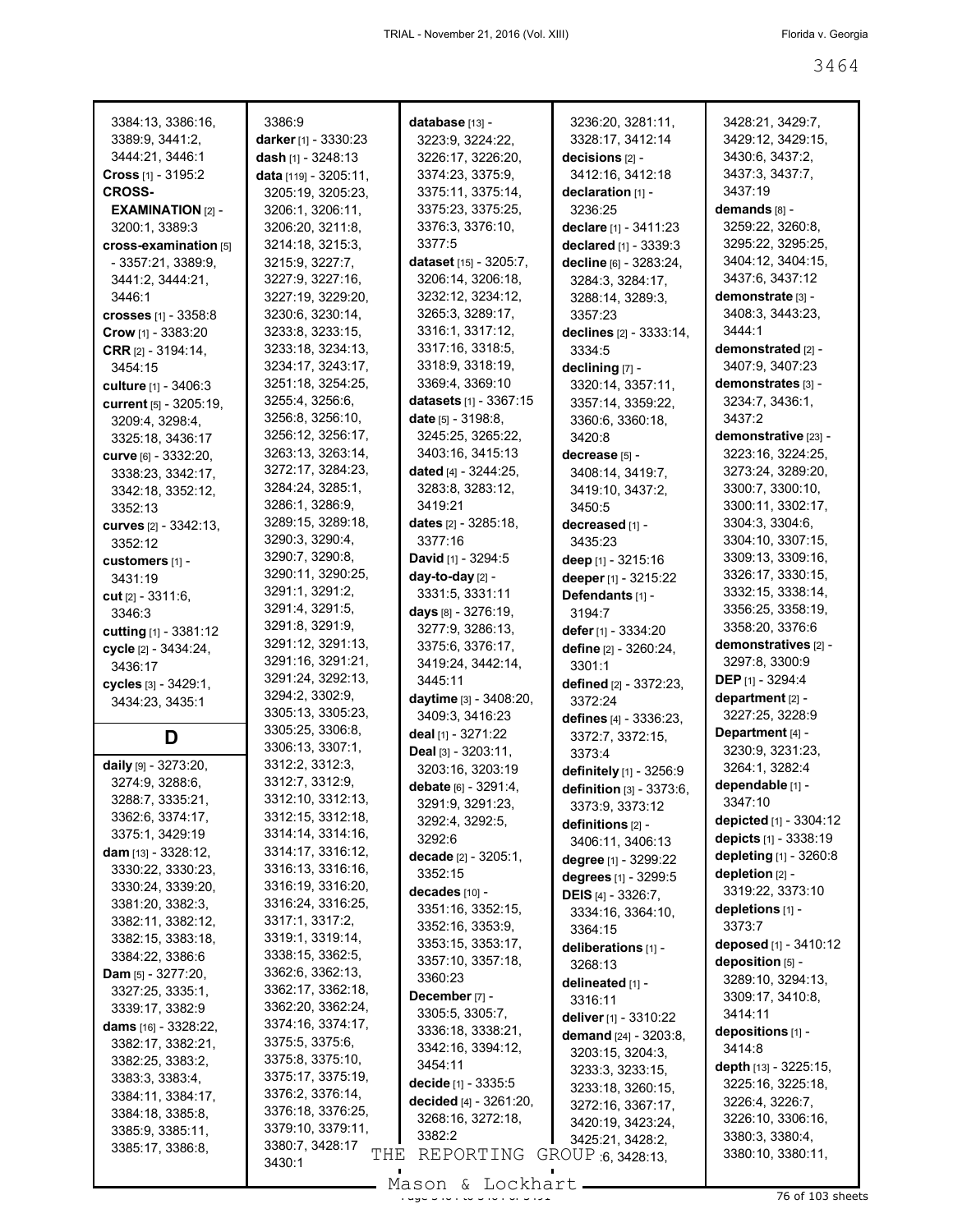| 3380:13, 3418:22        | 3426:3                            | 3207:15, 3207:25,                | 3267:20, 3302:5,        | 3435:13, 3436:4,                  |
|-------------------------|-----------------------------------|----------------------------------|-------------------------|-----------------------------------|
| derive [1] - 3226:15    | develop [7] - 3225:14,            | 3208:7, 3214:17,                 | 3379:11                 | 3436:11, 3436:18,                 |
| describe [16] -         | 3225:18, 3226:4,                  | 3215:12, 3216:8,                 | disclaimer [2] -        | 3436:19, 3437:11,                 |
| 3218:22, 3299:9,        | 3226:7, 3226:10,                  | 3216:19, 3217:10,                | 3317:6, 3317:8          | 3438:20, 3438:25,                 |
| 3306:7, 3315:5,         | 3315:13, 3432:10                  | 3217:12, 3218:4,                 | discretion [2] -        | 3439:1, 3439:2,                   |
| 3322:6, 3323:21,        | developed [7] -                   | 3218:7, 3218:14,                 | 3346:14, 3412:23        | 3439:5, 3439:9,                   |
| 3324:8, 3326:22,        | 3211:9, 3224:5,                   | 3219:13, 3220:14,                | discuss [3] - 3202:7,   | 3439:13, 3444:14,                 |
| 3327:11, 3334:20,       | 3237:5, 3266:3,                   | 3222:10, 3223:14,                | 3208:7, 3212:24         | 3446:9, 3446:12,                  |
| 3336:11, 3347:20,       | 3266:9, 3266:15,                  | 3227:3, 3230:21,                 | discussed [4] -         | 3447:16, 3448:6                   |
| 3374:14, 3443:18,       | 3325:2                            | 3231:18, 3232:21,                | 3313:16, 3368:7,        | district $[6] - 3196:21$ ,        |
| 3444:25, 3448:9         | developing [6] -                  | 3233:10, 3233:21,                | 3391:19, 3422:15        | 3285:20, 3389:15,                 |
| described [6] -         | 3312:16, 3413:6,                  | 3234:4, 3234:13,                 | discussing [8] -        | 3413:18, 3414:18,                 |
| 3259:9, 3340:15,        | 3413:17, 3414:17,                 | 3234:19, 3241:11,                | 3201:5, 3212:22,        | 3435:5                            |
| 3342:4, 3342:12,        | 3427:24, 3428:2                   | 3242:17, 3255:22,                | 3273:8, 3322:15,        | <b>district's</b> $[1] - 3431:18$ |
| 3372:10, 3441:3         | Development [1] -                 | 3259:10, 3264:7,                 | 3367:15, 3404:15,       | <b>districts</b> [2] - 3396:24,   |
| describes [3] -         | 3278:4                            | 3264:11, 3271:12,                | 3416:3, 3440:24         | 3396:25                           |
| 3314:15, 3364:11,       | development [3] -                 | 3284:1, 3286:4,                  | Discussion [1] -        | divide [1] - 3380:9               |
| 3416:14                 | 3205:12, 3314:3,                  | 3287:19, 3288:24,                | 3387:13                 | divided [1] - 3380:2              |
| describing [1] -        | 3413:16                           | 3292:15, 3294:7,                 | discussion [17] -       | divides [1] - 3330:20             |
| 3219:12                 | develops [1] - 3428:10            | 3295:20, 3297:3,                 | 3212:11, 3213:7,        | <b>Division [4] - 3434:17,</b>    |
| description $[4]$ -     | DEVIN [1] - 3194:19               | 3344:24, 3352:6,                 | 3213:10, 3229:9,        | 3435:9, 3439:8,                   |
| 3276:12, 3278:14,       | <b>DEVORA</b> $[1]$ - 3194:21     | 3362:1, 3362:9,                  | 3235:22, 3244:18,       | 3444:4                            |
| 3279:2, 3333:23         | diagram [1] - 3332:16             | 3363:20, 3364:9,                 | 3247:18, 3256:19,       | $division$ [10] -                 |
| designated [11] -       | difference [13] -                 | 3365:13, 3366:10,                | 3256:20, 3256:22,       | 3289:15, 3290:3,                  |
| 3201:11, 3209:24,       | 3204:6, 3224:9,                   | 3366:21, 3369:14,                | 3257:2, 3293:4,         | 3290:8, 3290:11,                  |
| 3231:3, 3240:8,         | 3224:23, 3243:3,                  | 3369:24, 3370:4,                 | 3296:10, 3365:4,        | 3290:14, 3291:16,                 |
| 3246:1, 3249:21,        | 3305:21, 3316:12,                 | 3372:25, 3373:3,                 | 3404:24, 3410:24,       | 3292:12, 3333:5,                  |
| 3252:19, 3260:4,        |                                   | 3374:15, 3393:6,                 | 3427:9                  | 3337:24                           |
| 3260:17, 3264:7,        | 3316:14, 3336:11,                 | 3401:1, 3402:2,                  | discussions [7] -       | divisional [1] -                  |
| 3326:6                  | 3355:9, 3359:17,                  | 3422:20, 3425:4                  | 3212:11, 3212:14,       | 3289:17                           |
| designed [1] -          | 3373:15, 3373:18,                 | directed $[1] - 3261:11$         | 3268:17, 3273:12,       |                                   |
|                         | 3379:15                           |                                  |                         | doctor $[1] - 3377:22$            |
|                         |                                   |                                  |                         |                                   |
| 3267:15                 | differences [3] -                 | direction $[3] - 3287:4$ ,       | 3273:13, 3295:10,       | doctorate [1] - 3299:5            |
| desirable [1] -         | 3355:5, 3355:10,                  | 3394:2, 3427:16                  | 3351:8                  | document [58] -                   |
| 3401:10                 | 3355:22                           | <b>directions</b> $[1] - 3382:3$ | disinterested [1] -     | 3197:13, 3197:17,                 |
| despite $[1] - 3422:14$ | different $[33]$ -                | directly [5] - 3200:21,          | 3454:8                  | 3197:20, 3201:11,                 |
| detail [5] - 3206:23.   | 3221:23, 3222:14,                 | 3200:23, 3224:2,                 | displayed [1] - 3375:7  | 3201:14, 3209:23,                 |
| 3206:25, 3257:23,       | 3254:15, 3258:11,                 | 3277:21, 3341:17                 | disputed [1] - 3302:14  | 3231:2, 3232:9,                   |
| 3312:1, 3373:1          | 3259:5, 3262:6,                   | director $[10]$ -                | distinction $[2]$ -     | 3233:24, 3235:23,                 |
| detailed [3] - 3254:19, | 3262:9, 3262:10,                  | 3200:18, 3203:24,                | 3221:21, 3267:18        | 3238:18, 3239:10,                 |
| 3255:4, 3291:2          | 3268:14, 3274:3,                  | 3212:13, 3221:3,                 | distribution [1] -      | 3242:18, 3244:2,                  |
| detect [1] - 3344:19    | 3280:18, 3315:6,                  | 3236:1, 3236:9,                  | 3438:3                  | 3245:25, 3246:25,                 |
| detection [1] - 3407:1  | 3315:8, 3315:10,                  | 3236:21, 3237:9,                 | District [55] - 3295:6, | 3249:21, 3250:1,                  |
| determination [6] -     | 3315:11, 3319:13,                 | 3239:25, 3281:8                  | 3388:10, 3389:18,       | 3252:19, 3260:3,                  |
| 3237:10, 3242:3,        | 3320:15, 3324:13,                 | <b>Director</b> [14] - 3201:5,   | 3389:20, 3390:9,        | 3264:7, 3264:8,                   |
| 3325:8, 3339:6,         | 3324:14, 3324:16,                 | 3202:3, 3202:16,                 | 3391:5, 3391:8,         | 3264:19, 3265:23,                 |
| 3355:12, 3413:16        | 3324:20, 3330:25,                 | 3211:24, 3221:17,                | 3392:1, 3396:20,        | 3266:19, 3268:5,                  |
| determinations [1] -    | 3333:9, 3338:1,                   | 3222:1, 3235:20,                 | 3412:25, 3413:6,        | 3275:16, 3277:25,                 |
| 3307:12                 | 3348:15, 3349:10,                 | 3236:4, 3239:25,                 | 3414:25, 3415:25,       | 3279:22, 3281:19,                 |
| determine [3] -         | 3372:10, 3372:12,                 | 3240:3, 3240:9,                  | 3416:2, 3417:12,        | 3287:1, 3296:2,                   |
| 3250:18, 3306:8,        | 3373:13, 3379:19,                 | 3256:24, 3257:7,                 | 3418:24, 3419:8,        | 3296:3, 3313:25,                  |
| 3432:9                  | 3399:18, 3438:6                   | 3417:24                          | 3420:11, 3420:13,       | 3314:22, 3317:8,                  |
| determined [2] -        | <b>difficult</b> $[3] - 3248:7$ , | disagree $[3] - 3217:4,$         | 3426:21, 3426:24,       | 3324:2, 3324:3,                   |
| 3282:23, 3290:6         | 3248:16, 3293:14                  | 3235:24, 3290:5                  | 3427:9, 3427:12,        | 3324:23, 3366:11,                 |
| determines [1] -        | diluting [1] - 3268:1             | disagreed $[1]$ - 3217:7         | 3427:13, 3428:9,        | 3367:8, 3369:1,                   |
| 3328:18                 | <b>DIRECT</b> $[2] - 3199:16$ ,   | disagreement [2] -               | 3429:13, 3429:23,       | 3369:2, 3371:8,                   |
| determining $[3]$ -     | 3388:17                           | 3217:6, 3217:9                   | 3430:16, 3430:22,       | 3403:24, 3404:3,                  |
| 3268:21, 3329:11,       | <b>Direct</b> [1] - 3195:2        | discharge [4] -                  | 3432:13, 3433:7,        | 3404:6, 3406:7,                   |
| 3429:20                 | direct [65] - 3199:19,            | 3241:8, 3263:4,                  | 3433:24, 3434:2,        | 3415:6, 3415:20,                  |
| detour [1] - 3269:20    | 3199:21, 3203:5,                  | 3268:1, 3335:1                   | 3434:6, 3434:12,        | 3416:18, 3417:7,                  |
| devastating [1] -       | 3205:5, 3206:25<br>THE            | REPORTING                        | GROUP : 15, 3434:20,    | 3418:5, 3419:2,                   |

Mason & Lockhart **Page 3466 of 3465 of 3465 of 3465 of 3465 of 3465 of 3465 of 3465 of 3465 of 3465 of 3465 of 3465 of 3465 of 3465 of 3465 of 3465 of 3465 of 3465 of 3465 of 3465 of 3465 of 3465 of 3465 of 3465 of 3465 of**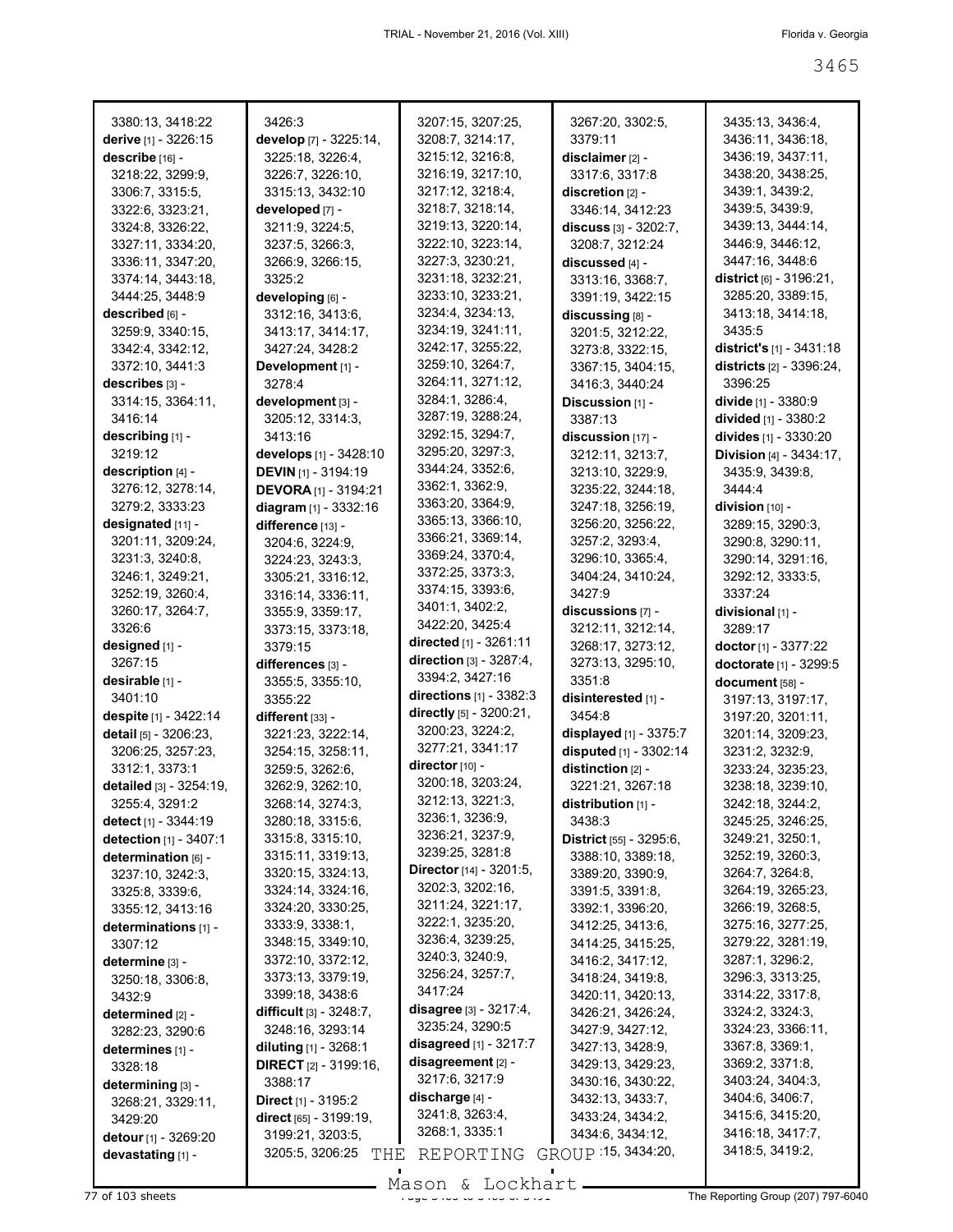| 3421:2, 3421:7,                       | 3210:15, 3216:10,                             | 3355:2                                | 3233:8, 3233:19,            | 3407:21, 3441:13,                      |
|---------------------------------------|-----------------------------------------------|---------------------------------------|-----------------------------|----------------------------------------|
| 3421:8, 3424:20                       | 3216:13, 3216:19,                             | drinking [1] - 3309:24                | 3246:17, 3275:12,           | 3442:1, 3443:20                        |
| documented [1] -                      | 3217:1, 3217:5,                               | drip [3] - 3409:14,                   | 3285:15, 3285:22,           | Efficiency [3] -                       |
| 3324:23                               | 3220:3, 3220:16,                              | 3410:2, 3411:5                        | 3295:23, 3296:23,           | 3407:13, 3407:24,                      |
| documents [5] -                       | 3221:14, 3224:2,                              | drive $[2] - 3424:1$ ,                | 3319:22, 3339:25,           | 3441:24                                |
| 3198:12, 3297:23,                     | 3234:20, 3234:23,                             | 3430:7                                | 3341:8, 3344:16,            | effort $[4] - 3221:22$                 |
| 3323:17, 3323:21,                     | 3235:9, 3247:16,                              | driven [1] - 3414:4                   | 3347:1, 3347:11,            | 3405:6, 3429:13,                       |
| 3441:3                                | 3250:12, 3253:11,                             | driver [1] - 3448:2                   | 3348:2, 3367:2,             | 3429:23                                |
| dollar [1] - 3440:23                  | 3255:19, 3257:24,                             | drives [2] - 3349:20,                 | 3368:6, 3371:20,            | efforts [7] - 3221:23,                 |
| done [14] - 3225:9,                   | 3259:5, 3286:18,                              | 3430:6                                | 3373:19, 3408:11            | 3259:13, 3388:13,                      |
| 3263:21, 3272:25,                     | 3287:2, 3287:7,                               | driving [1] - 3413:15                 |                             | 3411:15, 3433:1,                       |
| 3276:21, 3277:2,                      | 3287:20, 3297:13,                             | drop $[3] - 3337:4,$                  | Е                           | 3436:6, 3450:16                        |
| 3307:10, 3356:4,                      | 3298:2, 3298:10,                              | 3340:22, 3372:16                      | e-mail [10] - 3238:19,      | eight [2] - 3274:10,                   |
| 3368:16, 3422:19,                     | 3299:2, 3299:20,                              | Drought [6] - 3236:15,                | 3238:22, 3238:24,           | 3274:17                                |
| 3427:21, 3428:23,                     | 3300:14, 3300:23,                             | 3237:8, 3240:4,                       | 3238:25, 3239:21,           | either [13] - 3254:24,                 |
| 3434:25, 3447:5,                      | 3301:9, 3302:23,<br>3304:3, 3305:11,          | 3249:11, 3255:25,                     | 3247:1, 3247:2,             | 3256:13, 3256:14,                      |
| 3452:23                               | 3306:7, 3306:21,                              | 3281:9                                | 3247:9, 3247:15,            | 3262:17, 3312:23,<br>3385:14, 3387:11, |
| dot [2] - 3390:24,<br>3391:1          | 3307:6, 3308:15,                              | drought $[64]$ -                      | 3252:20                     | 3397:17, 3400:10,                      |
| double $[3] - 3309:4$ ,               | 3309:6, 3310:3,                               | 3236:24, 3242:3,                      | early [5] - 3218:10,        | 3411:24, 3432:8,                       |
| 3324:5, 3360:5                        | 3310:6, 3311:5,                               | 3242:7, 3242:8,                       | 3218:24, 3242:4,            | 3447:9, 3452:10                        |
| double-check [1] -                    | 3311:7, 3312:18,                              | 3242:11, 3257:24,<br>3258:3, 3276:24, | 3263:25, 3265:19            | element [2] - 3252:22,                 |
| 3360:5                                | 3313:25, 3316:6,                              | 3276:25, 3280:5,                      | easier [3] - 3266:11,       | 3349:23                                |
| double-counting [1] -                 | 3317:3, 3317:11,                              | 3280:12, 3303:11,                     | 3300:8, 3450:25             | <b>elements</b> [1] - 3229:10          |
| 3309:4                                | 3317:24, 3317:25,                             | 3303:17, 3303:20,                     | easiest $[2] - 3327:1$ ,    | <b>elevation</b> $[3] - 3333:7$ ,      |
| double-sided [1] -                    | 3318:17, 3318:18,                             | 3308:10, 3310:23,                     | 3334:19                     | 3339:16, 3339:20                       |
| 3324:5                                | 3319:2, 3320:5,                               | 3311:10, 3311:11,                     | easily [1] - 3452:19        | eliminate [2] -                        |
| doubt $[3] - 3248:1$ ,                | 3320:21, 3321:19,                             | 3311:16, 3320:17,                     | eastern [1] - 3327:23       | 3439:17, 3439:22                       |
| 3307:20, 3355:21                      | 3321:21, 3322:19,                             | 3320:18, 3333:19,                     | easy [1] - 3300:4           | elsewhere [1] -                        |
| doubts [1] - 3245:16                  | 3324:2, 3326:17,                              | 3333:20, 3334:4,                      | echos [1] - 3403:24         | 3254:24                                |
| Doug [1] - 3295:5                     | 3326:19, 3327:1,                              | 3336:6, 3336:12,                      | ecological [1] -            | employment [4] -                       |
| down [21] - 3311:12,                  | 3327:11, 3328:20,                             | 3336:15, 3336:19,                     | 3262:17                     | 3425:22, 3428:15,                      |
| 3327:17, 3327:19,                     | 3329:17, 3330:11,                             | 3337:3, 3337:5,                       | economic $[6]$ -            | 3436:24, 3437:14                       |
| 3328:6, 3329:15,                      | 3330:19, 3332:6,                              | 3337:12, 3337:17,                     | 3241:24, 3423:9,            | empowered [2] -                        |
| 3334:4, 3342:19,                      | 3338:8, 3338:16,                              | 3337:21, 3338:9,                      | 3423:19, 3440:7,            | 3401:19, 3401:22                       |
| 3342:22, 3345:10,                     | 3339:9, 3340:12,                              | 3339:2, 3339:3,                       | 3440:16, 3448:3             | empty [1] - 3331:25                    |
| 3345:16, 3375:3,                      | 3342:4, 3342:9,<br>3343:10, 3343:20,          | 3339:4, 3340:1,                       | economical [1] -<br>3445:24 | enact [1] - 3441:12                    |
| 3391:9, 3398:12,                      | 3344:16, 3344:17,                             | 3340:3, 3340:4,                       |                             | enacted [2] - 3440:25,                 |
| 3406:16, 3414:14,                     | 3346:25, 3350:2,                              | 3340:8, 3340:11,                      | economist [1] -<br>3310:7   | 3443:12                                |
| 3417:18, 3421:24,                     | 3350:16, 3354:17,                             | 3340:13, 3340:20,                     | edge [1] - 3257:14          | encouraged [1] -                       |
| 3435:22, 3436:23                      | 3354:23, 3355:23,                             | 3340:25, 3341:8,                      | educated [4] -              | 3393:3                                 |
| download [1] - 3375:8                 | 3356:5, 3356:25,                              | 3347:1, 3353:11,                      | 3218:11, 3218:25,           | encouragement [2] -                    |
| downstream [15] -                     | 3360:2, 3360:20,                              | 3353:14, 3354:4,<br>3402:17, 3404:2,  | 3219:12, 3219:24            | 3433:15, 3433:16                       |
| 3328:7, 3331:16,                      | 3361:9, 3361:15,                              | 3408:11, 3411:21,                     | education $[1]$ -           | End $[1]$ - 3453:4                     |
| 3332:4, 3340:15,                      | 3372:7, 3373:4,                               | 3411:23, 3412:8,                      | 3436:12                     | end [13] - 3197:14,                    |
| 3349:15, 3359:7,                      | 3390:19, 3439:20,                             | 3412:12, 3412:13,                     | effect [10] - 3280:9,       | 3218:11, 3218:20,                      |
| 3360:11, 3360:12,<br>3360:14, 3413:8, | 3439:21, 3444:7,                              | 3412:20, 3412:21,                     | 3280:20, 3280:21,           | 3219:1, 3222:19,                       |
| 3413:19, 3413:24,                     | 3444:11, 3450:10,                             | 3412:23, 3420:9,                      | 3311:21, 3342:2,            | 3222:21, 3222:22,<br>3240:20, 3240:22, |
| 3414:3, 3414:19,                      | 3450:11, 3451:1,                              | 3422:1                                | 3364:3, 3378:18,            | 3264:15, 3334:5,                       |
| 3415:3                                | 3451:3                                        | droughts [3] -                        | 3385:14, 3385:22,           | 3337:16, 3429:21                       |
| <b>Dr</b> [121] - 3196:17,            | draft [3] - 3210:2,                           | 3347:11, 3408:9,                      | 3386:6                      | end-gun [2] - 3222:21,                 |
| 3196:24, 3197:8,                      | 3243:19, 3244:18                              | 3411:19                               | effective [1] - 3403:16     | 3222:22                                |
| 3198:11, 3198:20,                     | <b>Draft</b> $[3] - 3323:25$ ,                | dry $[8] - 3243:14$ ,                 | effectively [1] -           | endangered [3] -                       |
| 3199:18, 3200:3,                      | 3330:17, 3332:17                              | 3254:1, 3303:17,                      | 3341:21                     | 3325:9, 3346:23,                       |
| 3200:10, 3209:7,                      | drafting [1] - 3402:9                         | 3321:3, 3321:4,                       | effectiveness [1] -         | 3421:21                                |
| 3209:10, 3209:14,                     | drainage [1] - 3290:15                        | 3336:8, 3418:11,                      | 3407:21                     | ending [2] - 3247:6,                   |
| 3209:17, 3209:18,                     | drastic [1] - 3423:19                         | 3442:15                               | efficiency [9] - 3277:6,    | 3288:11                                |
| 3210:9, 3210:10,                      | drier $[4] - 3319:17$ ,                       | <b>DUNLAP</b> [1] - 3194:25           | 3396:10, 3396:16,           | ends [2] - 3201:20,                    |
| 3210:11, 3210:14,                     | 3352:24, 3354:1<br>$\operatorname{{\bf THE}}$ | REPORTING GROUP 13, 3407:8,           |                             | 3248:12                                |
|                                       |                                               |                                       |                             |                                        |

Mason & Lockhart 2000 and 3466 of 103 sheets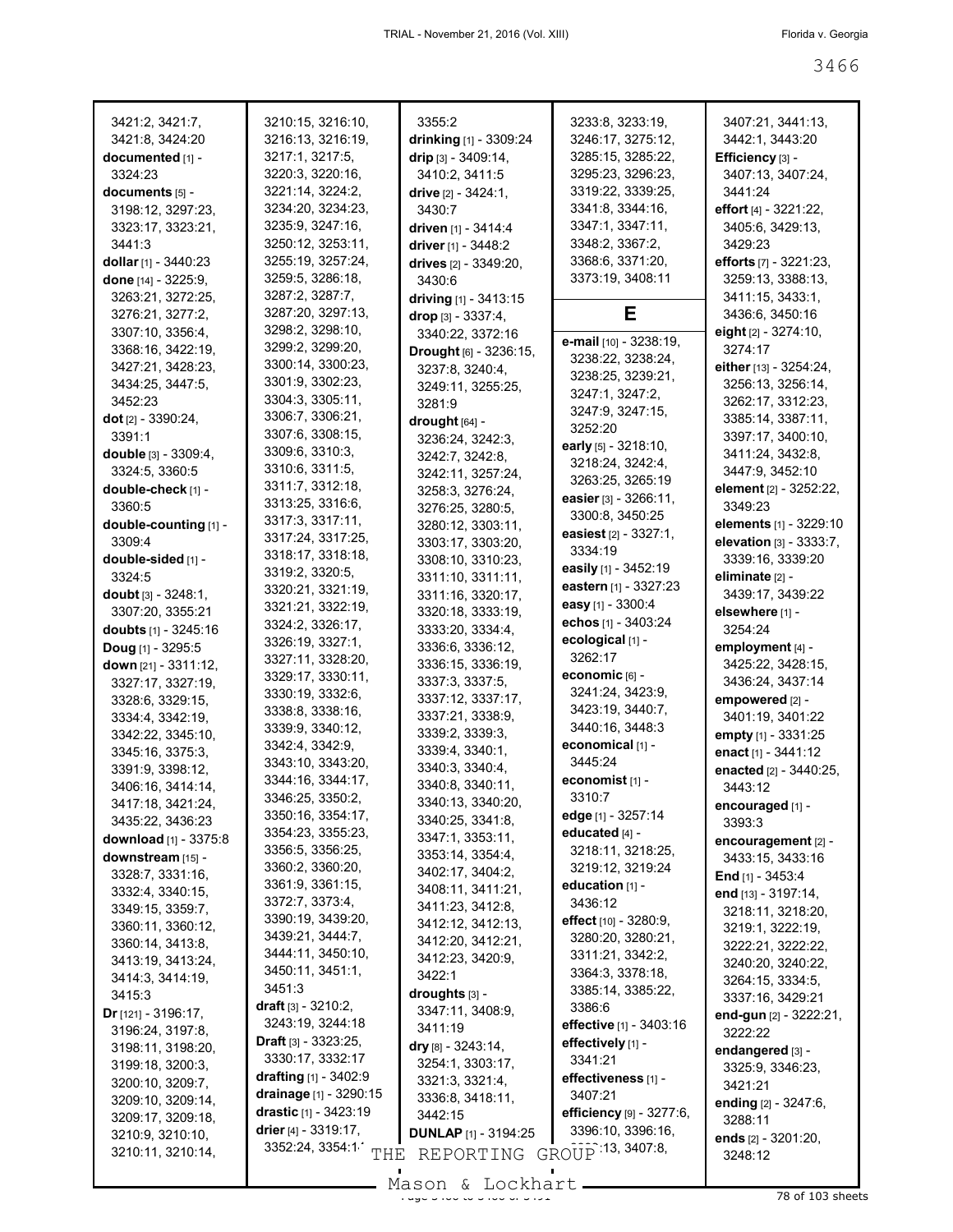| enforced [2] -<br>3434:12, 3434:14      | 3206:19, 3209:2,<br>3212:9, 3220:11, | 3381:2<br>estimates [18] -            | 3200:7, 3357:21,<br>3367:3, 3371:20,     | 3430:15<br><b>existence</b> [2] - 3326:4, |
|-----------------------------------------|--------------------------------------|---------------------------------------|------------------------------------------|-------------------------------------------|
| enforcement [3] -                       | 3220:17, 3221:3,                     | 3217:13, 3218:2,                      | 3373:20, 3389:9,                         | 3359:23                                   |
| 3434:17, 3444:2                         | 3234:16, 3237:9,                     | 3220:7, 3220:12,                      | 3441:2, 3444:21,                         | existing [8] - 3265:3,                    |
| engineer [4] -                          | 3239:25, 3246:17,                    | 3220:18, 3221:17,                     | 3446:1                                   | 3397:10, 3397:23,                         |
| 3283:15, 3296:25,                       | 3247:22, 3250:3,                     | 3222:2, 3306:22,                      | examined [2] -                           | 3398:5, 3400:15,                          |
| 3427:2, 3440:2                          | 3254:10, 3257:24,                    | 3307:8, 3307:23,                      | 3242:6, 3392:22                          | 3423:2, 3423:8,                           |
| engineering [5] -                       | 3259:11, 3259:24,                    | 3308:20, 3309:10,                     | examining $[1]$ -                        | 3437:15                                   |
| 3268:19, 3299:7,                        | 3272:25, 3276:21,                    | 3314:21, 3315:15,                     | 3290:12                                  | expand [2] - 3280:12,                     |
| 3299:8, 3428:13,                        | 3277:2, 3277:3,                      | 3319:10, 3320:3,                      | example [15] -                           | 3280:19                                   |
| 3447:4                                  | 3277:4, 3281:8,                      | 3368:1, 3368:2                        | 3215:23, 3272:6,                         | expanded [1] - 3280:5                     |
| Engineers [6] -                         | 3281:20, 3282:6,                     | estimation [2] -                      | 3305:3, 3305:5,                          | expands [1] - 3349:8                      |
| 3312:11, 3322:24,                       | 3282:9, 3283:20,                     | 3234:24, 3235:10                      | 3308:22, 3323:3,                         | experience [9] -                          |
| 3323:24, 3375:21,                       | 3294:19, 3295:7,                     | ethics [1] - 3390:4                   | 3354:5, 3369:11,                         | 3196:13, 3203:7,                          |
| 3414:5, 3424:2                          | 3295:24, 3298:13,                    | <b>Eufaula</b> [1] - $3229:13$        | 3369:17, 3376:18,                        | 3203:14, 3250:14,                         |
| Engineers'[1] -                         | 3298:14, 3299:5,                     | evaluate [10] -                       | 3381:22, 3381:25,                        | 3283:5, 3294:18,                          |
| 3321:1                                  | 3319:8, 3322:7,                      | 3224:22, 3253:5,                      | 3431:7, 3433:2,                          | 3338:8, 3347:7,                           |
| enhanced [2] -                          | 3367:18, 3374:24,                    | 3260:7, 3265:20,                      | 3441:23                                  | 3388:12                                   |
| 3396:10, 3396:15                        | 3375:13, 3375:20,                    | 3278:15, 3312:7,                      | examples [3] -                           | expert [8] - 3289:6,                      |
| ensure [1] - 3437:18                    | 3377:4, 3411:23,                     | 3318:6, 3318:9,                       | 3364:23, 3377:2,                         | 3289:8, 3289:9,                           |
| ensuring [1] - 3428:17                  | 3412:1, 3412:11,                     | 3324:20, 3445:15                      | 3406:20                                  | 3308:16, 3309:17,                         |
| entire [12] - 3229:10,                  | 3412:14, 3417:24                     | evaluated [1] - 3445:6                | except [5] - 3244:17,                    | 3354:21, 3372:6,                          |
| 3234:18, 3251:4,                        | <b>EPD's</b> $[4] - 3234:12$ ,       | evaluation [4] -                      | 3279:4, 3331:13,                         | 3444:7                                    |
| 3254:7, 3254:16,                        | 3235:10, 3236:19,                    | 3243:15, 3243:16,                     | 3377:16                                  | expertise [1] - 3299:9                    |
| 3257:19, 3257:21,                       | 3298:5                               | 3253:12, 3447:3                       | exception [6] -                          | experts [6] - 3227:10,                    |
| 3270:21, 3293:8,                        | equal [4] - 3363:16,                 | evaluations [1] -                     | 3254:21, 3343:5,                         | 3293:23, 3307:11,                         |
| 3337:13, 3340:10,                       | 3364:2, 3364:5,<br>3364:7            | 3259:20                               | 3409:23, 3411:10,                        | 3374:9, 3438:17,                          |
| 3380:13                                 | equipment $[4]$ -                    | evaporates [1] -                      | 3411:13, 3413:23                         | 3439:17                                   |
| entities [2] - 3332:4,                  | 3222:20, 3222:23,                    | 3319:12                               | exceptionally [1] -<br>3448:16           | experts' [1] - 3437:22                    |
| 3436:10                                 | 3223:1, 3225:25                      | evaporation [12] -                    | exceptions [5] -                         | <b>Expires</b> [1] - 3454:17              |
| entitled [18] - 3194:10,                | equivalent [1] -                     | 3208:8, 3212:19,<br>3213:10, 3213:12, | 3409:12, 3409:17,                        | explain [25] - 3205:6,                    |
| 3201:24, 3209:24,<br>3213:21, 3214:2,   | 3372:9                               | 3213:15, 3213:21,                     | 3417:4, 3442:16,                         | 3207:1, 3236:10,<br>3259:11, 3302:23,     |
| 3244:3, 3245:6,                         | error $[2] - 3285:13,$               | 3214:2, 3214:6,                       | 3442:19                                  | 3304:5, 3308:18,                          |
| 3247:11, 3249:22,                       | 3287:22                              | 3319:8, 3320:2,                       | <b>excerpts</b> [1] - 3364:24            | 3309:20, 3316:15,                         |
| 3250:6, 3269:22,                        | errors [3] - 3375:23,                | 3368:17, 3368:24                      | excess [1] - 3347:11                     | 3328:22, 3330:12,                         |
| 3279:24, 3282:19,                       | 3375:24                              | evaporations [1] -                    | exchange [2] -                           | 3330:19, 3332:18,                         |
| 3287:15, 3396:10,                       | especially [3] -                     | 3368:3                                | 3229:11, 3247:15                         | 3334:17, 3337:19,                         |
| 3404:24, 3405:12,                       | 3304:15, 3352:22,                    | evaporative [1] -                     | exchanges [2] -                          | 3338:11, 3338:16,                         |
| 3416:19                                 | 3413:25                              | 3214:13                               | 3268:18, 3322:14                         | 3339:13, 3342:10,                         |
| entity [2] - 3427:14,                   | <b>ESQ</b> [13] - 3194:17,           | event [3] - 3392:24,                  | exchanging [1] -                         | 3342:13, 3352:10,                         |
| 3448:13                                 | 3194:17, 3194:18,                    | 3398:20, 3454:8                       | 3229.7                                   | 3352:11, 3358:4,                          |
| environment [2] -                       | 3194:18, 3194:19,                    | events $[2] - 3291:6$ ,               | excited [1] - 3441:21                    | 3358:22, 3437:24                          |
| 3298:22, 3440:11                        | 3194:19, 3194:21,                    | 3339:23                               | <b>exclude</b> $[3] - 3215:18$           | explained [3] -                           |
| environmental [10] -                    | 3194:21, 3194:22,                    | everyday [1] - 3335:4                 | 3393:22, 3394:3                          | 3287:21, 3364:9,                          |
| 3228:1, 3228:10,                        | 3194:22, 3194:23,                    | evidence [3] -                        | <b>excluding</b> $[1]$ - 3383:3          | 3374.7                                    |
| 3299:8, 3324:10,                        | 3194:23, 3194:25                     | 3233:15, 3293:21,                     | <b>excuse</b> $[2] - 3343:22$            | explains [1] - 3279:2                     |
| 3422:4, 3427:2,                         | essentially [1] -                    | 3309:4                                | 3382:23                                  | explanation $[2]$ -                       |
| 3435:8, 3441:17,                        | 3397:14                              | evolving [2] - 3265:7,                | <b>executive</b> $[2] - 3234:4,$         | 3284:15, 3291:17                          |
| 3445:24, 3447:8                         | establish [1] -<br>3264:22           | 3269:7                                | 3264:12                                  | explicit [1] - 3394:2                     |
| Environmental [7] -                     | established [1] -                    | exact [2] - 3285:18,                  | exhibit [6] - 3255:13,                   | explicitly [1] - 3364:15                  |
| 3230:9, 3323:25,                        | 3265:17                              | 3335:4                                | 3309:19, 3309:20,                        | exploded [1] -                            |
| 3330:17, 3332:17,                       |                                      | <b>exactly</b> [2] - 3317:2,          | 3372:22, 3373:25,                        | 3307:21                                   |
| 3434:16, 3439:8,                        | establishing [1] -<br>3265:12        | 3407:25                               | 3374:1                                   | exploited [1] - 3422:1                    |
| 3444:3                                  | estimate [4] - 3207:10,              | <b>EXAMINATION [8] -</b>              | <b>Exhibit</b> $[3] - 3201:11$ ,         | <b>exports</b> [2] - 3439:18,             |
| <b>EPA</b> $[1]$ - 3436:9               | 3207:15, 3219:11,                    | 3199:16, 3200:1,                      | 3373:24, 3403:4                          | 3439:23                                   |
| EPD [53] - 3200:14,<br>3200:18, 3202:8, | 3306:18                              | 3297:11, 3361:13,                     | <b>EXHIBITS</b> $[1]$ - 3195:4           | extensive [1] -                           |
| 3202:11, 3203:20,                       | estimated [3] -                      | 3388:17, 3389:3,                      | exhibits [1] - 3297:9                    | 3355:15                                   |
| 3203:24, 3206:17,                       | 3239:15, 3380:2<br>THE               | 3426:18, 3448:23<br>REPORTING         | exist [4] - 3319:6,<br>GROUP 9, 3368:10, | extent [2] - 3202:21,<br>3326:20          |
|                                         |                                      |                                       |                                          |                                           |

 $\frac{279 \text{ of } 103 \text{ sheets}}{103 \text{ sheets}}$  The Reporting Group (207) 797-6040 Mason & Lockhart

 $\blacksquare$ 

 $\blacksquare$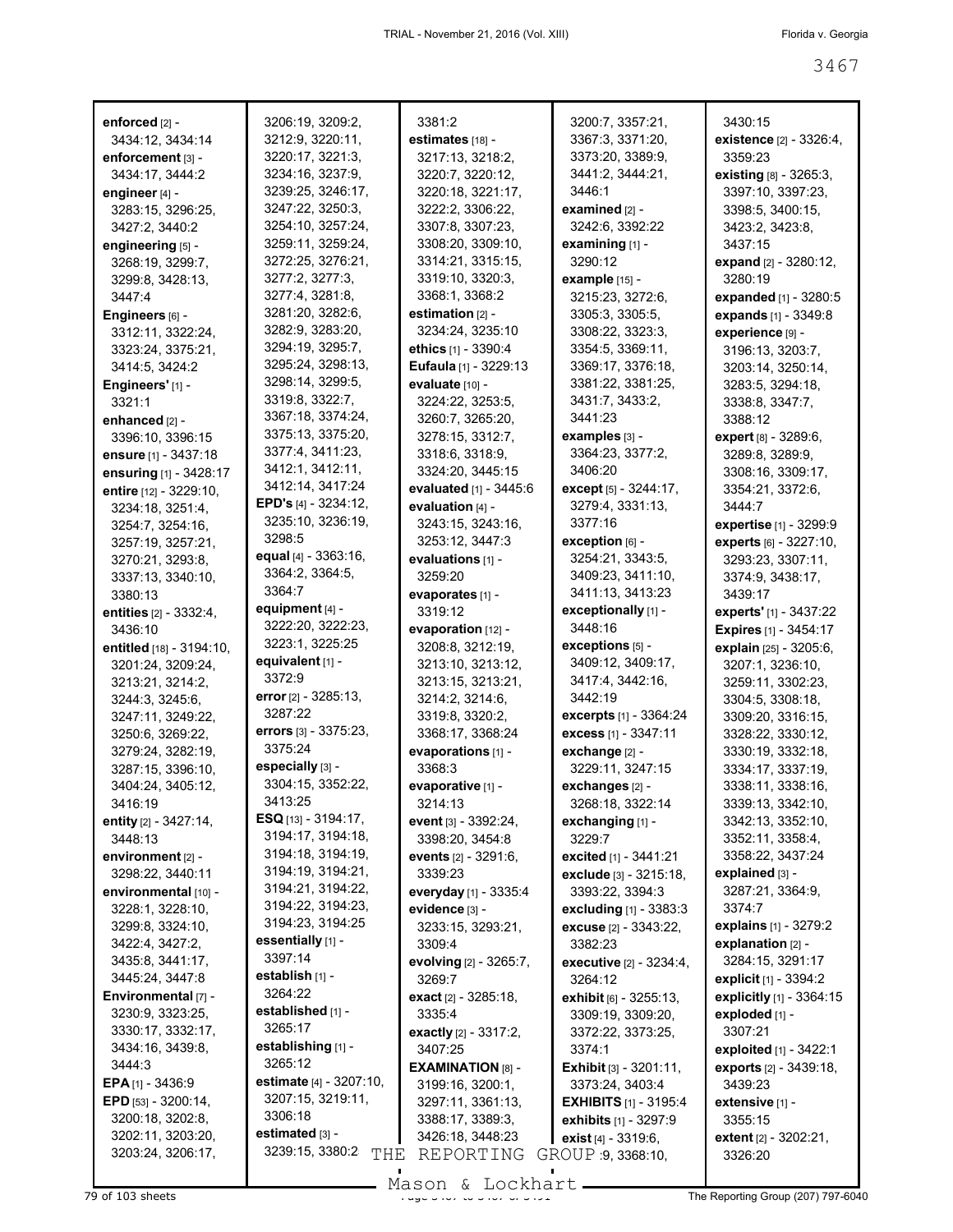| external [4] - 3201:6,             | 3204:19, 3207:17,               | 3323:7, 3328:2,                   | 3282:14, 3282:16,               | 3341:20, 3342:19,       |
|------------------------------------|---------------------------------|-----------------------------------|---------------------------------|-------------------------|
| 3201:24, 3202:4,                   | 3209:7, 3209:12,                | 3341:18, 3343:14,                 | 3300:18, 3314:4,                | 3342:20, 3343:3,        |
| 3202:13                            | 3209:15, 3236:15,               | 3382:25, 3383:17,                 | 3314:9, 3329:18,                | 3343:8, 3345:1,         |
| extra [4] - 3340:15,               | 3264:19, 3296:4,                | 3384:22, 3385:10                  | 3335:8, 3335:10,                | 3345:2, 3345:6,         |
| 3341:1, 3341:7,                    | 3313:14, 3323:11,               | fellow $[1]$ - 3216:10            | 3336:16, 3342:13,               | 3356:10, 3385:6,        |
|                                    |                                 |                                   |                                 |                         |
| 3342:2                             | 3323:12, 3325:18,               | felt [1] - 3445:14                | 3342:20, 3348:21,               | 3385:14, 3390:15,       |
| extrapolation $[1]$ -              | 3334:21, 3348:8,                | <b>Ferry</b> $[2] - 3383:25$ ,    | 3349:5, 3352:11,                | 3391:19, 3391:20,       |
| 3225:22                            | 3371:8, 3372:6,                 | 3384:1                            | 3359:2, 3359:3,                 | 3391:23, 3417:9,        |
| <b>extreme</b> [2] - 3224:12,      | 3392:8, 3394:18,                | few $[8] - 3276:19$ ,             | 3359:17, 3396:15,               | 3417:11, 3417:14,       |
| 3422:25                            | 3394:21, 3402:16,               | 3277:9, 3288:21,                  | 3399:12, 3403:22,               | 3418:2, 3418:10,        |
| extremely [5] -                    | 3418:3, 3419:15,                | 3300:25, 3305:8,                  | 3404:10, 3405:3,                | 3419:4, 3420:17,        |
| 3307:18, 3307:19,                  | 3421:16, 3424:23,               | 3431:5, 3431:9,                   | 3405:15, 3410:13,               | 3421:7                  |
| 3307:24, 3308:22,                  | 3432:15, 3450:17,               | 3433:23                           | 3416:12, 3416:22,               | flip $[4] - 3248.5$ ,   |
| 3440:21                            | 3451:2                          | field $[3] - 3229:1$ ,            | 3417:1, 3418:7,                 | 3279:21, 3377:1,        |
|                                    | familiarity [1] - 3347:7        |                                   | 3418:8, 3419:5,                 | 3415:12                 |
| <b>EYES</b> [1] - 3247:12          |                                 | 3362:20, 3380:5                   |                                 |                         |
|                                    | <b>farm</b> $[17] - 3207:20$ ,  | fields $[3] - 3380:22$            | 3420:15, 3420:23,               | flipping [1] - 3395:11  |
| F                                  | 3207:23, 3208:3,                | 3404:2, 3409:15                   | 3428:2, 3429:2,                 | floating [1] - 3306:23  |
|                                    | 3208:8, 3208:12,                | fifth $[4] - 3248.8$ .            | 3429:14, 3430:21,               | flood [8] - 3329:3.     |
| faced [1] - 3402:14                | 3208:16, 3212:19,               | 3248:17, 3336:24,                 | 3430:23, 3438:8,                | 3331:13, 3331:22,       |
| facilities [12] - 3261:7,          | 3213:15, 3214:7,                | 3421:24                           | 3440:5, 3442:5,                 | 3332:1, 3332:3,         |
| 3261:8, 3302:3,                    | 3214:13, 3319:5,                | figure $[9] - 3288:12$ ,          | 3442:10                         | 3332:4, 3332:5          |
| 3305:19, 3307:2,                   | 3368:4, 3368:8,                 | 3329:8, 3332:11,                  | <b>firsthand</b> $[1]$ - 3322:3 | FLORIDA [1] - 3194:3    |
| 3307:5, 3320:12,                   | 3368:10, 3368:15,               | 3345:5, 3362:10,                  | fish $[2] - 3329:4,$            | Florida [79] - 3194:17, |
| 3329:19, 3379:9,                   | 3368:16, 3368:24                |                                   | 3346:14                         |                         |
| 3379:12                            |                                 | 3363:13, 3363:15,                 |                                 | 3205:17, 3205:24,       |
| <b>facility</b> $[2] - 3341:10$ ,  | <b>farmers</b> $[2] - 3277:5$ , | 3370:5                            | <b>Fish</b> [12] - 3206:9,      | 3206:3, 3227:5,         |
| 3438:16                            | 3319:21                         | file $[2] - 3252:16$ ,            | 3231:24, 3232:16,               | 3227:14, 3227:18,       |
|                                    | <b>farming</b> $[1]$ - 3310:1   | 3252:17                           | 3232:19, 3282:5,                | 3227:25, 3228:9,        |
| fact $[20] - 3204:21$ ,            | fashion [1] - 3348:4            | filed [1] - 3234:13               | 3282:23, 3283:7,                | 3229:17, 3230:16,       |
| 3207:17, 3211:3,                   | faucets [4] - 3396:18,          | filing [2] - 3230:24,             | 3324:25, 3325:6,                | 3284:10, 3284:12,       |
| 3217:19, 3218:22,                  | 3433:13, 3433:17,               | 3233:10                           | 3325:21, 3325:25,               | 3284:16, 3285:20,       |
| 3223:13, 3262:8,                   | 3449:1                          | final $[5] - 3198.7$ ,            | 3346:21                         | 3293:13, 3293:16,       |
| 3275:14, 3286:20,                  | <b>favor</b> $[2] - 3346:10$ ,  | 3198:8, 3213:8,                   | <b>five</b> $[11] - 3308:11$ ,  | 3295:6, 3297:19,        |
| 3287:4, 3288:1,                    | 3346:14                         |                                   | 3312:14, 3370:24,               | 3297:24, 3307:7,        |
| 3289:10, 3297:2,                   | <b>FAWAL</b> [7] - 3194:18,     | 3244:20, 3447:12                  | 3382:21, 3383:10,               | 3307:11, 3308:2,        |
| 3302:14, 3308:25,                  |                                 | <b>finally</b> $[3] - 3197:13$ ,  |                                 |                         |
| 3322:16, 3374:19,                  | 3389:4, 3389:8,                 | 3241:11, 3386:10                  | 3406:20, 3413:3,                | 3309:7, 3309:11,        |
| 3432:24, 3448:13,                  | 3389:12, 3448:24,               | <b>financial</b> $[1]$ - 3239:1   | 3427:22, 3428:24,               | 3309:13, 3309:16,       |
| 3450:21                            | 3451:16, 3452:5                 | findings $[4] - 3394:11$ ,        | 3434:24, 3435:1                 | 3309:21, 3309:23,       |
|                                    | <b>Fawal</b> [1] - 3389:6       | 3394:15, 3394:21,                 | five-year $[3]$ -               | 3311:23, 3313:4,        |
| factor $[3] - 3320:22$ ,           | feasibility [3] - 3440:6,       | 3445:16                           | 3312:14, 3434:24,               | 3313:8, 3315:17,        |
| 3320:25, 3437:15                   | 3440:7, 3447:4                  | fine $[4] - 3275:3$ ,             | 3435:1                          | 3320:13, 3320:23,       |
| factors $[6] - 3207:14$ ,          | feasible [2] - 3439:24,         | 3275:12, 3327:2,                  | <b>fix</b> $[1] - 3407:3$       | 3327:21, 3327:22,       |
| 3320:5, 3320:15,                   | 3440:4                          | 3387:11                           | <b>fixture</b> [1] - 3442:6     | 3328:16, 3331:19,       |
| 3335:7, 3335:22,                   | February [21] -                 |                                   | fixtures [5] - 3399:17,         | 3333:21, 3337:6,        |
| 3356:17                            | 3197:20, 3243:3,                | finish $[3] - 3315:22$ ,          | 3399:18, 3431:8,                | 3340:16, 3340:24,       |
| <b>failed</b> $[3] - 3236:4,$      |                                 | 3361:17, 3452:19                  | 3433:7, 3433:12                 | 3341:2, 3341:13,        |
| 3279:3, 3279:19                    | 3243:4, 3243:7,                 | <b>finished</b> $[5] - 3196:19$ , |                                 | 3345:4, 3345:10,        |
| <b>fails</b> $[1]$ - 3443:25       | 3243:10, 3243:11,               | 3269:16, 3361:17,                 | <b>flat</b> $[1]$ - 3332:20     | 3346:2, 3346:6,         |
|                                    | 3243:15, 3244:15,               | 3362:22, 3386:21                  | flawed [1] - 3355:25            |                         |
| failure [1] - 3212:18              | 3244:22, 3244:25,               | <b>firm</b> $[1]$ - 3428:13       | <b>Flint</b> [48] - $3210:1$ ,  | 3347:1, 3347:10,        |
| fair $[6] - 3218:24$ ,             | 3246:1, 3247:17,                | first [66] - 3196:25,             | 3236:14, 3236:24,               | 3347:18, 3348:2,        |
| 3272:23, 3429:9,                   | 3249:23, 3250:12,               | 3199:7, 3209:20,                  | 3237:8, 3240:3,                 | 3357:2, 3357:3,         |
| 3429:10, 3438:21,                  | 3250:24, 3251:8,                | 3210:14, 3223:24,                 | 3241:2, 3247:23,                | 3358:10, 3358:13,       |
| 3438:22                            | 3253:5, 3253:13,                | 3223:25, 3232:11,                 | 3249:11, 3250:14,               | 3358:17, 3359:14,       |
| <b>fall</b> $[3] - 3209:19$ ,      | 3281:12, 3336:18,               |                                   | 3250:22, 3254:3,                | 3359:23, 3360:5,        |
| 3214:5, 3260:22                    | 3414:9                          | 3233:13, 3238:1,                  | 3254:24, 3271:19,               | 3360:16, 3360:21,       |
| <b>Falls</b> $[1] - 3383:14$       |                                 | 3240:15, 3240:16,                 | 3275:25, 3277:18,               | 3361:2, 3361:4,         |
| <b>falls</b> $[7] - 3251:20$ ,     | federal [19] - 3219:10,         | 3248:9, 3248:19,                  |                                 | 3361:20, 3371:3,        |
| 3272:10, 3284:12,                  | 3260:9, 3300:20,                | 3248:23, 3249:10,                 | 3277:19, 3278:3,                | 3373:24, 3374:9,        |
|                                    | 3312:20, 3314:13,               | 3252:6, 3255:22,                  | 3279:13, 3280:24,               |                         |
| 3320:10, 3320:11,                  | 3321:23, 3322:9,                | 3256:4, 3264:13,                  | 3281:9, 3282:11,                | 3378:15, 3381:5,        |
| 3352:1, 3352:2                     | 3322:20, 3322:22,               | 3266:8, 3266:21,                  | 3282:20, 3282:24,               | 3389:7, 3403:4,         |
| <b>familiar</b> [28] - $3204:18$ , | 3322:23, 3323:6<br>THE          | REPORTING                         | GROUP 23, 3341:15,              | 3404:25, 3405:7,        |
|                                    |                                 |                                   |                                 |                         |

Mason & Lockhart <u>entitled and a set</u> 30 of 103 sheets

 $\mathcal{L}_{\mathcal{A}}$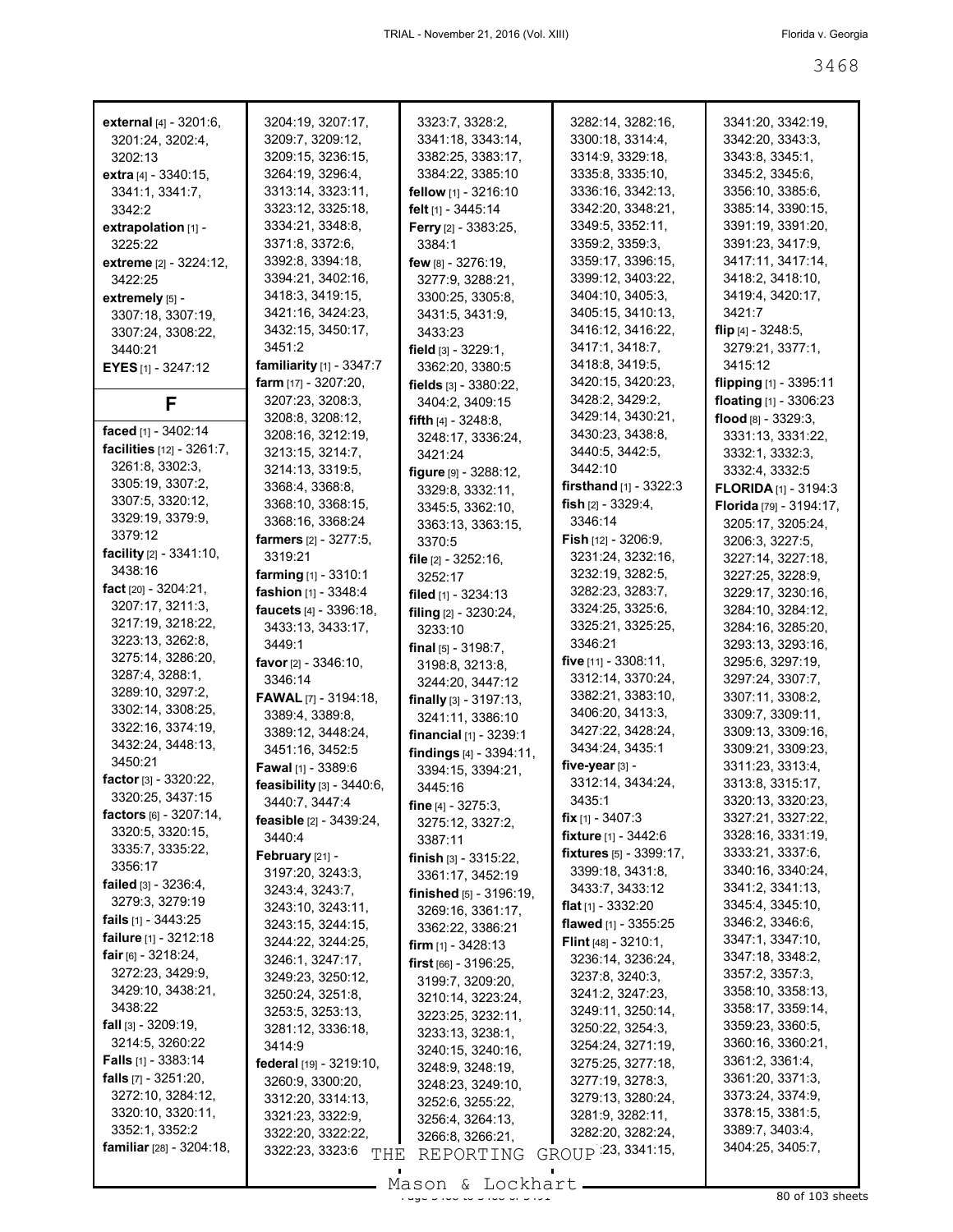| 3405:9, 3417:19,                       | 3337:20, 3338:5,                    | 3417:20                         | Fortune [1] - 3447:21           | <b>FX-219</b> [2] - 3195:16,  |
|----------------------------------------|-------------------------------------|---------------------------------|---------------------------------|-------------------------------|
| 3424:13, 3444:7                        | 3338:19, 3338:23,                   | focusing $[3]$ -                | forward [10] - 3307:7,          | 3220:23                       |
| Florida's $[15]$ -                     | 3339:25, 3340:12,                   | 3264:13, 3299:24,               | 3326:3, 3401:18,                | <b>FX-241</b> [2] - 3195:17,  |
| 3205:21, 3207:9,                       | 3340:14, 3342:14,                   | 3304:23                         | 3406:23, 3408:22,               | 3417:23                       |
| 3227:8, 3230:9,                        | 3342:17, 3342:20,                   | follow [1] - 3343:6             | 3438:20, 3439:6,                | $FX-313$ [2] - 3195:17,       |
| 3264:1, 3307:16,                       | 3343:2, 3343:8,                     | following [10] -                | 3441:9, 3445:14,                | 3415:6                        |
| 3309:5, 3310:6,                        | 3343:15, 3343:17,                   | 3218:16, 3220:1,                | 3447:11                         | <b>FX-36</b> [3] - 3195:9,    |
| 3359:15, 3359:19,                      | 3344:25, 3345:1,                    | 3241:1, 3267:3,                 | <b>fountains</b> [1] - 3404:1   | 3264:8, 3267:5                |
| 3371:21, 3372:6,                       | 3345:2, 3345:6,                     | 3274:4, 3278:21,                | <b>four</b> [13] - 3299:6,      | $FX-515$ [2] - 3195:18,       |
| 3437:22, 3438:17,                      | 3345:22, 3346:5,                    | 3279:1, 3287:25,                | 3324:5, 3324:9,                 | 3285:18                       |
| 3439:16                                | 3347:1, 3347:10,                    | 3369:12, 3369:21                | 3348:21, 3349:4,                | FX-517 [2] - 3195:18,         |
| Floridan [10] -                        | 3352:25, 3353:23,                   | football [1] - 3404:1           | 3350:2, 3350:11,                | 3286:24                       |
| 3214:21, 3214:22,                      | 3357:5, 3358:9,                     | footnote [2] - 3215:12,         | 3353:9, 3354:6,                 | <b>FX-518</b> [2] - 3195:19,  |
| 3215:6, 3215:9,                        | 3358:13, 3358:16,                   | 3216:2                          | 3357:10, 3383:9,                | 3309:20                       |
| 3215:22, 3217:21,                      | 3358:24, 3358:25,                   | footnotes [3] -                 | 3399:15, 3419:24                | <b>FX-534</b> [4] - 3195:19,  |
| 3381:10, 3381:11,                      | 3359:2, 3359:3,                     | 3373:25, 3374:4,                | <b>fourth</b> $[9] - 3201:20$ , | 3209:24, 3210:22,             |
| 3381:16                                | 3359:10, 3359:11,                   | 3374:6                          | 3234:5, 3234:7,                 | 3213:18                       |
| <b>Flow</b> [3] - $3261:24$ ,          | 3359:13, 3359:22,                   | FOR [1] - 3247:12               | 3234:8, 3234:9,                 | FX-54 $[2] - 3195:9$          |
| 3262:3, 3262:5                         | 3360:6, 3360:23,                    | force [34] - 3202:17,           | 3297:17, 3336:1,                | 3201:12                       |
| flow [137] - 3209:25,                  | 3361:1, 3361:7,                     | 3202:19, 3202:23,               | 3349:23, 3447:7                 | <b>FX-63</b> [2] - 3195:10,   |
| 3212:13, 3212:16,                      | 3363:21, 3365:5,                    | 3203:2, 3203:3,                 | <b>frame</b> $[4] - 3339:10$ ,  | 3216:18                       |
| 3232:12, 3233:1,                       | 3365:25, 3366:4,                    | 3203:22, 3277:7,                | 3343:2, 3445:9,                 | <b>FX-70</b> [1] - 3195:10    |
| 3233:4, 3233:8,                        | 3366:16, 3369:10,                   | 3392:8, 3392:11,                | 3447:2                          | FX-778 [2] - 3195:20,         |
| 3233:19, 3239:1,                       | 3371:3, 3385:18,                    | 3392:15, 3392:17,               | <b>FRDPA</b> $[1]$ - 3239:16    | 3231:3                        |
| 3239:4, 3239:7,                        | 3385:23, 3413:11,                   | 3392:22, 3393:1,                | Friday [4] - 3200:10,           | $FX-78$ [2] - 3195:11,        |
| 3250:14, 3251:21,                      | 3414:19                             | 3393:11, 3393:17,               | 3200:13, 3201:1,                | 3237:15                       |
| 3251:22, 3253:22,                      | flow-through [1] -                  | 3393:18, 3393:20,               | 3211:24                         | $FX-82$ [6] - 3195:11,        |
| 3257:11, 3257:12,                      | 3385:18                             | 3394:1, 3394:7,                 | front [6] - 3215:13,            | 3240:9, 3240:15,              |
| 3257:13, 3260:16,                      | flowing [2] - 3338:24,              | 3394:11, 3394:16,               | 3248:6, 3261:14,                | 3275:21, 3276:12,             |
| 3262:12, 3262:22,                      | 3413:8                              | 3401:10, 3402:2,                | 3363:3, 3363:13,                | 3276:17                       |
| 3263:12, 3263:22,                      | flows $[32] - 3205:6$ ,             | 3444:22, 3445:1,                | 3370.9                          | <b>FX-83</b> [4] - 3195:12,   |
| 3264:22, 3266:16,                      | 3215:17, 3256:1,                    | 3445:5, 3445:9,                 | fruition [1] - 3241:18          | 3242:18, 3244:2,              |
| 3271:20, 3272:9,                       | 3260:8, 3260:22,                    | 3445:16, 3445:21,               | full [8] - 3196:12,             | 3244:20                       |
| 3272:10, 3272:15,                      | 3261:3, 3273:20,                    | 3446:3, 3446:16,                | 3333:25, 3404:10,               | <b>FX-85</b> [2] - 3195:12,   |
| 3272:17, 3272:18,                      | 3274:18, 3275:17,                   | 3446:22, 3447:3,                | 3418:8, 3418:18,                | 3246:25                       |
| 3273:11, 3274:7,                       | 3276:22, 3276:23,                   | 3447:16                         | 3418:19, 3419:6,                | <b>FX-88</b> [2] - 3195:13,   |
| 3274:9, 3275:5,                        | 3277:21, 3285:15,                   | forecast [2] - 3242:11,         | 3420:8                          | 3249:21                       |
| 3275:11, 3276:18,                      | 3292:25, 3293:2,                    | 3437:19                         | fully [2] - 3211:8,             | <b>FX-89</b> [2] - 3195:13,   |
| 3279:12, 3283:25,                      | 3293:3, 3327:17,                    | forecasting [4] -               | 3447:8                          | 3244:25                       |
| 3284:4, 3284:7,                        | 3327:24, 3349:24,                   | 3423:24, 3425:21,               | <b>Fulton</b> [1] - 3417:15     | <b>FX-903</b> [2] - 3195:20,  |
| 3284:16, 3285:8,                       | 3357:23, 3358:11,                   | 3436:24                         | functionality [1] -             | 3421:13                       |
| 3287:16, 3287:22,                      | 3359:20, 3369:17,                   | forecasts [3] -                 | 3258:6                          | FX-904 [1] - 3252:19          |
| 3287:23, 3288:2,                       | 3370:20, 3371:15,                   | 3428:15, 3436:25                | fundamental [2] -               | $fX-904$ [1] - 3195:21        |
| 3288:6, 3288:7,                        | 3413:18, 3414:1,                    | foregoing [1] - 3454:4          | 3441:8, 3448:2                  | FX-905 [1] - 3195:21          |
| 3288:9, 3288:14,                       | 3417:18, 3418:20,                   | forest [1] - 3299:23            | future [10] - 3241:12,          | FX-908 [2] - 3195:22,         |
| 3293:17, 3293:19,<br>3295:11, 3303:15, | 3419:12, 3420:16,<br>3422:1         | forever [1] - 3265:9            | 3269:15, 3423:2,                | 3269:24                       |
|                                        | fluctuated [1] - 3343:3             | <b>formal</b> $[2] - 3237:1$ ,  | 3436:20, 3437:6,                | <b>FX-909</b> $[2] - 3195:22$ |
| 3305:20, 3311:12,<br>3311:14, 3311:16, |                                     | 3325:5                          | 3437:7, 3437:12,                | 3227:23                       |
|                                        | fluctuation $[1]$ -                 | <b>format</b> $[3] - 3244:18$ , | 3437:19, 3451:10,               | $FX-912$ [3] - 3195:23,       |
| 3316:1, 3316:12,<br>3316:19, 3316:25,  | 3345:5<br>focus [10] - 3237:18,     | 3315:9                          | 3451:13                         | 3238:18, 3239:10              |
| 3317:1, 3317:12,                       |                                     | formed [3] - 3427:18,           | future-demand [1] -             |                               |
|                                        | 3240:14, 3248:11,                   | 3427:19, 3445:1                 | 3437:19                         | G                             |
| 3317:21, 3318:9,<br>3318:19, 3319:1,   | 3260:18, 3330:11,                   | former [1] - 3294:4             | FX-129 [1] - 3195:14            |                               |
| 3320:13, 3320:22,                      | 3332:6, 3332:20,                    | <b>forms</b> $[2] - 3327:18$ ,  | <b>FX-152</b> [1] - 3195:14     | Gage [10] - 3286:1,           |
| 3321:9, 3327:19,                       | 3348:20, 3393:19,<br>3394:1         | 3391:23                         | $FX-199$ [3] - 3195:15,         | 3288:17, 3359:4,              |
| 3328:16, 3328:17,                      |                                     | formulate [1] -                 | 3296:2, 3424:19                 | 3359:9, 3359:10,              |
| 3328:19, 3329:12,                      | <b>focused</b> [5] - 3223:19,       | 3324:16                         | <b>FX-212</b> [2] - 3195:15,    | 3360:3, 3360:11,              |
| 3329:13, 3331:16,                      | 3270:22, 3278:22,                   | forthright [3] -                | 3295:3                          | 3360:13, 3360:15,             |
| 3333:20, 3336:8,                       | 3281:13, 3441:25                    | 3249:10, 3249:17,               | <b>FX-215</b> [2] - 3195:16,    | 3362:3                        |
| 3336:11, 3337:6,                       | focuses $[2]$ - 3390 $^ \text{THE}$ | REPORTING                       | GROUP 14                        | gage [7] - 3271:19,           |
|                                        |                                     |                                 |                                 |                               |

Mason & Lockhart **Page 3469 of 3469 to 3469 to 3469 to 3469 of 3491 of 3491 of 3469 of 3469** or 3469 of 3469 of 3469 of 3491 of 3469 of 3469 of 3469 of 3469 of 3469 of 3469 of 3469 or 3469 or 3469 or 3469 or 3469 or 3469 o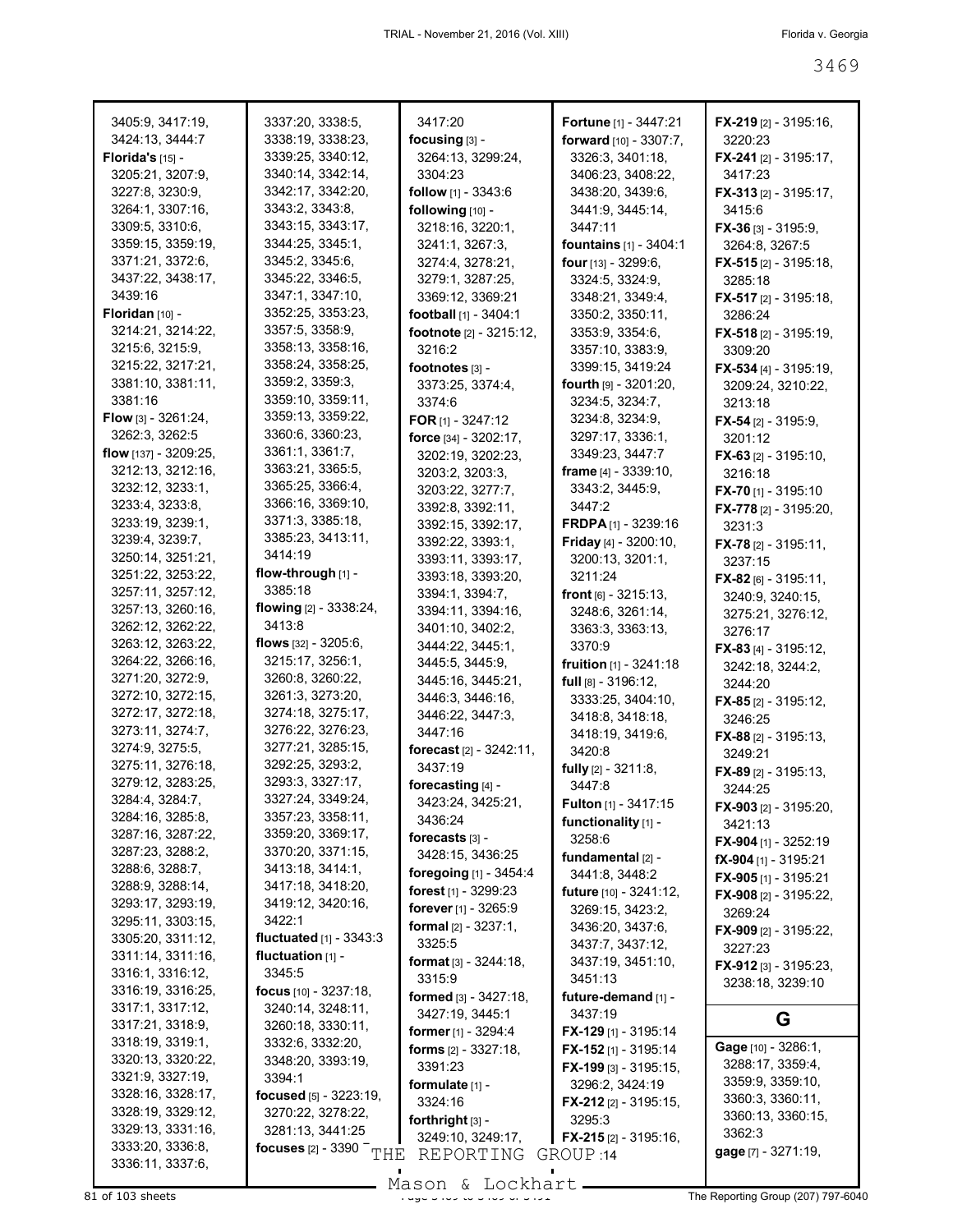| 3274:2, 3284:20,                      | <b>GEORGIA</b> [1] - 3194:6 | 3443:3, 3443:8,       | $gray$ [2] - 3390:24,                              | 3348:18                       |
|---------------------------------------|-----------------------------|-----------------------|----------------------------------------------------|-------------------------------|
| 3284:24, 3285:1,                      | <b>Georgia</b> [130] -      | 3443:20, 3444:9,      | 3391:2                                             | $GX-143$ [7] - 3195:24,       |
| 3357:4, 3360:13                       | 3194:21, 3198:19,           | 3444:16, 3444:18,     | great [4] - 3271:22,                               | 3338:16, 3374:21,             |
| gaged [1] - 3285:15                   | 3200:14, 3203:11,           | 3445:3, 3445:5,       | 3386:12, 3398:16,                                  | 3374:23, 3375:20,             |
| gages [9] - 3258:2,                   | 3205:6, 3205:12,            | 3446:16, 3450:21,     | 3416:22                                            | 3376:11, 3377:9               |
| 3284:2, 3285:4,                       | 3206:2, 3206:12,            | 3451:7                | greater [4] - 3363:16,                             | GX-294 [2] - 3195:24,         |
| 3291:3, 3360:5,                       | 3206:15, 3207:2,            | Georgia's [47] -      | 3364:1, 3364:5,                                    | 3405:21                       |
| 3360:16, 3360:17,                     | 3207:18, 3208:12,           | 3205:18, 3207:10,     | 3364:7                                             |                               |
| 3360:19, 3361:19                      | 3208:23, 3208:25,           | 3219:19, 3223:9,      | green [6] - 3282:1,                                | н                             |
| Gail [1] - 3247:16                    | 3211:11, 3218:10,           | 3227:6, 3227:15,      | 3303:2, 3303:5,                                    |                               |
| gallons [1] - 3433:21                 | 3218:25, 3219:3,            | 3230:5, 3230:13,      | 3305:12, 3306:8,                                   | habitat [2] - 3267:17,        |
| gap [4] - 3272:21,                    | 3219:14, 3219:23,           | 3233:2, 3233:3,       | 3391:20                                            | 3326:6                        |
| 3276:8, 3276:10,                      | 3220:4, 3220:5,             | 3261:24, 3264:1,      | gridded [14] -                                     | habitats [2] - 3269:11,       |
| 3276:16                               | 3220:10, 3220:17,           | 3264:14, 3269:23,     | 3289:17, 3289:18,                                  | 3415:2                        |
| gaps [3] - 3260:23,                   | 3227:20, 3229:21,           | 3300:19, 3301:21,     | 3290:4, 3290:7,                                    | halfway [1] - 3406:16         |
| 3271:5, 3271:8                        | 3232:7, 3261:2,             | 3301:22, 3302:18,     | 3290:25, 3291:1,                                   | <b>hand</b> $[7] - 3198:22$ , |
| gear [1] - 3243:14                    | 3276:21, 3282:6,            | 3306:22, 3307:8,      | 3291:4, 3291:5,                                    | 3201:21, 3224:12,             |
| gears [1] - 3390:16                   | 3295:1, 3295:7,             | 3307:20, 3308:17,     | 3291:7, 3291:9,                                    | 3376:5, 3387:18,              |
| General [1] - 3435:7                  | 3295:22, 3296:15,           | 3311:7, 3314:22,      | 3291:12, 3291:13,                                  | 3395:4, 3454:10               |
| general [9] - 3229:5,                 | 3296:22, 3298:4,            | 3315:14, 3315:16,     | 3291:21, 3291:24                                   | handed [3] - 3201:10,         |
|                                       | 3299:5, 3299:19,            | 3317:2, 3320:6,       | ground [2] - 3382:7.                               | 3376:9, 3393:5                |
| 3232:17, 3232:20,                     | 3299:23, 3301:3,            | 3320:21, 3321:7,      | 3432:7                                             | handy [1] - 3313:22           |
| 3232:23, 3258:3,<br>3259:23, 3306:20, | 3301:9, 3301:25,            | 3357:13, 3357:20,     | groundwater [10] -                                 | happy [3] - 3196:25,          |
| 3366:22, 3379:14                      | 3302:13, 3302:16,           | 3358:15, 3361:18,     | 3214:20, 3215:5,                                   | 3452:8, 3452:9                |
|                                       | 3302:25, 3303:10,           | 3363:2, 3363:6,       | 3215:15, 3216:15,                                  | <b>hard</b> $[4] - 3250:17$ , |
| generally [4] -                       | 3304:7, 3304:25,            | 3368:6, 3372:3,       | 3240:21, 3241:7,                                   | 3250:18, 3300:8,              |
| 3207:22, 3223:4,                      | 3308:2, 3308:6,             | 3374:9, 3388:7,       | 3251:11, 3251:20,                                  | 3331:3                        |
| 3391:8, 3450:19                       | 3308:20, 3309:6,            | 3392:7, 3402:21,      | 3253:25, 3308:25                                   | hardware [11] -               |
| generate [2] - 3310:9,                | 3310:3, 3310:15,            | 3404:12, 3411:18,     | Group [3] - 3232:5,                                | 3223:1, 3223:5,               |
| 3331:14                               | 3310:22, 3312:3,            | 3423:13, 3423:17,     | 3312:16, 3318:1                                    | 3223:11, 3223:15,             |
| generated [1] -                       | 3312:7, 3312:8,             | 3423:22               | group [6] - 3299:10,                               | 3223:21, 3224:7,              |
| 3358:13                               | 3312:10, 3312:12,           | given [9] - 3268:24,  | 3299:12, 3313:16,                                  | 3224:13, 3224:14,             |
| generation $[4]$ -                    | 3312:15, 3314:19,           | 3268:25, 3306:23,     | 3317:4, 3350:5,                                    | 3225:21, 3226:6,              |
| 3329:7, 3349:18,                      | 3314:24, 3316:8,            | 3329:10, 3394:2,      | 3350:7                                             | 3226:8                        |
| 3382:1, 3383:12                       | 3316:17, 3319:8,            | 3394:3, 3404:20,      | growing [1] - 3379:21                              | <b>harm</b> $[1]$ - 3424:7    |
| gentleman [1] -<br>3238:19            | 3323:13, 3327:18,           | 3412:14, 3447:2       | grown [1] - 3438:13                                | harmful [1] - 3371:14         |
|                                       | 3327:21, 3340:24,           | globs [1] - 3327:15   | growth [2] - 3425:22                               | Harold [4] - 3220:24,         |
| geographic [1] -                      | 3350:20, 3351:3,            | goals [1] - 3443:23   | guess [3] - 3219:12,                               | 3295:6, 3295:14,              |
| 3254:15                               | 3359:25, 3367:18,           | Goat [1] - 3384:2     | 3372:14, 3378:18                                   | 3295:15                       |
| geography [1] -                       | 3368:8, 3371:25,            | God [2] - 3199:1,     |                                                    | Hartsfield [1] -              |
| 3438:9                                | 3378:25, 3383:4,            | 3387:22               | <b>guesses</b> [3] - 3218:11,<br>3219:1, 3219:24   | 3391:24                       |
| Geological [4] -                      | 3383:10, 3388:9,            | golf [1] - 3409:15    | guessing [1] -                                     | Haubner [1] - 3415:24         |
| 3237:6, 3285:19,                      | 3389:14, 3390:4,            | govern [1] - 3323:8   | 3452:23                                            | hazard [1] - 3378:18          |
| 3312:13, 3312:20                      | 3390:6, 3392:19,            | governing [3] -       |                                                    | head $[1] - 3273:22$          |
| geologist [3] -                       | 3395:5, 3395:8,             | 3426:22, 3426:24,     | guidance [2] - 3439:5,<br>3439:7                   | header [1] - 3307:17          |
| 3216:14, 3216:15,                     | 3395:16, 3395:24,           | 3428:21               | guide [1] - 3268:21                                | healthy [3] - 3333:11,        |
| 3216:21                               | 3395:25, 3396:24,           | government [2] -      | $gun [2] - 3222:21,$                               | 3340:10, 3447:22              |
| Georgakakos [9] -<br>3209:7, 3209:18, | 3396:25, 3398:22,           | 3219:10, 3374:25      | 3222:22                                            | hear $[9] - 3199.9$ ,         |
|                                       | 3402:14, 3402:23,           | governments [1] -     |                                                    | 3203:23, 3242:14,             |
| 3210:9, 3234:20,                      | 3403:25, 3407:3,            | 3322:20               | <b>guys</b> $[1]$ - 3313:5<br>GWRI [11] - 3206:16, | 3327:8, 3341:23,              |
| 3235:9, 3316:6,                       | 3407:6, 3407:7,             | Governor [6] -        |                                                    | 3345:11, 3346:15,             |
| 3317:3, 3317:25,<br>3318:17           | 3407:10, 3408:11,           | 3203:11, 3203:16,     | 3206:19, 3208:20,<br>3208:22, 3208:23,             | 3347:24, 3348:2               |
|                                       | 3411:24, 3412:9,            | 3203:19, 3402:20,     |                                                    | heard [13] - 3227:12,         |
| Georgakakos's [1] -                   | 3423:20, 3424:7,            | 3402:23, 3403:23      | 3209:2, 3209:4,                                    | 3283:2, 3283:3,               |
| 3317:11                               | 3424:14, 3424:25,           | Governor's [2] -      | 3211:7, 3214:6,<br>3234:2, 3367:8                  | 3300:24, 3327:4,              |
| GEORGE $[1]$ -                        | 3426:2, 3428:16,            | 3201:2, 3202:17       |                                                    | 3346:16, 3356:2,              |
| 3194:19                               | 3430:3, 3433:1,             | governs [1] - 3323:17 | GX-1042 [3] - 3195:25,                             | 3356:3, 3367:12,              |
| George [4] - 3328:10,                 | 3434:16, 3435:7,            | graph [2] - 3207:4,   | 3352:7, 3354:19                                    | 3378:2, 3390:14,              |
| 3328:12, 3384:20,                     | 3435:8, 3439:17,            | 3284:6                | $GX-1325$ [6] - 3195:25,                           | 3427:10, 3451:25              |
| 3384:21                               | 3441:1, 3441:9,<br>THE      |                       | 3313:20, 3314:25,                                  | hearing [2] - 3198:24,        |
| georgia [1] - 3395:20                 | 3441:12, 3441:1             | REPORTING             | GROUP 4, 3348:8,                                   |                               |

 $\frac{200011}{320011}$   $\frac{2000111}{3200}$   $\frac{200011}{3200}$  82 of 103 sheets Mason & Lockhart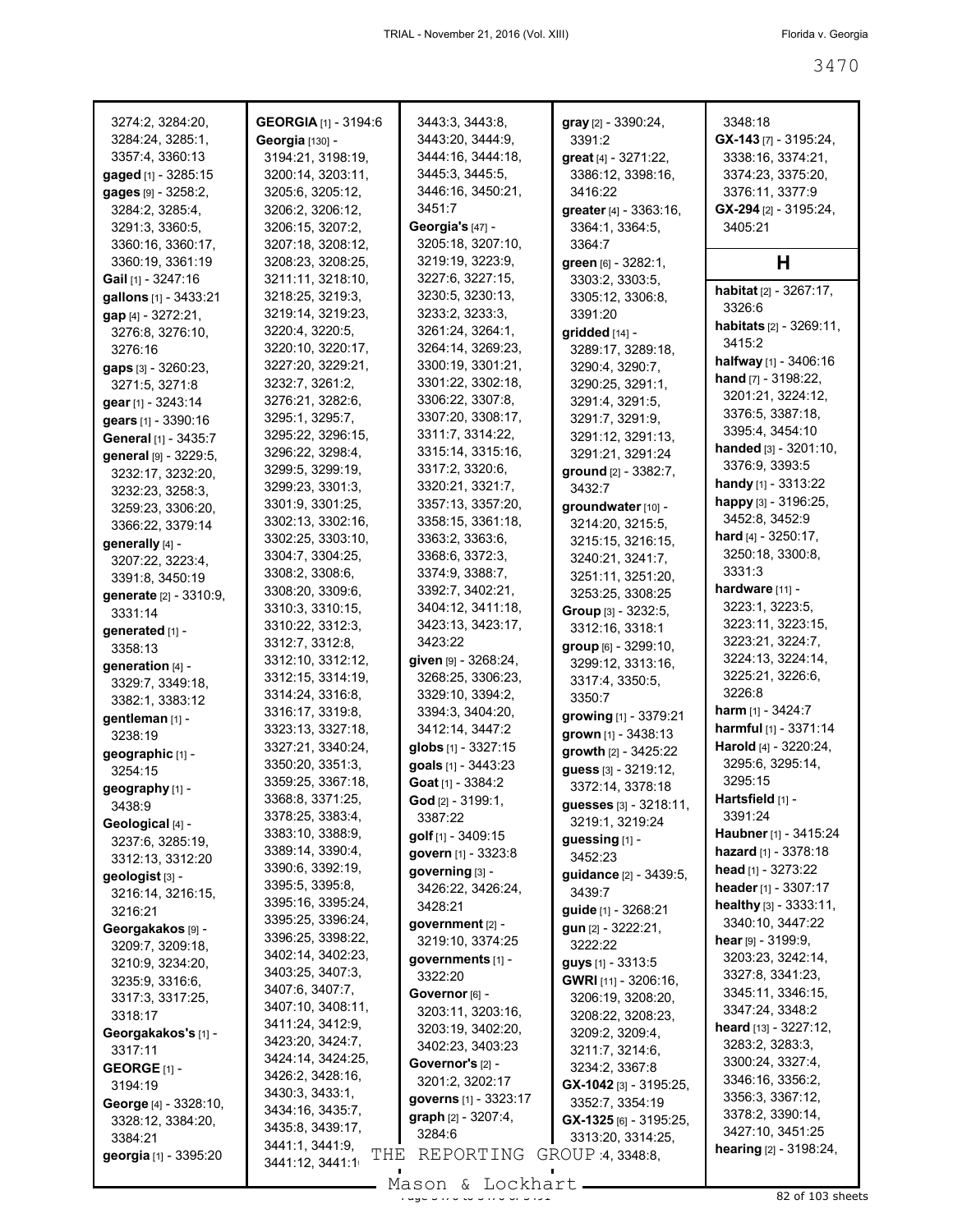| 3387:20                               | 3447:24, 3447:25              | 3299:14, 3300:2,                             | 3360:14                            | 3319:3, 3319:9,                    |
|---------------------------------------|-------------------------------|----------------------------------------------|------------------------------------|------------------------------------|
| HEARING $[1]$ -                       | homes [1] - 3399:22           | 3301:2, 3301:20,                             | impact [21] - 3215:17,             | 3319:24, 3320:3                    |
| 3194:10                               | honestly [1] - 3433:15        | 3302:15, 3302:16,                            | 3216:3, 3217:3,                    | improve [2] - 3280:7,              |
| heavily [1] - 3422:1                  | Honor [30] - 3196:13,         | 3308:17, 3313:9,                             | 3217:23, 3241:7,                   | 3280:14                            |
| held [1] - 3194:11                    | 3196:16, 3199:9,              | 3326:21, 3343:10,                            | 3254:7, 3256:1,                    | improved [1] -                     |
| Helen [1] - 3229:25                   | 3199:24, 3200:5,              | 3357:12, 3360:20                             | 3257:22, 3282:2,                   | 3317:17                            |
| help [9] - 3199:1,                    | 3258:13, 3259:3,              | hydrologists [1] -                           | 3309:21, 3310:15,                  | improvement [1] -                  |
| 3248:25, 3253:25,                     | 3300:6, 3302:20,              | 3298:15                                      | 3324:11, 3325:9,                   | 3317:19                            |
| 3265:13, 3268:21,                     | 3313:19, 3321:17,             | hydrology [23] -                             | 3326:5, 3353:20,                   | improving [1] -                    |
| 3296:2, 3312:11,                      | 3326:25, 3327:8,              | 3204:16, 3204:24,                            | 3356:8, 3356:9,                    | 3407:20                            |
| 3338:11, 3387:22                      | 3341:22, 3376:4,              | 3236:18, 3239:6,                             | 3358:16, 3404:24,                  | $IN$ [1] - 3454:10                 |
| helpful [4] - 3261:18,                | 3377:20, 3386:22,             | 3239:18, 3253:2,                             | 3435:14, 3449:11                   | in-stream [5] -                    |
| 3390:18, 3409:4,                      | 3386:24, 3387:11,             | 3257:3, 3257:5,                              | Impact [3] - 3323:25,              | 3260:16, 3261:24,                  |
| 3410:9                                | 3388:5, 3389:1,               | 3259:11, 3283:5,                             | 3330:17, 3332:17                   | 3262:3, 3262:5,                    |
| heralded [1] - 3442:1                 | 3389:8, 3426:5,               | 3287:7, 3287:8,                              | <b>impacted</b> [3] - 3268:9,      | 3266:16                            |
| hereby [1] - 3454:3                   | 3426:10, 3426:16,             | 3298:7, 3298:17,                             | 3351:2, 3357:13                    | inaccurate [1] -                   |
| high $[14] - 3279:4,$                 | 3448:20, 3451:17,             | 3299:4, 3299:7,                              | <b>impacts</b> [3] - 3324:21,      | 3257:10                            |
| 3285:15, 3306:1,                      | 3451:18, 3452:5,              | 3299:16, 3299:24,                            | 3415:2, 3423:20                    | <b>inactive</b> $[3] - 3331:1$ ,   |
| 3306:7, 3308:13,                      | 3452:6                        | 3300:3, 3301:15,                             | implement [10] -                   | 3331:4, 3332:23                    |
| 3308:19, 3308:22,                     | <b>Hook</b> [1] - $3220:3$    | 3313:9, 3350:20,                             | 3333:18, 3395:20,                  | Inappropriate [1] -                |
| 3309:8, 3323:5,                       | hook $[2] - 3220:16$ ,        | 3350:24                                      | 3398:22, 3399:5,                   | 3369:10                            |
| 3331:25, 3332:1,                      | 3221:14                       | hydropower [2] -                             | 3399:7, 3399:10,                   | inches [2] - 3353:12,              |
| 3334:14, 3368:24,                     | Hook's [1] - 3224:2           | 3329:6, 3329:7                               | 3412:23, 3443:6,                   | 3353:16                            |
| 3445:2                                | Hop $[1]$ - 3383:20           |                                              | 3446:17, 3450:25                   | <b>Inchul</b> [4] - $3237:17$ ,    |
| higher [15] - 3220:12,                | hopefully [1] - 3327:3        |                                              | implementation [2] -               | 3242:20, 3245:3,                   |
| 3220:19, 3267:23,                     | Hornberger [2] -              | IBT's [1] - 3450:16                          | 3435:6, 3444:17                    | 3246:4                             |
| 3272:5, 3277:5,                       | 3372:7, 3373:4                | Ichawaynochaway [1]                          | implemented [18] -                 | include [13] - 3214:19,            |
| 3303:21, 3304:17,                     | hotly [1] - 3302:14           | $-3252:3$                                    | 3277:3, 3293:21,                   | 3214:22, 3214:23,                  |
| 3305:9, 3308:20,                      | hotly-disputed [1] -          | idea [2] - 3275:17,                          | 3395:16, 3395:25,                  | 3215:4, 3296:6,                    |
| 3338:2, 3359:11,                      | 3302:14                       | 3373:3                                       | 3396:20, 3396:23,                  | 3319:8, 3329:3,                    |
| 3361:7, 3363:18,                      | hour $[1]$ - 3258:15          | ideas [1] - 3229:7                           | 3397:2, 3397:17,                   | 3335:8, 3347:24,                   |
| 3423:1, 3423:8                        | house [1] - 3433:12           | identified [11] -                            | 3398:8, 3399:24,                   | 3348:3, 3370:5,                    |
| highest [5] - 3207:1,                 | housekeeping [1] -            | 3260:9, 3271:21,                             | 3400:5, 3400:10,                   | 3425:25, 3437:16                   |
| 3308:1, 3310:25,                      | 3196:24                       | 3272:8, 3274:23,                             | 3400:12, 3400:13,                  | included [14] -                    |
| 3311:2, 3431:24                       | housing [1] - 3398:2          | 3276:8, 3276:10,                             | 3400:18, 3408:5,<br>3435:2, 3446:8 | 3354:17, 3364:24,                  |
| Highlands [1] - 3384:7                | human [2] - 3298:21,          | 3281:3, 3282:2,                              | implementing [2] -                 | 3365:5, 3365:25,                   |
| highlight [6] -                       | 3351:2                        | 3292:22, 3368:14,                            | 3413:12, 3446:23                   | 3366:5, 3366:17,                   |
| 3201:19, 3204:22,                     | hundred [1] - 3440:9          | 3376:12                                      | importance [1] -                   | 3393:18, 3394:19,                  |
| 3217:20, 3266:10,                     | hundreds [3] - 3302:2,        | identifies [1] -                             | 3447:17                            | 3402:4, 3406:25,                   |
| 3369:21, 3374:16                      | 3306:4, 3379:12               | 3422:10                                      | important [9] -                    | 3410:1, 3411:9,<br>3411:16, 3446:3 |
| highlighted [6] -<br>3248:18, 3272:6, | hydraulic [2] -               | identify [10] - 3202:3,                      | 3249:16, 3260:19,                  | includes [5] -                     |
| 3274:21, 3290:1,                      | 3215:24, 3259:16              | 3262:18, 3265:13,                            | 3316:10, 3320:25,                  | 3211:21, 3259:16,                  |
| 3432:25, 3441:21                      | hydroclimatologist            | 3269:13, 3271:5,                             | 3345:19, 3348:11,                  | 3427:14, 3428:14,                  |
| highly [3] - 3299:11,                 | $[1] - 3289:12$               | 3272:25, 3300:14,                            | 3348:13, 3400:23,                  | 3439:4                             |
| 3438:5                                | hydrogeology [1] -<br>3299:8  | 3400:25, 3435:11,                            | 3420:3                             | including [2] -                    |
| highly-professional                   | hydrograph [2] -              | 3446:22                                      | impose [2] - 3402:24,              | 3245:12, 3298:25                   |
| $[1] - 3299:11$                       | 3338:18, 3342:15              | identifying [1] -                            | 3424.7                             | inclusion $[1]$ -                  |
| highly-trained [1] -                  | hydrologic [4] -              | 3208:14                                      | imposed [4] -                      | 3308:23                            |
| 3299:11                               | 3258:10, 3259:17,             | <b>Ignatius</b> [1] - 3208:17                | 3430:14, 3430:22,                  | incorporate [1] -                  |
| hiring [1] - 3428:12                  | 3300:22, 3350:18              | <b>ignore</b> [1] - 3263:17                  | 3430:23, 3446:23                   | 3215:8                             |
| <b>historic</b> [1] - 3251:18         | hydrological [1] -            | $II$ [1] - 3266:5                            | <b>imposes</b> [1] - 3401:21       | incorporated [2] -                 |
| history [4] - 3403:10,                | 3298:5                        | III [2] - 3210:22,<br>3267:6                 | impounded [2] -                    | 3215:8, 3316:25                    |
| 3404:4, 3404:8,                       | hydrologically [1] -          |                                              | 3327:24, 3328:14                   | <b>increase</b> $[7] - 3224:16$ ,  |
| 3435:20                               | 3215:11                       | illegally [1] - 3202:18<br>illustrated [1] - | impoundment [3] -                  | 3224:19, 3280:16,                  |
| <b>History</b> $[1]$ - 3403:14        | hydrologist <sub>[21]</sub> - | 3443:24                                      | 3277:20, 3319:12,                  | 3347:1, 3425:25,                   |
| hold $[1]$ - 3213:23                  | 3202:12, 3241:24,             | immediate [1] -                              | 3319:14                            | 3438:19, 3439:12                   |
| holders [1] - 3299:6                  | 3283:14, 3287:7,              | 3330:1                                       | impoundments [8] -                 | increased [2] -                    |
| home [5] - 3433:14,                   | 3289:7, 3298:8,               |                                              | 3207:19, 3207:22,                  | 3345:22, 3404:15                   |
| 3447:20, 3447:23,                     | THE<br>3298:19, 3298:2        | REPORTING                                    | GROUP 22, 3214:3,                  | increasing [2] -                   |

 $83$  of 103 sheets  $\frac{3489611}{48711000011}$  of  $\frac{3492611}{4871000011}$  of  $\frac{3492611}{4871000000}$  The Reporting Group (207) 797-6040 Mason & Lockhart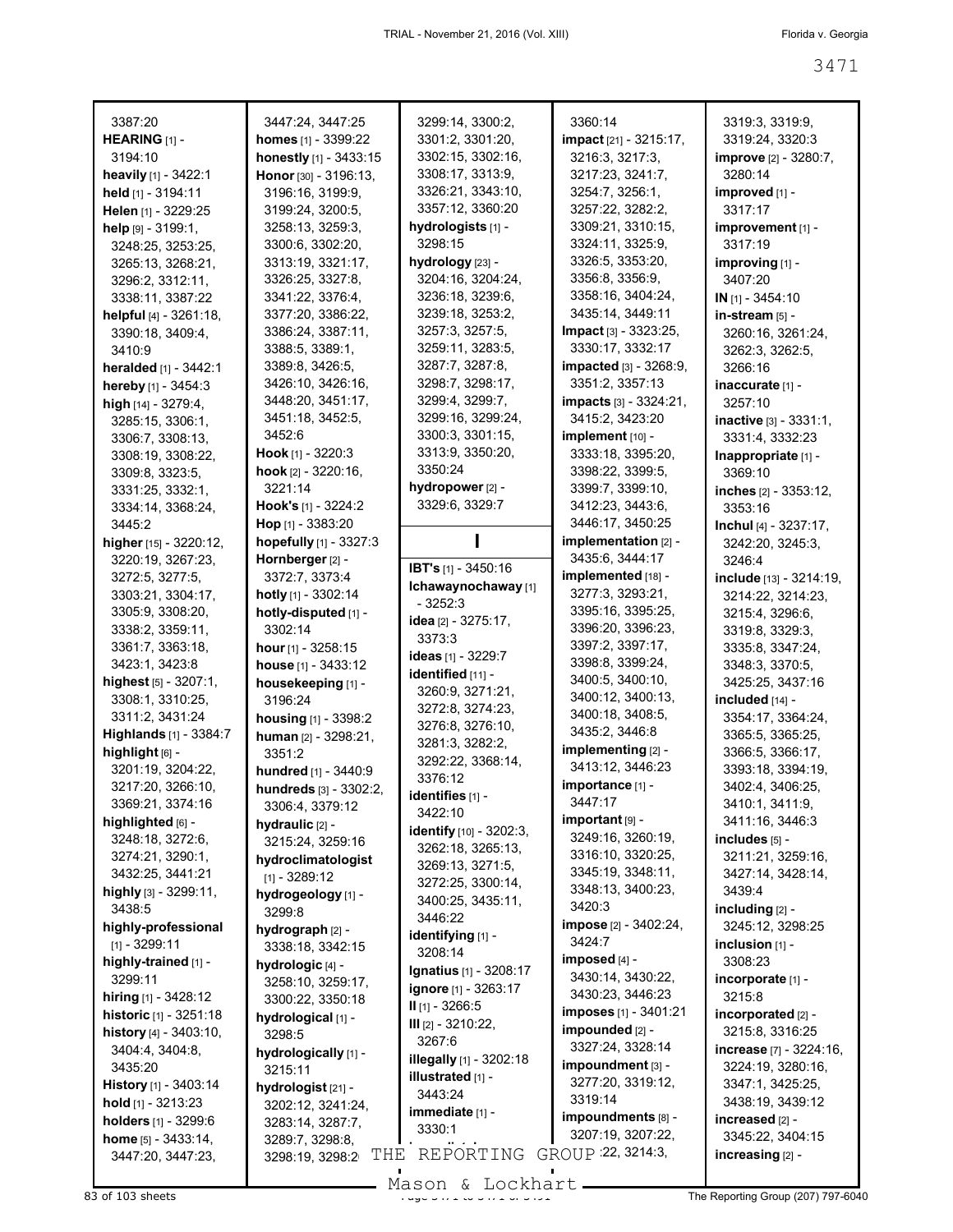| 3419:11, 3422:11          | 3245:15, 3245:16,                  | Interim [1] - 3325:19            | 3222:24, 3225:12,                         | 3330:23, 3331:2,               |
|---------------------------|------------------------------------|----------------------------------|-------------------------------------------|--------------------------------|
| incremental [9] -         | 3245:18, 3251:6,                   | Interior [2] - 3231:24,          | 3225:19, 3310:4,                          | 3332:24                        |
| 3283:24, 3284:4,          | 3251:24, 3252:2,                   | 3282:5                           | 3380:14, 3380:16,                         | $IWA$ <sub>[1]</sub> - 3432:15 |
| 3284:7, 3284:16,          | 3254:19, 3255:9,                   | internal [10] - 3201:7,          | 3380:22                                   |                                |
| 3287:16, 3287:23,         | 3256:21, 3257:7,                   | 3201:24, 3202:4,                 | irrigation [47] -                         | J                              |
| 3288:2, 3288:14,          | 3257:9, 3257:15,                   | 3202:14, 3212:11,                | 3207:20, 3208:2,                          |                                |
| 3320:13                   | 3257:23, 3258:8,                   | 3235:22, 3256:20,                | 3214:19, 3215:4,                          | Jackson [1] - 3391:24          |
| indeed [3] - 3252:3,      | 3258:9, 3261:14,                   | 3256:22, 3257:1,                 | 3221:17, 3222:2,                          | <b>James</b> [2] - 3216:10,    |
| 3253:23, 3352:21          | 3289:23, 3292:21,                  | 3268:17                          | 3222:20, 3222:23,                         | 3220:3                         |
| independent [1] -         | 3293:23, 3313:10,                  | interrogated [1] -               | 3222:25, 3225:15,                         | JAMIE [1] - 3194:17            |
| 3329:19                   | 3315:14, 3362:9,                   | 3386:11                          | 3225:16, 3225:24,                         | January [22] -                 |
| index $[1] - 3406:25$     | 3367:17, 3367:18,                  | interrupt [3] -                  | 3250:15, 3250:23,                         | 3227:24, 3237:16,              |
| <b>INDEX</b> [1] - 3195:1 | 3367:20, 3367:23,                  | 3235:18, 3243:6,                 | 3251:5, 3252:2,                           | 3239:8, 3243:2,                |
| indicate [2] - 3254:1,    | 3374:24, 3376:1                    | 3440:15                          | 3253:7, 3253:13,                          | 3243:4, 3243:7,                |
| 3279:3                    | informed [1] - 3217:5              | interrupting [2] -               | 3253:24, 3254:11,                         | 3243:10, 3243:13,              |
| indicated [1] -           | infrastructure [4] -               | 3224:10, 3231:6                  | 3277:6, 3280:6,                           | 3243:16, 3243:19,              |
| 3296:23                   | 3406:25, 3432:6,                   | <b>intervals</b> [1] - 3354:9    | 3280:7, 3280:9,                           | 3244:7, 3244:11,               |
| indicates [3] -           | 3440:10, 3440:12                   | intra [2] - 3351:23,             | 3280:12, 3280:14,                         | 3244:20, 3244:21,              |
| 3368:23, 3418:9,          | initial [2] - 3260:16              | 3355:2                           | 3280:25, 3281:21,                         | 3283:9, 3283:12,               |
| 3419:5                    | <b>initiatives</b> [1] - 3430:4    | intra-annual [2] -               | 3302:8, 3310:1,                           | 3305:3, 3338:21,               |
| indicating $[1] - 3227:4$ | input [1] - 3322:17                | 3351:23, 3355:2                  | 3319:25, 3374:8,                          | 3407:19, 3410:13               |
| indicator [4] -           | inside $[1] - 3433.11$             | inundate [1] - 3332:4            | 3379:19, 3379:20,                         | jeopardize [1] -               |
| 3251:17, 3253:21,         | instance [1] - 3340:4              | investigate [1] -                | 3379:21, 3390:15,                         | 3326:3                         |
| 3254:22, 3258:3           | instances [5] -                    | 3202:17                          | 3394:8, 3397:11,                          | $Jim$ [13] - 3224:2,           |
| individual [4] -          | 3205:16, 3227:5,                   | investigating [1] -              | 3409:14, 3409:16,                         | 3277:20, 3327:19,              |
| 3209:12, 3306:14,         | 3260:21, 3279:19,                  | 3202:20                          | 3409:24, 3410:2,                          | 3327:25, 3328:13,              |
| 3429:17                   | 3307:2                             | investigation [3] -              | 3410:3, 3410:6,                           | 3329:15, 3339:17,              |
| individuals [4] -         | <b>institute</b> $[5] - 3206:16$ , | 3269:22, 3294:15,                | 3411:3, 3411:6                            | 3341:14, 3342:1,               |
| 3209:17, 3210:18,         | 3208:24, 3300:2,                   | 3296:5                           | <b>issue</b> $[19] - 3204:10$ ,           | 3343:15, 3343:18,              |
| 3210:19, 3393:18          | 3367:9, 3412:1                     | investing [1] -                  | 3204:16, 3204:23,                         | 3345:3, 3359:7                 |
| indoor $[2] - 3449:3$ ,   | instrumentation [2] -              | 3440:23                          | 3212:14, 3212:20,                         | job [3] - 3258:5,              |
| 3449:7                    | 3307:4                             | <b>invite</b> $[5] - 3228:6$ ,   | 3212:22, 3235:20,                         | 3390:5, 3448:18                |
| industrial [12] -         | integrated [1] -                   | 3273:23, 3282:3,                 | 3235:25, 3236:3,                          | Johnson [2] -                  |
| 3261:6, 3303:5,           | 3329:21                            | 3282:14, 3296:18                 | 3236:5, 3236:6,                           | 3295:14, 3295:17               |
| 3304:21, 3305:16,         | intend [1] - 3243:23               | <b>invited</b> [1] - 3268:19     | 3286:20, 3325:21,                         | joined [1] - 3294:19           |
| 3305:22, 3305:24,         | intended [4] -                     | $invocation$ [1] -               | 3360:25, 3361:3,                          | JOSHUA [1] - 3194:25           |
| 3316:18, 3379:5,          | 3261:10, 3264:21,                  | 3255:24                          | 3361:4, 3361:6,                           | journal [1] - 3269:21          |
| 3379:9, 3379:16,          | 3269:5, 3269:6                     | invoke [5] - 3236:20,            | 3444:5                                    | Jud [1] - 3200:17              |
| 3390:8, 3434:3            | intent [2] - 3265:16,              | 3237:11, 3240:3,                 | issued [8] - 3211:4,                      | Judge [2] - 3392:18,           |
| industry [1] - 3432:22    | 3419:4                             | 3281:9, 3412:12                  | 3273:2, 3281:5,                           | 3445:13                        |
| inefficient [1] -         | intention [1] - 3265:8             | invoked [3] - 3281:14,           | 3325:23, 3429:2,                          | <b>judging</b> $[1] - 3248.3$  |
| 3433:13                   | interactions [2] -                 | 3281:17, 3408:12                 | 3429:3, 3434:19,                          | July [5] - 3279:15,            |
| $inflow$ [9] - 3263:10,   | 3297:18, 3297:24                   | <b>invoking</b> $[2] - 3239:1$ , | 3439:4                                    | 3350:1, 3353:4,                |
| 3335:2, 3335:17,          | interbasin <sub>[9]</sub> -        | 3239:8                           | <b>issues</b> [10] - 3205:4,              | 3353:8, 3353:13                |
| 3337:1, 3337:22,          | 3437:23, 3437:25,                  | involve [1] - 3239:18            | 3217:7, 3229:9,                           | <b>jump</b> $[1] - 3403:19$    |
| 3337:23, 3338:2,          | 3438:1, 3438:19,                   | involved [8] - 3242:3,           | 3265:5, 3317:19,                          | June [3] - 3279:15,            |
| 3338:3, 3341:18           | 3439:2, 3439:6,                    | 3278:2, 3278:5,                  | 3320:12, 3376:11,                         | 3353:4, 3454:17                |
| influence [3] -           | 3439:10, 3439:12,                  | 3347:9, 3347:18,                 | 3377:4, 3405:13,                          | $JX-124$ [4] - 3195:7,         |
| 3254:12, 3405:7,          | 3439:22                            | 3402:9, 3402:11,                 | 3452:20                                   | 3330:17, 3332:18,              |
| 3414:3                    | interest [2] - 3323:1,             | 3440:17                          | <b>issuing</b> [4] - 3247:22,             | 3334:16                        |
| inform $[2] - 3212:13$ ,  | 3323:5                             | involvement [4] -                | 3281:19, 3281:24,                         | $JX-129$ [2] - 3223:10,        |
| 3236:21                   | interested [2] -                   | 3204:23, 3259:6,                 | 3429:5                                    | 3224:22                        |
| information $[42]$ -      | 3271:14, 3279:24                   | 3259:9, 3347:20                  | item $[3] - 3401:18$ ,                    | $JX-148$ [2] - 3195:8,         |
| 3204:2, 3211:18,          | interestingly [2] -                | involves [1] - 3288:16           | 3432:1, 3433:4                            | 3260:4                         |
| 3211:19, 3214:11,         | 3433:18, 3436:23                   | irrigated [18] -                 | <b>items</b> $[2] - 3196:24$ ,<br>3240:14 | JX-152 [1] - 3230:12           |
| 3214:17, 3220:6,          | interests [3] -                    | 3202:18, 3204:11,                |                                           | $JX-21$ [3] - 3195:6,          |
| 3229:6, 3233:3,           | 3324:14, 3350:8,                   | 3204:13, 3217:21,                | iterations [1] -                          | 3277:23, 3279:22               |
| 3239:18, 3239:22,         | 3390:1                             | 3218:3, 3220:13,                 | 3243:25                                   | $JX-41$ [2] - 3195:6,          |
| 3243:12, 3243:16,         | interim [2] - 3261:24,             | 3220:18, 3222:9,                 | itself $[6] - 3213:12$ ,                  | 3397:5                         |
| 3244:9, 3245:12,          | 3262:3<br>THE                      | REPORTING                        | GROUP 13, 3271:3,                         | $JX-69$ [2] - 3195:7,          |

 $\frac{25}{34}$  of 103 sheets Mason & Lockhart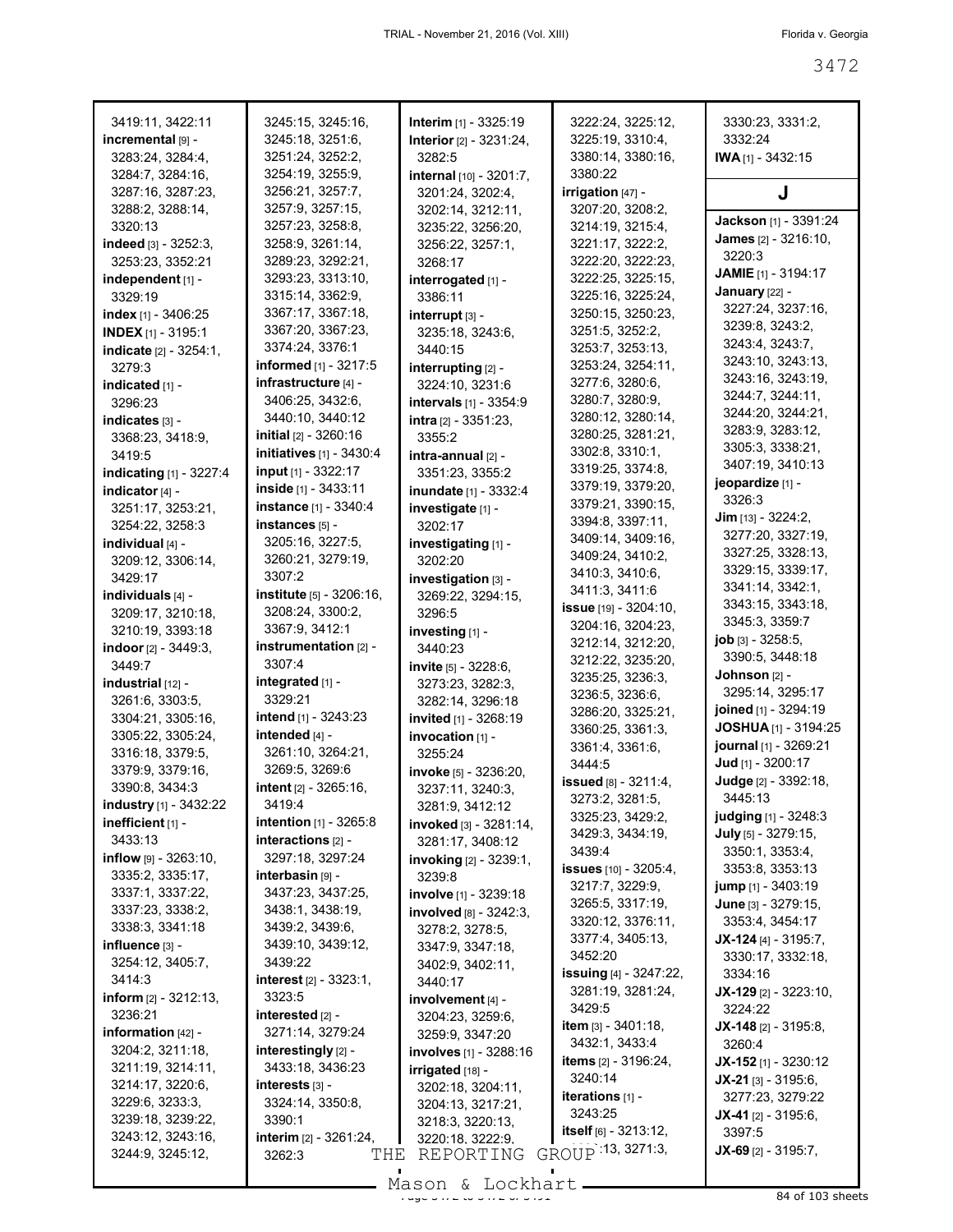| 3255:21                               | 3283:5, 3299:10,                             | 3384:23, 3385:3,                     | 3440:9, 3451:20                              | 3431:17, 3445:11                                        |
|---------------------------------------|----------------------------------------------|--------------------------------------|----------------------------------------------|---------------------------------------------------------|
| JX-70 $[1]$ - 3246:2                  | 3300:18, 3322:3,                             | 3385:5, 3385:7,                      | lasted [1] - 3340:5                          | Lettenmaier [2] -                                       |
|                                       | 3388:23, 3397:4,                             | 3385:10, 3385:13,                    | <b>late</b> $[2] - 3295:10$ ,                | 3354:23, 3355:23                                        |
| K                                     | 3401:16, 3435:14                             | 3385:24, 3386:3,                     | 3359:21                                      | letter [30] - 3206:4,                                   |
|                                       | known [1] - 3197:25                          | 3386:10, 3386:16,                    | lauded [1] - 3441:17                         | 3220:23, 3227:21,                                       |
| <b>Kathryn</b> [2] - 3388:3,          | knows [3] - 3198:11,                         | 3386:20, 3386:23,                    | law $[4] - 3402:9$ ,                         | 3227:22, 3227:25,                                       |
| 3388:7                                | 3203:16, 3203:19                             | 3387:3, 3387:7,                      | 3402:12, 3434:15,                            | 3228:8, 3228:12,                                        |
| Katie [1] - 3196:20                   |                                              | 3387:12, 3387:14,                    | 3438:24                                      | 3228:13, 3228:16,                                       |
| keep [5] - 3306:3,                    | L                                            | 3388:16, 3389:2,                     | lawyer [3] - 3228:23,                        | 3229:2, 3230:9,                                         |
| 3327:7, 3334:22,                      |                                              | 3389:11, 3426:8,                     | 3228:25, 3229:2                              | 3230:10, 3230:13,                                       |
| 3375:5, 3387:1                        | labeled $[3] - 3242:18$ ,<br>3244:25, 3296:2 | 3426:14, 3448:22,                    | lawyers [2] - 3227:9.                        | 3230:18, 3230:23,                                       |
| keeping [1] - 3265:8                  | $lack 61 - 3240:21,$                         | 3451:19, 3451:23,                    | 3293:24                                      | 3231:15, 3231:16,                                       |
| Kennedy [4] -                         | 3261:14, 3345:6,                             | 3452:2, 3452:13,                     | lay [1] - 3390:3                             | 3231:23, 3232:18,                                       |
| 3216:11, 3216:13,<br>3216:19, 3217:5  | 3351:6, 3402:21,                             | 3452:21, 3452:25                     | layer [6] - 3331:1,                          | 3233:7, 3282:4,                                         |
| Kennedy's [1] -                       | 3419:12                                      | land $[2] - 3310:2$ ,                | 3331:7, 3331:8,                              | 3282:14, 3283:8,                                        |
| 3217:1                                | Lake [25] - 3277:20,                         | 3380:1                               | 3331:22, 3331:23,                            | 3283:12, 3285:19,                                       |
| <b>kept</b> $[1]$ - 3363:10           | 3277:21, 3311:13,                            | landscaping [1] -                    | 3336:21                                      | 3295:5, 3295:8,                                         |
| <b>Kerr</b> [7] - 3296:10,            | 3323:3, 3327:24,                             | 3397:11                              | layers [1] - 3330:25                         | 3295:9, 3417:24,                                        |
| 3296:11, 3296:19,                     | 3328:6, 3328:8,                              | Langdale [1] -<br>3383:19            | laymen's [1] - 3350:4                        | 3418:23<br><b>letters</b> [1] - 3227:8                  |
| 3424:21, 3424:23,                     | 3328:9, 3328:14,                             | language [1] -                       | lead [2] - 3254:9,                           | <b>level</b> [23] - 3203:8,                             |
| 3424:24, 3425:8                       | 3341:9, 3385:4,                              | 3371:13                              | 3392:14                                      | 3207:1, 3207:2,                                         |
| <b>Kerr's</b> $[1] - 3425:3$          | 3385:5, 3391:15,                             | Lanier [16] - 3323:3,                | leader [2] - 3232:4,                         | 3212:12, 3241:7,                                        |
| key [2] - 3204:23,                    | 3391:17, 3392:24,                            | 3328:6, 3328:8,                      | 3441:14                                      | 3251:20, 3253:19,                                       |
| 3442:3                                | 3393:25, 3398:21,                            | 3391:15, 3391:17,                    | leading [1] - 3441:24                        | 3253:21, 3253:23,                                       |
| <b>Kim</b> $[4] - 3237:17$ ,          | 3404:19, 3404:20,                            | 3392:24, 3394:1,                     | leak [7] - 3407:10,                          | 3253:25, 3276:25,                                       |
| 3242:21, 3245:3,                      | 3417:21, 3445:4,                             | 3398:21, 3404:19,                    | 3432:21, 3444:9,                             | 3293:17, 3299:9,                                        |
| 3246:5                                | 3445:7, 3445:17,                             | 3404:20, 3417:21,                    | 3449:10, 3450:18,                            | 3306:7, 3308:19,                                        |
| kind [18] - 3208:5,                   | 3445:22, 3446:20                             | 3445:4, 3445:7,                      | 3450:25, 3451:4                              | 3311:9, 3334:14,                                        |
| 3211:19, 3263:18,                     | lakewood [1] - 3385:3                        | 3445:17, 3445:22,                    | leakage [1] - 3406:25                        | 3334:22, 3353:14,                                       |
| 3275:4, 3293:19,                      | LANCASTER [88] -                             | 3446:21                              | leaking [1] - 3282:25<br>leaks [3] - 3407:4, | 3397:19, 3441:11,                                       |
| 3294:15, 3329:12,                     | 3194:11, 3196:2,                             | large [9] - 3254:20,                 | 3432:10, 3451:9                              | 3445:2                                                  |
| 3329:13, 3342:23,                     | 3196:5, 3196:14,                             | 3290:15, 3308:9,                     | learned [1] - 3277:9                         | <b>levels</b> [9] - 3203:8,                             |
| 3353:21, 3356:6,                      | 3196:22, 3197:4,                             | 3379:22, 3383:8,                     | least $[3] - 3236:23$ ,                      | 3203:15, 3251:11,                                       |
| 3429:7, 3429:13,                      | 3197:18, 3197:22,                            | 3394:4, 3410:1,                      | 3282:2, 3364:8                               | 3254:15, 3258:11,                                       |
| 3429:23, 3432:17,                     | 3198:5, 3198:15,                             | 3411:5, 3440:8                       | leave [2] - 3255:16,                         | 3263:1, 3263:5,                                         |
| 3440:21, 3445:9,                      | 3198:18, 3199:11,                            | large-scale [3] -                    | 3331:25                                      | 3303:22, 3423:1                                         |
| 3446:1                                | 3199:25, 3200:8,                             | 3394:4, 3410:1,                      | led [1] - 3408:14                            | LEWIS [1] - 3194:22                                     |
| kinds [1] - 3339:24                   | 3258:17, 3258:21,                            | 3411:5                               | left [2] - 3200:12,                          | Lewis [5] - 3238:20,                                    |
| Kirkpatrick [28] -                    | 3258:23, 3297:6,<br>3297:10, 3300:12,        | $larger_{[4]} - 3223:4,$             | 3403:21                                      | 3239:10, 3239:21,                                       |
| 3195:3, 3196:20,                      | 3321:12, 3327:2,                             | 3226:11, 3226:13,                    | legal [6] - 3206:3,                          | 3247:16                                                 |
| 3388:3, 3388:8,                       | 3343:22, 3343:24,                            | 3383:6                               | 3206:7, 3227:21,                             | <b>lies</b> $[1] - 3440:10$                             |
| 3388:19, 3389:5,                      | 3344:5, 3344:8,                              | largest [3] - 3328:4,                | 3228:17, 3395:1,                             | <b>life</b> $[1] - 3448:3$                              |
| 3392:6, 3412:24,                      | 3344:11, 3344:13,                            | 3447:19, 3447:24                     | 3447:6                                       | lifted [1] - 3281:20                                    |
| 3422:18, 3426:20,<br>3426:23, 3427:8, | 3361:12, 3376:7,                             | last [33] - 3197:15,                 | legend [1] - 3392:5                          | Light [1] - 3230:1                                      |
| 3432:1, 3433:4,                       | 3377:22, 3378:1,                             | 3199:6, 3199:8,                      | legislation [6] -                            | $limit_{[7]} - 3267:15,$                                |
| 3433:23, 3435:13,                     | 3378:4, 3378:9,                              | 3216:23, 3218:3.                     | 3402:7, 3413:21,                             | 3296:24, 3423:6,                                        |
| 3436:4, 3436:16,                      | 3378:11, 3378:16,                            | 3218:9, 3221:10,                     | 3416:15, 3427:19,                            | 3423:22, 3424:5,                                        |
| 3437:20, 3440:24,                     | 3378:24, 3379:7,                             | 3224:4, 3228:5,                      | 3441:4, 3441:13                              | 3425:9, 3425:19                                         |
| 3442:2, 3444:19,                      | 3380:18, 3380:23,                            | 3241:16, 3241:17,                    | legislative [3] -                            | $limitations 2] -$                                      |
| 3446:15, 3447:12,                     | 3381:3, 3381:19,                             | 3245:12, 3245:21,<br>3247:2, 3247:4, | 3403:10, 3404:4,                             | 3408:20, 3409:3                                         |
| 3448:5, 3448:19,                      | 3382:5, 3382:10,                             | 3250:5, 3250:6,                      | 3404:8                                       | limited [6] - 3215:24,                                  |
| 3448:25, 3451:19                      | 3382:14, 3382:17,                            | 3250:8, 3268:6,                      | legislators [2] -                            | 3290:12, 3328:15,<br>3385:23, 3409:6,                   |
| Kistenmacher [6] -                    | 3382:22, 3383:1,                             | 3270:23, 3288:12,                    | 3405:16, 3434:16                             | 3409:20                                                 |
| 3209:10, 3209:17,                     | 3383:5, 3383:8,                              | 3288:21, 3297:13,                    | length [1] - 3386:12                         | <b>limiting</b> $[1]$ - 3408:22                         |
| 3210:10, 3234:23,                     | 3383:13, 3383:16,                            | 3310:7, 3319:2,                      | less [13] - 3279:15,                         |                                                         |
| 3235:9, 3318:18                       | 3383:19, 3383:24,                            | 3320:5, 3340:3,                      | 3290:4, 3321:6,                              | <b>limits</b> $[1]$ - 3398:24<br>$line [30] - 3247:11,$ |
| knowledge [12] -                      | 3384:2, 3384:4,                              | 3351:16, 3366:6,                     | 3333:17, 3337:24,                            | 3248:9, 3248:17,                                        |
| 3202:22, 3203:7,                      | 3384:6, 3384:9,                              |                                      | 3337.25, 3342.3,                             | 3297:13, 3297:17,                                       |
| 3203:14, 3203:20,                     | THE<br>3384:16, 3384:1                       | REPORTING                            | GROUP 17, 3360:22,                           |                                                         |

Mason & Lockhart **Page 3473 of 103 sheets** Page 3473 to 3473 Mason & Lockhart **Page 3473 to 3473 of 3491 The Reporting Group (207) 797-6040**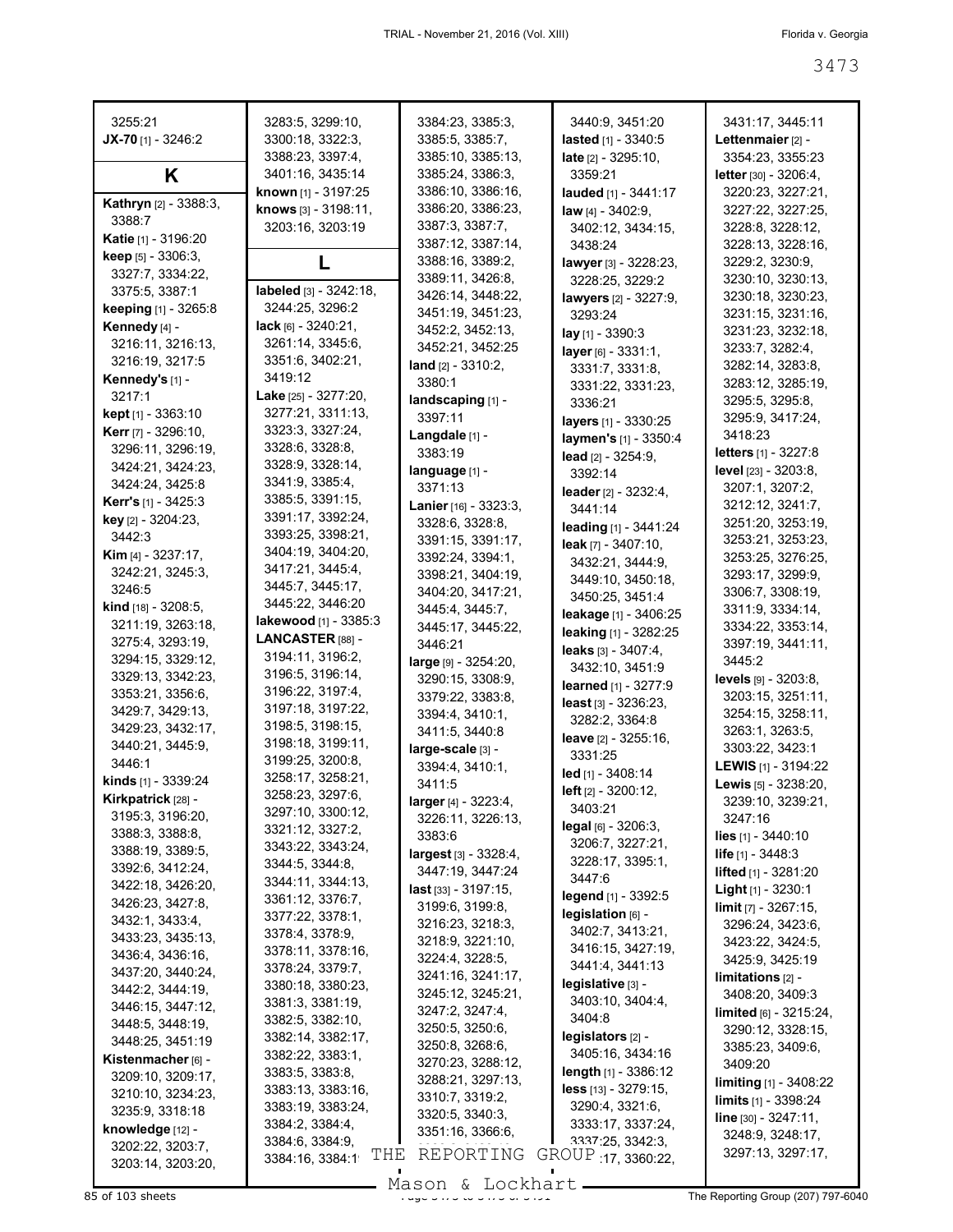| 3303:15, 3311:14,                 | 3249:7, 3251:13,                          | 3377:8, 3377:12,                | Magnuson [2] -                 | mapped [1] - 3224:5         |
|-----------------------------------|-------------------------------------------|---------------------------------|--------------------------------|-----------------------------|
| 3320:22, 3327:18,                 | 3254:3, 3254:7,                           | 3377:17, 3393:24,               | 3392:18, 3445:2                | mapping $[4]$ -             |
| 3327:20, 3327:21,                 | 3254:16, 3254:17,                         | 3428:14, 3429:18,               | mail [10] - 3238:19,           | 3221:22, 3222:5,            |
| 3334:7, 3338:20,                  | 3255:13, 3257:18,                         | 3438:24, 3441:15                | 3238:22, 3238:24,              | 3222:7                      |
| 3338:24, 3339:25,                 | 3258:2, 3260:10,                          | looks $[7] - 3238:24$ ,         | 3238:25, 3239:21,              | March [7] - 3237:10,        |
| 3345:23, 3346:6,                  | 3260:12, 3260:14,                         | 3308:4, 3309:23,                | 3247:1, 3247:2,                | 3281:6, 3281:8,             |
| 3353:3, 3353:4,                   | 3269:20, 3273:23,                         | 3312:25, 3354:23,               | 3247:9, 3247:15,               | 3281:20, 3340:6,            |
| 3358:1, 3358:9,                   | 3275:16, 3278:25,                         | 3370:14, 3420:13                | 3252:20                        | 3340:7, 3340:9              |
| 3358:23, 3359:1,                  | 3279:5, 3286:23,                          | Loss $[1] - 3416:11$            | <b>main</b> $[2] - 3210.6$ ,   | marked [6] - 3220:23,       |
| 3361:7, 3361:8,                   | 3287:23, 3287:25,                         | $loss$ [17] - 3214:8,           | 3429:6                         | 3238:18, 3240:20,           |
| 3406:18, 3409:12,                 | 3288:12, 3289:19,                         | 3214:13, 3301:8,                | <b>Maine</b> $[3] - 3194:13$ , |                             |
| 3410:1, 3410:19,                  | 3296:1, 3296:4,                           | 3368:23, 3406:8,                |                                | 3246:25, 3255:21,           |
| 3410:22                           | 3297:15, 3303:24,                         |                                 | 3194:15, 3454:3                | 3364:25                     |
|                                   | 3325:7, 3327:16,                          | 3406:14, 3406:22,               | mainstem [1] -                 | <b>Martin</b> [1] - 3209:10 |
| lines [5] - 3327:14,              |                                           | 3407:1, 3407:11,                | 3420:16                        | Mason [4] - 3194:14,        |
| 3335:24, 3391:6,                  | 3332:25, 3335:13,                         | 3431:7, 3432:23,                | <b>maintain</b> $[1] - 3375.9$ | 3454:2, 3454:15,            |
| 3410:23, 3414:16                  | 3335:16, 3336:14,                         | 3433:2, 3442:7,                 | maintained [1] -               | 3454:15                     |
| linkage [1] - 3204:6              | 3336:16, 3336:21,                         | 3442:22, 3443:5,                | 3339:21                        | <b>MASTER</b> [87] -        |
| <b>list</b> $[5] - 3210:6$ ,      | 3336:24, 3351:18,                         | 3443:9                          | maintaining [1] -              | 3194:11, 3196:2,            |
| 3309:20, 3393:14,                 | 3351:22, 3352:22,                         | <b>losses</b> $[2] - 3213:21$ , | 3261:3                         | 3196:5, 3196:14,            |
| 3401:5, 3409:11                   | 3353:6, 3353:8,                           | 3214:2                          | major [4] - 3259:17,           | 3196:22, 3197:4,            |
| <b>listed</b> $[5] - 3226:20,$    | 3353:14, 3353:15,                         | $lost$ [2] - 3432:7,            | 3320:22, 3323:3,               | 3197:18, 3197:22,           |
| 3249:8, 3271:25,                  | 3354:1, 3354:24,                          | 3448:10                         | 3428:1                         | 3198:5, 3198:15,            |
| 3272:2, 3418:15                   | 3356:5, 3356:9,                           | low [19] - 3241:7,              | majority [4] - 3290:15,        | 3198:18, 3199:11,           |
| <b>lists</b> $[1] - 3399:18$      | 3356:13, 3356:15,                         | 3263:12, 3276:18,               | 3395:24, 3434:8,               | 3199:25, 3200:8,            |
| litigation [7] -                  | 3356:18, 3357:9,                          | 3276:22, 3276:23,               | 3443:11                        | 3258:17, 3258:21,           |
| 3205:19, 3205:25,                 | 3360:4, 3361:4,                           | 3276:24, 3291:6,                | manage [1] - 3312:12           | 3258:23, 3297:6,            |
| 3227:18, 3230:23,                 | 3364:21, 3374:2,                          | 3311:16, 3313:1,                | Management [4] -               | 3297:10, 3300:12,           |
| 3368:20, 3392:18,                 | 3374:4, 3374:19,                          | 3336:8, 3336:11,                | 3295:6, 3312:17,               | 3321:12, 3327:2,            |
| 3405:8                            | 3375:7, 3376:11,                          | 3337:20, 3337:22,               | 3313:20, 3318:5                | 3343:22, 3343:24,           |
| live [1] - 3344:20                | 3377:14, 3393:3,                          | 3338:5, 3340:14,                | management [13] -              | 3344:5, 3344:8,             |
| lobbyist [4] - 3390:3,            | 3395:9, 3396:2,                           | 3371:15, 3418:16,               | 3204:24, 3258:12,              | 3344:11, 3344:13,           |
| 3390:6, 3426:25,                  | 3398:11, 3404:10,                         | 3420:24                         | 3285:20, 3312:7,               | 3361:12, 3376:7,            |
| 3427:3                            | 3405:20, 3406:19,                         | lower [17] - 3201:21,           | 3318:25, 3322:21,              | 3377:22, 3378:1,            |
| $local_{[6]} - 3339:14,$          | 3407:16, 3409:2,                          | 3222:8, 3226:11,                | 3392:14, 3412:4,               | 3378:4, 3378:9,             |
| 3339:15, 3401:19,                 | 3410:18, 3410:23,                         | 3262:13, 3263:10,               | 3412:12, 3412:25,              | 3378:11, 3378:16,           |
| 3401:22, 3430:15,                 | 3414:16, 3415:16,                         | 3272:5, 3272:17,                | 3415:1, 3418:25,               | 3378:24, 3379:7,            |
| 3432:5                            | 3423:11, 3425:3,                          | 3274:21, 3304:18,               | 3424:2                         | 3380:18, 3380:23,           |
| <b>locate</b> $[2] - 3233:16$ ,   | 3425:21, 3432:5,                          | 3305:7, 3329:23,                | manager [2] -                  | 3381:3, 3381:19,            |
| 3248:25                           | 3433:11, 3435:20,                         | 3330:8, 3352:25,                | 3283:13, 3298:5                | 3382:5, 3382:10,            |
| <b>location</b> $[6] - 3251:1$ ,  | 3435:25, 3436:23,                         | 3353:23, 3381:15,               |                                | 3382:14, 3382:17,           |
| 3251:3, 3262:19,                  | 3441:19, 3445:5,                          | 3420:16, 3437:7                 | managing [2] -                 | 3382:22, 3383:1,            |
| 3280:21, 3335:5,                  | 3448:11, 3448:13                          | lowest [8] - 3263:15,           | 3299:16, 3301:17               | 3383:5, 3383:8,             |
| 3369:14                           | looked [31] - 3251:10,                    | 3263:16, 3263:17,               | mandated [2] -                 | 3383:13, 3383:16,           |
| <b>locations</b> $[8] - 3254:3$ , | 3251:11, 3253:20,                         | 3263:18, 3271:19,               | 3398:1, 3398:24                | 3383:19, 3383:24,           |
| 3254:5, 3257:23,                  | 3254:2, 3257:16,                          | 3279:8, 3331:1,                 | mandatory [5] -                | 3384:2, 3384:4,             |
|                                   | 3257:19, 3257:21,                         | 3336:21                         | 3399:13, 3400:7,               | 3384:6, 3384:9,             |
| 3265:5, 3269:12,                  | 3351:19, 3351:20,                         | <b>lows</b> $[1]$ - 3275:7      | 3400:14, 3430:12,              | 3384:16, 3384:19,           |
| 3280:24, 3281:3,                  | 3354:5, 3354:8,                           | <b>lump</b> [3] - 3291:14,      | 3430:13                        | 3384:23, 3385:3,            |
| 3285:2                            | 3354:21, 3354:23,                         | 3291:15                         | <b>MANER</b> [1] - 3194:23     | 3385:5, 3385:7,             |
| <b>lock</b> [1] - $3328:12$       | 3355:11, 3355:16,                         |                                 | manned [1] - 3381:21           | 3385:10, 3385:13,           |
| $Lock$ [1] - 3335:1               | 3355:18, 3356:8,                          | <b>lunch</b> $[4] - 3315:22$ ,  | $manual [3] - 3324:10,$        | 3385:24, 3386:3,            |
| long-term [3] -                   | 3357:4, 3357:22,                          | 3320:5, 3321:11,                | 3325:1, 3432:25                | 3386:10, 3386:16,           |
| 3303:15, 3303:25,                 | 3359:10, 3360:10,                         | 3362:4                          | <b>Manual</b> [3] - 3198:7,    |                             |
| 3304:1                            | 3360:13, 3360:17,                         |                                 | 3323:25, 3325:5                | 3386:20, 3386:23,           |
| <b>look</b> [99] $-3197:5$ ,      | 3361:19, 3369:6,                          | M                               | $map$ [13] - 3315:2,           | 3387:3, 3387:7,             |
| 3199:13, 3204:11,                 | 3371:20, 3390:19,                         | $ma'am_{[1]} - 3440:2$          | 3315:5, 3315:6,                | 3387:12, 3387:14,           |
| 3213:17, 3231:2,                  | 3393:1, 3421:7                            | <b>MAGISTRATE [1] -</b>         | 3326:18, 3326:20,              | 3388:16, 3389:2,            |
| 3231:4, 3235:1,                   | looking [15] - 3204:22,                   | 3426:8                          | 3327:1, 3327:12,               | 3389:11, 3426:14,           |
| 3244:21, 3246:22,                 | 3288:16, 3350:25,                         | magnitude [3] -                 | 3327:13, 3344:1,               | 3448:22, 3451:19,           |
| 3247:9, 3248:6,                   |                                           | פחיגחפפ חיפחפפ                  | 3390:19, 3390:21,              | 3451:23, 3452:2,            |
| 3248:17, 3248:24,                 | 3351:13, 3361:6<br>THE<br>3365:6, 3377:6, | REPORTING                       | GROUP 21, 3392:3               | 3452:13, 3452:21,           |
|                                   |                                           |                                 |                                |                             |
|                                   |                                           | $M$ acon f. Iochbart            |                                |                             |

Mason & Lockhart 2008 and 36 of 103 sheets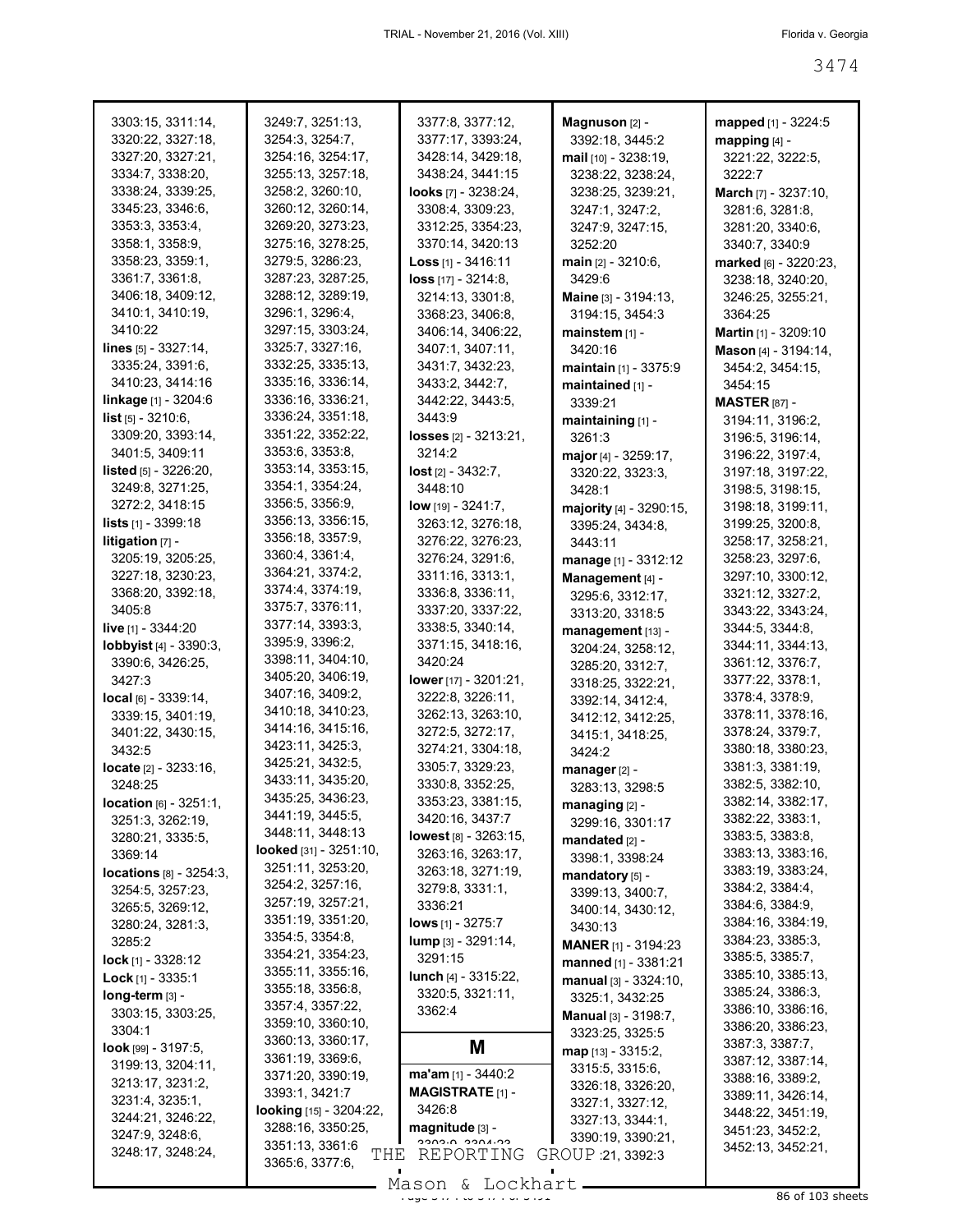| 3452:25                        | 3414:1, 3422:15,                | 3210:23, 3264:18,         | microphone [5] -             | 3279:2                           |
|--------------------------------|---------------------------------|---------------------------|------------------------------|----------------------------------|
| mathematical [1] -             | 3423:25, 3425:23,               | 3277:14, 3298:23,         | 3197:3, 3197:8,              | modeling [11] -                  |
| 3364:4                         | 3429:9, 3430:8,                 | 3323:8, 3336:6,           | 3197:12, 3199:4,             | 3254:6, 3259:12,                 |
| <b>matrix</b> $[13] - 3236:25$ | 3430:10, 3430:11,               | 3361:19, 3363:14,         | 3387:25                      | 3259:16, 3261:13,                |
| 3237:1, 3237:4,                | 3430:19, 3430:21,               | 3389:13, 3394:10,         | mid-1990 [1] - 3285:14       | 3276:10, 3276:13,                |
| 3237:5, 3242:7,                | 3431:4, 3433:24,                | 3403:23, 3407:13,         | middle [11] - 3235:2,        | 3278:2, 3278:15,                 |
| 3242:10, 3242:13,              | 3434:10, 3434:12,               | 3409:23, 3414:7,          | 3241:13, 3241:17,            | 3312:16, 3318:9,                 |
| 3242:16, 3243:12,              | 3434:21, 3435:12,               | 3426:20, 3427:20,         | 3310:22, 3311:10,            | 3318:20                          |
| 3249:12, 3249:17,              | 3435:15, 3437:16,               | 3428:6, 3430:11,          | 3311:11, 3352:23,            | modern [3] - 3290:4,             |
| 3257:24, 3258:1                | 3437:17, 3446:4,                | 3432:1, 3433:5,           | 3354:12, 3355:18,            | 3352:15, 3353:9                  |
| matter [11] - 3194:10,         | 3446:17, 3446:24                | 3434:23, 3440:14,         | 3369:16, 3425:4              | modest [2] - 3416:15,            |
| 3230:24, 3230:25,              | median [2] - 3355:11,           | 3440:16, 3442:22,         | might [17] - 3216:23,        | 3441:4                           |
| 3233:22, 3235:13,              | 3355:12                         | 3443:13, 3450:9           | 3236:14, 3240:7,             | modifications [1] -              |
| 3246:19, 3254:12,              | mediation $[1]$ -               | <b>merry</b> [1] - 3196:7 | 3246:23, 3248:25,            | 3249:22                          |
| 3294:8, 3294:11,               | 3347:15                         | message [1] - 3239:4      | 3260:2, 3266:10,             | Modifications [2] -              |
| 3296:22, 3432:24               | meet [6] - 3259:21,             | metered [6] - 3225:23,    | 3285:17, 3297:17,            | 3250:7, 3252:14                  |
| <b>matters</b> $[2] - 3321:6$  | 3260:8, 3260:15,                | 3226:2, 3379:23,          | 3327:1, 3367:13,             | modifying $[1]$ -                |
| 3387:6                         | 3324:18, 3331:11,               | 3380:12, 3381:2,          | 3390:17, 3410:8,             | 3252:15                          |
|                                | 3428:11                         | 3397:23                   | 3437:16, 3438:7,             |                                  |
| Mayer [1] - 3452:7             | meeting [8] - 3201:2,           |                           |                              | moment [16] - 3209:5,            |
| McDowell [2] -                 |                                 | metering $[9] - 3224:6$ , | 3440:18, 3446:23             | 3221:9, 3231:20,                 |
| 3282:6, 3282:7                 | 3211:16, 3213:1,                | 3225:14, 3302:7,          | mike [2] - 3197:8,           | 3235:5, 3237:15,                 |
| mean [15] - 3222:18,           | 3229:13, 3229:19,               | 3306:11, 3306:12,         | 3199:10                      | 3240:18, 3241:3,                 |
| 3273:20, 3274:9,               | 3229:23, 3229:24,               | 3397:21, 3398:2,          | miked [1] - 3327:4           | 3247:10, 3252:20,                |
| 3284:7, 3295:25,               | 3349:10                         | 3400:8, 3400:14           | mill [1] - 3384:12           | 3280:1, 3287:16,                 |
| 3330:5, 3341:11,               | meetings $[4]$ -                | meters [2] - 3225:24,     | million [10] - 3309:25,      | 3329:17, 3363:1,                 |
| 3350:23, 3353:5,               | 3200:24, 3211:6,                | 3225:25                   | 3310:1, 3310:3,              | 3394:10, 3395:10,                |
| 3353:23, 3355:11,              | 3211:7, 3265:15                 | methodology [2] -         | 3310:4, 3433:21,             | 3395:11                          |
| 3363:17, 3431:14,              | meets $[1] - 3346:23$           | 3226:14, 3309:5           | 3434:4, 3434:5,              | money [1] - $3431:15$            |
| 3440:15, 3447:19               | member [5] - 3213:2,            | Metro [41] - 3388:11,     | 3446:14, 3447:25,            | monitor [1] - 3435:1             |
| meaning [4] - 3273:3,          | 3213:15, 3227:13,               | 3389:17, 3389:20,         | 3448:15                      | monitoring [1] -                 |
| 3331:3, 3333:13,               | 3232:4, 3253:1                  | 3389:22, 3390:8,          | <b>Mills</b> $[1] - 3384:9$  | 3407:20                          |
| 3333:16                        | members [8] -                   | 3391:4, 3391:8,           | mind $[1]$ - 3440:5          | month $[17] - 3243:17$ ,         |
| meaningful [3] -               | 3212:24, 3213:4,                | 3392:1, 3396:20,          | mindful [1] - 3413:24        | 3263:21, 3274:24,                |
| 3288:2, 3328:13,               | 3213:6, 3222:1,                 | 3412:25, 3413:6,          | minimal [3] - 3215:16,       | 3274:25, 3275:1,                 |
| 3331:5                         | 3265:10, 3265:11,               | 3414:25, 3415:25,         | 3216:4, 3449:9               | 3304:18, 3304:19,                |
| means [22] - 3215:22,          | 3265:15, 3298:25                | 3416:2, 3417:11,          | minimize [2] - 3439:6,       | 3305:7, 3326:12,                 |
| 3219:9, 3222:16,               | memo [18] - 3216:18,            | 3418:24, 3419:8,          | 3439:10                      | 3335:2, 3335:10,                 |
| 3222:19, 3226:13,              | 3216:20, 3221:7,                | 3420:11, 3420:13,         | minimum [7] - 3261:3.        | 3350:1, 3351:22,                 |
| 3272:20, 3291:14,              | 3240:8, 3240:12,                | 3423:9, 3426:21,          | 3279:9, 3335:1,              | 3353:8, 3353:12,                 |
| 3305:14, 3316:22,              | 3241:23, 3244:7,                | 3426:24, 3427:9,          | 3363:21, 3365:9,             | 3353:19                          |
| 3329:23, 3330:6,               | 3244:10, 3244:11,               | 3427:11, 3427:13,         | 3366:1, 3407:25              | <b>monthly</b> $[22] - 3207:3$ , |
| 3333:10, 3337:2,               | 3244:17, 3244:20,               | 3430:15, 3430:22,         | <b>minor</b> $[1]$ - 3317:19 | 3207:11, 3207:13,                |
| 3349:14, 3353:3,               | 3245:21, 3246:2,                | 3433:6, 3433:24,          |                              | 3262:12, 3263:10,                |
| 3354:13, 3355:9,               | 3247:1, 3248:6,                 | 3434:2, 3434:12,          | minute [1] - 3348:23         | 3263:19, 3267:19,                |
| 3358:22, 3363:18,              | 3275:21, 3287:12,               | 3434:19, 3435:13,         | minutes [1] - 3387:11        | 3267:23, 3267:25,                |
| 3364:7, 3398:20                | 3295:19                         | 3436:11, 3436:18,         | missed $[2] - 3212:3$ ,      |                                  |
| <b>meant</b> $[3] - 3243:8$    | memorandum [9] -                | 3438:20, 3446:9,          | 3297:17                      | 3268:16, 3270:13,                |
|                                |                                 | 3446:11, 3447:14,         | $missing$ [3] - 3376:1,      | 3279:9, 3302:6,                  |
| 3293:25, 3410:6                | 3220:25, 3237:16,               | 3447:15, 3448:5           | 3376:13, 3376:25             | 3305:1, 3305:9,                  |
| measure [3] - 3261:8,          | 3237:23, 3242:20,               | metro $[16] - 3196:21$ ,  | mistakes [1] - 3375:25       | 3308:13, 3310:25,                |
| 3263:12, 3433:6                | 3243:1, 3243:19,                |                           | mitigate $[1] - 3276:21$     | 3311:3, 3315:10,                 |
| measured $[2]$ -               | 3244:15, 3244:24,               | 3323:4, 3328:7,           | mitigated [1] - 3276:9       | 3352:13, 3370:20,                |
| 3380:19, 3380:21               | 3295:13                         | 3389:14, 3391:14,         | mixture $[1] - 3310:20$      | 3379:11                          |
| measurement [1] -              | memory [1] - 3411:8             | 3393:20, 3393:24,         | <b>Mobile</b> [1] - 3382:2   | $months$ $[8] - 3274:10,$        |
| 3287:22                        | memos [1] - 3243:24             | 3394:2, 3422:25,          | mobile [1] - 3197:8          | 3274:18, 3279:18,                |
| measurements [3] -             | Menghong [6] -                  | 3423:20, 3424:8,          | mode [1] - 3385:20           | 3288:21, 3305:8,                 |
| 3284:21, 3285:8,               | 3252:25, 3253:9,                | 3427:15, 3431:18,         | model $[4] - 3265:20$ ,      | 3307:3, 3326:13,                 |
| 3307:4                         | 3253:11, 3286:18                | 3443:3, 3447:18,          | 3318:12, 3318:14,            | 3432:25                          |
| measures [26] -                | <b>mention</b> $[3] - 3217:9$ , | 3448:4                    | 3322:12                      | Moore [2] - 3231:25,             |
| 3378:25, 3393:11,              | 3286:3, 3297:2                  | Metropolitan [1] -        | modeled [3] -                | 3232:1                           |
| 3393:15, 3413:13,              | mentioned [26] -<br>THE         | REPORTING                 | GROUP 10, 3272:23,           | moratorium [2] -                 |
|                                |                                 |                           |                              |                                  |

Mason & Lockhart **Page 3475 of 103 sheets** Page 3475 to 3475 Mason & Lockhart **Page 3475 of 3475 of 3475 of 3475 of 3475 of 3475 of 3475 of 3475 of 3475 of 3475 of 3475 of 3475 of 3475 of 3475 of 3475 of 3475 of 3475 of 34**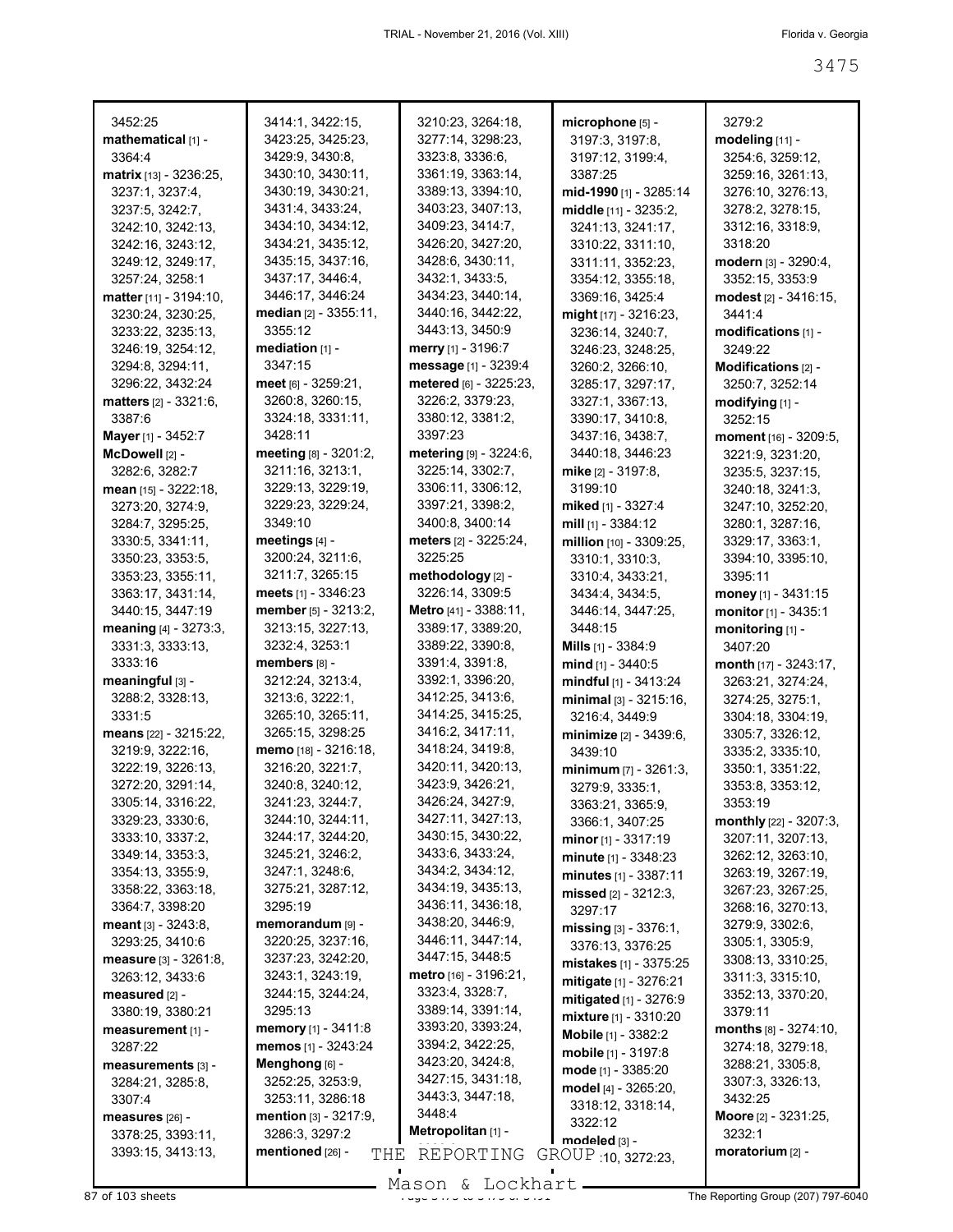| 3277:3, 3281:20                                                                 | 3388:25, 3389:4,                                                                  | <b>Natural</b> [1] - 3264:2                                                  | 3403:12, 3404:6                                            | Northwest <sub>[1]</sub> -                                                     |
|---------------------------------------------------------------------------------|-----------------------------------------------------------------------------------|------------------------------------------------------------------------------|------------------------------------------------------------|--------------------------------------------------------------------------------|
| Morgan [1] - 3383:14                                                            | 3389:8, 3389:12,                                                                  | naturally [1] - 3351:9                                                       | new [10] - 3258:1,                                         | 3295:6                                                                         |
| morning [10] - 3196:2,                                                          | 3426:5, 3426:10,                                                                  | nature [4] - 3228:13,                                                        | 3325:4, 3397:6,                                            | Notary [2] - 3194:15,                                                          |
| 3196:3, 3196:17,                                                                | 3426:16, 3426:19,                                                                 | 3229:12, 3320:17,                                                            | 3398:1, 3400:12,                                           | 3454:2                                                                         |
| 3199:24, 3199:25,                                                               | 3448:20, 3448:24,                                                                 | 3390:5                                                                       | 3400:13, 3401:1,                                           | note [1] - 3400:23                                                             |
| 3200:3, 3200:4,                                                                 | 3451:16, 3451:18,                                                                 | Nature [2] - 3260:12,                                                        | 3408:6, 3434:18,                                           | Noted [7] - 3258:25,                                                           |
| 3205:4, 3364:22,                                                                | 3452:4, 3452:5,                                                                   | 3316:23                                                                      | 3444:5                                                     | 3259:2, 3321:14,                                                               |
| 3452:10                                                                         | 3452:6                                                                            | navigation [1] -                                                             | news [1] - 3198:11                                         | 3321:16, 3426:11,                                                              |
| most [13] - 3271:14,                                                            | MS [4] - 3386:24,                                                                 | 3329:4                                                                       | next [30] - 3210:21,                                       | 3426:13, 3453:1                                                                |
| 3283:4, 3320:25,                                                                | 3387:5, 3452:16,                                                                  | near $[5] - 3252:3$ ,                                                        | 3238:17, 3245:24,                                          | noted [2] - 3285:8,                                                            |
| 3323:22, 3328:3,                                                                | 3452:23                                                                           | 3280:4, 3310:5,                                                              | 3251:17, 3255:13,                                          | 3400:1                                                                         |
| 3348:11, 3348:13,                                                               | $MSA_{[1]} - 3447:20$                                                             | 3315:17, 3398:12                                                             | 3266:1, 3266:5,                                            | notes [6] - 3416:23,                                                           |
| 3371:14, 3385:16,                                                               | multi [1] - 3276:24                                                               | necessarily [1] -                                                            | 3307:14, 3309:14,                                          | 3417:4, 3419:11,                                                               |
| 3385:17, 3421:21,                                                               | multi-year [1] -                                                                  | 3438:11                                                                      | 3328:8, 3332:15,                                           | 3420:8, 3421:25,                                                               |
| 3432:24, 3445:22                                                                | 3276:24                                                                           | necessary [1] - 3347:9                                                       | 3342:7, 3352:4,                                            | 3454:5                                                                         |
| mostly [5] - 3239:4,                                                            | multifamily $[6]$ -                                                               | need [19] - 3201:18,                                                         | 3359:8, 3387:1,                                            | nothing [8] - 3199:1,                                                          |
| 3282:1, 3300:18,                                                                | 3397:21, 3397:24,                                                                 | 3221:19, 3221:20,                                                            | 3388:7, 3397:20,                                           | 3377:19, 3387:22,                                                              |
| 3370:25, 3379:20                                                                | 3398:2, 3398:6,                                                                   | 3225:19, 3226:2,                                                             | 3398:11, 3398:17,                                          | 3409:20, 3412:20,                                                              |
| Mother [2] - 3260:12,                                                           | 3400:8, 3400:14                                                                   | 3261:8, 3265:13,                                                             | 3400:7, 3403:13,                                           | 3451:18, 3452:2,                                                               |
| 3316:22                                                                         | multiple [4] - 3325:16,                                                           | 3271:8, 3272:12,                                                             | 3405:11, 3410:23,                                          | 3452:4                                                                         |
| move [11] - 3214:16,                                                            | 3325:17, 3377:11                                                                  | 3274:12, 3291:13,                                                            | 3415:12, 3418:15,                                          | notice [1] - 3365:24                                                           |
| 3236:13, 3240:6,                                                                | municipal [13] -                                                                  | 3301:19, 3331:14,                                                            | 3420:23, 3423:11,                                          | noticed [1] - 3362:8                                                           |
| 3242:2, 3258:14,                                                                | 3261:6, 3303:4,                                                                   | 3331:15, 3347:3,                                                             | 3429:4, 3452:6,                                            | November [6] -                                                                 |
| 3259:5, 3283:23,                                                                | 3304:20, 3305:16,                                                                 | 3379:4, 3408:2,                                                              | 3452:15                                                    | 3194:13, 3196:8,                                                               |
| 3288:23, 3293:4,                                                                | 3305:21, 3305:23,                                                                 | 3429:21                                                                      | <b>ninth</b> $[1] - 3447:19$                               | 3211:1, 3229:14,                                                               |
| 3337:9, 3445:14                                                                 | 3316:18, 3379:5,                                                                  | needed [4] - 3293:18,                                                        | <b>NOAA</b> [4] - 3290:6,                                  | 3343:2, 3453:3                                                                 |
| moved [1] - 3401:18                                                             | 3379:8, 3379:16,                                                                  | 3350:14, 3445:14,                                                            | 3291:21, 3292:5,                                           | nowhere [1] - 3310:5                                                           |
| movement [1] -                                                                  | 3390:8, 3430:16,                                                                  | 3447:9                                                                       | 3292:8                                                     | <b>NPDES</b> [1] - 3267:20                                                     |
| 3298:21                                                                         | 3434:3                                                                            | needs [6] - 3262:19,                                                         | <b>NOAA's</b> [2] - 3289:17,                               | number [33] - 3214:9,                                                          |
| moving [3] - 3265:9,                                                            | $must [4] - 3247:18,$                                                             | 3340:20, 3346:23,                                                            | 3289:23                                                    | 3214:12, 3223:10,                                                              |
| 3269:10                                                                         | 3382:6, 3413:11,                                                                  | 3434:3, 3434:6,                                                              | nobody [1] - 3283:16                                       | 3223:19, 3224:16,                                                              |
| MR [72] - 3196:3,                                                               | 3443:5                                                                            | 3436:20                                                                      | <b>Nolton</b> [2] - 3295:14,                               | 3225:2, 3226:19,                                                               |
| 3196:12, 3196:16,<br>3196:23, 3197:5,<br>3197:19, 3197:23,                      | N<br>name [15] - 3199:5,                                                          | negligible [1] -<br>3255:25<br>negotiation [2] -                             | 3295:17<br>$non$ [6] - 3214:21,<br>3215:21, 3215:22,       | 3226:25, 3231:7,<br>3267:4, 3274:20,<br>3274:23, 3274:25,                      |
| 3198:6, 3198:16,                                                                | 3199:6, 3199:8,                                                                   | 3294:18, 3424:13                                                             | 3217:21, 3397:23                                           | 3287:13, 3298:15,                                                              |
| 3198:19, 3199:17,                                                               | 3203:23, 3204:1,                                                                  | negotiations [20] -                                                          | non-Floridan [1] -                                         | 3303:14, 3305:5,                                                               |
| 3199:24, 3200:2,                                                                | 3209:7, 3210:22,                                                                  | 3293:5, 3293:9,                                                              | 3214:21                                                    | 3308:8, 3308:9,                                                                |
| 3200:5, 3200:9,                                                                 | 3216:10, 3237:2,                                                                  | 3293:13, 3294:17,                                                            | non-UFA [1] - 3215:21                                      | 3308:19, 3310:18,                                                              |
| 3255:15, 3255:18,                                                               | 3331:2, 3383:22,                                                                  | 3294:20, 3294:23,                                                            | non-upper [3] -                                            | 3322:1, 3329:1,                                                                |
| 3258:13, 3258:19,                                                               | 3388:1, 3388:2,                                                                   | 3294:25, 3295:23,                                                            | 3214:21, 3215:22,                                          | 3363:11, 3368:13,                                                              |
| 3258:22, 3259:3,                                                                | 3389:5                                                                            | 3296:17, 3296:23,                                                            | 3217:21                                                    | 3368:14, 3383:7,                                                               |
| 3259:4, 3297:7,                                                                 | named [4] - 3238:20,                                                              | 3297:14, 3347:14,                                                            | nonconsumptive [1] -                                       | 3399:18, 3403:6,                                                               |
| 3297:12, 3300:6,                                                                | 3239:11, 3250:3,                                                                  | 3347:18, 3348:3,                                                             | 3449:8                                                     | 3406:18, 3414:4,                                                               |
| 3300:13, 3302:20,                                                               | 3454:9                                                                            | 3404:25, 3405:7,                                                             | none [3] - 3246:10,                                        | 3441:10, 3444:15                                                               |
| 3302:22, 3313:19,                                                               | names [3] - 3196:15,                                                              | 3424:10, 3424:15,                                                            | 3401:23, 3407:3                                            | Number [1] - 3195:5                                                            |
| 3313:24, 3315:21,                                                               | 3209:20, 3210:13                                                                  | 3424:17, 3425:16                                                             | nonprofit [1] - 3422:5                                     | numbered [5] -                                                                 |
| 3315:24, 3321:10,<br>3321:17, 3321:18,<br>3326:25, 3327:3,<br>3327:10, 3343:23, | Nap [1] - 3249:6<br>Napoleon [1] -<br>3247:16                                     | negotiator [2] -<br>3296:14, 3347:22<br>negotiators [2] -                    | nonsense [1] -<br>3287:23<br>normal [4] - 3303:22,         | 3231:5, 3240:14,<br>3240:17, 3266:19,<br>3287:12                               |
| 3344:4, 3344:12,                                                                | nation [2] - 3441:14,                                                             | 3294:25, 3424:25                                                             | 3308:8, 3337:11,                                           | numbers [19] -                                                                 |
| 3344:14, 3361:10,                                                               | 3447:20                                                                           | $net [8] - 3213:21,$                                                         | 3422:2                                                     | 3201:20, 3220:19,                                                              |
| 3361:14, 3369:20,                                                               | $national$ [6] - 3367:9,                                                          | 3214:2, 3214:6,                                                              | <b>North</b> $[1]$ - 3388:9                                | 3223:13, 3274:20,                                                              |
| 3370:6, 3370:8,<br>3373:5, 3376:4,<br>3376:8, 3377:19,                          | 3432:19, 3433:2,<br>3441:11, 3441:22,<br>3441:24                                  | 3214:7, 3368:23,<br>3439:18, 3439:22,<br>3450:15                             | north [5] - 3196:21,<br>3361:6, 3361:7,<br>3384:6, 3389:14 | 3274:25, 3306:23,<br>3308:5, 3308:22,<br>3313:4, 3313:11,<br>3315:12, 3315:16, |
| 3377:21, 3386:18,<br>3386:19, 3387:10,<br>3387:16, 3388:18,                     | natural [6] - 3262:12,<br>3298:21, 3350:18,<br>3350:20, 3350:22<br>THE<br>3407:18 | $never$ [9] - 3211:25,<br>3269:5, 3293:16,<br>3303:22, 3305:10,<br>REPORTING | northeast [1] -<br>3391:17<br>northwest [1] -<br>GROUP 20  | 3315:17, 3347:5,<br>3374:7, 3403:20,<br>3428:17, 3430:3                        |
|                                                                                 |                                                                                   | Mason & Lockhart                                                             |                                                            |                                                                                |

Mason & Lockhart 2008 and 380 times and 380 to 388 of 103 sheets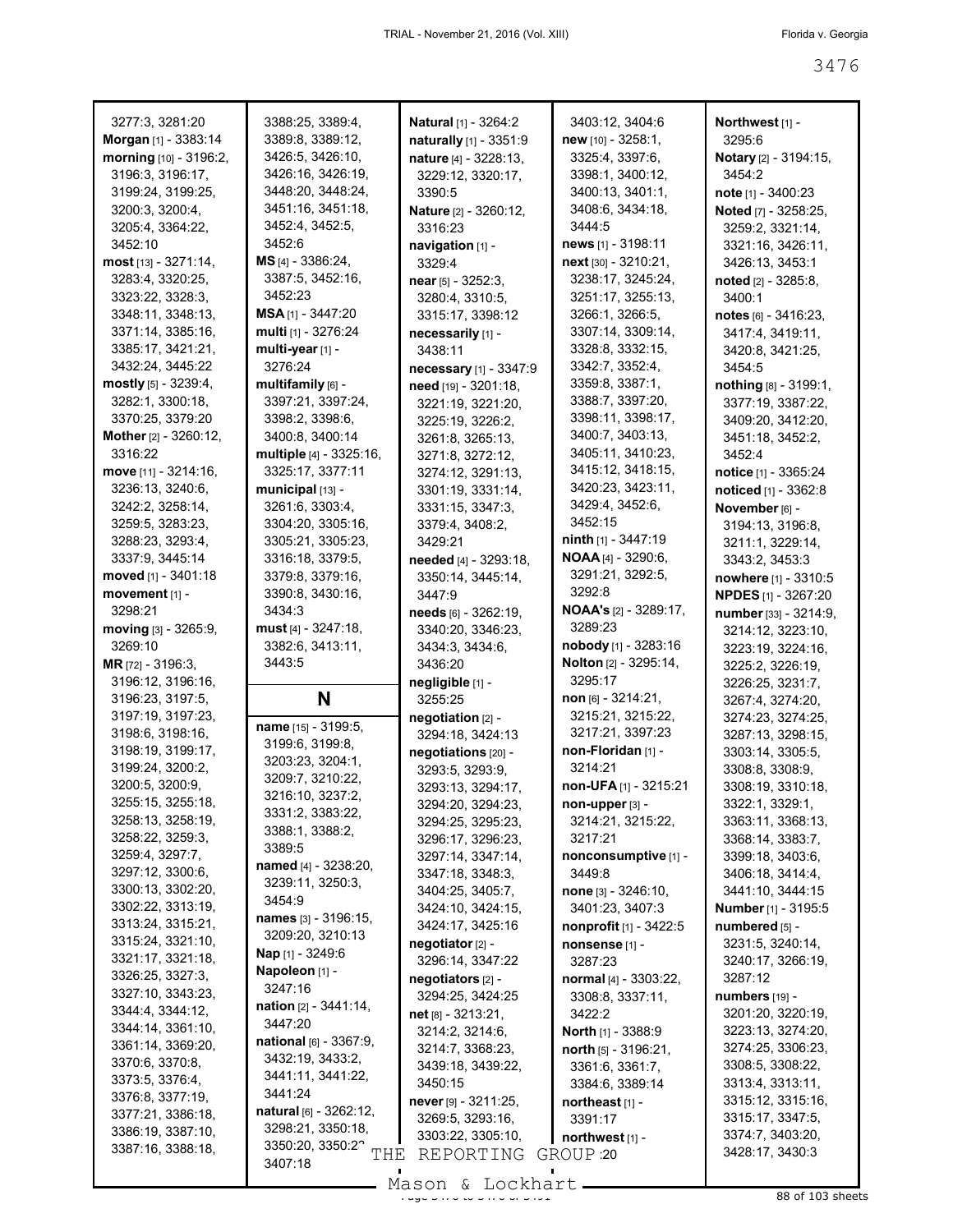| numeral [1] - 3266:5                           | 3438:12                                          | 3382:10, 3382:12,             | 3347:4, 3348:14,                            | order $[3] - 3310.13$ ,               |
|------------------------------------------------|--------------------------------------------------|-------------------------------|---------------------------------------------|---------------------------------------|
| numerous [3] -                                 | older $[1]$ - 3433:14                            | 3382:14, 3385:13,             | 3348:16, 3349:13,                           | 3347:9, 3378:19                       |
| 3265:14, 3265:15,                              | Oliver [2] - 3384:3,                             | 3387:5, 3389:6,               | 3349:14, 3349:21,                           | Order [1] - 3445:13                   |
| 3322:14                                        | 3384:4                                           | 3401:13, 3401:18,             | 3381:25, 3385:20                            | ordered [1] - 3310:22                 |
|                                                | omissions [1] -                                  | 3418:15, 3424:25,             | operational [4] -                           | ordinary [1] - 3301:10                |
| O                                              | 3376:1                                           | 3428:10, 3429:7,              | 3324:17, 3336:22,                           | organisms [1] -                       |
| O'CONNOR [1] -                                 | omit [1] - 3290:21                               | 3429:11, 3438:2,              | 3346:20, 3347:5                             | 3264:22                               |
| 3194:19                                        | once [8] - 3333:19,                              | 3438:14, 3441:2,              | operations [29] -                           | organization [5] -                    |
| objective [1] - 3260:10                        | 3353:10, 3353:11,                                | 3447:12                       | 3204:25, 3299:18,                           | 3300:4, 3432:19,                      |
| observation [2] -                              | 3354:3, 3354:5,                                  | one-day [1] - 3279:9          | 3322:4, 3322:11,                            | 3441:17, 3441:19,                     |
| 3240:23, 3276:14                               | 3354:6, 3355:17                                  | one-on-one [1] -              | 3322:13, 3322:16,                           | 3441:25                               |
| observations [3] -                             | one [129] - 3196:23,                             | 3309:2                        | 3323:9, 3326:24,                            | organizations [1] -                   |
| 3241:2, 3241:6,                                | 3202:10, 3203:6,                                 | one-third [1] -               | 3333:13, 3336:6,                            | 3441:10                               |
| 3362:25                                        | 3203:13, 3209:5,                                 | 3328:11                       | 3336:16, 3337:11,                           | original [1] - 3273:7                 |
|                                                | 3209:16, 3209:21,                                | one-to-one $[2]$ -            | 3338:9, 3340:1,                             | Original [1] - 3194:1                 |
| observe [2] - 3276:3,                          | 3210:14, 3211:10,                                | 3309:2, 3372:19               | 3340:3, 3340:8,                             | otherwise [1] -                       |
| 3359:8<br>observed [3] -                       | 3233:23, 3236:22,                                | ones [7] - 3226:1,            | 3340:11, 3340:14,                           | 3401:23                               |
|                                                | 3241:18, 3242:22,                                | 3324:20, 3355:16,             | 3345:20, 3347:8,                            | ought [1] - 3196:5                    |
| 3251:18, 3284:3,                               | 3243:4, 3243:17,                                 | 3355:17, 3381:2,              | 3347:25, 3349:3,                            | outcome [2] - 3395:1,                 |
| 3338:9                                         | 3250:9, 3251:24,                                 | 3383:22, 3399:1               | 3350:3, 3374:15,                            | 3454:8                                |
| observing [1] -                                | 3253:8, 3253:18,                                 | ongoing [5] - 3273:6,         | 3375:1, 3381:20,                            | outdated [1] - 3444:12                |
| 3351:12                                        | 3254:16, 3254:17,                                | 3276:24, 3291:4,              | 3384:15, 3410:2,                            | outdoor [14] - 3397:6,                |
| obstacles [1] -                                | 3255:2, 3255:10,                                 | 3291:23, 3405:7               | 3411:7                                      | 3398:24, 3402:24,                     |
| 3446:23                                        | 3255:11, 3262:14,                                | <b>ONLY</b> [1] - 3247:13     | opined [1] - 3373:16                        | 3408:6, 3408:12,                      |
| obtain [1] - 3197:2                            | 3263:2, 3263:3,                                  | open [4] - 3213:10,           | opinion [5] - 3217:15,                      | 3412:1, 3416:19,                      |
| obviously [1] -                                | 3263:12, 3265:6,                                 | 3229:7, 3229:9,               | 3325:11, 3325:16,                           | 3417:2, 3442:5,                       |
| 3417:18                                        | 3265:9, 3268:7,                                  | 3294:2                        | 3325:22, 3326:8                             | 3442:8, 3442:10,                      |
| occasionally [1] -                             | 3268:23, 3269:1,                                 | opening [2] - 3307:16,        | opinions [3] -                              | 3442:17, 3442:20,                     |
| 3209:3                                         | 3269:2, 3271:14,                                 | 3371:21                       | 3325:14, 3326:15,                           | 3449:10                               |
| occupy $[1] - 3415:2$                          | 3271:15, 3271:24,                                | operate [2] - 3324:17,        | 3386:5                                      | outside [3] - 3290:19,                |
| occur [3] - 3213:7,                            | 3271:25, 3272:1,                                 | 3445:10                       | opportunity [2] -                           | 3303:11, 3439:3                       |
| 3336:2, 3439:13                                | 3272:2, 3272:3,                                  | operated [5] -                | 3274:14, 3317:10                            | oval [1] - 3342:20                    |
| occurred [1] - 3273:13                         | 3273:6, 3274:24,                                 | 3322:23, 3323:6,              | option [14] - 3249:10,                      | overall [7] - 3225:16,                |
| occurring [3] -                                | 3274:25, 3276:2,                                 | 3329:19, 3329:21,             | 3262:11, 3262:20,                           | 3226:8, 3226:12,                      |
| 3255:3, 3273:18,                               | 3277:12, 3277:14,                                | 3383:11                       | 3262:21, 3263:8,                            | 3254:6, 3254:9,                       |
| 3302:1                                         | 3279:9, 3282:19,                                 | operates [5] - 3323:1,        | 3264:23, 3265:1,                            | 3254:14                               |
| <b>occurs</b> [1] - 3301:22                    | 3300:18, 3300:19,                                | 3323:18, 3329:9,              | 3269:5, 3310:20,                            | overestimate [2] -                    |
| October [9] - 3198:3,                          | 3300:21, 3308:25,                                | 3334:10, 3346:19              | 3395:17, 3399:12,                           | 3260:13, 3291:5                       |
| 3198:10, 3202:24,                              | 3309:2, 3315:21,                                 | Operating [1] -               |                                             |                                       |
| 3274:4, 3323:23,                               |                                                  |                               | 3400:3, 3447:10,                            |                                       |
|                                                | 3319:2, 3323:22,                                 |                               | 3447:11                                     | overestimated [1] -                   |
| 3343:2, 3371:11,                               | 3325:3, 3325:15,                                 | 3325:19                       | options [33] - 3262:10,                     | 3272:16                               |
| 3419:21, 3419:24                               | 3325:23, 3326:9,                                 | operating [4] -               | 3262:11, 3263:5,                            | overturned [1] -                      |
| oddly [1] - 3228:3                             | 3326:10, 3327:22,                                | 3311:17, 3324:10,             | 3263.6, 3269.1,                             | 3399:4                                |
| OF $[4] - 3194:1$ ,                            | 3328:3, 3328:4,                                  | 3325:18, 3339:4               | 3310:8, 3310:21,                            | own [9] - 3246:14,                    |
| 3194:3, 3194:6,                                | 3328:8, 3328:11,                                 | operation [42] -              | 3392:22, 3393:3,                            | 3297:9, 3300:10,                      |
| 3194:9                                         | 3330:1, 3330:2,                                  | 3300:20, 3311:16,             | 3393:22, 3393:25,                           | 3307:7, 3313:21,                      |
| offer $[1] - 3300:17$                          | 3330:7, 3332:21,                                 | 3318:24, 3320:12,             | 3394:22, 3394:23,                           | 3314:21, 3315:15,                     |
|                                                | 3334:16, 3335:19,                                | 3321:2, 3322:8,               | 3394:25, 3395:4,                            | 3355:9, 3375:13                       |
| offered [1] - 3284:15<br>Office $[1] - 3430:2$ | 3335:23, 3335:24,                                | 3322:18, 3323:14,             | 3395:21, 3395:25,                           | owning [1] - 3328:4                   |
|                                                | 3341:15, 3342:19,                                | 3326:2, 3329:23,              | 3396:2, 3396:5,                             |                                       |
| office [1] - 3382:2<br>officer [2] - 3388:10,  | 3349:5, 3349:6,                                  | 3330:3, 3331:6,               | 3396:13, 3398:14,                           | P                                     |
| 3389:22                                        | 3349:11, 3349:17,                                | 3333:9, 3333:15,              | 3399:19, 3399:24,                           | $p.m$ [8] - 3408:23,                  |
|                                                | 3349:25, 3350:1,                                 | 3333:18, 3333:19,             | 3400:25, 3401:5,                            | 3409:6, 3409:8,                       |
| <b>official</b> [2] - 3243:20,                 | 3353:6, 3353:7,                                  | 3333:20, 3336:19,             | 3411:3, 3445:5,                             | 3409:9, 3426:11,                      |
| 3292:10                                        | 3354:3, 3356:15,                                 | 3337:3, 3337:13,              | 3445:15, 3446:4,                            | 3426:13, 3442:12,                     |
| offset [2] - 3342:11,                          | 3358:6, 3358:22,                                 | 3337:17, 3337:21,             | 3446.7, 3446.8,                             | 3453:1                                |
| 3450:15                                        | 3361:20, 3361:21,                                | 3337:22, 3338:5,              | 3446:15, 3447:5                             |                                       |
| offsetting [1] - 3342:5                        | 3369:6, 3372:19,                                 | 3338:6, 3339:2,               | <b>Options</b> [1] - 3249:8                 | package [1] - 3350:4                  |
| often [3] - 3273:20,                           | 3377:13, 3377:16,                                | 3339:3, 3339:5,               |                                             | page [160] - 3201:20,                 |
| 3427:20, 3433:13<br>oftentimes [1] -           | 3379:24, 3382:6<br>$\operatorname{\mathbf{THE}}$ | 3340:5, 3340:20,<br>REPORTING | orange [2] - 3342:18,<br>GROUP <sup>3</sup> | 3201:23, 3205:5,<br>3205:15, 3207:25, |

Mason & Lockhart **Page 3478 of 103 sheets** Page 3477-6040<br>B9 of 103 sheets **Page 3491 of 3491 of 3477 of 3477 of 3477 of 3477 of 3477 of 3477 of 3477 of 3477 of 3477 of 34**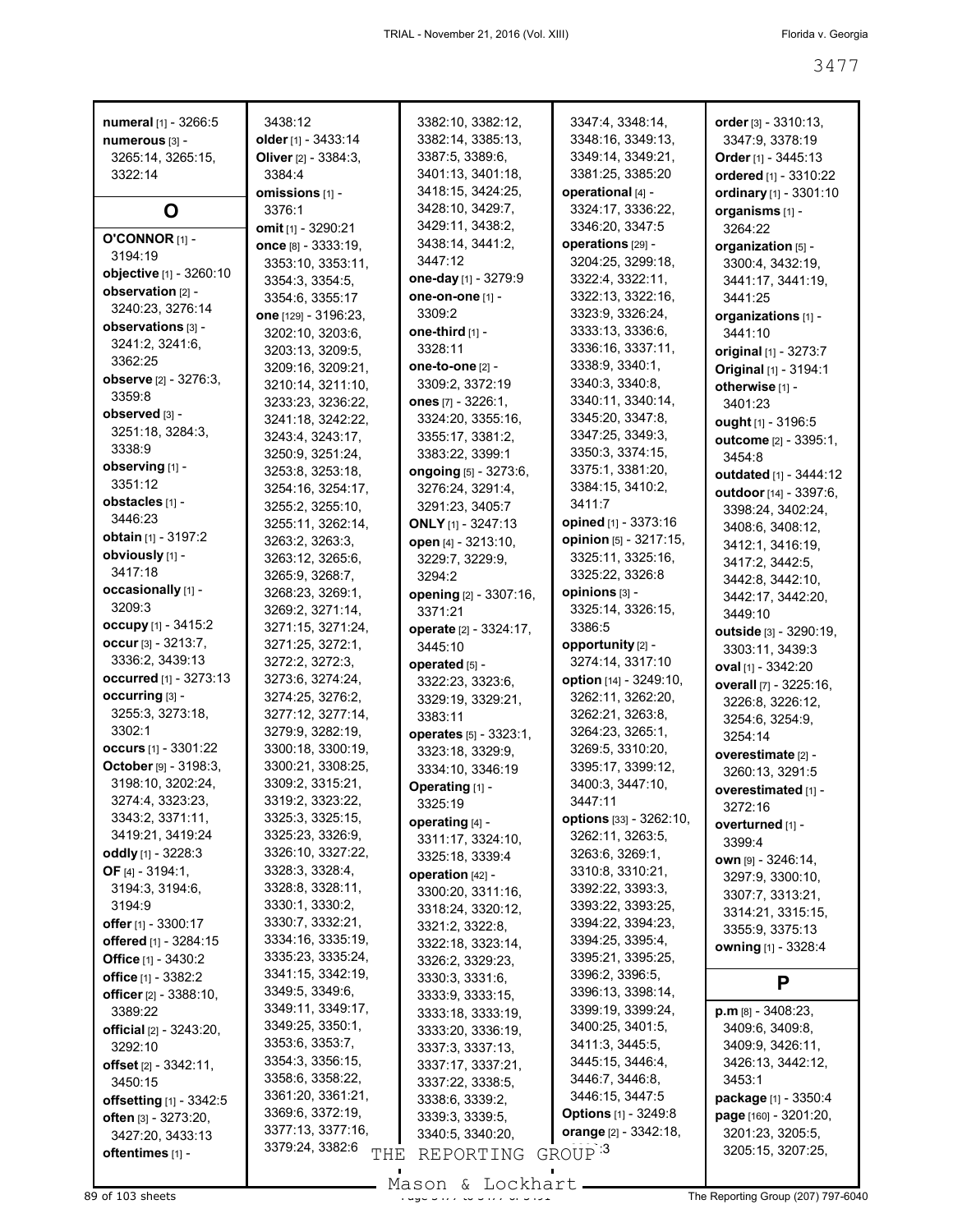| 3210:5, 3210:21,                       | 3403:5, 3403:13,                     | 3362:8, 3365:24,                       | 3314:9, 3336:2,                 | 3292:8, 3298:24,                      |
|----------------------------------------|--------------------------------------|----------------------------------------|---------------------------------|---------------------------------------|
| 3210:22, 3213:18,                      | 3403:20, 3404:9,                     | 3366:6, 3369:15,                       | 3336:3, 3348:20,                | 3299:1, 3299:4,                       |
| 3213:20, 3214:1,                       | 3404:23, 3405:11,                    | 3370:4, 3370:12,                       | 3353:7, 3356:16,                | 3301:5, 3309:25,                      |
| 3215:13, 3215:20,                      | 3406:6, 3406:16,                     | 3393:9, 3395:12,                       | 3368:2, 3369:9,                 | 3310:3, 3434:4,                       |
| 3216:20, 3217:19,                      | 3407:16, 3409:4,                     | 3400:20, 3401:5,                       | 3372:22, 3375:7,                | 3434:5, 3443:4,                       |
| 3218:5, 3218:7,                        | 3410:18, 3410:20,                    | 3403:22, 3404:10,                      | 3376:17, 3381:20,               | 3443:22, 3446:14,                     |
| 3218:16, 3218:17,                      | 3410:24, 3414:16,                    | 3404:11, 3405:3,                       | 3397:9, 3418:5,                 | 3447:25, 3448:15                      |
| 3218:18, 3218:19,                      | 3415:12, 3415:19,                    | 3415:16, 3415:23,                      | 3439:19                         | $per$ [8] - 3390:4,                   |
| 3221:6, 3221:10,                       | 3416:9, 3416:12,                     | 3416:22, 3417:1,                       | particularly [1] -              | 3433:21, 3435:22,                     |
| 3222:9, 3223:14,                       | 3416:17, 3418:7,                     | 3418:8, 3418:16,                       | 3392:19                         | 3448:14, 3449:14,                     |
| 3223:17, 3228:5,                       | 3418:9, 3419:23,                     | 3418:18, 3418:19,                      | <b>parties</b> [3] - 3219:22,   | 3449:25, 3450:1,                      |
| 3230:12, 3230:15,                      | 3420:23, 3422:21,                    | 3419:6, 3420:8,                        | 3219:23, 3378:19                | 3450:3                                |
| 3231:7, 3232:11,                       | 3424:20                              | 3421:24, 3422:9,                       | partly [1] - 3419:7             | perceive [2] - 3344:23,               |
| 3233:6, 3233:13,                       | Page [1] - 3195:5                    | 3422:21, 3425:5                        | partners [1] - 3236:8           | 3348:11                               |
| 3234:5, 3234:19,                       | pages [11] - 3231:4,                 | paragraphs [7] -                       | partnership [1] -               | percent [23] - 3263:23,               |
| 3235:3, 3237:19,                       | 3245:5, 3246:7,                      | 3220:2, 3221:10,                       | 3436:15                         | 3263:24, 3272:14,                     |
| 3238:23, 3240:15,                      | 3283:25, 3296:19,                    | 3221:11, 3231:5,                       | parts [4] - 3315:6,             | 3272:15, 3272:21,                     |
| 3240:16, 3241:1,                       | 3364:24, 3364:25,                    | 3231:13, 3240:17,                      | 3412:13, 3412:21,               | 3303:16, 3310:24,                     |
| 3244:2, 3247:3,                        | 3365:19, 3377:2,                     | 3290:1                                 | 3431:23                         | 3311:2, 3336:25,                      |
| 3247:4, 3247:10,                       | 3416:9, 3454:4                       | parentheses [1] -                      | pass [5] - 3200:6,              | 3353:18, 3371:2,                      |
| 3247:20, 3248:7,                       | paid [1] - 3427:5                    | 3249:23                                | 3341:1, 3341:10,                | 3380:21, 3380:24,                     |
| 3248:15, 3248:19,                      | panel [2] - 3268:19,                 | <b>part</b> [51] - $3198:2$ ,          | 3407:7, 3407:18                 | 3420:16, 3431:20,                     |
| 3248:21, 3249:7,                       | 3268:23                              | 3198:3, 3208:5,                        | pass-through [1] -              | 3435:22, 3435:24,                     |
| 3250:6, 3259:10,                       | Panhandle [1] -                      | 3233:4, 3239:6,                        | 3341:10                         | 3437:3, 3437:7,                       |
| 3266:1, 3266:4,                        | 3357:3                               | 3242:6, 3259:18,                       | <b>passage</b> [4] - 3395:17,   | 3438:19, 3446:10,                     |
| 3266:5, 3266:8,                        | paper [3] - 3201:6,                  | 3260:18, 3260:19,                      | 3441:18, 3441:22,               | 3448:15                               |
| 3266:18, 3266:19,                      | 3270:15, 3270:17                     | 3260:21, 3262:8,                       | 3442:1                          | percentage [5] -                      |
| 3267:4, 3267:5,                        | paragraph [92] -                     | 3284:12, 3294:18,                      | passed [11] - 3345:3,           | 3272:9, 3304:2,                       |
| 3268:2, 3268:3,                        | 3203:4, 3204:21,                     | 3294:24, 3295:24,                      | 3395:21, 3402:13,               | 3321:7, 3380:19,                      |
| 3270:4, 3270:16,                       | 3205:15, 3207:4,                     | 3303:1, 3304:16,                       | 3405:17, 3406:3,                | 3443:7                                |
| 3271:13, 3271:14,                      | 3207:25, 3215:20,                    | 3304:22, 3316:17,                      | 3407:5, 3407:14,                | perform [1] - 3253:11                 |
| 3275:24, 3278:6,                       | 3216:2, 3216:23,                     | 3319:16, 3319:17,                      | 3411:20, 3416:7,                | performing [3] -                      |
| 3278:8, 3278:17,                       | 3218:4, 3218:9,                      | 3327:16, 3327:23,                      | 3419:25, 3443:14                | 3253:4, 3289:14,                      |
| 3278:21, 3279:1,                       | 3218:15, 3218:19,                    | 3330:23, 3332:20,                      | passes [1] - 3341:12            | 3432:21                               |
| 3279:21, 3280:2,                       | 3218:21, 3220:2,                     | 3349:21, 3352:23,                      | past [13] - 3205:1,             | perhaps [2] - 3296:1,                 |
| 3280:4, 3280:5,                        | 3221:12, 3227:3,                     | 3352:24, 3357:3,                       | 3209:2, 3276:19,                | 3364:19                               |
| 3282:13, 3282:15,                      | 3228:5, 3230:15,                     | 3358:10, 3358:12,                      | 3293:12, 3320:14,               | <b>period</b> [5] - 3200:20,          |
| 3282:16, 3286:24,                      | 3234:7, 3234:8,                      | 3359:14, 3359:23,                      | 3346:5, 3353:9,                 | 3236:24, 3285:16,                     |
| 3287:11, 3287:25,                      | 3234:9, 3240:20,                     | 3360:16, 3361:2,                       | 3354:14, 3354:16,               | 3352:14, 3429:22                      |
| 3288:10, 3288:11,<br>3288:13, 3288:24, | 3241:14, 3241:17,                    | 3367:8, 3377:14,                       | 3357:10, 3357:18,               | <b>periods</b> [3] - 3310:10,         |
| 3289:1, 3292:15,                       | 3245:13, 3245:22,                    | 3378:15, 3379:6,<br>3380:20, 3401:5,   | 3375:6, 3413:8                  | 3352:19, 3376:13                      |
| 3292:18, 3293:6,                       | 3248:9, 3248:14,                     |                                        | pattern [9] - 3320:11,          | permission $[2]$ -                    |
| 3296:9, 3314:1,                        | 3248:15, 3248:23,                    | 3411:15, 3412:9,                       | 3351:23, 3351:24,               | 3200:6, 3376:5                        |
| 3314:2, 3314:3,                        | 3250:6, 3250:8,                      | 3413:22, 3420:20,<br>3420:24, 3424:17, | 3352:22, 3354:10,               | permit [2] - 3204:7,                  |
| 3314:25, 3315:2,                       | 3252:7, 3252:21,                     | 3436:19, 3442:23                       | 3355:2, 3355:21,                | 3204:15                               |
| 3324:3, 3330:18,                       | 3255:23, 3256:4,<br>3259:9, 3264:13, | participate [1] -                      | 3357:18, 3357:19                | permits [5] - 3247:23,                |
| 3332:18, 3334:17,                      | 3266:7, 3266:22,                     | 3436:10                                | <b>patterns</b> $[2] - 3352:18$ | 3281:21, 3281:24,                     |
| 3348:17, 3348:20,                      | 3267:10, 3267:12,                    | participated [1] -                     | 3356:6                          | 3434:18, 3444:5                       |
| 3349:3, 3362:8,                        | 3268:5, 3268:6,                      | 3211:3                                 | pay [2] - 3252:21,              | permitted [1] -                       |
| 3365:3, 3365:4,                        | 3270:22, 3276:1,                     | particular [33] -                      | 3431:15                         | 3204:12                               |
| 3365:17, 3365:21,                      | 3278:7, 3282:15,                     | 3216:20, 3220:2,                       | paying $[1]$ - 3289:25          | permitting [6] -                      |
| 3366:15, 3369:16,                      | 3282:16, 3282:21,                    | 3223:19, 3230:14,                      | Peachtree [1] -                 | 3247:21, 3261:5,                      |
| 3370:12, 3373:2,                       | 3283:25, 3284:14,                    | 3231:4, 3234:20,                       | 3413:11                         | 3261:6, 3261:20,                      |
| 3373:5, 3393:9,                        | 3285:21, 3287:17,                    | 3236:23, 3241:13,                      | peak [3] - 3207:2,              | 3261:23, 3277:4                       |
| 3395:12, 3395:13,                      | 3288:23, 3288:24,                    | 3252:21, 3255:24,                      | 3310:10, 3370:14                | <b>PERRY</b> [1] - 3194:17            |
| 3395:14, 3396:3,                       | 3289:1, 3289:2,                      | 3271:12, 3272:10,                      | peaking [2] - 3349:18,          | person [14] - 3198:13,                |
| 3396:9, 3397:5,                        | 3292:14, 3292:17,                    | 3278:12, 3279:22,                      | 3349:19                         | 3206:8, 3228:20,<br>3228:22, 3228:24, |
| 3397:20, 3398:11,                      | 3293:5, 3297:15,                     | 3280:11, 3286:23,                      | people [19] - 3205:22,          | 3229:1, 3230:3,                       |
| 3398:17, 3399:12,                      | 3314:4, 3348:21                      |                                        | 3229:6, 3229:8,                 | 3234:21, 3234:23,                     |
| 3400:7, 3401:9,                        | THE                                  | REPORTING                              | GROUP 18, 3292:6,               |                                       |
|                                        |                                      | Mason & Lockhart                       |                                 |                                       |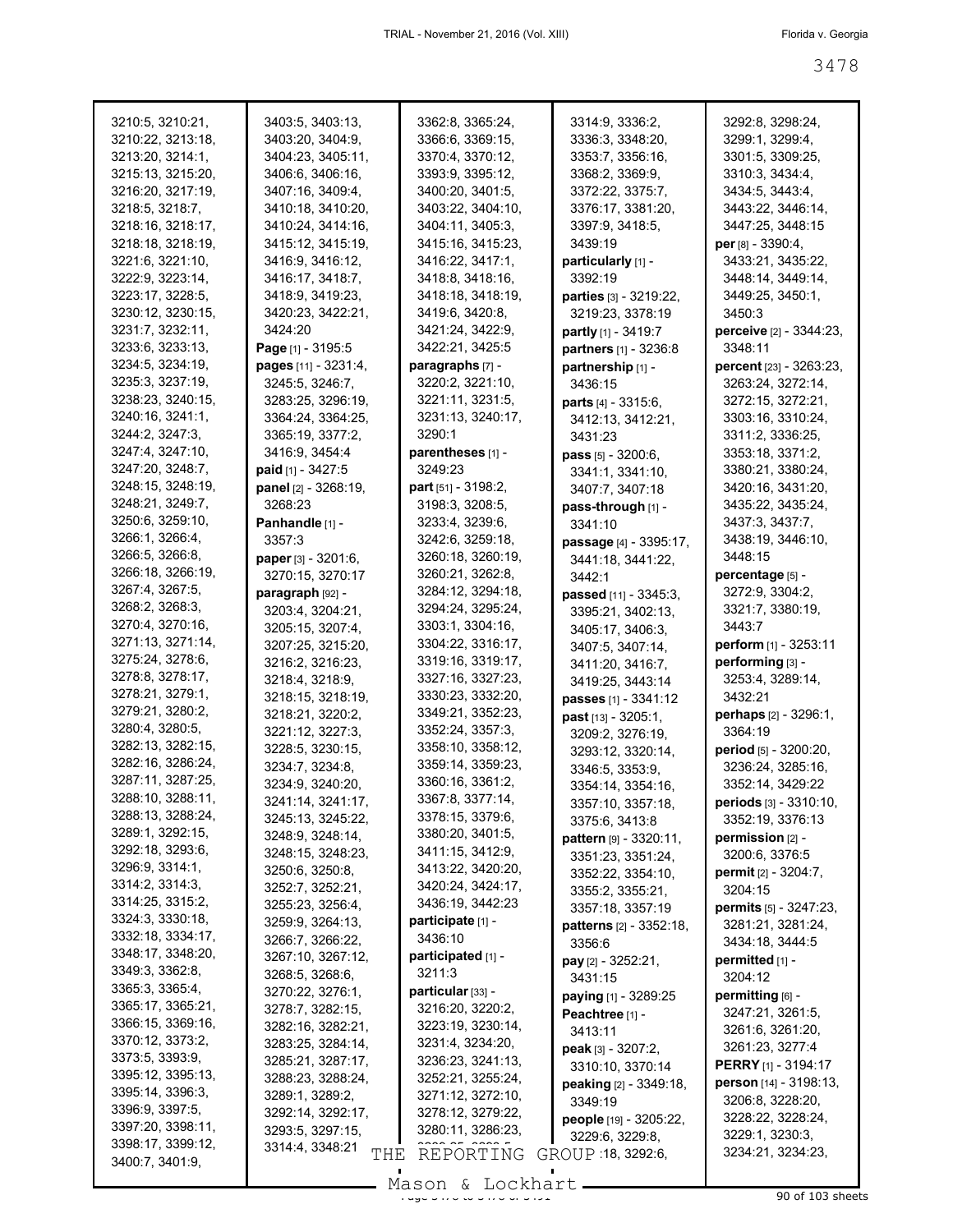| 3283:4, 3382:6,                       | 3365:20                                    | 3356:23, 3370:21,                    | 3303:4, 3315:8                                    | 3393:6, 3395:10,                       |
|---------------------------------------|--------------------------------------------|--------------------------------------|---------------------------------------------------|----------------------------------------|
| 3382:15, 3449:22,                     | Plaintiff [1] - 3194:4                     | 3399:21, 3400:4,                     | Portland [1] - 3194:13                            | 3400:21, 3402:1,                       |
| 3454:8                                | plan [26] - 3269:24,                       | 3412:14, 3416:25,                    | position [11] - 3232:6,                           | 3422:5, 3422:19                        |
| personally [1] -                      | 3273:6, 3273:7,                            | 3420:5, 3420:15,                     | 3275:5, 3282:9,                                   | preparation [1] -                      |
| 3347:17                               | 3282:11, 3300:15,                          | 3423:22                              | 3282:12, 3298:4,                                  | 3244:14                                |
| personnel [2] -                       | 3314:4, 3325:8,                            | <b>Point</b> [4] - $3328:9$ ,        | 3298:11, 3301:20,                                 | prepare [8] - 3240:12,                 |
| 3229:16, 3312:24                      | 3325:22, 3326:5,                           | 3383:16, 3383:17                     | 3337:9, 3425:13,                                  | 3246:2, 3246:4,                        |
| perspective [6] -                     | 3346:20, 3346:22,                          | pointer [1] - 3327:6                 | 3425:14, 3425:18                                  | 3250:1, 3304:3,                        |
| 3303:14, 3303:25,                     | 3346:23, 3348:7,                           | pointing [1] - 3363:10               | positions [1] -                                   | 3358:20, 3427:16,                      |
| 3308:17, 3364:4,                      | 3348:9, 3398:13,                           | points [8] - 3263:18,                | 3293:13                                           | 3428:22                                |
| 3445:25, 3447:5                       | 3413:16, 3414:17,                          | 3263:19, 3263:23.                    | possible [7] - 3251:2,                            | prepared [23] -                        |
| Peter [1] - 3452:7                    | 3415:1, 3419:18,                           | 3263:24, 3348:22,                    | 3309:6, 3309:9,                                   | 3205:7, 3209:18,                       |
| Ph.D [8] - 3195:3,                    | 3425:20, 3425:24,<br>3428:5, 3430:4,       | 3393:13, 3399:15,<br>3420:6          | 3337:16, 3337:18,                                 | 3216:18, 3230:20,<br>3237:16, 3237:23, |
| 3287:7, 3299:2,<br>3299:6, 3299:21,   | 3432:10, 3434:22,                          | policies [10] -                      | 3363:24, 3393:1<br>potable [1] - 3401:1           | 3238:3, 3242:20,                       |
| 3299:22, 3302:15,                     | 3439:4                                     | 3266:16, 3397:6,                     | potential [4] - 3239:4,                           | 3244:5, 3245:3,                        |
| 3313:9                                | <b>Plan</b> [5] - $3278:4$ ,               | 3401:10, 3401:13,                    | 3241:12, 3368:8,                                  | 3287:2, 3287:4,                        |
| phenomenon [1] -                      | 3312:17, 3313:20,                          | 3401:23, 3402:15,                    | 3392:23                                           | 3287:19, 3288:3,                       |
| 3343:11                               | 3318:5, 3325:19                            | 3406:22, 3407:3,                     | potentially [2] -                                 | 3295:19, 3296:21,                      |
| <b>PHILIP</b> $[1] - 3194:17$         | planned [1] - 3452:18                      | 3450:25, 3451:2                      | 3319:5, 3445:6                                    | 3366:10, 3366:20,                      |
| physically [1] -                      | <b>Planning</b> $[3] - 3388.9$ ,           | policy [14] - 3261:2,                | power [8] - 3331:14,                              | 3367:16, 3369:24,                      |
| 3310:17                               | 3397:1, 3397:3                             | 3261:5, 3261:10,                     | 3349:18, 3349:19,                                 | 3428:14, 3437:1,                       |
| pick [2] - 3200:12,                   | planning $[23]$ -                          | 3261:15, 3261:19,                    | 3382:1, 3383:4,                                   | 3452.7                                 |
| 3263:15                               | 3259:7, 3259:13,                           | 3261:23, 3262:1,                     | 3383:10, 3383:12,                                 | preparing $[4]$ -                      |
| picked [8] - 3204:1,                  | 3259:18, 3265:8,                           | 3262:2, 3262:5,                      | 3385:2                                            | 3268:11, 3278:11,                      |
| 3263:8, 3264:19,                      | 3265:11, 3276:16,                          | 3262:9, 3263:1,                      | PowerPoint [2] -                                  | 3428:3, 3437:18                        |
| 3264:23, 3265:6,                      | 3312:10, 3388:13,                          | 3264:14, 3388:10,                    | 3373:23, 3374:2                                   | prescribe [1] - 3366:1                 |
| 3266:13, 3267:14,                     | 3389:15, 3392:8,                           | 3389:22                              | practical [3] -                                   | prescribed [3] -                       |
| 3431:10                               | 3413:22, 3420:14,                          | <b>Policy</b> [1] - 3262:3           | 3310:15, 3311:4,                                  | 3365:9, 3413:14,                       |
| picking [2] - 3268:13,                | 3423:24, 3427:13,                          | political [1] - 3438:10              | 3353:20                                           | 3413:20                                |
| 3297:13                               | 3429:1, 3430:2,                            | pollutants [1] -                     | practice [1] - 3342:5                             | present [7] - 3215:3,                  |
|                                       |                                            |                                      |                                                   |                                        |
| piece [3] - 3251:24,                  | 3434:23, 3436:17,                          | 3267:16                              | practices [1] -                                   | 3229:17, 3264:14,                      |
| 3252:1, 3442:7                        | 3439:1, 3439:10,                           | pond [3] - 3208:1,                   | 3432:20                                           | 3292:20, 3292:24,                      |
| pinpointed [1] -                      | 3444:22, 3448:12,                          | 3213:15, 3368:16                     | pre [1] - 3243:13                                 | 3314:21, 3347:15                       |
| 3250:25                               | 3448:17                                    | ponds [14] - 3207:23.                | pre-run [1] - 3243:13                             | Present [1] - 3194:25                  |
| pipe [1] - 3440:19                    | plans $[21] - 3322:18$ ,                   | 3208:3, 3208:8,                      | precipitation [12] -                              | presentation [1] -                     |
| pipes [2] - 3432:6,                   | 3412:25, 3413:6,                           | 3208:12, 3208:16,                    | 3276:24, 3284:9,                                  | 3229:25                                |
| 3432:8                                | 3413:14, 3413:17,                          | 3212:19, 3214:7,                     | 3284:11, 3289:3,                                  | $presented$ [11] -                     |
| pivot [3] - 3222:19,                  | 3414:2, 3418:25,                           | 3214:13, 3319:5,                     | 3289:5, 3350:25,                                  | 3214:11, 3220:20,                      |
| 3410:2, 3411:6                        | 3427:16, 3427:20,                          | 3368:4, 3368:8,                      | 3351:1, 3351:7,                                   | 3229:20, 3245:16,                      |
| place [29] - 3218:13,                 | 3427:24, 3428:3,                           | 3368:10, 3368:15,                    | 3351:15, 3352:13,                                 | 3288:9, 3294:1,                        |
| 3218:14, 3280:18,                     | 3428:10, 3428:22,<br>3428:23, 3429:2,      | 3368:24                              | 3353:22, 3354:22                                  | 3313:8, 3315:9,                        |
| 3302:25, 3304:14,                     | 3429:3, 3429:4,                            | pool [4] - 3332:22,                  | precisely [1] - 3416:25                           | 3316:5, 3316:17,<br>3361:25            |
| 3315:7, 3321:11,                      | 3429:7, 3435:1,                            | 3332:24, 3333:1,<br>3334:5           | predates [1] - 3230:23                            | <b>press</b> $[2] - 3255:21$ ,         |
| 3335:3, 3335:23,                      | 3437:1                                     | population [10] -                    | predictable [2] -                                 | 3257:8                                 |
| 3351:14, 3354:11,                     | play [5] - 3233:4,                         | 3374:8, 3423:2,                      | 3346:25, 3347:10                                  | presumably [1] -                       |
| 3357:6, 3357:17,<br>3424:15, 3430:25, | 3236:19, 3278:11,                          | 3425:22, 3428:15,                    | predictive [1] -<br>3245:17                       | 3404:18                                |
| 3433:6, 3433:19,                      | 3324:25, 3359:25                           | 3434:1, 3436:24,                     |                                                   | <b>pretty</b> $[5] - 3251:16$ ,        |
| 3433:25, 3434:11,                     | played [1] - 3278:13                       | 3437:14, 3443:7,                     | prefer [1] - 3452:12                              | 3428:1, 3429:25,                       |
| 3435:21, 3444:15,                     | <b>playing</b> $[1]$ - 3356:17             | 3446:11                              | preferred [1] - 3325:2<br>prefiled [25] - 3203:4, | 3438:1, 3445:15                        |
| 3444:16, 3444:18,                     | plenty $[1]$ - 3333:11                     | portion [13] - 3201:19,              | 3214:17, 3215:12,                                 | preventing [2] -                       |
| 3447:10, 3451:5,                      | <b>plus</b> $[1] - 3283:20$                | 3207:18, 3208:13,                    | 3230:21, 3231:18,                                 | 3407:11, 3412:20                       |
| 3451:8, 3451:11                       | point [22] - 3198:10,                      | 3284:10, 3284:11,                    | 3232:21, 3233:10,                                 | previous [1] - 3288:10                 |
| placed [1] - 3199:18                  | 3221:3, 3233:12,                           | 3303:6, 3358:13,                     | 3234:13, 3286:4,                                  | $previously [2] -$                     |
| places $[10] - 3251:10$ ,             | 3247:21, 3265:7,                           | 3368:8, 3392:3,                      | 3288:24, 3363:19,                                 | 3201:14, 3295:8                        |
| 3280:19, 3280:20,                     | 3265:19, 3269:7,                           | 3406:7, 3431:18,                     | 3364:9, 3369:24,                                  | <b>price</b> $[1] - 3431:15$           |
| 3282:25, 3317:16,                     | 3281:23, 3306:21,                          | 3443:11, 3451:22                     | 3370:4, 3372:25,                                  | pricing [4] - 3431:6,                  |
| 3317:18, 3335:4,<br>3364:10, 3364:15, | 3319:2, 3329:10,<br>3337:7, 3339:7,<br>THE | portions [5] - 3290:23,<br>REPORTING | 3373:2, 3374:15,<br>GROUP 20, 3390.7,             | 3431:11, 3431:13,<br>3431:19           |

91 of 103 sheets  $\frac{9}{2}$  of  $\frac{100}{20}$  or  $\frac{100}{20}$  or  $\frac{100}{20}$  or  $\frac{100}{20}$  The Reporting Group (207) 797-6040 Mason & Lockhart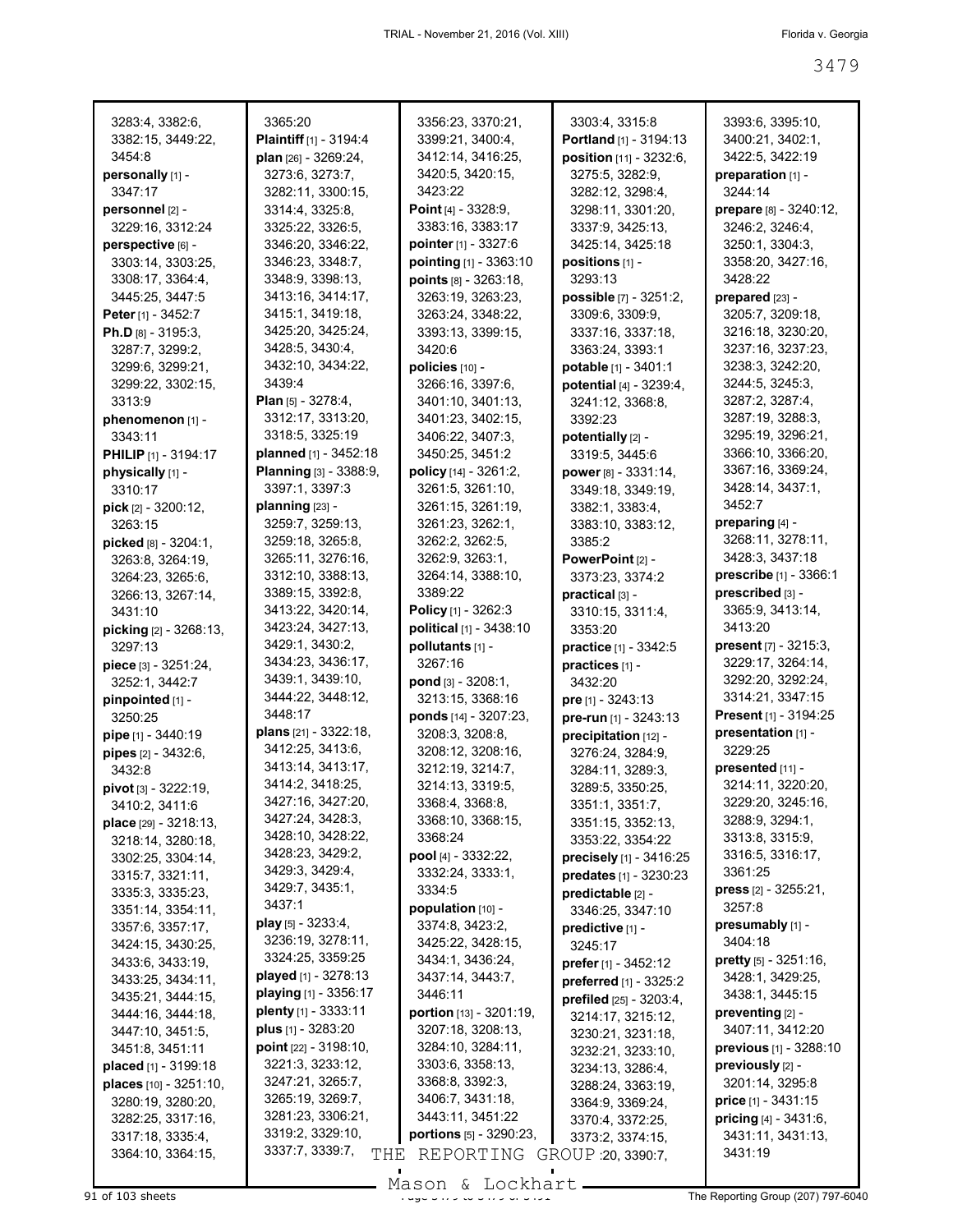| primarily [4] - 3390:7,         | process [26] -                        | projects [5] - 3329:1,               | providing [7] -                      | 3277:4, 3298:3,<br>3300:9, 3302:16, |
|---------------------------------|---------------------------------------|--------------------------------------|--------------------------------------|-------------------------------------|
| 3391:14, 3393:20,<br>3428:4     | 3234:17, 3234:18,<br>3242:3, 3259:18, | 3330:8, 3330:10,<br>3385:18, 3385:19 | 3211:17, 3239:17,<br>3243.9, 3302:7, | 3303:13, 3306:21,                   |
|                                 |                                       |                                      |                                      |                                     |
| primary [6] - 3394:1,           | 3265:8, 3269:4,                       | promotional [1] -                    | 3397:14, 3451:1,                     | 3307:7, 3312:4,<br>3324:9, 3326:3,  |
| 3394:18, 3404:20,               | 3269:8, 3270:7,                       | 3436:14                              | 3451:3                               |                                     |
| 3421:10, 3445:22,               | 3271:3, 3271:4,                       | promulgating [1] -                   | provision [1] - 3398:5               | 3326:17, 3330:16,                   |
| 3446:20                         | 3271:21, 3273:7,                      | 3427:25                              | provisional [3] -                    | 3332:2, 3337:3,                     |
| PRIMIS [35] - 3194:21,          | 3306:20, 3324:8,                      | pronounced [1] -                     | 3374:16, 3375:16,                    | 3340:21, 3341:6,                    |
| 3196:3, 3196:12,                | 3324:12, 3325:1,                      | 3196:19                              | 3375:19                              | 3343:25, 3370:6,                    |
| 3196:16, 3196:23,               | 3413:22, 3427:24,                     | proposal $[4] - 3295:3$ ,            | provisions [2] -                     | 3373:2, 3375:9,                     |
| 3197:5, 3197:19,                | 3428:9, 3429:25,                      | 3295:12, 3347:24,                    | 3405:19, 3408:17                     | 3379:21, 3415:8,                    |
| 3197:23, 3198:6,                | 3430:6, 3432:18,                      | 3444:11                              | <b>PRUITT</b> [1] - 3194:22          | 3419:18, 3421:2,                    |
| 3198:16, 3198:19,               | 3433:3, 3439:11,                      | proposals [2] -                      | Public [2] - 3194:15,                | 3452:8                              |
| 3199:17, 3297:7,                | 3443:6, 3447:3                        | 3295:2, 3439:21                      | 3454:2                               | <b>puts</b> $[6] - 3319:16$ ,       |
| 3297:12, 3300:6,                | produced [2] -                        | propose $[1] - 3348:2$               | public [5] - 3420:20,                | 3330:25, 3375:13,                   |
| 3300:13, 3302:20,               | 3242:10, 3368:19                      | proposed [2] - 3310:8,               | 3428:19, 3430:5,                     | 3412:25, 3414:25,                   |
| 3302:22, 3313:19,               | produces [1] - 3435:5                 | 3313:4                               | 3435:10, 3443:4                      | 3432:20                             |
| 3313:24, 3315:21,               | profession [1] -                      | protect $[3] - 3201:24$ ,            | publication [1] -                    | putting [2] - 3342:2,               |
| 3315:24, 3321:10,               | 3292:7                                | 3264:3, 3267:17                      | 3220:5                               | 3406:23                             |
| 3321:17, 3321:18,               | professional [5] -                    | protected [1] -                      | publicly [1] - 3286:15               |                                     |
| 3326:25, 3327:3,                | 3299:11, 3299:25,                     | 3265:14                              | publish [1] - 3258:4                 | Q                                   |
| 3327:10, 3343:23,               | 3300:1, 3427:1,                       | protection [9] -                     | published [8] -                      | QA/QC [1] - 3306:6                  |
| 3344:4, 3344:12,                | 3432:20                               | 3201:6, 3228:1,                      | 3198:9, 3220:4,                      | qualified [1] - 3285:12             |
| 3344:14, 3361:10,               | professionals [1] -                   | 3228:10, 3261:25,                    | 3220:10, 3220:16,                    |                                     |
| 3377:21, 3386:18                | 3210:20                               | 3262:3, 3262:5,                      | 3269:21, 3270:10,                    | quality [7] - 3227:15,              |
| Primis [2] - 3297:6,            | proffered [2] - 3206:1,               | 3268:22, 3432:21,                    | 3318:4, 3323:23                      | 3227:19, 3290:7,                    |
| 3386:17                         | 3206:11                               | 3435:9                               | <b>Pull</b> [2] - 3199:4,            | 3306:1, 3329:4,                     |
| printed [2] - 3228:3,           | program [9] - 3224:6,                 | Protection [10] -                    | 3387:25                              | 3331:16, 3448:3                     |
| 3289:23                         | 3302:7, 3306:12,                      | 3230:10, 3236:15,                    | pulled [1] - 3286:1                  | quarrel [1] - 3371:17               |
| <b>private</b> $[7] - 3383:4$ , | 3433:19, 3436:9,                      | 3237:8, 3240:4,                      | pulling [1] - 3286:9                 | questioned [4] -                    |
| 3385:1, 3385:11,                | 3436:11, 3451:7,                      | 3249:12, 3255:25,                    | pulse [1] - 3349:24                  | 3205:17, 3206:10,                   |
| 3385:12, 3385:17,               | 3451:11                               | 3281:9, 3434:17,                     | pumped [2] - 3372:17,                | 3206:16, 3227:5                     |
| 3386:8                          | programs [7] - 3306:5,                | 3439:8, 3444:4                       | 3372:18                              | questioning [1] -                   |
| privileged [1] -                | 3396:11, 3396:16,                     | protects [1] - 3264:14               | pumping [7] -                        | 3297:14                             |
| 3368:20                         | 3396:17, 3397:10,                     | provide [14] - 3211:19,              | 3214:20, 3215:5,                     | questions [19] -                    |
| privy [1] - 3425:15             | 3399:13, 3444:9                       | 3242:23, 3267:24,                    | 3215:8, 3217:2,                      | 3198:13, 3274:15,                   |
| probabilities [1] -             | progress [9] - 3407:9,                | 3293:19, 3311:17,                    | 3221:13, 3221:22,                    | 3277:15, 3291:23,                   |
| 3355:18                         | 3407:23, 3408:3,                      | 3311:22, 3311:23,                    | 3309:1                               | 3301:1, 3316:11,                    |
| probable [1] - 3242:11          | 3435:10, 3435:11,                     | 3347:10, 3347:21,                    | purpose [16] - 3211:6,               | 3344:12, 3360:3,                    |
| <b>problem</b> [1] - 3199:14    | 3436:2, 3443:23,                      | 3349:24, 3367:21,                    | 3226:2, 3261:16,                     | 3361:11, 3377:21                    |
| problematic [1] -               | 3444:1, 3448:12                       | 3388:14, 3393:14,                    | 3267:20, 3268:1,                     | 3386:18, 3386:19,                   |
| 3285:13                         | project [11] - 3311:23,               | 3394:11                              | 3270:5, 3290:5,                      | 3426:4, 3439:25,                    |
| problems $[1] - 3361:8$         | 3327:20, 3328:18,                     | provided $[24]$ -                    | 3290:9, 3291:12,                     | 3441:2, 3447:13,                    |
| procedure [1] -                 | 3343:16, 3345:4,                      | 3211:8, 3220:5,                      | 3317:21, 3317:22,                    | 3448:21, 3450:9,                    |
| 3317:24                         | 3346:10, 3359:7,                      | 3224:2, 3227:19,                     | 3318:23, 3329:9,                     | 3451:16                             |
| procedures [1] -                | 3374:17, 3385:2,                      | 3239:22, 3243:16,                    | 3331:24, 3346:11,                    | quick [1] - 3445:12                 |
| 3235:10                         | 3439:13                               | 3257:9, 3260:11,                     | 3346:15                              | quickly [1] - 3445:15               |
| proceed [2] - 3196:4,           | projected [4] -                       | 3314:16, 3314:19,                    | purposes [16] -                      | <b>quite</b> [5] - 3282:25,         |
| 3452:10                         | 3436:19, 3437:3,                      | 3316:23, 3317:25,                    | 3207:20, 3261:20,                    | 3313:16, 3356:4,                    |
| Proceeding [1] -                | 3437:8, 3437:11                       | 3322:17, 3329:14,                    | 3324:19, 3328:21,                    | 3433:15, 3435:25                    |
| 3453:2                          | projecting [2] -                      | 3343:15, 3363:3,                     | 3328:24, 3329:2,                     | quote [11] - 3205:17,               |
| proceeding [2] -                | 3429:20, 3437:6                       | 3363:7, 3377:8,                      | 3329:3, 3331:11,                     | 3218:11, 3218:25,                   |
| 3347:16, 3387:2                 | projection [1] - 3428:6               | 3377:10, 3394:7,                     | 3331:12, 3331:17,                    | 3219:1, 3240:21,                    |
| proceedings [3] -               | projections [11] -                    | 3435:7, 3435:8,                      | 3332:8, 3334:1,                      | 3240:22, 3249:10,                   |
| 3197:15, 3322:2,                | 3241:12, 3428:3,                      | 3435:9, 3439:7                       | 3349:10, 3350:11,                    | 3355:24, 3365:5,                    |
| 3395:2                          | 3428:13, 3428:22,                     | provides [7] -                       | 3379:20                              | 3417:5                              |
| Proceedings [1] -               | 3429:8, 3429:12,                      | 3259:12, 3261:19,                    | pursued [2] - 3394:25,               | <b>Qureshi</b> [5] - 3297:17,       |
| 3454:6                          | 3429:14, 3429:15,                     | 3263:1, 3312:13,                     | 3395:5                               | 3297:23, 3300:25,                   |
| <b>PROCEEDINGS [2] -</b>        | 3429:24, 3430:7,                      | 3312:15, 3319:14,                    | put [28] - 3197:11,                  | 3315:25, 3360:2                     |
| 3194:9, 3196:1                  | 3436:22<br>THE                        | REPORTING                            | GROUP 23, 3255:16,                   | <b>QURESHI</b> [21] -               |
|                                 |                                       |                                      |                                      | 3194:18, 3199:24,                   |

 $\frac{3680 \text{ cm}}{92 \text{ of } 103 \text{ sheets}}$ Mason & Lockhart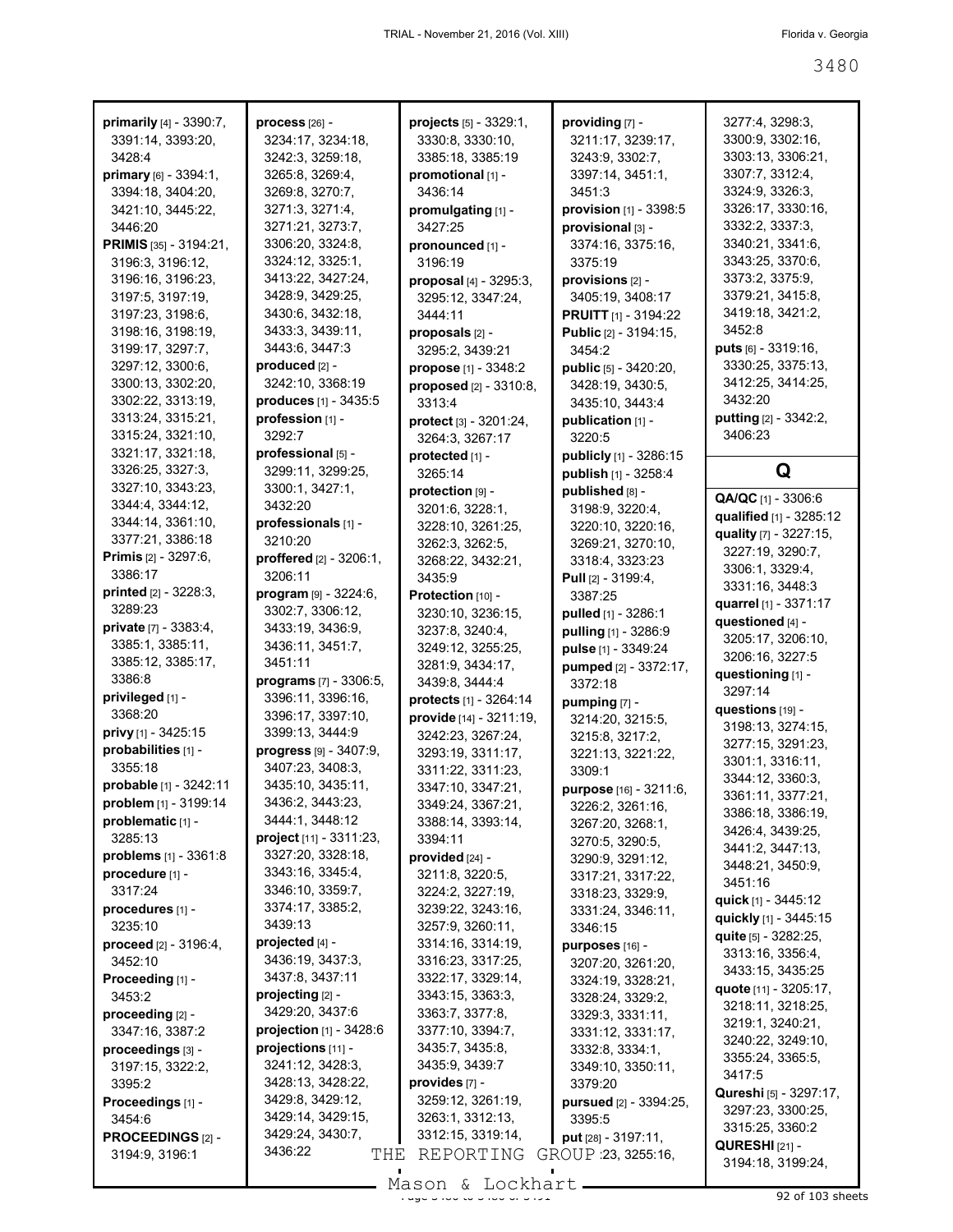| 3200:2, 3200:5,<br>3200:9, 3255:15,<br>3255:18, 3258:13,<br>3258:19, 3258:22,<br>3259:3, 3259:4,<br>3361:14, 3369:20,<br>3370:6, 3370:8,<br>3373:5, 3376:4,<br>3376:8, 3377:19,<br>3386:19 | 3228:6, 3234:6,<br>3234:10, 3235:5,<br>3235:7, 3237:20,<br>3240:19, 3241:3,<br>3241:5, 3245:7,<br>3248:7, 3248:12,<br>3250:5, 3252:7,<br>3264:12, 3264:15,<br>3266:2, 3266:21,<br>3267:12, 3268:4,<br>3270:19, 3270:21, | 3436:11, 3436:14<br>receiving $[3]$ -<br>3230:18, 3231:15,<br>3231:16<br>recent [2] - 3428:17,<br>3432:24<br>recently [2] - 3286:10,<br>3286:11<br>recess [2] - 3321:13,<br>3452:25<br>Recess [3] - 3259:1, | <b>records</b> $[4] - 3274:8$ ,<br>3275:6, 3275:11,<br>3375:13<br><b>recover</b> $[2] - 3337:4,$<br>3340:22<br>recovered [1] - 3340:9<br>recovering [1] -<br>3337:15<br>recovery [1] - 3240:21<br>recreation [1] - 3329:4<br>recross [2] - 3361:12. | 3242:25, 3243:1,<br>3261:1, 3288:11,<br>3298:6, 3298:8<br>referring [14] - 3201:4,<br>3208:17, 3219:17,<br>3219:18, 3219:19,<br>3223:16, 3228:8,<br>3237:2, 3253:8,<br>3288:6, 3292:4,<br>3449:18, 3449:21<br>refers [2] - 3239:12, |
|--------------------------------------------------------------------------------------------------------------------------------------------------------------------------------------------|-------------------------------------------------------------------------------------------------------------------------------------------------------------------------------------------------------------------------|-------------------------------------------------------------------------------------------------------------------------------------------------------------------------------------------------------------|-----------------------------------------------------------------------------------------------------------------------------------------------------------------------------------------------------------------------------------------------------|-------------------------------------------------------------------------------------------------------------------------------------------------------------------------------------------------------------------------------------|
| R                                                                                                                                                                                          | 3276:1, 3276:12,                                                                                                                                                                                                        | 3321:15, 3426:12                                                                                                                                                                                            | 3448:22                                                                                                                                                                                                                                             | 3372:3                                                                                                                                                                                                                              |
| rain [5] - 3291:3,<br>3336:4, 3352:1,<br>3397:14<br>rainfall [19] - 3291:2,<br>3291:6, 3291:7,                                                                                             | 3278:7, 3278:21,<br>3280:1, 3282:14,<br>3287:17, 3292:10,<br>3296:18, 3307:10,<br>3314:6, 3314:7,                                                                                                                       | recognitions [1] -<br>3436:5<br>recognize [11] -<br>3210:12, 3260:3,<br>3277:25, 3287:1,                                                                                                                    | <b>Recross</b> $[1] - 3195:2$<br>RECROSS $[2]$ -<br>3361:13, 3448:23<br><b>RECROSS-</b><br><b>EXAMINATION [2] -</b>                                                                                                                                 | reflect $[1] - 3224:3$<br>reflects [4] - 3238:9,<br>3238:15, 3343:8<br>refresh $[2] - 3285:17$ ,<br>3410:8                                                                                                                          |
| 3291:8, 3320:10,<br>3332:1, 3351:14,<br>3351:19, 3351:20,<br>3351:21, 3351:23,                                                                                                             | 3348:23, 3365:7,<br>3365:14, 3365:16,<br>3366:12, 3369:13,<br>3372:25, 3376:20,<br>3376:21, 3376:22,                                                                                                                    | 3388:19, 3390:21,<br>3394:15, 3396:4,<br>3403:5, 3405:24,<br>3415:6                                                                                                                                         | 3361:13, 3448:23<br>red [3] - 3247:23,<br>3352:13, 3353:4<br><b>REDIRECT</b> $[1]$ -                                                                                                                                                                | refreshes [1] - 3411:8<br>regard [5] - 3326:7,<br>3346:18, 3349:2,<br>3355:1, 3360:9                                                                                                                                                |
| 3352:18, 3352:22,<br>3353:12, 3353:16,<br>3353:18, 3354:11,<br>3356:6, 3358:11                                                                                                             | 3401:6, 3405:3,<br>3416:12, 3421:19,<br>3423:12, 3450:13<br>reading [4] - 3265:23,                                                                                                                                      | recognized [1] -<br>3441:11<br>recollection [6] -<br>3205:16, 3205:21,                                                                                                                                      | 3426:18<br><b>Redirect</b> [1] - 3195:2<br>redirect [5] - 3361:18,<br>3367:2, 3368:6,                                                                                                                                                               | regarded [1] - 3432:22<br>regarding $[12]$ -<br>3203:7, 3203:14,<br>3204:23, 3205:22,                                                                                                                                               |
| rainstorms [2] -                                                                                                                                                                           | 3270:4, 3271:20,                                                                                                                                                                                                        | 3227:4, 3252:15,<br>3285:18, 3410:5                                                                                                                                                                         | 3371:20, 3373:20                                                                                                                                                                                                                                    | 3235:9, 3246:18,<br>3270:6, 3271:3,                                                                                                                                                                                                 |
| 3339:15                                                                                                                                                                                    | 3292:19                                                                                                                                                                                                                 | recommend [3] -                                                                                                                                                                                             | redo [1] - 3313:12                                                                                                                                                                                                                                  | 3283:5, 3288:1,                                                                                                                                                                                                                     |
| raise $[7] - 3198:21$ ,                                                                                                                                                                    | readings [2] - 3274:2,                                                                                                                                                                                                  | 3325:4, 3426:6,                                                                                                                                                                                             | reduce [10] - 3280:14,<br>3280:17, 3280:20,                                                                                                                                                                                                         | 3289:2, 3419:1                                                                                                                                                                                                                      |
| 3235:20, 3235:25,                                                                                                                                                                          | 3302:7                                                                                                                                                                                                                  | 3446:16                                                                                                                                                                                                     | 3280:25, 3311:19,                                                                                                                                                                                                                                   | regardless [4] -                                                                                                                                                                                                                    |
| 3236:4, 3236:8,<br>3339:16, 3387:17                                                                                                                                                        | reads [1] - 3264:14                                                                                                                                                                                                     | Recommendation [4]                                                                                                                                                                                          | 3340:25, 3341:21,                                                                                                                                                                                                                                   | 3265:1, 3294:1,                                                                                                                                                                                                                     |
| <b>RALPH</b> [1] - 3194:11                                                                                                                                                                 | ready [5] - 3196:3,                                                                                                                                                                                                     | - 3237:18, 3238:4,                                                                                                                                                                                          | 3341:24, 3416:19,                                                                                                                                                                                                                                   | 3395:1, 3442:15                                                                                                                                                                                                                     |
| ran [1] - 3404:1                                                                                                                                                                           | 3255:19, 3258:13,                                                                                                                                                                                                       | 3244:3, 3245:6                                                                                                                                                                                              | 3417:2                                                                                                                                                                                                                                              | regards [1] - 3418:22                                                                                                                                                                                                               |
| range [4] - 3222:22,                                                                                                                                                                       | 3387:9, 3387:10                                                                                                                                                                                                         | recommendation [11]                                                                                                                                                                                         | reduced [2] - 3280:6,                                                                                                                                                                                                                               | regime [5] - 3271:21,                                                                                                                                                                                                               |
| 3222:25, 3269:1,                                                                                                                                                                           | real [2] - 3276:13,<br>3346:9                                                                                                                                                                                           | - 3237:24, 3238:2,                                                                                                                                                                                          | 3448:14                                                                                                                                                                                                                                             | 3272:9, 3272:10,                                                                                                                                                                                                                    |
| 3447:20                                                                                                                                                                                    | real-world [1] -                                                                                                                                                                                                        | 3238:12, 3243:20,                                                                                                                                                                                           | reduces [2] - 3319:20,                                                                                                                                                                                                                              | 3272:18, 3272:19                                                                                                                                                                                                                    |
| <b>ranges</b> [1] - 3287:22                                                                                                                                                                | 3276:13                                                                                                                                                                                                                 | 3246:8, 3348:12,                                                                                                                                                                                            | 3319:22                                                                                                                                                                                                                                             | region [13] - 3356:14,                                                                                                                                                                                                              |
| rate [3] - 3226:1,                                                                                                                                                                         | really [10] - 3252:14,                                                                                                                                                                                                  | 3396:21, 3397:9,<br>3397:17, 3397:20,                                                                                                                                                                       | reduction [3] - 3309:2,                                                                                                                                                                                                                             | 3391:2, 3392:25,<br>3393:21, 3394:4,                                                                                                                                                                                                |
| 3418:16                                                                                                                                                                                    | 3264:24, 3301:4,                                                                                                                                                                                                        | 3400:7                                                                                                                                                                                                      | 3319:20, 3353:21                                                                                                                                                                                                                                    | 3425:24, 3427:15,                                                                                                                                                                                                                   |
| rates $[12] - 3279:4,$                                                                                                                                                                     | 3313:6, 3349:14,                                                                                                                                                                                                        | recommendations                                                                                                                                                                                             | refer [6] - 3208:2,<br>3241:24, 3285:21,                                                                                                                                                                                                            | 3427:17, 3429:17,                                                                                                                                                                                                                   |
| 3365:5, 3365:25,                                                                                                                                                                           | 3381:11, 3384:14,                                                                                                                                                                                                       | $[14] - 3258:7, 3348:9,$                                                                                                                                                                                    | 3389:17, 3410:4,                                                                                                                                                                                                                                    | 3445:23, 3447:18,                                                                                                                                                                                                                   |
| 3366:4, 3366:16,<br>3420:24, 3423:8,                                                                                                                                                       | 3441:8, 3441:22,                                                                                                                                                                                                        | 3348:13, 3350:3,                                                                                                                                                                                            | 3411:2                                                                                                                                                                                                                                              | 3448:7, 3448:16                                                                                                                                                                                                                     |
| 3431:22, 3431:25,                                                                                                                                                                          | 3449:4                                                                                                                                                                                                                  | 3350:6, 3394:6,                                                                                                                                                                                             | reference [9] -                                                                                                                                                                                                                                     | regional [7] - 3265:11,                                                                                                                                                                                                             |
| 3449:4, 3449:22                                                                                                                                                                            | reason [8] - 3215:18,                                                                                                                                                                                                   | 3394:12, 3394:16,                                                                                                                                                                                           | 3221:12, 3247:21,                                                                                                                                                                                                                                   | 3312:9, 3357:16,                                                                                                                                                                                                                    |
| rather [4] - 3204:12,                                                                                                                                                                      | 3244:16, 3248:1,<br>3248:11, 3265:6,                                                                                                                                                                                    | 3394:19, 3398:18,<br>3398:23, 3401:17,                                                                                                                                                                      | 3252:24, 3353:2,                                                                                                                                                                                                                                    | 3357:18, 3357:19,                                                                                                                                                                                                                   |
| 3239:5, 3243:2,                                                                                                                                                                            | 3420:21, 3420:25,                                                                                                                                                                                                       | 3402:3, 3446:2                                                                                                                                                                                              | 3356:22, 3365:9,                                                                                                                                                                                                                                    | 3428:18, 3430:1<br>Regional [3] - 3278:3,                                                                                                                                                                                           |
| 3267:16                                                                                                                                                                                    | 3424:16                                                                                                                                                                                                                 | recommended [5] -                                                                                                                                                                                           | 3374:20, 3415:24,<br>3418:20                                                                                                                                                                                                                        | 3397:1, 3397:3                                                                                                                                                                                                                      |
| <b>rating</b> $[1]$ - 3285:21                                                                                                                                                              | reasonably [2] -                                                                                                                                                                                                        | 3349:4, 3349:11,                                                                                                                                                                                            | Referenced [1] -                                                                                                                                                                                                                                    | regions [2] - 3269:12,                                                                                                                                                                                                              |
| re [1] - 3440:19                                                                                                                                                                           | 3236:17, 3371:9                                                                                                                                                                                                         | 3349:16, 3349:17,                                                                                                                                                                                           | 3195:5                                                                                                                                                                                                                                              | 3315:10                                                                                                                                                                                                                             |
| re-pipe $[1]$ - 3440:19                                                                                                                                                                    | reasons [5] - 3308:21,                                                                                                                                                                                                  | 3401:11                                                                                                                                                                                                     | referenced [4] -                                                                                                                                                                                                                                    | register $[1] - 3390.6$                                                                                                                                                                                                             |
| reach [3] - 3284:19,<br>3293:14, 3326:14                                                                                                                                                   | 3319:11, 3419:10,                                                                                                                                                                                                       | recommending [1] -                                                                                                                                                                                          | 3208:20, 3208:22,                                                                                                                                                                                                                                   | registered [1] - 3300:1                                                                                                                                                                                                             |
| reached [1] - 3253:17                                                                                                                                                                      | 3438:8, 3440:5                                                                                                                                                                                                          | 3349:2                                                                                                                                                                                                      | 3253:18, 3441:20                                                                                                                                                                                                                                    | regrets [10] - 3394:22,                                                                                                                                                                                                             |
| reaction [3] - 3439:19,                                                                                                                                                                    | rebate [2] - 3396:17,<br>3397:10                                                                                                                                                                                        | record [5] - 3275:6,                                                                                                                                                                                        | referencing [3] -                                                                                                                                                                                                                                   | 3394:25, 3395:17,                                                                                                                                                                                                                   |
| 3439:21, 3444:11                                                                                                                                                                           | receive [1] - 3210:25                                                                                                                                                                                                   | 3275:7, 3276:18,<br>3387:13, 3451:24                                                                                                                                                                        | 3252:8, 3394:22,                                                                                                                                                                                                                                    | 3395:20, 3395:25,<br>3396:4, 3396:13,                                                                                                                                                                                               |
| read [55] - 3213:19,                                                                                                                                                                       | <b>received</b> [7] - 3213:7,                                                                                                                                                                                           | recorded [2] -                                                                                                                                                                                              | 3410:25<br>referred [10] -                                                                                                                                                                                                                          | 3446:3, 3446:7,                                                                                                                                                                                                                     |
| 3216:23, 3218:19,                                                                                                                                                                          | 3213:14, 3299:22,                                                                                                                                                                                                       | 3375:11, 3375:21                                                                                                                                                                                            | 3207:22, 3210:11,                                                                                                                                                                                                                                   | 3446:8                                                                                                                                                                                                                              |
| 3218:20, 3221:9,                                                                                                                                                                           | 3436:4, 3436:8,<br>THE                                                                                                                                                                                                  | REPORTING                                                                                                                                                                                                   | GROUP 10, 3223:1,                                                                                                                                                                                                                                   | regular [2] - 3200:24,                                                                                                                                                                                                              |
|                                                                                                                                                                                            |                                                                                                                                                                                                                         |                                                                                                                                                                                                             |                                                                                                                                                                                                                                                     |                                                                                                                                                                                                                                     |

93 of 103 sheets  $\frac{93}{100}$  of  $\frac{100}{100}$  of  $\frac{100}{100}$   $\frac{100}{100}$  of  $\frac{100}{100}$  of  $\frac{100}{100}$  of  $\frac{100}{100}$  of  $\frac{100}{100}$  of  $\frac{100}{100}$  of  $\frac{100}{100}$  of  $\frac{100}{100}$  of  $\frac{100}{100}$  of  $\frac{$ Mason & Lockhart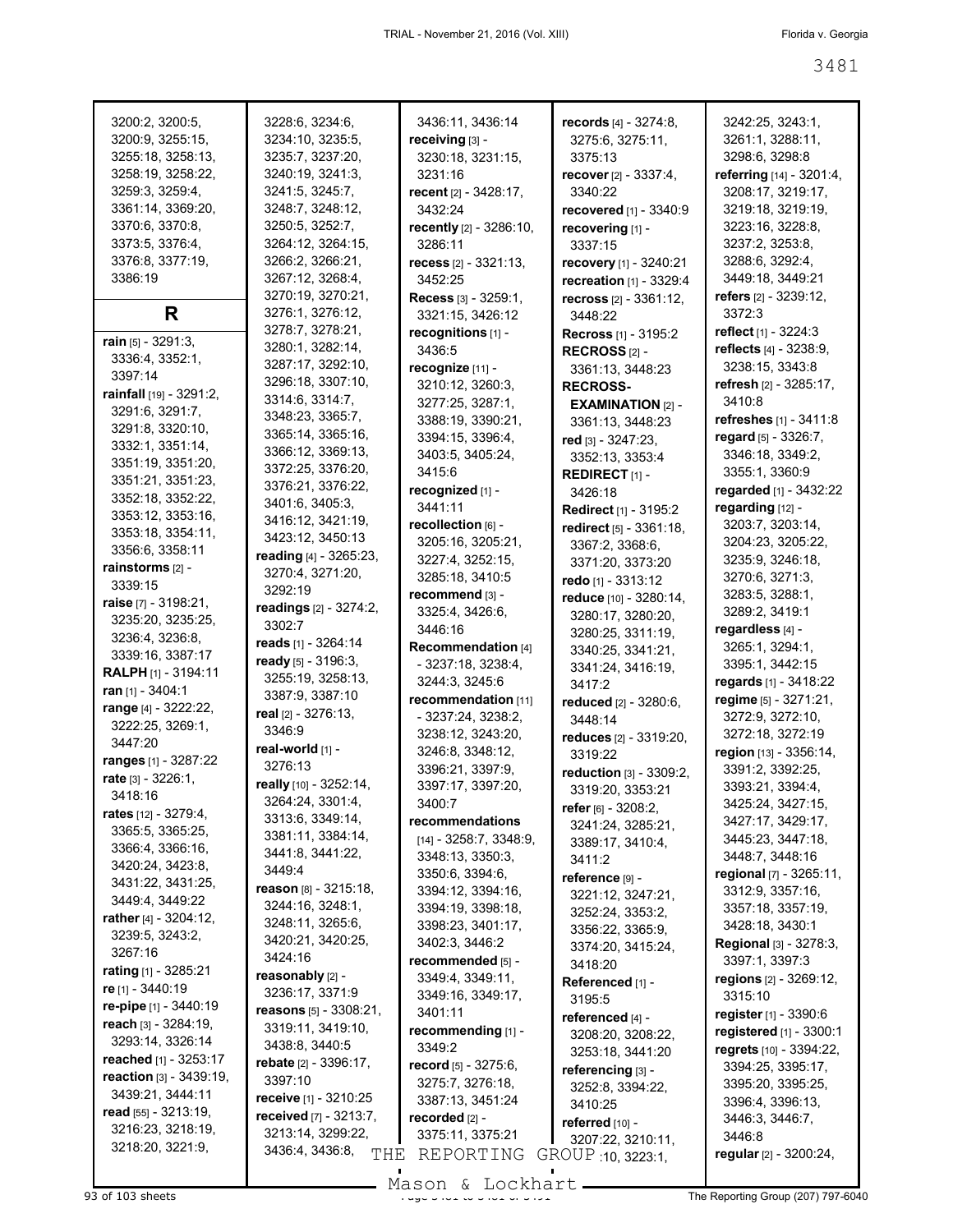| 3211:7                           | relies $[5] - 3205:6$ ,        | 3327:14, 3327:15,              | 3343:14, 3349:15,                    | result $[8] - 3214:7$ ,          |
|----------------------------------|--------------------------------|--------------------------------|--------------------------------------|----------------------------------|
| regulate [2] - 3379:13,          | 3205:11, 3391:14,              | 3339:23, 3369:18               | 3349:20, 3383:10,                    | 3217:3, 3222:5,                  |
| 3385:23                          | 3434:2, 3446:12                | representative [1] -           | 3413:8, 3413:19,                     | 3222:7, 3276:11,                 |
|                                  |                                | 3380:11                        | 3414:19                              |                                  |
| regulated $[2] - 3262:7$ ,       | rely <sub>[6]</sub> - 3289:14, |                                |                                      | 3276:13, 3295:10,                |
| 3262:23                          | 3312:3, 3323:13,               | represented [4] -              | reside $[1]$ - 3434:5                | 3357:20                          |
| regulates [2] -                  | 3367:17, 3434:6,               | 3222:9, 3338:15,               | residential [4] -                    | <b>resulted</b> [2] - 3433:19,   |
| 3203:21, 3328:15                 | 3447:25                        | 3390:23, 3391:20               | 3396:16, 3397:10,                    | 3433:21                          |
| regulations [1] -                | relying [1] - 3221:16          | representing [1] -             | 3400:2, 3431:16                      | results [7] - 3222:7,            |
| 3407:8                           | remedy [1] - 3348:2            | 3296:15                        | resides $[3] - 3203:20,$             | 3249:11, 3261:13,                |
| Reheis [7] - 3220:24,            | remember [8] -                 | represents [10] -              | 3258:6, 3430:17                      | 3270:8, 3272:23,                 |
| 3221:1, 3221:17,                 | 3211:12, 3229:25,              | 3303:6, 3330:23,               | resold $\lbrack 1 \rbrack - 3399:22$ | 3276:23, 3279:3                  |
| 3222:1, 3295:7,                  | 3316:1, 3319:3,                | 3335:11, 3336:15,              | resource [23] -                      | <b>retrofit</b> [5] - 3396:16,   |
| 3295:14, 3295:15                 | 3433:8, 3442:17,               | 3352:12, 3352:14,              | 3204:24, 3259:7,                     | 3397:10, 3400:2,                 |
| reintroduce [1] -                | 3443:16, 3444:22               | 3363:15, 3363:16,              | 3259:17, 3259:20,                    | 3431:8, 3433:18                  |
| 3325:15                          | <b>remind</b> [1] - 3196:15    | 3389:25, 3392:4                | 3260:23, 3261:11,                    | <b>retrofits</b> $[3] - 3399.21$ |
| <b>reissue</b> [1] - $3434:18$   | removal [1] - 3250:19          | request $[11] - 3213.19$ ,     | 3261:21, 3263:9,                     | 3442:6, 3449:1                   |
|                                  |                                |                                |                                      | retrofitting [1] -               |
| relate [1] - 3345:14             | remove [2] - 3246:11,          | 3221:9, 3224:24,               | 3264:20, 3265:24,                    |                                  |
| related [7] - 3204:3,            | 3301:5                         | 3231:3, 3237:13,               | 3266:14, 3268:12,                    | 3433:7                           |
| 3229:9, 3315:23,                 | renew [2] - 3434:18,           | 3237:20, 3245:7,               | 3269:19, 3269:23,                    | return [15] - 3227:2.            |
| 3352:25, 3378:6,                 | 3444:5                         | 3264:12, 3268:4,               | 3270:7, 3270:12,                     | 3233:24, 3305:20,                |
| 3393:22, 3425:14                 | repeat $[4] - 3214:24$ ,       | 3289:19, 3289:24               | 3271:5, 3271:8,                      | 3314:14, 3343:25,                |
| relates $[4] - 3342:11$ ,        | 3215:1, 3400:1,                | require $[4] - 3339:19$ ,      | 3271:9, 3273:3,                      | 3367:1, 3367:3,                  |
| 3350:10, 3397:23,                | 3415:18                        | 3407:3, 3443:19,               | 3273:4, 3273:9,                      | 3379:14, 3414:1,                 |
| 3433:1                           | <b>rephrase</b> [1] - 3272:12  | 3443:21                        | 3322:21                              | 3418:16, 3418:20,                |
| relating [1] - 3212:18           | rephrasing [1] -               | required [7] - 3333:21,        | Resources [1] -                      | 3419:12, 3420:24,                |
| relationship [3] -               | 3272:22                        | 3338:3, 3338:6,                | 3264:2                               | 3449.22                          |
| 3358:16, 3372:19,                | <b>replace</b> [1] - 3393:25   | 3390:5, 3407:8,                | resources [13] -                     | returned [1] - 3438:5            |
| 3378:12                          | replaced [1] - 3433:20         | 3430:18, 3443:2                | 3206:16, 3208:24,                    | returning [2] - 3301:6,          |
|                                  |                                | requirement $[4]$ -            | 3259:21, 3264:24,                    | 3302:3                           |
| <b>relative</b> [1] - 3250:17    | replacement [2] -              | 3349:19, 3363:21,              | 3299:17, 3299:23,                    | reuse [1] - 3401:1               |
| release [23] - 3255:21,          | 3399:17, 3433:16               |                                | 3299:24, 3301:17,                    |                                  |
| 3257:8, 3311:19,                 | replenish $[1] - 3341.7$       | 3432:12                        |                                      | review [16] - 3231:12,           |
| 3332:12, 3333:13,                | replenishment [1] -            | requirements [4] -             | 3312:8, 3367:9,                      | 3237:15, 3240:18,                |
| 3333:17, 3333:21,                | 3330:9                         | 3277:5, 3295:11,               | 3407:18, 3448:7                      | 3247:11, 3252:20,                |
| 3335:6, 3335:25,                 | report $[29] - 3197:1$ ,       | 3401:21, 3443:10               | respect [5] - 3210:17,               | 3273:7, 3289:24,                 |
| 3336:2, 3336:22,                 | 3198:3, 3200:20,               | <b>requires</b> [3] - 3237:9,  | 3210:19, 3281:16,                    | 3293:9, 3294:7,                  |
| 3337:10, 3338:4,                 | 3200:23, 3209:18,              | 3438:13, 3439:9                | 3437:11, 3449:22                     | 3294:10, 3294:13,                |
| 3338:6, 3339:19,                 | 3209:24, 3210:2,               | <b>reroute</b> $[1] - 3378:20$ | responds [1] -                       | 3295:19, 3296:6,                 |
| 3340:21, 3341:21,                | 3210:25, 3211:4,               | resale [1] - 3399:22           | 3239:11                              | 3296:8, 3370:9,                  |
| 3341:24, 3343:7,                 | 3211:18, 3211:25,              | reservoir $[19]$ -             | response [5] -                       | 3374:1                           |
| 3343:13, 3343:18,                | 3212:1, 3212:5,                | 3204:25, 3312:12,              | 3277:14, 3392:17,                    | reviewed [2] -                   |
| 3345:7, 3385:21                  | 3212:10, 3213:8,               | 3319:19, 3321:23,              | 3408:4, 3424:1,                      | 3235:23, 3394:5                  |
| <b>released</b> [2] - 3329:12,   | 3213:16, 3234:1,               | 3322:16, 3329:24,              | 3424:4                               | reviewing [3] -                  |
| 3345:3                           |                                | 3330:1, 3330:12,               | responses [1] -                      | 3230:10, 3231:17,                |
|                                  | 3273:1, 3281:5,                | 3330:14, 3330:21,              | 3411:18                              | 3294:2                           |
| releases $[11]$ -                | 3302:3, 3316:4,                | 3333:10, 3334:4,               | responsibilities [2] -               | revised [2] - 3197:21,           |
| 3329:24, 3329:25,                | 3317:3, 3317:15,               | 3340:10, 3340:13,              | 3202:11, 3299:13                     |                                  |
| 3330:4, 3330:9,                  | 3317:25, 3367:4,               |                                |                                      | 3349:22                          |
| 3339:6, 3341:17,                 | 3367:23, 3379:10,              | 3343:18, 3345:20,              | responsibility [1] -                 | <b>Revised</b> [1] - 3325:19     |
| 3342:24, 3363:24,                | 3394:19, 3446:3                | 3349:6, 3349:9,                | 3299:15                              | revision [2] - 3198:2,           |
| 3365:10, 3366:1,                 | report's [1] - 3212:6          | 3401:1                         | <b>ResSim</b> [1] - 3318:13          | 3273:7                           |
| 3414:5                           | REPORTER $[1]$ -               | reservoirs [28] -              | rest $[2] - 3334:23$ ,               | right-hand [2] -                 |
| releasing $[1] - 3342:3$         | 3426:9                         | 3299:18, 3300:20,              | 3339:8                               | 3201:21, 3224:12                 |
| relevant [1] - 3201:19           | reporter [1] - 3414:13         | 3311:20, 3322:9,               | restricted [1] -                     | Riley [3] - 3402:20,             |
| reliability [3] -                | Reporter [1] - 3454:16         | 3322:22, 3323:6,               | 3442:10                              | 3402:23, 3403:23                 |
| 3205:18, 3206:17,                | reporting [1] - 3306:4         | 3324:18, 3326:23,              | restriction $[4]$ -                  | <b>RIOP</b> $[2] - 3326:1$       |
| 3227:6                           | reports [5] - 3312:14,         | 3327:12, 3327:15,              | 3290:24, 3291:20,                    | 3362:25                          |
| <b>reliable</b> $[2] - 3220:6$ , | 3315:12, 3435:6,               | 3328:2, 3328:22,               | 3292:1, 3292:3                       | <b>River</b> [52] - 3210:1,      |
| 3346:25                          | 3435:12                        | 3329:9, 3329:14,               | restrictions $[3]$ -                 | 3236:14, 3236:24,                |
| relied $[5]$ - 3220:10,          |                                | 3329:19, 3330:20,              | 3408:6, 3416:23,                     | 3237:8, 3240:4,                  |
| 3220:17, 3284:20,                | represent [8] -                | 3333:25, 3335:13,              | 3442:6                               | 3241:2, 3247:24,                 |
| 3284:23, 3284:24                 | 3226:24, 3227:24.              | REPORTING                      | GROUP ts [1] - 3438:25               | 3249:11, 3250:14,                |
|                                  | THE<br>3286:14, 3303:4         |                                |                                      |                                  |
|                                  |                                | $Mronon$ $Tonkhon+$            |                                      |                                  |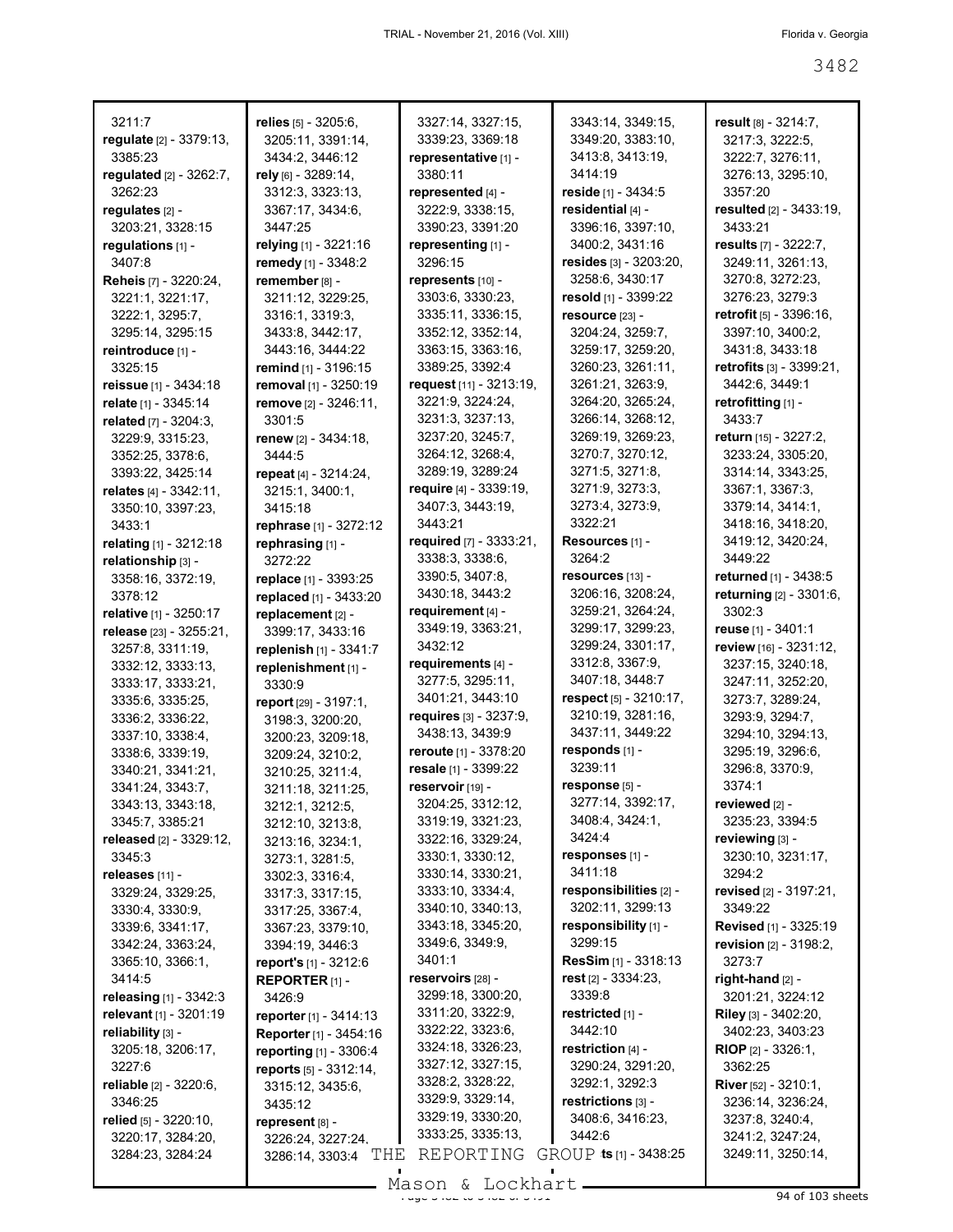| 3250:22, 3254:3,             | 3347:21, 3359:25           | scenario [1] - 3310:14        | 3245:6, 3246:8,                  | 3339:10, 3342:20,      |
|------------------------------|----------------------------|-------------------------------|----------------------------------|------------------------|
| 3271:19, 3275:25,            | <b>Roman</b> [2] - 3266:5, | <b>scenarios</b> [2] -        | 3246:11, 3270:19,                | 3342:23, 3343:1,       |
| 3277:18, 3277:19,            | 3267:6                     | 3310:8, 3324:20               | 3270:21, 3275:25,                | 3343:5, 3343:6,        |
| 3278:3, 3279:13,             | roof $[1] - 3282:24$       | schematic [2] -               | 3276:1, 3278:12,                 | 3343:7, 3352:19,       |
|                              |                            |                               |                                  |                        |
| 3280:24, 3281:9,             | room $[1]$ - 3334:23       | 3327:13, 3330:21              | 3278:19, 3279:24,                | 3353:3, 3353:12,       |
| 3282:11, 3282:20.            | roughly [9] - 3202:17,     | scientific [3] -              | 3280:1, 3282:19,                 | 3353:16, 3356:18,      |
| 3282:24, 3284:3,             | 3263:23, 3342:21,          | 3268:18, 3293:20,             | 3287:15, 3293:8,                 | 3356:19, 3359:19,      |
| 3311:18, 3327:17,            | 3370:18, 3391:4,           | 3309:3                        | 3314:3, 3365:12,                 | 3365:8, 3365:9,        |
| 3327:23, 3328:1,             | 3391:6, 3393:14,           | scientifically0-              | 3369.9, 3396.3,                  | 3365:11, 3366:2,       |
| 3328:19, 3329:13,            | 3428:24                    | justified [1] -               | 3396:10, 3397:5,                 | 3366:8, 3366:18,       |
| 3333:22, 3338:25,            |                            |                               | 3398:12, 3401:9,                 | 3369:22, 3373:8,       |
| 3342:18, 3342:19,            | round [4] - 3273:6,        | 3293:17                       | 3405:1, 3405:12,                 |                        |
|                              | 3429:4, 3430:23,           | scientists $[1]$ -            |                                  | 3373:9, 3373:21,       |
| 3342:25, 3343:3,             | 3437:1                     | 3268:20                       | 3406:6, 3406:9,                  | 3373:22, 3376:12,      |
| 3343:9, 3345:6,              | $row$ [3] - 3271:14,       | scoping [1] - 3324:15         | 3406:10, 3406:11,                | 3376:15, 3376:16,      |
| 3345:8, 3349:25,             | 3359:2, 3359:15            | screen [8] - 3198:2,          | 3407:17, 3409:2,                 | 3383:14, 3388:6,       |
| 3357:6, 3357:7,              | rows $[3] - 3223:24$ ,     | 3248:18, 3248:24,             | 3410:4, 3415:15,                 | 3390:23, 3390:24,      |
| 3359:1, 3360:17,             | 3223:25, 3224:4            | 3330:16, 3355:24,             | 3416:11, 3416:18,                | 3391:1, 3393:7,        |
| 3370:21, 3378:7,             |                            |                               | 3417:2, 3420:2,                  | 3396:11, 3396:15,      |
| 3390:15, 3391:19,            | rule [2] - 3340:20,        | 3370:7, 3376:9,               | 3420:5, 3420:15,                 | 3396:18, 3397:7,       |
|                              | 3407:19                    | 3377:12                       |                                  |                        |
| 3391:23, 3417:14,            | ruled [1] - 3445:2         | seasonal [2] - 3293:2,        | 3425:5                           | 3397:21, 3398:12,      |
| 3417:21, 3420:17             | rules [15] - 3323:8,       | 3293:3                        | sector [1] - 3379:16             | 3399:13, 3399:19,      |
| river [20] - 3311:12,        | 3323:15, 3325:18,          | seasonality [7] -             | <b>sectors</b> $[2] - 3315:11$ , | 3400:8, 3400:14,       |
| 3311:21, 3312:12,            | 3329:11, 3329:16,          | 3267:24, 3304:17,             | 3379:17                          | 3400:22, 3401:9,       |
| 3341:11, 3356:15,            | 3329:17, 3332:11,          | 3304:20, 3335:8,              | see [165] - 3197:9,              | 3403:13, 3403:21,      |
| 3356:20, 3361:1,             |                            |                               | 3201:11, 3201:13,                | 3403:25, 3404:9,       |
| 3371:15, 3378:15,            | 3334:10, 3339:18,          | 3335:9, 3335:11,              | 3201:25, 3202:2,                 | 3404:14, 3404:24,      |
| 3381:12, 3384:12,            | 3390:4, 3412:23,           | 3338:1                        |                                  | 3405:1, 3405:6,        |
|                              | 3443:14, 3443:18,          | <b>seat</b> $[2] - 3343:21$ , | 3203:9, 3203:10,                 |                        |
| 3384:13, 3385:18,            | 3443:20, 3444:17           | 3344:15                       | 3205:8, 3205:9,                  | 3405:9, 3405:10,       |
| 3386:9, 3420:14,             | Rules [2] - 3407:14,       | seated [2] - 3199:3,          | 3209:23, 3210:6,                 | 3405:12, 3405:15,      |
| 3420:20, 3421:21,            | 3407:24                    | 3387:24                       | 3210:7, 3210:8,                  | 3405:18, 3405:21,      |
| 3438:2, 3438:6               | ruling [2] - 3392:18,      | second [39] - 3210:5,         | 3210:10, 3210:22,                | 3406:7, 3406:16,       |
| Riverkeeper [1] -            | 3399:4                     | 3230:15, 3243:1,              | 3210:24, 3214:4,                 | 3406:19, 3407:17,      |
| 3415:9                       | run $[8] - 3243:13$ ,      |                               | 3216:25, 3221:11,                | 3409:11, 3410:24,      |
| riverkeeper [4] -            |                            | 3245:5, 3248:6,               | 3223:23, 3225:2,                 | 3411:1, 3415:13,       |
|                              | 3243:14, 3341:11,          | 3248:20, 3248:21,             | 3225:3, 3225:8,                  | 3415:17, 3415:20,      |
| 3418:2, 3421:3,              | 3384:12, 3385:18,          | 3250:6, 3250:8,               |                                  | 3415:25, 3416:11,      |
| 3421:7, 3421:8               | 3386:9, 3418:10,           | 3255:23, 3256:4,              | 3228:7, 3230:17,                 |                        |
| riverkeeper's [1] -          | 3422:1                     | 3262:14, 3266:22,             | 3231:14, 3232:13,                | 3416:18, 3416:22,      |
| 3419:4                       | run-of-river [4] -         | 3267:10, 3275:24,             | 3232:14, 3233:6,                 | 3417:24, 3417:25,      |
| rivers $[12] - 3269:13$ ,    | 3341:11, 3384:12,          | 3285:21, 3300:19,             | 3241:19, 3245:1,                 | 3418:9, 3418:17,       |
| 3292:22, 3327:14,            | 3385:18, 3386:9            | 3304:6, 3311:25,              | 3245:2, 3245:8,                  | 3418:20, 3419:5,       |
| 3356:13, 3357:2,             |                            |                               | 3247:13, 3248:8,                 | 3420:2, 3420:7,        |
| 3357:3, 3357:4,              |                            | 3321:21, 3335:11,             | 3249:2, 3249:8,                  | 3420:17, 3421:25,      |
| 3357:13, 3381:14,            | S                          | 3336:18, 3349:11,             | 3249:12, 3249:13,                | 3422:12, 3423:3,       |
|                              | safe [1] - 3279:25         | 3369:15, 3399:17,             |                                  | 3424:20, 3425:6        |
| 3382:18, 3421:10,            |                            | 3400:4, 3403:5,               | 3249:24, 3249:25,                |                        |
| 3421:25                      | safety [3] - 3339:17,      | 3414:9, 3415:16,              | 3252:23, 3256:2,                 | seeing [4] - 3353:8,   |
| <b>Rivers</b> [7] - 3419:15, | 3339:18, 3339:20           | 3415:19, 3415:23,             | 3256:5, 3256:15,                 | 3353:10, 3359:22,      |
| 3421:5, 3421:6,              | sample [2] - 3225:23,      | 3418:18, 3418:19,             | 3258:9, 3260:5,                  | 3391:6                 |
| 3421:20, 3422:4,             | 3379:22                    | 3419:6, 3420:7,               | 3264:17, 3266:12,                | seek [2] - 3325:5,     |
| 3422:9, 3441:20              | save [2] - 3392:13,        | 3429:2, 3431:7,               | 3267:13, 3268:10,                | 3401:20                |
| Riverview $[1]$ -            | 3451:13                    | 3440:6, 3447:6                | 3270:24, 3271:15,                | seeking [1] - 3361:7   |
| 3383:20                      | <b>saved</b> [2] - 3311:9, |                               | 3271:17, 3274:1,                 | seem $[2] - 3207:6$ ,  |
| <b>RMR</b> $[2] - 3194:14$ , | 3433:22                    | second-to-last [1] -          | 3274:9, 3274:11,                 | 3370:15                |
|                              |                            | 3250:6                        | 3274:17, 3274:20,                | selective [1] - 3300:5 |
| 3454:15                      | saw [7] - 3227:8,          | Secretary [1] - 3294:4        |                                  |                        |
| <b>Rob</b> [1] - 3282:5      | 3332:21, 3346:8,           | section [52] - 3201:23,       | 3276:4, 3278:10,                 | Seminole [6] -         |
| <b>Rock</b> [1] - 3384:2     | 3347:5, 3355:4,            | 3213:20, 3214:1,              | 3278:24, 3280:3,                 | 3277:20, 3277:21,      |
| role [11] - 3236:19,         | 3355:6                     | 3234:6, 3234:20,              | 3280:19, 3280:21,                | 3311:13, 3327:24,      |
| 3278:11, 3278:13,            | $SB$ [2] - 3403:5,         | 3235:1, 3237:18,              | 3282:21, 3285:23,                | 3328:14, 3341:10       |
| 3278:16, 3298:7,             | 3403:8                     | 3238:3, 3241:12,              | 3285:24, 3287:18,                | send $[3] - 3238:22$ , |
| 3321:23, 3324:25,            | scale [3] - 3394:4,        |                               | 3290:2, 3292:18,                 | 3244:10, 3244:17       |
| 3336:15, 3347:13,            | 3410:1, 3411:5             | 3241:14, 3241:16,             | 222.19, 3296.20,                 | sending [1] - 3206:3   |
|                              | THE                        | REPORTING                     | GROUP<br>2, 3337:24,             |                        |

Mason & Lockhart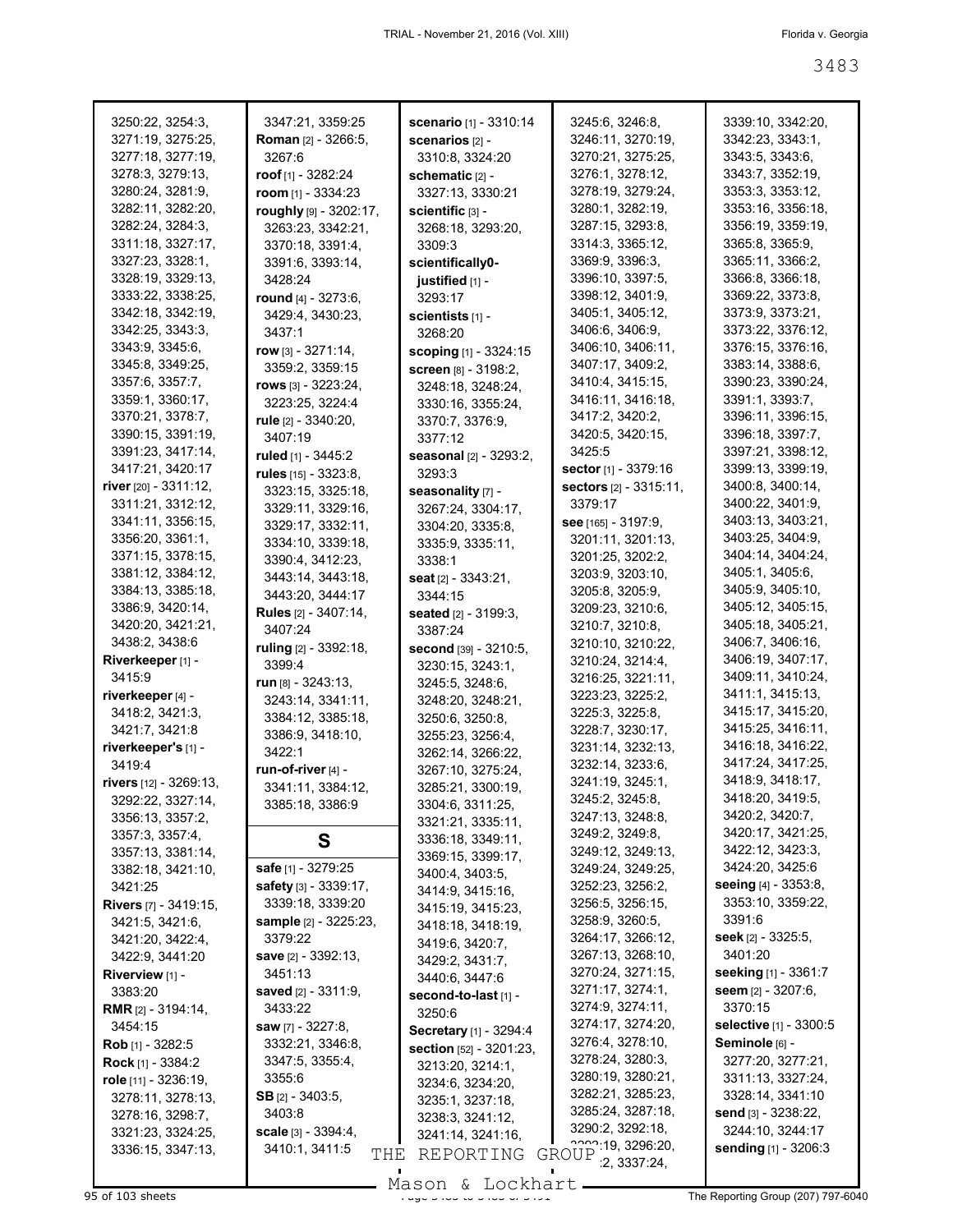| sends [1] - 3431:15          | serving [2] - 3443:4,         | 3355:20, 3357:2,               | 3330:13, 3346:10,            | <b>sorry</b> $[43] - 3199:12$ , |
|------------------------------|-------------------------------|--------------------------------|------------------------------|---------------------------------|
| sense [9] - 3204:13,         | 3443:22                       | 3357:10, 3357:14,              | 3447:10                      | 3212:3, 3213:24,                |
| 3259:23, 3301:7,             |                               | 3375:10                        | $\sin$ [1] - 3436:23         | 3214:21, 3218:18,               |
|                              | <b>set</b> [13] - $3225:19$ , |                                |                              |                                 |
| 3316:23, 3319:18,            | 3260:15, 3295:11,             | shown $[7] - 3304:13$ ,        | site [8] - 3262:15,          | 3220:15, 3223:7,                |
| 3356:15, 3356:17,            | 3323:17, 3329:11,             | 3338:22, 3339:1,               | 3262:16, 3262:20,            | 3225:6, 3225:8,                 |
| 3401:2, 3440:17              | 3329:16, 3348:9,              | 3342:9, 3345:5,                | 3263:2, 3265:12,             | 3231:6, 3231:19,                |
| <b>sensors</b> [1] - 3397:14 | 3389:8, 3392:17,              | 3441:3, 3442:16                | 3265:17, 3269:11             | 3235:18, 3241:15,               |
| sent [3] - 3228:16,          | 3407:25, 3408:2,              | shows [13] - 3284:6,           | site-specific [3] -          | 3242:14, 3243:6,                |
| 3382:3                       | 3429:3, 3447:12               | 3288:13, 3288:14,              | 3262:15, 3265:12,            | 3247:14, 3248:19,               |
| <b>sentence [35] -</b>       | sets [1] - 3394:18            | 3302:17, 3302:23,              | 3265:17                      | 3248:22, 3252:12,               |
| 3218:3, 3218:9,              | seven [2] - 3263:14,          | 3302:24, 3332:19,              | situation $[5]$ -            | 3264:1, 3267:3,                 |
|                              |                               | 3336:1, 3338:23,               |                              | 3267:8, 3270:2,                 |
| 3218:21, 3233:12,            | 3299:1                        |                                | 3238:10, 3280:6,             |                                 |
| 3233:14, 3248:12,            | seven-day [1] -               | 3352:10, 3358:23,              | 3280:13, 3280:18,            | 3273:17, 3275:15,               |
| 3252:6, 3255:23,             | 3263:14                       | 3358:25, 3448:17               | 3336:14                      | 3286:8, 3288:23,                |
| 3256:4, 3264:13,             | seventh [1] - 3287:11         | side $[13] - 3255:16$ ,        | $\sin 6$ = 3213:6,           | 3318:8, 3334:15,                |
| 3264:16, 3266:2,             | several [7] - 3293:13,        | 3255:17, 3291:11,              | 3298:25, 3393:13,            | 3341:22, 3343:23,               |
| 3266:8, 3266:21,             | 3308:21, 3319:11,             | 3301:23, 3311:15,              | 3401:13, 3401:17,            | 3348:19, 3362:21,               |
| 3270:23, 3278:23,            | 3351:16, 3381:24,             | 3341:20, 3341:25,              | 3420:13                      | 3366:14, 3376:20,               |
| 3314:9, 3366:4,              | 3409:11, 3418:10              | 3343:13, 3343:15,              | slide [9] - 3307:14,         | 3395:13, 3395:14,               |
| 3366:12, 3366:13,            | <b>severe</b> [5] - 3242:8,   | 3345:1, 3345:2,                | 3307:16, 3307:17,            | 3403:7, 3415:18,                |
| 3366:16, 3366:20,            | 3242:11, 3310:23,             | 3349:5, 3378:15                | 3371:21, 3372:3,             | 3416:1, 3421:5,                 |
| 3366:24, 3369:11,            |                               | sided [1] - 3324:5             | 3373:16, 3373:19,            | 3440:14                         |
|                              | 3311:10, 3311:11              |                                |                              | <b>sort</b> $[6] - 3204:16$ ,   |
| 3369:12, 3369:16,            | severity [1] - 3353:15        | <b>sides</b> $[2] - 3354:13$ , | 3373:23, 3374:2              |                                 |
| 3369:21, 3400:22,            | sewer [3] - 3431:21,          | 3452:9                         | slight $[4] - 3224:9$ ,      | 3208:14, 3254:1,                |
| 3404:11, 3405:10,            | 3431:22, 3431:25              | sideways [1] - 3228:4          | 3224:19, 3224:23,            | 3265:2, 3369:15,                |
| 3418:8, 3419:6,              | shall [4] - 3198:24,          | sign [1] - 3364:2              | 3349.7                       | 3379:4                          |
| 3419:9, 3420:7,              | 3198:25, 3387:20,             | signal $[1]$ - 3431:15         | slightly [5] - 3207:3,       | <b>sound</b> $[1] - 3324:5$     |
| 3423:11                      | 3387:21                       | significant [9] -              | 3207:5, 3222:14,             | sounded [1] - 3399:7            |
| sentences [2] -              | Shanahan [2] -                | 3196:10, 3355:6,               | 3223:6, 3223:7               | <b>sounds</b> [1] - 3392:12     |
| 3405:15, 3416:13             | 3326:19, 3342:9               | 3355:8, 3355:9,                | slough $[1]$ - 3378:6        | <b>source</b> $[8] - 3323:4$ ,  |
| separate [1] - 3379:5        | Shanahan's [1] -              | 3355:14, 3435:25,              | <b>Slough [2] - 3378:8,</b>  | 3404:20, 3417:14,               |
| separation [1] -             | 3344:17                       | 3443:11, 3448:12,              | 3378.9                       | 3438:15, 3445:18,               |
| 3262:23                      |                               | 3448:16                        |                              | 3445:23, 3446:13,               |
|                              | <b>shape</b> $[1]$ - 3322:18  |                                | small $[11] - 3216.6$ ,      | 3447:18                         |
| September [13] -             | share $[1] - 3312:18$         | significantly [5] -            | 3225:7, 3277:18,             |                                 |
| 3211:11, 3211:14,            | sheets [1] - 3377:11          | 3220:11, 3220:19,              | 3290:23, 3319:3,             | sources [2] - 3341:15,          |
| 3211:15, 3240:10,            | <b>shift</b> [2] - 3437:20,   | 3222:8, 3222:11,               | 3319:5, 3319:9,              | 3372:17                         |
| 3274:4, 3275:22,             | 3444:19                       | 3353:4                         | 3319:11, 3320:3,             | <b>south</b> $[3]$ - $3358:1$ , |
| 3279:4, 3279:7,              | shifts $[1]$ - 3319:15        | silently [2] - 3405:3,         | 3339:9, 3447:21              | 3391:9, 3391:23                 |
| 3279:11, 3339:10,            | short $[6] - 3330.8$ ,        | 3416:13                        | smaller [1] - 3321:8         | southwestern [1] -              |
| 3415:10, 3415:13,            | 3375:2, 3389:18,              | similar $[6] - 3254:24$ ,      | Smith [1] - 3343:25          | 3412:9                          |
| 3416:5                       | 3390:12, 3392:11,             | 3355:4, 3356:19,               | so-called [3] - 3282:1,      | space $[1] - 3331:23$           |
| sequential [1] -             | 3447:2                        | 3357:14, 3360:18,              | 3325:2, 3385:17              | spatially [1] - 3291:1          |
| 3365:19                      |                               | 3444:2                         | <b>societal</b> [1] - 3447:7 | speaking [1] - 3391:8           |
| series [3] - 3252:22,        | shortages [1] -               | similarly $[3] - 3343:1$ ,     | solely [1] - 3359:23         | SPECIAL [88] -                  |
| 3328:2, 3376:11              | 3392:23                       | 3366:14, 3366:15               |                              | 3194:11, 3196:2,                |
|                              | shortfall $[1] - 3401:3$      |                                | solemnly [2] -               |                                 |
| serve [3] - 3329:1,          | shots [1] - 3376:9            | simple $[2] - 3428:1$ ,        | 3198:23, 3387:19             | 3196:5, 3196:14,                |
| 3329:10, 3426:23             | show $[8] - 3198:1$ ,         | 3438:1                         | solid [1] - 3261:14          | 3196:22, 3197:4,                |
| served [5] - 3426:20,        | 3297:23, 3303:18,             | simply [7] - 3217:25,          | <b>solution</b> [1] - 3361:8 | 3197:18, 3197:22,               |
| 3426:22, 3441:22,            | 3307:14, 3336:12,             | 3311:19, 3340:25,              | Someone [3] -                | 3198:5, 3198:15,                |
| 3443:8, 3446:12              | 3338:12, 3357:1,              | 3359:17, 3429:16,              | 3239:11, 3409:21,            | 3198:18, 3199:11,               |
| Service [8] - 3206:10,       | 3436:22                       | 3431:13, 3433:11               | 3447:13                      | 3199:25, 3200:8,                |
| 3231:24, 3232:16,            | showed [1] - 3315:7           | simulate [1] - 3322:12         | <b>sometime</b> [1] - 3207:4 | 3258:17, 3258:21,               |
| 3282:5, 3282:23,             | showerhead [1] -              | simulated [3] -                | sometimes [6] -              | 3258:23, 3297:6,                |
| 3283:7, 3325:6,              |                               | 3272:14, 3272:15,              | 3200:22, 3222:20,            | 3297:10, 3300:12,               |
| 3346:22                      | 3449:1                        | 3272:17                        |                              | 3321:12, 3327:2,                |
| service [2] - 3233:17,       | showerheads [3] -             |                                | 3260:13, 3298:6,             | 3343:22, 3343:24,               |
|                              | 3396:18, 3433:13,             | simulations $[1]$ -            | 3298:7, 3300:9               | 3344:5, 3344:8,                 |
| 3325:7                       | 3433:17                       | 3265:21                        | somewhat [1] -               |                                 |
| Service's [3] -              | showing [10] - 3315:6,        | Singarella [1] -               | 3333:8                       | 3344:11, 3344:13,               |
| 3206:13, 3232:17,            | 3315:9, 3354:10.              | 3309:18                        | somewhere [1] -              | 3361:12, 3376:7,                |
| 3232:20                      | THE<br>3354:11, 3355:1        | REPORTING                      | GROUP 24                     | 3377:22, 3378:1,                |

 $\frac{268611}{2484}$  of  $\frac{269111}{2484}$  of  $\frac{269111}{2484}$  of  $\frac{269111}{2484}$  of  $\frac{269111}{2484}$  or  $\frac{269111}{2484}$  or  $\frac{269111}{2484}$  or  $\frac{269111}{2484}$  or  $\frac{269111}{2484}$  or  $\frac{269111}{2484}$  or  $\frac{2691111$ Mason & Lockhart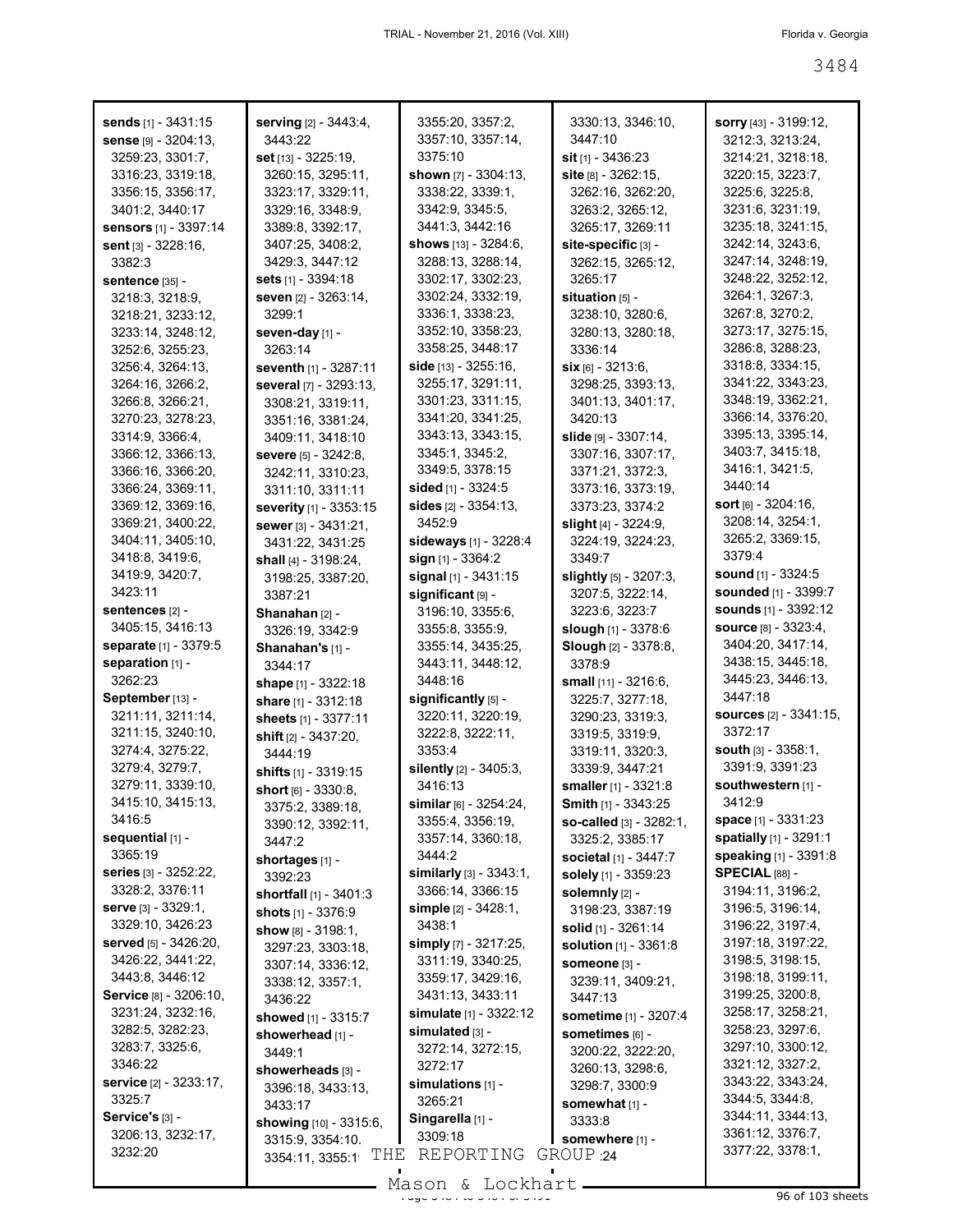| 3378:4, 3378:9,        | 3252:10                       | 3324:12, 3339:3,             | 3444:18, 3445:4,              | 3404:5, 3405:20,              |
|------------------------|-------------------------------|------------------------------|-------------------------------|-------------------------------|
| 3378:11, 3378:16,      | spell [2] - 3199:5,           | 3350:25, 3351:13,            | 3454:3                        | 3405:24, 3406:2,              |
| 3378:24, 3379:7,       | 3388:1                        | 3352:17, 3426:17             | Statement [3] -               | 3408:5, 3408:17,              |
| 3380:18, 3380:23,      | spells [1] - 3196:18          | starting [10] - 3265:7,      | 3324:1, 3330:18,              | 3411:16, 3411:19,             |
| 3381:3, 3381:19,       | spread [1] - 3345:9           | 3265:19, 3266:23,            | 3332:17                       | 3416:6, 3416:14,              |
| 3382:5, 3382:10,       | Spring [15] - 3251:13,        | 3267:1, 3269:7,              | statement [20] -              | 3417:6, 3419:25,              |
|                        |                               |                              |                               | 3440:25, 3441:4,              |
| 3382:14, 3382:17,      | 3251:15, 3251:16,             | 3314:6, 3328:2,              | 3256:7, 3270:25,              |                               |
| 3382:22, 3383:1,       | 3251:21, 3251:22,             | 3338:20, 3406:19,            | 3271:2, 3271:3,               | 3441:18, 3442:4,              |
| 3383:5, 3383:8,        | 3253:19, 3254:2,              | 3409:12                      | 3280:11, 3280:15,             | 3443:10, 3443:12,             |
| 3383:13, 3383:16,      | 3254:8, 3254:21,              | <b>starts</b> [5] - 3218:15, | 3283:19, 3283:21,             | 3443:15                       |
| 3383:19, 3383:24,      | 3257:16, 3277:13,             | 3218:18, 3342:15,            | 3283:22, 3287:24,             | stewardship [5] -             |
| 3384:2, 3384:4,        | 3277:15, 3277:17,             | 3403:14, 3428:12             | 3288:1, 3288:5,               | 3395:21, 3398:1,              |
| 3384:6, 3384:9,        | 3278:19, 3279:6               | <b>STATE</b> $[2] - 3194:3$  | 3292:11, 3307:17,             | 3402:4, 3402:13,              |
| 3384:16, 3384:19,      | spring [1] - 3339:1           | 3194:6                       | 3314:15, 3324:11,             | 3403:8                        |
| 3384:23, 3385:3,       | squeezed [1] -                | state [58] - 3199:5,         | 3371:18, 3371:22,             | <b>sticks</b> [1] - 3346:22   |
| 3385:5, 3385:7,        | 3354:12                       | 3203:6, 3205:10,             | 3405:18                       | <b>still</b> $[10] - 3257:13$ |
| 3385:10, 3385:13,      | <b>staff</b> $[20] - 3197:2$  | 3205:15, 3216:14,            | statements [4] -              | 3257:24, 3273:18,             |
| 3385:24, 3386:3,       | 3201:3, 3212:12,              | 3216:15, 3216:20,            | 3289:2, 3294:16,              | 3303:24, 3392:1,              |
| 3386:10, 3386:16,      | 3212:22, 3212:24,             | 3217:12, 3259:6,             | 3296:18, 3424:21              | 3397:5, 3408:25,              |
| 3386:20, 3386:23,      |                               | 3260:9, 3261:2,              | <b>STATES [1] - 3194:1</b>    | 3409:18, 3417:11,             |
| 3387:3, 3387:7,        | 3213:1, 3213:6,               | 3265:18, 3268:20,            |                               | 3425:13                       |
| 3387:12, 3387:14,      | 3213:15, 3235:22,             |                              | States [8] - 3206:9,          |                               |
| 3388:16, 3389:2,       | 3236:7, 3243:14,              | 3269:24, 3271:9,             | 3219:10, 3231:23,             | stone [1] - 3269:6            |
|                        | 3244:15, 3256:23,             | 3273:6, 3276:15,             | 3232:16, 3237:6,              | storage [41] - 3319:17,       |
| 3389:11, 3426:8,       | 3257:1, 3283:15,              | 3283:14, 3293:4,             | 3282:4, 3282:23,              | 3319:21, 3328:4,              |
| 3426:14, 3448:22,      | 3296:25, 3298:25,             | 3293:8, 3293:12,             | 3312:19                       | 3328:5, 3328:11,              |
| 3451:19, 3451:23,      | 3322:10, 3322:15,             | 3294:16, 3297:14,            | states [18] - 3266:2,         | 3328:13, 3328:15,             |
| 3452:2, 3452:13,       | 3323:16                       | 3298:9, 3303:15,             | 3266:9, 3266:15,              | 3330:6, 3330:22,              |
| 3452:21, 3452:25       | Stakeholder [4] -             | 3311:14, 3312:9,             | 3267:11, 3324:13,             | 3331:2, 3331:9,               |
| specially [2] -        | 3232:5, 3312:15,              | 3312:14, 3314:12,            | 3364:16, 3365:25,             | 3331:15, 3331:22,             |
| 3328:21, 3328:23       | 3348:7, 3349:4                | 3320:22, 3322:20,            | 3404:3, 3404:17,              | 3331:24, 3332:3,              |
| species [4] - 3325:10, | stakeholder [1] -             | 3322:25, 3323:2,             | 3407:20, 3418:12,             | 3332:7, 3332:13,              |
| 3326:4, 3346:24,       | 3349:21                       | 3323:5, 3323:14,             | 3419:14, 3420:10,             | 3333:2, 3333:6,               |
| 3415:2                 | stakeholders [5] -            | 3327:18, 3327:20,            | 3420:22, 3421:1,              | 3333:7, 3333:11,              |
| specific [30] -        | 3270:6, 3322:17,              | 3327:21, 3334:7,             | 3422:3, 3422:17,              | 3333:13, 3333:14,             |
| 3211:10, 3233:23,      | 3324:13, 3350:9,              | 3338:20, 3338:24,            | 3425:10                       | 3335:12, 3335:14,             |
| 3251:1, 3252:5,        | 3428:19                       | 3339:25, 3345:23,            | statewide [7] -               | 3335:15, 3336:20,             |
| 3254:5, 3254:8,        | Stakeholders [5] -            | 3346:6, 3347:14,             | 3259:13, 3259:24,             | 3337:4, 3337:14,              |
| 3254:17, 3257:23,      |                               | 3358:1, 3358:8,              | 3393:17, 3397:19,             | 3340:16, 3340:17,             |
| 3262:15, 3262:16,      | 3231:25, 3313:14,             | 3358:14, 3358:23,            | 3398:8, 3402:7,               | 3340:22, 3340:23,             |
| 3262:20, 3263:3,       | 3318:1, 3318:3,               | 3359:1, 3361:6,              | 3441:17                       | 3341:7, 3342:3,               |
| 3265:5, 3265:12,       | 3348:12                       | 3361:8, 3388:1,              |                               | 3349:8, 3349:9,               |
| 3265:17, 3268:24,      | <b>Stallins</b> [1] - 3208:17 | 3393:19, 3412:22,            | <b>stations</b> [2] - 3291:3, |                               |
|                        | stand [5] - 3196:18,          |                              | 3291.7                        | 3350:10, 3385:20              |
| 3268:25, 3269:12,      | 3196:25, 3198:20,             | 3430:5, 3441:16              | statistical [1] - 3265:2      | <b>store</b> [4] - 3207:19,   |
| 3280:22, 3283:16,      | 3330:14, 3452:9               | <b>State</b> [36] - 3194:15, | statistically [3] -           | 3332:12, 3333:16,             |
| 3285:1, 3299:13,       | stand-alone [1] -             | 3194:17, 3194:21,            | 3355:6, 3355:8,               | 3336:25                       |
| 3322:15, 3366:23,      | 3330:14                       | 3198:19, 3206:12,            | 3355:13                       | stored [2] - 3330:24,         |
| 3399:1, 3409:23,       | standard [1] - 3432:22        | 3207:9, 3219:3,              | statute [2] - 3236:16,        | 3374:25                       |
| 3411:12, 3418:23       | standards [2] -               | 3219:14, 3219:19,            | 3237:11                       | stores [1] - 3374:24          |
| specifically [11] -    | 3408:1, 3408:2                | 3220:11, 3227:14,            | <b>stay</b> [2] - 3206:24,    | <b>story</b> [2] - 3291:11,   |
| 3211:5, 3212:21,       | standing [1] - 3363:10        | 3229:16, 3229:20,            | 3222:13                       | 3345:9                        |
| 3232:18, 3256:25,      | start [14] - 3227:17,         | 3232:6, 3296:15,             | stayed [1] - 3445:13          | straightforward [1] -         |
| 3332:6, 3396:3,        | 3247:2, 3300:23,              | 3298:4, 3299:18,             | stenographic [1] -            | 3221:25                       |
| 3407:20, 3409:4,       | 3313:25, 3351:14,             | 3351:3, 3389:7,              | 3454:5                        | strategically [1] -           |
| 3411:1, 3419:11,       | 3359:3, 3364:23,              | 3390:4, 3390:6,              | step [2] - 3298:2,            | 3196:10                       |
| 3422:21                |                               | 3395:23, 3401:21,            | 3408:22                       | <b>strategy</b> [1] - 3261:25 |
| specifics [3] -        | 3364:25, 3426:5,              | 3407:6, 3423:20,             | steps [2] - 3428:2,           | stream [10] - 3251:18,        |
| 3254:15, 3269:11,      | 3429:12, 3431:6,              | 3428:16, 3430:3,             | 3448:6                        | 3253:22, 3254:1,              |
| 3419:3                 | 3431:10, 3441:15,             | 3433:1, 3441:1,              |                               | 3257:18, 3260:16,             |
| specify [1] - 3293:16  | 3452:11                       | 3441:9, 3441:12,             | Steve [1] - 3415:24           | 3261:24, 3262:3,              |
| speculation [1] -      | started [9] - 3198:17,        |                              | Stewardship [21] -            | 3262:5, 3262:7,               |
|                        | 3269:4, 3281:24<br>THE        | REPORTING                    | GROUP 18, 3403:16,            |                               |
|                        |                               |                              |                               |                               |

Mason & Lockhart

97 of 103 sheets  $\frac{99}{200}$  or  $\frac{100}{200}$  or  $\frac{100}{200}$  or  $\frac{100}{200}$  or  $\frac{100}{200}$  The Reporting Group (207) 797-6040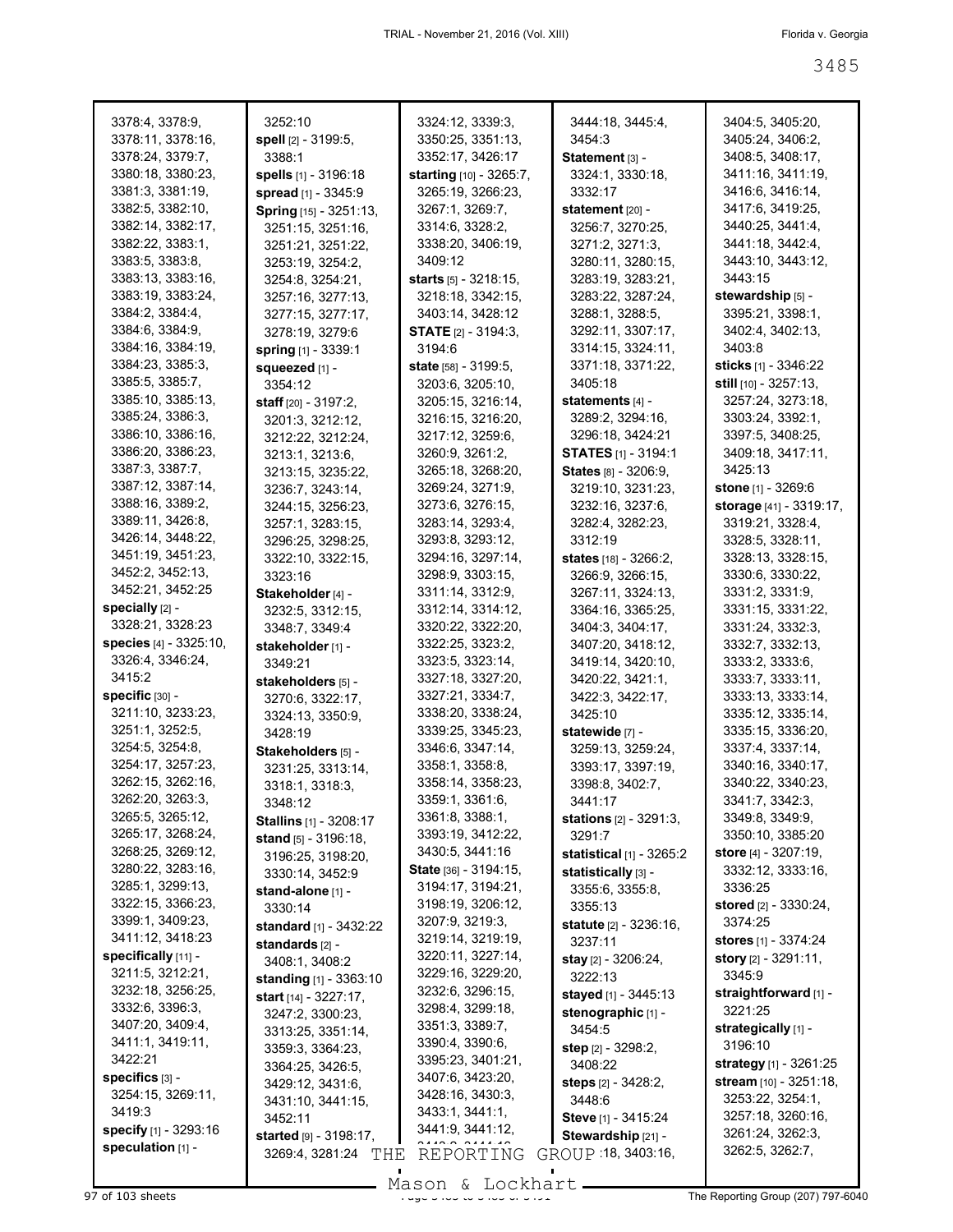| 3266:16<br>streamflow [37] -<br>3216:4, 3217:3,       | 3398:2, 3400:8,<br>3400:14<br>sub-metered [1] - | 3362:3, 3362:13<br>summary [5] - 3234:5,<br>3264:12, 3270:20, | 3270:12, 3271:9<br>surface-to-pond [1] -<br>3208:1 | 3203:5, 3209:22,<br>3216:17, 3220:22,<br>3220:23, 3224:24, |
|-------------------------------------------------------|-------------------------------------------------|---------------------------------------------------------------|----------------------------------------------------|------------------------------------------------------------|
| 3241:2, 3241:8,<br>3250:17, 3250:23,                  | 3397:23<br>sub-metering [4] -                   | 3270:22, 3314:2<br>summer [5] - 3242:11,                      | <b>Survey</b> [4] - 3237:6,<br>3285:19, 3312:13,   | 3225:4, 3225:5,<br>3225:6, 3225:7,                         |
| 3251:2, 3251:5,<br>3252:4, 3253:6,                    | 3397:21, 3398:2,<br>3400:8, 3400:14             | 3304:18, 3354:14,<br>3370:15, 3402:25                         | 3312:20<br>suspend [2] -                           | 3227:23, 3228:2,<br>3230:8, 3231:2,                        |
| 3253:12, 3254:12,                                     | sub-watersheds [1] -                            | summers [1] - 3355:2                                          | 3254:10, 3280:25                                   | 3231:22, 3234:1,                                           |
| 3264:15, 3268:22,                                     | 3254:18                                         | summertime [4] -                                              | suspended [2] -                                    | 3237:13, 3238:17,                                          |
| 3275:25, 3280:10,                                     | subject [6] - 3222:14,                          | 3305:8, 3319:20,                                              | 3250:15, 3340:11                                   | 3238:18, 3240:8,                                           |
| 3281:1, 3284:2,                                       | 3222:15, 3246:19,                               | 3319:23, 3346:3                                               | suspending [3] -                                   | 3242:17, 3244:20,                                          |
| 3284:13, 3309:3,                                      | 3247:11, 3308:15,                               | Sunding [10] - 3310:6,                                        | 3252:2, 3253:6,                                    | 3244:24, 3245:24,                                          |
| 3310:10, 3319:20,<br>3319:22, 3320:7,                 | 3443:9                                          | 3310:14, 3311:7,                                              | 3253:13                                            | 3246:23, 3249:19,<br>3252:18, 3255:14,                     |
| 3320:9, 3320:15,                                      | submitted [5] -<br>3199:19, 3232:21,            | 3439:20, 3444:7,<br>3444:11, 3450:10,                         | suspends [1] -<br>3337:12                          | 3255:16, 3260:2,                                           |
| 3320:19, 3351:8,                                      | 3235:12, 3235:14,                               | 3450:11, 3451:1,                                              | suspension [3] -                                   | 3264:7, 3269:21,                                           |
| 3351:9, 3351:11,                                      | 3370:2                                          | 3451:3                                                        | 3250:22, 3251:4,                                   | 3269:25, 3271:10,                                          |
| 3353:21, 3356:8,                                      | submitting [4] -                                | Sunding's [1] -                                               | 3253:24                                            | 3273:24, 3274:7,                                           |
| 3372:20, 3373:7,                                      | 3219:13, 3231:18,                               | 3439:21                                                       | Sustainable [3] -                                  | 3275:19, 3277:22,                                          |
| 3373:10, 3419:7                                       | 3233:21, 3296:5                                 | supply [24] - 3323:4,                                         | 3312:17, 3313:20,                                  | 3282:3, 3285:17,                                           |
| streamflows [1] -                                     | subscribe [1] -                                 | 3324:19, 3329:3,                                              | 3318:4                                             | 3286:23, 3289:21,                                          |
| 3251:12                                               | 3454:10                                         | 3331:17, 3388:13,                                             | sustained [1] -                                    | 3295:4, 3295:13,                                           |
| streams $[17] -$                                      | subsequent [1] -                                | 3391:15, 3392:20,                                             | 3444:10                                            | 3296:1, 3300:7,                                            |
| 3215:11, 3215:25,                                     | 3354:7                                          | 3392:22, 3392:25,                                             | swear [3] - 3198:23,                               | 3300:10, 3300:11,<br>3302:21, 3302:23,                     |
| 3250:20, 3254:8,<br>3254:17, 3257:11,                 | subsequently [1] -                              | 3398:21, 3401:3,                                              | 3387:19, 3388:22                                   | 3302:24, 3304:9,                                           |
| 3257:13, 3264:3,                                      | 3407:6                                          | 3404:16, 3404:21,<br>3420:20, 3425:24,                        | <b>Swift</b> $[3] - 3378:6$ ,                      | 3307:14, 3307:15,                                          |
| 3301:6, 3308:24,                                      | substantial [1] -<br>3408:22                    | 3428:5, 3443:4,                                               | 3378:8, 3378:9<br>switch [1] - 3364:20             | 3309:14, 3309:15,                                          |
| 3353:24, 3356:10,                                     | substantively [1] -                             | 3445:4, 3445:8,                                               | switching [1] -                                    | 3313:21, 3313:23,                                          |
| 3357:4, 3357:9,                                       | 3418:22                                         | 3445:17, 3445:23,                                             | 3390:16                                            | 3326:18, 3330:15,                                          |
| 3372:18, 3381:18                                      | subtracting [1] -                               | 3446:13, 3446:21,                                             | swore [2] - 3410:15,                               | 3332:16, 3334:14,                                          |
| Street [1] - 3194:12                                  | 3305:19                                         | 3447:18                                                       | 3414:10                                            | 3334:15, 3338:14,                                          |
| stretches [1] - 3391:9                                | <b>success</b> [1] - 3448:3                     | Supply [2] - 3407:13,                                         | sworn [1] - 3199:21                                | 3338:17, 3342:7,                                           |
| stringent [1] - 3401:20                               | <b>sufficient</b> [2] - 3220:6,                 | 3407:24                                                       | synthetic [1] -                                    | 3342:8, 3344:1,                                            |
| structure [1] - 3200:22                               | 3259:21                                         | <b>support</b> [12] - 3255:1,                                 | 3316:20                                            | 3348:7, 3348:17,<br>3352:4, 3354:18,                       |
| Struhs [1] - 3294:5                                   | suggest [2] - 3242:8,                           | 3256:6, 3256:18,                                              | system [26] - 3225:23,                             | 3356:24, 3357:1,                                           |
| studied [1] - 3351:4<br>studies [1] - 3360:20         | 3364:23                                         | 3259:13, 3278:3,<br>3309:11, 3309:24,                         | 3305:20, 3312:12,                                  | 3358:19, 3363:2,                                           |
| study [33] - 3208:14,                                 | suggested [2] -                                 | 3309:25, 3329:13,                                             | 3321:2, 3321:23,                                   | 3363:5, 3363:6,                                            |
| 3208:18, 3208:20,                                     | 3252:2, 3349:8                                  | 3331:15, 3343:18,                                             | 3322:9, 3323:2,                                    | 3364:21, 3367:3,                                           |
| 3211:8, 3216:15,                                      | suggesting [5] -<br>3275:11, 3309:7,            | 3349:15                                                       | 3323:5, 3329:21,<br>3332:1, 3332:2,                | 3367:4, 3369:7,                                            |
| 3219:5, 3219:6,                                       | 3363:23, 3451:4,                                | supported [9] -                                               | 3333:11, 3336:4,                                   | 3371:22, 3371:24,                                          |
| 3219:9, 3220:3,                                       | 3451:9                                          | 3293:20, 3294:25,                                             | 3337:14, 3340:9,                                   | 3373:16, 3373:20,                                          |
| 3220:5, 3220:10,                                      | suggestion [4] -                                | 3309:3, 3329:25,                                              | 3340:10, 3340:13,                                  | 3373:23, 3374:20,                                          |
| 3220:16, 3220:17,                                     | 3233:7, 3346:13,                                | 3330:2, 3330:4,                                               | 3346:7, 3349:9,                                    | 3377:7, 3390:20,<br>3393:4, 3394:14,                       |
| 3221:13, 3221:14,                                     | 3439:16, 3439:20                                | 3330:9, 3341:16,                                              | 3419:13, 3421:21,                                  | 3395:9, 3395:11,                                           |
| 3221:16, 3221:21,                                     | suggests [2] -                                  | 3341:17                                                       | 3424:3, 3438:3,                                    | 3396:3, 3400:20,                                           |
| 3221:22, 3224:3,<br>3252:5, 3252:8,                   | 3420:19, 3420:24                                | suppose [2] - 3196:6,<br>3378:14                              | 3440:19, 3440:20                                   | 3401:8, 3403:3,                                            |
| 3262:15, 3262:19,                                     | suit $[1] - 3343.6$                             | supposed [2] -                                                | system's [1] - 3328:11<br>systems [13] - 3268:8,   | 3405:21, 3408:25,                                          |
| 3270:10, 3298:20,                                     | suitability [1] -<br>3445:17                    | 3407:18, 3413:3                                               | 3302:8, 3306:4,                                    | 3410:11, 3414:6,                                           |
| 3299:15, 3350:20,                                     | suitable [1] - 3445:23                          | SUPREME <sub>[1]</sub> -                                      | 3306:14, 3306:15,                                  | 3415:5, 3417:23,                                           |
| 3351:15, 3354:7,                                      | suite [1] - 3431:3                              | 3194:1                                                        | 3306:17, 3379:21,                                  | 3419:17, 3421:13,                                          |
| 3354:19, 3354:24,                                     | <b>suits</b> $[1]$ - 3258:18                    | Supreme [1] - 3214:12                                         | 3380:6, 3380:12,                                   | 3422:20, 3424:19<br>table [12] - 3278:25,                  |
| 3355:1, 3357:22                                       | Sumatra [13] - 3285:5,                          | surface [13] - 3208:1,                                        | 3397:11, 3420:14,                                  | 3279:5, 3279:8,                                            |
| <b>studying</b> [1] - 3439:1                          | 3285:9, 3286:1,                                 | 3208:6, 3213:11,                                              | 3438:9, 3443:3                                     | 3279:17, 3334:25,                                          |
| <b>stuff</b> $[1] - 3429:8$                           | 3287:15, 3288:17,                               | 3215:17, 3215:24,                                             |                                                    | 3335:5, 3358:23,                                           |
| <b>stunning</b> $[1]$ - 3240:22<br>sub [6] - 3254:18, | 3359:8, 3359:10,                                | 3217:23, 3256:1,<br>3259:24, 3260:3,                          | Т                                                  | 3363:9, 3365:6,                                            |
| 3397:21, 3397:23,                                     | 3359:11, 3360:3.                                |                                                               | GROUP <sup> )</sup> ] - 3201:9,                    | 3365:25, 3366:14                                           |
|                                                       | THE<br>3360:13, 3360:1                          | REPORTING                                                     |                                                    | tables [1] - 3271:13                                       |
|                                                       |                                                 | Mason & Lockhart                                              |                                                    |                                                            |

Mason & Lockhart 2008 of 103 sheets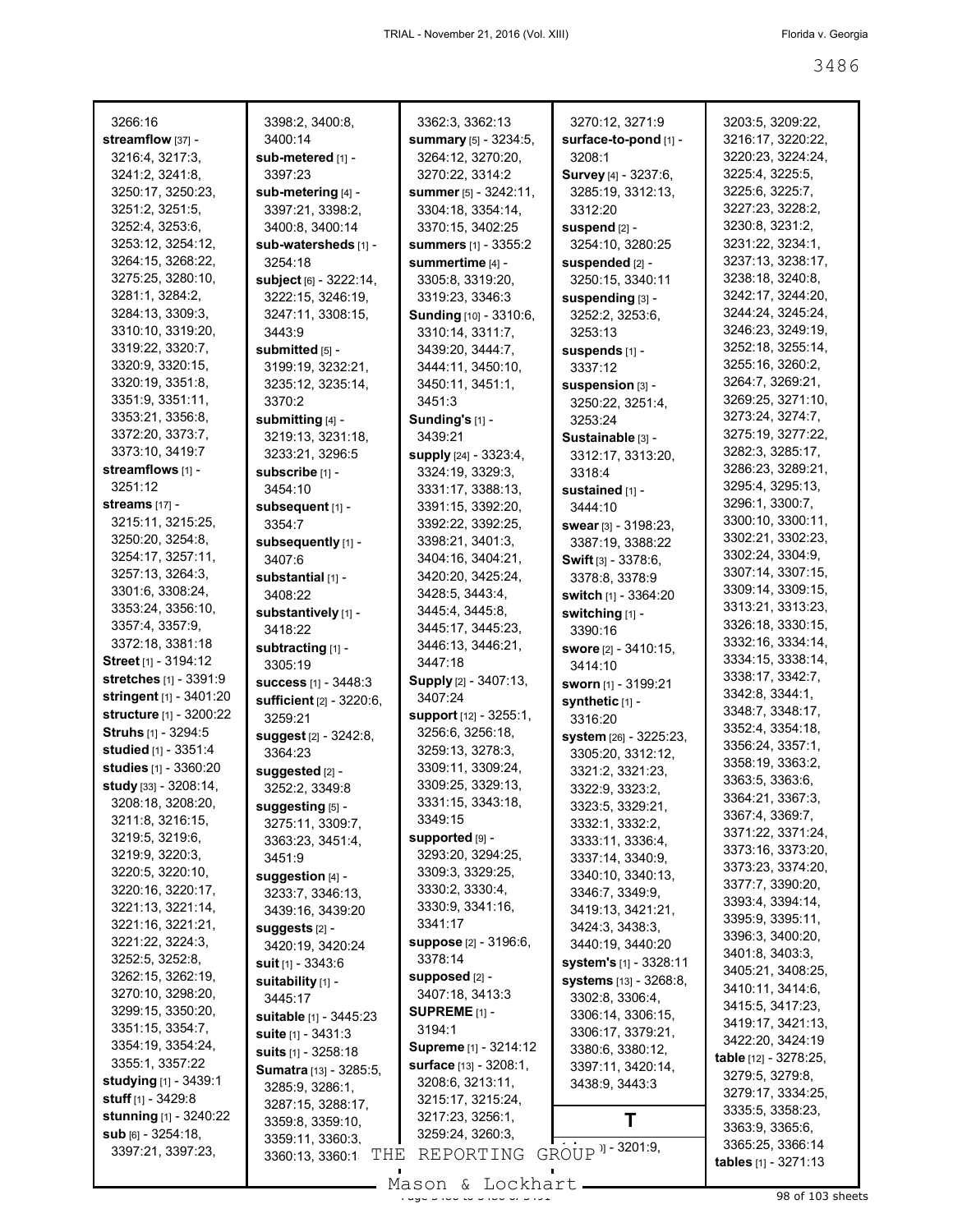| <b>tabs</b> $[3] - 3377:11$ ,  | <b>tend</b> $[2] - 3333:16$ ,      | 3344:20, 3345:14,                    | 3451:13                          | 3273:3, 3273:4               |
|--------------------------------|------------------------------------|--------------------------------------|----------------------------------|------------------------------|
| 3377:13, 3377:15               | 3333:17                            | 3346:15, 3350:17,<br>3362:1, 3362:9, | <b>thin</b> $[5]$ - 3289:20,     | throughout [7] -             |
| tailwater $[1]$ - 3339:20      | tender $[1]$ - 3388:25             |                                      | 3371:22, 3371:24,                | 3265:17, 3297:18,            |
| talks $[1] - 3304.7$           | tends [1] - 3291:5                 | 3363:20, 3365:13,                    | 3373:16, 3374:19                 | 3322:2, 3339:7,              |
| tandem [5] - 3329:22,          | term $[7] - 3222:15$ ,             | 3366:10, 3366:21,                    | thinking $[1]$ - 3364:1          | 3348:14, 3396:23,            |
| 3329:23, 3330:3,               | 3303:15, 3303:25,                  | 3369:24, 3370:2,                     | <b>thinks</b> $[2] - 3355:13$ ,  | 3397:2                       |
| 3349:12, 3349:13               | 3304:1, 3316:21,                   | 3370:4, 3372:25,                     | 3355:14                          | throw [10] - 3222:15,        |
| target [11] - 3271:21,         | 3378:2, 3411:5                     | 3374:15, 3386:4,                     | third [16] - 3197:2,             | 3222:16, 3222:22,            |
| 3272:11, 3331:16,              | terms [11] - 3305:23,              | 3386:13, 3387:19,                    | 3209:21, 3245:5,                 | 3223:4, 3224:1,              |
| 3334:7, 3363:21,               | 3308:3, 3309:12,                   | 3388:15, 3388:20,                    | 3252:22, 3262:21,                | 3224:3, 3224:15,             |
| 3364:2, 3364:11,               | 3342:24, 3349:12,                  | 3390:7, 3393:6,                      | 3300:21, 3328:11,                | 3225:20, 3226:9,             |
| 3364:16, 3365:10,              | 3350:4, 3353:20,                   | 3395:10, 3399:3,                     | 3335:17, 3349:17,                | 3226:19                      |
| 3366:1, 3413:11                | 3360:6, 3380:4,                    | 3400:21, 3402:2,                     | 3350:16, 3399:21,                | <b>tight</b> $[1]$ - 3432:9  |
| <b>targeted</b> $[1] - 3414:4$ | 3390:3, 3437:17                    | 3410:9, 3414:14,                     | 3420:8, 3431:8,                  | <b>Tim</b> $[2] - 3239:11$ , |
| task [34] - 3202:17,           | testified $[23]$ -                 | 3417:20, 3422:6,                     | 3433:4, 3439:7,                  | 3239:13                      |
| 3202:19, 3202:23,              | 3211:24, 3224:18,                  | 3422:16, 3422:20,                    | 3447:7                           | timing [5] - 3319:15,        |
| 3203:2, 3203:3,                | 3227:8, 3289:11,                   | 3427:6, 3437:22,                     | thirds [1] - 3328:5              | 3319:19, 3345:19,            |
| 3203:22, 3277:7,               | 3293:22, 3310:7,                   | 3444:8, 3449:15,                     | <b>thorough</b> $[3] - 3324:2$ , | 3345:21, 3345:22             |
| 3392:8, 3392:11,               | 3357:21, 3363:19,                  | 3450:13, 3450:17,                    | 3324:22, 3429:25                 | title [5] - 3333:1,          |
| 3392:14, 3392:17,              | 3379:2, 3381:4,                    | 3452:11                              | thoroughly [1] -                 | 3334:18, 3335:10,            |
| 3392:22, 3393:1,               | 3395:16, 3402:1,                   | <b>text</b> $[8] - 3238:3$ ,         | 3386:11                          | 3336:17, 3358:24             |
| 3393:11, 3393:17,              | 3411:1, 3412:24,                   | 3238:5, 3238:6,                      | Thoughts $[1]$ -                 | titled [1] - 3252:13         |
| 3393:18, 3393:20,              | 3422:24, 3444:8,                   | 3238:13, 3238:15,                    | 3247:12                          | today [11] - 3197:7,         |
| 3394:1, 3394:6,                | 3448:25, 3450:3,                   | 3244:4, 3244:5,                      | thousands [3] -                  | 3232:16, 3233:25,            |
| 3394:10, 3394:16,              | 3450:11, 3450:15,                  | 3245:7                               | 3207:19, 3302:8,                 | 3288:20, 3300:16,            |
| 3401:10, 3402:2,               | 3450:18, 3450:21,                  | <b>thanking</b> [1] - 3415:24        | 3307:1                           | 3306:11, 3369:6,             |
| 3444:22, 3445:1,               | 3451:21                            | <b>THE</b> $[57] - 3194:1$ ,         | threat [1] - 3422:10             | 3427:3, 3427:6,              |
| 3445:5, 3445:9,                | testify $[2] - 3298:16$ ,          | 3198:21, 3199:2,                     | threaten [2] - 3423:1,           | 3441:20, 3450:22             |
| 3445:16, 3445:21,              | 3452:7                             | 3199:3, 3199:7,                      | 3423:9                           | together [13] - 3237:5,      |
| 3446:3, 3446:16,               | <b>testifying</b> $[2] - 3201:1$ , | 3199:14, 3327:5,                     | threatened [1] -                 | 3291:15, 3291:16,            |
| 3446:22, 3447:3,               | 3202:16                            | 3327:8, 3341:22,                     | 3392:19                          | 3302:16, 3312:4,             |
| 3447:16                        | testimony [96] -                   | 3344:6, 3344:10,                     | threats [5] - 3201:7,            | 3324:9, 3327:12,             |
| <b>team</b> [3] - 3227:13,     | 3198:23, 3199:19,                  | 3377:25, 3378:3,                     | 3201:25, 3202:4,                 | 3329:20, 3415:1,             |
| 3294:18, 3294:24               | 3199:22, 3200:13,                  | 3378:8, 3378:10,                     | 3202:13, 3202:14                 | 3415:8, 3419:19,             |
| <b>Tech</b> [2] - 3208:25,     | 3203:5, 3205:5,                    | 3378:14, 3378:23,                    | three [17] - 3224:4,             | 3421:2, 3432:20              |
| 3316:8                         | 3205:10, 3207:1,                   | 3379:4, 3379:8,                      | 3262:9, 3262:10,                 | toilet $[1]$ - 3433:18       |
| technical [35] -               | 3207:16, 3207:25,                  | 3380:20, 3381:1,                     | 3262:11, 3263:1,                 | toilets $[5] - 3396:17$ ,    |
| 3205:17, 3205:22,              | 3208:7, 3216:8,                    | 3381:7, 3381:23,                     | 3263:5, 3263:6,                  | 3433:12, 3433:17,            |
| 3205:23, 3206:8,               | 3217:10, 3217:12,                  | 3382:8, 3382:12,                     | 3300:15, 3300:18,                | 3433:20, 3448:25             |
| 3210:2, 3227:6,                | 3217:19, 3218:4,                   | 3382:16, 3382:20.                    | 3308:14, 3318:3,                 | <b>tomorrow</b> $[2]$ -      |
| 3227:10, 3227:13,              | 3218:7, 3219:13,                   | 3382:24, 3383:3,                     | 3330:25, 3335:22,                | 3452:19, 3452:21             |
| 3228:14, 3228:19,              | 3220:14, 3222:10,                  | 3383:6, 3383:9,                      | 3371:4, 3445:13                  | took $[7] - 3293:13,$        |
| 3228:20, 3228:21,              | 3223:14, 3227:3,                   | 3383:15, 3383:17,                    | threshold $[25]$ -               | 3302:25, 3357:6,             |
| 3228:23, 3228:25,              | 3227:11, 3230:21,                  | 3383:21, 3384:1,                     | 3251:19, 3253:20,                | 3408:22, 3414:13,            |
| 3229:5, 3229:6,                | 3231:18, 3232:21,                  | 3384:3, 3384:5,                      | 3253:24, 3260:16,                | 3418:25, 3424:15             |
| 3229:8, 3229:10,               | 3233:21, 3234:14,                  | 3384:8, 3384:10,                     | 3260:17, 3260:19,                | tools $[4]$ - 3236:22,       |
| 3229:16, 3230:3,               | 3235:13, 3235:15,                  | 3384:18, 3384:21,                    | 3260:21, 3261:9,                 | 3412:4, 3412:12,             |
| 3234:21, 3234:23,              | 3259:10, 3284:1,                   | 3385:1, 3385:4,                      | 3261:12, 3261:19,                | 3412:20                      |
| 3236:3, 3236:5,                | 3284:14, 3286:4,                   | 3385:6, 3385:9,                      | 3262:6, 3263:2,                  | top $[20] - 3201:23$ ,       |
| 3236:6, 3259:12,               | 3287:20, 3288:4,                   | 3385:12, 3385:16,                    | 3263:22, 3264:3,                 | 3237:19, 3239:10,            |
| 3260:24, 3293:23,              | 3292:15, 3293:12,                  | 3386:1, 3386:7,                      | 3264:20, 3265:2,                 | 3248:15, 3266:8,             |
| 3299:10, 3324:22,              | 3294:7, 3294:10,                   | 3386:15, 3386:22,                    | 3265:9, 3266:14,                 | 3273:22, 3278:8,             |
| 3347:21, 3347:22,              | 3294:13, 3294:17,                  | 3387:17, 3387:23,                    | 3267:14, 3268:14,                | 3282:15, 3331:22,            |
| 3428:20, 3440:6                | 3295:20, 3296:6,                   | 3387:24, 3388:3,                     | 3273:11, 3273:21,                | 3331:23, 3332:25,            |
| technically [1] -              | 3296:21, 3297:3,                   | 3451:22, 3452:1                      | 3274:10, 3293:20                 | 3333:1, 3333:2,              |
| 3440:13                        | 3297:15, 3297:21,                  | themselves $[2]$ -                   | thresholds [10] -                | 3333:3, 3380:16,             |
| technician [1] -               | 3300:16, 3304:4,                   | 3271:8, 3335:23                      | 3260:9, 3260:22,                 | 3381:12, 3401:10,            |
| 3451:24                        | 3304:11, 3308:16,                  | <b>therefore</b> $[6] - 3216.7$ ,    | 3261:1, 3264:25,                 | 3403:21, 3416:12             |
| temporarily [1] -              | 3318:16, 3321:22,                  | 3228:18, 3229:2,                     | 3265:1, 3268:22,                 | topic $[13] - 3202:7$ ,      |
| 3332:2                         | 3328:20, 3344:1 <sup>-</sup> THE   |                                      | GROUP 13, 3273:1,                | 3222:13, 3236:13,            |
|                                |                                    | REPORTING                            |                                  |                              |

Mason & Lockhart **Page 3487 of 103 sheets** Page 3487 and 34887 of 3491 Mason & Lockhart **Page 3487 of 3491 The Reporting Group** (207) 797-6040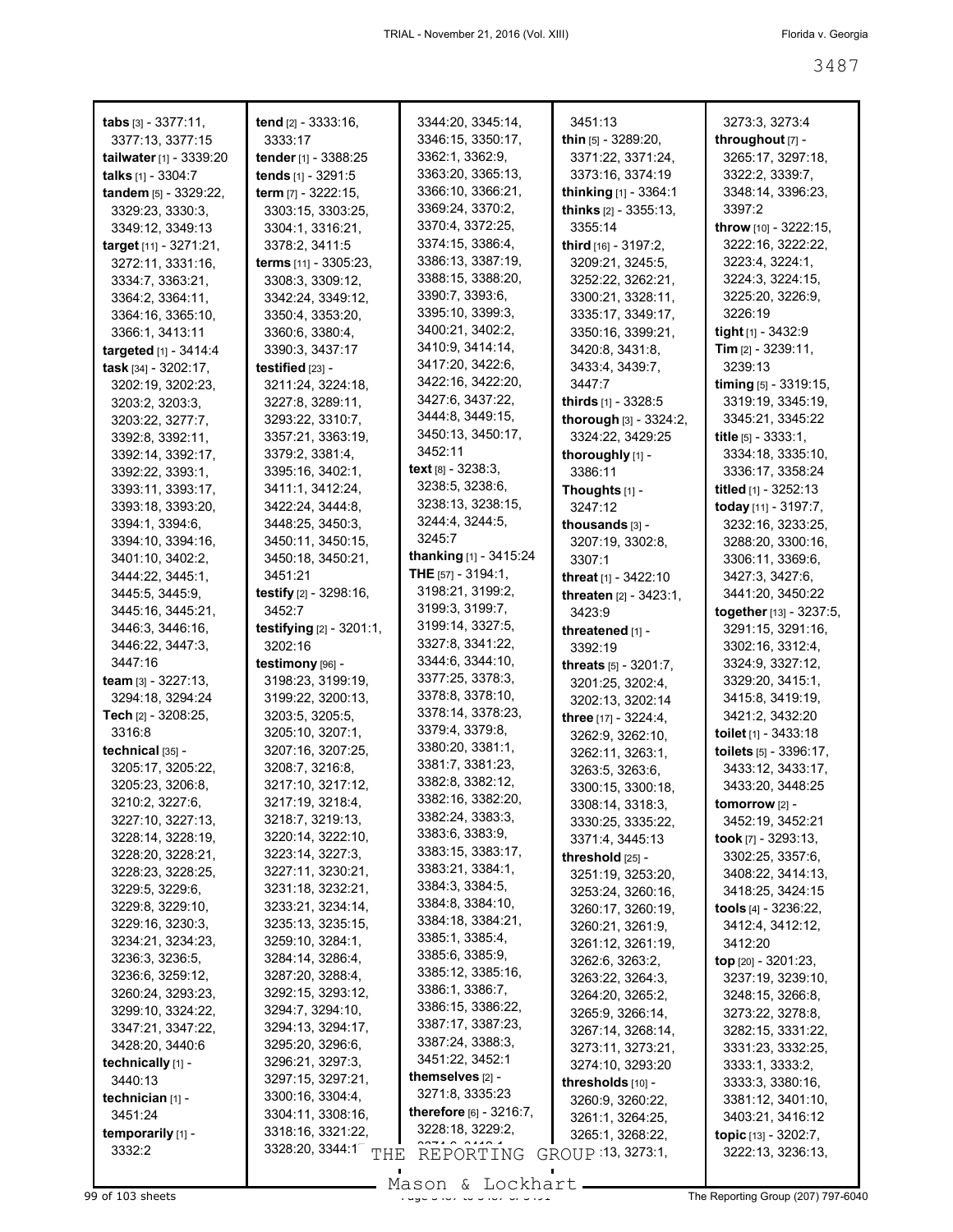| 3258:14, 3259:6,                                                         | 3355:20, 3357:11,                                             | 3296:9, 3304:9,                                                              | 3441:12                                                          | 3204:17, 3219:23,                                  |
|--------------------------------------------------------------------------|---------------------------------------------------------------|------------------------------------------------------------------------------|------------------------------------------------------------------|----------------------------------------------------|
| 3283:24, 3311:25,                                                        | 3357:15, 3357:16,                                             | 3309:14, 3314:25,                                                            | types [4] - 3262:9,                                              | 3260:13, 3269:9,                                   |
| 3315:22, 3320:5,                                                         | 3359:19                                                       | 3321:21, 3329:25,                                                            | 3262:10, 3313:3,                                                 | 3377:18, 3399:3                                    |
| 3349:6, 3350:17,                                                         | <b>trends</b> [2] - 3355:4,                                   | 3330:2, 3332:15,                                                             | 3320:9                                                           | undertake [1] - 3444:9                             |
| 3437:21                                                                  | 3360:18                                                       | 3348:17, 3350:16,                                                            | typical [1] - 3330:21                                            | undertaken [1] -                                   |
| topics [3] - 3300:15,                                                    | tri $[5] - 3293.4$ ,                                          | 3352:4, 3356:24,                                                             |                                                                  | 3260.7                                             |
| 3367:2, 3444:19                                                          | 3293:8, 3294:16,                                              | 3358:19, 3363:1,                                                             | U                                                                | undertakes [1] -                                   |
| <b>total</b> $[14] - 3223:10$ ,                                          | 3297:14, 3347:14                                              | 3365:17, 3390:20,                                                            | $U.S$ [6] - 3285:19,                                             | 3336:20                                            |
| 3226:4, 3226:8,                                                          | tri-state [5] - 3293:4,                                       | 3393:4, 3393:9,                                                              | 3312:13, 3324:25,                                                | undertaking [1] -                                  |
| 3226:14, 3226:19,<br>3302:12, 3303:12,<br>3303:20, 3305:3,               | 3293:8, 3294:16,<br>3297:14, 3347:14<br>trial $[1] - 3294:10$ | 3394:14, 3396:9,<br>3398:16, 3400:20,<br>3401:8, 3403:3,<br>3403:4, 3403:13, | 3325:6, 3349:2,<br>3424:1<br><b>UFA</b> [1] - 3215:21            | 3440:22<br>undue [1] - 3417:5<br>unexpected [1] -  |
| 3306:19, 3310:18,<br>3358:6, 3380:15,<br>3382:18                         | tributaries [4] -<br>3250:10, 3250:13,<br>3358:12, 3418:10    | 3403:20, 3404:9,<br>3404:23, 3405:11,                                        | <b>UGA</b> $[2] - 3221:13$ ,<br>3221:21<br>UIF $[11] - 3205:7$ , | 3339:16<br>unimpaired [24] -<br>3205:6, 3209:25,   |
| totaling [1] - 3305:17                                                   | tributary [2] - 3277:19,                                      | 3410:11, 3414:6,                                                             | 3206:20, 3209:18,                                                | 3212:12, 3212:16,                                  |
| touch [1] - 3347:13                                                      | 3279:13                                                       | 3415:5, 3416:9,                                                              | 3232:12, 3234:1,                                                 | 3232:12, 3233:1,                                   |
| toward $[8] - 3243:15$ ,                                                 | troubling [1] - 3276:3                                        | 3416:17, 3417:23,                                                            | 3234:12, 3317:11,                                                | 3233:4, 3233:8,                                    |
| 3244:15, 3258:10,                                                        | true [15] - 3220:7,                                           | 3418:7, 3419:17,                                                             | 3367:4, 3367:15,                                                 | 3233:18, 3316:1,                                   |
| 3265:10, 3336:21,                                                        | 3220:9, 3244:6,                                               | 3419:23, 3421:13,                                                            | 3368:23, 3369:3                                                  | 3316:12, 3316:19,                                  |
| 3354:13, 3361:6,                                                         | 3245:10, 3245:13,                                             | 3424:19, 3440:24                                                             | UIF's [3] - 3205:12,                                             | 3316:21, 3316:24,                                  |
| 3443:23                                                                  | 3245:22. 3270:25.                                             | turned [1] - 3352:23                                                         | 3233:4, 3367:16                                                  | 3316:25, 3317:1,                                   |
| towards [1] - 3269:10                                                    | 3271:2, 3276:6,                                               | Turner [13] - 3197:14,                                                       | ultimate [1] - 3394:6                                            | 3317:12, 3317:21,                                  |
| <b>track</b> $[3] - 3301:19$ ,                                           | 3276:7, 3341:4,                                               | 3197:25, 3200:18,                                                            | ultimately $[5]$ -                                               | 3318:9, 3318:19,                                   |
| 3302:2, 3306:5<br><b>tracking</b> $[1] - 3306:3$<br>tracks [1] - 3301:10 | 3388:22, 3404:7,<br>3423:15<br>truth [8] - 3198:25,           | 3201:5, 3202:3,<br>3202:16, 3211:24,<br>3235:21, 3236:4,                     | 3311:13, 3345:10,<br>3345:16, 3402:4,                            | 3319:1, 3369:10,<br>3369:17<br>unit [19] - 3213:3, |
| trained [2] - 3299:11,                                                   | 3199:1, 3387:21,                                              | 3256:24, 3257:7,                                                             | 3408:11                                                          | 3213:5, 3213:6,                                    |
| 3322:10                                                                  | 3387:22, 3410:15,                                             | 3317:7, 3417:24                                                              | unavailable [1] -                                                | 3236:18, 3253:1,                                   |
| transcript $[2]$ -                                                       | 3414:10                                                       | turning [1] - 3258:9                                                         | 3286:14                                                          | 3253:2, 3257:3,                                    |
| 3410:18, 3454:5                                                          | try $[4] - 3197:7,$                                           | <b>turns</b> $[1] - 3333:15$                                                 | unaware [4] - 3283:6,                                            | 3257:5, 3258:6,                                    |
| TRANSCRIPT <sub>[1]</sub> -                                              | 3245:19, 3300:7,                                              | twice [1] - 3410:12                                                          | 3283:21, 3283:22,                                                | 3259:11, 3287:8,                                   |
| 3194:9                                                                   | 3327:5                                                        | two [42] - 3196:15,                                                          | 3284:15                                                          | 3298:5, 3298:6,                                    |
| transfer [2] - 3437:25,                                                  | trying [7] - 3218:13,                                         | 3196:23, 3204:9,                                                             | uncertainties [1] -                                              | 3298:7, 3298:23,                                   |
| 3438:1                                                                   | 3315:13, 3350:5,                                              | 3209:20, 3221:10,                                                            | 3269:22                                                          | 3298:24, 3299:4,                                   |
| transfers [7] -                                                          | 3350:7, 3361:3,                                               | 3221:23, 3223:24,                                                            | uncertainty [1] -                                                | 3299:6, 3382:1                                     |
| 3437:23, 3438:19,                                                        | 3376:23, 3392:13                                              | 3223:25, 3240:14,                                                            | 3270:7                                                           | United [7] - 3206:9,                               |
| 3439:2, 3439:6,                                                          | Tuesday [1] - 3453:2                                          | 3240:17, 3284:2,                                                             | unconnected [1] -                                                | 3231:23, 3232:15,                                  |
| 3439:10, 3439:13,                                                        | turbine [1] - 3382:1                                          | 3285:4, 3305:11,                                                             | 3215:16                                                          | 3237:6, 3282:4,                                    |
| 3439:22                                                                  | <b>turn</b> [84] - 3201:9,                                    | 3305:21, 3311:21,                                                            | under [14] - 3210:13,                                            | 3282:22, 3312:19                                   |
| transform $[1]$ -                                                        | 3209:22, 3210:5,                                              | 3325:23, 3328:5,                                                             | 3219:5, 3219:7,                                                  | <b>UNITED</b> [1] - 3194:1                         |
| 3440:11                                                                  | 3213:18, 3216:17,                                             | 3341:15, 3341:19,                                                            | 3219:8, 3270:19,                                                 | universe [1] - 3380:13                             |
| translate [1] - 3372:19                                                  | 3220:22, 3221:6,                                              | 3349:24, 3349:25,                                                            | 3270:22, 3275:24,                                                | universities [1] -                                 |
| transparent [1] -                                                        | 3224:24, 3228:4,                                              | 3350:1, 3352:18,                                                             | 3282:19, 3311:16,                                                | 3447:23                                            |
| 3430:5                                                                   | 3230:8, 3231:22,                                              | 3353:25, 3354:7,                                                             | 3337:23, 3338:5,                                                 | University [3] -                                   |
| treat $[6] - 3206:7$ ,                                                   | 3237:13, 3238:17,                                             | 3355:17, 3355:23,                                                            | 3339:4, 3369:9,                                                  | 3208:25, 3220:3,                                   |
| 3216:7, 3217:22,                                                         | 3240:8, 3244:24,                                              | 3359:18, 3360:15,                                                            | 3445:10                                                          | 3299:23                                            |
| 3243:18, 3243:23,                                                        | 3245:5, 3245:24,                                              | 3360:17, 3360:19,                                                            | underestimated [2] -                                             | university $[1]$ -                                 |
| 3244:19<br>treated [7] - 3208:5,                                         | 3246:7, 3246:23,<br>3248:5, 3249:19,<br>3252:18, 3253:25,     | 3361:19, 3371:4,<br>3379:15, 3394:18,<br>3410:13, 3421:10,                   | 3233:8, 3233:19<br>underground [1] -<br>3440:12                  | 3447:22<br>unpermitted [1] -<br>3202:21            |
| 3267:20, 3305:20,<br>3330:7, 3438:5,<br>3438:15                          | 3260:2, 3264:6,<br>3266:1, 3266:18,                           | 3428:1, 3432:25,<br>3440:5, 3446:2<br>two-thirds [1] - 3328:5                | underlined [1] -<br>3401:14<br>undermine [1] -                   | unregulated [2] -<br>3262:7, 3262:24               |
| treating [1] - 3217:15                                                   | 3268:2, 3270:16,                                              | type [12] - 3262:18,                                                         | 3442:19                                                          | unresolved [1] -                                   |
| treatment $[1]$ -                                                        | 3271:7, 3275:19,                                              | 3263:12, 3290:10,                                                            | underneath $[5]$ -                                               | 3405:13                                            |
| 3440:20                                                                  | 3275:24, 3277:22,                                             | 3321:9, 3353:10,                                                             | 3238:4, 3244:4,                                                  | unsuccessful [2] -                                 |
| <b>treats</b> $[1] - 3363:20$<br>tremendous [1] -<br>3270:11             | 3278:6, 3278:17,<br>3282:3, 3282:13,<br>3285:17, 3287:11,     | 3353:11, 3354:4,<br>3357:11, 3384:12,                                        | 3245:7, 3348:22,<br>3440:10                                      | 3395:6, 3395:8<br>unsustainable [1] -<br>3422:11   |
| <b>trend</b> $[6] - 3196:8$                                              | 3292:14, 3295:1<br>THE                                        | REPORTING<br>Mason & Lockhart                                                | GROUP stood [6] -                                                | $up$ [36] - 3197:9,                                |

Mason & Lockhart 100 of 103 sheets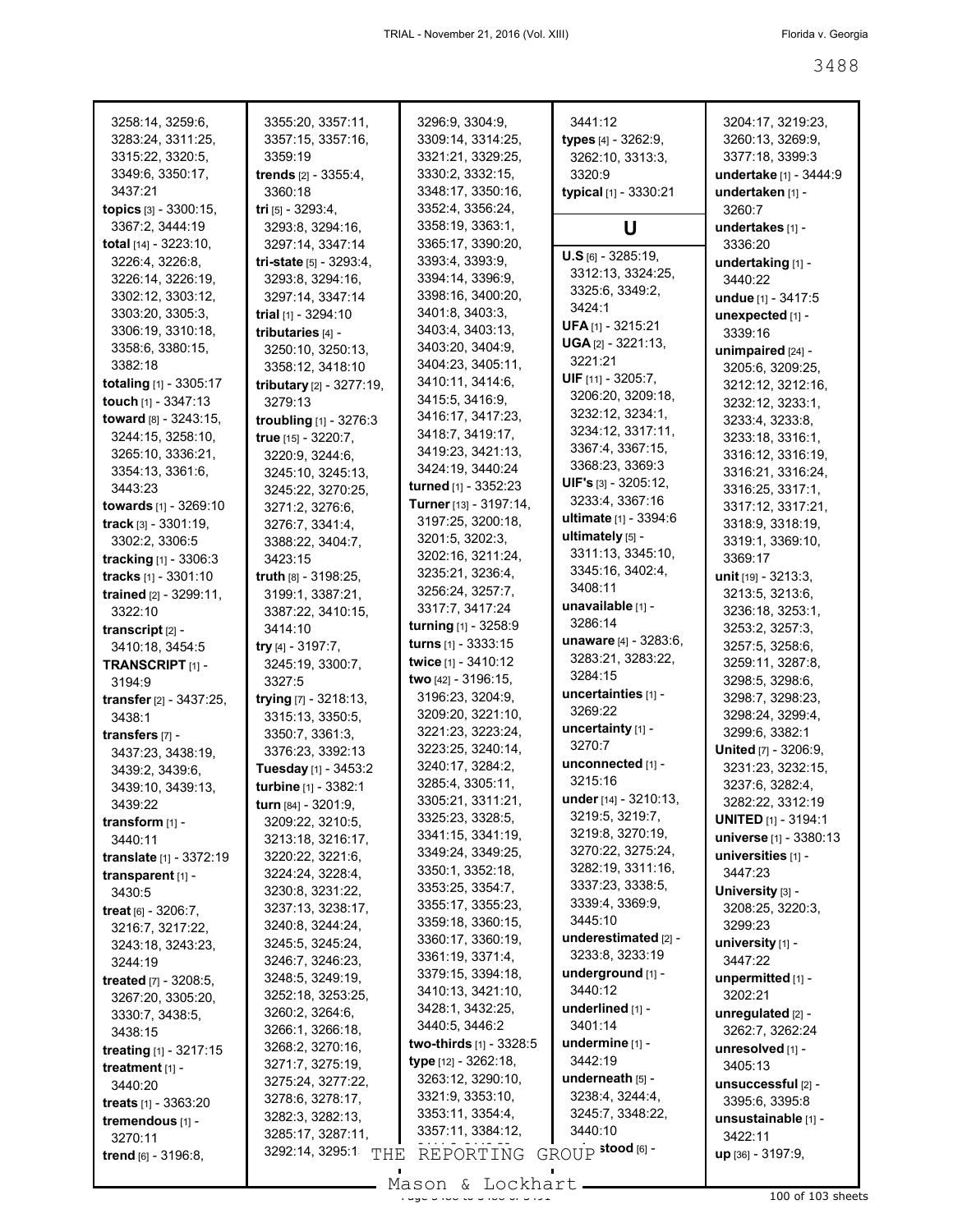| 3199:4, 3200:12,                                 | utilized [1] - 3315:13           | 3364:19, 3364:22,               | 3316:24, 3317:2,     | 3430:18, 3431:7,                       |
|--------------------------------------------------|----------------------------------|---------------------------------|----------------------|----------------------------------------|
| 3204:1, 3207:14,                                 | utilizing [1] - 3429:25          | 3399:1                          | 3318:6, 3318:7,      | 3431:13, 3431:14,                      |
| 3214:7, 3228:22,                                 |                                  | walked [2] - 3363:9,            | 3319:12, 3319:13,    | 3431:17, 3431:18,                      |
| 3243:15, 3248:17,                                | V                                | 3373:19                         | 3319:15, 3319:16,    | 3431:21, 3431:22,                      |
| 3297:13, 3300:24,                                |                                  | <b>Walter</b> $[3] - 3328:10$ , | 3319:17, 3319:25,    | 3431:24, 3432:2,                       |
| 3310:9, 3315:22,                                 | vaguely [4] - 3264:5,            | 3384:19, 3384:21                | 3321:7, 3322:20,     | 3432:7, 3432:18,                       |
| 3322:1, 3326:17,                                 | 3264:18, 3296:25,                | Walton [1] - 3255:15            | 3322:24, 3322:25,    | 3432:23, 3433:2,                       |
| 3327:4, 3327:7,                                  | 3297:1                           |                                 | 3323:3, 3324:19,     | 3434:6, 3435:5,                        |
| 3330:20, 3334:5,                                 | valid $[1] - 3229:3$             | wastewater [3] -                | 3329:3, 3329:4,      | 3435:16, 3436:5,                       |
|                                                  | validity [5] - 3205:18,          | 3267:20, 3268:1,                | 3330:8, 3330:24,     | 3436:20, 3437:2,                       |
| 3336:25, 3337:16,                                | 3205:23, 3206:10,                | 3440:20                         |                      | 3438:2, 3438:14,                       |
| 3339:9, 3339:19,                                 | 3206:17, 3227:6                  | water [274] - 3196:21,          | 3331:4, 3331:10,     |                                        |
| 3342:22, 3343:17,                                | <b>value</b> $[3] - 3262:17$ ,   | 3201:7, 3201:25,                | 3331:14, 3331:16,    | 3440:19, 3442:7,                       |
| 3361:17, 3362:6,                                 |                                  | 3202:5, 3203:8,                 | 3331:17, 3331:18,    | 3442:22, 3443:4,                       |
| 3370:6, 3373:2,                                  | 3262:18, 3355:12                 | 3203:15, 3203:21,               | 3331:19, 3331:20,    | 3443:5, 3443:9,                        |
| 3373:6, 3373:24,                                 | values [2] - 3215:5,             | 3204:7, 3204:10,                | 3332:2, 3332:12,     | 3443:20, 3444:21,                      |
| 3387:25, 3392:17,                                | 3265:13                          | 3204:15, 3204:24,               | 3335:18, 3335:20,    | 3445:4, 3445:7,                        |
| 3407:16, 3437:21                                 | <b>variation</b> $[2]$ -         | 3206:15, 3206:19,               | 3337:4, 3339:16,     | 3445:17, 3445:23,                      |
| update [4] - 3258:8.                             | 3342:21, 3364:6                  | 3207:19, 3208:6,                | 3339:19, 3340:15,    | 3446:13, 3446:21,                      |
| 3325:1, 3432:24,                                 | variety [5] - 3271:13,           | 3208:15, 3208:24,               | 3340:22, 3341:1,     | 3447:17, 3448:2,                       |
| 3439:4                                           | 3274:2, 3430:4,                  | 3213:11, 3215:17,               | 3341:7, 3341:12,     | 3448.7, 3449.3,                        |
| updated [1] - 3427:22                            | 3435:12, 3438:8                  | 3215:21, 3215:25,               | 3341:14, 3341:20,    | 3449:7, 3449:18,                       |
| Upper [8] - 3214:21,                             | various [3] - 3207:14,           | 3217:23, 3219:7,                | 3341:25, 3342:2,     | 3449:21, 3451:13                       |
| 3217:21, 3381:10,                                | 3306:5, 3364:10                  | 3219:11, 3220:12,               | 3345:16, 3346:3,     | Water [45] - 3198:7,                   |
| 3381:11, 3381:16,                                | <b>vast</b> $[2] - 3434:8$ ,     | 3221:13, 3221:22,               | 3346:4, 3349:20,     | 3278:3, 3312:17,                       |
| 3417:8, 3417:11,                                 | 3443:11                          | 3222:22, 3226:9,                | 3357:14, 3357:20,    | 3313:20, 3318:4,                       |
| 3418:10                                          | <b>version</b> $[8] - 3243:10$ , | 3226:14, 3227:15,               | 3358:7, 3358:9,      | 3323:24, 3325:4,                       |
| upper [1] - 3215:22                              | 3243:11, 3243:13,                | 3231:20, 3233:2,                | 3358:11, 3367:9,     | 3388:9, 3395:18,                       |
| upstream [13] -                                  | 3244:21, 3244:22,                | 3256:1, 3258:20,                | 3368:13, 3372:4,     | 3405:24, 3407:13,                      |
| 3307:20, 3311:19,                                | 3267:5                           | 3259:7, 3259:13,                | 3372:16, 3372:18,    | 3407:24, 3408:5,                       |
| 3328:3, 3329:14,                                 | <b>versions</b> $[1] - 3325:17$  | 3259:21, 3259:22,               | 3379:21, 3379:23,    | 3408:17, 3411:19,                      |
| 3330:1, 3330:2,                                  | vetted [1] - 3447:9              | 3259:24, 3260:3,                | 3380:2, 3380:4,      | 3416:6, 3416:14,                       |
| 3330:10, 3341:17,                                | viability [2] - 3423:9,          | 3260:7, 3260:11,                | 3380:17, 3385:21,    | 3417:6, 3419:24,                       |
| 3343:18, 3349:14,                                | 3423:10                          | 3260:12, 3260:15,               | 3388:12, 3389:14,    | 3426:21, 3427:9,                       |
|                                                  | $vice$ [2] - 3388:8,             |                                 | 3390:8, 3391:15,     | 3427:11, 3427:13,                      |
| 3360:12, 3360:15,                                |                                  | 3261:3, 3269:23,                | 3392:7, 3392:20,     | 3430:16, 3430:22,                      |
| 3372:3                                           | 3389:14                          | 3269:24, 3270:12,               | 3392:25, 3393:23,    | 3432:13, 3434:19,                      |
| urban $[1] - 3440.8$                             | view [12] - 3234:21,             | 3271:9, 3272:16,                | 3395:21, 3396:24,    |                                        |
| usage [8] - 3220:12,                             | 3283:18, 3317:14,                | 3273:6, 3273:7,                 |                      | 3436:11, 3436:18,<br>3438:20, 3438:25, |
| 3397:6, 3398:24,                                 | 3320:22, 3326:24,                | 3274:3, 3274:8,                 | 3396:25, 3397:6,     |                                        |
| 3408:23, 3448:14,                                | 3341:3, 3355:7,                  | 3276:15, 3277:1,                | 3398:1, 3398:21,     | 3439:1, 3439:9,                        |
| 3449:14, 3450:3,                                 | 3356:1, 3423:5,                  | 3282:19, 3284:8,                | 3398:24, 3402:4,     | 3440:25, 3441:4,                       |
| 3450:6                                           | 3423:7, 3423:16,                 | 3285:20, 3293:17,               | 3402:13, 3403:8,     | 3441:18, 3441:23,                      |
| uses [7] - 3205:11,                              | 3435:10                          | 3298:21, 3299:16,               | 3404:5, 3404:16,     | 3442:3, 3443:10,                       |
| 3270:13, 3308:6,                                 | <b>viewed</b> $[1] - 3236.5$     | 3299:24, 3301:5,                | 3404:18, 3404:21,    | 3443:12, 3443:15,                      |
| 3312:7, 3332:11,                                 | <b>views</b> $[3] - 3229:8$ ,    | 3301:6, 3302:4,                 | 3405:20, 3406:3,     | 3446:9, 3446:12,                       |
| 3430:3, 3449:3                                   | 3302:15, 3330:13                 | 3302:11, 3304:16,               | 3406:8, 3406:14,     | 3447:15, 3448:6                        |
| <b>USGS</b> $[13] - 3274:2,$                     | virtually [2] - 3417:5,          | 3304:17, 3304:21,               | 3406:22, 3407:1,     | watered [1] - 3404:1                   |
| 3274:7, 3284:2,                                  | 3449:7                           | 3305:3, 3305:4,                 | 3407:7, 3407:11,     | watering $[17] -$                      |
| 3284:20, 3284:23,                                | voice [1] - 3327:7               | 3305:9, 3305:16,                | 3407:21, 3408:14,    | 3402:24, 3408:6,                       |
| 3284:24, 3285:7,                                 | <b>VOLUME</b> [1] - 3194:5       | 3305:17, 3306:10,               | 3408:18, 3408:23,    | 3408:12, 3408:21,                      |
| 3285:25, 3286:9,                                 | volume [9] - 3204:10,            | 3306:13, 3306:16,               | 3409:17, 3409:21,    | 3409:3, 3409:6,                        |
| 3367:10, 3374:25,                                | 3225:14, 3226:8,                 | 3306:19, 3307:21,               | 3413:7, 3413:17,     | 3409:9, 3409:14,                       |
| 3375:16, 3375:18                                 | 3226:14, 3380:2,                 | 3308:3, 3309:7,                 | 3413:18, 3414:18,    | 3409:15, 3412:2,                       |
| <b>utilities</b> $[5]$ - 3408:2,                 | 3380:7, 3380:9,                  | 3309:12, 3309:24,               | 3414:25, 3416:11,    | 3416:23, 3442:5,                       |
| 3430:15, 3443:9,                                 | 3380:15                          | 3311:3, 3311:7,                 | 3416:19, 3417:2,     | 3442:8, 3442:11,                       |
| 3443:21, 3444:6                                  | voluntary [1] -                  | 3311:8, 3311:11,                | 3418:17, 3418:25,    | 3442:17, 3442:20,                      |
| utility $[5] - 3430:16$ ,                        | 3430:11                          | 3311:22, 3312:8,                | 3419:11, 3420:20,    | 3449:10                                |
| 3432:5, 3434:19,                                 |                                  | 3312:9, 3312:14,                | 3422:11, 3422:24,    | <b>waters</b> $[3] - 3434:2$ ,         |
| 3438:4, 3443:25                                  | W                                | 3314:14, 3315:7,                | 3423:6, 3425:24,     | 3446:13, 3448:1                        |
|                                                  |                                  | 3315:10, 3316:16,               | 3427:16, 3428:4,     | WaterSense [2] -                       |
| utility's [1] - 3440:19<br>utilize [1] - 3428:21 | wait $[1] - 3452:10$             |                                 | 2429.6, 3429.16,     | 3436:9, 3436:15                        |
|                                                  | THE<br>walk [4] - 3243:24,       | REPORTING                       | GROUP : 19, 3429:21, |                                        |
|                                                  |                                  |                                 |                      |                                        |

Mason & Lockhart **Page 3489 of 103 sheets** Page 3489 to 3489 Mason & Lockhart **Page 349** The Reporting Group (207) 797-6040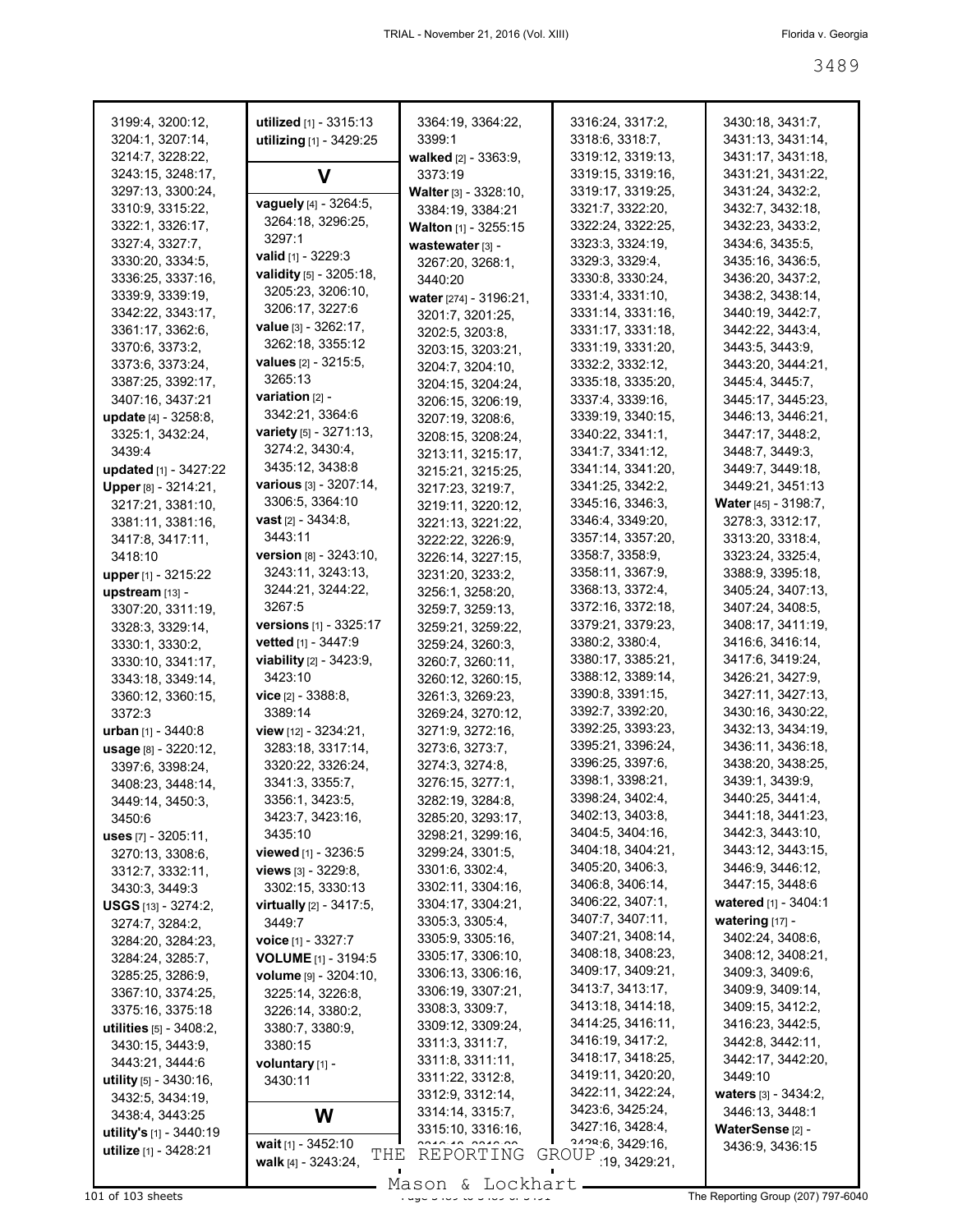| watersheds [2] -             | 3232:19, 3282:5,                      | 3454:10                              | 3249:4, 3249:5,                     | 3274:21, 3376:21,                     |
|------------------------------|---------------------------------------|--------------------------------------|-------------------------------------|---------------------------------------|
| 3254:18, 3438:12             | 3282:23, 3283:7,                      | <b>Witness</b> [1] - 3195:2          | 3249:6, 3271:1,                     | 3376:22                               |
| ways $[4] - 3320:16$ ,       | 3324:25, 3325:6,                      | witnesses [3] -                      | 3275:17, 3275:22,                   | yield [1] - 3279:25                   |
| 3331:5, 3413:10,             | 3325:21, 3325:25,                     | 3196:15, 3197:6,                     | 3276:5, 3317:3,                     | YOUR [1] - 3247:12                    |
| 3450:15                      | 3346:21                               | 3352:9                               | 3365:13, 3395:16                    | vourself [15] - 3199:4,               |
| weather [1] - 3196:6         | <b>WINE</b> $[5] - 3194:17$ ,         | <b>Woodruff</b> $[17] -$             |                                     | 3213:20, 3216:24,                     |
| website [6] - 3286:1,        | 3386:24, 3387:5,                      | 3277:20, 3327:20,                    | X.                                  | 3231:13, 3235:6,                      |
| 3286:15, 3289:24,            | 3452:16, 3452:23                      | 3327:25, 3328:14,                    |                                     | 3237:17, 3237:20,                     |
| 3375:6, 3375:7,              | <b>WINN</b> [1] - 3194:23             | 3329:15, 3335:1,                     | XIII [1] - 3194:5                   | 3240:18, 3241:4,                      |
| 3376:2                       | winter $[3] - 3304:18$ ,              | 3339:17, 3341:14,                    |                                     | 3289:25, 3314:7,                      |
| week [3] - 3197:15,          | 3304:19, 3354:15                      | 3342:1, 3343:16,                     | Y                                   | 3348:23, 3387:25,                     |
| 3310:7, 3408:24              | <b>winters</b> $[1]$ - 3355:3         | 3343:19, 3345:4,                     | Yao [2] - 3210:14,                  | 3405:4, 3423:12                       |
| weekly [1] - 3375:8          | withdraw [1] - 3438:2                 | 3359:7, 3381:22,                     | 3210:15                             |                                       |
| weeks [2] - 3349:25,         | withdrawal $[2]$ -                    | 3381:23, 3382:6,                     | year [43] - 3237:10,                | Z                                     |
| 3350:1                       | 3208:5, 3208:6                        | 3382:9                               | 3240:22, 3243:2,                    |                                       |
| <b>Wei</b> [6] - 3195:3,     | withdrawals [14] -                    | word $[2] - 3329:22$ ,               | 3243:3, 3256:1,                     | Zeng [74] - 3195:3,                   |
| 3196:17, 3198:20,            | 3208:1, 3208:2,                       | 3415:16                              | 3263:15, 3274:3,                    | 3196:17, 3196:19,                     |
| 3199:7, 3250:3,              | 3215:15, 3215:21,                     | worded [1] - 3366:15                 | 3274:4, 3274:8,                     | 3196:24, 3197:8,                      |
| 3252:24                      | 3217:15, 3217:23,                     | <b>words</b> $[6] - 3355:9$ ,        | 3276:24, 3280:5,                    | 3198:11, 3198:20,                     |
| Wei's [3] - 3249:22,         | 3235:2, 3305:18,                      | 3355:14, 3376:20,                    | 3280:12, 3304:13,                   | 3199:7, 3199:8,                       |
| 3250:7, 3252:13              | 3314:14, 3373:7,                      | 3376:21, 3376:22,                    | 3308:8, 3308:10,                    | 3199:18, 3200:3,                      |
| welcome [4] -                | 3418:17, 3419:12,                     | 3442:11                              | 3312:14, 3319:13,                   | 3200:10, 3250:12,                     |
| 3270:21, 3278:21,            | 3435:23, 3449:18                      | workable [1] -                       | 3319:16, 3319:18,                   | 3255:19, 3257:24,                     |
| 3279:25, 3293:9              | withdrawing $[4]$ -                   | 3347:24                              | 3321:8, 3336:3,                     | 3259:5, 3287:20,                      |
| Wen [3] - 3286:18,           | 3302:2, 3302:4,                       | works [10] - 3197:10,                | 3338:20, 3351:21,                   | 3297:13, 3298:2,<br>3298:10, 3299:2,  |
| 3287:2, 3287:7               | 3305:18, 3379:10                      | 3261:7, 3287:8,                      | 3352:23, 3352:25,                   |                                       |
| <b>West</b> $[4] - 3328:9$ , | withdrawn $[1]$ -                     | 3331:10, 3338:11,                    | 3353:10, 3353:11,                   | 3299:20, 3300:14,<br>3300:23, 3301:9, |
| 3383:16, 3383:17             | 3438:14                               | 3346:7, 3346:18,                     | 3354:12, 3354:13,                   | 3302:23, 3304:3,                      |
| western [1] - 3327:16        | witness $[9] - 3387:1$ ,              | 3347:8, 3428:16,                     | 3355:17, 3359:21,                   | 3305:11, 3306:7,                      |
| wet [7] - 3233:9,            | 3388:7, 3388:14,                      | 3428:19                              | 3404:2, 3410:14,                    | 3306:21, 3307:6,                      |
| 3233:19, 3321:5,             | 3388:25, 3389:10,                     | workshop [2] -                       | 3421:14, 3430:25,                   | 3307:15, 3308:15,                     |
| 3321:6, 3321:7,              | 3451:21, 3452:7,                      | 3211:5, 3211:10                      | 3433:21, 3434:24,                   | 3309:6, 3310:3,                       |
| 3321:8, 3442:15              | 3452:14, 3452:15                      | workshops [1] -                      | 3435:1, 3435:5,                     | 3311:5, 3312:18,                      |
| wetted [6] - 3204:11,        | <b>WITNESS</b> [53] -                 | 3211:3                               | 3442:14, 3444:10                    | 3313:25, 3317:24,                     |
| 3223:9, 3224:21,             | 3199:2, 3199:7,                       | world $[1]$ - 3276:13                | year-by-year [1] -                  | 3319:2, 3320:5,                       |
| 3224:22, 3226:16,            | 3199:14, 3327:5,                      | world's [1] - 3447:24                | 3444:10                             | 3320:21, 3321:19,                     |
| 3306:18                      | 3327:8, 3341:22,                      | worse [2] - 3196:11,                 | years [45] - 3200:15,               | 3321:21, 3322:19,                     |
| wetter [3] - 3319:16,        | 3344:6, 3344:10,                      | 3280:13                              | 3224:1, 3233:9,                     | 3324:2, 3326:17,                      |
| 3354:15, 3355:3              | 3377:25, 3378:3,                      | worsen [1] - 3280:6                  | 3233:19, 3263:13,                   | 3327:1, 3327:11,                      |
| Wewahitchka [3] -            | 3378:8, 3378:10,                      | <b>Worth</b> $[2] - 3385:4$ ,        | 3263:14, 3274:3,                    | 3328:20, 3329:17,                     |
| 3361:22, 3361:23,            | 3378:14, 3378:23,                     | 3385:5                               | 3283:20, 3298:12,                   | 3330:11, 3330:19,                     |
| 3361:24                      | 3379:4, 3379:8,                       | write [4] - 3215:15,                 | 3298:14, 3303:12,                   | 3332:6, 3338:8,                       |
| whatsoever [1] -             | 3380:20, 3381:1,                      | 3240:21, 3249:3,                     | 3303:17, 3303:20,                   | 3338:16, 3339:9,                      |
| 3376:18                      | 3381:7, 3381:23,                      | 3276:18                              | 3307:3, 3318:3                      | 3340:12, 3342:4,                      |
| whereas [1] - 3280:13        | 3382:8, 3382:12,                      | writes [2] - 3239:15,                | 3320:14, 3320:18,                   | 3343:10, 3343:20,                     |
| <b>WHEREOF</b> $[1]$ -       | 3382:16, 3382:20,<br>3382:24, 3383:3, | 3254:23                              | 3321:3, 3321:4,                     | 3344:16, 3346:25,                     |
| 3454:10                      | 3383:6, 3383:9,                       | writing [1] - 3278:16                | 3321:5, 3321:6,                     | 3350:2, 3350:16,                      |
| whichever [2] -              | 3383:15, 3383:17,                     | written [14] - 3199:18,              | 3321:7, 3322:7,                     | 3354:17, 3355:23,                     |
| 3262:12, 3263:10             | 3383:21, 3384:1,                      | 3199:21, 3220:24,                    | 3326:22, 3351:5,<br>3354:4, 3354:6, | 3356:5, 3356:25,                      |
| whitewater $[1]$ -           | 3384:3, 3384:5,                       | 3241:23, 3243:2,                     | 3354:7, 3355:16,                    | 3360:2, 3360:20,                      |
| 3384:24                      | 3384:8, 3384:10,                      | 3280:11, 3297:21,                    | 3355:17, 3388:12,                   | 3361:9, 3361:15,                      |
| whole [4] - 3198:25,         | 3384:18, 3384:21,                     | 3304:4, 3344:20,                     | 3405:17, 3411:24,                   | 3390:19                               |
| 3385:19, 3387:21,            | 3385:1, 3385:4,                       | 3344:24, 3352:6,<br>3388:20, 3407:5, | 3413:4, 3416:6,                     | <b>zero</b> [8] - 3216:4,             |
| 3431:3                       | 3385:6, 3385:9,                       | 3444:8                               | 3422:2, 3427:22,                    | 3216:6, 3216:7,                       |
| wide [1] - 3269:1            | 3385:12, 3385:16,                     | wrote [19] - 3238:6,                 | 3428:24, 3435:21,                   | 3217:17, 3217:24,                     |
| widely [1] - 3432:21         | 3386:1, 3386:7,                       | 3238:8, 3239:21,                     | 3436:1, 3440:9,                     | 3279:9, 3279:12,                      |
| wildlife [2] - 3329:5,       | 3386:15, 3386:22,                     | 3241:20, 3244:8,                     | 3444:15, 3445:13,                   | 3439:15                               |
| 3346:14                      | 3387:23, 3388:3,                      | 3245:9, 3245:14,                     | 3448:11                             | <b>zone</b> $[15] - 3333:8$           |
| Wildlife [12] - 3206:10,     | 3451:22, 3452:1<br>THE                | REPORTING                            | GROUP '[4] - 3247:23,               | 3333:10, 3333:14,                     |
| 3231:24, 3232:16,            |                                       |                                      |                                     | 3333:18, 3333:25,                     |
|                              |                                       | $Mason$ , Lockhart                   |                                     |                                       |

Mason & Lockhart 102 of 103 sheets